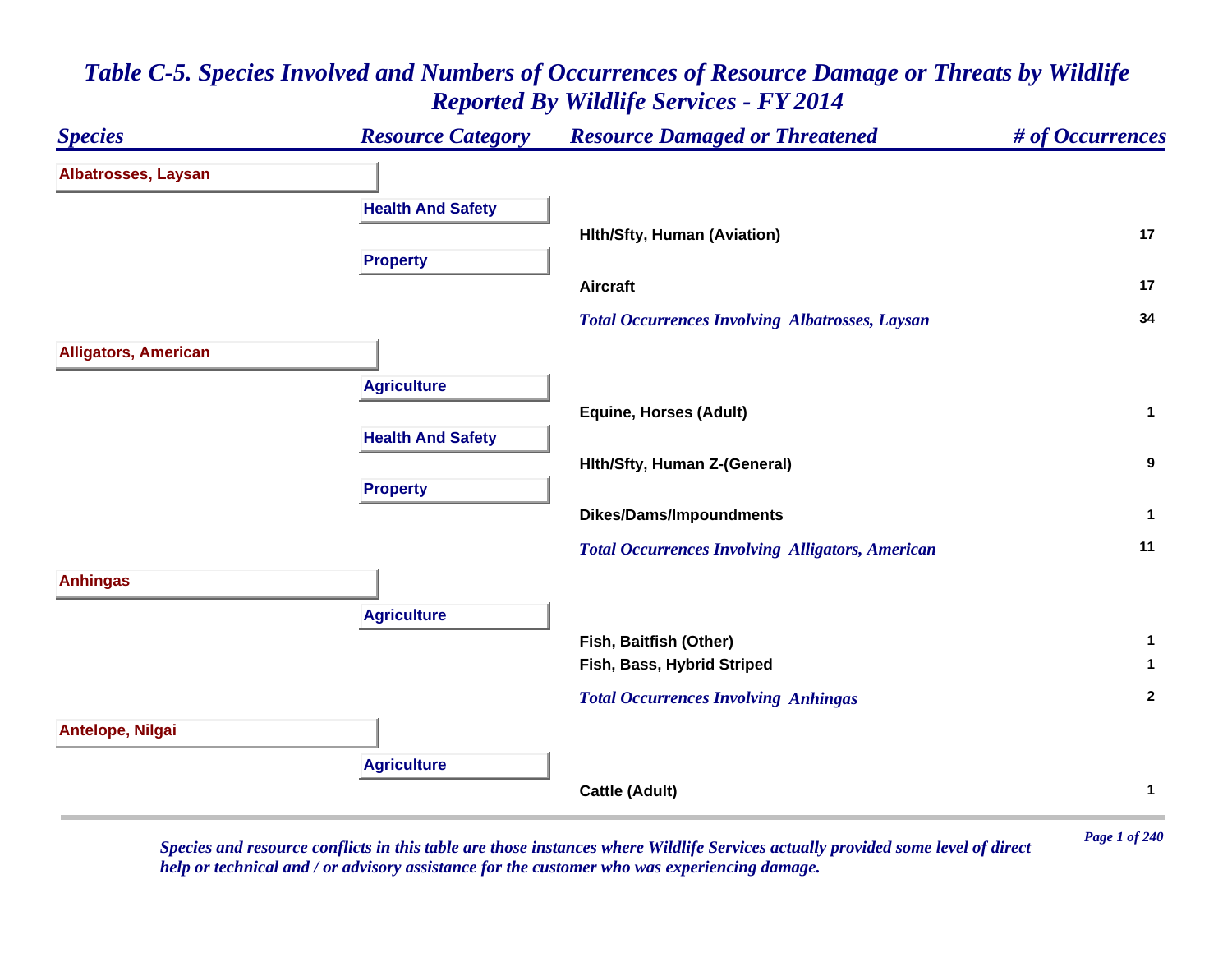#### *Species Resource Category Resource Damaged or Threatened # of Occurrences* **Antelope, Nilgai**  *Total Occurrences Involving Antelope, Nilgai* **<sup>1</sup> Armadillos, Nine-Banded Agriculture Beans, Soybeans <sup>1</sup> Grains, Corn (Field) <sup>1</sup> Grains, Corn (Sweet) <sup>1</sup> Grains, Wheat 1 Grasses/Sod 4 Pasture 2 Squash <sup>1</sup> Health And Safety Hlth/Sfty, Human (Aviation) <sup>1</sup> Hlth/Sfty, Human Z-(General) <sup>4</sup> Property Aircraft 2 Airport Runways/Taxiways <sup>1</sup> Dikes/Dams/Impoundments <sup>3</sup> Property (General) <sup>18</sup> Turf And/Or Flowers 81 Z-Landscaping (Other) <sup>4</sup>**  *Total Occurrences Involving Armadillos, Nine-Banded* **<sup>125</sup> Avadavats, Red Health And Safety**

### *Table C-5. Species Involved and Numbers of Occurrences of Resource Damage or Threats by Wildlife Reported By Wildlife Services - FY 2014*

*Page 2 of 240 Species and resource conflicts in this table are those instances where Wildlife Services actually provided some level of direct help or technical and / or advisory assistance for the customer who was experiencing damage.*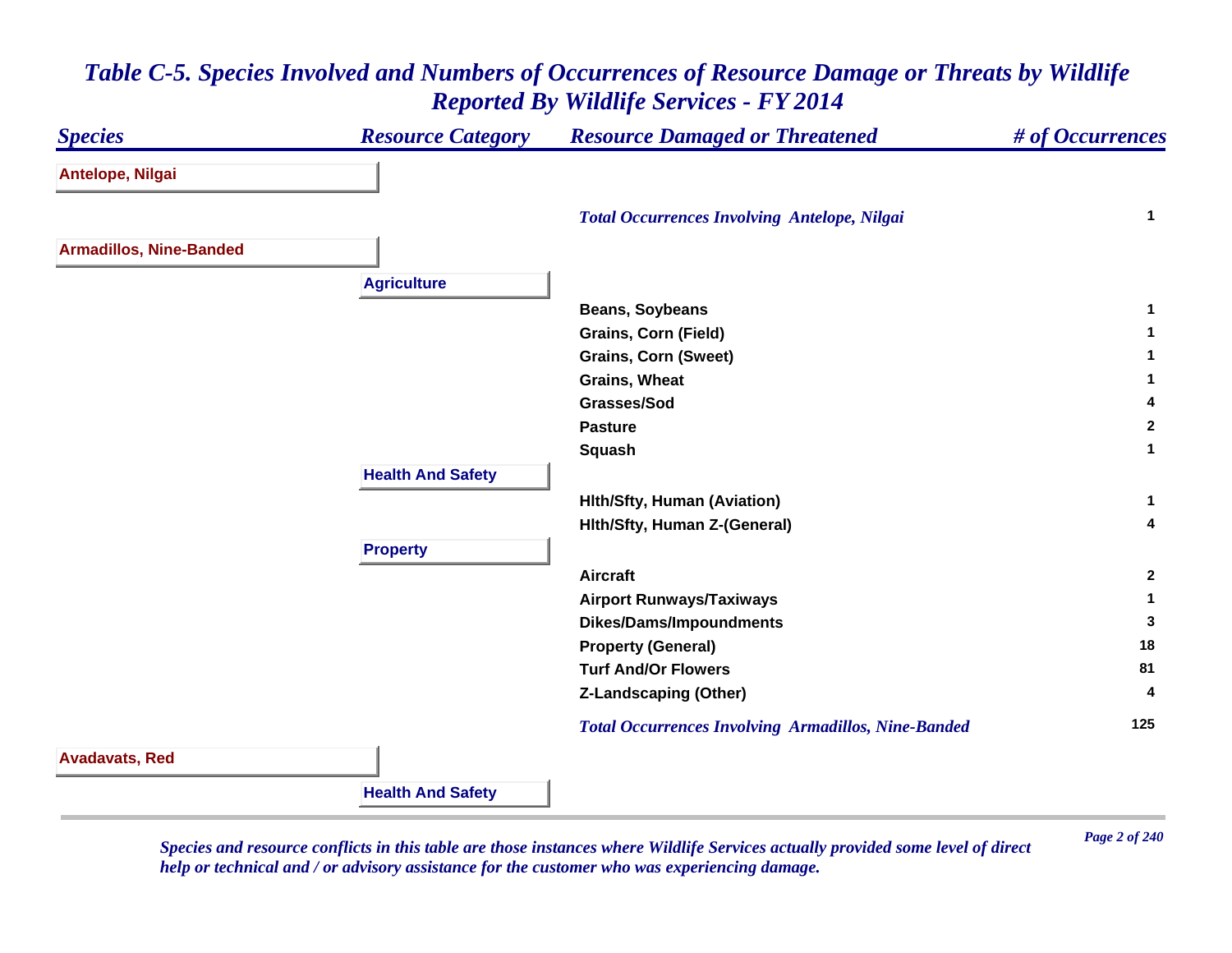#### *Species Resource Category Resource Damaged or Threatened # of Occurrences* **Avadavats, Red Hlth/Sfty, Human (Aviation) <sup>16</sup> Property Aircraft 16**  *Total Occurrences Involving Avadavats, Red* **<sup>32</sup> Badgers Agriculture Equine, Horses (Adult) <sup>3</sup> Feed, Livestock 1 Fowl, Chickens (Other) 7Fruit, Grapes/Muscadines <sup>1</sup> Grains, Corn (Field) <sup>5</sup> Grains, Corn (Sweet) <sup>1</sup> Grains, Wheat 1 Hay (Stack/Bales) <sup>2</sup> Hayfields, Alfalfa <sup>33</sup> Hayfields, Mixed Species <sup>4</sup> Pasture 14 Rangeland <sup>4</sup> Trees, Standing (Mixed) <sup>1</sup> Health And Safety Hlth/Sfty, Human (Aviation) <sup>14</sup> Hlth/Sfty, Human Z-(General) <sup>17</sup> Natural ResourceBirds, Grouse, Sage <sup>9</sup>**

### *Table C-5. Species Involved and Numbers of Occurrences of Resource Damage or Threats by Wildlife Reported By Wildlife Services - FY 2014*

*Page 3 of 240 Species and resource conflicts in this table are those instances where Wildlife Services actually provided some level of direct help or technical and / or advisory assistance for the customer who was experiencing damage.*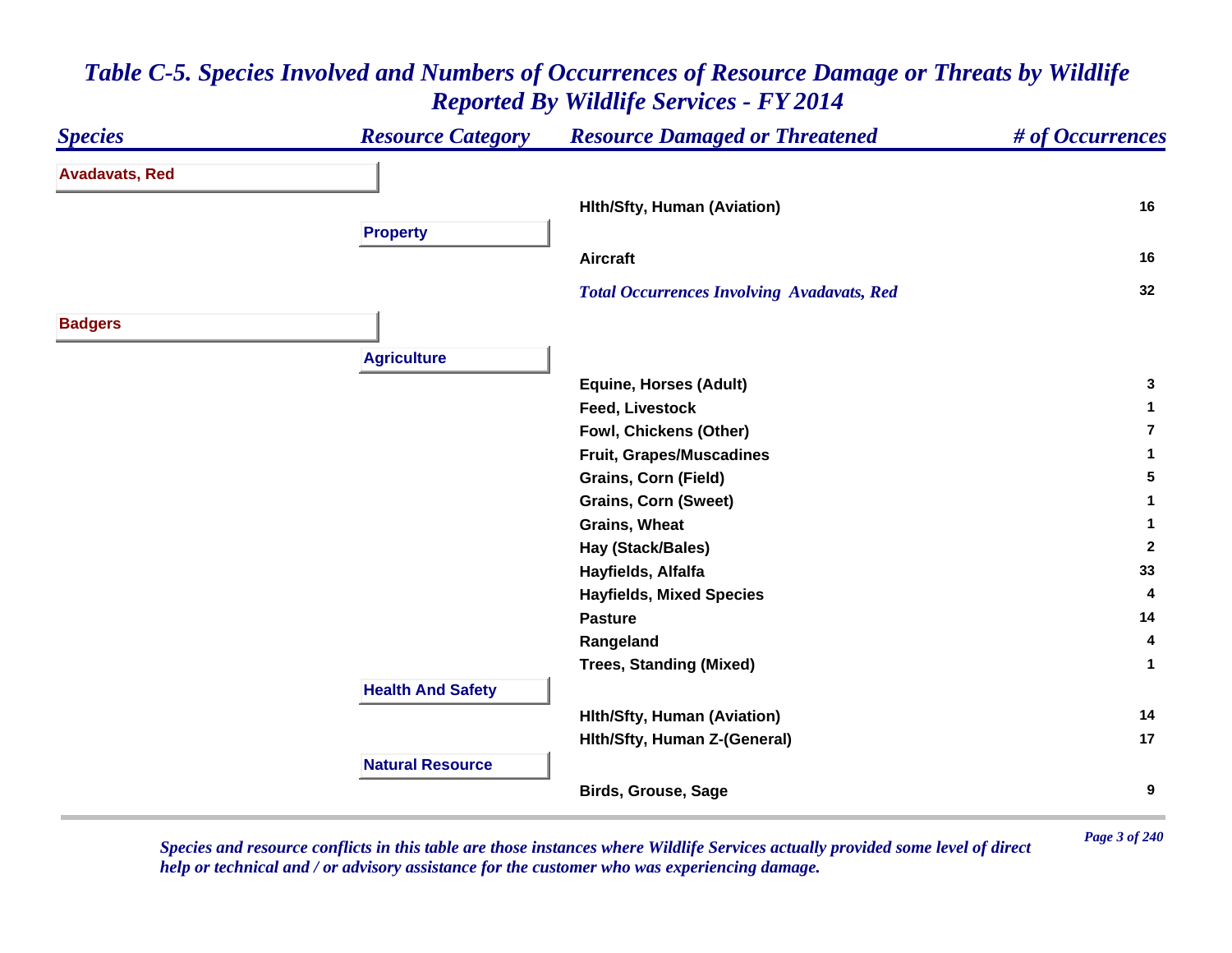| <b>Species</b> | <b>Resource Category</b> | <b>Resource Damaged or Threatened</b>      | # of Occurrences |
|----------------|--------------------------|--------------------------------------------|------------------|
| <b>Badgers</b> |                          |                                            |                  |
|                |                          | Mammals, Ferrets, Black-Footed (T/E)       | 1                |
|                |                          | <b>Reclamation/Restoration Site</b>        | 1                |
|                |                          | <b>Trees, Seedlings Nr</b>                 | 1                |
|                |                          | <b>Trees, Standing</b>                     | $\mathbf 1$      |
|                |                          | <b>Wetlands</b>                            | 1                |
|                | <b>Property</b>          |                                            |                  |
|                |                          | <b>Aircraft</b>                            | 9                |
|                |                          | <b>Airport Runways/Taxiways</b>            | 6                |
|                |                          | <b>Buildings, Non-Residential</b>          | 10               |
|                |                          | <b>Buildings, Residential</b>              | 3                |
|                |                          | <b>Cemetery</b>                            | $\mathbf{2}$     |
|                |                          | <b>Dikes/Dams/Impoundments</b>             | 4                |
|                |                          | <b>Equipment/Machinery (Other)</b>         | $\mathbf{2}$     |
|                |                          | <b>Golf Courses</b>                        | 3                |
|                |                          | <b>Irrigation Ditch/Drainage System</b>    | 1                |
|                |                          | <b>Irrigation Pipe System</b>              | $\mathbf{2}$     |
|                |                          | <b>Irrigation, Drip Line</b>               | 1                |
|                |                          | <b>Pets (Companion/Hobby Animals)</b>      | 5                |
|                |                          | <b>Property (General)</b>                  | 14               |
|                |                          | <b>Recreational Areas (Other) **</b>       | $\mathbf{1}$     |
|                |                          | <b>Roads/Bridges</b>                       | 11               |
|                |                          | <b>Trees, Standing/Shrubs</b>              | 1                |
|                |                          | <b>Turf And/Or Flowers</b>                 | 12               |
|                |                          | <b>Z-Landscaping (Other)</b>               | 1                |
|                |                          | <b>Total Occurrences Involving Badgers</b> | 210              |

*Page 4 of 240 Species and resource conflicts in this table are those instances where Wildlife Services actually provided some level of direct help or technical and / or advisory assistance for the customer who was experiencing damage.*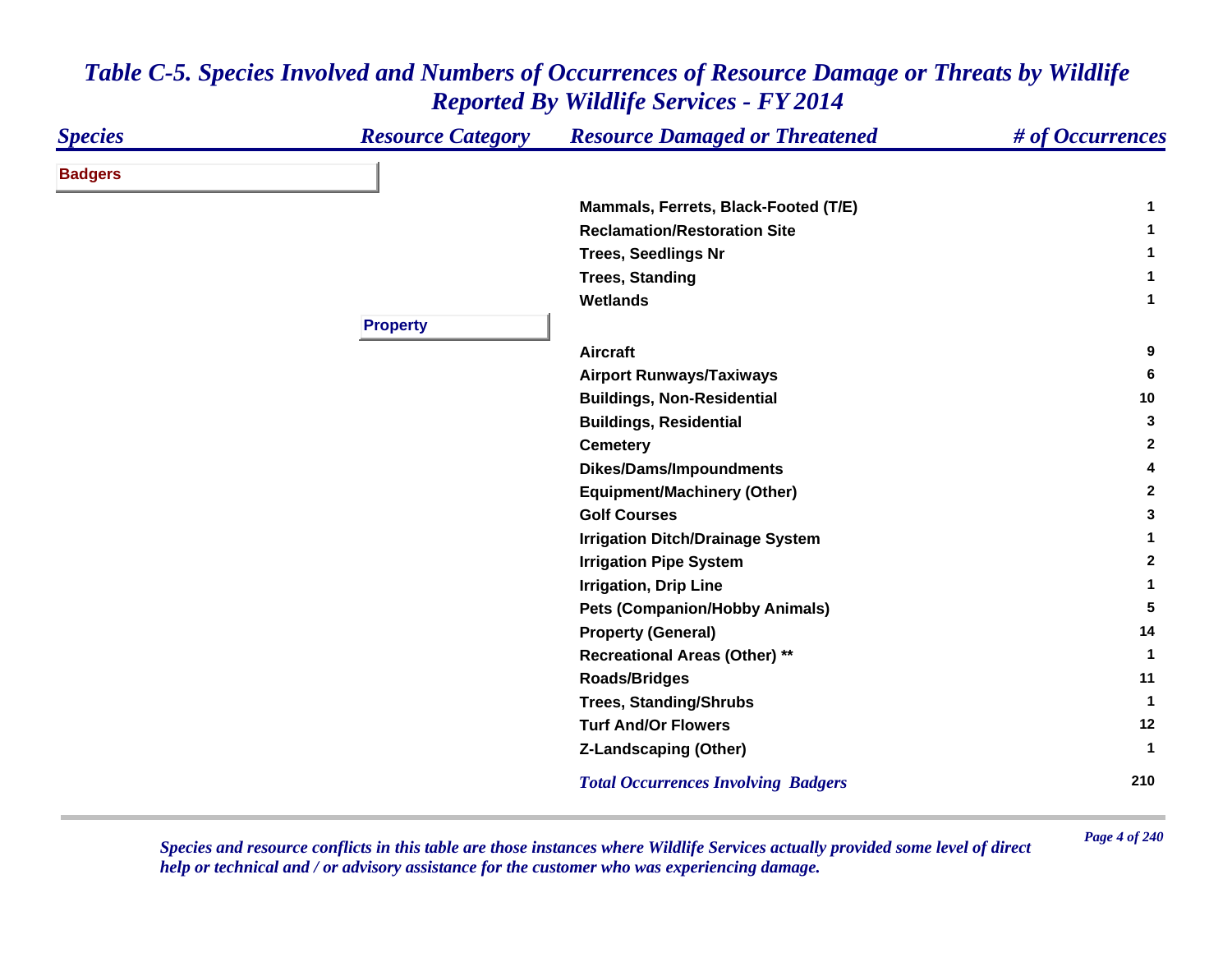| <b>Species</b>      | <b>Resource Category</b> | <b>Resource Damaged or Threatened</b>         | # of Occurrences |
|---------------------|--------------------------|-----------------------------------------------|------------------|
| <b>Bats (All)</b>   |                          |                                               |                  |
|                     | <b>Agriculture</b>       |                                               |                  |
|                     |                          | <b>Cattle (Adult)</b>                         | $\mathbf{1}$     |
|                     | <b>Health And Safety</b> |                                               |                  |
|                     |                          | <b>Hith/Sfty, Human (Aviation)</b>            | 24               |
|                     |                          | Hith/Sfty, Human Z-(General)                  | 646              |
|                     | <b>Natural Resource</b>  |                                               |                  |
|                     |                          | Mammals, Z-(Other)                            | $\mathbf{2}$     |
|                     | <b>Property</b>          |                                               |                  |
|                     |                          | <b>Aircraft</b>                               | 22               |
|                     |                          | <b>Buildings, Non-Residential</b>             | 63               |
|                     |                          | <b>Buildings, Residential</b>                 | 145              |
|                     |                          | <b>Equipment/Machinery (Other)</b>            | $\mathbf 1$      |
|                     |                          | <b>Pets (Companion/Hobby Animals)</b>         | 30               |
|                     |                          | <b>Property (General)</b>                     | 41               |
|                     |                          | <b>Swimming Pools</b>                         | $\mathbf 1$      |
|                     |                          | <b>Utilities, Electrical</b>                  | 26               |
|                     |                          | <b>Total Occurrences Involving Bats (All)</b> | 1,002            |
| <b>Bears, Black</b> |                          |                                               |                  |
|                     |                          |                                               |                  |
|                     | <b>Agriculture</b>       |                                               |                  |
|                     |                          | <b>Bushes, Blueberry</b>                      | $\mathbf{3}$     |
|                     |                          | <b>Cattle (Adult)</b>                         | 17               |
|                     |                          | <b>Cattle (Calves)</b>                        | 108              |
|                     |                          | <b>Equine, Donkeys/Burros</b>                 | $\mathbf{2}$     |
|                     |                          | <b>Equine, Horses (Adult)</b>                 | 11               |

*Page 5 of 240 Species and resource conflicts in this table are those instances where Wildlife Services actually provided some level of direct help or technical and / or advisory assistance for the customer who was experiencing damage.*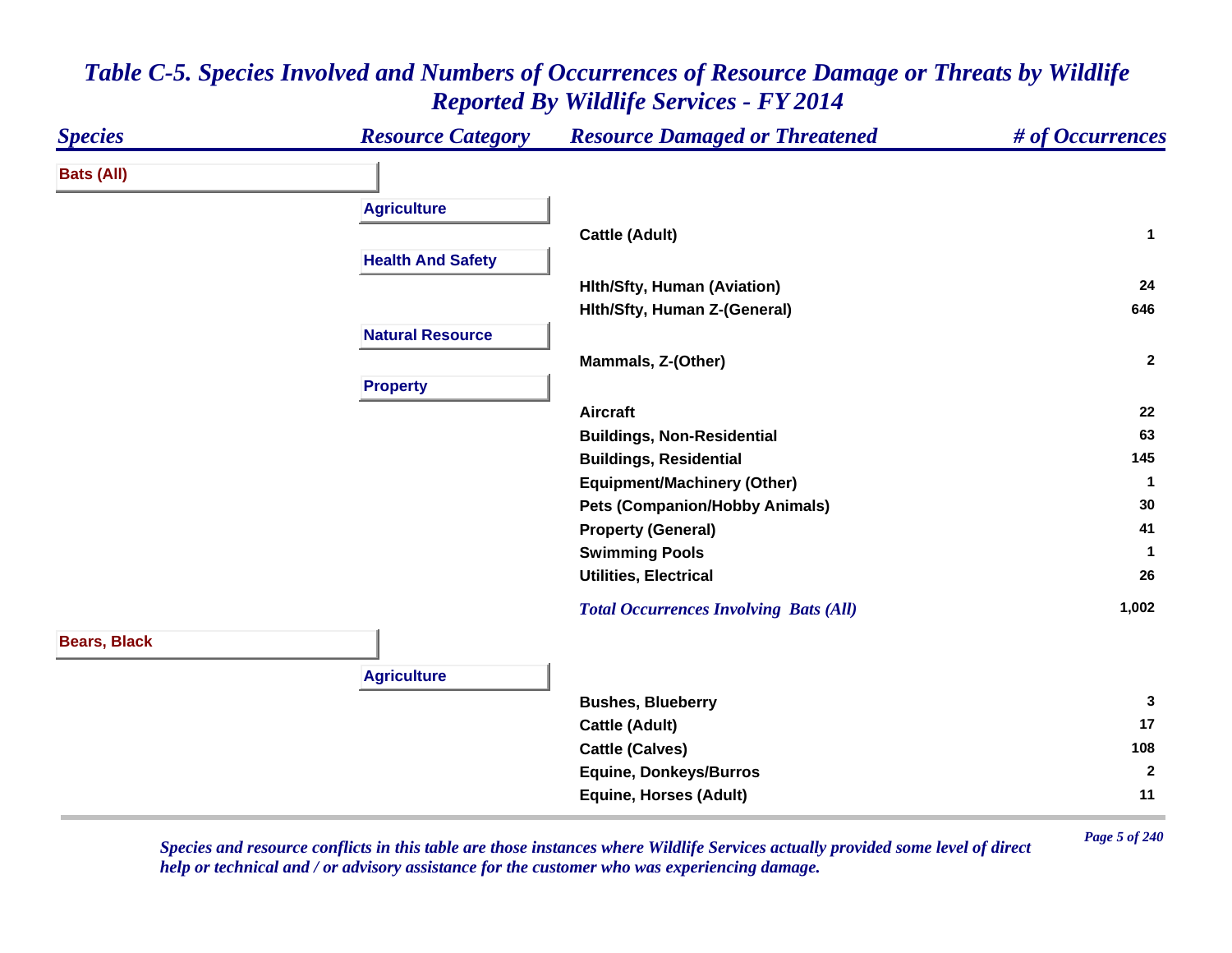| <b>Species</b>      | <b>Resource Category</b> | <b>Resource Damaged or Threatened</b> | # of Occurrences        |
|---------------------|--------------------------|---------------------------------------|-------------------------|
| <b>Bears, Black</b> |                          |                                       |                         |
|                     |                          | <b>Equine, Horses (Foals)</b>         | 4                       |
|                     |                          | <b>Equine, Mules</b>                  | 1                       |
|                     |                          | Feed, Livestock                       | 15                      |
|                     |                          | Fish, Food Fish (Other)               | $\mathbf{1}$            |
|                     |                          | Fowl, Chickens (Game)                 | 5                       |
|                     |                          | Fowl, Chickens (Other)                | 296                     |
|                     |                          | <b>Fowl, Ducks (Domestic)</b>         | 12                      |
|                     |                          | Fowl, Emus                            | $\mathbf{1}$            |
|                     |                          | Fowl, Geese (Domestic)                | 1                       |
|                     |                          | <b>Fowl, Guineas</b>                  | $\mathbf{2}$            |
|                     |                          | <b>Fowl, Turkeys (Domestic)</b>       | 6                       |
|                     |                          | <b>Fruit, Apples</b>                  | 10                      |
|                     |                          | <b>Fruit, Apricots</b>                | $\mathbf{1}$            |
|                     |                          | Fruit, Blackberries/Raspberries       | 1                       |
|                     |                          | <b>Fruit, Blueberries</b>             | 5                       |
|                     |                          | <b>Fruit, Cherries</b>                | 3                       |
|                     |                          | <b>Fruit, Grapes/Muscadines</b>       | 21                      |
|                     |                          | <b>Fruit, Peaches</b>                 | 4                       |
|                     |                          | <b>Fruit, Pears</b>                   | 1                       |
|                     |                          | Fruit, Z-(Other)                      | 6                       |
|                     |                          | <b>Goats, Meat (Adults)</b>           | 12                      |
|                     |                          | Goats, Meat (Kids)                    | $\mathbf{1}$            |
|                     |                          | Goats, Mohair (Adult)                 | $\mathbf{2}$            |
|                     |                          | <b>Goats, Mohair (Kids)</b>           | $\overline{2}$          |
|                     |                          | <b>Goats, Z-(Other Adults)</b>        | 62                      |
|                     |                          | Goats, Z-(Other Kids)                 | $\overline{\mathbf{r}}$ |

*Page 6 of 240 Species and resource conflicts in this table are those instances where Wildlife Services actually provided some level of direct help or technical and / or advisory assistance for the customer who was experiencing damage.*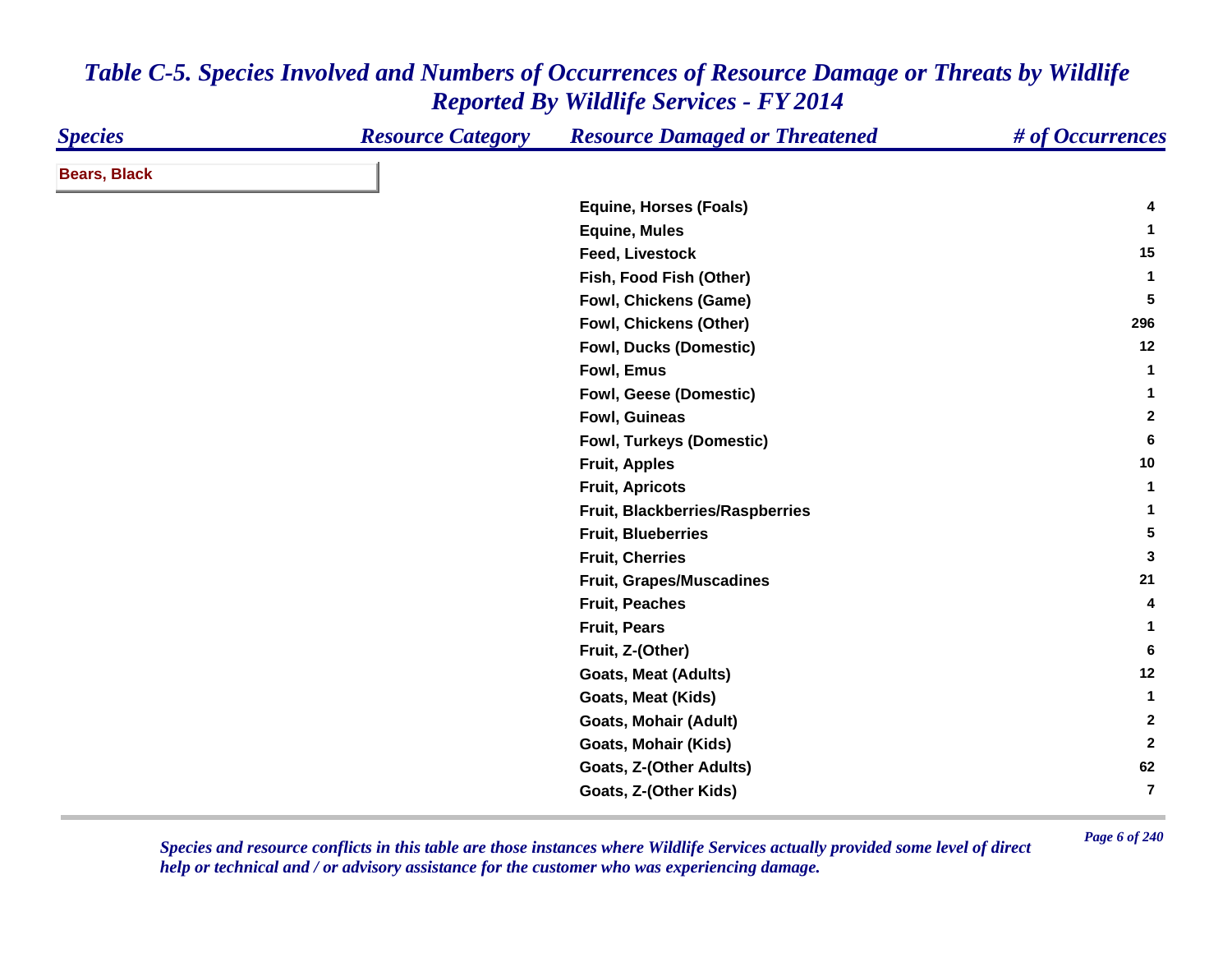| <b>Species</b>      | <b>Resource Category</b> | <b>Resource Damaged or Threatened</b>       | # of Occurrences |
|---------------------|--------------------------|---------------------------------------------|------------------|
| <b>Bears, Black</b> |                          |                                             |                  |
|                     |                          | <b>Grain, Stored (Non-Livestock)</b>        | $\overline{2}$   |
|                     |                          | <b>Grains, Corn (Field)</b>                 | 250              |
|                     |                          | <b>Grains, Corn (Sweet)</b>                 | 13               |
|                     |                          | Grains, Oats                                | 4                |
|                     |                          | Grains, Z-(Other)                           | 1                |
|                     |                          | Hay (Stack/Bales)                           | 5                |
|                     |                          | Hayfields, Alfalfa                          | 1                |
|                     |                          | <b>Hayfields, Mixed Species</b>             | 3                |
|                     |                          | Hives (Bees, Honey, Structures)             | 292              |
|                     |                          | Lettuce                                     | $\mathbf{1}$     |
|                     |                          | Llamas (All)                                | 12               |
|                     |                          | Mammals, Deer, White-Tailed Ag              | $\mathbf{2}$     |
|                     |                          | <b>Melons, Watermelons</b>                  | $\mathbf{2}$     |
|                     |                          | Nuts, Walnut                                | 1                |
|                     |                          | Plants, Commercial Nursery/Greenhouse (All) | $\mathbf{1}$     |
|                     |                          | <b>Rabbits (Domestic)</b>                   | 16               |
|                     |                          | <b>Sheep (Adult)</b>                        | 274              |
|                     |                          | Sheep (Lambs)                               | 284              |
|                     |                          | <b>Silage</b>                               | 3                |
|                     |                          | <b>Swine (Adult)</b>                        | 11               |
|                     |                          | <b>Swine (Piglets)</b>                      | 16               |
|                     |                          | <b>Trees, Apple</b>                         | 185              |
|                     |                          | <b>Trees, Cherry</b>                        | $\overline{2}$   |
|                     |                          | <b>Trees, Olive</b>                         | 1                |
|                     |                          | Trees, Peach                                | 5                |
|                     |                          | <b>Trees, Pear</b>                          | 16               |

*Page 7 of 240 Species and resource conflicts in this table are those instances where Wildlife Services actually provided some level of direct help or technical and / or advisory assistance for the customer who was experiencing damage.*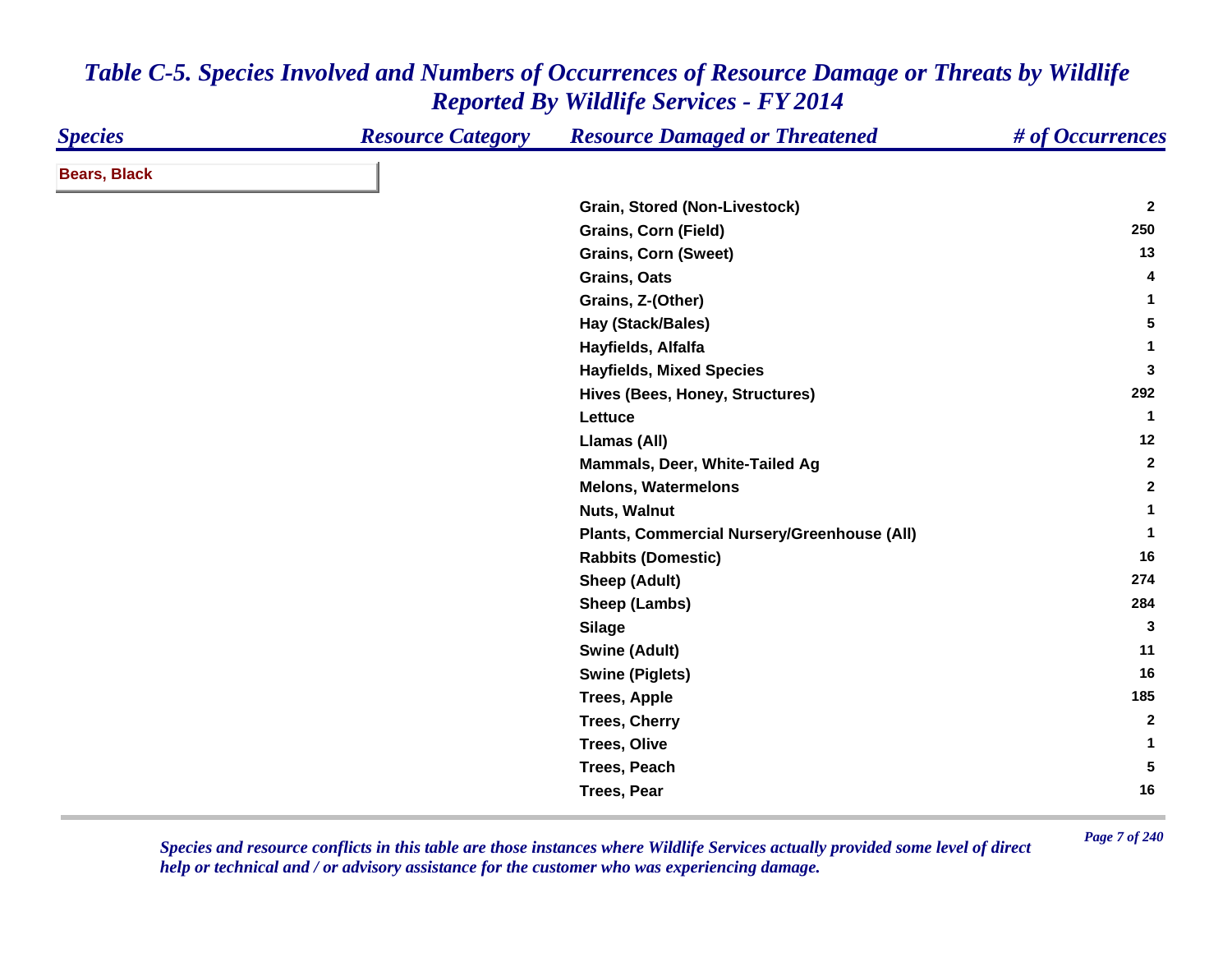| <b>Species</b>      | <b>Resource Category</b> | <b>Resource Damaged or Threatened</b>   | # of Occurrences |
|---------------------|--------------------------|-----------------------------------------|------------------|
| <b>Bears, Black</b> |                          |                                         |                  |
|                     |                          | <b>Trees, Standing (Mixed)</b>          | 11               |
|                     |                          | <b>Trees, Standing Softwood</b>         | 11               |
|                     |                          | Trees, Z-Fruit/Nut (Other)              | 24               |
|                     | <b>Health And Safety</b> |                                         |                  |
|                     |                          | <b>Hith/Sfty, Human (Aviation)</b>      | $\mathbf{2}$     |
|                     |                          | Hith/Sfty, Human (Other Transportation) | -1               |
|                     |                          | Hith/Sfty, Human Z-(General)            | 1,318            |
|                     | <b>Natural Resource</b>  |                                         |                  |
|                     |                          | Fish, Z-(Other)                         | 1                |
|                     |                          | <b>Mammals, Deer, Mule</b>              |                  |
|                     |                          | Mammals, Deer, White-Tailed Nr          | 1                |
|                     |                          | <b>Trees, Seedlings Nr</b>              | 1                |
|                     |                          | <b>Trees, Standing</b>                  | $\mathbf{1}$     |
|                     | <b>Property</b>          |                                         |                  |
|                     |                          | <b>Aircraft</b>                         | $\mathbf{1}$     |
|                     |                          | <b>Buildings, Non-Residential</b>       | 177              |
|                     |                          | <b>Buildings, Residential</b>           | 297              |
|                     |                          | <b>Fences</b>                           | 31               |
|                     |                          | Fish, Ornamental                        | 1                |
|                     |                          | Food Items, Human                       | 125              |
|                     |                          | Food Items, Non-Human*                  | 28               |
|                     |                          | <b>Gardens, Veg./Fruits/Nuts</b>        | 24               |
|                     |                          | <b>Guard Animals (All)</b>              | $\mathbf{2}$     |
|                     |                          | <b>Irrigation Pipe System</b>           | 1                |
|                     |                          | <b>Landfills</b>                        | $\mathbf{2}$     |

*Page 8 of 240 Species and resource conflicts in this table are those instances where Wildlife Services actually provided some level of direct help or technical and / or advisory assistance for the customer who was experiencing damage.*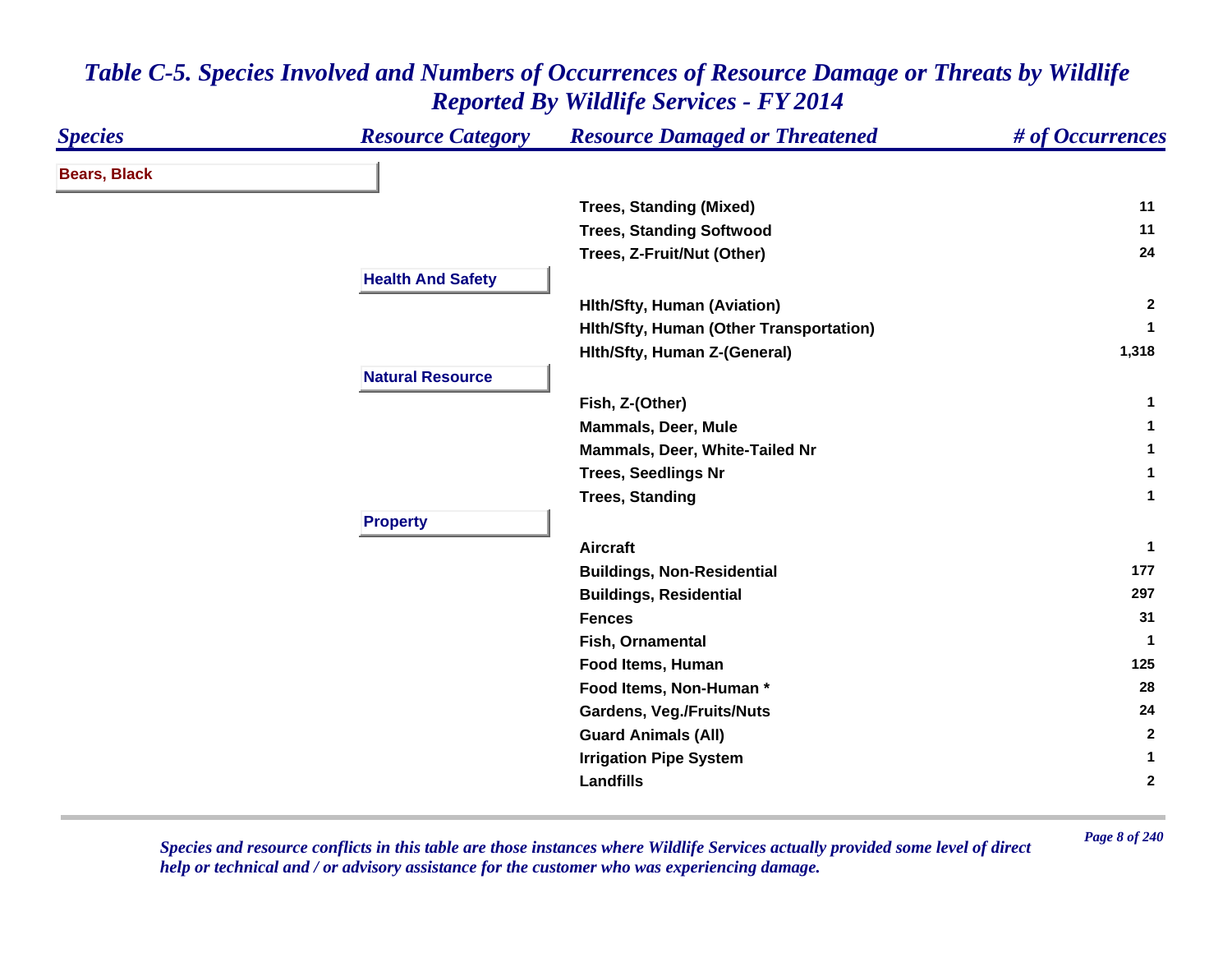| <b>Species</b>        | <b>Resource Category</b> | <b>Resource Damaged or Threatened</b>           | # of Occurrences |
|-----------------------|--------------------------|-------------------------------------------------|------------------|
| <b>Bears, Black</b>   |                          |                                                 |                  |
|                       |                          | <b>Pets (Companion/Hobby Animals)</b>           | 78               |
|                       |                          | <b>Property (General)</b>                       | 1,143            |
|                       |                          | <b>Roads/Bridges</b>                            | 1                |
|                       |                          | <b>Swimming Pools</b>                           | $\mathbf{2}$     |
|                       |                          | <b>Trees, Standing/Shrubs</b>                   | 3                |
|                       |                          | Vehicles, Land                                  | 25               |
|                       |                          | <b>Z-Landscaping (Other)</b>                    | $\mathbf{2}$     |
|                       |                          | <b>Total Occurrences Involving Bears, Black</b> | 5,341            |
| <b>Bears, Grizzly</b> |                          |                                                 |                  |
|                       | <b>Agriculture</b>       |                                                 |                  |
|                       |                          | <b>Cattle (Adult)</b>                           | 29               |
|                       |                          | <b>Cattle (Calves)</b>                          | 52               |
|                       |                          | <b>Equine, Horses (Adult)</b>                   | $\mathbf{2}$     |
|                       |                          | <b>Equine, Horses (Foals)</b>                   | $\mathbf{1}$     |
|                       |                          | Fowl, Chickens (Other)                          | $\mathbf{2}$     |
|                       |                          | Goats, Z-(Other Adults)                         | 1                |
|                       |                          | Goats, Z-(Other Kids)                           | 1                |
|                       |                          | Hives (Bees, Honey, Structures)                 | 1                |
|                       |                          | Mammals, Bison (Buffalo) Ag                     | $\overline{2}$   |
|                       |                          | <b>Sheep (Adult)</b>                            | 12               |
|                       |                          | Sheep (Lambs)                                   | 16               |
|                       | <b>Health And Safety</b> |                                                 |                  |
|                       |                          | <b>Hith/Sfty, Human (Aviation)</b>              | 1                |
|                       |                          | Hith/Sfty, Human Z-(General)                    | 1                |

*Page 9 of 240 Species and resource conflicts in this table are those instances where Wildlife Services actually provided some level of direct help or technical and / or advisory assistance for the customer who was experiencing damage.*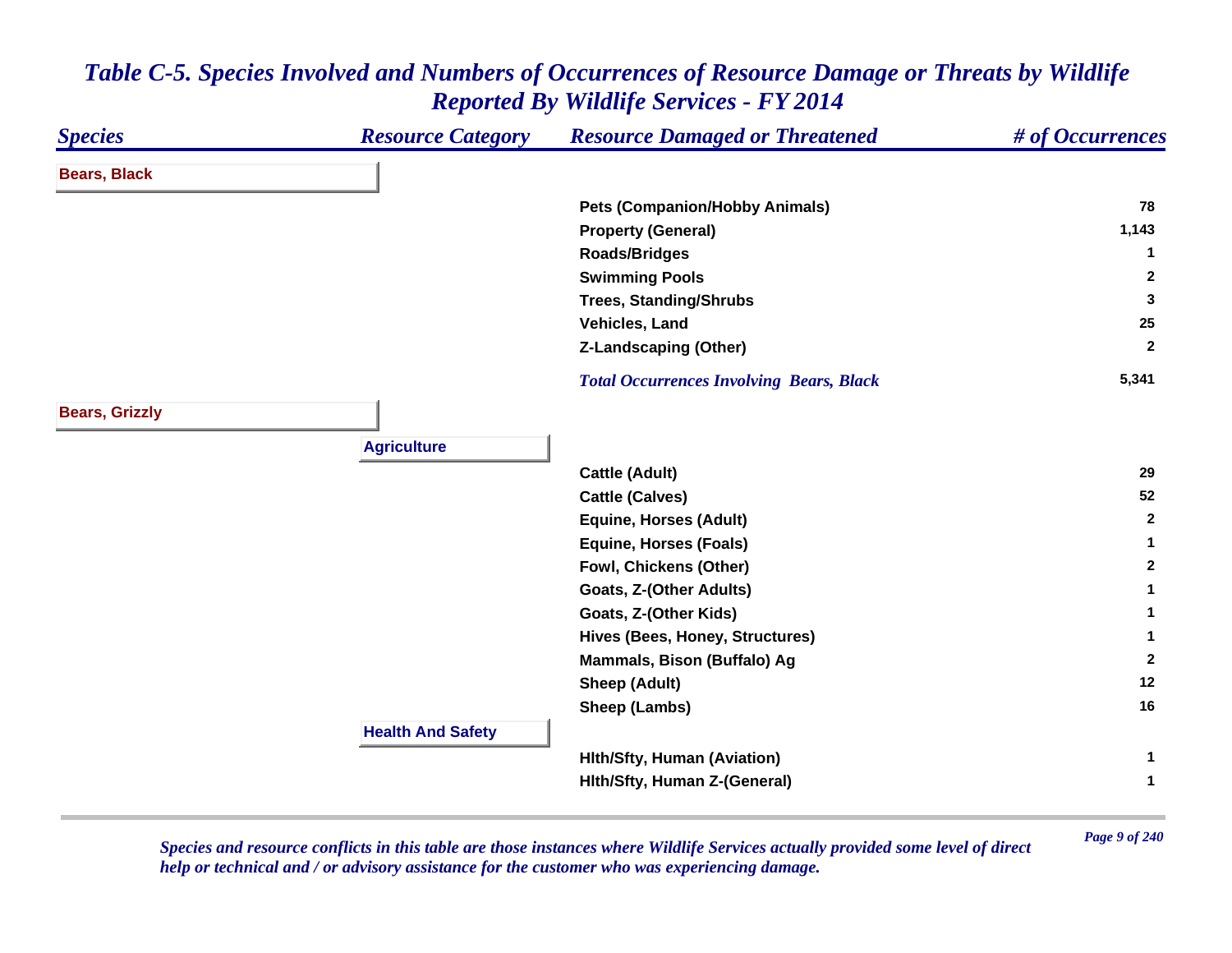#### *Species Resource Category Resource Damaged or Threatened # of Occurrences* **Bears, Grizzly**  *Total Occurrences Involving Bears, Grizzly* **<sup>121</sup> Bears, Louisiana Black Agriculture Feed, Livestock 4 Hives (Bees, Honey, Structures) <sup>2</sup> Melons, Watermelons 1 Health And Safety Hlth/Sfty, Human Z-(General) <sup>24</sup> Property Buildings, Non-Residential <sup>4</sup> Buildings, Residential <sup>3</sup> Food Items, Human 7Food Items, Non-Human \* 8 Pets (Companion/Hobby Animals) <sup>1</sup> Property (General) <sup>6</sup> Recreational Areas (Other) \*\* <sup>1</sup> Research Project <sup>1</sup>**  *Total Occurrences Involving Bears, Louisiana Black* **<sup>62</sup> BeaversAgriculture Beans, Soybeans <sup>41</sup> Cattle (Calves) <sup>1</sup> Cotton7**

### *Table C-5. Species Involved and Numbers of Occurrences of Resource Damage or Threats by Wildlife Reported By Wildlife Services - FY 2014*

*Page 10 of 240 Species and resource conflicts in this table are those instances where Wildlife Services actually provided some level of direct help or technical and / or advisory assistance for the customer who was experiencing damage.*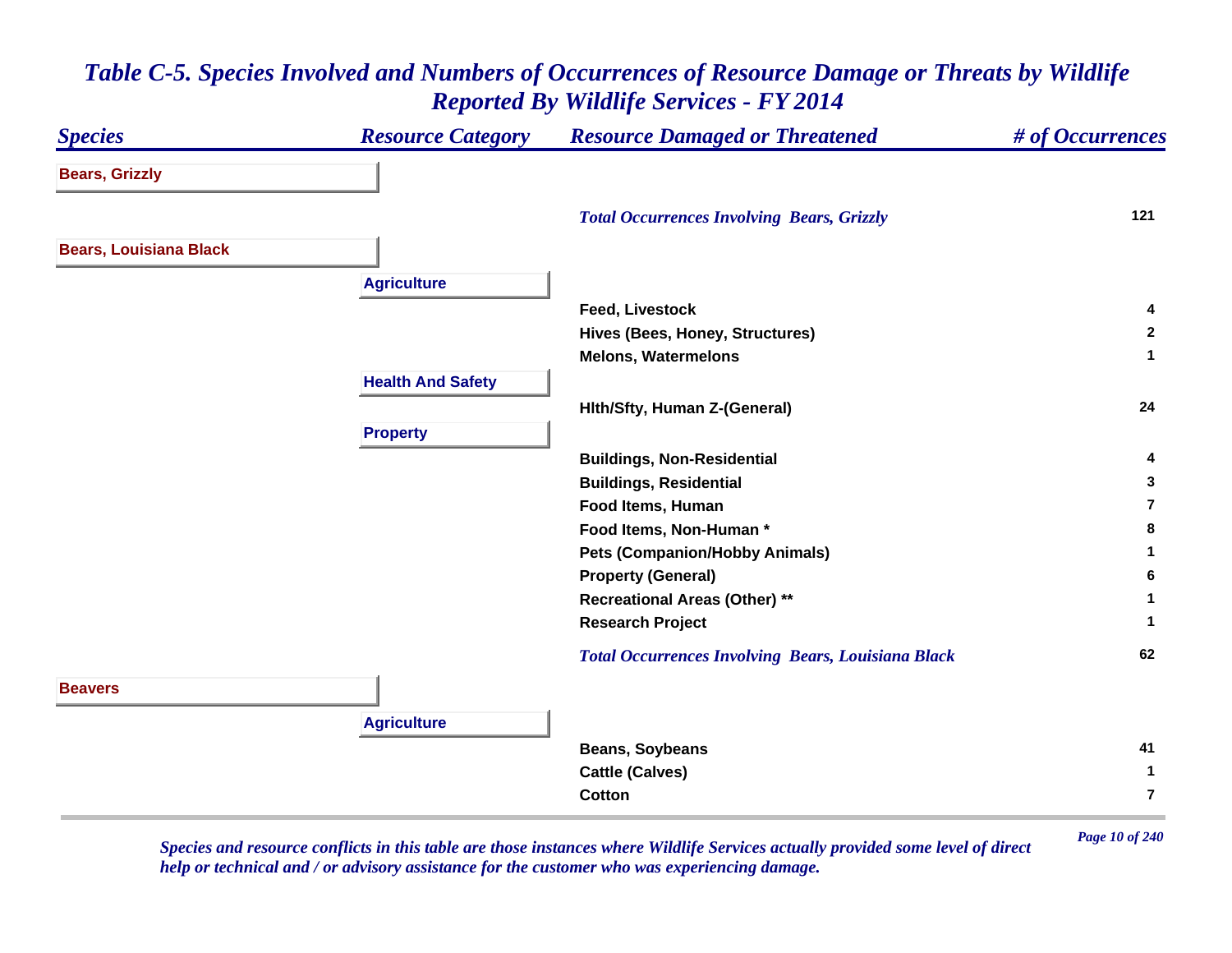| <b>Species</b> | <b>Resource Category</b> | <b>Resource Damaged or Threatened</b>       | # of Occurrences |
|----------------|--------------------------|---------------------------------------------|------------------|
| <b>Beavers</b> |                          |                                             |                  |
|                |                          | <b>Equine, Horses (Adult)</b>               | 1.               |
|                |                          | Fish, Trout, Z-(Other)                      | 4                |
|                |                          | <b>Fruit, Apples</b>                        | $\mathbf{2}$     |
|                |                          | <b>Fruit, Grapes/Muscadines</b>             | 1                |
|                |                          | <b>Fruit, Peaches</b>                       | 1                |
|                |                          | Fruit, Z-(Other)                            | 3                |
|                |                          | <b>Grains, Corn (Field)</b>                 | 59               |
|                |                          | <b>Grains, Corn (Sweet)</b>                 | $\mathbf{1}$     |
|                |                          | Grains, Milo                                | 1                |
|                |                          | <b>Grains, Rice</b>                         | 8                |
|                |                          | Grains, Rice (Wild)                         | 14               |
|                |                          | <b>Grains, Wheat</b>                        | 16               |
|                |                          | Grains, Z-(Other)                           | $\mathbf{1}$     |
|                |                          | Grasses/Sod                                 | 4                |
|                |                          | Hayfields, Alfalfa                          | 3                |
|                |                          | <b>Hayfields, Mixed Species</b>             | 46               |
|                |                          | <b>Pasture</b>                              | 100              |
|                |                          | Plants, Commercial Nursery/Greenhouse (All) | 3                |
|                |                          | <b>Plants, Grapes/Muscadines</b>            | $\mathbf{2}$     |
|                |                          | <b>Potatoes</b>                             | $\mathbf{2}$     |
|                |                          | Rangeland                                   | 34               |
|                |                          | Shellfish, Crawfish                         | -1               |
|                |                          | <b>Sunflowers</b>                           | 1                |
|                |                          | <b>Tobacco</b>                              | 1                |
|                |                          | <b>Trees, Almond</b>                        | 18               |
|                |                          | <b>Trees, Apple</b>                         | 8                |

*Page 11 of 240 Species and resource conflicts in this table are those instances where Wildlife Services actually provided some level of direct help or technical and / or advisory assistance for the customer who was experiencing damage.*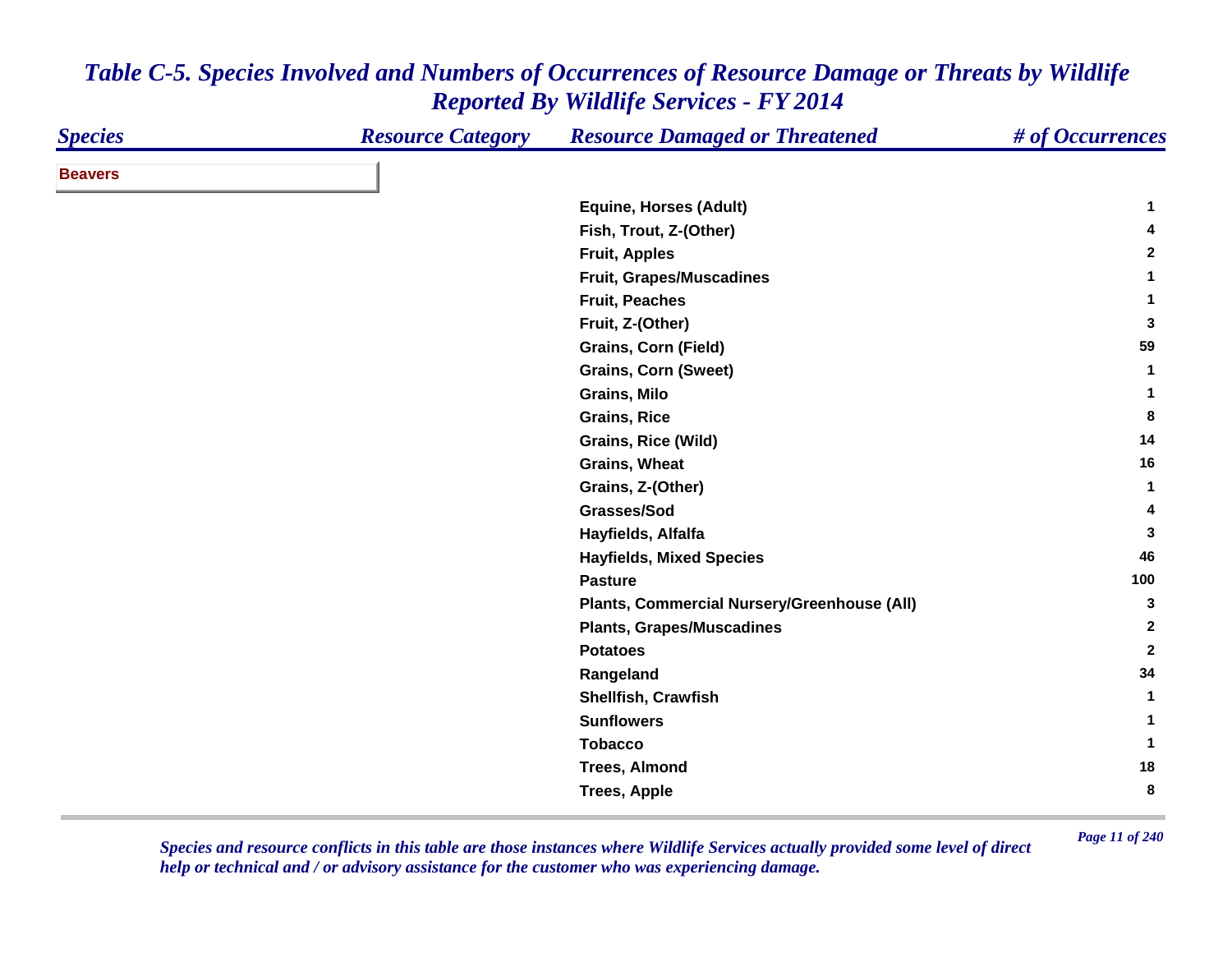| <b>Species</b> | <b>Resource Category</b> | <b>Resource Damaged or Threatened</b>   | # of Occurrences |
|----------------|--------------------------|-----------------------------------------|------------------|
| <b>Beavers</b> |                          |                                         |                  |
|                |                          | <b>Trees, Christmas</b>                 | 3                |
|                |                          | Trees, Peach                            | -1               |
|                |                          | <b>Trees, Pecan</b>                     | 20               |
|                |                          | <b>Trees, Seedlings Ag</b>              | 12               |
|                |                          | <b>Trees, Standing (Mixed)</b>          | 808              |
|                |                          | <b>Trees, Standing Hardwood</b>         | 187              |
|                |                          | <b>Trees, Standing Softwood</b>         | 65               |
|                |                          | <b>Trees, Sugar Maple</b>               | $\mathbf{1}$     |
|                |                          | Trees, Z-Fruit/Nut (Other)              | 22               |
|                | <b>Health And Safety</b> |                                         |                  |
|                |                          | <b>Hith/Sfty, Human (Aviation)</b>      | 30               |
|                |                          | Hith/Sfty, Human (Other Transportation) | 5                |
|                |                          | Hith/Sfty, Human Z-(General)            | 53               |
|                | <b>Natural Resource</b>  |                                         |                  |
|                |                          | Birds, Ducks, Wild (Other)              | 1                |
|                |                          | Birds, Geese, Wild (All)                | 1                |
|                |                          | Birds, Plovers, Piping (T/E)            | 1                |
|                |                          | <b>Designated Natural Areas</b>         | 5                |
|                |                          | Fish, Trout, Brook                      | 176              |
|                |                          | Fish, Z-(Other)                         | 34               |
|                |                          | Habitat, Wildlife (General)             | $\mathbf{2}$     |
|                |                          | Mollusks, Louisiana Pearlshell (T/E)    | 1                |
|                |                          | <b>Reclamation/Restoration Site</b>     | 13               |
|                |                          | <b>Streams</b>                          | 22               |
|                |                          | <b>Trees, Seedlings Nr</b>              | 8                |
|                |                          | <b>Trees, Standing</b>                  | 320              |

*Page 12 of 240 Species and resource conflicts in this table are those instances where Wildlife Services actually provided some level of direct help or technical and / or advisory assistance for the customer who was experiencing damage.*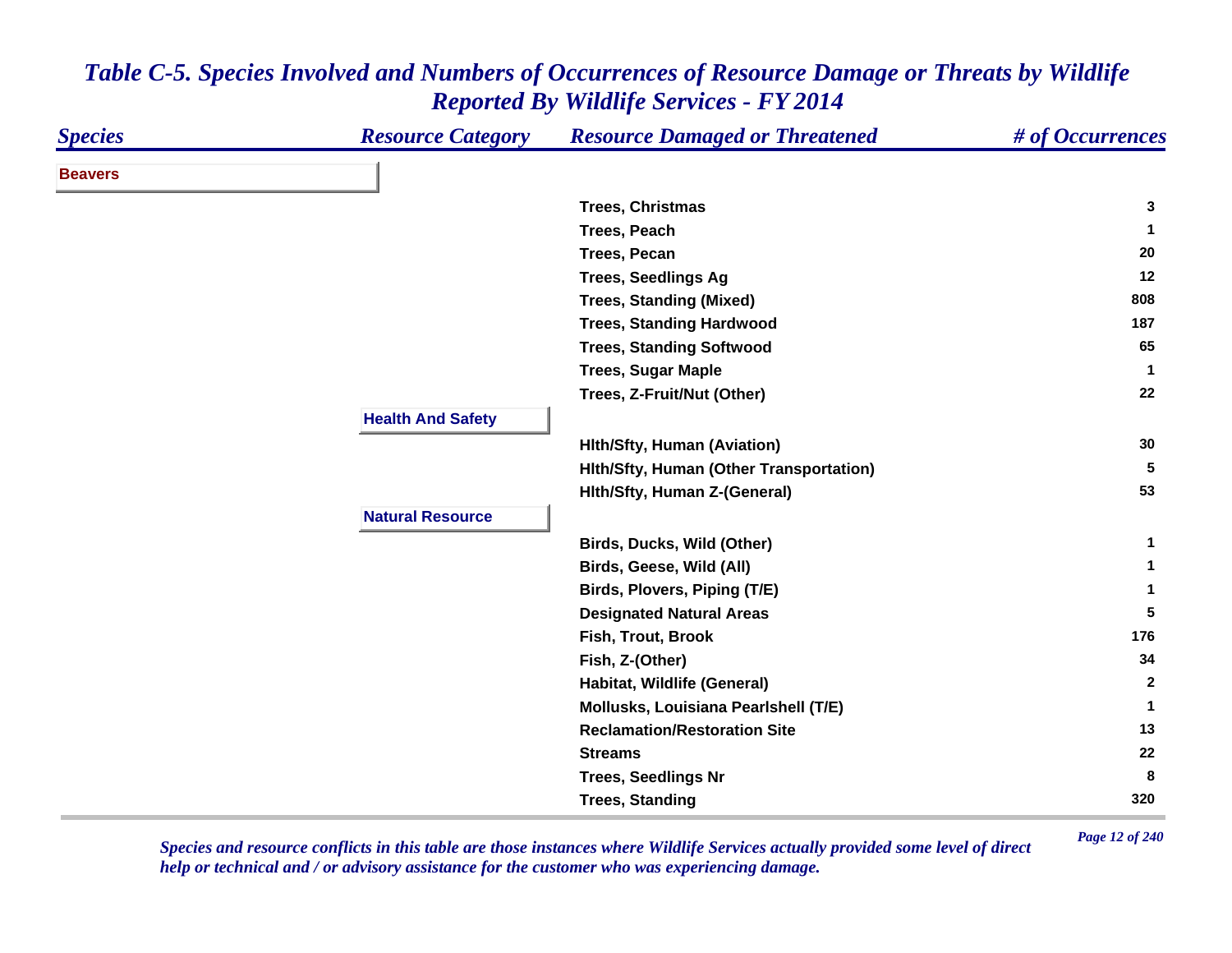| <b>Species</b> | <b>Resource Category</b> | <b>Resource Damaged or Threatened</b>   | # of Occurrences |
|----------------|--------------------------|-----------------------------------------|------------------|
| <b>Beavers</b> |                          |                                         |                  |
|                |                          | Watershed                               | 57               |
|                |                          | <b>Wetlands</b>                         | 30               |
|                | <b>Property</b>          |                                         |                  |
|                |                          | <b>Aircraft</b>                         | 15               |
|                |                          | <b>Airport Runways/Taxiways</b>         | $\overline{2}$   |
|                |                          | <b>Boat Docks/Marinas</b>               | 24               |
|                |                          | <b>Buildings, Non-Residential</b>       | 23               |
|                |                          | <b>Buildings, Residential</b>           | 49               |
|                |                          | <b>Dikes/Dams/Impoundments</b>          | 927              |
|                |                          | <b>Equipment/Machinery (Other)</b>      | 4                |
|                |                          | <b>Fences</b>                           | $\mathbf{2}$     |
|                |                          | <b>Gardens, Veg./Fruits/Nuts</b>        | $\overline{2}$   |
|                |                          | <b>Golf Courses</b>                     | 15               |
|                |                          | <b>Irrigation Ditch/Drainage System</b> | 722              |
|                |                          | <b>Irrigation Pipe System</b>           | 4                |
|                |                          | Landfills                               | 1                |
|                |                          | <b>Pets (Companion/Hobby Animals)</b>   | 5                |
|                |                          | <b>Property (General)</b>               | 550              |
|                |                          | <b>Railroads/Trestles</b>               | 93               |
|                |                          | <b>Recreational Areas (Other) **</b>    | 17               |
|                |                          | <b>Research Project</b>                 | $\overline{2}$   |
|                |                          | <b>Roads/Bridges</b>                    | 3,506            |
|                |                          | Soil (I.E. Erosion)                     | 12               |
|                |                          | <b>Trees, Standing/Shrubs</b>           | 258              |
|                |                          | <b>Turf And/Or Flowers</b>              | 9                |
|                |                          | <b>Utilities, Electrical</b>            | 34               |

*Page 13 of 240 Species and resource conflicts in this table are those instances where Wildlife Services actually provided some level of direct help or technical and / or advisory assistance for the customer who was experiencing damage.*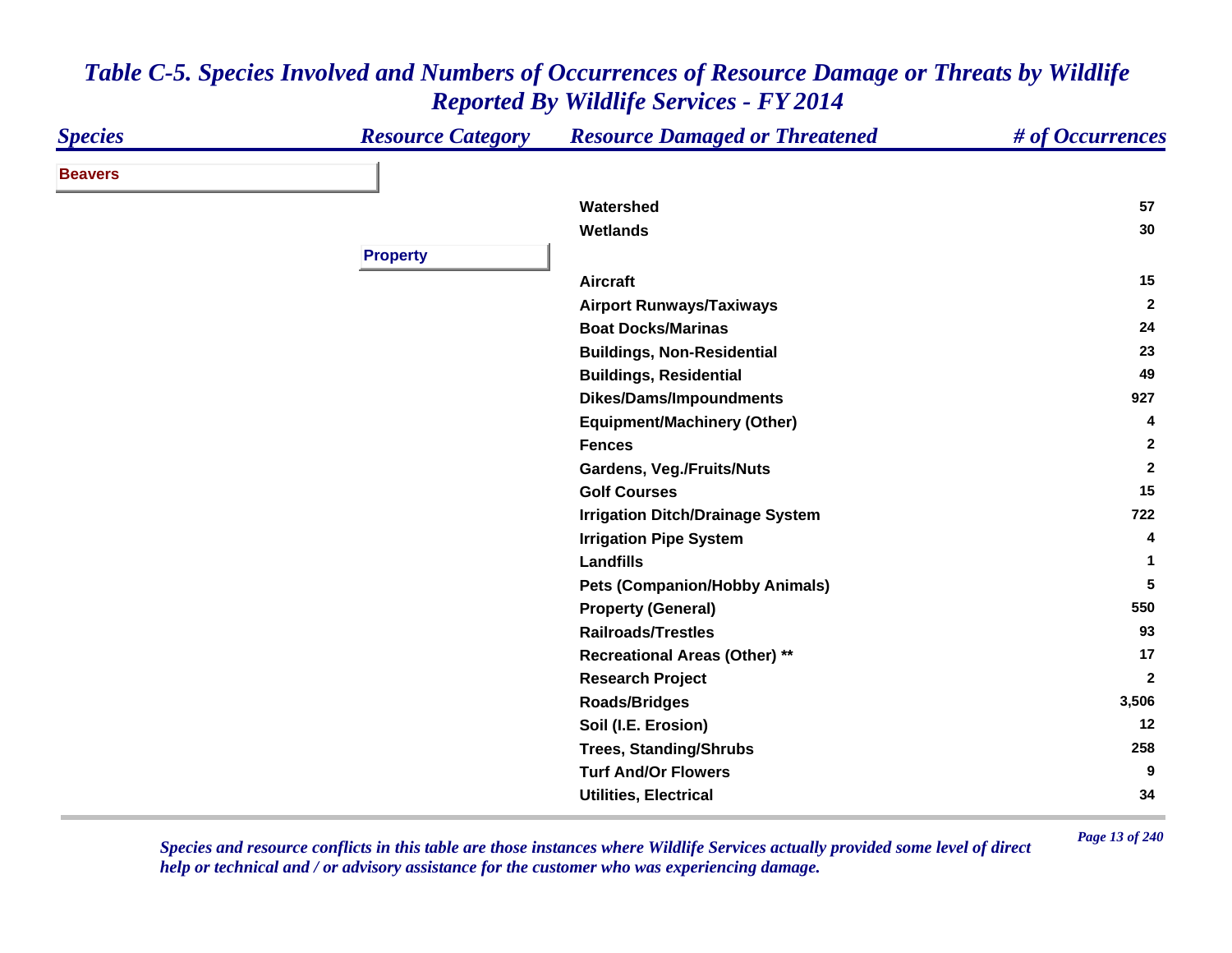| <b>Species</b>               | <b>Resource Category</b> | <b>Resource Damaged or Threatened</b>                | # of Occurrences        |
|------------------------------|--------------------------|------------------------------------------------------|-------------------------|
| <b>Beavers</b>               |                          |                                                      |                         |
|                              |                          | Utilities, Sewerage/Wastewater Treatment             | 27                      |
|                              |                          | Utilities, Z-(Other)                                 | 9                       |
|                              |                          | Watercraft                                           | $\overline{2}$          |
|                              |                          | <b>Z-Landscaping (Other)</b>                         | 21                      |
|                              |                          | <b>Total Occurrences Involving Beavers</b>           | 8,597                   |
| <b>Beavers, Mountain</b>     |                          |                                                      |                         |
|                              | <b>Property</b>          |                                                      |                         |
|                              |                          | <b>Dikes/Dams/Impoundments</b>                       | $\mathbf{1}$            |
|                              |                          | <b>Total Occurrences Involving Beavers, Mountain</b> | $\mathbf{1}$            |
| <b>Birds, Unidentifiable</b> |                          |                                                      |                         |
|                              | <b>Agriculture</b>       |                                                      |                         |
|                              |                          | <b>Cattle (Adult)</b>                                | $\mathbf{1}$            |
|                              |                          | Fowl, Chickens (Other)                               | $\overline{\mathbf{r}}$ |
|                              |                          | Trees, Z-Fruit/Nut (Other)                           | 1                       |
|                              | <b>Health And Safety</b> |                                                      |                         |
|                              |                          | <b>Hlth/Sfty, Human (Aviation)</b>                   | 89                      |
|                              |                          | Hith/Sfty, Human Z-(General)                         | 97                      |
|                              | <b>Natural Resource</b>  |                                                      |                         |
|                              |                          | <b>Birds, Grouse, Sage</b>                           | $\mathbf{1}$            |
|                              |                          | Birds, Z-(Other)                                     | 1                       |
|                              |                          | Fish, Z-(Other)                                      | 1                       |
|                              | <b>Property</b>          |                                                      |                         |
|                              |                          | <b>Aircraft</b>                                      | 121                     |

*Page 14 of 240 Species and resource conflicts in this table are those instances where Wildlife Services actually provided some level of direct help or technical and / or advisory assistance for the customer who was experiencing damage.*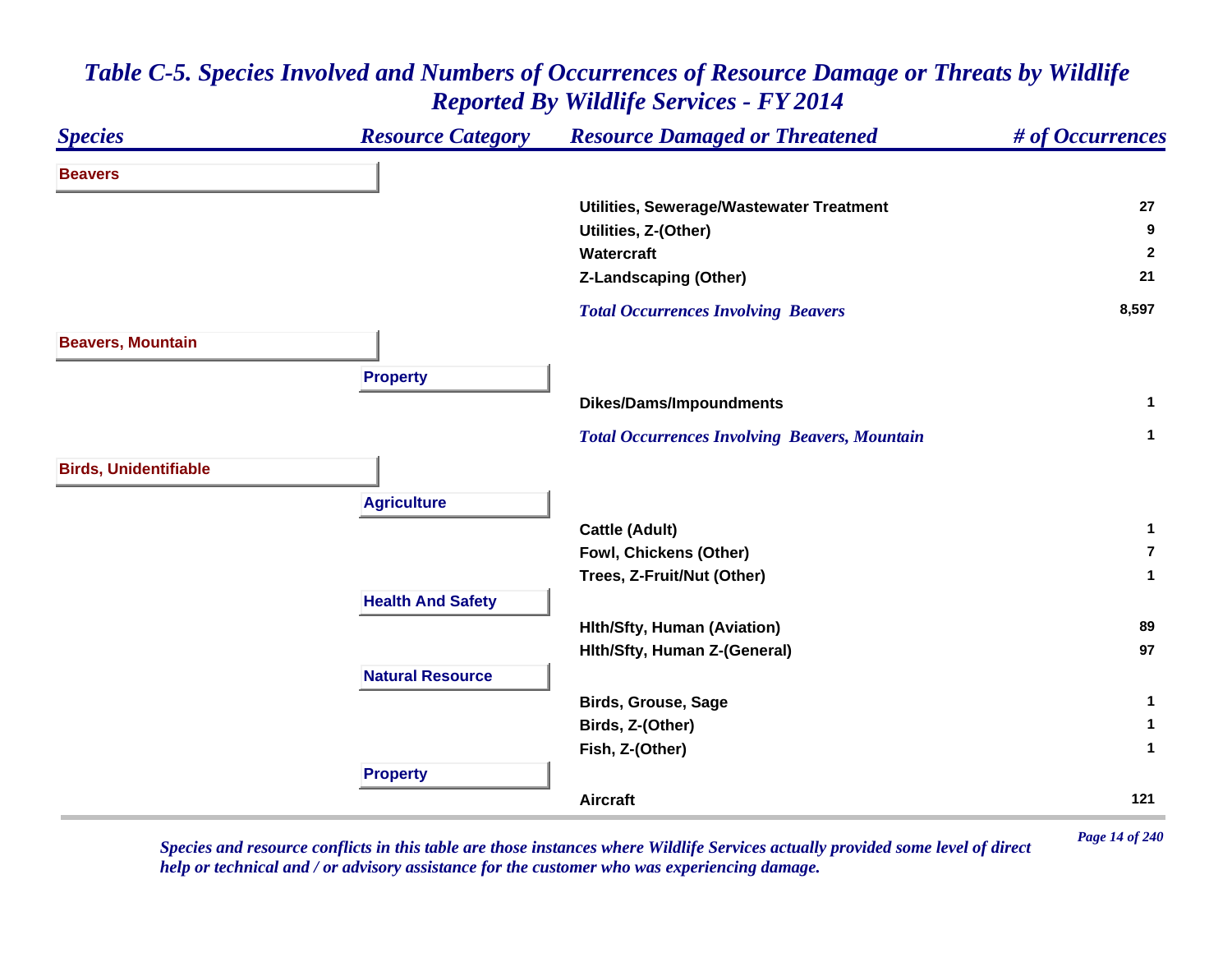#### *Species Resource Category Resource Damaged or Threatened # of Occurrences* **Birds, Unidentifiable Buildings, Non-Residential <sup>6</sup> Buildings, Residential <sup>27</sup> Pets (Companion/Hobby Animals) 7Property (General) <sup>15</sup> Roads/Bridges <sup>1</sup> Swimming Pools <sup>1</sup> Vehicles, Land 1**  *Total Occurrences Involving Birds, Unidentifiable* **<sup>377</sup> Bison (Buffalo) Health And Safety Hlth/Sfty, Human Z-(General) <sup>1</sup>**  *Total Occurrences Involving Bison (Buffalo)* **<sup>1</sup> Bitterns, American Health And Safety Hlth/Sfty, Human (Aviation) 7Property Aircraft 6 Property (General) <sup>2</sup>**  *Total Occurrences Involving Bitterns, American* **<sup>15</sup> Bitterns, Yellow Property Aircraft12**

### *Table C-5. Species Involved and Numbers of Occurrences of Resource Damage or Threats by Wildlife Reported By Wildlife Services - FY 2014*

*Page 15 of 240 Species and resource conflicts in this table are those instances where Wildlife Services actually provided some level of direct help or technical and / or advisory assistance for the customer who was experiencing damage.*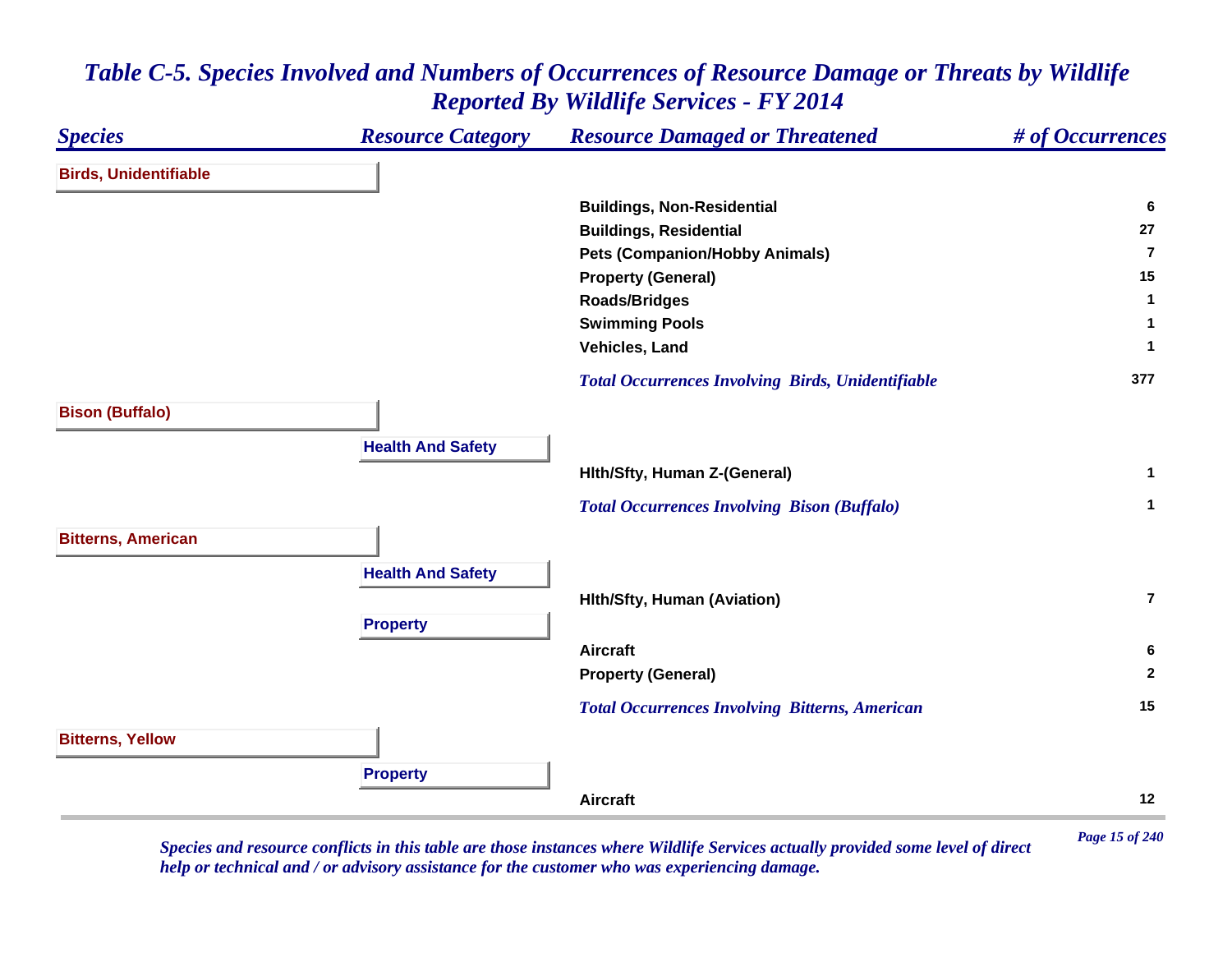#### *Species Resource Category Resource Damaged or Threatened # of Occurrences* **Bitterns, Yellow**  *Total Occurrences Involving Bitterns, Yellow* **<sup>12</sup> Blackbirds, (Mixed Species) Agriculture Cattle (Adult) <sup>1</sup> Equine, Donkeys/Burros <sup>1</sup> Feed, Livestock 1 Fruit, Grapes/Muscadines <sup>1</sup> Grains, Corn (Field) 7Grains, Corn (Sweet) <sup>2</sup> Grains, Milo 1 Grains, Oats 4 Grains, Rice 21 Grains, Wheat 1 Grains, Z-(Other) <sup>2</sup> Mammals, Deer, White-Tailed Ag <sup>1</sup> Trees, Standing (Mixed) <sup>1</sup> Health And Safety Hlth/Sfty, Human (Aviation) <sup>69</sup> Hlth/Sfty, Human Z-(General) <sup>89</sup> Property Aircraft 33 Buildings, Non-Residential 7Buildings, Residential <sup>2</sup> Equipment/Machinery (Other) <sup>3</sup>**

## *Table C-5. Species Involved and Numbers of Occurrences of Resource Damage or Threats by Wildlife Reported By Wildlife Services - FY 2014*

*Page 16 of 240 Species and resource conflicts in this table are those instances where Wildlife Services actually provided some level of direct help or technical and / or advisory assistance for the customer who was experiencing damage.*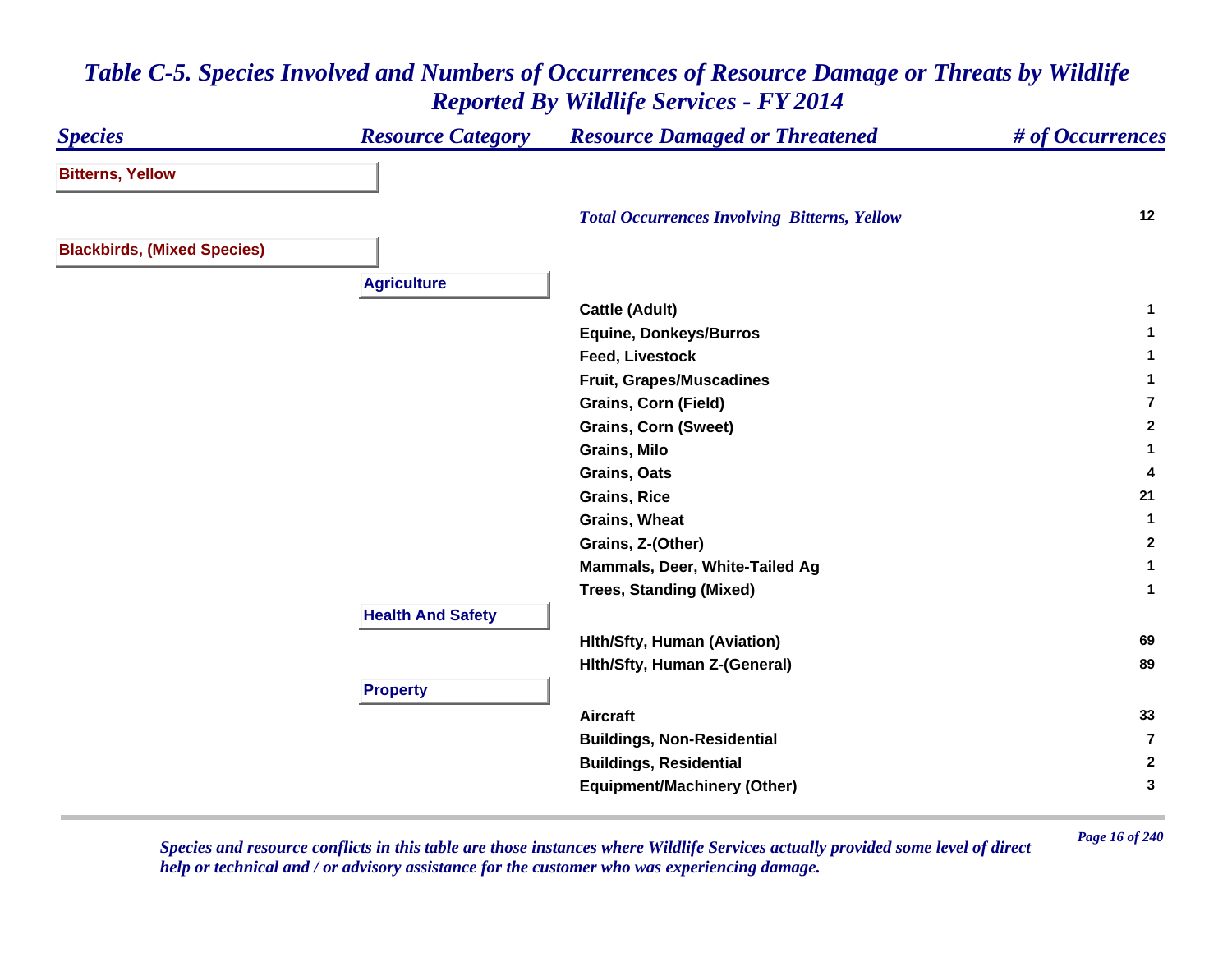#### *Species Resource Category Resource Damaged or Threatened # of Occurrences* **Blackbirds, (Mixed Species) Food Items, Non-Human \* 1 Landfills 2 Property (General) 7Trees, Standing/Shrubs <sup>1</sup> Turf And/Or Flowers 1 Utilities, Electrical 1 Vehicles, Land 2 Z-Landscaping (Other) <sup>4</sup>**  *Total Occurrences Involving Blackbirds, (Mixed Species)* **<sup>266</sup> Blackbirds, Brewer`s Agriculture Feed, Livestock 1 Health And Safety Hlth/Sfty, Human (Aviation) <sup>6</sup> Hlth/Sfty, Human Z-(General) <sup>9</sup> Property Aircraft 6 Buildings, Non-Residential <sup>2</sup>**  *Total Occurrences Involving Blackbirds, Brewer`s* **<sup>24</sup> Blackbirds, Red-Winged Agriculture Beans, Soybeans <sup>3</sup> Feed, Livestock 6**

*Table C-5. Species Involved and Numbers of Occurrences of Resource Damage or Threats by Wildlife Reported By Wildlife Services - FY 2014*

*Page 17 of 240 Species and resource conflicts in this table are those instances where Wildlife Services actually provided some level of direct help or technical and / or advisory assistance for the customer who was experiencing damage.*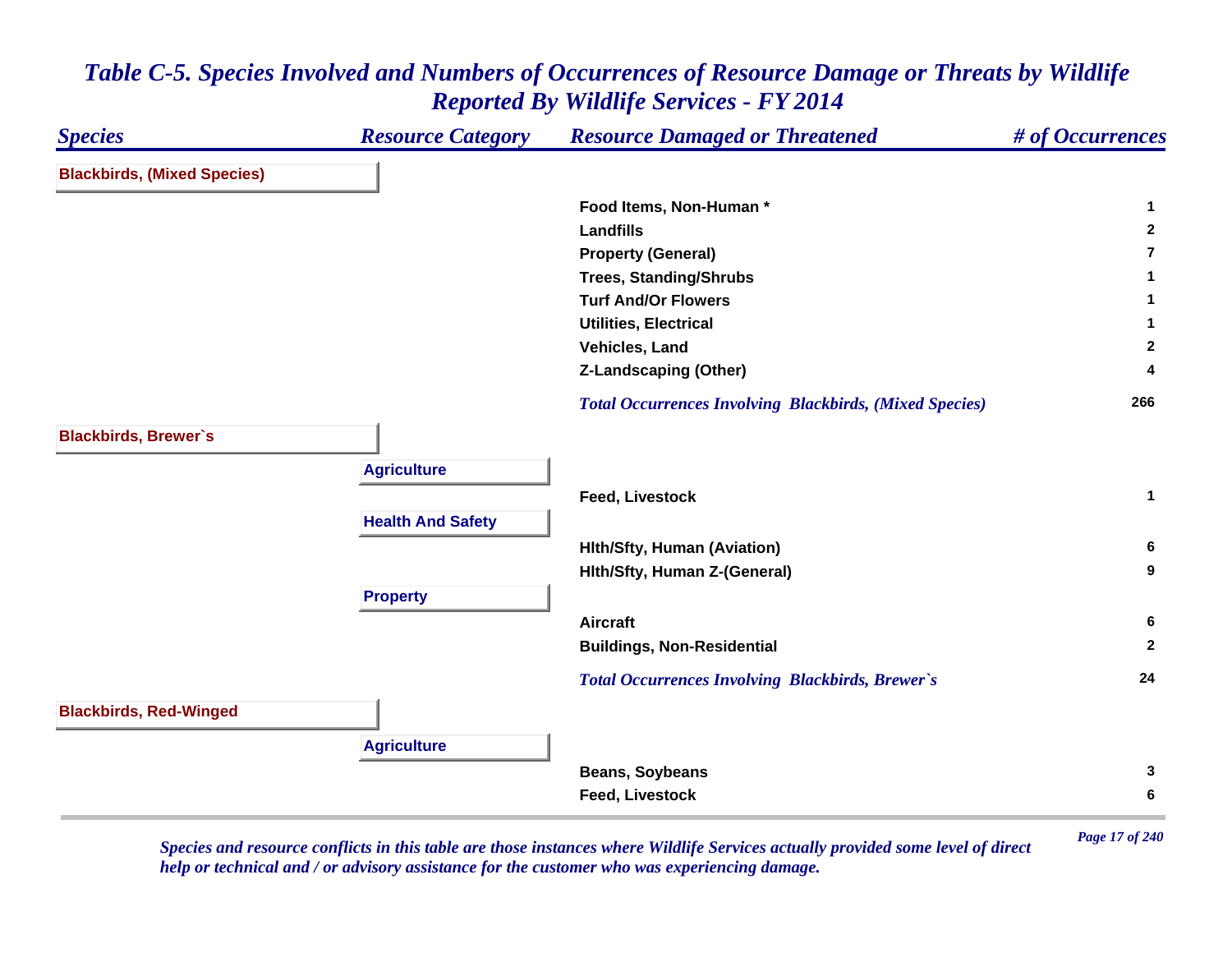| <b>Species</b>                | <b>Resource Category</b> | <b>Resource Damaged or Threatened</b> | # of Occurrences |
|-------------------------------|--------------------------|---------------------------------------|------------------|
| <b>Blackbirds, Red-Winged</b> |                          |                                       |                  |
|                               |                          | Fruit, Grapes/Muscadines              | $\mathbf{2}$     |
|                               |                          | <b>Grains, Barley</b>                 | 3                |
|                               |                          | <b>Grains, Corn (Field)</b>           | 8                |
|                               |                          | <b>Grains, Corn (Sweet)</b>           | $\mathbf 1$      |
|                               |                          | <b>Grains, Milo</b>                   | $\mathbf{1}$     |
|                               |                          | Grains, Oats                          | $\overline{2}$   |
|                               |                          | <b>Grains, Rice</b>                   | 68               |
|                               |                          | <b>Grains, Rice (Wild)</b>            | $\mathbf{2}$     |
|                               |                          | <b>Grains, Wheat</b>                  | $\mathbf{2}$     |
|                               |                          | <b>Sunflowers</b>                     | 114              |
|                               |                          | <b>Trees, Standing Softwood</b>       | $\mathbf{1}$     |
|                               | <b>Health And Safety</b> |                                       |                  |
|                               |                          | <b>Hith/Sfty, Human (Aviation)</b>    | 45               |
|                               |                          | Hith/Sfty, Human Z-(General)          | 14               |
|                               | <b>Natural Resource</b>  |                                       |                  |
|                               |                          | Wetlands                              | $\mathbf{1}$     |
|                               | <b>Property</b>          |                                       |                  |
|                               |                          |                                       | 35               |
|                               |                          | <b>Aircraft</b>                       |                  |
|                               |                          | <b>Buildings, Non-Residential</b>     | $5\phantom{.0}$  |
|                               |                          | <b>Buildings, Residential</b>         | $\mathbf 1$      |
|                               |                          | <b>Equipment/Machinery (Other)</b>    | $\mathbf{1}$     |
|                               |                          | Landfills                             | $\mathbf{2}$     |
|                               |                          | <b>Property (General)</b>             | 4                |
|                               |                          | <b>Research Project</b>               | 1                |
|                               |                          | <b>Utilities, Electrical</b>          | 1                |

*Page 18 of 240 Species and resource conflicts in this table are those instances where Wildlife Services actually provided some level of direct help or technical and / or advisory assistance for the customer who was experiencing damage.*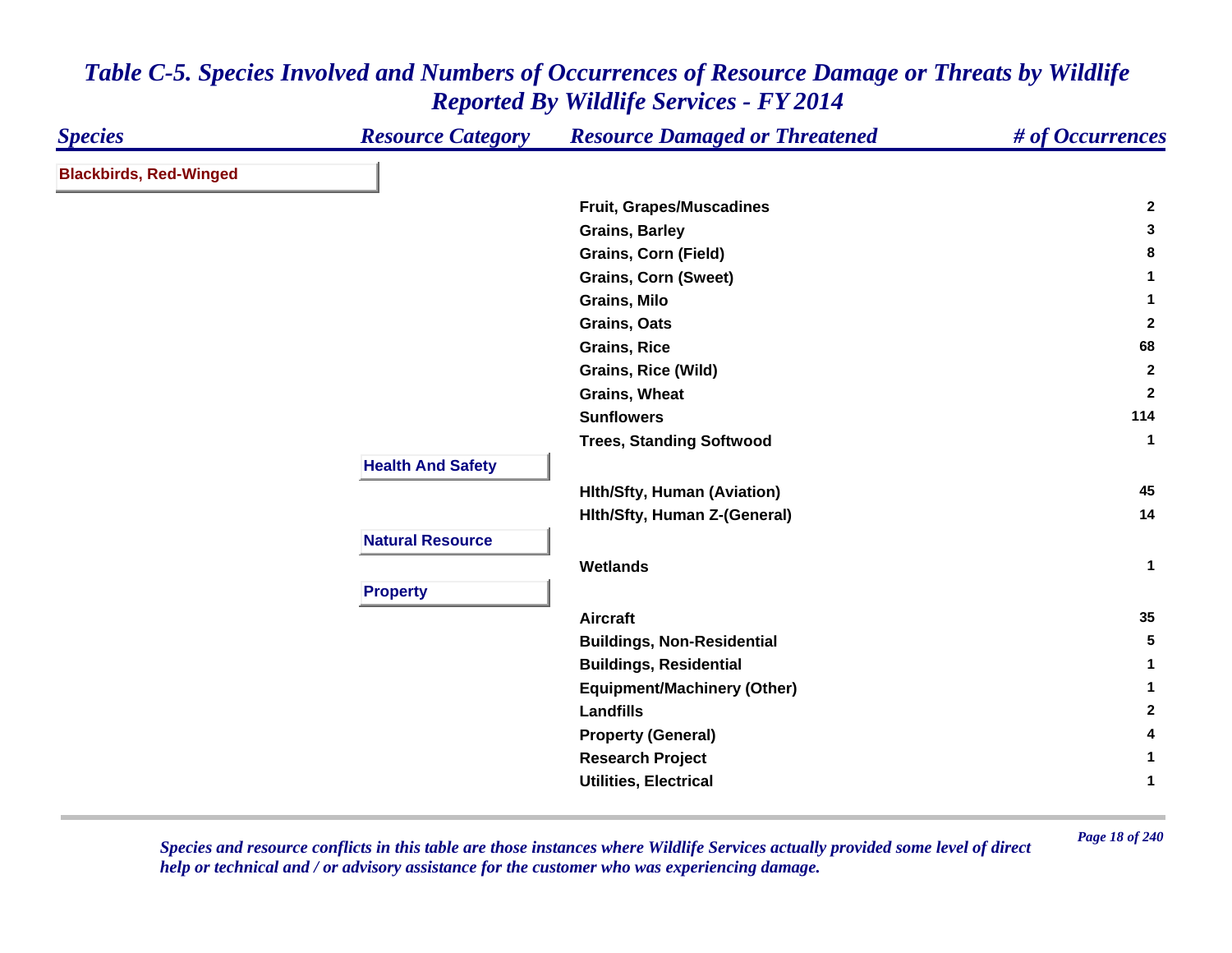## *Species Resource Category Resource Damaged or Threatened # of Occurrences* **Blackbirds, Red-Winged**  *Total Occurrences Involving Blackbirds, Red-Winged* **<sup>323</sup> Blackbirds, Rusty Health And Safety Hlth/Sfty, Human (Aviation) <sup>6</sup> Property Aircraft 6**  *Total Occurrences Involving Blackbirds, Rusty* **<sup>12</sup> Blackbirds, Yellow-Headed Agriculture Grains, Corn (Field) <sup>2</sup> Grains, Oats 1 Grains, Wheat 1 Sunflowers 43 Health And Safety Hlth/Sfty, Human (Aviation) <sup>3</sup>**  *Total Occurrences Involving Blackbirds, Yellow-Headed* **<sup>50</sup> Bluebirds, Eastern Health And Safety Hlth/Sfty, Human (Aviation) <sup>3</sup> Hlth/Sfty, Human Z-(General) <sup>4</sup> Property**

## *Table C-5. Species Involved and Numbers of Occurrences of Resource Damage or Threats by Wildlife Reported By Wildlife Services - FY 2014*

*Page 19 of 240 Species and resource conflicts in this table are those instances where Wildlife Services actually provided some level of direct help or technical and / or advisory assistance for the customer who was experiencing damage.*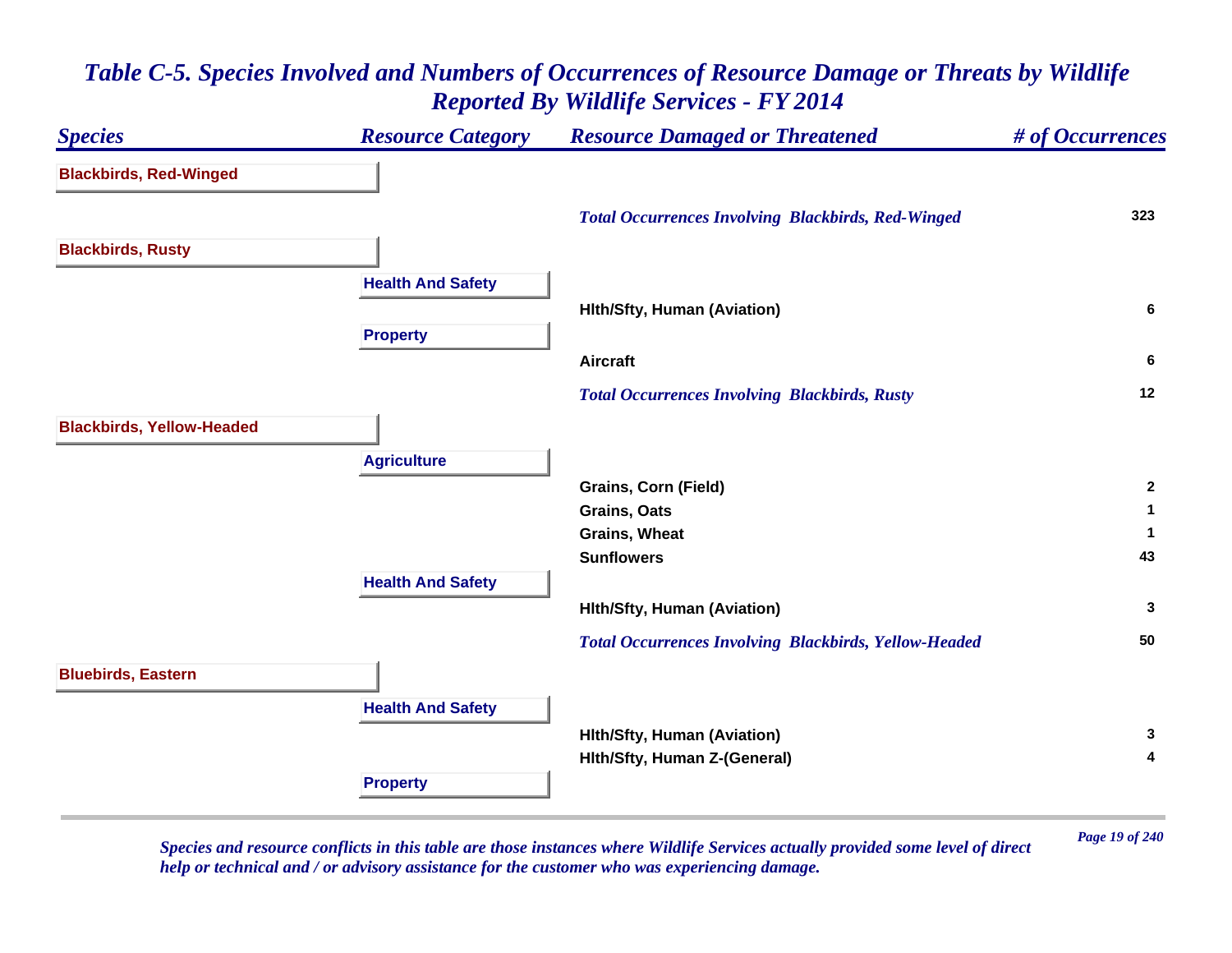### *Species Resource Category Resource Damaged or Threatened # of Occurrences* **Bluebirds, Eastern Aircraft 1 Airport Runways/Taxiways <sup>2</sup> Buildings, Non-Residential <sup>2</sup>**  *Total Occurrences Involving Bluebirds, Eastern* **<sup>12</sup> Bluebirds, Mountain Health And Safety Hlth/Sfty, Human (Aviation) <sup>2</sup> Property Aircraft 2**  *Total Occurrences Involving Bluebirds, Mountain* **<sup>4</sup> Bluebirds, Western Health And Safety Hlth/Sfty, Human (Aviation) <sup>1</sup>**  *Total Occurrences Involving Bluebirds, Western* **<sup>1</sup> BobcatsAgriculture Birds, Pheasant (All) Ag <sup>1</sup> Birds, Quail (All) Ag <sup>2</sup> Cattle (Calves) <sup>214</sup> Equine, Horses (Adult) <sup>4</sup> Fowl, Chickens (Game) <sup>2</sup> Fowl, Chickens (Other) <sup>191</sup>**

## *Table C-5. Species Involved and Numbers of Occurrences of Resource Damage or Threats by Wildlife Reported By Wildlife Services - FY 2014*

*Page 20 of 240 Species and resource conflicts in this table are those instances where Wildlife Services actually provided some level of direct help or technical and / or advisory assistance for the customer who was experiencing damage.*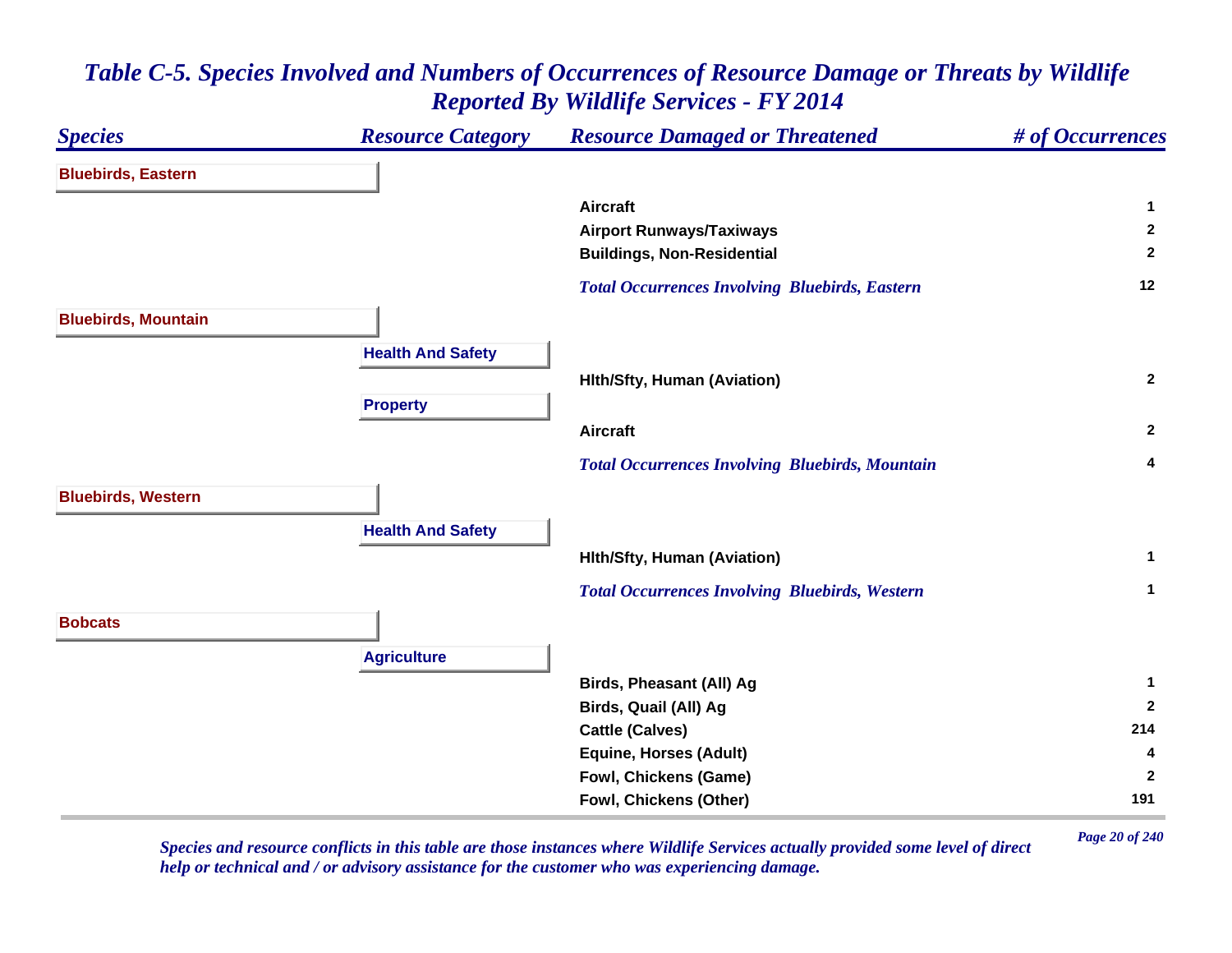| <b>Species</b> | <b>Resource Category</b> | <b>Resource Damaged or Threatened</b> | # of Occurrences |
|----------------|--------------------------|---------------------------------------|------------------|
| <b>Bobcats</b> |                          |                                       |                  |
|                |                          | <b>Fowl, Ducks (Domestic)</b>         | 18               |
|                |                          | <b>Fowl, Geese (Domestic)</b>         | $\overline{7}$   |
|                |                          | Fowl, Guineas                         | 9                |
|                |                          | <b>Fowl, Turkeys (Domestic)</b>       | 5                |
|                |                          | <b>Goats (Dairy)</b>                  | $\mathbf{1}$     |
|                |                          | <b>Goats, Meat (Adults)</b>           | 9                |
|                |                          | Goats, Meat (Kids)                    | 25               |
|                |                          | <b>Goats, Mohair (Adult)</b>          | 24               |
|                |                          | <b>Goats, Mohair (Kids)</b>           | 23               |
|                |                          | Goats, Z-(Other Adults)               | $5\phantom{.0}$  |
|                |                          | Goats, Z-(Other Kids)                 | 108              |
|                |                          | <b>Mammals, Deer, Axis</b>            | $\overline{7}$   |
|                |                          | Mammals, Deer, White-Tailed Ag        | 32               |
|                |                          | <b>Mammals, Z-Exotic Game (Other)</b> | 52               |
|                |                          | <b>Mammals, Z-Native Game (Other)</b> | 3                |
|                |                          | Peafowl, Common                       | 3                |
|                |                          | <b>Rabbits (Domestic)</b>             | $5\phantom{.0}$  |
|                |                          | <b>Sheep (Adult)</b>                  | 34               |
|                |                          | Sheep (Lambs)                         | 132              |
|                |                          | <b>Swine (Piglets)</b>                | $\mathbf{1}$     |
|                | <b>Health And Safety</b> |                                       |                  |
|                |                          | <b>Hith/Sfty, Human (Aviation)</b>    | $\mathbf{2}$     |
|                |                          | Hith/Sfty, Human Z-(General)          | 93               |
|                | <b>Natural Resource</b>  |                                       |                  |
|                |                          | Birds, Ducks, Wild (Other)            | $\mathbf{2}$     |
|                |                          | Birds, Quail (All) Nr                 | 4                |

*Page 21 of 240 Species and resource conflicts in this table are those instances where Wildlife Services actually provided some level of direct help or technical and / or advisory assistance for the customer who was experiencing damage.*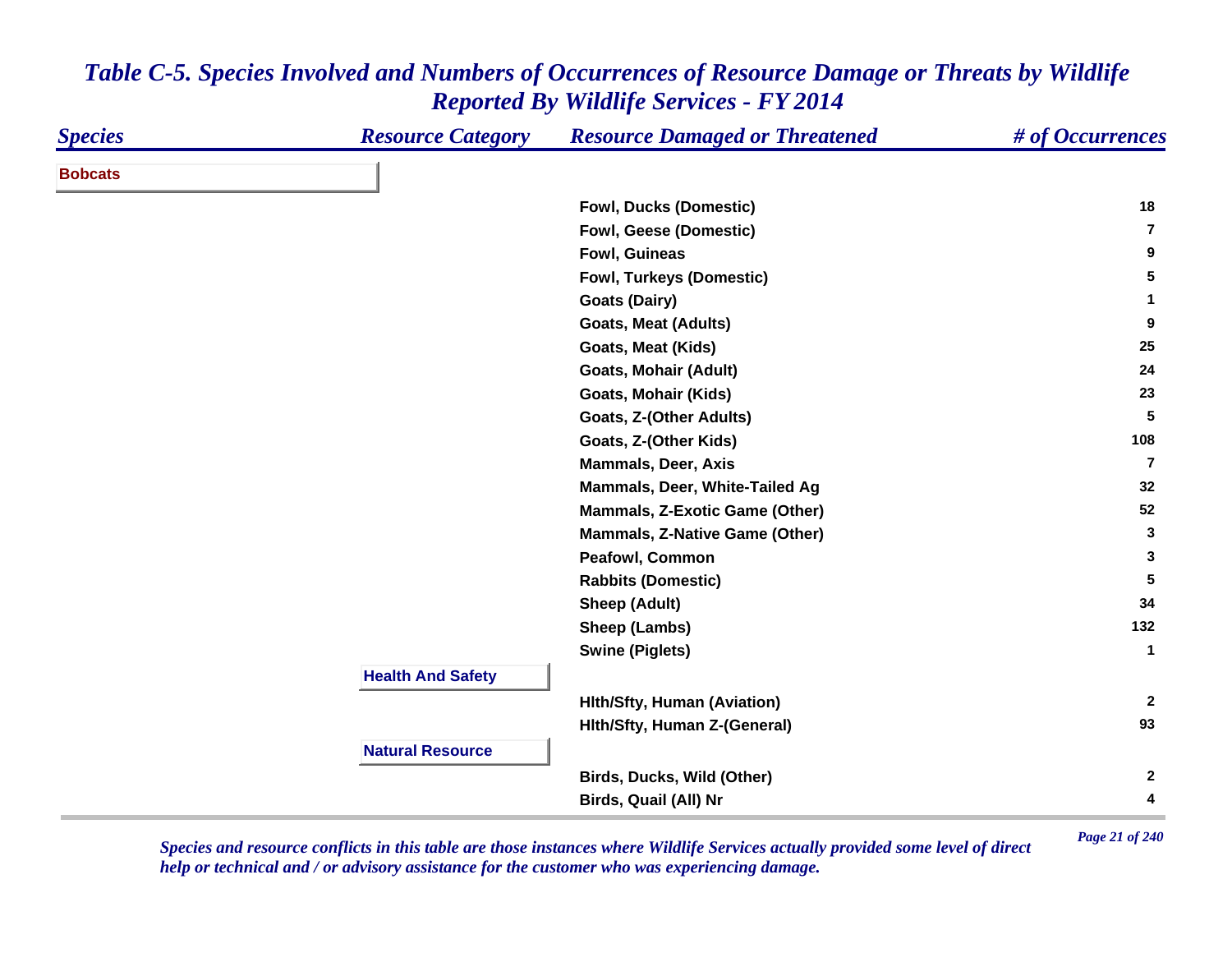| <b>Species</b>       | <b>Resource Category</b> | <b>Resource Damaged or Threatened</b>        | # of Occurrences |
|----------------------|--------------------------|----------------------------------------------|------------------|
| <b>Bobcats</b>       |                          |                                              |                  |
|                      |                          | Birds, Turkey, Wild                          | 3                |
|                      |                          | Birds, Z-(Other)                             | 4                |
|                      |                          | <b>Mammals, Deer, Mule</b>                   | 1                |
|                      |                          | Mammals, Deer, White-Tailed Nr               | 23               |
|                      |                          | <b>Mammals, Pronghorn (Antelope)</b>         | 4                |
|                      | <b>Property</b>          |                                              |                  |
|                      |                          | <b>Aircraft</b>                              | 3                |
|                      |                          | <b>Buildings, Non-Residential</b>            |                  |
|                      |                          | <b>Buildings, Residential</b>                | 3                |
|                      |                          | <b>Pets (Companion/Hobby Animals)</b>        | 66               |
|                      |                          | <b>Property (General)</b>                    | 10               |
|                      |                          | <b>Total Occurrences Involving Bobcats</b>   | 1,136            |
| <b>Bobolinks</b>     |                          |                                              |                  |
|                      | <b>Health And Safety</b> |                                              |                  |
|                      |                          | <b>Hith/Sfty, Human (Aviation)</b>           | 5                |
|                      |                          | Hith/Sfty, Human Z-(General)                 | $\mathbf{1}$     |
|                      | <b>Property</b>          |                                              |                  |
|                      |                          | <b>Aircraft</b>                              | 4                |
|                      |                          | <b>Buildings, Non-Residential</b>            | $\mathbf{2}$     |
|                      |                          | <b>Total Occurrences Involving Bobolinks</b> | 12               |
| <b>Boobys, Brown</b> |                          |                                              |                  |
|                      |                          |                                              |                  |
|                      | <b>Health And Safety</b> | <b>Hith/Sfty, Human (Aviation)</b>           | 4                |

*Page 22 of 240 Species and resource conflicts in this table are those instances where Wildlife Services actually provided some level of direct help or technical and / or advisory assistance for the customer who was experiencing damage.*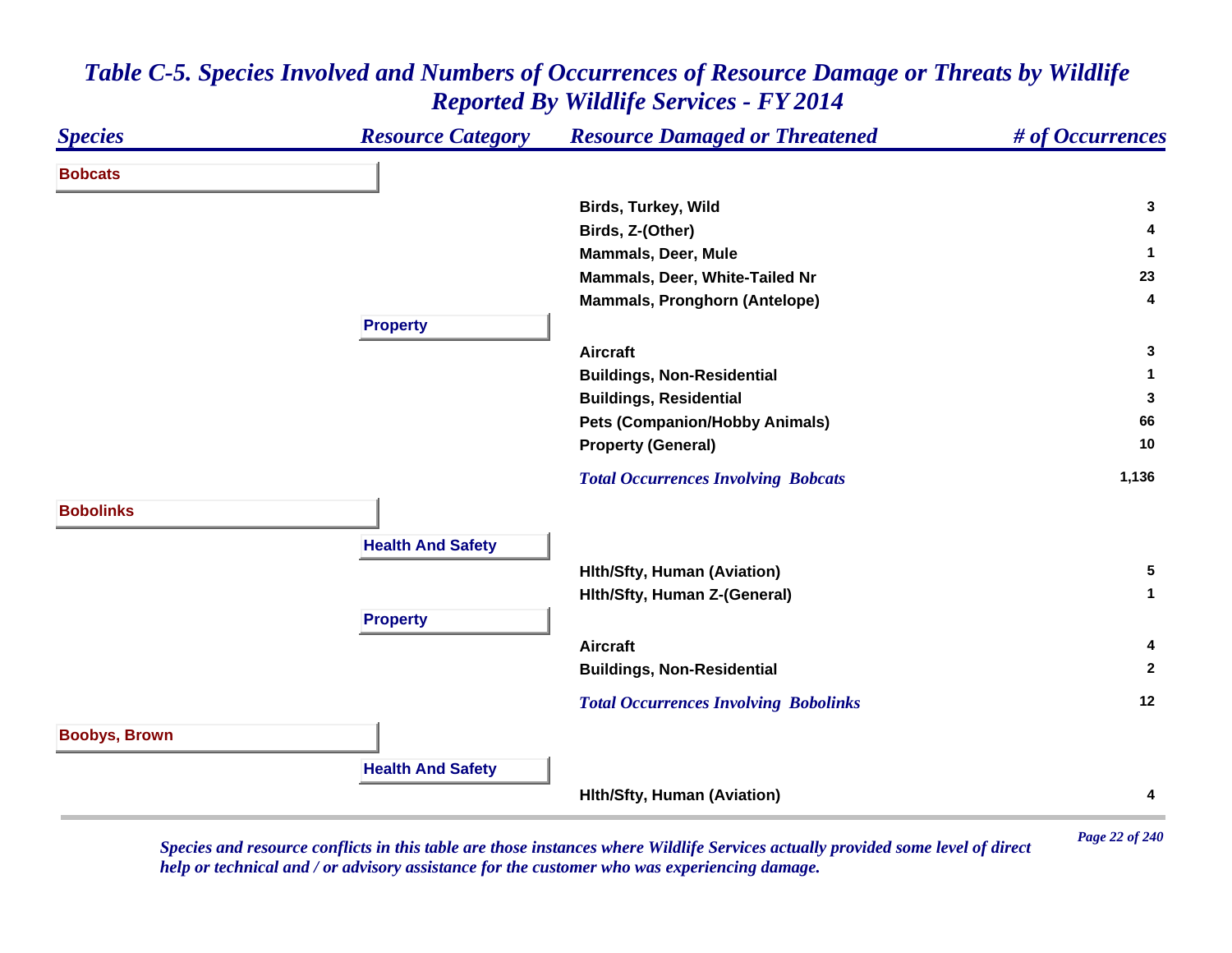# *Species Resource Category Resource Damaged or Threatened # of Occurrences* **Boobys, Brown**  *Total Occurrences Involving Boobys, Brown* **<sup>4</sup> Bulbuls, Red-Vented Health And Safety Hlth/Sfty, Human (Aviation) <sup>4</sup> Hlth/Sfty, Human Z-(General) <sup>1</sup>**  *Total Occurrences Involving Bulbuls, Red-Vented* **<sup>5</sup> Buntings, Lark Agriculture Melons, Canteloupe <sup>1</sup> Melons, Watermelons 1**  *Total Occurrences Involving Buntings, Lark* **<sup>2</sup> Buntings, Snow Health And Safety Hlth/Sfty, Human (Aviation) <sup>23</sup> Hlth/Sfty, Human Z-(General) <sup>2</sup> Property Aircraft 12 Buildings, Non-Residential <sup>2</sup>**  *Total Occurrences Involving Buntings, Snow* **<sup>39</sup> Caracaras**

## *Table C-5. Species Involved and Numbers of Occurrences of Resource Damage or Threats by Wildlife Reported By Wildlife Services - FY 2014*

*Page 23 of 240 Species and resource conflicts in this table are those instances where Wildlife Services actually provided some level of direct help or technical and / or advisory assistance for the customer who was experiencing damage.*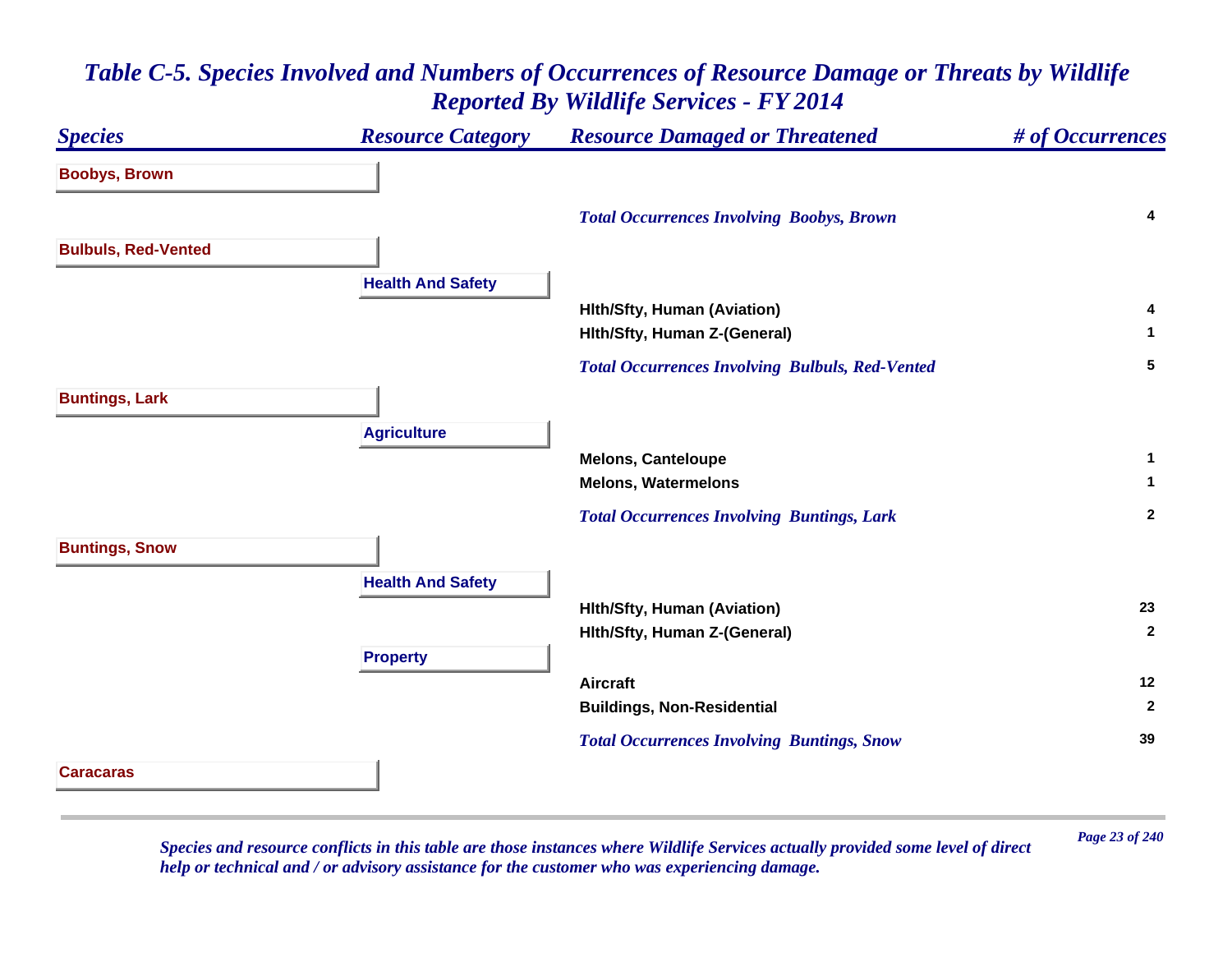

*Page 24 of 240 Species and resource conflicts in this table are those instances where Wildlife Services actually provided some level of direct help or technical and / or advisory assistance for the customer who was experiencing damage.*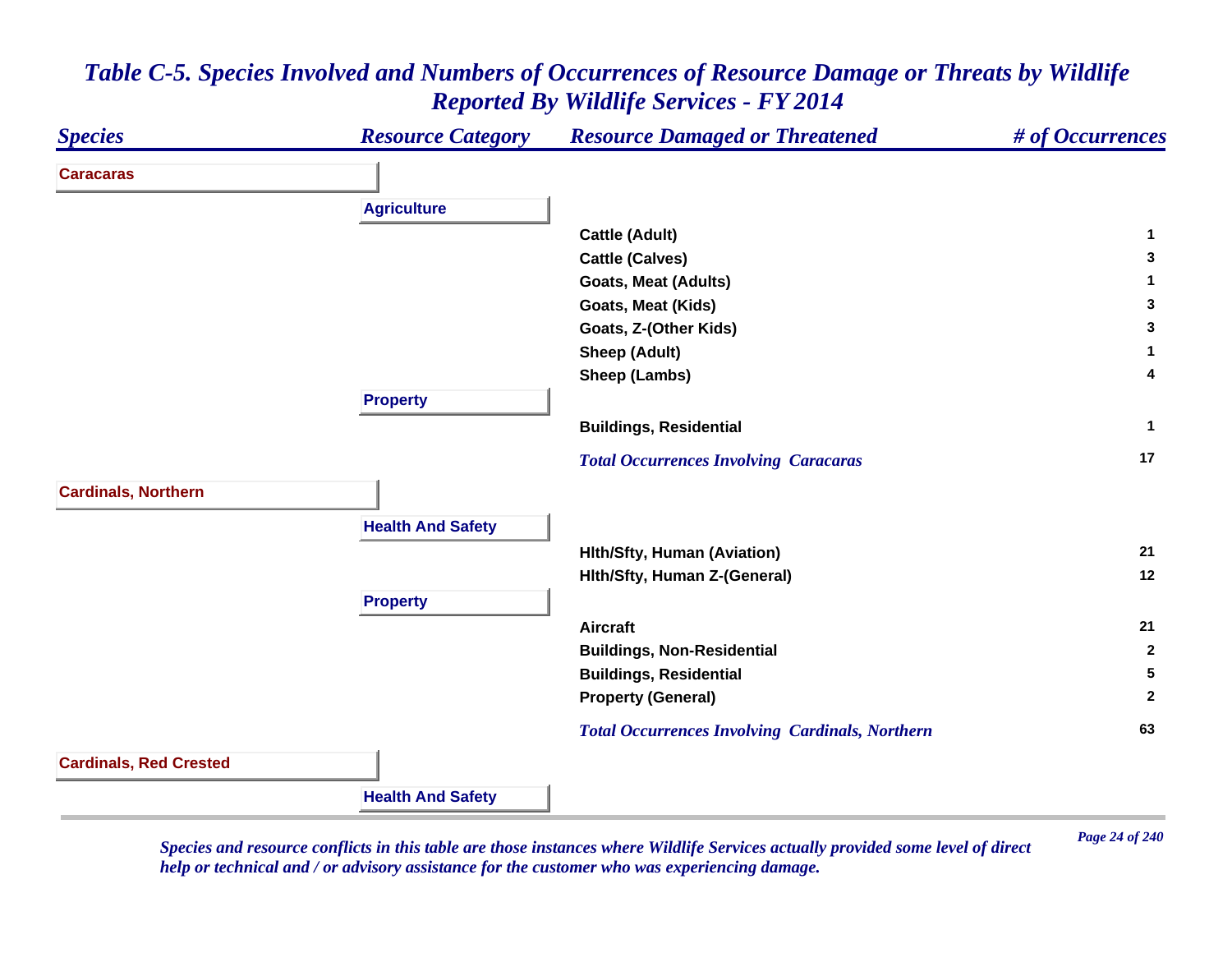#### *Species Resource Category Resource Damaged or Threatened # of Occurrences* **Cardinals, Red Crested Hlth/Sfty, Human (Aviation) <sup>16</sup> Property Aircraft 16**  *Total Occurrences Involving Cardinals, Red Crested* **<sup>32</sup> Catbirds, Gray Health And Safety Hlth/Sfty, Human (Aviation) <sup>5</sup> Hlth/Sfty, Human Z-(General) <sup>9</sup> Property Aircraft 5 Buildings, Non-Residential <sup>2</sup> Buildings, Residential <sup>2</sup>**  *Total Occurrences Involving Catbirds, Gray* **<sup>23</sup> Cats, Feral/Free Ranging Agriculture Birds, Z-Game (Other) <sup>1</sup> Feed, Livestock 1 Fowl, Chickens (Other) 7Health And Safety Hlth/Sfty, Human (Aviation) <sup>81</sup> Hlth/Sfty, Human Z-(General) <sup>250</sup> Natural Resource**

## *Table C-5. Species Involved and Numbers of Occurrences of Resource Damage or Threats by Wildlife Reported By Wildlife Services - FY 2014*

*Page 25 of 240 Species and resource conflicts in this table are those instances where Wildlife Services actually provided some level of direct help or technical and / or advisory assistance for the customer who was experiencing damage.*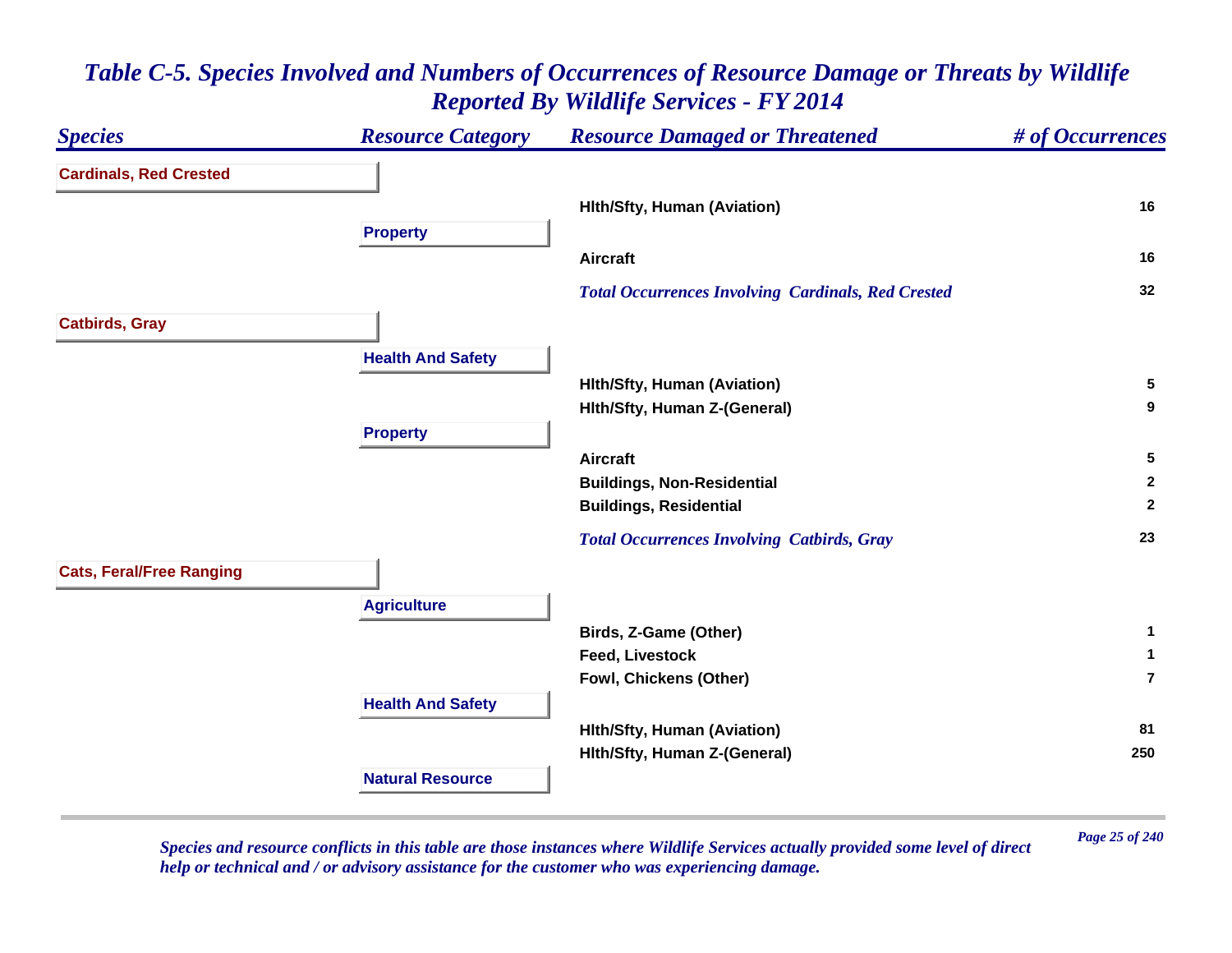| <b>Species</b>                  | <b>Resource Category</b> | <b>Resource Damaged or Threatened</b>                       | # of Occurrences |
|---------------------------------|--------------------------|-------------------------------------------------------------|------------------|
| <b>Cats, Feral/Free Ranging</b> |                          |                                                             |                  |
|                                 |                          | <b>Birds, Doves/Pigeons</b>                                 | 1                |
|                                 |                          | Birds, Plover, Snowy (T/E)                                  | 1                |
|                                 |                          | Birds, Plovers, Piping (T/E)                                | 5                |
|                                 |                          | Birds, Quail (All) Nr                                       | $\mathbf{2}$     |
|                                 |                          | Birds, Rail, Clapper, California (T/E)                      | 1                |
|                                 |                          | Birds, Terns, Least, California (T/E)                       | 1                |
|                                 |                          | Birds, Z-(Other)                                            | $\mathbf{2}$     |
|                                 |                          | Mammals, Mice, Salt Marsh Harvest (T/E)                     | 1                |
|                                 |                          | Mammals, Z-(Other)                                          | 1                |
|                                 | <b>Property</b>          |                                                             |                  |
|                                 |                          | <b>Aircraft</b>                                             | 75               |
|                                 |                          | <b>Buildings, Non-Residential</b>                           | 17               |
|                                 |                          | <b>Buildings, Residential</b>                               | 8                |
|                                 |                          | <b>Equipment/Machinery (Other)</b>                          | 5                |
|                                 |                          | Food Items, Human                                           | 3                |
|                                 |                          | <b>Oil Production/Equipment</b>                             | 1                |
|                                 |                          | <b>Pets (Companion/Hobby Animals)</b>                       | 3                |
|                                 |                          | <b>Property (General)</b>                                   | 46               |
|                                 |                          | <b>Turf And/Or Flowers</b>                                  | $\mathbf 1$      |
|                                 |                          | <b>Utilities, Electrical</b>                                | 26               |
|                                 |                          | Vehicles, Land                                              | $\mathbf{2}$     |
|                                 |                          | <b>Zoo/Zoo Animals</b>                                      | 3                |
|                                 |                          | <b>Total Occurrences Involving Cats, Feral/Free Ranging</b> | 545              |

**Cattle, Feral**

*Page 26 of 240 Species and resource conflicts in this table are those instances where Wildlife Services actually provided some level of direct help or technical and / or advisory assistance for the customer who was experiencing damage.*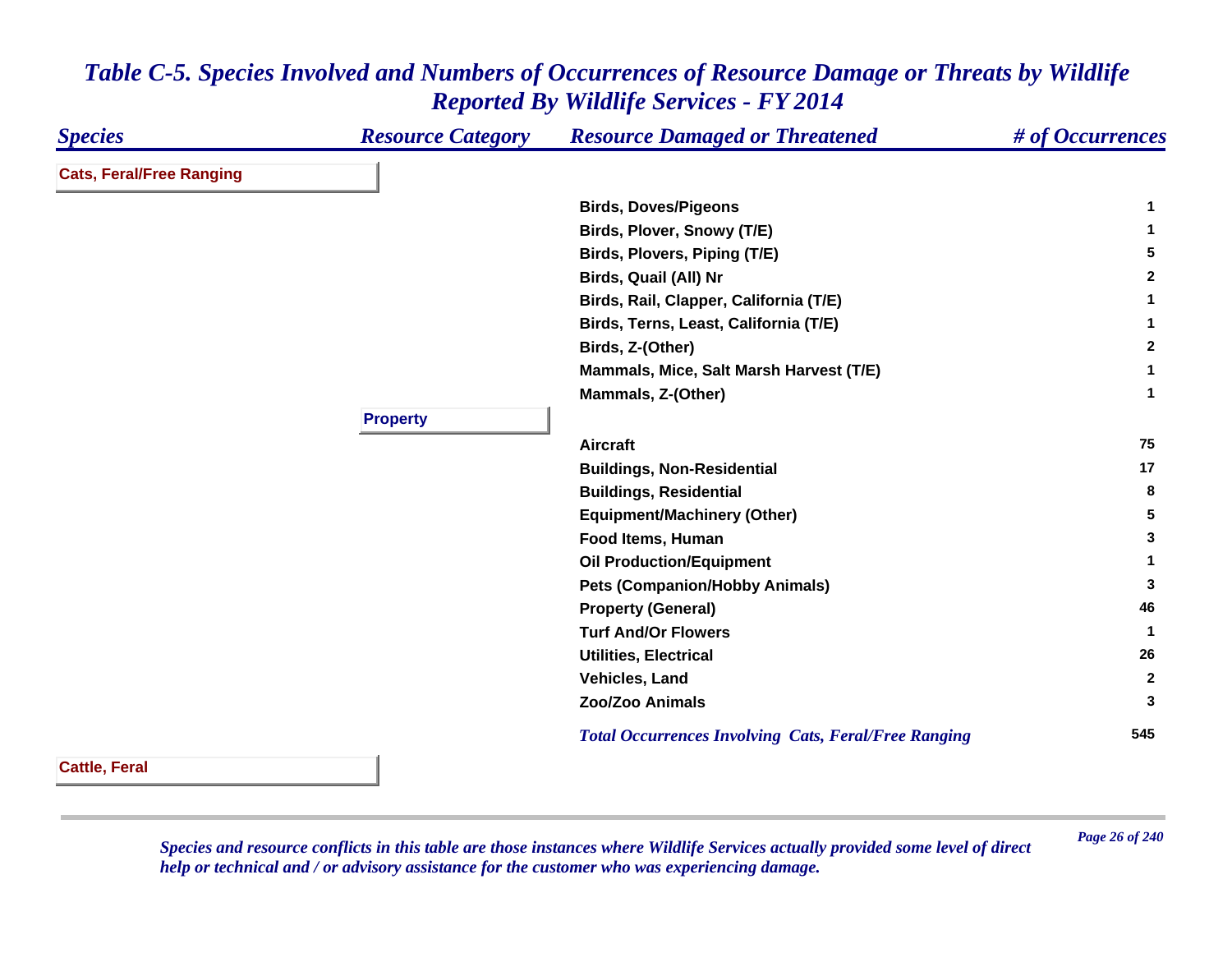

*Page 27 of 240 Species and resource conflicts in this table are those instances where Wildlife Services actually provided some level of direct help or technical and / or advisory assistance for the customer who was experiencing damage.*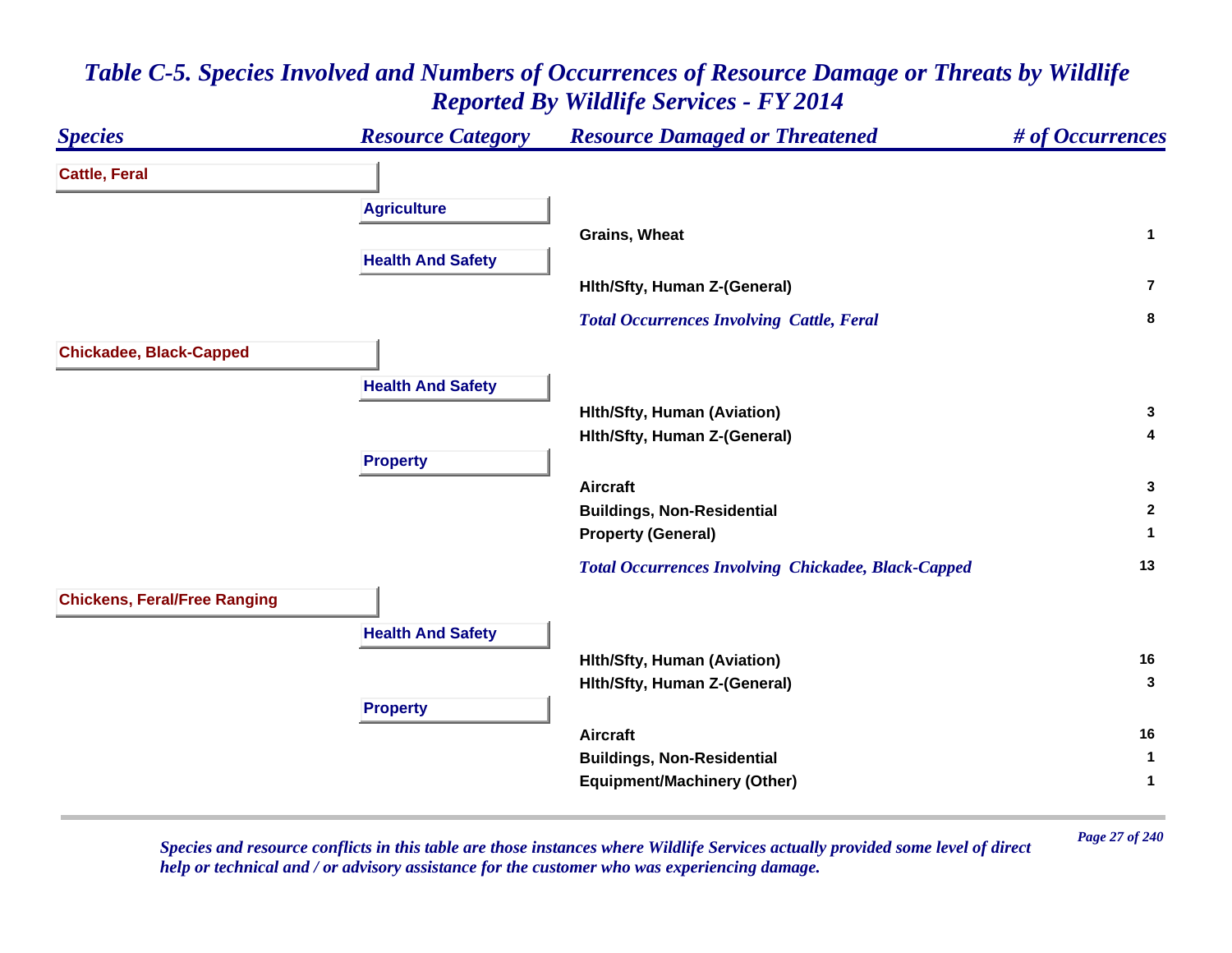#### *Species Resource Category Resource Damaged or Threatened # of Occurrences* **Chickens, Feral/Free Ranging Property (General) <sup>3</sup> Turf And/Or Flowers 1 Vehicles, Land 1**  *Total Occurrences Involving Chickens, Feral/Free Ranging* **<sup>42</sup> Chipmunks, Eastern Health And Safety Hlth/Sfty, Human (Aviation) <sup>9</sup> Hlth/Sfty, Human Z-(General) <sup>13</sup> Property Aircraft 9 Buildings, Non-Residential <sup>4</sup> Buildings, Residential <sup>10</sup> Dikes/Dams/Impoundments <sup>1</sup> Equipment/Machinery (Other) <sup>1</sup> Gardens, Veg./Fruits/Nuts <sup>1</sup> Oil Production/Equipment <sup>1</sup> Property (General) <sup>10</sup> Z-Landscaping (Other) <sup>2</sup>**  *Total Occurrences Involving Chipmunks, Eastern* **<sup>61</sup> Coots, American Agriculture Fish, Baitfish (Other) <sup>1</sup> Grains, Rice 1**

### *Table C-5. Species Involved and Numbers of Occurrences of Resource Damage or Threats by Wildlife Reported By Wildlife Services - FY 2014*

*Page 28 of 240 Species and resource conflicts in this table are those instances where Wildlife Services actually provided some level of direct help or technical and / or advisory assistance for the customer who was experiencing damage.*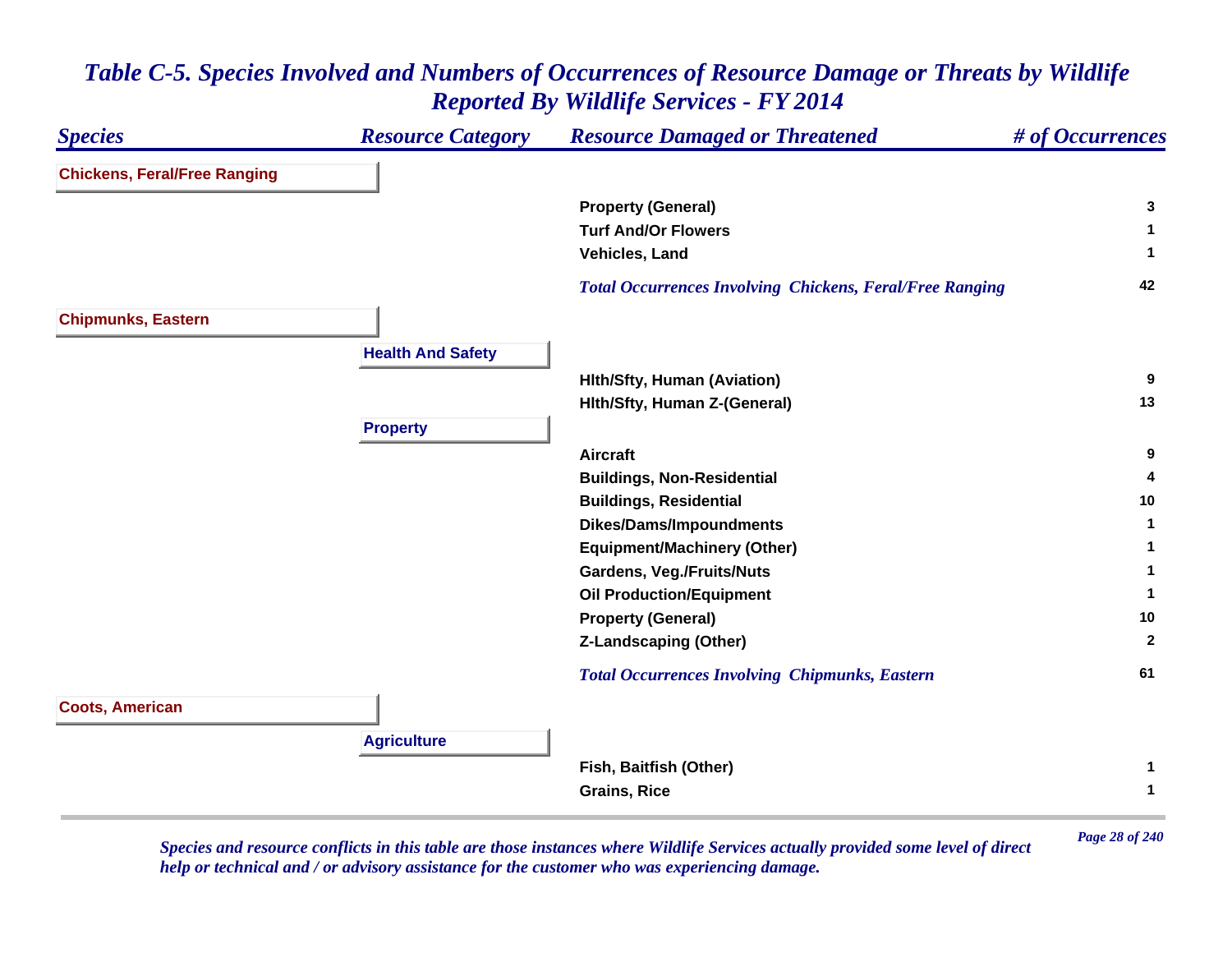| <b>Species</b>                    | <b>Resource Category</b> | <b>Resource Damaged or Threatened</b>              | # of Occurrences |
|-----------------------------------|--------------------------|----------------------------------------------------|------------------|
| <b>Coots, American</b>            |                          |                                                    |                  |
|                                   |                          | Shellfish, Z-(Other) Ag                            | 1                |
|                                   |                          | <b>Strawberries</b>                                | $\mathbf{1}$     |
|                                   | <b>Health And Safety</b> |                                                    |                  |
|                                   |                          | Hith/Sfty, Human (Aviation)                        | 24               |
|                                   |                          | Hith/Sfty, Human Z-(General)                       | 6                |
|                                   | <b>Natural Resource</b>  |                                                    |                  |
|                                   |                          | <b>Reclamation/Restoration Site</b>                | $\mathbf{1}$     |
|                                   | <b>Property</b>          |                                                    |                  |
|                                   |                          | <b>Aircraft</b>                                    | 22               |
|                                   |                          | <b>Buildings, Non-Residential</b>                  | 3                |
|                                   |                          | Food Items, Non-Human*                             | 4                |
|                                   |                          | <b>Golf Courses</b>                                | 32               |
|                                   |                          | <b>Turf And/Or Flowers</b>                         | 4                |
|                                   |                          | <b>Z-Landscaping (Other)</b>                       | 3                |
|                                   |                          | <b>Total Occurrences Involving Coots, American</b> | 103              |
| <b>Cormorants, Double-Crested</b> |                          |                                                    |                  |
|                                   | <b>Agriculture</b>       |                                                    |                  |
|                                   |                          | Fish, Baitfish (Other)                             | 38               |
|                                   |                          | Fish, Bass, Hybrid Striped                         | 9                |
|                                   |                          | Fish, Carp, Grass (Brood)                          | 1                |
|                                   |                          | Fish, Carp, Grass (Market)                         | $\mathbf{2}$     |
|                                   |                          | Fish, Catfish (Adult)                              | 24               |
|                                   |                          | Fish, Catfish (Fingerling)                         | 74               |
|                                   |                          | Fish, Food Fish (Other)                            | 13               |

*Page 29 of 240 Species and resource conflicts in this table are those instances where Wildlife Services actually provided some level of direct help or technical and / or advisory assistance for the customer who was experiencing damage.*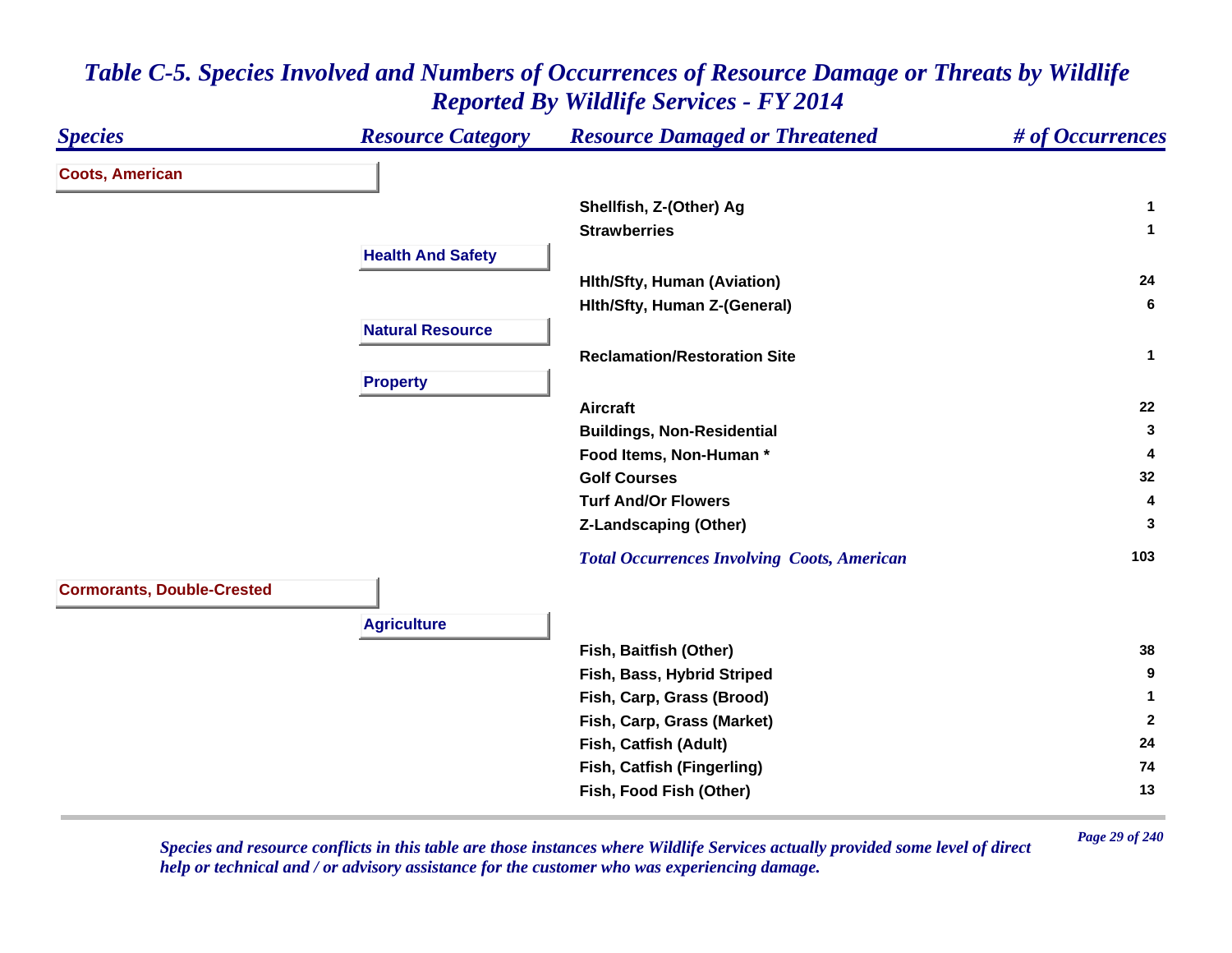| <b>Species</b>                    | <b>Resource Category</b> | <b>Resource Damaged or Threatened</b> | # of Occurrences |
|-----------------------------------|--------------------------|---------------------------------------|------------------|
| <b>Cormorants, Double-Crested</b> |                          |                                       |                  |
|                                   |                          | Fish, Goldfish (Brood)                | $\mathbf 1$      |
|                                   |                          | Fish, Goldfish (Market)               | 3                |
|                                   |                          | Fish, Muskie                          | $\mathbf{2}$     |
|                                   |                          | Fish, Ornamental (Brood)              | $\mathbf{2}$     |
|                                   |                          | Fish, Salmon (All) Ag                 | $\mathbf{1}$     |
|                                   |                          | Fish, Trout, Z-(Other)                | 18               |
|                                   |                          | Shellfish, Crawfish                   | $\mathbf{2}$     |
|                                   |                          | <b>Trees, Standing (Mixed)</b>        | $\overline{7}$   |
|                                   |                          | <b>Trees, Standing Hardwood</b>       | $\mathbf{2}$     |
|                                   |                          | <b>Trees, Standing Softwood</b>       | $\mathbf{1}$     |
|                                   | <b>Health And Safety</b> |                                       |                  |
|                                   |                          | <b>Hith/Sfty, Human (Aviation)</b>    | 48               |
|                                   |                          | Hith/Sfty, Human Z-(General)          | 6                |
|                                   | <b>Natural Resource</b>  |                                       |                  |
|                                   |                          | Birds, Z-(Other)                      | 4                |
|                                   |                          | Fish, Salmon (All) Nr                 | 1                |
|                                   |                          | Fish, Trout, Rainbow                  | $5\phantom{.0}$  |
|                                   |                          | Fish, Walleye                         | $\mathbf{2}$     |
|                                   |                          | Fish, Z-(Other)                       | 40               |
|                                   |                          | Habitat, Wildlife (General)           | $\mathbf{2}$     |
|                                   |                          | <b>Trees, Standing</b>                | $\boldsymbol{9}$ |
|                                   | <b>Property</b>          |                                       |                  |
|                                   |                          | <b>Aircraft</b>                       | 39               |
|                                   |                          | <b>Beaches</b>                        | $\mathbf{1}$     |
|                                   |                          | <b>Boat Docks/Marinas</b>             | $\mathbf 1$      |

*Page 30 of 240 Species and resource conflicts in this table are those instances where Wildlife Services actually provided some level of direct help or technical and / or advisory assistance for the customer who was experiencing damage.*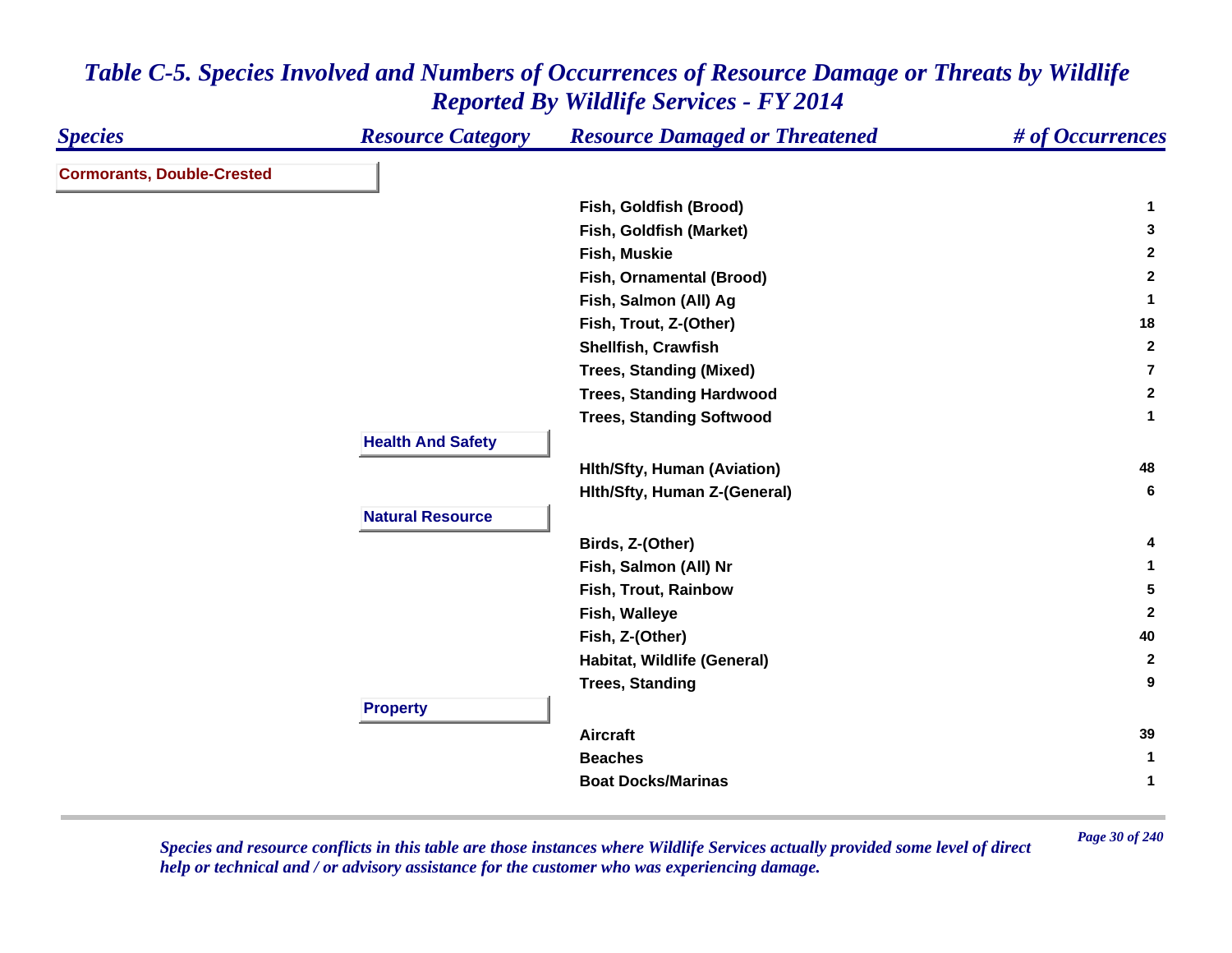| <b>Species</b>                    | <b>Resource Category</b> | <b>Resource Damaged or Threatened</b>                         | # of Occurrences |
|-----------------------------------|--------------------------|---------------------------------------------------------------|------------------|
| <b>Cormorants, Double-Crested</b> |                          |                                                               |                  |
|                                   |                          | <b>Buildings, Residential</b>                                 | 1                |
|                                   |                          | Fish, Ornamental                                              | 1                |
|                                   |                          | <b>Property (General)</b>                                     | 5                |
|                                   |                          | <b>Recreational Areas (Other) **</b>                          | 3                |
|                                   |                          | <b>Roads/Bridges</b>                                          | $\overline{2}$   |
|                                   |                          | <b>Sportfish, Private Stocked</b>                             | 22               |
|                                   |                          | <b>Trees, Standing/Shrubs</b>                                 | $\overline{2}$   |
|                                   |                          | Utilities, Z-(Other)                                          | $\mathbf{2}$     |
|                                   |                          | Watercraft                                                    | 3                |
|                                   |                          | <b>Total Occurrences Involving Cormorants, Double-Crested</b> | 399              |
| <b>Cowbirds, Brown-Headed</b>     |                          |                                                               |                  |
|                                   | <b>Agriculture</b>       |                                                               |                  |
|                                   |                          | <b>Feed, Livestock</b>                                        | 4                |
|                                   |                          | <b>Grains, Milo</b>                                           | -1               |
|                                   |                          | <b>Grains, Rice</b>                                           | 56               |
|                                   | <b>Health And Safety</b> |                                                               |                  |
|                                   |                          | <b>Hith/Sfty, Human (Aviation)</b>                            | 30               |
|                                   |                          | Hith/Sfty, Human Z-(General)                                  | 12               |
|                                   | <b>Natural Resource</b>  |                                                               |                  |
|                                   |                          | Birds, Warblers, Kirtlands (T/E)                              | 12               |
|                                   |                          | Birds, Z-(Other)                                              | $\mathbf{1}$     |
|                                   | <b>Property</b>          |                                                               |                  |
|                                   |                          | <b>Aircraft</b>                                               | 24               |
|                                   |                          | <b>Buildings, Non-Residential</b>                             | 3                |
|                                   |                          |                                                               |                  |

*Page 31 of 240 Species and resource conflicts in this table are those instances where Wildlife Services actually provided some level of direct help or technical and / or advisory assistance for the customer who was experiencing damage.*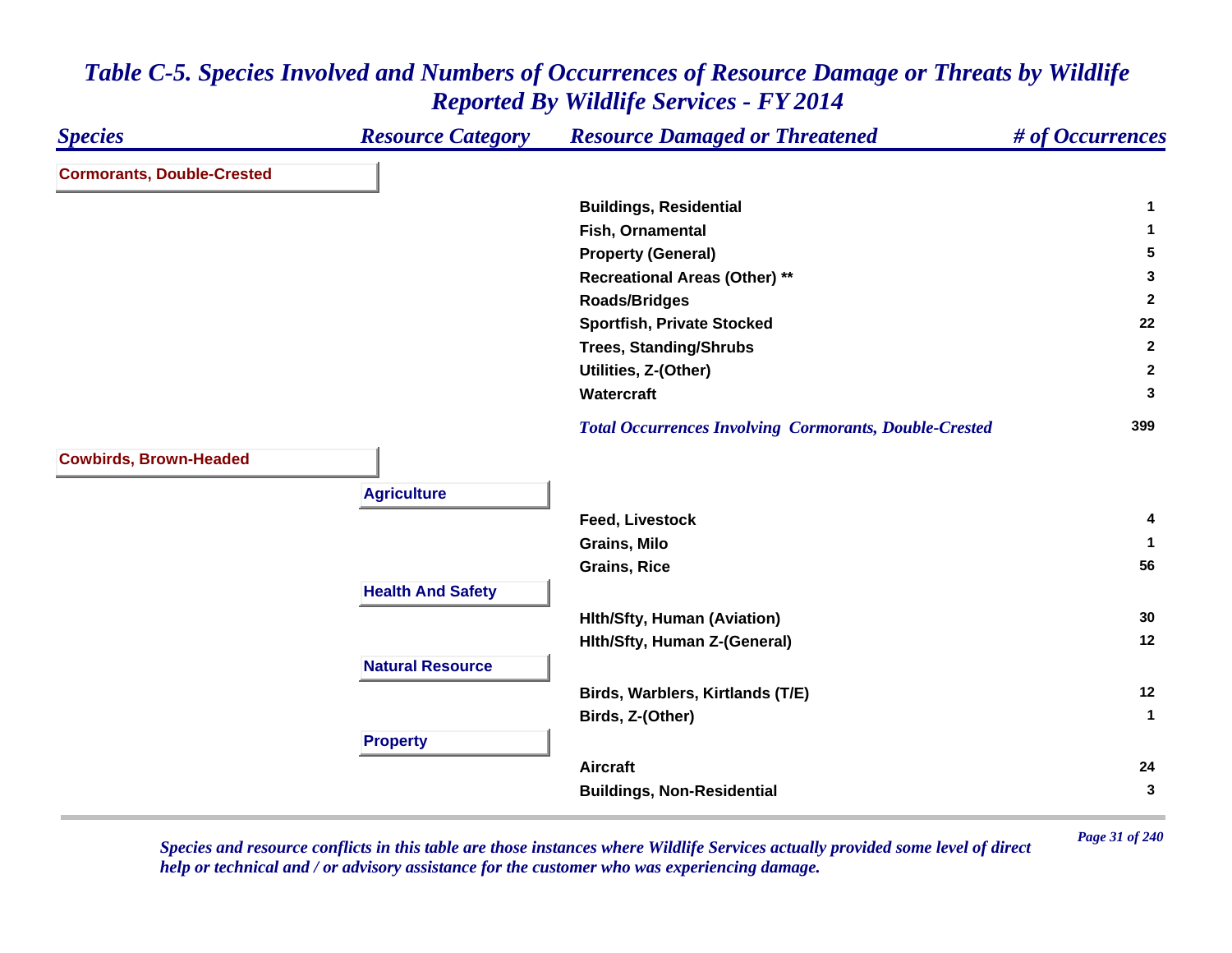#### *Species Resource Category Resource Damaged or Threatened # of Occurrences* **Cowbirds, Brown-Headed Equipment/Machinery (Other) <sup>1</sup> Landfills 3 Property (General) <sup>1</sup>**  *Total Occurrences Involving Cowbirds, Brown-Headed* **<sup>148</sup> Coyotes Agriculture Alpacas <sup>2</sup> Avocados7Birds, Pheasant (All) Ag <sup>5</sup> Birds, Quail (All) Ag 7Cattle (Adult) <sup>850</sup> Cattle (Calves) 6,817 Equine, Donkeys/Burros <sup>2</sup> Equine, Horses (Adult) <sup>41</sup> Equine, Horses (Foals) <sup>31</sup> Feed, Livestock 1 Fowl, Chickens (Game) <sup>14</sup> Fowl, Chickens (Other) <sup>329</sup> Fowl, Ducks (Domestic) <sup>36</sup> Fowl, Geese (Domestic) <sup>33</sup> Fowl, Guineas 33 Fowl, Turkeys (Domestic) <sup>25</sup> Fruit, Grapes/Muscadines <sup>2</sup> Gardens, Truck 1 Goats (Dairy) <sup>3</sup>**

## *Table C-5. Species Involved and Numbers of Occurrences of Resource Damage or Threats by Wildlife Reported By Wildlife Services - FY 2014*

*Page 32 of 240 Species and resource conflicts in this table are those instances where Wildlife Services actually provided some level of direct help or technical and / or advisory assistance for the customer who was experiencing damage.*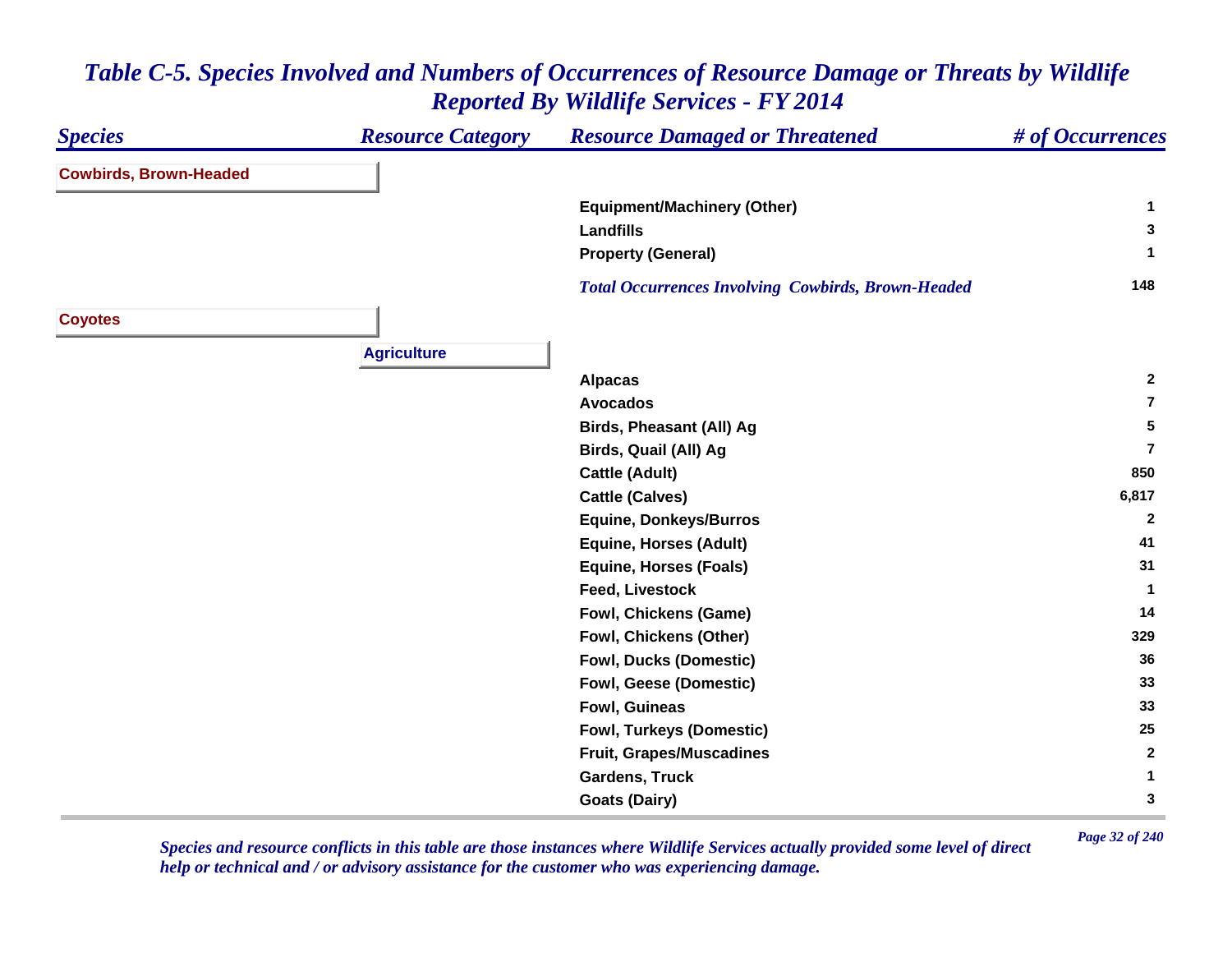| <b>Species</b> | <b>Resource Category</b> | <b>Resource Damaged or Threatened</b> | # of Occurrences |
|----------------|--------------------------|---------------------------------------|------------------|
| <b>Coyotes</b> |                          |                                       |                  |
|                |                          | <b>Goats, Meat (Adults)</b>           | 142              |
|                |                          | <b>Goats, Meat (Kids)</b>             | 314              |
|                |                          | <b>Goats, Mohair (Adult)</b>          | 36               |
|                |                          | <b>Goats, Mohair (Kids)</b>           | 80               |
|                |                          | Goats, Z-(Other Adults)               | 270              |
|                |                          | Goats, Z-(Other Kids)                 | 495              |
|                |                          | Hay (Stack/Bales)                     | $\mathbf{2}$     |
|                |                          | Hayfields, Alfalfa                    | 1                |
|                |                          | Llamas (All)                          | 8                |
|                |                          | Mammals, Bison (Buffalo) Ag           | 3                |
|                |                          | <b>Mammals, Deer, Axis</b>            | 39               |
|                |                          | <b>Mammals, Deer, Fallow</b>          | 16               |
|                |                          | Mammals, Deer, White-Tailed Ag        | 337              |
|                |                          | Mammals, Elk (Wapiti) Ag              | $\mathbf{1}$     |
|                |                          | <b>Mammals, Z-Exotic Game (Other)</b> | 119              |
|                |                          | <b>Mammals, Z-Native Game (Other)</b> | 9                |
|                |                          | <b>Melons, Canteloupe</b>             | 1                |
|                |                          | <b>Melons, Watermelons</b>            | 9                |
|                |                          | Peafowl, Common                       | 6                |
|                |                          | <b>Peppers, Sweet</b>                 | 1                |
|                |                          | <b>Rabbits (Domestic)</b>             | $\overline{2}$   |
|                |                          | Sheep (Adult)                         | 1,996            |
|                |                          | Sheep (Lambs)                         | 4,578            |
|                |                          | <b>Swine (Adult)</b>                  | 3                |
|                |                          | <b>Swine (Piglets)</b>                | 6                |
|                |                          | <b>Trees, Standing (Mixed)</b>        | 1                |

*Page 33 of 240 Species and resource conflicts in this table are those instances where Wildlife Services actually provided some level of direct help or technical and / or advisory assistance for the customer who was experiencing damage.*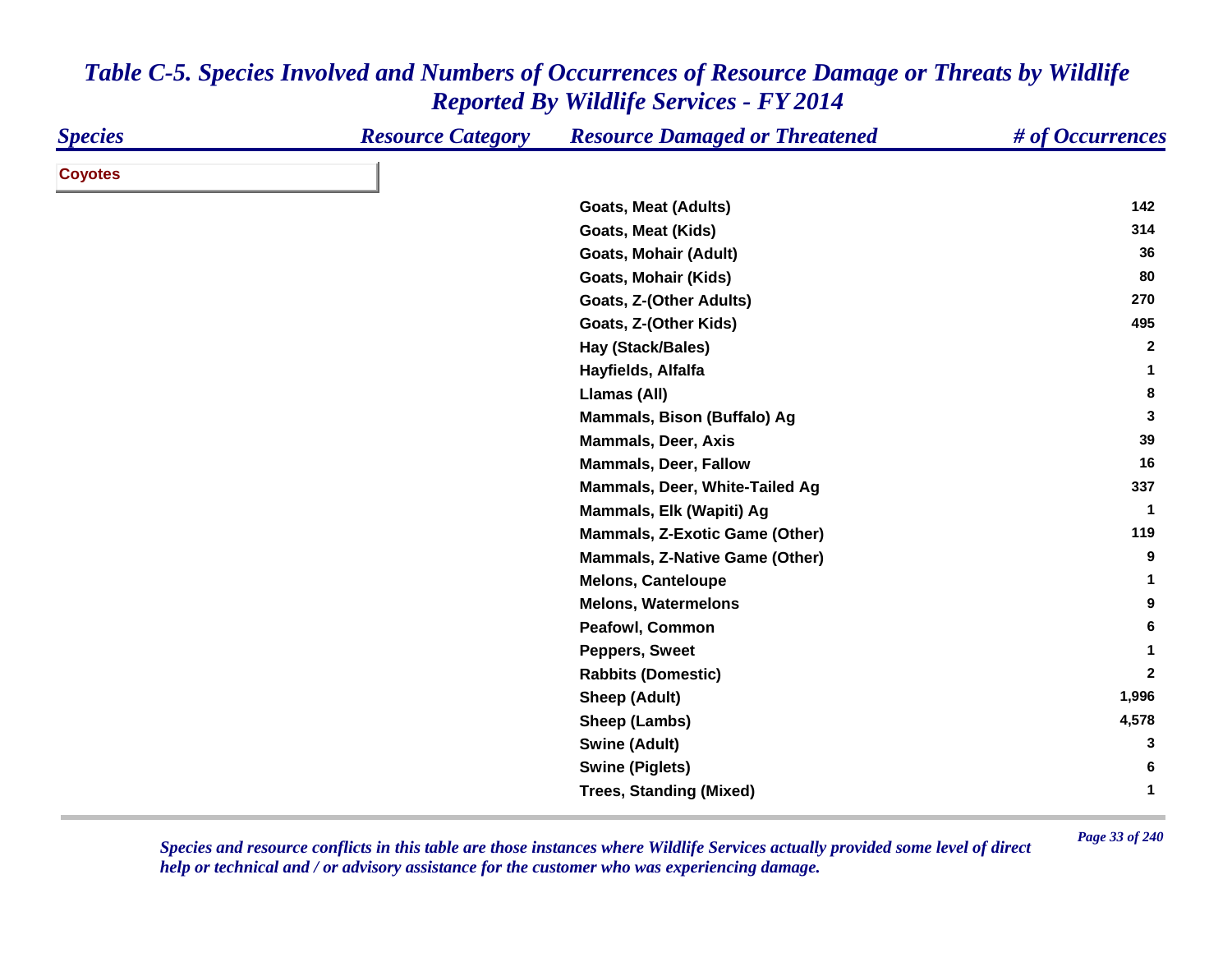| <b>Species</b> | <b>Resource Category</b> | <b>Resource Damaged or Threatened</b>      | # of Occurrences |
|----------------|--------------------------|--------------------------------------------|------------------|
| <b>Coyotes</b> |                          |                                            |                  |
|                |                          | Trees, Z-Fruit/Nut (Other)                 | $\mathbf{1}$     |
|                | <b>Health And Safety</b> |                                            |                  |
|                |                          | <b>Hith/Sfty, Human (Aviation)</b>         | 146              |
|                |                          | Hith/Sfty, Human (Other Transportation)    | 6                |
|                |                          | Hith/Sfty, Human Z-(General)               | 1,123            |
|                | <b>Natural Resource</b>  |                                            |                  |
|                |                          | <b>Birds, Colonial Sea (All)</b>           | 5                |
|                |                          | Birds, Geese, Wild (All)                   | -1               |
|                |                          | <b>Birds, Grouse, Sage</b>                 | 22               |
|                |                          | Birds, Pheasant (All) Nr                   | $\mathbf{2}$     |
|                |                          | Birds, Plover, Snowy (T/E)                 | -1               |
|                |                          | Birds, Plovers, Piping (T/E)               | 10               |
|                |                          | <b>Birds, Prairie Chickens, Lesser</b>     | 13               |
|                |                          | Birds, Quail (All) Nr                      | 1                |
|                |                          | Birds, Terns, Least (T/E)                  | 4                |
|                |                          | <b>Birds, Turkey, Wild</b>                 | 10               |
|                |                          | <b>Birds, Upland Game (Other)</b>          | $\mathbf{2}$     |
|                |                          | Birds, Z-(Other)                           | 1                |
|                |                          | Mammals, Deer, Columbia White-Tailed (T/E) | -1               |
|                |                          | <b>Mammals, Deer, Mule</b>                 | 20               |
|                |                          | Mammals, Deer, White-Tailed Nr             | 129              |
|                |                          | Mammals, Ferrets, Black-Footed (T/E)       | 1                |
|                |                          | Mammals, Furbearers (Other Wild)           | -1               |
|                |                          | <b>Mammals, Pronghorn (Antelope)</b>       | 18               |
|                |                          | Mammals, Z-(Other)                         | 3                |
|                |                          | Reptiles, Turtles, Loggerhead (T/E)        | 1                |

*Page 34 of 240 Species and resource conflicts in this table are those instances where Wildlife Services actually provided some level of direct help or technical and / or advisory assistance for the customer who was experiencing damage.*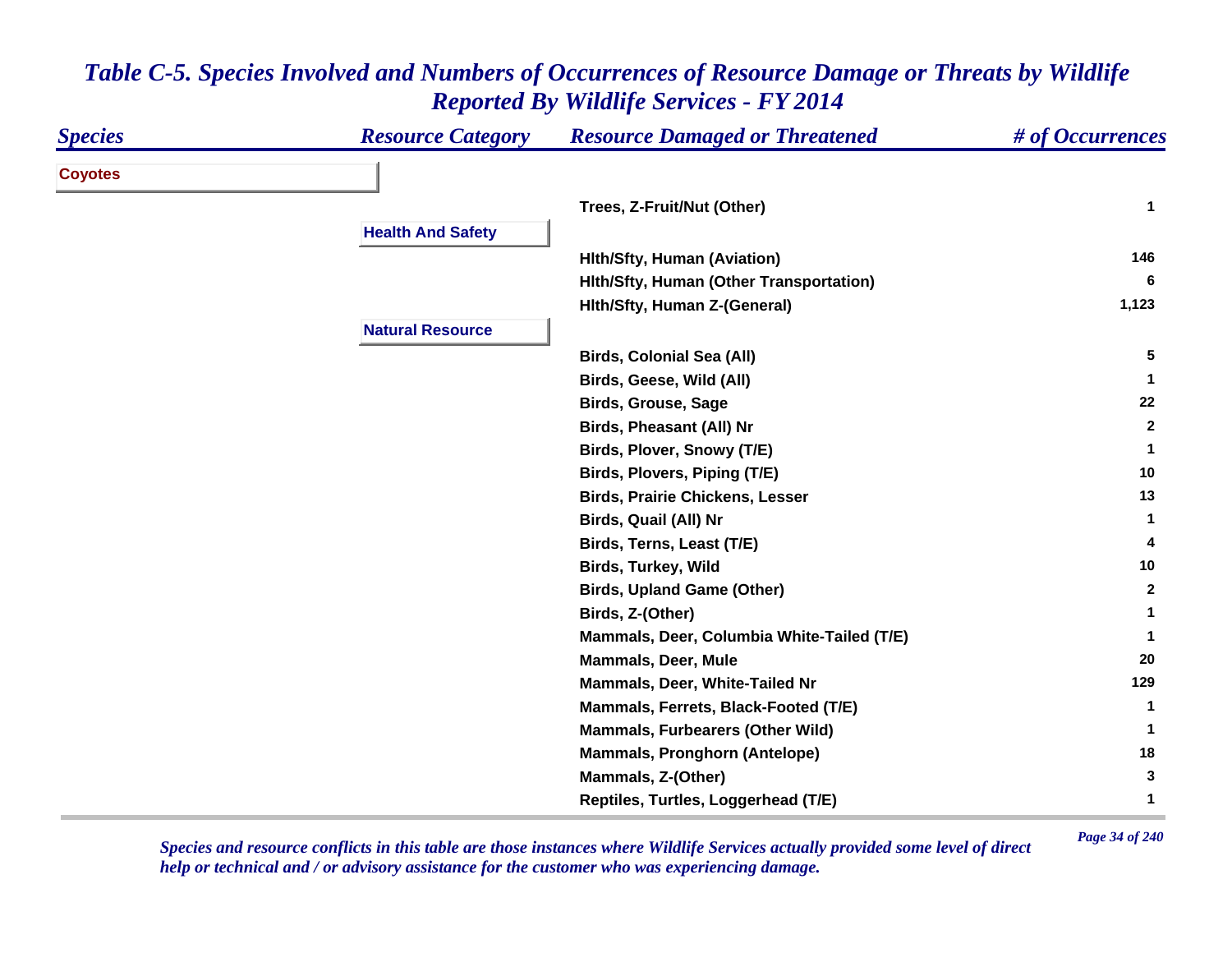| <b>Species</b> | <b>Resource Category</b> | <b>Resource Damaged or Threatened</b>      | # of Occurrences |
|----------------|--------------------------|--------------------------------------------|------------------|
| <b>Coyotes</b> |                          |                                            |                  |
|                | <b>Property</b>          |                                            |                  |
|                |                          | <b>Aircraft</b>                            | 52               |
|                |                          |                                            |                  |
|                |                          | <b>Buildings, Non-Residential</b>          | 9                |
|                |                          | <b>Buildings, Residential</b>              | 8                |
|                |                          | <b>Dikes/Dams/Impoundments</b>             | $\mathbf{2}$     |
|                |                          | <b>Equipment/Machinery (Other)</b>         | 3                |
|                |                          | <b>Fences</b>                              |                  |
|                |                          | Food Items, Human                          | $\mathbf{2}$     |
|                |                          | Food Items, Non-Human *                    |                  |
|                |                          | <b>Gardens, Veg./Fruits/Nuts</b>           | 7                |
|                |                          | <b>Golf Courses</b>                        | $\mathbf{2}$     |
|                |                          | <b>Guard Animals (All)</b>                 | 4                |
|                |                          | <b>Irrigation Pipe System</b>              | 16               |
|                |                          | <b>Irrigation, Drip Line</b>               | 56               |
|                |                          | <b>Oil Production/Equipment</b>            |                  |
|                |                          | <b>Pets (Companion/Hobby Animals)</b>      | 2,246            |
|                |                          | <b>Property (General)</b>                  | 92               |
|                |                          | <b>Recreational Areas (Other) **</b>       | 3                |
|                |                          | <b>Turf And/Or Flowers</b>                 | 1                |
|                |                          | <b>Utilities, Electrical</b>               | 26               |
|                |                          | Vehicles, Land                             | 1                |
|                |                          | Zoo/Zoo Animals                            | 1                |
|                |                          | <b>Total Occurrences Involving Coyotes</b> | 20,770           |

**Cranes, Sandhill**

*Page 35 of 240 Species and resource conflicts in this table are those instances where Wildlife Services actually provided some level of direct help or technical and / or advisory assistance for the customer who was experiencing damage.*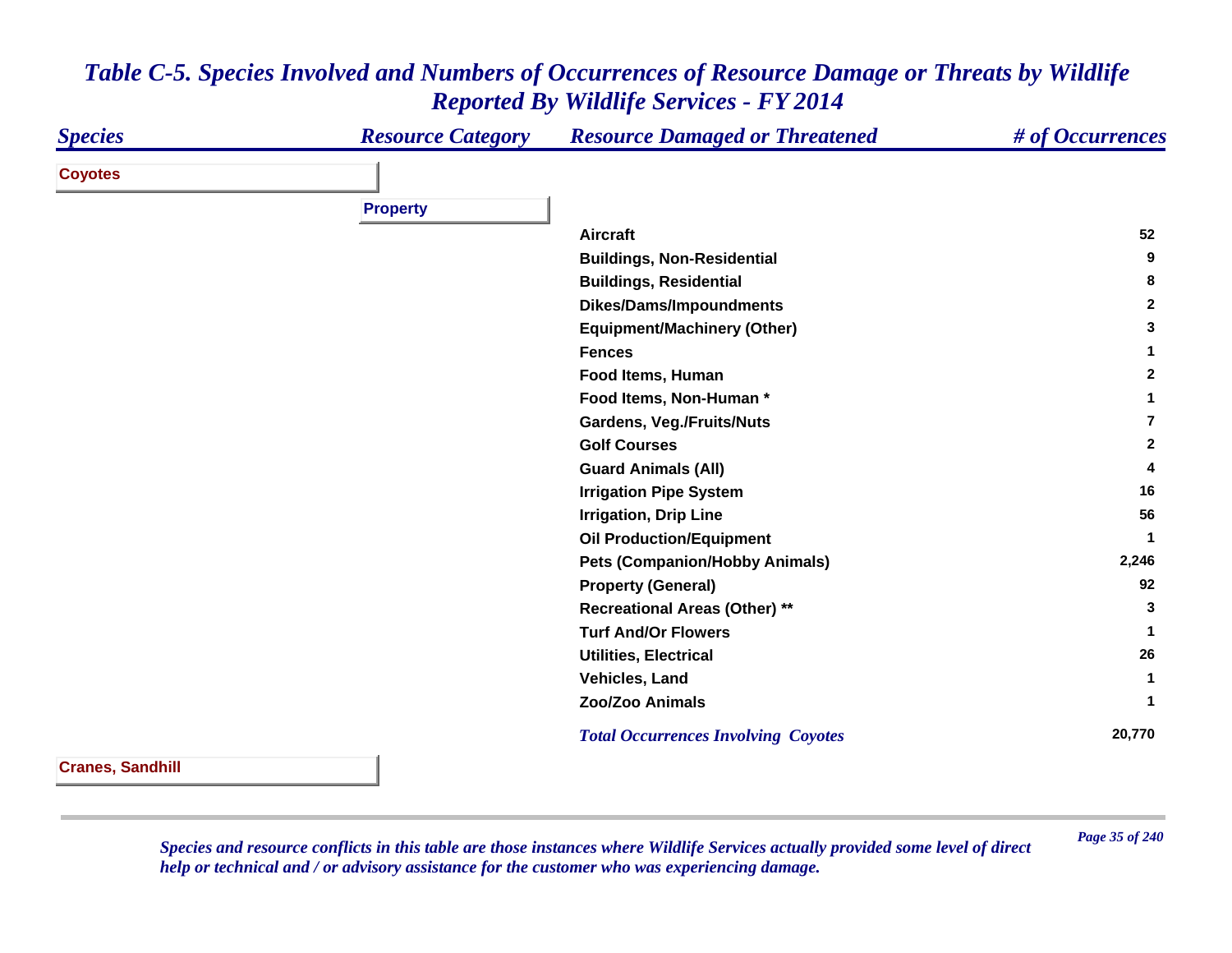| <b>Species</b>          | <b>Resource Category</b> | <b>Resource Damaged or Threatened</b>                                                                                                                | # of Occurrences |
|-------------------------|--------------------------|------------------------------------------------------------------------------------------------------------------------------------------------------|------------------|
| <b>Cranes, Sandhill</b> |                          |                                                                                                                                                      |                  |
|                         | <b>Agriculture</b>       |                                                                                                                                                      |                  |
|                         |                          | <b>Beans, Soybeans</b>                                                                                                                               | $\mathbf{1}$     |
|                         |                          | <b>Cattle (Adult)</b>                                                                                                                                | 1                |
|                         |                          | Feed, Livestock                                                                                                                                      | $\mathbf{1}$     |
|                         |                          | <b>Grains, Barley</b>                                                                                                                                | 3                |
|                         |                          | <b>Grains, Corn (Field)</b>                                                                                                                          | 190              |
|                         |                          | <b>Grains, Corn (Sweet)</b>                                                                                                                          | 1                |
|                         |                          | Grains, Rye                                                                                                                                          | 1                |
|                         |                          | <b>Grains, Wheat</b>                                                                                                                                 | 5                |
|                         |                          | Hayfields, Alfalfa                                                                                                                                   | 18               |
|                         |                          | <b>Hayfields, Mixed Species</b>                                                                                                                      | $\mathbf{2}$     |
|                         |                          | <b>Pasture</b>                                                                                                                                       | $\mathbf{1}$     |
|                         |                          | <b>Peppers, Chilies</b>                                                                                                                              | 9                |
|                         |                          | <b>Potatoes</b>                                                                                                                                      | 13               |
|                         |                          | <b>Silage</b>                                                                                                                                        | $\mathbf{1}$     |
|                         | <b>Health And Safety</b> |                                                                                                                                                      |                  |
|                         |                          | <b>Hith/Sfty, Human (Aviation)</b>                                                                                                                   | 51               |
|                         |                          | Hith/Sfty, Human Z-(General)                                                                                                                         | 3                |
|                         | <b>Property</b>          |                                                                                                                                                      |                  |
|                         |                          | <b>Aircraft</b>                                                                                                                                      | 8                |
|                         |                          |                                                                                                                                                      | 4                |
|                         |                          |                                                                                                                                                      | 4                |
|                         |                          |                                                                                                                                                      | $\mathbf{2}$     |
|                         |                          |                                                                                                                                                      | $\mathbf{2}$     |
|                         |                          |                                                                                                                                                      | 3                |
|                         |                          | <b>Buildings, Non-Residential</b><br><b>Buildings, Residential</b><br><b>Golf Courses</b><br><b>Property (General)</b><br><b>Turf And/Or Flowers</b> |                  |

*Page 36 of 240 Species and resource conflicts in this table are those instances where Wildlife Services actually provided some level of direct help or technical and / or advisory assistance for the customer who was experiencing damage.*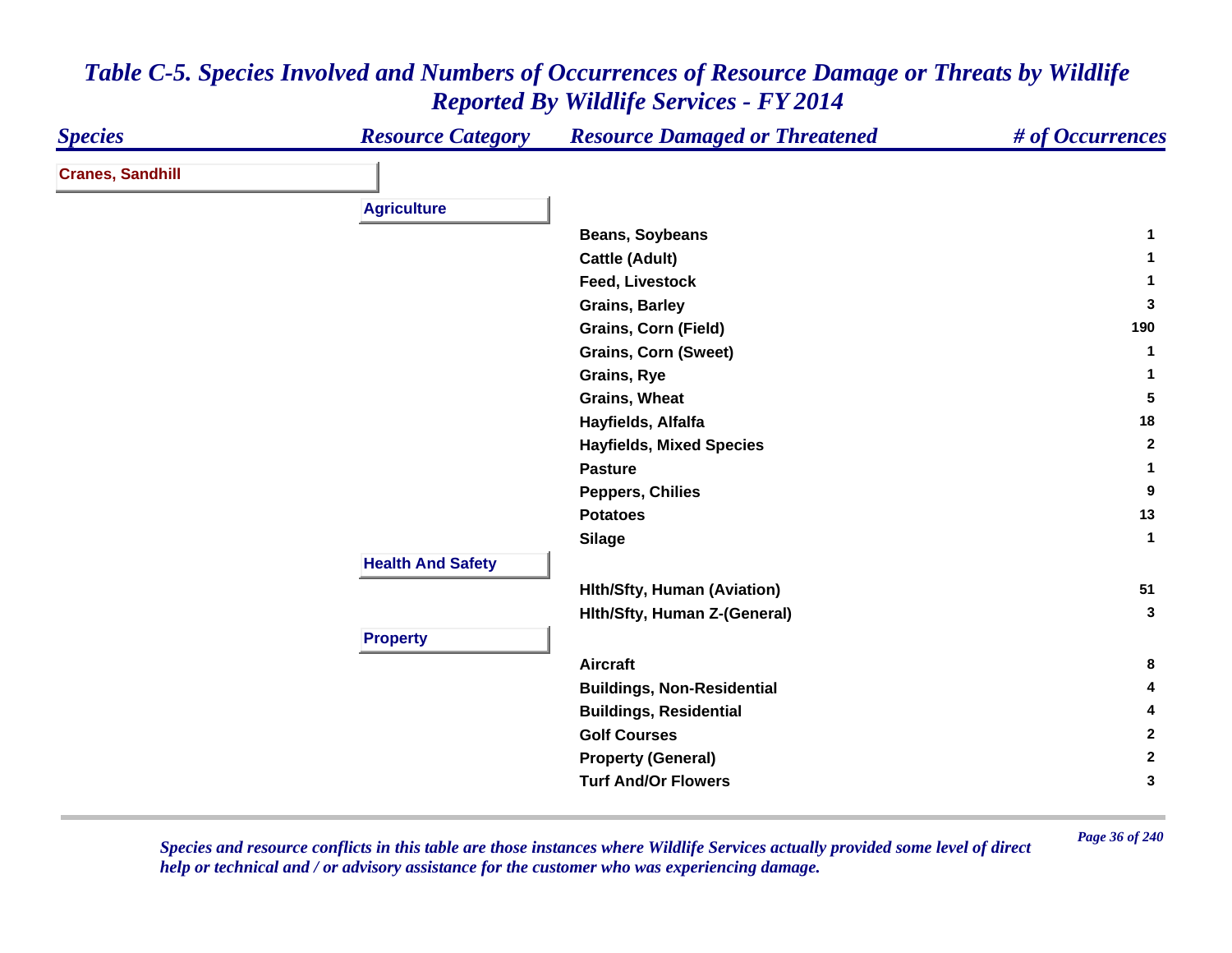#### *Species Resource Category Resource Damaged or Threatened # of Occurrences* **Cranes, Sandhill**  *Total Occurrences Involving Cranes, Sandhill* **<sup>324</sup> Cranes, Whooping Health And Safety Hlth/Sfty, Human (Aviation) <sup>6</sup>**  *Total Occurrences Involving Cranes, Whooping* **<sup>6</sup> Crows, American Agriculture Cattle (Adult) <sup>1</sup> Cattle (Calves) <sup>3</sup> Cucumbers 1 Feed, Livestock 1 Fish, Trout, Z-(Other) <sup>1</sup> Fowl, Chickens (Other) <sup>2</sup> Fowl, Ducks (Domestic) <sup>1</sup> Fruit, Blackberries/Raspberries <sup>1</sup> Fruit, Blueberries 4 Fruit, Cherries 2 Fruit, Grapes/Muscadines <sup>3</sup> Fruit, Pears 1 Gardens, Truck 1 Goats, Mohair (Kids) <sup>1</sup> Goats, Z-(Other Kids) <sup>1</sup> Grains, Corn (Field) 7**

### *Table C-5. Species Involved and Numbers of Occurrences of Resource Damage or Threats by Wildlife Reported By Wildlife Services - FY 2014*

*Page 37 of 240 Species and resource conflicts in this table are those instances where Wildlife Services actually provided some level of direct help or technical and / or advisory assistance for the customer who was experiencing damage.*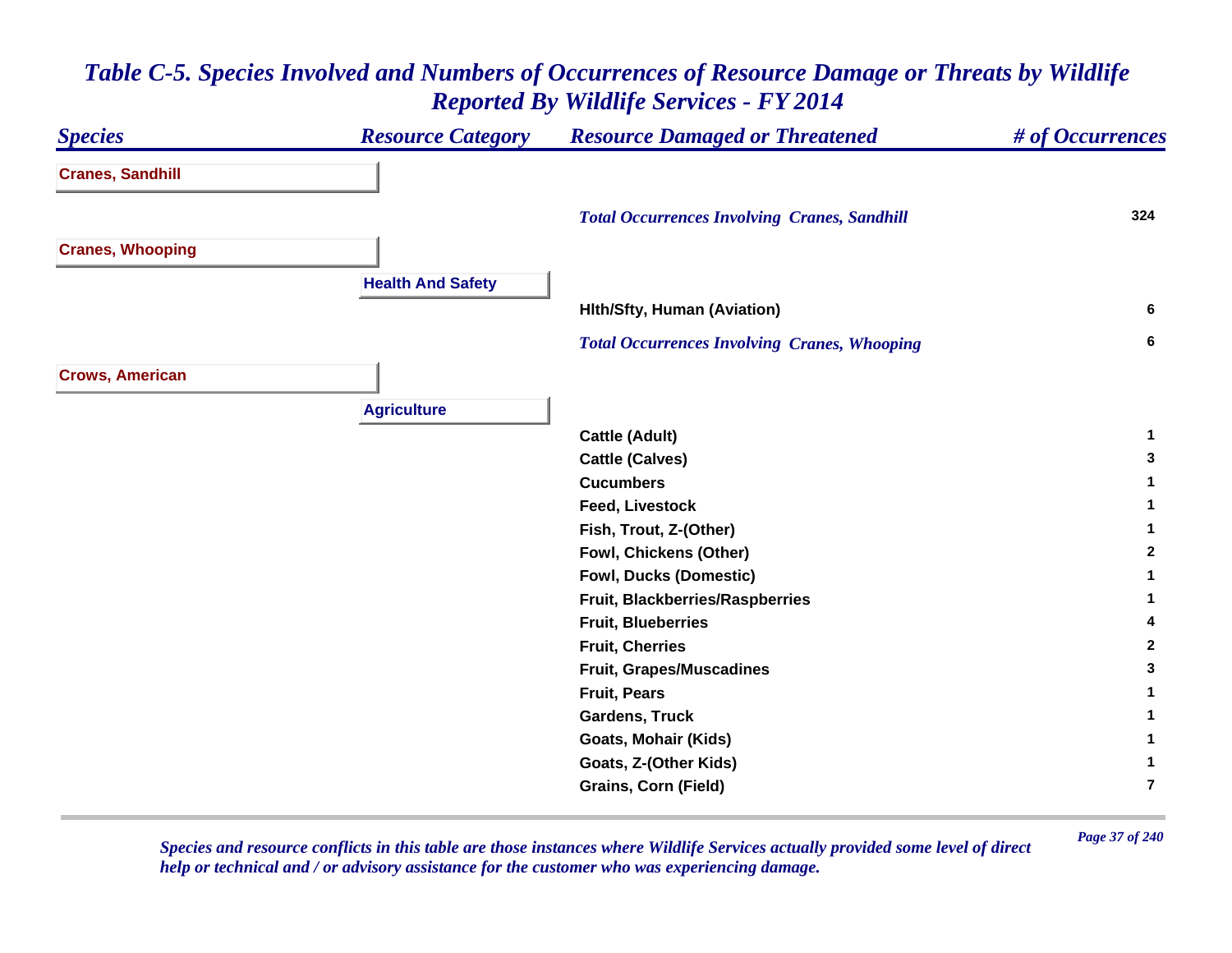| <b>Species</b>         | <b>Resource Category</b> | <b>Resource Damaged or Threatened</b> | # of Occurrences |
|------------------------|--------------------------|---------------------------------------|------------------|
| <b>Crows, American</b> |                          |                                       |                  |
|                        |                          | Grains, Corn (Indian)                 | 1                |
|                        |                          | <b>Grains, Corn (Sweet)</b>           | 4                |
|                        |                          | Grains, Rye                           | 1                |
|                        |                          | Mammals, Deer, White-Tailed Ag        |                  |
|                        |                          | Mammals, Z-Native Game (Other)        | $\mathbf{1}$     |
|                        |                          | <b>Melons, Watermelons</b>            | $\mathbf{2}$     |
|                        |                          | <b>Nuts, Pecans</b>                   | 108              |
|                        |                          | <b>Nuts, Walnut</b>                   | -1               |
|                        |                          | <b>Pumpkins</b>                       | 1                |
|                        |                          | Sheep (Lambs)                         | $\mathbf{2}$     |
|                        |                          | <b>Silage</b>                         | $\mathbf{1}$     |
|                        |                          | <b>Sunflowers</b>                     | $\mathbf{1}$     |
|                        | <b>Health And Safety</b> |                                       |                  |
|                        |                          | <b>Hith/Sfty, Human (Aviation)</b>    | 147              |
|                        |                          | Hith/Sfty, Human Z-(General)          | 214              |
|                        | <b>Natural Resource</b>  |                                       |                  |
|                        |                          | <b>Birds, Murrelet Marbled (T/E)</b>  | -1               |
|                        |                          | Birds, Plovers, Piping (T/E)          | 14               |
|                        |                          | Birds, Terns, Least (T/E)             | $\mathbf{2}$     |
|                        |                          | Birds, Terns, Least, California (T/E) | 1                |
|                        |                          | Birds, Terns, Roseate (T/E)           | $\mathbf{2}$     |
|                        |                          | Birds, Z-(Other)                      | $\mathbf{2}$     |
|                        |                          | Fish, Z-(Other)                       | $\mathbf{2}$     |
|                        | <b>Property</b>          |                                       |                  |
|                        |                          | <b>Aircraft</b>                       | 35               |

*Page 38 of 240 Species and resource conflicts in this table are those instances where Wildlife Services actually provided some level of direct help or technical and / or advisory assistance for the customer who was experiencing damage.*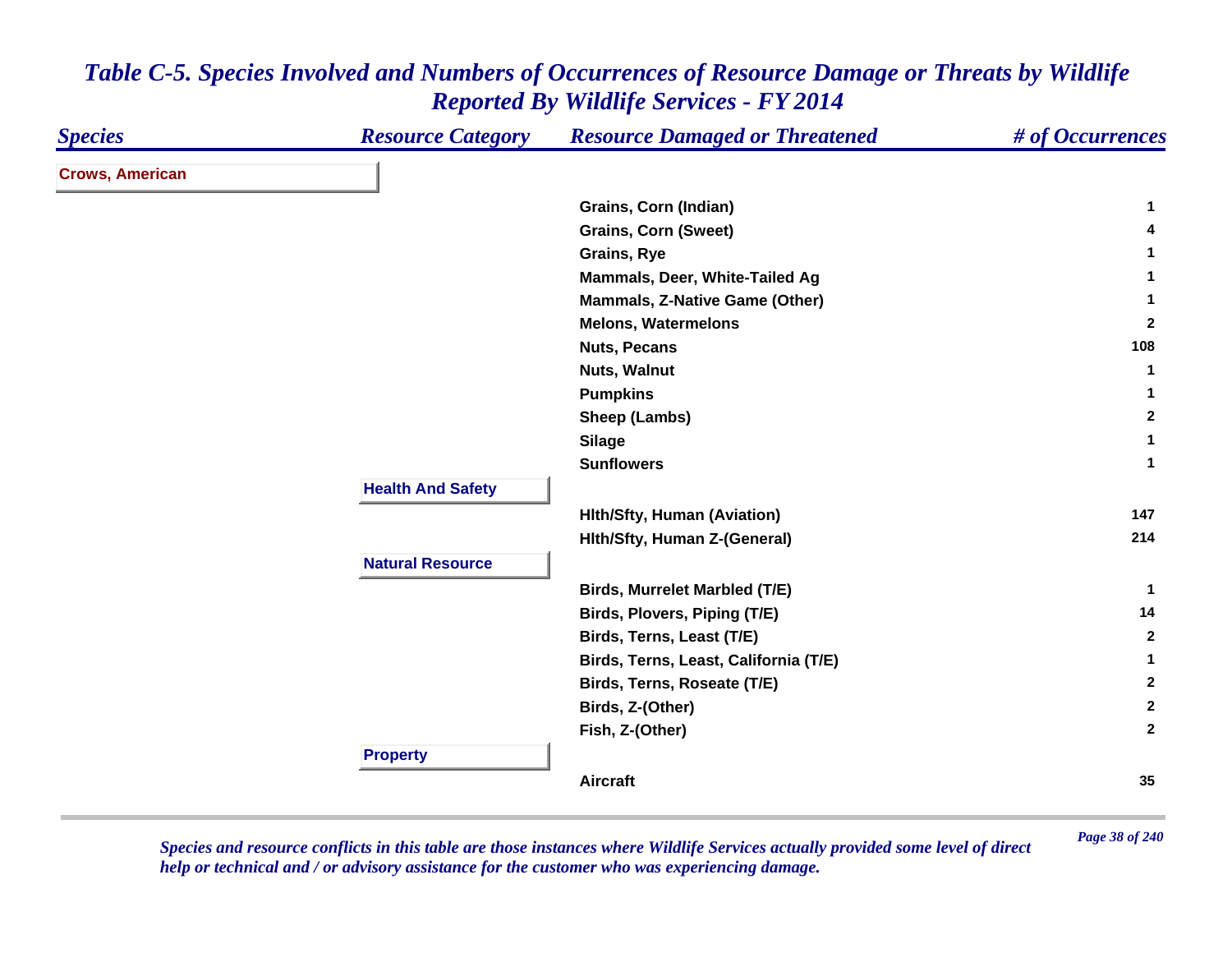#### *Species Resource Category Resource Damaged or Threatened # of Occurrences* **Crows, American Airport Runways/Taxiways <sup>1</sup> Buildings, Non-Residential <sup>16</sup> Buildings, Residential <sup>12</sup> Equipment/Machinery (Other) <sup>1</sup> Food Items, Human 1 Food Items, Non-Human \* 2 Gardens, Veg./Fruits/Nuts <sup>5</sup> Landfills 8 Pets (Companion/Hobby Animals) <sup>2</sup> Property (General) <sup>48</sup> Utilities, Electrical 26 Vehicles, Land 6 Z-Landscaping (Other) <sup>1</sup>**  *Total Occurrences Involving Crows, American* **<sup>704</sup> Crows, Fish Agriculture Fruit, Grapes/Muscadines <sup>1</sup> Melons, Watermelons 1 Health And Safety Hlth/Sfty, Human (Aviation) <sup>1</sup> Hlth/Sfty, Human Z-(General) <sup>1</sup> Natural ResourceBirds, Plovers, Piping (T/E) <sup>2</sup> Property**

### *Table C-5. Species Involved and Numbers of Occurrences of Resource Damage or Threats by Wildlife Reported By Wildlife Services - FY 2014*

*Page 39 of 240 Species and resource conflicts in this table are those instances where Wildlife Services actually provided some level of direct help or technical and / or advisory assistance for the customer who was experiencing damage.*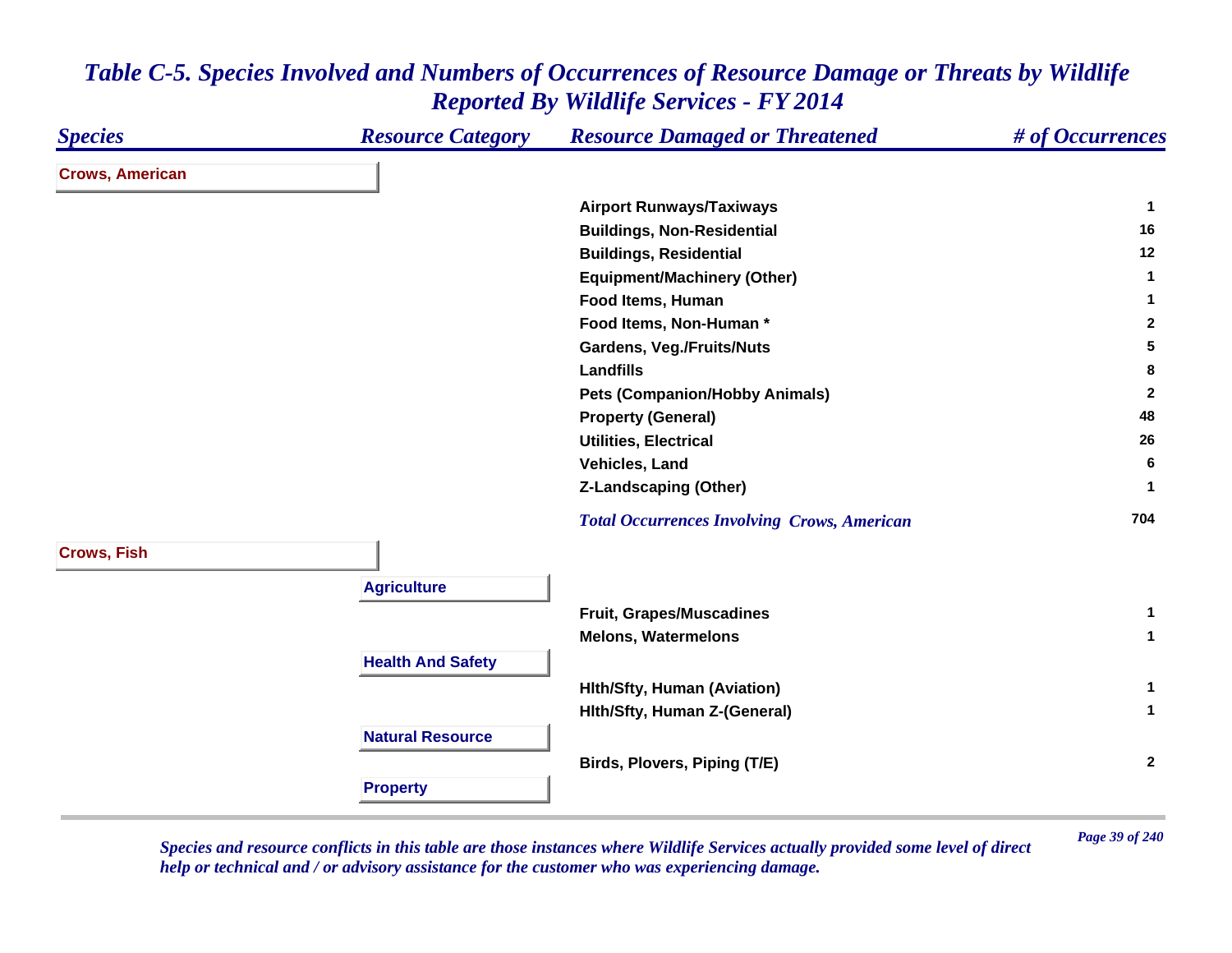| <b>Species</b>              | <b>Resource Category</b> | <b>Resource Damaged or Threatened</b>                   | # of Occurrences |
|-----------------------------|--------------------------|---------------------------------------------------------|------------------|
| <b>Crows, Fish</b>          |                          |                                                         |                  |
|                             |                          | <b>Aircraft</b>                                         | $\mathbf 1$      |
|                             |                          | <b>Property (General)</b>                               | 1                |
|                             |                          | <b>Total Occurrences Involving Crows, Fish</b>          | 8                |
| <b>Curlews, Long-Billed</b> |                          |                                                         |                  |
|                             | <b>Health And Safety</b> |                                                         |                  |
|                             |                          | <b>Hith/Sfty, Human (Aviation)</b>                      | $\mathbf{1}$     |
|                             | <b>Property</b>          |                                                         |                  |
|                             |                          | <b>Aircraft</b>                                         | $\mathbf{1}$     |
|                             |                          |                                                         | $\overline{2}$   |
|                             |                          | <b>Total Occurrences Involving Curlews, Long-Billed</b> |                  |
| Deer, Black-Tailed          |                          |                                                         |                  |
|                             | <b>Agriculture</b>       |                                                         |                  |
|                             |                          | Beans, Z-(Other)                                        | 1                |
|                             |                          | <b>Fruit, Grapes/Muscadines</b>                         | $\overline{2}$   |
|                             |                          | Goats, Z-(Other Kids)                                   | 1                |
|                             |                          | Lettuce                                                 | 1                |
|                             |                          | <b>Mammals, Z-Native Game (Other)</b>                   | $\overline{2}$   |
|                             |                          | <b>Peppers, Sweet</b>                                   | 1                |
|                             |                          | Plants, Commercial Nursery/Greenhouse (All)             | 1                |
|                             |                          | <b>Plants, Grapes/Muscadines</b>                        | $\overline{2}$   |
|                             | <b>Health And Safety</b> |                                                         |                  |
|                             |                          | <b>Hith/Sfty, Human (Aviation)</b>                      | -1               |
|                             |                          | Hith/Sfty, Human Z-(General)                            | 3                |
|                             | <b>Property</b>          |                                                         |                  |

*Page 40 of 240 Species and resource conflicts in this table are those instances where Wildlife Services actually provided some level of direct help or technical and / or advisory assistance for the customer who was experiencing damage.*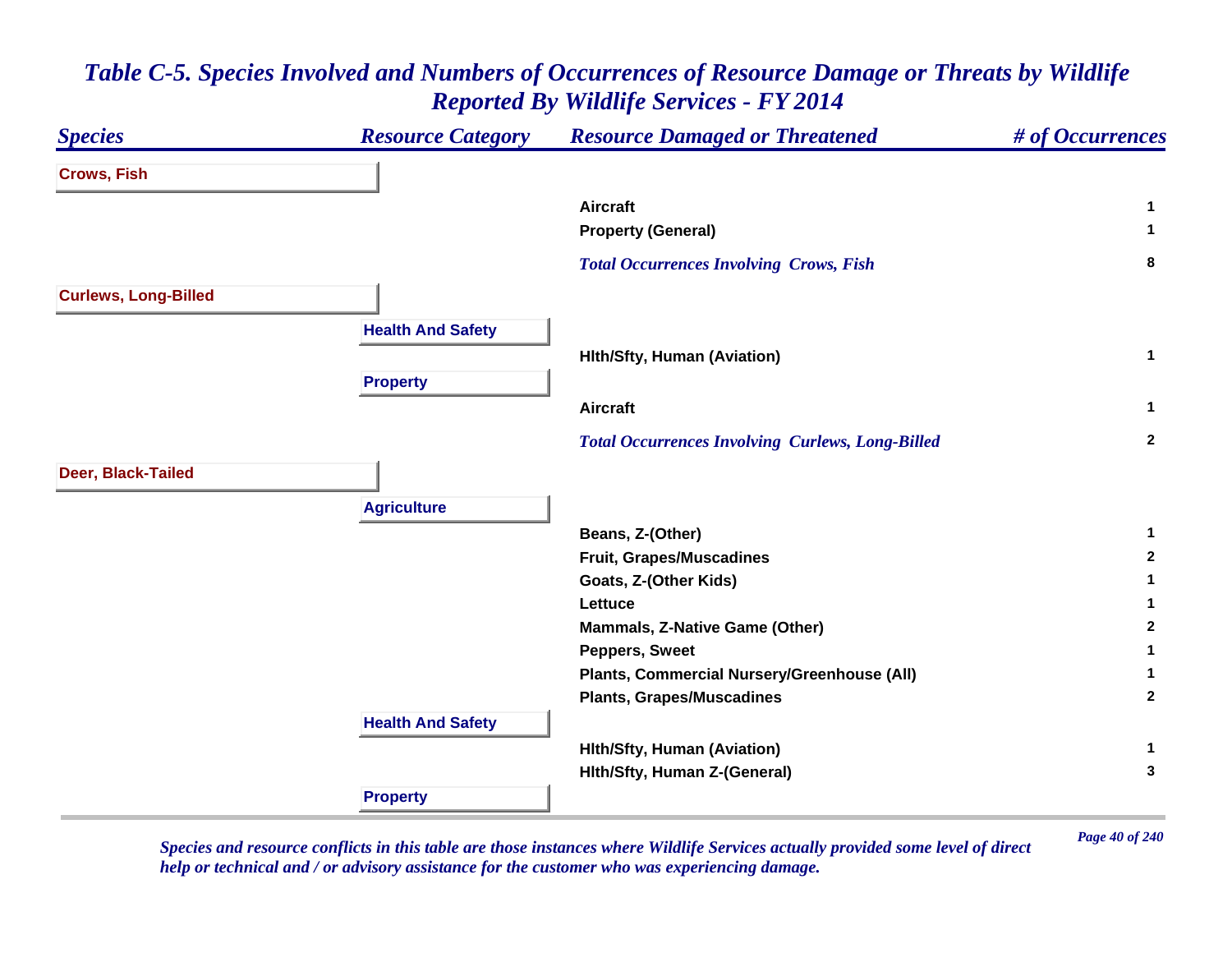#### *Species Resource Category Resource Damaged or Threatened # of Occurrences* **Deer, Black-Tailed Aircraft 1 Airport Runways/Taxiways <sup>1</sup> Gardens, Veg./Fruits/Nuts <sup>3</sup> Pets (Companion/Hobby Animals) <sup>2</sup> Trees, Standing/Shrubs <sup>2</sup> Turf And/Or Flowers 1 Vehicles, Land 1 Z-Landscaping (Other) <sup>5</sup>**  *Total Occurrences Involving Deer, Black-Tailed* **<sup>31</sup> Deer, Fallow Health And Safety Hlth/Sfty, Human (Other Transportation) <sup>1</sup> Natural ResourceReclamation/Restoration Site 1 Trees, Seedlings Nr <sup>1</sup> Trees, Standing <sup>1</sup> Property Trees, Standing/Shrubs <sup>1</sup> Turf And/Or Flowers 1**  *Total Occurrences Involving Deer, Fallow* **<sup>6</sup> Deer, Mule Agriculture Pasture1**

### *Table C-5. Species Involved and Numbers of Occurrences of Resource Damage or Threats by Wildlife Reported By Wildlife Services - FY 2014*

*Page 41 of 240 Species and resource conflicts in this table are those instances where Wildlife Services actually provided some level of direct help or technical and / or advisory assistance for the customer who was experiencing damage.*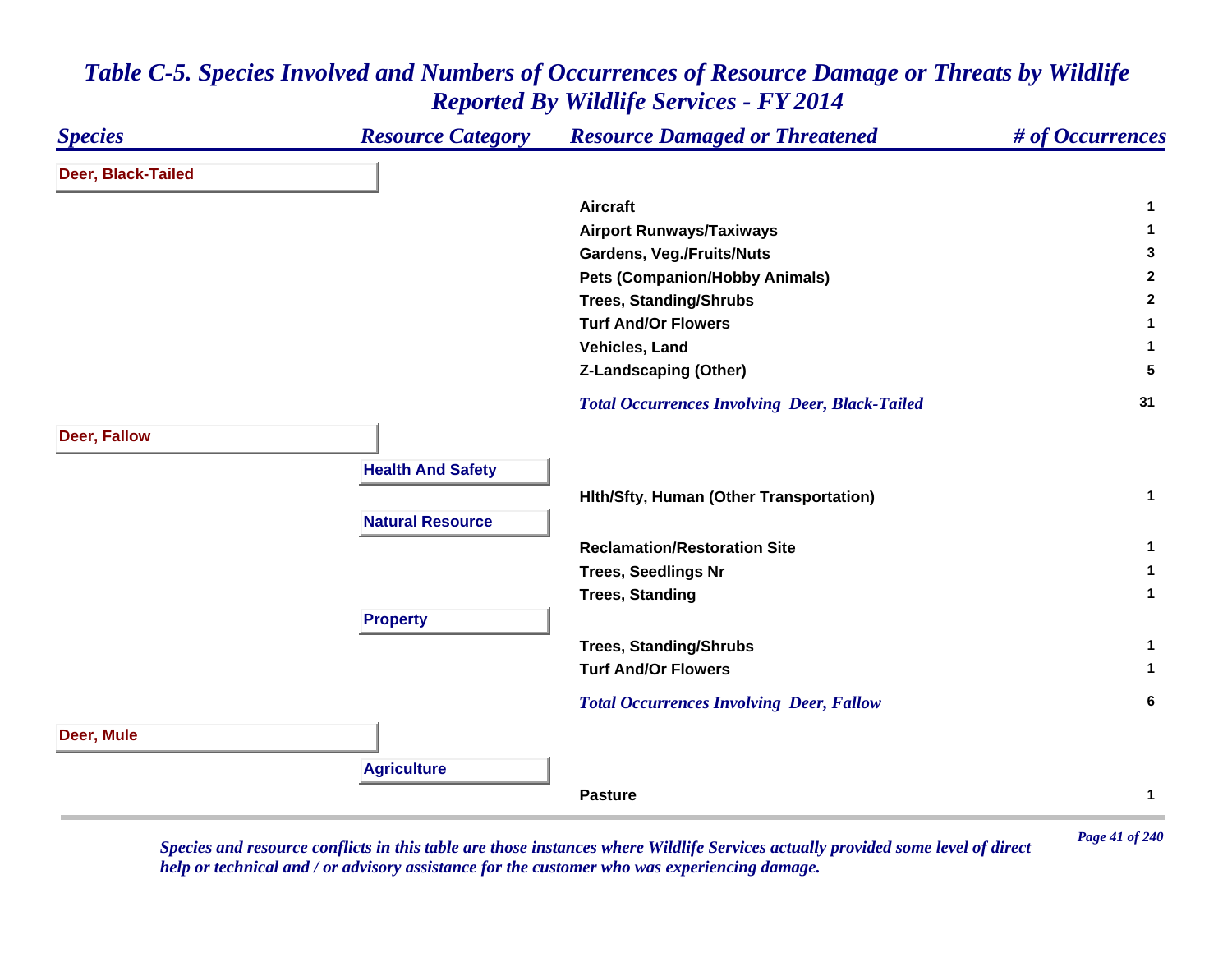| <b>Species</b>               | <b>Resource Category</b> | <b>Resource Damaged or Threatened</b>                           | # of Occurrences |
|------------------------------|--------------------------|-----------------------------------------------------------------|------------------|
| Deer, Mule                   |                          |                                                                 |                  |
|                              |                          | <b>Trees, Apple</b>                                             | $\overline{2}$   |
|                              |                          | <b>Trees, Cherry</b>                                            | $\overline{2}$   |
|                              |                          | Trees, Z-Fruit/Nut (Other)                                      | 6                |
|                              | <b>Health And Safety</b> |                                                                 |                  |
|                              |                          | <b>Hith/Sfty, Human (Aviation)</b>                              | 8                |
|                              |                          | Hith/Sfty, Human Z-(General)                                    | 21               |
|                              | <b>Property</b>          |                                                                 |                  |
|                              |                          | <b>Aircraft</b>                                                 | 3                |
|                              |                          | <b>Gardens, Veg./Fruits/Nuts</b>                                | 1                |
|                              |                          | <b>Pets (Companion/Hobby Animals)</b>                           | 6                |
|                              |                          | <b>Property (General)</b>                                       | $\mathbf{2}$     |
|                              |                          | <b>Turf And/Or Flowers</b>                                      | 4                |
|                              |                          | Vehicles, Land                                                  | $\mathbf{2}$     |
|                              |                          | <b>Z-Landscaping (Other)</b>                                    | 4                |
|                              |                          | <b>Total Occurrences Involving Deer, Mule</b>                   | 62               |
| Deer, White-Tailed (Captive) |                          |                                                                 |                  |
|                              | <b>Health And Safety</b> |                                                                 |                  |
|                              |                          | Hith/Sfty, Human Z-(General)                                    | $\mathbf{1}$     |
|                              | <b>Natural Resource</b>  |                                                                 |                  |
|                              |                          |                                                                 | $\overline{2}$   |
|                              |                          | Mammals, Deer, White-Tailed Nr                                  |                  |
|                              | <b>Property</b>          |                                                                 |                  |
|                              |                          | <b>Gardens, Veg./Fruits/Nuts</b>                                | $\mathbf{1}$     |
|                              |                          | <b>Total Occurrences Involving Deer, White-Tailed (Captive)</b> | 4                |

*Page 42 of 240 Species and resource conflicts in this table are those instances where Wildlife Services actually provided some level of direct help or technical and / or advisory assistance for the customer who was experiencing damage.*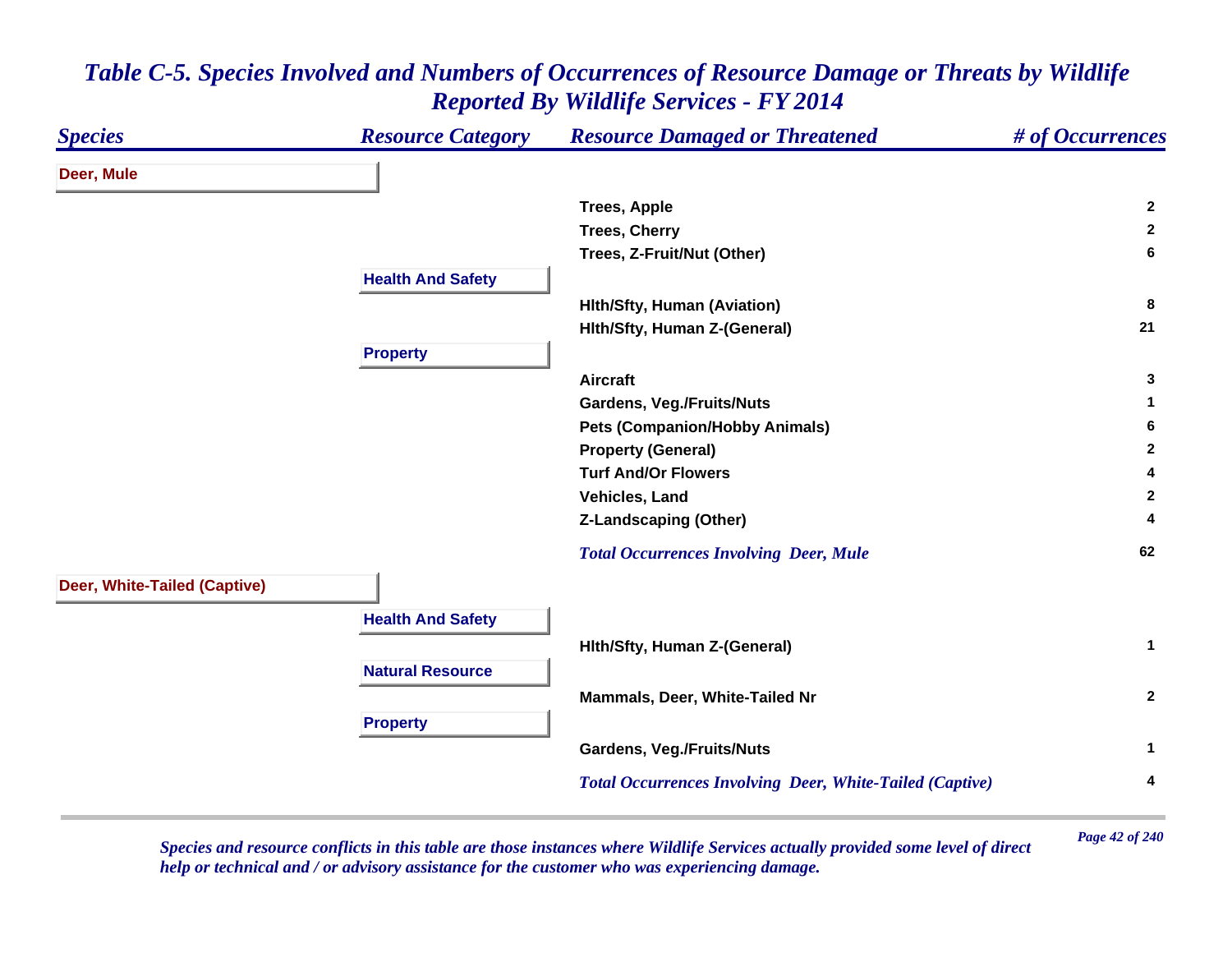| <b>Species</b>            | <b>Resource Category</b> | <b>Resource Damaged or Threatened</b> | # of Occurrences        |
|---------------------------|--------------------------|---------------------------------------|-------------------------|
| Deer, White-Tailed (Wild) |                          |                                       |                         |
|                           | <b>Agriculture</b>       |                                       |                         |
|                           |                          |                                       |                         |
|                           |                          | <b>Asparagus</b>                      | 1                       |
|                           |                          | Beans, Green                          | 6                       |
|                           |                          | <b>Beans, Pinto</b>                   | $\mathbf{2}$            |
|                           |                          | Beans, Soybeans                       | 289                     |
|                           |                          | Beans, Z-(Other)                      | $\overline{\mathbf{r}}$ |
|                           |                          | Beets, Common                         | 1                       |
|                           |                          | <b>Broccoli</b>                       | 1.                      |
|                           |                          | <b>Bushes, Blackberry/Raspberry</b>   | 6                       |
|                           |                          | <b>Bushes, Blueberry</b>              | 9                       |
|                           |                          | Cabbage                               | $\overline{7}$          |
|                           |                          | <b>Carrots</b>                        | 5                       |
|                           |                          | <b>Cattle (Adult)</b>                 | 180                     |
|                           |                          | <b>Clover</b>                         | 3                       |
|                           |                          | Cotton                                | 5                       |
|                           |                          | <b>Cucumbers</b>                      | 1                       |
|                           |                          | <b>Equine, Horses (Adult)</b>         | 3                       |
|                           |                          | <b>Feed, Livestock</b>                | 8                       |
|                           |                          | <b>Fruit, Apples</b>                  | 22                      |
|                           |                          | Fruit, Blackberries/Raspberries       | 4                       |
|                           |                          | <b>Fruit, Blueberries</b>             | 5                       |
|                           |                          | <b>Fruit, Cherries</b>                | $\mathbf{1}$            |
|                           |                          | <b>Fruit, Cranberries</b>             | $\overline{7}$          |
|                           |                          | <b>Fruit, Grapes/Muscadines</b>       | 29                      |
|                           |                          | <b>Fruit, Peaches</b>                 | $\mathbf{2}$            |
|                           |                          | <b>Fruit, Pears</b>                   | $\mathbf{2}$            |

*Page 43 of 240 Species and resource conflicts in this table are those instances where Wildlife Services actually provided some level of direct help or technical and / or advisory assistance for the customer who was experiencing damage.*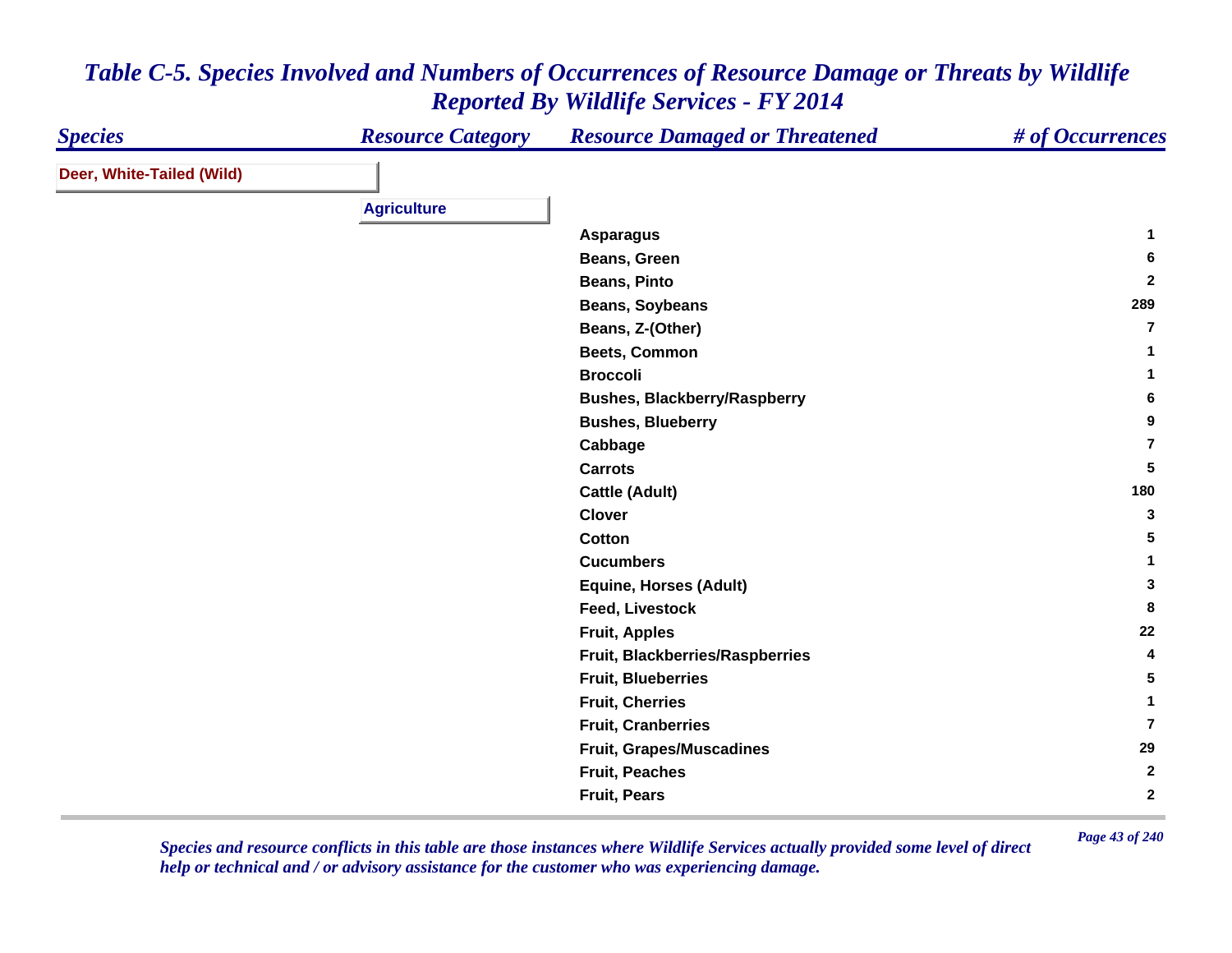| <b>Species</b>            | <b>Resource Category</b> | <b>Resource Damaged or Threatened</b> | # of Occurrences        |
|---------------------------|--------------------------|---------------------------------------|-------------------------|
| Deer, White-Tailed (Wild) |                          |                                       |                         |
|                           |                          | Fruit, Z-(Other)                      | $\overline{7}$          |
|                           |                          | <b>Gardens, Truck</b>                 | 85                      |
|                           |                          | Ginseng                               | 4                       |
|                           |                          | Goats, Z-(Other Adults)               | 3                       |
|                           |                          | Grain, Stored (Non-Livestock)         | $\mathbf{1}$            |
|                           |                          | <b>Grains, Barley</b>                 | $\mathbf{2}$            |
|                           |                          | <b>Grains, Buckwheat</b>              | $\mathbf{2}$            |
|                           |                          | <b>Grains, Corn (Field)</b>           | 453                     |
|                           |                          | <b>Grains, Corn (Sweet)</b>           | 49                      |
|                           |                          | Grains, Milo                          | $\mathbf 1$             |
|                           |                          | Grains, Oats                          | 9                       |
|                           |                          | Grains, Rye                           | $\mathbf{2}$            |
|                           |                          | <b>Grains, Wheat</b>                  | 13                      |
|                           |                          | Grains, Z-(Other)                     | $\mathbf{1}$            |
|                           |                          | Grasses/Sod                           | 1                       |
|                           |                          | Hay (Stack/Bales)                     | 10                      |
|                           |                          | Hayfields, Alfalfa                    | 200                     |
|                           |                          | <b>Hayfields, Mixed Species</b>       | 14                      |
|                           |                          | Lettuce                               | 7                       |
|                           |                          | Llamas (All)                          | 1                       |
|                           |                          | <b>Mammals, Z-Native Game (Other)</b> | 3                       |
|                           |                          | <b>Melons, Watermelons</b>            | 3                       |
|                           |                          | Nuts, Z-(Other)                       | 4                       |
|                           |                          | <b>Pasture</b>                        | 3                       |
|                           |                          | <b>Peanuts</b>                        | $\overline{\mathbf{r}}$ |
|                           |                          | Peas                                  | 4                       |

*Page 44 of 240 Species and resource conflicts in this table are those instances where Wildlife Services actually provided some level of direct help or technical and / or advisory assistance for the customer who was experiencing damage.*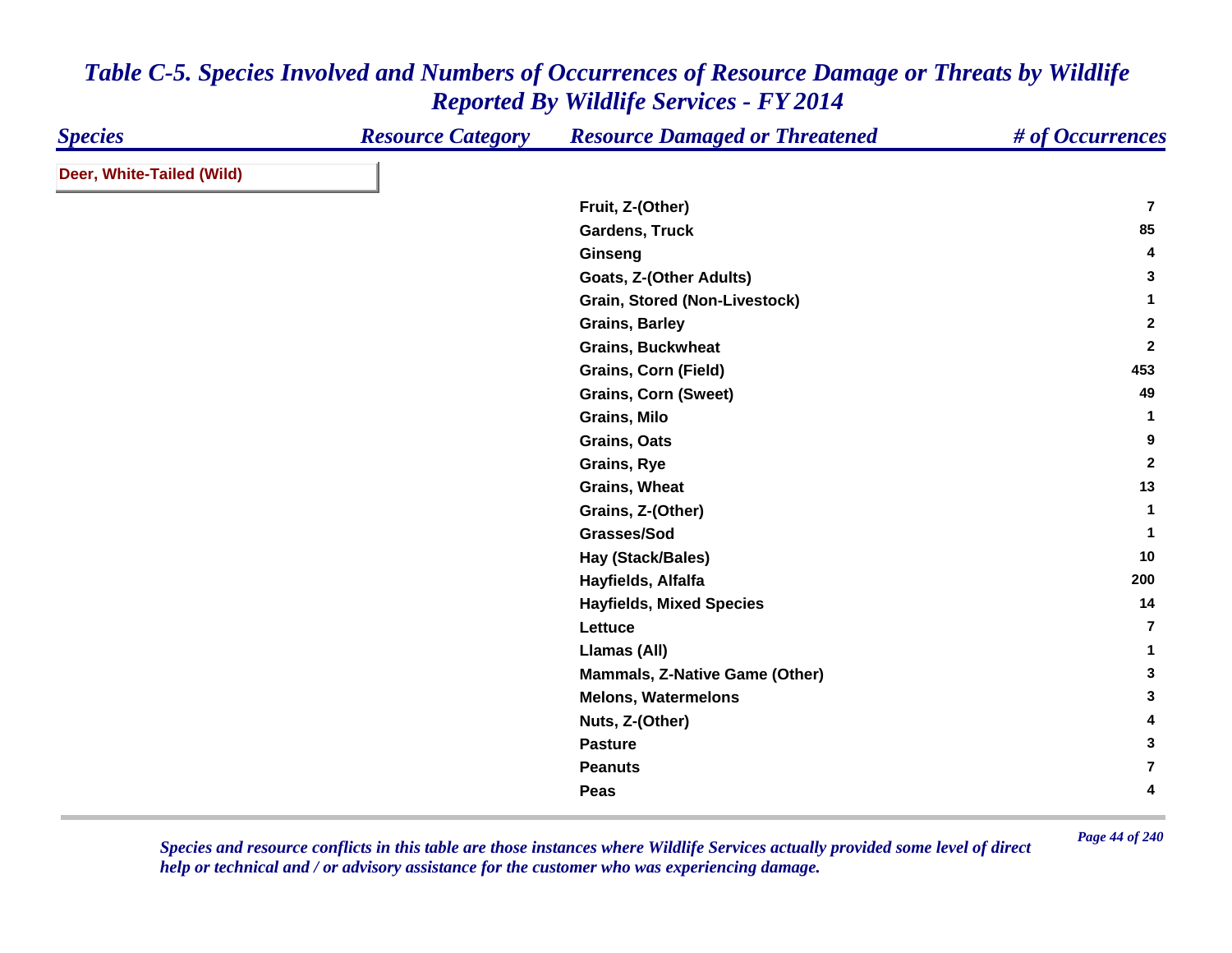| <b>Species</b>            | <b>Resource Category</b> | <b>Resource Damaged or Threatened</b>       | # of Occurrences |
|---------------------------|--------------------------|---------------------------------------------|------------------|
| Deer, White-Tailed (Wild) |                          |                                             |                  |
|                           |                          | <b>Plants, Aquatic</b>                      | -1               |
|                           |                          | Plants, Commercial Nursery/Greenhouse (All) | 55               |
|                           |                          | <b>Plants, Grapes/Muscadines</b>            | 10               |
|                           |                          | <b>Potatoes</b>                             | 13               |
|                           |                          | <b>Pumpkins</b>                             | 26               |
|                           |                          | <b>Sheep (Adult)</b>                        | $\mathbf{2}$     |
|                           |                          | <b>Silage</b>                               | 25               |
|                           |                          | Spinach                                     | 3                |
|                           |                          | Squash                                      | 10               |
|                           |                          | <b>Strawberries</b>                         | 26               |
|                           |                          | Sudangrass, Sorghum                         | $\mathbf{1}$     |
|                           |                          | <b>Sunflowers</b>                           | 3                |
|                           |                          | <b>Tomatoes</b>                             | 8                |
|                           |                          | <b>Trees, Apple</b>                         | 116              |
|                           |                          | <b>Trees, Cherry</b>                        | 8                |
|                           |                          | <b>Trees, Christmas</b>                     | 49               |
|                           |                          | <b>Trees, Peach</b>                         | 6                |
|                           |                          | <b>Trees, Pear</b>                          | $\mathbf{3}$     |
|                           |                          | <b>Trees, Standing (Mixed)</b>              | 3                |
|                           |                          | <b>Trees, Standing Hardwood</b>             | 3                |
|                           |                          | <b>Trees, Standing Softwood</b>             | 5                |
|                           |                          | Trees, Z-Fruit/Nut (Other)                  | 23               |
|                           | <b>Health And Safety</b> |                                             |                  |
|                           |                          | <b>Hith/Sfty, Human (Aviation)</b>          | 135              |
|                           |                          | Hith/Sfty, Human (Other Transportation)     | 19               |
|                           |                          | Hith/Sfty, Human Z-(General)                | 350              |

*Page 45 of 240 Species and resource conflicts in this table are those instances where Wildlife Services actually provided some level of direct help or technical and / or advisory assistance for the customer who was experiencing damage.*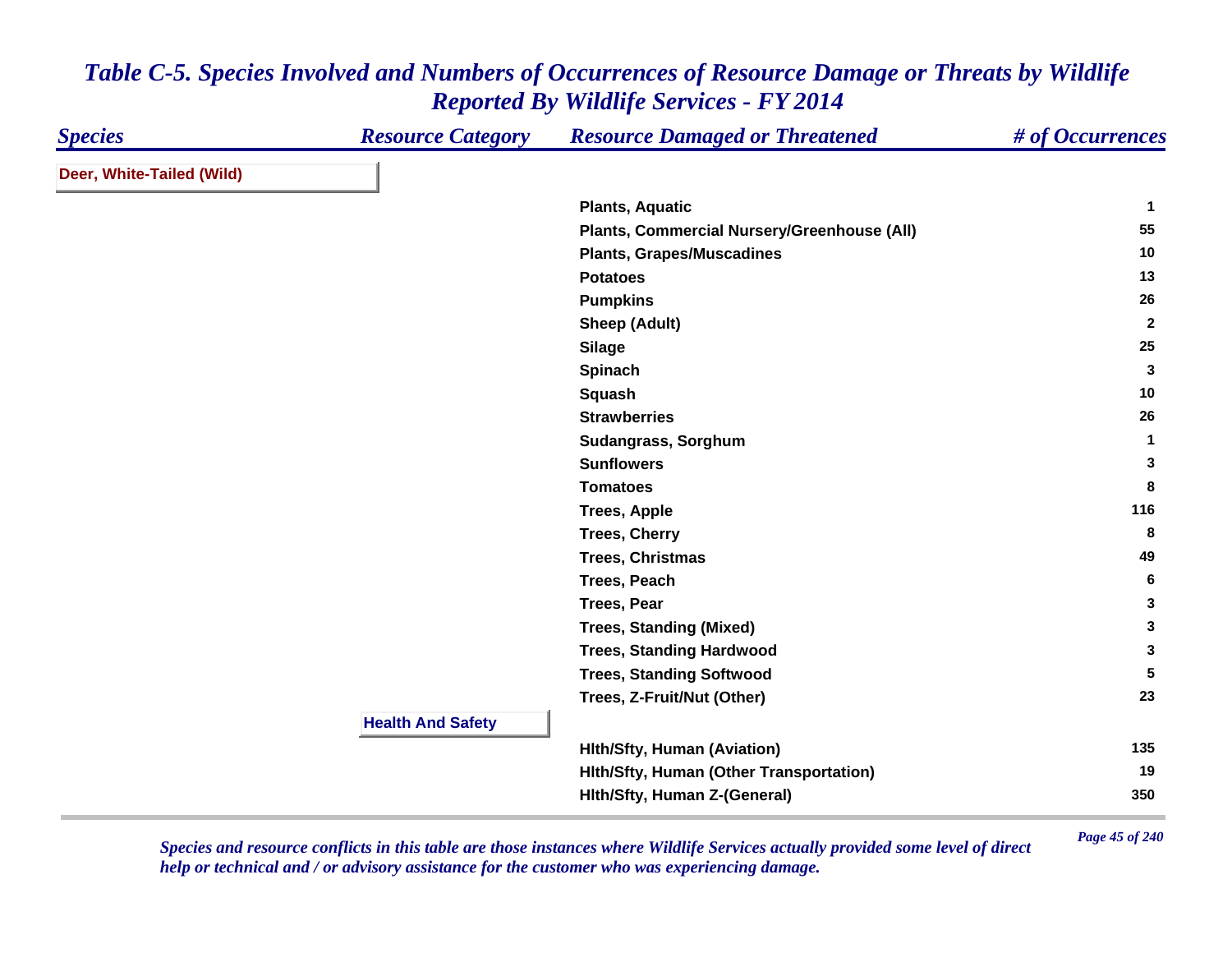| <b>Species</b>            | <b>Resource Category</b> | <b>Resource Damaged or Threatened</b> | # of Occurrences |
|---------------------------|--------------------------|---------------------------------------|------------------|
| Deer, White-Tailed (Wild) |                          |                                       |                  |
|                           | <b>Natural Resource</b>  |                                       |                  |
|                           |                          |                                       |                  |
|                           |                          | Birds, Z-(Other)                      | 1                |
|                           |                          | <b>Designated Natural Areas</b>       | 6                |
|                           |                          | Habitat, Wildlife (General)           | 6                |
|                           |                          | Mammals, Deer, White-Tailed Nr        | 10               |
|                           |                          | Mammals, Z-(Other)                    | 5                |
|                           |                          | <b>Plants, Downy Solomon'S Seal</b>   |                  |
|                           |                          | <b>Plants, Grass Pink Orchid</b>      |                  |
|                           |                          | <b>Plants, Holly</b>                  |                  |
|                           |                          | <b>Plants, Indian Cucumber Root</b>   |                  |
|                           |                          | Plants, Kalm'S St. John'S Wort        |                  |
|                           |                          | <b>Plants, Marsh Speedwell</b>        |                  |
|                           |                          | Plants, Orange/Yellow-Fringed Orchid  |                  |
|                           |                          | <b>Plants, Purple Fringed Orchid</b>  |                  |
|                           |                          | <b>Plants, Small Cranberry</b>        |                  |
|                           |                          | <b>Plants, Snakemouth Orchid</b>      |                  |
|                           |                          | <b>Plants, Sweet Fern</b>             |                  |
|                           |                          | <b>Reclamation/Restoration Site</b>   | 6                |
|                           |                          | <b>Seeds, Reforestation Nr</b>        |                  |
|                           |                          | <b>Trees, Seedlings Nr</b>            | 13               |
|                           |                          | <b>Trees, Standing</b>                | 10               |
|                           |                          | Watershed                             | $\mathbf 1$      |
|                           | <b>Property</b>          |                                       |                  |
|                           |                          | <b>Aircraft</b>                       | 59               |
|                           |                          | <b>Airport Runways/Taxiways</b>       | 4                |
|                           |                          | <b>Buildings, Non-Residential</b>     | 5                |

*Page 46 of 240 Species and resource conflicts in this table are those instances where Wildlife Services actually provided some level of direct help or technical and / or advisory assistance for the customer who was experiencing damage.*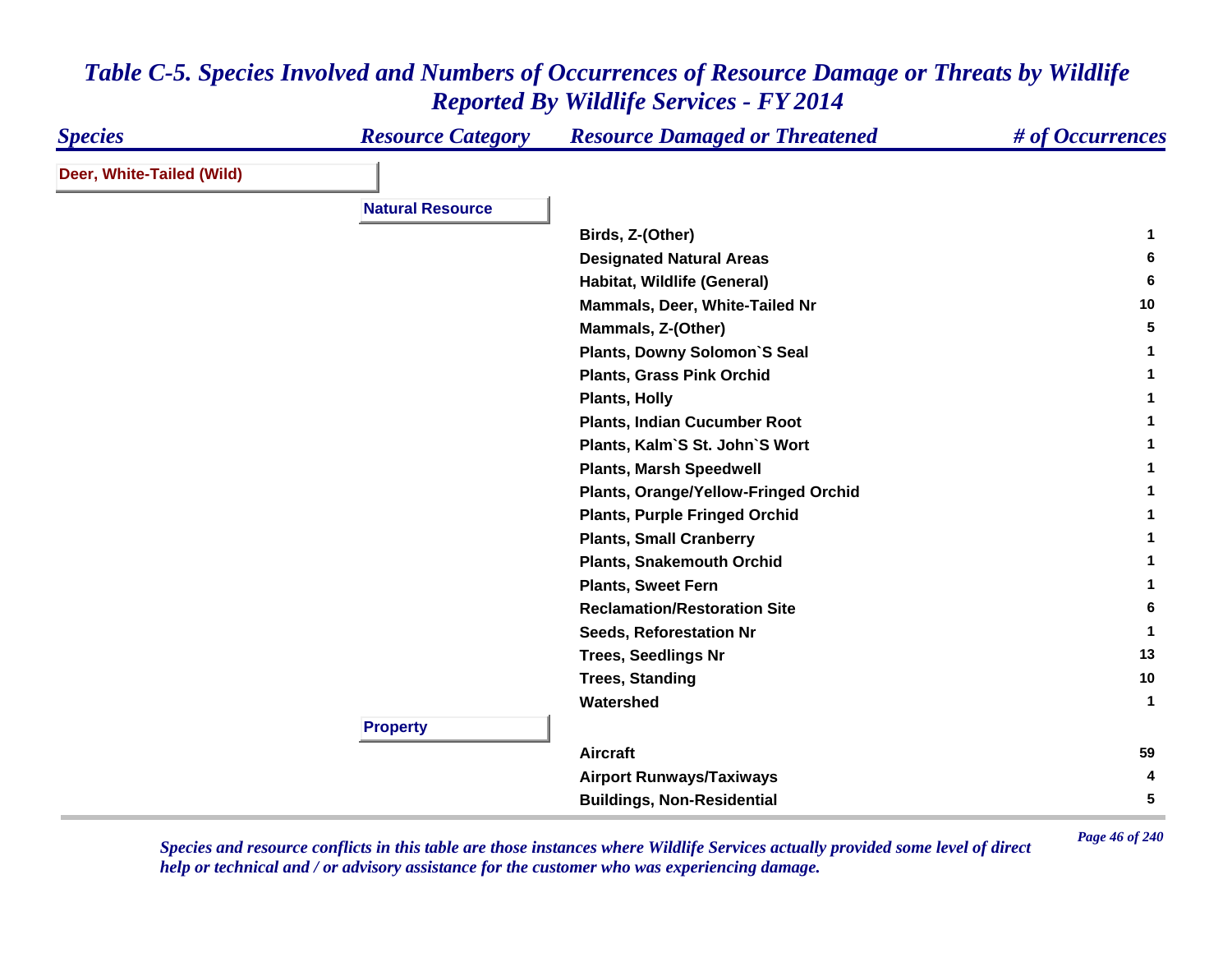| <b>Species</b>            | <b>Resource Category</b> | <b>Resource Damaged or Threatened</b>                        | # of Occurrences |
|---------------------------|--------------------------|--------------------------------------------------------------|------------------|
| Deer, White-Tailed (Wild) |                          |                                                              |                  |
|                           |                          | <b>Buildings, Residential</b>                                | $\mathbf{2}$     |
|                           |                          | <b>Equipment/Machinery (Other)</b>                           | 1                |
|                           |                          | <b>Fences</b>                                                | $\overline{7}$   |
|                           |                          | Food Items, Human                                            | $\mathbf{1}$     |
|                           |                          | <b>Gardens, Veg./Fruits/Nuts</b>                             | 160              |
|                           |                          | <b>Golf Courses</b>                                          | $\mathbf{2}$     |
|                           |                          | <b>Oil Production/Equipment</b>                              | $\mathbf{1}$     |
|                           |                          | <b>Pets (Companion/Hobby Animals)</b>                        | $\overline{7}$   |
|                           |                          | <b>Property (General)</b>                                    | 133              |
|                           |                          | <b>Recreational Areas (Other) **</b>                         | 12               |
|                           |                          | <b>Roads/Bridges</b>                                         | $\mathbf{1}$     |
|                           |                          | <b>Trees, Standing/Shrubs</b>                                | 57               |
|                           |                          | <b>Turf And/Or Flowers</b>                                   | 54               |
|                           |                          | <b>Utilities, Electrical</b>                                 | 26               |
|                           |                          | Vehicles, Land                                               | 19               |
|                           |                          | <b>Z-Landscaping (Other)</b>                                 | 285              |
|                           |                          | <b>Total Occurrences Involving Deer, White-Tailed (Wild)</b> | 3,304            |
| <b>Dickcissels</b>        |                          |                                                              |                  |
|                           | <b>Health And Safety</b> |                                                              |                  |
|                           |                          | <b>Hith/Sfty, Human (Aviation)</b>                           | 3                |
|                           |                          |                                                              |                  |
|                           | <b>Property</b>          |                                                              |                  |
|                           |                          | <b>Aircraft</b>                                              | 3                |
|                           |                          | <b>Buildings, Non-Residential</b>                            | $\overline{2}$   |
|                           |                          | <b>Total Occurrences Involving Dickcissels</b>               | 8                |

*Page 47 of 240 Species and resource conflicts in this table are those instances where Wildlife Services actually provided some level of direct help or technical and / or advisory assistance for the customer who was experiencing damage.*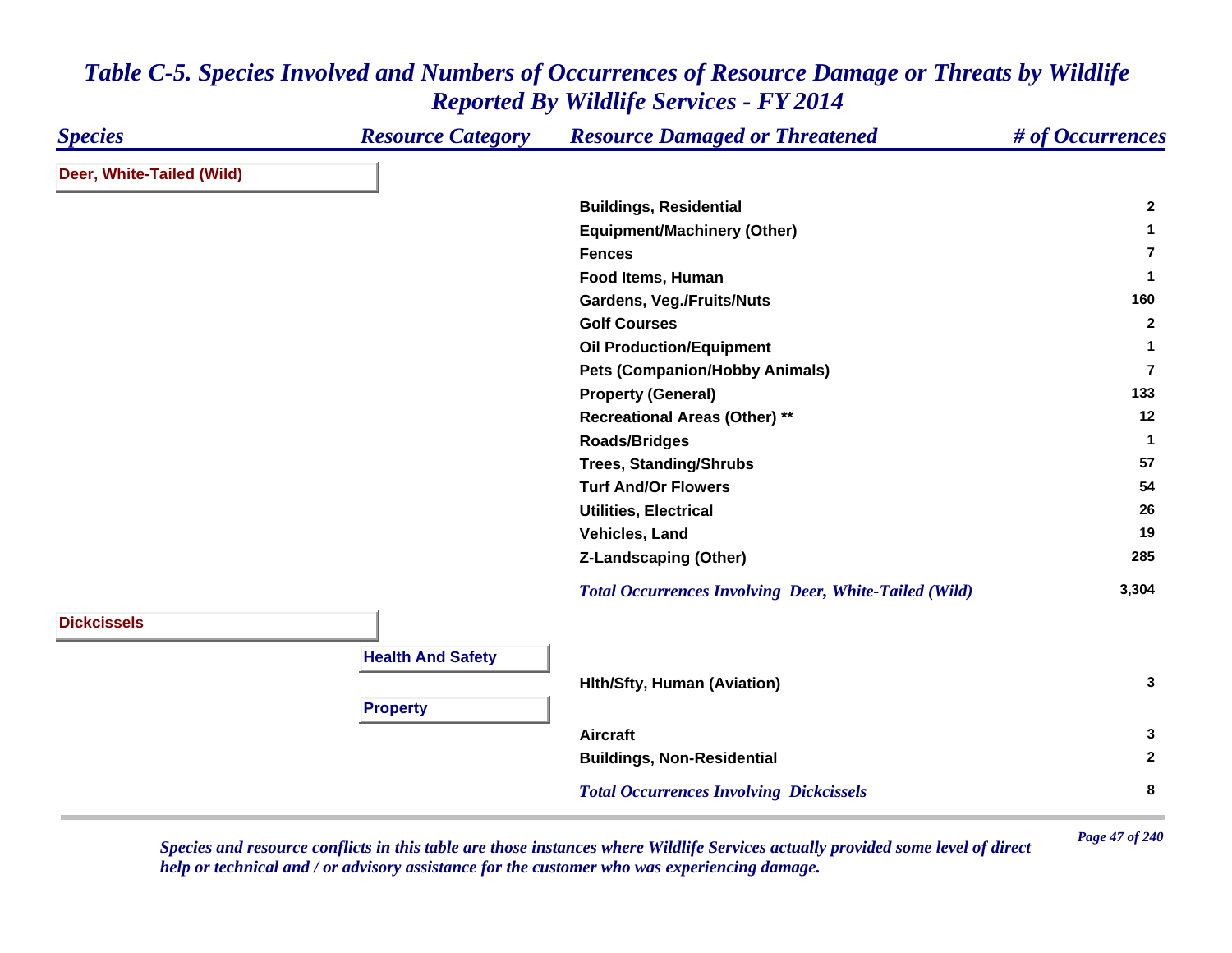### *Species Resource Category Resource Damaged or Threatened # of Occurrences* **Dippers, American Property Roads/Bridges <sup>2</sup>**  *Total Occurrences Involving Dippers, American* **<sup>2</sup> Dogs, Feral, Free-Ranging And Hybrids Agriculture Alpacas <sup>1</sup> Cattle (Adult) 151 Cattle (Calves) <sup>188</sup> Equine, Donkeys/Burros <sup>1</sup> Equine, Horses (Adult) <sup>9</sup> Equine, Horses (Foals) <sup>4</sup> Fowl, Chickens (Other) <sup>14</sup> Fowl, Ducks (Domestic) <sup>1</sup> Goats, Meat (Adults) <sup>10</sup> Goats, Meat (Kids) <sup>3</sup> Goats, Mohair (Kids) <sup>1</sup> Goats, Z-(Other Adults) <sup>50</sup> Goats, Z-(Other Kids) <sup>38</sup> Mammals, Deer, Fallow 1 Mammals, Deer, White-Tailed Ag <sup>2</sup> Mammals, Z-Exotic Game (Other) <sup>1</sup> Sheep (Adult) <sup>144</sup> Sheep (Lambs) <sup>147</sup> Swine (Adult) <sup>1</sup>**

# *Table C-5. Species Involved and Numbers of Occurrences of Resource Damage or Threats by Wildlife Reported By Wildlife Services - FY 2014*

*Page 48 of 240 Species and resource conflicts in this table are those instances where Wildlife Services actually provided some level of direct help or technical and / or advisory assistance for the customer who was experiencing damage.*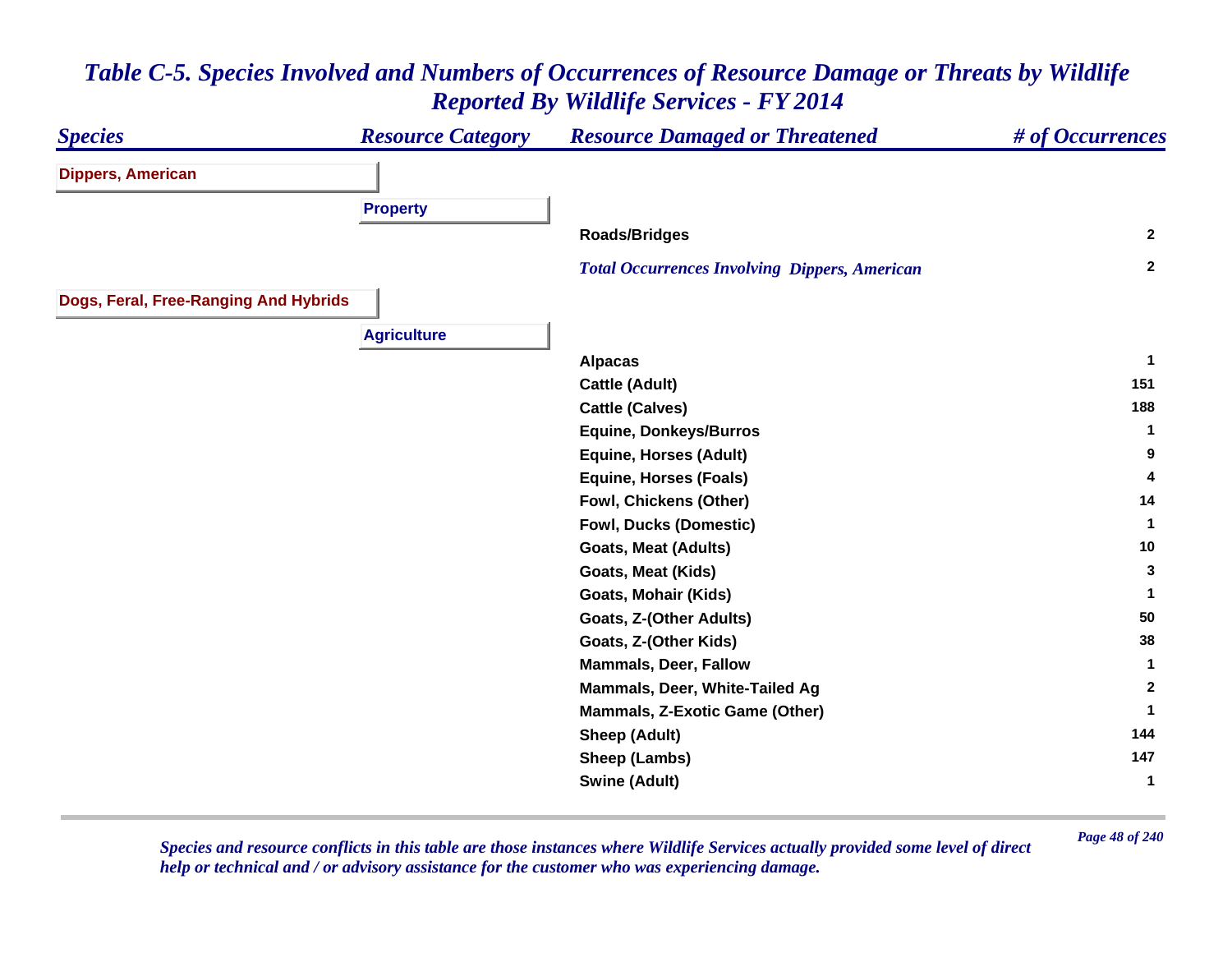| <b>Species</b>                            | <b>Resource Category</b> | <b>Resource Damaged or Threatened</b>                                    | # of Occurrences |
|-------------------------------------------|--------------------------|--------------------------------------------------------------------------|------------------|
| Dogs, Feral, Free-Ranging And Hybrids     |                          |                                                                          |                  |
|                                           |                          | <b>Swine (Piglets)</b>                                                   | $\mathbf{1}$     |
|                                           | <b>Health And Safety</b> |                                                                          |                  |
|                                           |                          | <b>Hith/Sfty, Human (Aviation)</b>                                       | 19               |
|                                           |                          | Hith/Sfty, Human Z-(General)                                             | 417              |
|                                           | <b>Natural Resource</b>  |                                                                          |                  |
|                                           |                          | <b>Birds, Pheasant (All) Nr</b>                                          | 1                |
|                                           |                          | Birds, Plover, Snowy (T/E)                                               | 1                |
|                                           |                          | <b>Mammals, Deer, Mule</b>                                               | 4                |
|                                           |                          | Mammals, Deer, White-Tailed Nr                                           | $\mathbf{2}$     |
|                                           |                          | Mammals, Z-(Other)                                                       | 1                |
|                                           | <b>Property</b>          |                                                                          |                  |
|                                           |                          | <b>Aircraft</b>                                                          | 12               |
|                                           |                          | <b>Buildings, Non-Residential</b>                                        | $\mathbf{2}$     |
|                                           |                          | <b>Buildings, Residential</b>                                            | 1                |
|                                           |                          | <b>Dikes/Dams/Impoundments</b>                                           |                  |
|                                           |                          | <b>Equipment/Machinery (Other)</b>                                       | 1                |
|                                           |                          | <b>Pets (Companion/Hobby Animals)</b>                                    | 18               |
|                                           |                          | <b>Property (General)</b>                                                | 10               |
|                                           |                          | <b>Research Project</b>                                                  | 1                |
|                                           |                          | <b>Turf And/Or Flowers</b>                                               |                  |
|                                           |                          | <b>Total Occurrences Involving Dogs, Feral, Free-Ranging And Hybrids</b> | 1,260            |
| <b>Domestic Animal (Pet Or Livestock)</b> |                          |                                                                          |                  |
|                                           | <b>Agriculture</b>       |                                                                          |                  |
|                                           |                          | <b>Cattle (Calves)</b>                                                   | 1                |

*Page 49 of 240 Species and resource conflicts in this table are those instances where Wildlife Services actually provided some level of direct help or technical and / or advisory assistance for the customer who was experiencing damage.*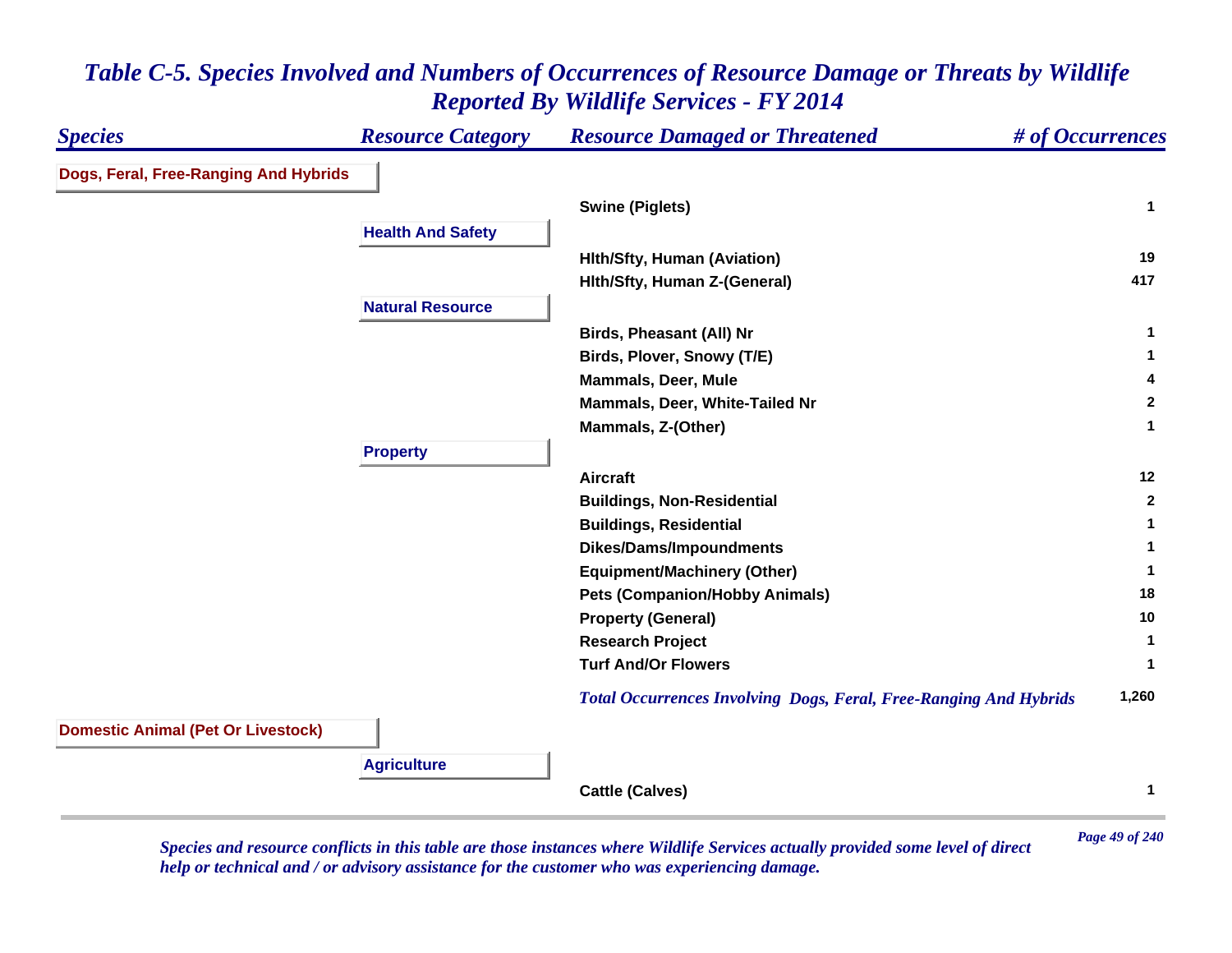| <b>Species</b>                            | <b>Resource Category</b> | <b>Resource Damaged or Threatened</b>                                 | # of Occurrences |
|-------------------------------------------|--------------------------|-----------------------------------------------------------------------|------------------|
| <b>Domestic Animal (Pet Or Livestock)</b> |                          |                                                                       |                  |
|                                           |                          | Goats, Z-(Other Adults)                                               | 1                |
|                                           |                          | <b>Grains, Corn (Field)</b>                                           | 1.               |
|                                           |                          | Mammals, Deer, White-Tailed Ag                                        | 1                |
|                                           |                          | Sheep (Lambs)                                                         | $\mathbf 1$      |
|                                           | <b>Health And Safety</b> |                                                                       |                  |
|                                           |                          | <b>Hith/Sfty, Human (Aviation)</b>                                    | $\mathbf{1}$     |
|                                           |                          | Hith/Sfty, Human Z-(General)                                          | 4                |
|                                           | <b>Property</b>          |                                                                       |                  |
|                                           |                          | <b>Pets (Companion/Hobby Animals)</b>                                 | $\mathbf{1}$     |
|                                           |                          | <b>Property (General)</b>                                             | $\mathbf 1$      |
|                                           |                          | <b>Total Occurrences Involving Domestic Animal (Pet Or Livestock)</b> | 12               |
| Doves, Collared, Eurasian                 |                          |                                                                       |                  |
|                                           | <b>Agriculture</b>       |                                                                       |                  |
|                                           |                          | <b>Feed, Livestock</b>                                                | $\mathbf{1}$     |
|                                           | <b>Health And Safety</b> |                                                                       |                  |
|                                           |                          | <b>Hith/Sfty, Human (Aviation)</b>                                    | 10               |
|                                           |                          | Hith/Sfty, Human Z-(General)                                          | 11               |
|                                           | <b>Property</b>          |                                                                       |                  |
|                                           |                          | <b>Aircraft</b>                                                       | 10               |
|                                           |                          | <b>Buildings, Non-Residential</b>                                     | $\overline{7}$   |
|                                           |                          | <b>Buildings, Residential</b>                                         | 1.               |
|                                           |                          | <b>Equipment/Machinery (Other)</b>                                    | $\mathbf{2}$     |
|                                           |                          | Food Items, Human                                                     | $\mathbf{2}$     |
|                                           |                          | <b>Property (General)</b>                                             | $\mathbf{2}$     |

*Page 50 of 240 Species and resource conflicts in this table are those instances where Wildlife Services actually provided some level of direct help or technical and / or advisory assistance for the customer who was experiencing damage.*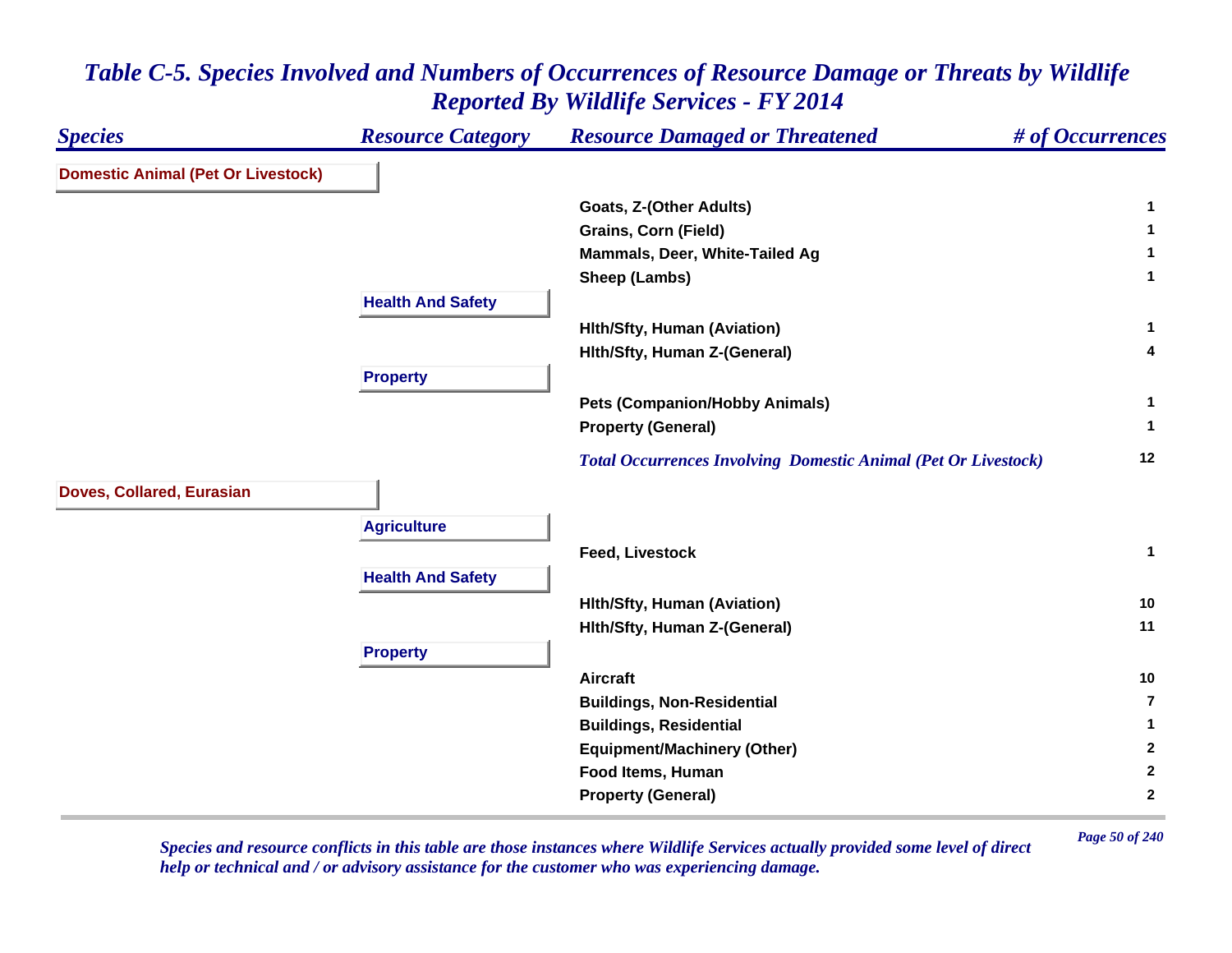| <b>Species</b>            | <b>Resource Category</b> | <b>Resource Damaged or Threatened</b>                        | # of Occurrences |
|---------------------------|--------------------------|--------------------------------------------------------------|------------------|
| Doves, Collared, Eurasian |                          |                                                              |                  |
|                           |                          | <b>Utilities, Electrical</b>                                 | $\mathbf{1}$     |
|                           |                          | <b>Total Occurrences Involving Doves, Collared, Eurasian</b> | 47               |
| <b>Doves, Mourning</b>    |                          |                                                              |                  |
|                           | <b>Agriculture</b>       |                                                              |                  |
|                           |                          | <b>Feed, Livestock</b>                                       | $\overline{2}$   |
|                           |                          | <b>Trees, Seedlings Ag</b>                                   | 1                |
|                           |                          | <b>Trees, Standing (Mixed)</b>                               | 1                |
|                           |                          | <b>Trees, Standing Softwood</b>                              | 1                |
|                           | <b>Health And Safety</b> |                                                              |                  |
|                           |                          | <b>Hith/Sfty, Human (Aviation)</b>                           | 177              |
|                           |                          | Hith/Sfty, Human Z-(General)                                 | 289              |
|                           | <b>Property</b>          |                                                              |                  |
|                           |                          | <b>Aircraft</b>                                              | 125              |
|                           |                          | <b>Buildings, Non-Residential</b>                            | 13               |
|                           |                          | <b>Buildings, Residential</b>                                | -1               |
|                           |                          | <b>Dikes/Dams/Impoundments</b>                               | 1                |
|                           |                          | <b>Equipment/Machinery (Other)</b>                           | 7                |
|                           |                          | Food Items, Human                                            | 3                |
|                           |                          | <b>Oil Production/Equipment</b>                              | 4                |
|                           |                          | <b>Property (General)</b>                                    | 4                |
|                           |                          | <b>Utilities, Electrical</b>                                 | 3                |
|                           |                          | Vehicles, Land                                               |                  |
|                           |                          | <b>Total Occurrences Involving Doves, Mourning</b>           | 633              |

*Page 51 of 240 Species and resource conflicts in this table are those instances where Wildlife Services actually provided some level of direct help or technical and / or advisory assistance for the customer who was experiencing damage.*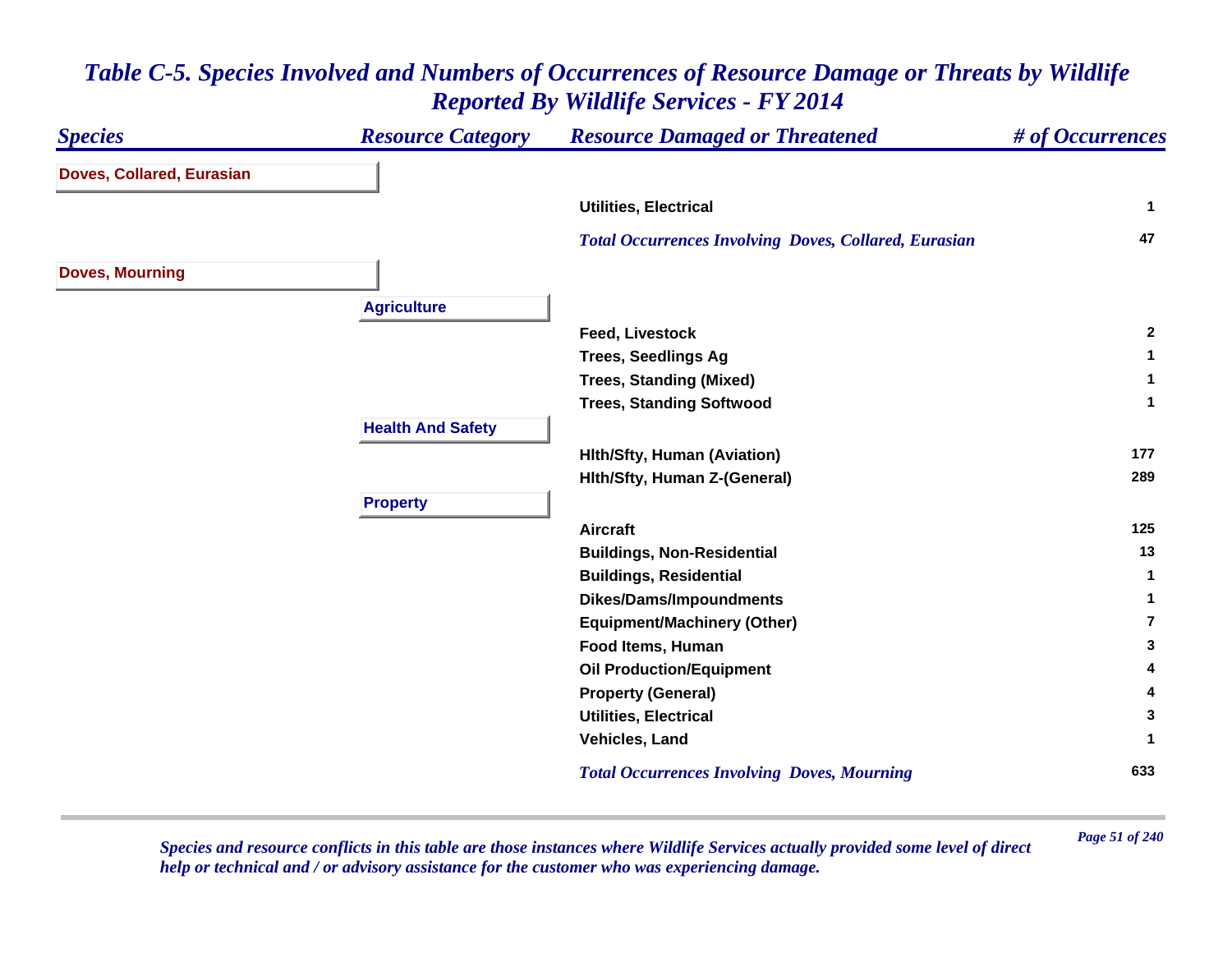### *Species Resource Category Resource Damaged or Threatened # of Occurrences* **Doves, Spotted Health And Safety Hlth/Sfty, Human (Aviation) <sup>53</sup> Property Aircraft 53**  *Total Occurrences Involving Doves, Spotted* **<sup>106</sup> Doves, White-Winged Agriculture Hayfields, Alfalfa <sup>1</sup> Health And Safety Hlth/Sfty, Human (Aviation) <sup>4</sup> Hlth/Sfty, Human Z-(General) <sup>2</sup> Property Aircraft 3**  *Total Occurrences Involving Doves, White-Winged* **<sup>10</sup> Doves, Zebra Health And Safety Hlth/Sfty, Human (Aviation) <sup>53</sup> Property Aircraft 53**  *Total Occurrences Involving Doves, Zebra* **<sup>106</sup> Dowitchers, Long-Billed**

### *Table C-5. Species Involved and Numbers of Occurrences of Resource Damage or Threats by Wildlife Reported By Wildlife Services - FY 2014*

*Page 52 of 240 Species and resource conflicts in this table are those instances where Wildlife Services actually provided some level of direct help or technical and / or advisory assistance for the customer who was experiencing damage.*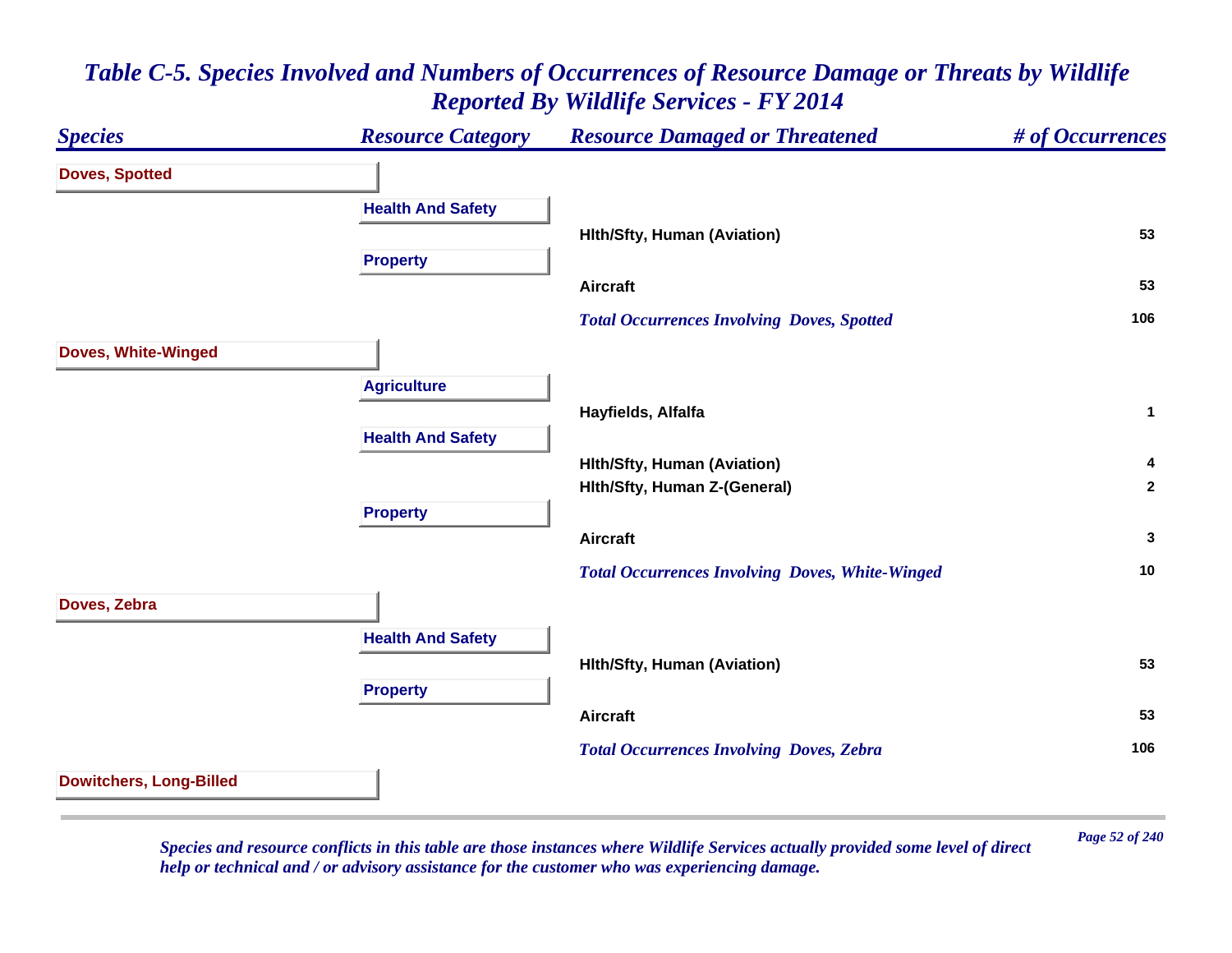

*Page 53 of 240 Species and resource conflicts in this table are those instances where Wildlife Services actually provided some level of direct help or technical and / or advisory assistance for the customer who was experiencing damage.*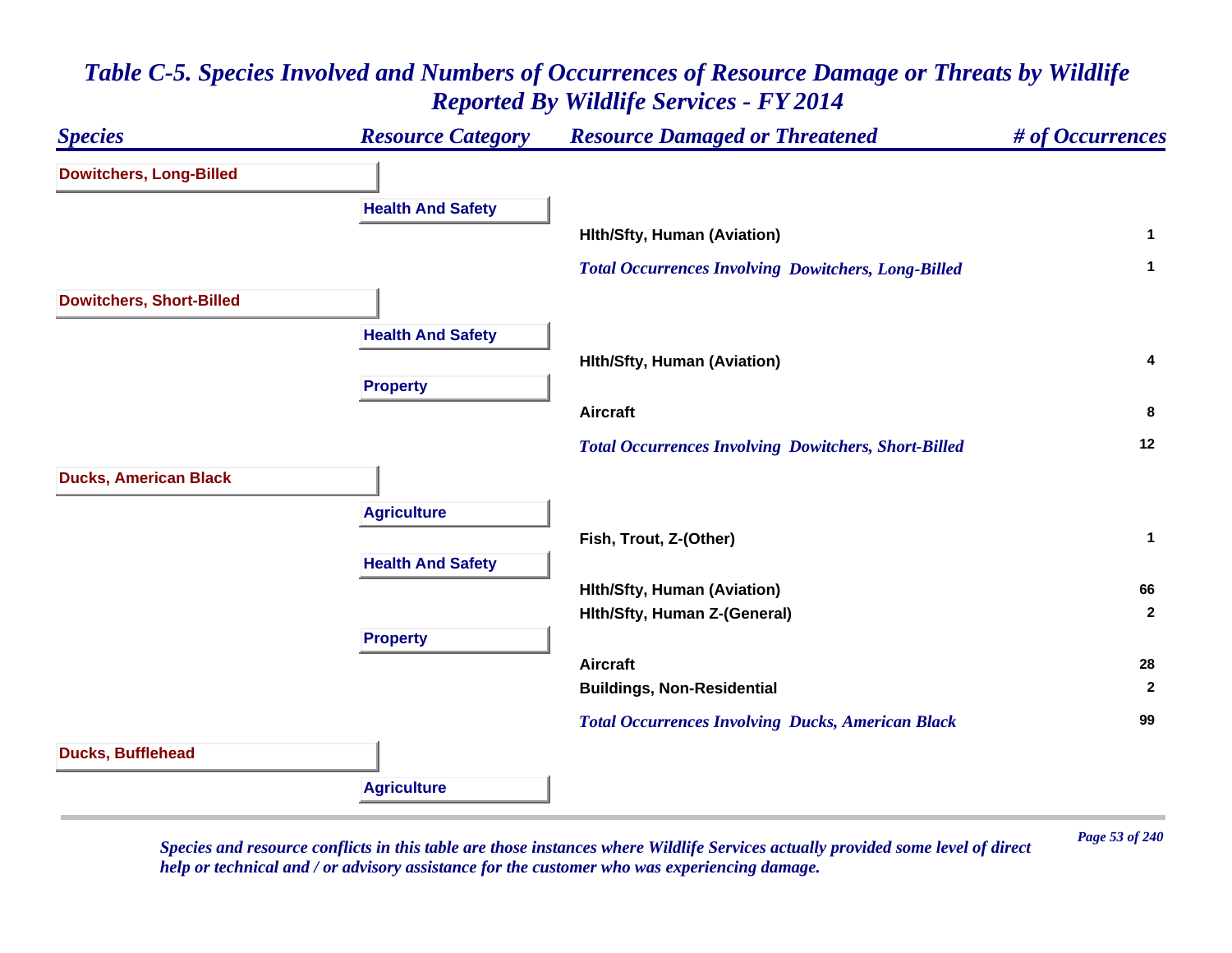### *Species Resource Category Resource Damaged or Threatened # of Occurrences* **Ducks, Bufflehead Fish, Trout, Z-(Other) <sup>1</sup> Health And Safety Hlth/Sfty, Human (Aviation) <sup>13</sup> Hlth/Sfty, Human Z-(General) <sup>1</sup> Property Aircraft 15 Buildings, Non-Residential <sup>2</sup>**  *Total Occurrences Involving Ducks, Bufflehead* **<sup>32</sup> Ducks, Canvasback Health And Safety Hlth/Sfty, Human (Aviation) <sup>8</sup> Property Aircraft 9**  *Total Occurrences Involving Ducks, Canvasback* **<sup>17</sup> Ducks, Eider, Common Agriculture Shellfish, Mussels (Cultured Beds) <sup>1</sup> Property Aircraft 2**  *Total Occurrences Involving Ducks, Eider, Common* **<sup>3</sup> Ducks, Feral**

### *Table C-5. Species Involved and Numbers of Occurrences of Resource Damage or Threats by Wildlife Reported By Wildlife Services - FY 2014*

*Page 54 of 240 Species and resource conflicts in this table are those instances where Wildlife Services actually provided some level of direct help or technical and / or advisory assistance for the customer who was experiencing damage.*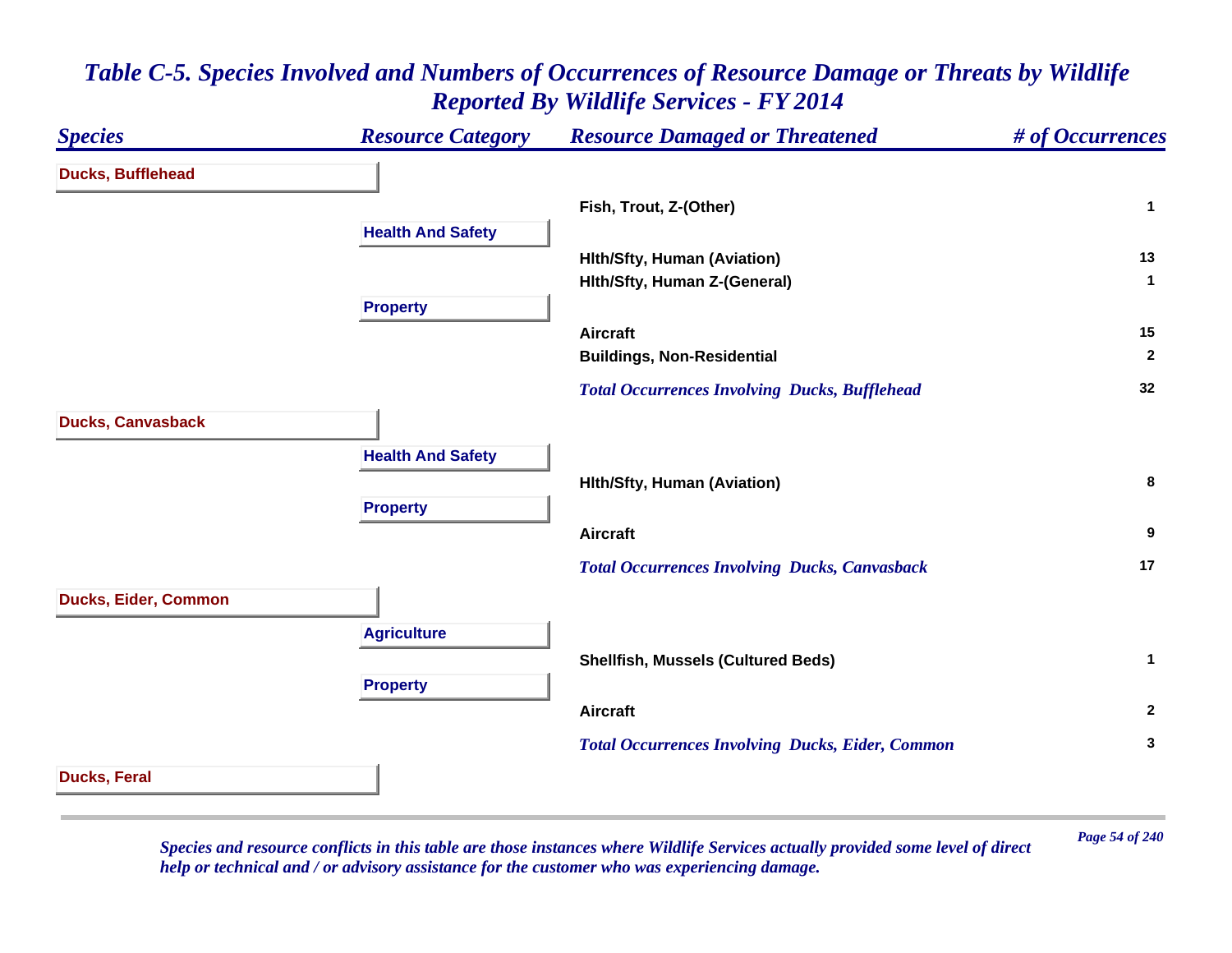#### *Species Resource Category Resource Damaged or Threatened # of Occurrences* **Ducks, Feral Agriculture Tomatoes 1 Health And Safety Hlth/Sfty, Human (Aviation) <sup>1</sup> Hlth/Sfty, Human Z-(General) <sup>12</sup> Property Aircraft 2 Beaches 1 Buildings, Residential <sup>1</sup> Dikes/Dams/Impoundments <sup>1</sup> Golf Courses 1 Property (General) <sup>9</sup> Recreational Areas (Other) \*\* <sup>2</sup> Soil (I.E. Erosion) <sup>1</sup> Turf And/Or Flowers 1 Z-Landscaping (Other) <sup>1</sup> Zoo/Zoo Animals 1**  *Total Occurrences Involving Ducks, Feral* **<sup>35</sup> Ducks, Gadwall Health And Safety Hlth/Sfty, Human (Aviation) <sup>22</sup> Hlth/Sfty, Human Z-(General) <sup>2</sup> Property Aircraft19**

### *Table C-5. Species Involved and Numbers of Occurrences of Resource Damage or Threats by Wildlife Reported By Wildlife Services - FY 2014*

*Page 55 of 240 Species and resource conflicts in this table are those instances where Wildlife Services actually provided some level of direct help or technical and / or advisory assistance for the customer who was experiencing damage.*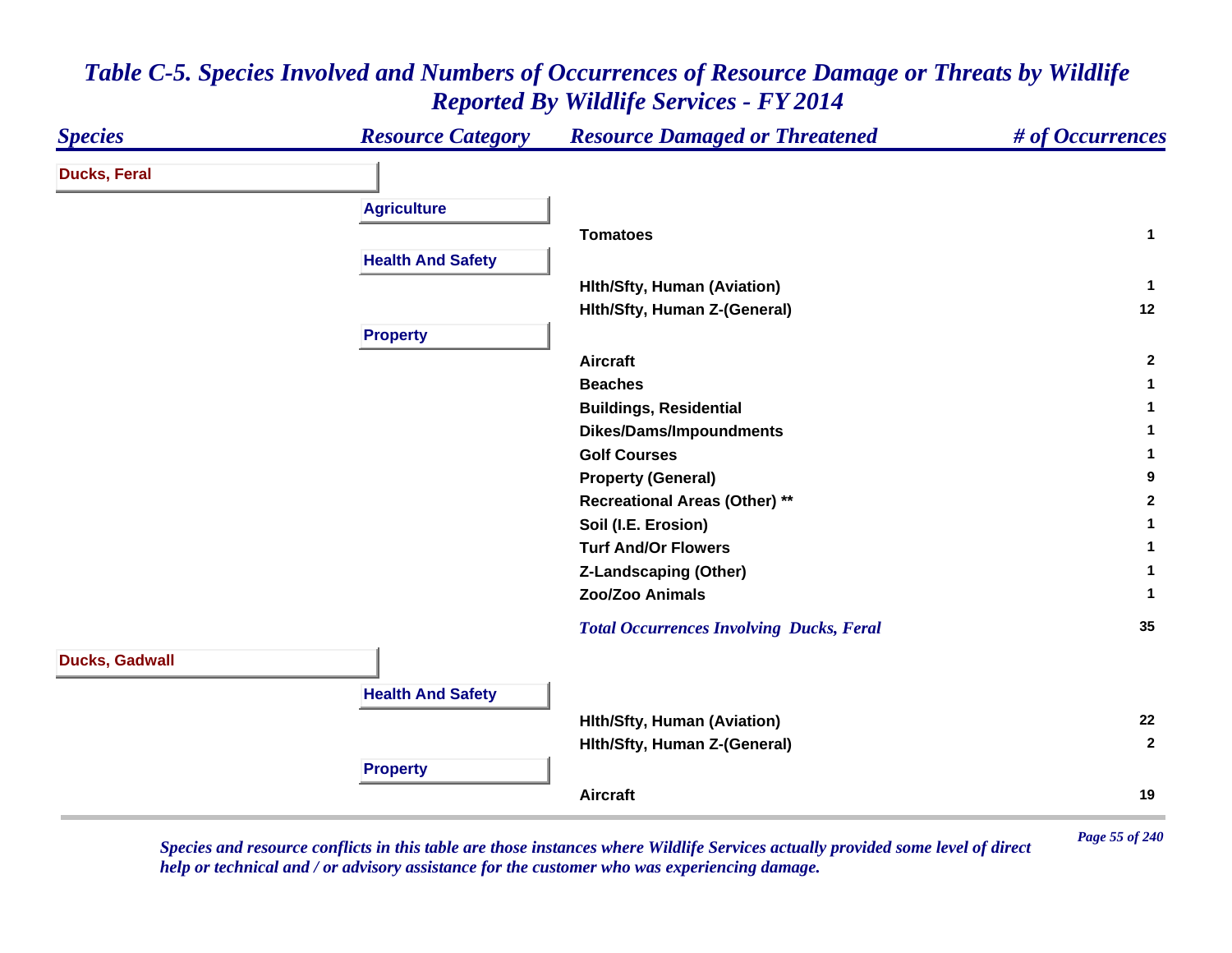## *Species Resource Category Resource Damaged or Threatened # of Occurrences* **Ducks, Gadwall Buildings, Non-Residential <sup>2</sup>**  *Total Occurrences Involving Ducks, Gadwall* **<sup>45</sup> Ducks, Goldeneye, Barrow`s Health And Safety Hlth/Sfty, Human (Aviation) <sup>1</sup> Property Aircraft 2**  *Total Occurrences Involving Ducks, Goldeneye, Barrow`s* **<sup>3</sup> Ducks, Goldeneye, Common Agriculture Fish, Trout, Z-(Other) <sup>1</sup> Health And Safety Hlth/Sfty, Human (Aviation) <sup>10</sup> Property Aircraft 12 Buildings, Non-Residential <sup>2</sup>**  *Total Occurrences Involving Ducks, Goldeneye, Common* **<sup>25</sup> Ducks, Hawaiian (T/E) Health And Safety Hlth/Sfty, Human (Aviation) <sup>16</sup> Property**

### *Table C-5. Species Involved and Numbers of Occurrences of Resource Damage or Threats by Wildlife Reported By Wildlife Services - FY 2014*

*Page 56 of 240 Species and resource conflicts in this table are those instances where Wildlife Services actually provided some level of direct help or technical and / or advisory assistance for the customer who was experiencing damage.*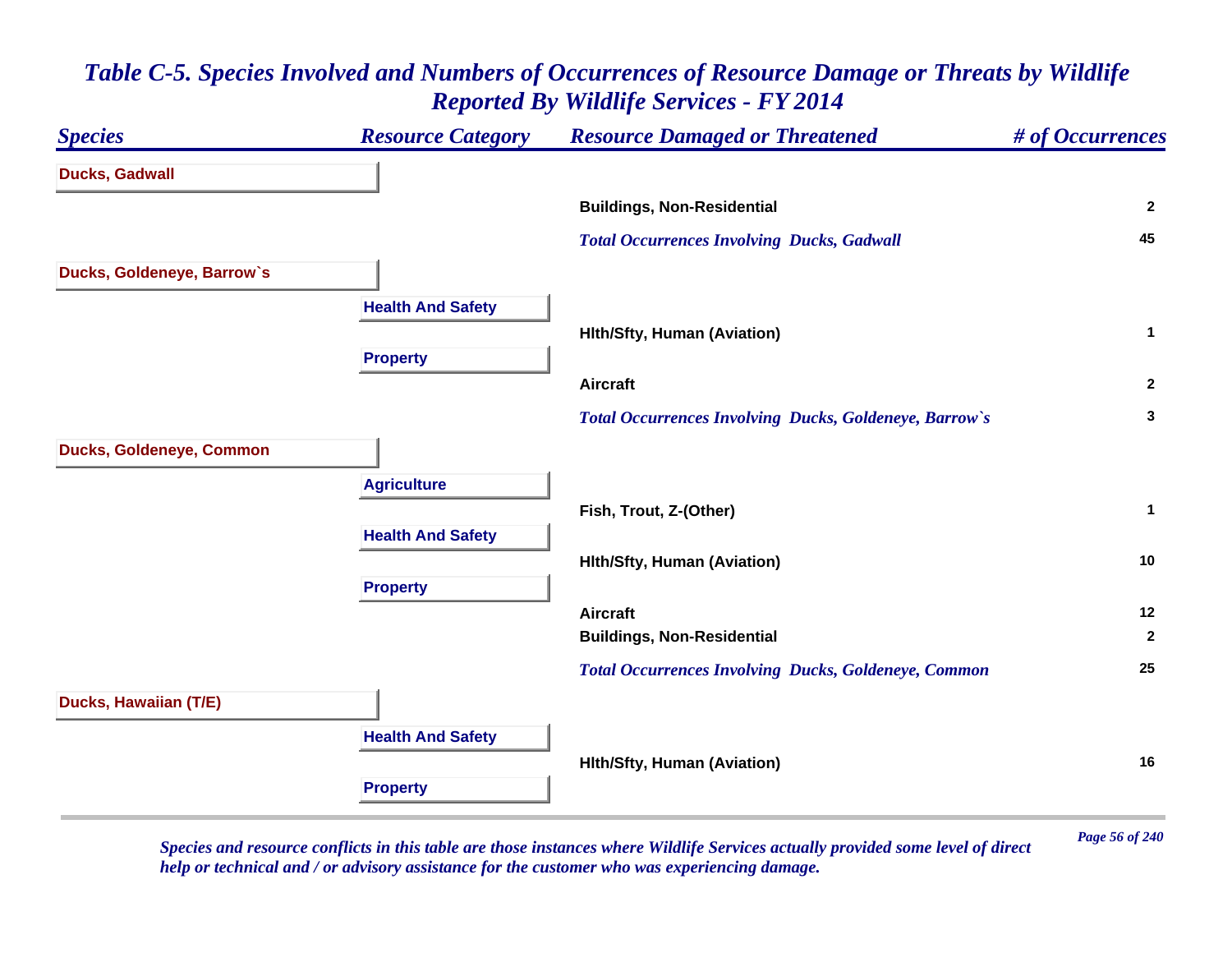#### *Species Resource Category Resource Damaged or Threatened # of Occurrences* **Ducks, Hawaiian (T/E) Aircraft 16**  *Total Occurrences Involving Ducks, Hawaiian (T/E)* **<sup>32</sup> Ducks, Mallards Agriculture Fish, Trout, Z-(Other) <sup>4</sup> Grains, Z-(Other) <sup>1</sup> Grasses/Sod 1 Peas 1 Silage <sup>1</sup> Strawberries 1 Health And Safety Hlth/Sfty, Human (Aviation) <sup>142</sup> Hlth/Sfty, Human Z-(General) <sup>79</sup> Natural ResourceFish, Trout, Rainbow 1 Reclamation/Restoration Site 1 Watershed 1 Property Aircraft 78 Beaches 2 Boat Docks/Marinas 2 Buildings, Non-Residential <sup>4</sup> Buildings, Residential <sup>2</sup> Dikes/Dams/Impoundments <sup>1</sup>**

### *Table C-5. Species Involved and Numbers of Occurrences of Resource Damage or Threats by Wildlife Reported By Wildlife Services - FY 2014*

*Page 57 of 240 Species and resource conflicts in this table are those instances where Wildlife Services actually provided some level of direct help or technical and / or advisory assistance for the customer who was experiencing damage.*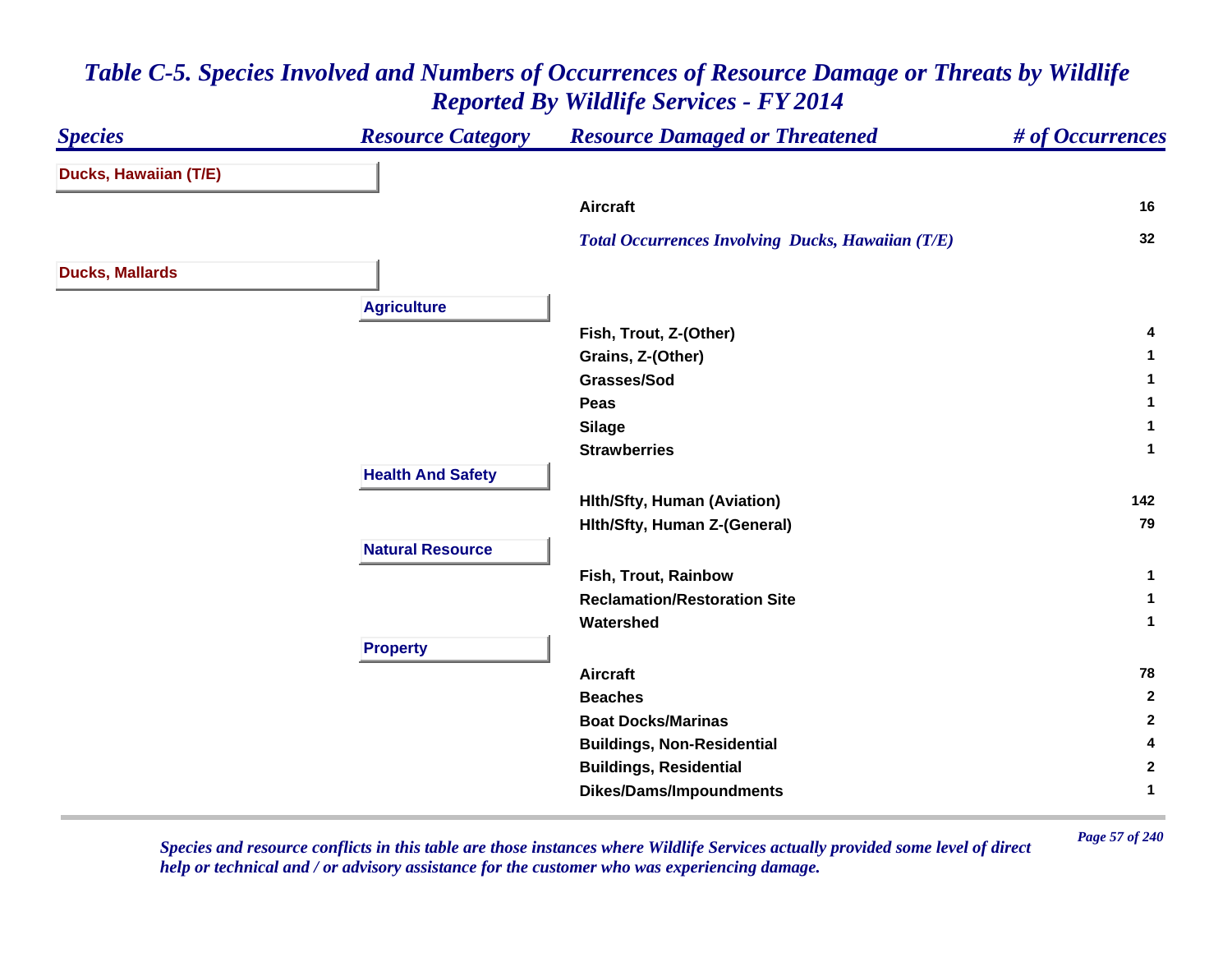#### *Species Resource Category Resource Damaged or Threatened # of Occurrences* **Ducks, Mallards Equipment/Machinery (Other) <sup>2</sup> Gardens, Veg./Fruits/Nuts <sup>1</sup> Golf Courses 5 Irrigation Ditch/Drainage System <sup>1</sup> Oil Production/Equipment <sup>1</sup> Property (General) <sup>34</sup> Recreational Areas (Other) \*\* <sup>3</sup> Swimming Pools <sup>26</sup> Turf And/Or Flowers 5 Watercraft 1 Z-Landscaping (Other) <sup>2</sup> Zoo/Zoo Animals7** *Total Occurrences Involving Ducks, Mallards* **<sup>410</sup> Ducks, Merganser Common Agriculture Fish, Trout, Z-(Other) <sup>4</sup> Health And Safety Hlth/Sfty, Human (Aviation) <sup>12</sup> Natural ResourceFish, Trout, Brook 1 Fish, Trout, Rainbow 1 Fish, Z-(Other) <sup>3</sup> Property Aircraft15**

### *Table C-5. Species Involved and Numbers of Occurrences of Resource Damage or Threats by Wildlife Reported By Wildlife Services - FY 2014*

*Page 58 of 240 Species and resource conflicts in this table are those instances where Wildlife Services actually provided some level of direct help or technical and / or advisory assistance for the customer who was experiencing damage.*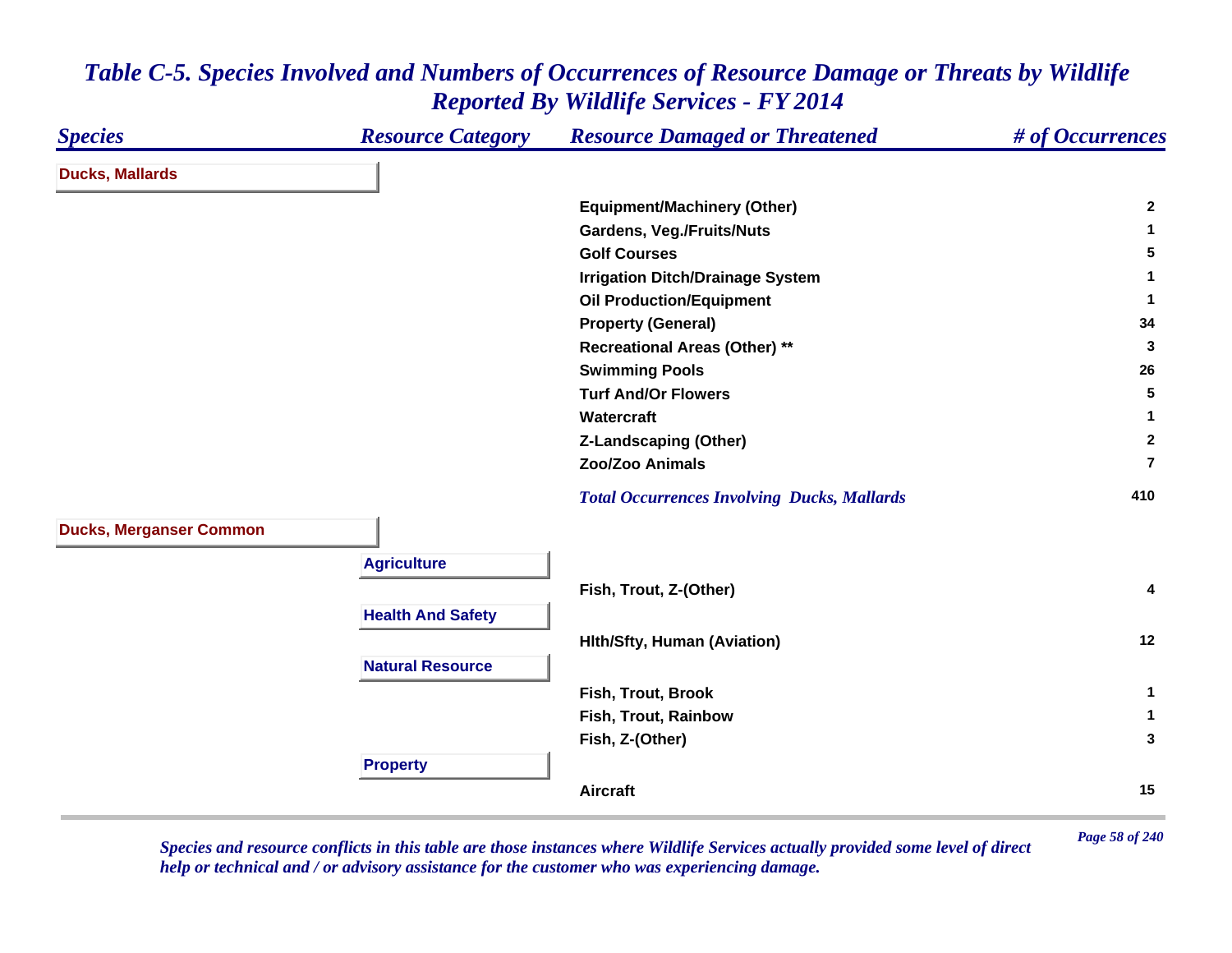# *Species Resource Category Resource Damaged or Threatened # of Occurrences* **Ducks, Merganser Common Buildings, Non-Residential <sup>2</sup>**  *Total Occurrences Involving Ducks, Merganser Common* **<sup>38</sup> Ducks, Merganser, Hooded Agriculture Fish, Trout, Z-(Other) <sup>2</sup> Health And Safety Hlth/Sfty, Human (Aviation) <sup>12</sup> Property Aircraft 15 Buildings, Non-Residential <sup>2</sup>**  *Total Occurrences Involving Ducks, Merganser, Hooded* **<sup>31</sup> Ducks, Merganser, Red-Breasted Health And Safety Hlth/Sfty, Human (Aviation) <sup>5</sup> Property Aircraft 8**  *Total Occurrences Involving Ducks, Merganser, Red-Breasted* **<sup>13</sup> Ducks, Muscovy Health And Safety Hlth/Sfty, Human Z-(General) <sup>14</sup> Property**

### *Table C-5. Species Involved and Numbers of Occurrences of Resource Damage or Threats by Wildlife Reported By Wildlife Services - FY 2014*

*Page 59 of 240 Species and resource conflicts in this table are those instances where Wildlife Services actually provided some level of direct help or technical and / or advisory assistance for the customer who was experiencing damage.*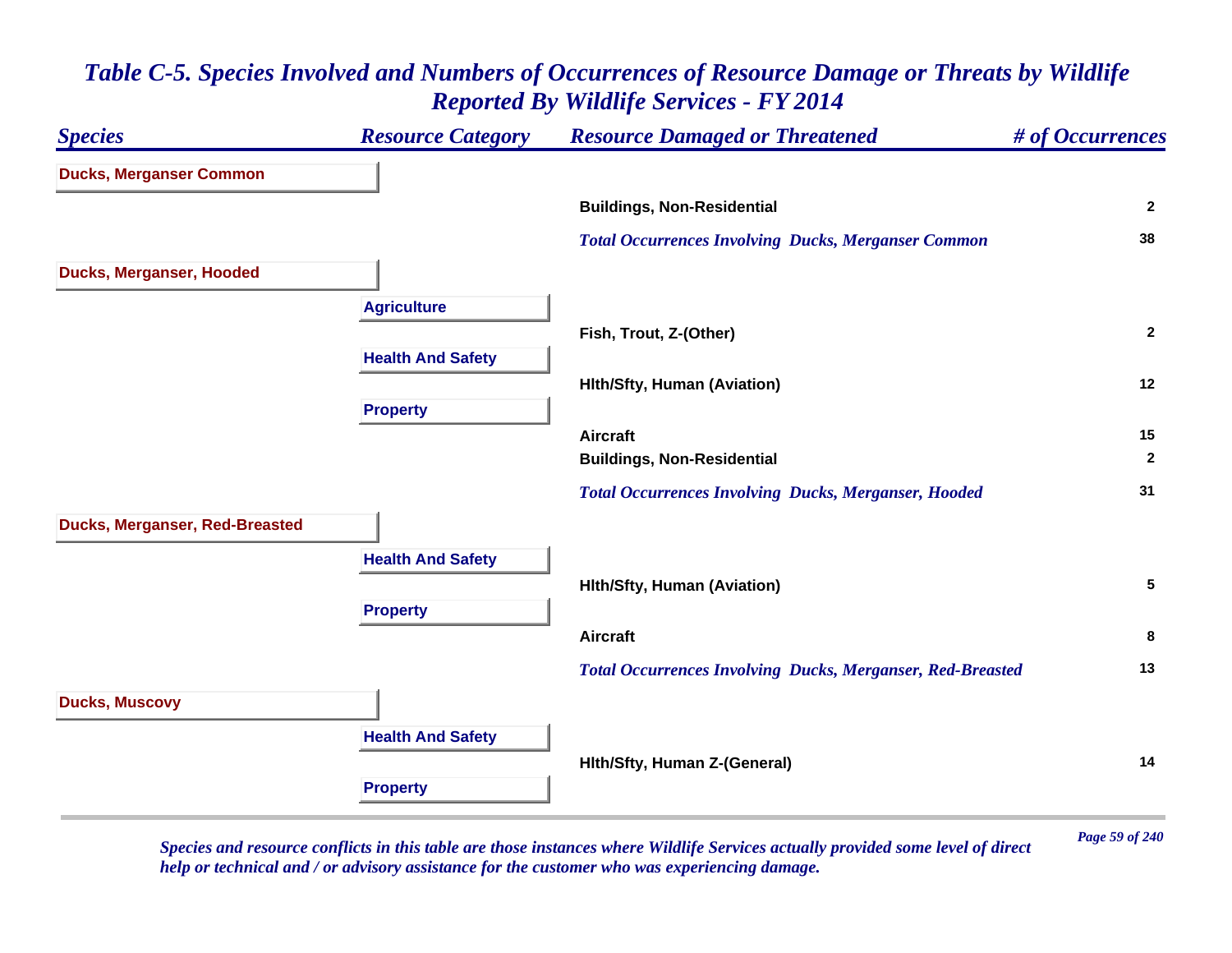| <b>Species</b>                  | <b>Resource Category</b> | <b>Resource Damaged or Threatened</b>                       | # of Occurrences |
|---------------------------------|--------------------------|-------------------------------------------------------------|------------------|
| <b>Ducks, Muscovy</b>           |                          |                                                             |                  |
|                                 |                          | <b>Aircraft</b>                                             | $\mathbf{2}$     |
|                                 |                          | <b>Buildings, Residential</b>                               | 1                |
|                                 |                          | <b>Property (General)</b>                                   | 5                |
|                                 |                          | <b>Z-Landscaping (Other)</b>                                | 1                |
|                                 |                          | <b>Total Occurrences Involving Ducks, Muscovy</b>           | 23               |
| <b>Ducks, Northern Pintail</b>  |                          |                                                             |                  |
|                                 | <b>Health And Safety</b> |                                                             |                  |
|                                 |                          | <b>Hith/Sfty, Human (Aviation)</b>                          | 11               |
|                                 | <b>Property</b>          |                                                             |                  |
|                                 |                          | <b>Aircraft</b>                                             | 8                |
|                                 |                          | <b>Buildings, Non-Residential</b>                           | $\mathbf{2}$     |
|                                 |                          | <b>Total Occurrences Involving Ducks, Northern Pintail</b>  | 21               |
| <b>Ducks, Northern Shoveler</b> |                          |                                                             |                  |
|                                 | <b>Health And Safety</b> |                                                             |                  |
|                                 |                          | <b>Hith/Sfty, Human (Aviation)</b>                          | 16               |
|                                 |                          | Hith/Sfty, Human Z-(General)                                | $\mathbf{1}$     |
|                                 | <b>Property</b>          |                                                             |                  |
|                                 |                          | <b>Aircraft</b>                                             | 12               |
|                                 |                          | <b>Buildings, Non-Residential</b>                           | $\mathbf{2}$     |
|                                 |                          | <b>Total Occurrences Involving Ducks, Northern Shoveler</b> | 31               |
| Ducks, Redhead                  |                          |                                                             |                  |

*Page 60 of 240 Species and resource conflicts in this table are those instances where Wildlife Services actually provided some level of direct help or technical and / or advisory assistance for the customer who was experiencing damage.*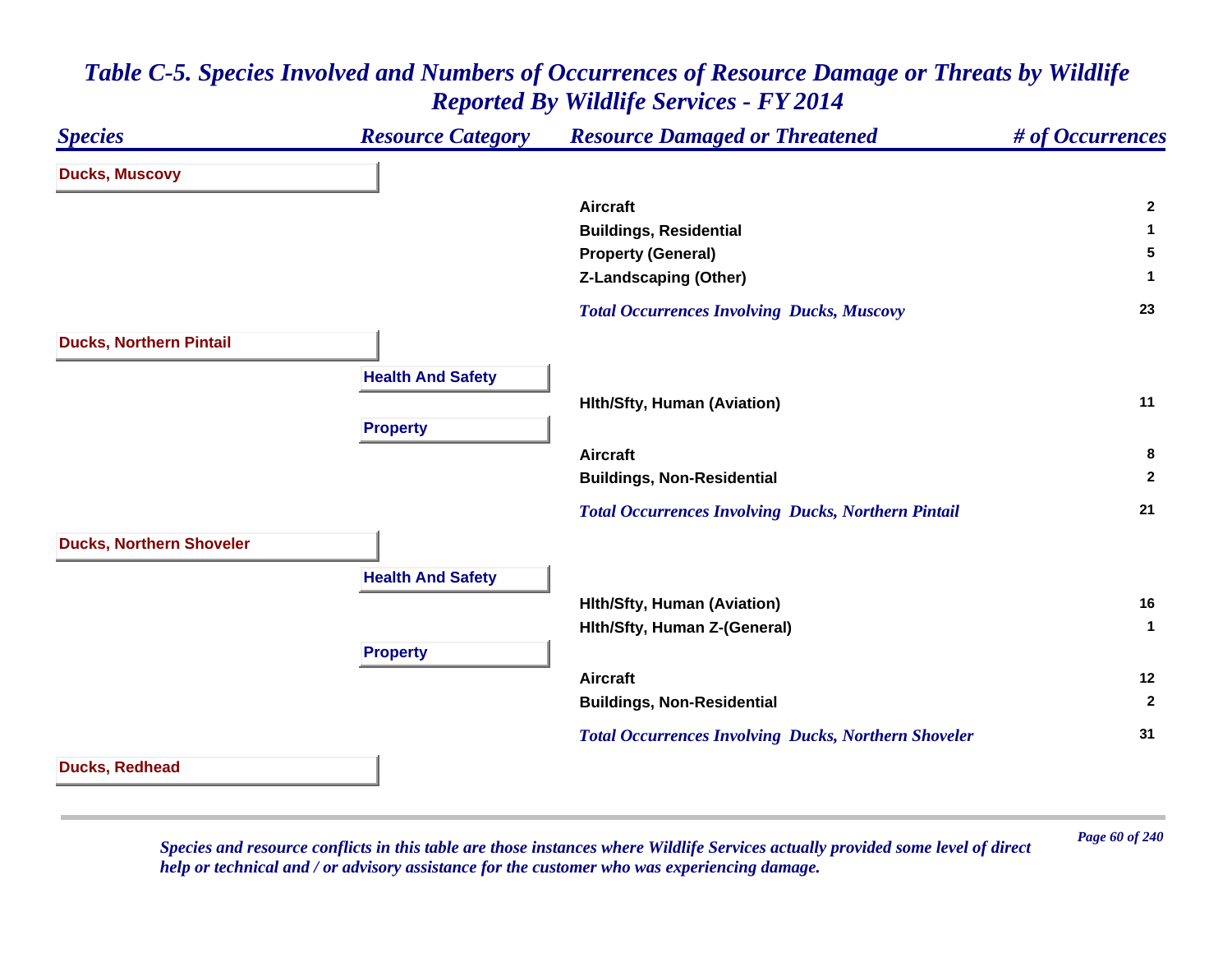### *Species Resource Category Resource Damaged or Threatened # of Occurrences* **Ducks, Redhead Health And Safety Hlth/Sfty, Human (Aviation) <sup>6</sup> Property Aircraft7Buildings, Non-Residential <sup>2</sup>**  *Total Occurrences Involving Ducks, Redhead* **<sup>15</sup> Ducks, Ring-Necked Health And Safety Hlth/Sfty, Human (Aviation) <sup>13</sup> Property Aircraft 12 Buildings, Non-Residential <sup>2</sup>**  *Total Occurrences Involving Ducks, Ring-Necked* **<sup>27</sup> Ducks, Ruddy Health And Safety Hlth/Sfty, Human (Aviation) <sup>15</sup> Property Aircraft 11 Buildings, Non-Residential <sup>2</sup>**  *Total Occurrences Involving Ducks, Ruddy* **<sup>28</sup> Ducks, Scaup, Greater**

### *Table C-5. Species Involved and Numbers of Occurrences of Resource Damage or Threats by Wildlife Reported By Wildlife Services - FY 2014*

*Page 61 of 240 Species and resource conflicts in this table are those instances where Wildlife Services actually provided some level of direct help or technical and / or advisory assistance for the customer who was experiencing damage.*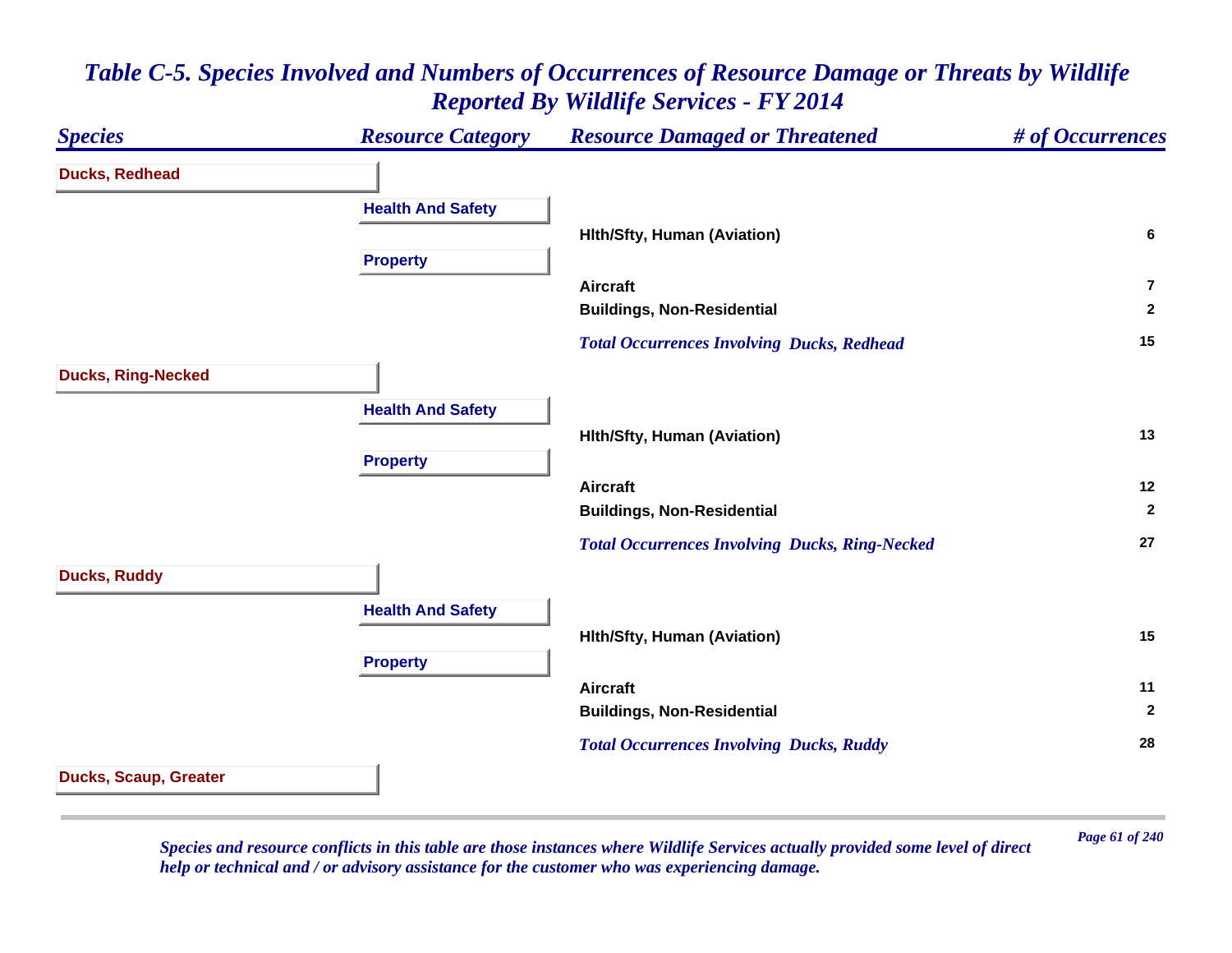### *Species Resource Category Resource Damaged or Threatened # of Occurrences* **Ducks, Scaup, Greater Health And Safety Hlth/Sfty, Human (Aviation) <sup>3</sup> Property Aircraft 5**  *Total Occurrences Involving Ducks, Scaup, Greater* **<sup>8</sup> Ducks, Scaup, Lesser Agriculture Fish, Baitfish (Fry) <sup>2</sup> Fish, Baitfish (Other) <sup>24</sup> Fish, Goldfish (Market) <sup>4</sup> Health And Safety Hlth/Sfty, Human (Aviation) <sup>14</sup> Property Aircraft 15 Buildings, Non-Residential <sup>2</sup>**  *Total Occurrences Involving Ducks, Scaup, Lesser* **<sup>61</sup> Ducks, Scoter, Black Natural ResourceBirds, Waterfowl (Other) <sup>1</sup>**  *Total Occurrences Involving Ducks, Scoter, Black* **<sup>1</sup> Ducks, Scoter, Surf**

### *Table C-5. Species Involved and Numbers of Occurrences of Resource Damage or Threats by Wildlife Reported By Wildlife Services - FY 2014*

*Page 62 of 240 Species and resource conflicts in this table are those instances where Wildlife Services actually provided some level of direct help or technical and / or advisory assistance for the customer who was experiencing damage.*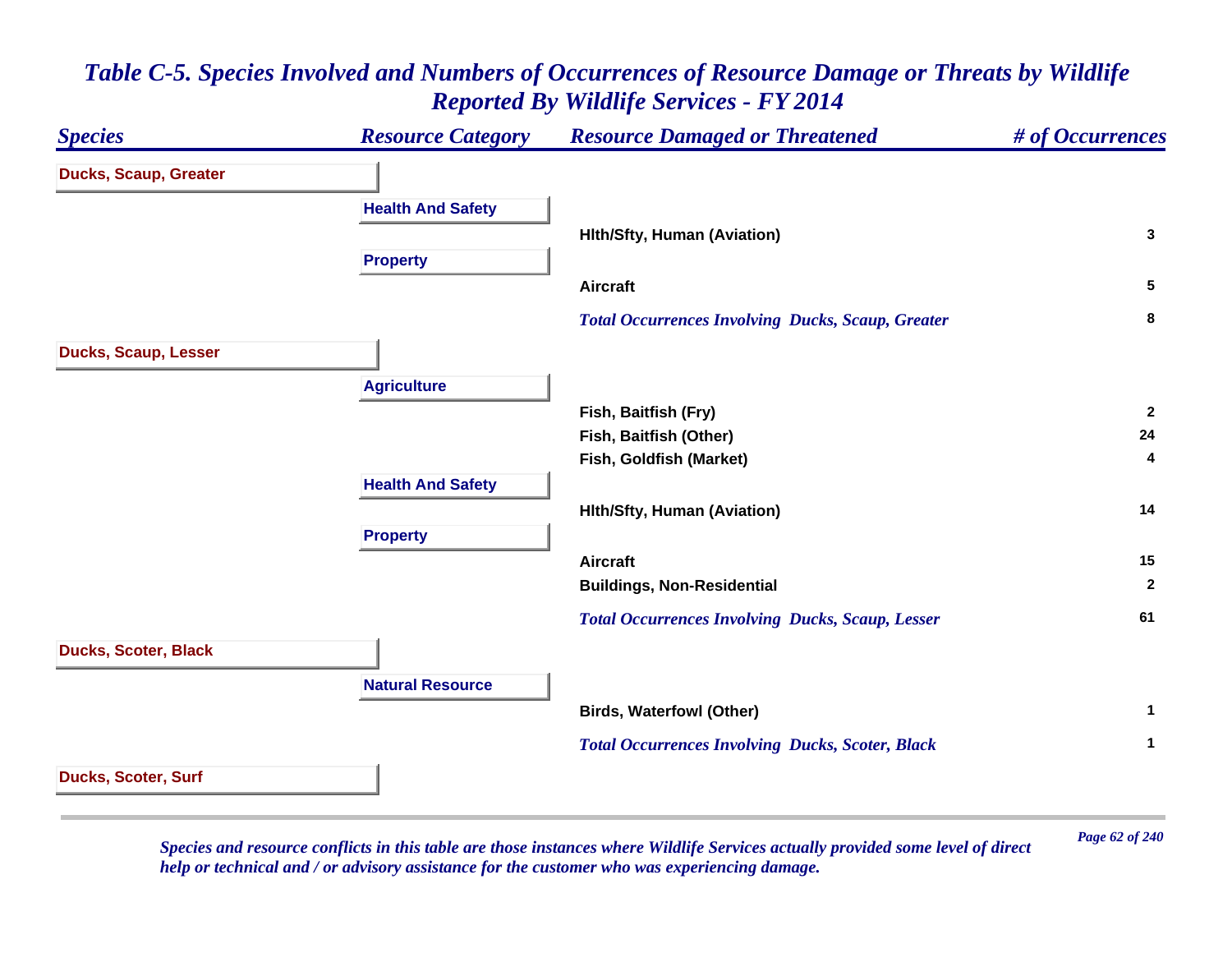#### *Species Resource Category Resource Damaged or Threatened # of Occurrences* **Ducks, Scoter, Surf Property Aircraft 2**  *Total Occurrences Involving Ducks, Scoter, Surf* **<sup>2</sup> Ducks, Scoter, White-Winged Property Aircraft 2**  *Total Occurrences Involving Ducks, Scoter, White-Winged* **<sup>2</sup> Ducks, Teal, Blue-Winged Agriculture Grains, Rice 1 Health And Safety Hlth/Sfty, Human (Aviation) <sup>24</sup> Property Aircraft 16 Buildings, Non-Residential <sup>2</sup>**  *Total Occurrences Involving Ducks, Teal, Blue-Winged* **<sup>43</sup> Ducks, Teal, Cinnamon Health And Safety Hlth/Sfty, Human (Aviation) <sup>3</sup> Property Aircraft3**

## *Table C-5. Species Involved and Numbers of Occurrences of Resource Damage or Threats by Wildlife Reported By Wildlife Services - FY 2014*

*Page 63 of 240 Species and resource conflicts in this table are those instances where Wildlife Services actually provided some level of direct help or technical and / or advisory assistance for the customer who was experiencing damage.*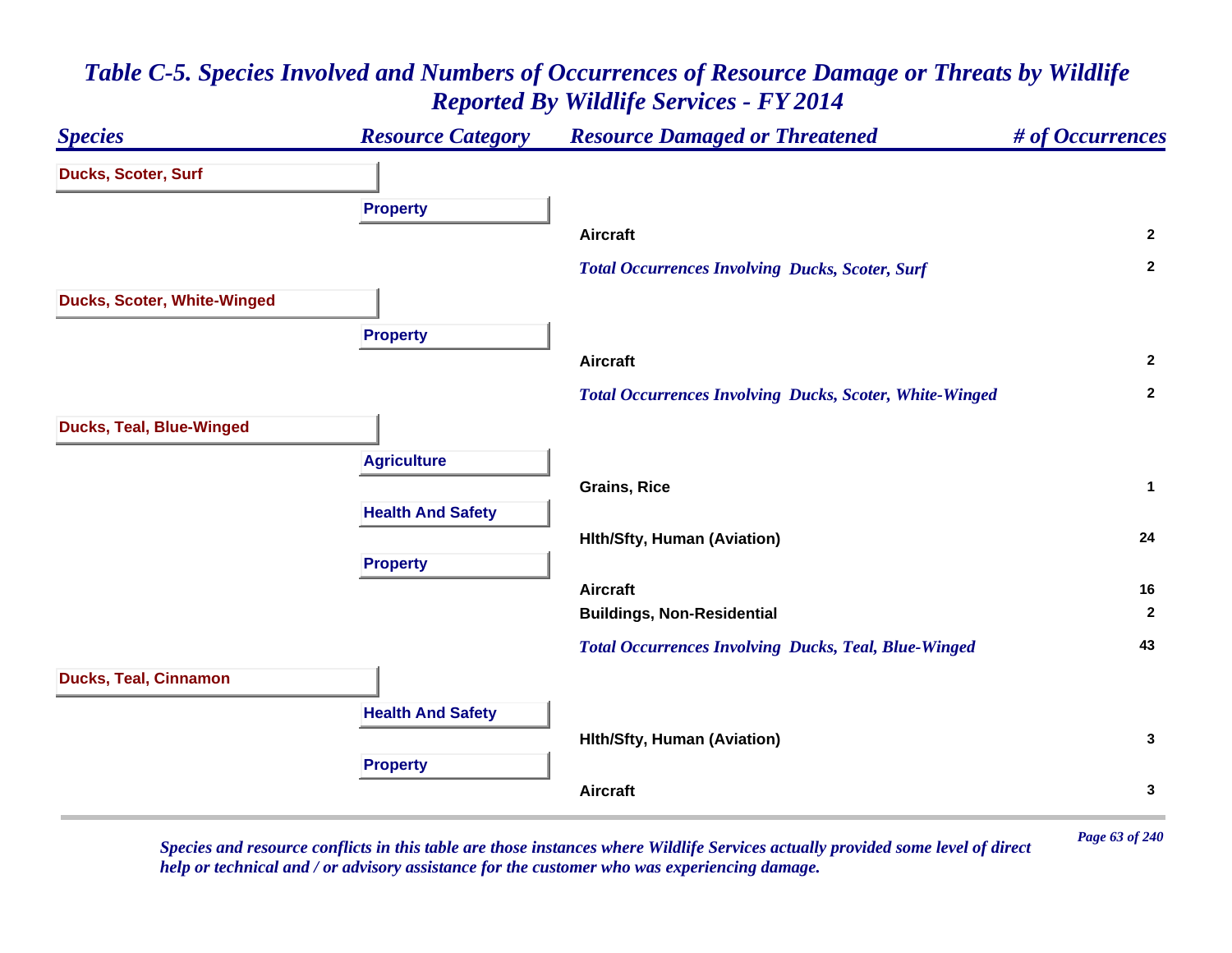# *Species Resource Category Resource Damaged or Threatened # of Occurrences* **Ducks, Teal, Cinnamon**  *Total Occurrences Involving Ducks, Teal, Cinnamon* **<sup>6</sup> Ducks, Teal, Green-Winged Health And Safety Hlth/Sfty, Human (Aviation) <sup>17</sup> Natural ResourceBirds, Ducks, Wild (Other) <sup>4</sup> Property Aircraft 14 Buildings, Non-Residential <sup>2</sup>**  *Total Occurrences Involving Ducks, Teal, Green-Winged* **<sup>37</sup> Ducks, Whistling, Black-Bellied Agriculture Grains, Rice 1 Health And Safety Hlth/Sfty, Human (Aviation) <sup>1</sup> Property Aircraft 2 Buildings, Non-Residential <sup>1</sup>**  *Total Occurrences Involving Ducks, Whistling, Black-Bellied* **<sup>5</sup> Ducks, Whistling, Fulvous Agriculture**

### *Table C-5. Species Involved and Numbers of Occurrences of Resource Damage or Threats by Wildlife Reported By Wildlife Services - FY 2014*

*Page 64 of 240 Species and resource conflicts in this table are those instances where Wildlife Services actually provided some level of direct help or technical and / or advisory assistance for the customer who was experiencing damage.*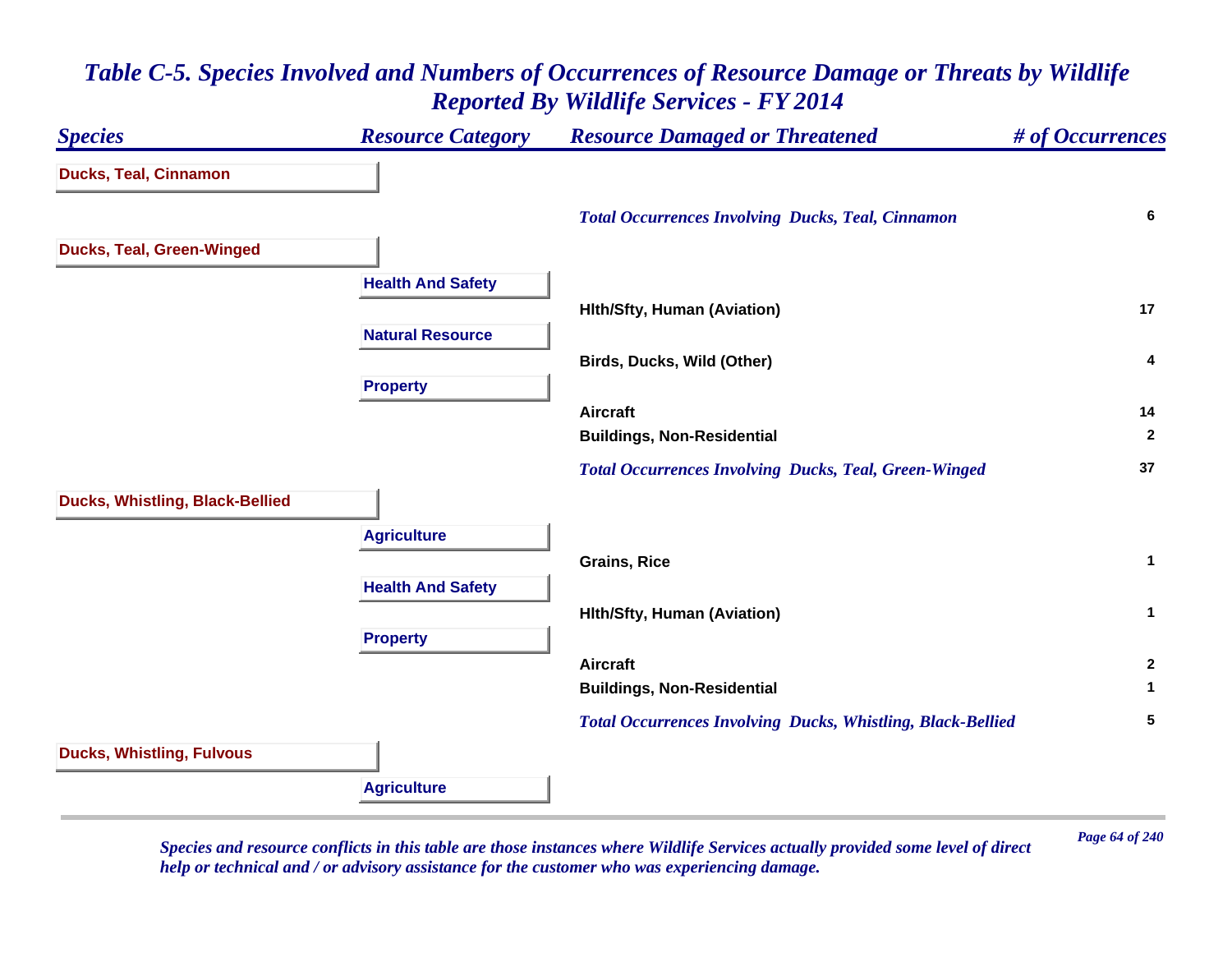#### *Species Resource Category Resource Damaged or Threatened # of Occurrences* **Ducks, Whistling, Fulvous Grains, Rice 1 Property Equipment/Machinery (Other) <sup>1</sup>**  *Total Occurrences Involving Ducks, Whistling, Fulvous* **<sup>2</sup> Ducks, Wigeon, American Agriculture Hayfields, Mixed Species <sup>1</sup> Health And Safety Hlth/Sfty, Human (Aviation) <sup>15</sup> Hlth/Sfty, Human Z-(General) <sup>1</sup> Property Aircraft 14 Buildings, Non-Residential <sup>2</sup> Golf Courses 3**  *Total Occurrences Involving Ducks, Wigeon, American* **<sup>36</sup> Ducks, Wood Health And Safety Hlth/Sfty, Human (Aviation) <sup>12</sup> Hlth/Sfty, Human Z-(General) <sup>1</sup> Property Aircraft 12 Buildings, Non-Residential <sup>2</sup>**

# *Table C-5. Species Involved and Numbers of Occurrences of Resource Damage or Threats by Wildlife Reported By Wildlife Services - FY 2014*

*Page 65 of 240 Species and resource conflicts in this table are those instances where Wildlife Services actually provided some level of direct help or technical and / or advisory assistance for the customer who was experiencing damage.*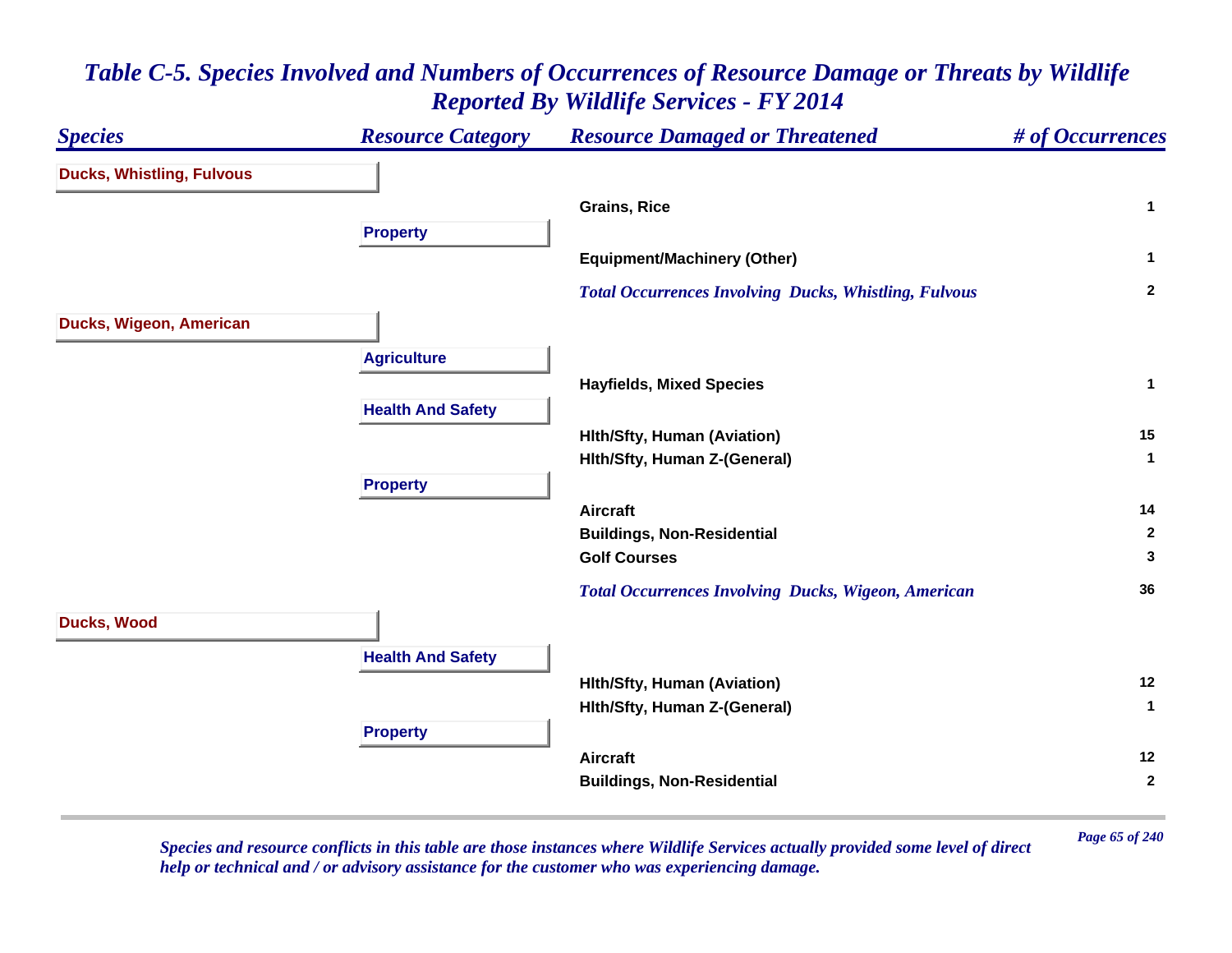| <b>Species</b>     | <b>Resource Category</b> | <b>Resource Damaged or Threatened</b>          | # of Occurrences |
|--------------------|--------------------------|------------------------------------------------|------------------|
| <b>Ducks, Wood</b> |                          |                                                |                  |
|                    |                          | <b>Property (General)</b>                      | $\mathbf{1}$     |
|                    |                          | <b>Total Occurrences Involving Ducks, Wood</b> | 28               |
| Eagles, Bald       |                          |                                                |                  |
|                    | <b>Agriculture</b>       |                                                |                  |
|                    |                          | <b>Cattle (Calves)</b>                         | 13               |
|                    |                          | Fish, Carp, Grass (Market)                     | -1               |
|                    |                          | Fish, Catfish (Adult)                          | $\mathbf{2}$     |
|                    |                          | Fish, Trout, Z-(Other)                         | 1                |
|                    |                          | Fowl, Chickens (Game)                          | 1                |
|                    |                          | Fowl, Chickens (Other)                         | 5                |
|                    |                          | <b>Fowl, Ducks (Domestic)</b>                  | 4                |
|                    |                          | Sheep (Lambs)                                  | 8                |
|                    | <b>Health And Safety</b> |                                                |                  |
|                    |                          | <b>Hith/Sfty, Human (Aviation)</b>             | 31               |
|                    |                          | Hith/Sfty, Human Z-(General)                   | $\overline{7}$   |
|                    | <b>Natural Resource</b>  |                                                |                  |
|                    |                          | Fish, Z-(Other)                                | $\mathbf{2}$     |
|                    | <b>Property</b>          |                                                |                  |
|                    |                          | <b>Aircraft</b>                                | 17               |
|                    |                          | <b>Buildings, Non-Residential</b>              | $\mathbf{2}$     |
|                    |                          | <b>Landfills</b>                               | 1                |
|                    |                          | <b>Pets (Companion/Hobby Animals)</b>          | 3                |
|                    |                          | <b>Property (General)</b>                      | 1                |
|                    |                          | <b>Utilities, Electrical</b>                   | $\mathbf 2$      |

*Page 66 of 240 Species and resource conflicts in this table are those instances where Wildlife Services actually provided some level of direct help or technical and / or advisory assistance for the customer who was experiencing damage.*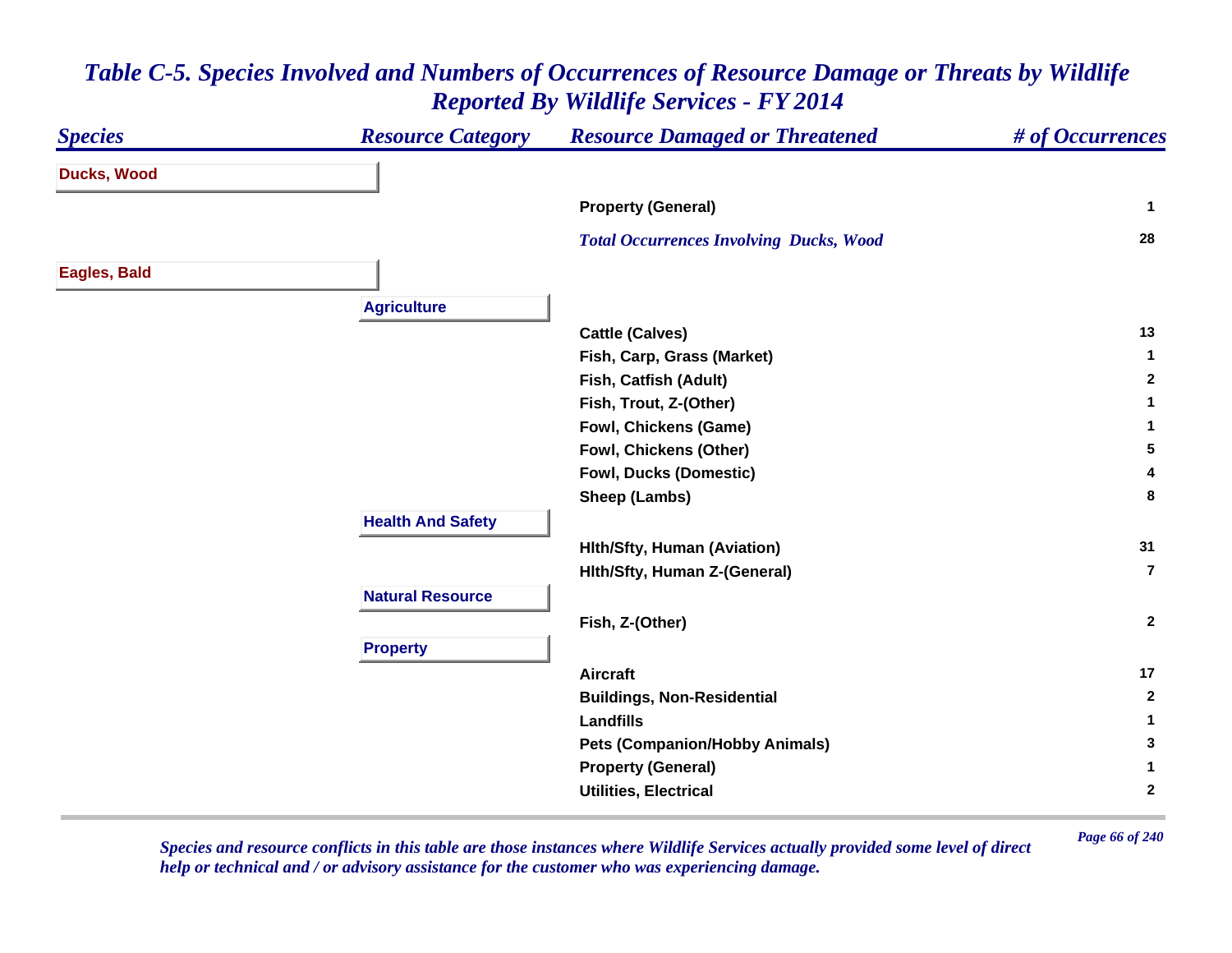### *Species Resource Category Resource Damaged or Threatened # of Occurrences* **Eagles, Bald**  *Total Occurrences Involving Eagles, Bald* **<sup>101</sup> Eagles, Golden Agriculture Cattle (Calves) <sup>1</sup> Sheep (Lambs) <sup>9</sup> Health And Safety Hlth/Sfty, Human (Aviation) <sup>5</sup> Natural ResourceBirds, Grouse, Sage <sup>4</sup> Property Aircraft 3 Property (General) <sup>2</sup>**  *Total Occurrences Involving Eagles, Golden* **<sup>24</sup> Egrets, Cattle Agriculture Peanuts 1 Trees, Standing (Mixed) <sup>1</sup> Health And Safety Hlth/Sfty, Human (Aviation) <sup>77</sup> Hlth/Sfty, Human Z-(General) <sup>12</sup> Natural ResourceTrees, Standing <sup>2</sup>**

# *Table C-5. Species Involved and Numbers of Occurrences of Resource Damage or Threats by Wildlife Reported By Wildlife Services - FY 2014*

*Page 67 of 240 Species and resource conflicts in this table are those instances where Wildlife Services actually provided some level of direct help or technical and / or advisory assistance for the customer who was experiencing damage.*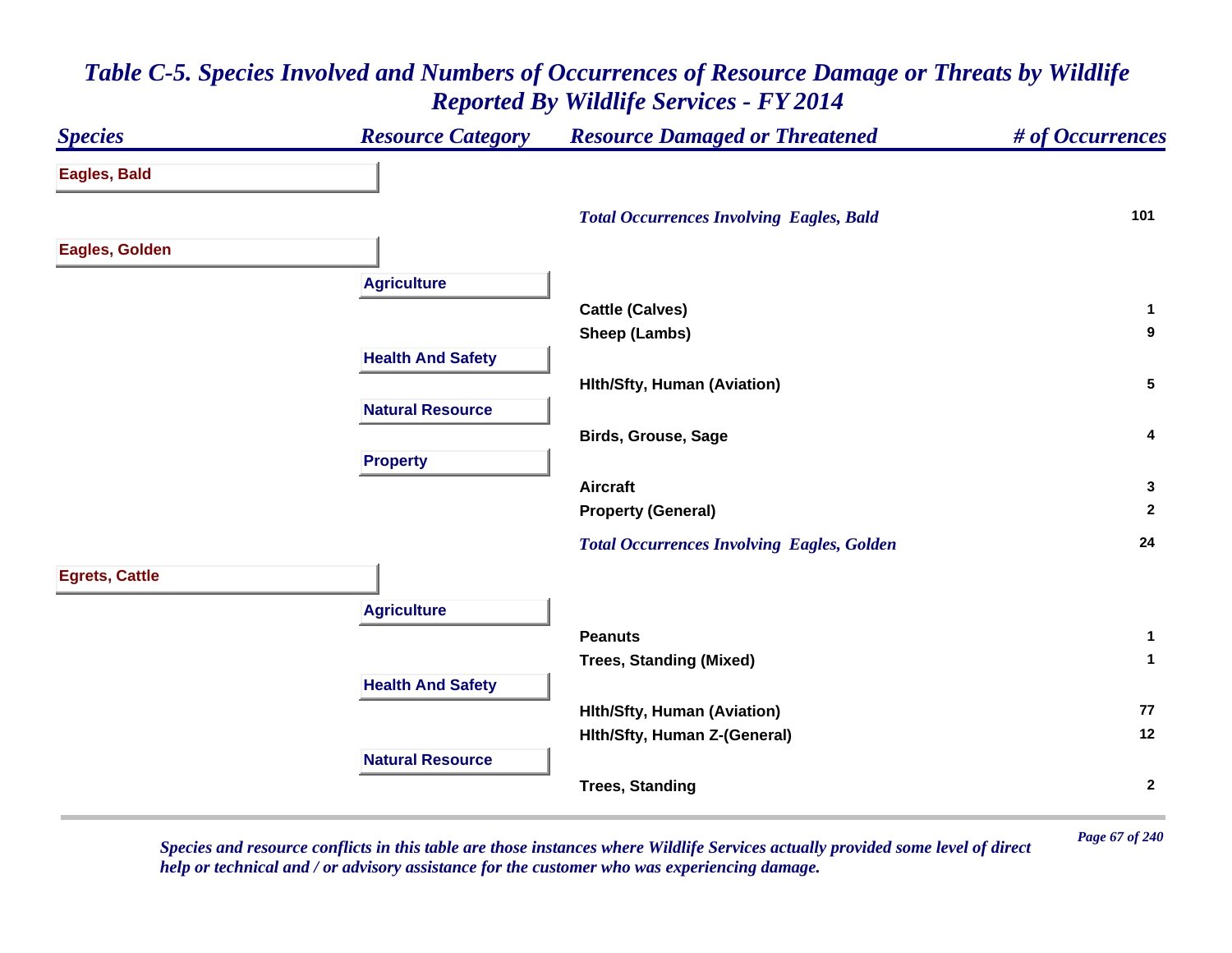#### *Species Resource Category Resource Damaged or Threatened # of Occurrences* **Egrets, Cattle Property Aircraft 74 Buildings, Residential <sup>4</sup> Trees, Standing/Shrubs <sup>3</sup>**  *Total Occurrences Involving Egrets, Cattle* **<sup>174</sup> Egrets, Great Agriculture Fish, Baitfish (Other) <sup>32</sup> Fish, Bass, Hybrid Striped 7Fish, Carp, Grass (Market) <sup>1</sup> Fish, Catfish (Fingerling) <sup>18</sup> Fish, Food Fish (Other) <sup>3</sup> Fish, Muskie 1 Fish, Ornamental (Brood) <sup>2</sup> Fish, Ornamental (Market) <sup>2</sup> Fish, Trout, Z-(Other) <sup>3</sup> Shellfish, Crawfish 25 Health And Safety Hlth/Sfty, Human (Aviation) <sup>33</sup> Hlth/Sfty, Human Z-(General) <sup>3</sup> Natural ResourceFish, Trout, Rainbow 2 Fish, Z-(Other) <sup>3</sup> Property**

### *Table C-5. Species Involved and Numbers of Occurrences of Resource Damage or Threats by Wildlife Reported By Wildlife Services - FY 2014*

*Page 68 of 240 Species and resource conflicts in this table are those instances where Wildlife Services actually provided some level of direct help or technical and / or advisory assistance for the customer who was experiencing damage.*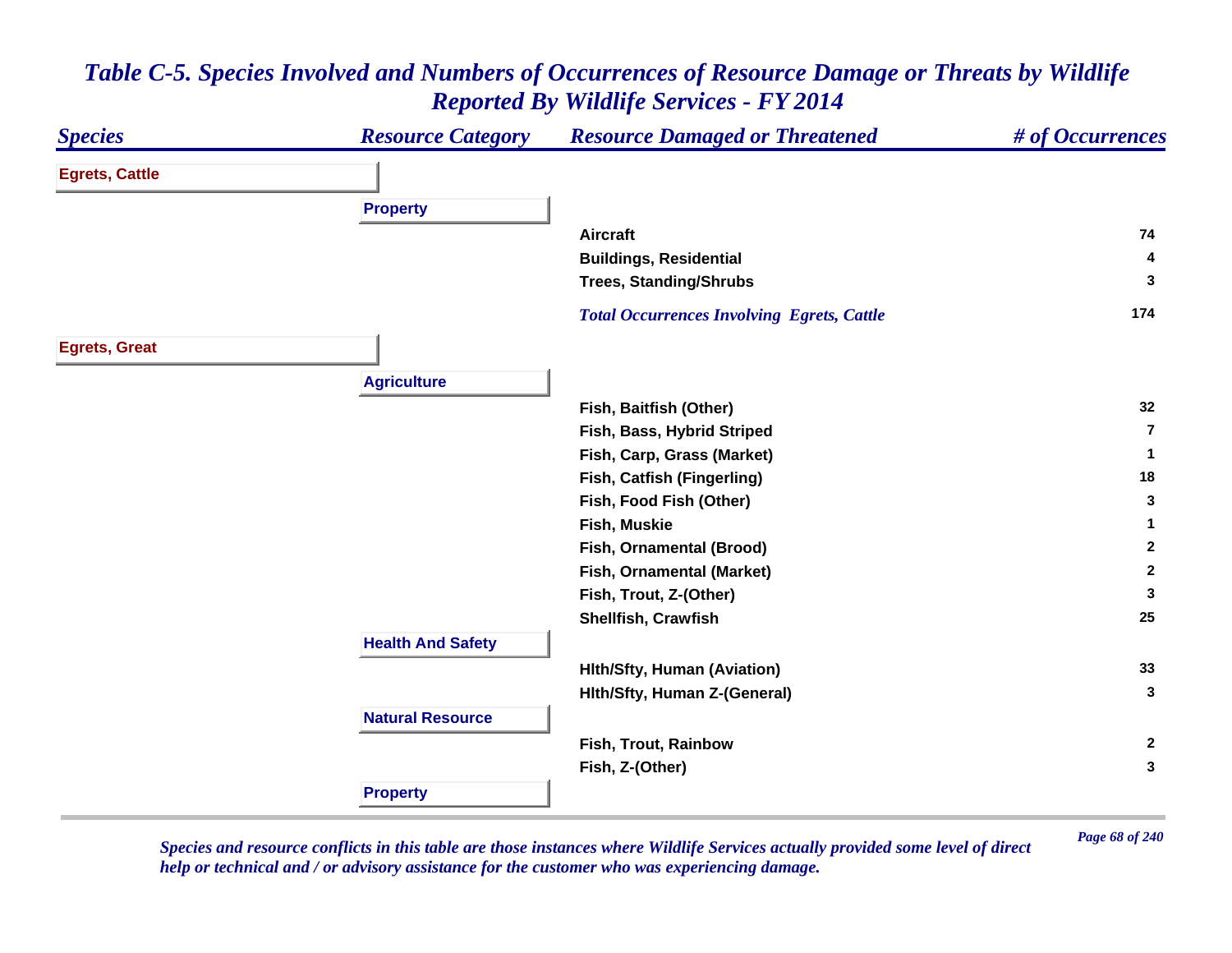| <b>Species</b>       | <b>Resource Category</b> | <b>Resource Damaged or Threatened</b>            | # of Occurrences |
|----------------------|--------------------------|--------------------------------------------------|------------------|
| <b>Egrets, Great</b> |                          |                                                  |                  |
|                      |                          | <b>Aircraft</b>                                  | 16               |
|                      |                          | <b>Buildings, Non-Residential</b>                | 1                |
|                      |                          | <b>Buildings, Residential</b>                    | 1                |
|                      |                          | Fish, Ornamental                                 | 1.               |
|                      |                          | <b>Property (General)</b>                        | 6                |
|                      |                          | <b>Sportfish, Private Stocked</b>                | 1                |
|                      |                          | <b>Trees, Standing/Shrubs</b>                    | 4                |
|                      |                          | <b>Turf And/Or Flowers</b>                       | 1                |
|                      |                          | Vehicles, Land                                   | 1                |
|                      |                          | <b>Z-Landscaping (Other)</b>                     | 1                |
|                      |                          | <b>Total Occurrences Involving Egrets, Great</b> | 168              |
| <b>Egrets, Snowy</b> |                          |                                                  |                  |
|                      | <b>Agriculture</b>       |                                                  |                  |
|                      |                          | Fish, Baitfish (Other)                           | $\mathbf{2}$     |
|                      |                          | Fish, Bass, Hybrid Striped                       | 3                |
|                      |                          | Fish, Catfish (Fingerling)                       | 1                |
|                      |                          | Fish, Food Fish (Other)                          | $\mathbf 1$      |
|                      | <b>Health And Safety</b> |                                                  |                  |
|                      |                          | Hith/Sfty, Human (Aviation)                      | $\bf{9}$         |
|                      |                          | Hith/Sfty, Human Z-(General)                     | $\mathbf{1}$     |
|                      | <b>Property</b>          |                                                  |                  |
|                      |                          | <b>Aircraft</b>                                  | 13               |
|                      |                          | <b>Total Occurrences Involving Egrets, Snowy</b> | 30               |

*Page 69 of 240 Species and resource conflicts in this table are those instances where Wildlife Services actually provided some level of direct help or technical and / or advisory assistance for the customer who was experiencing damage.*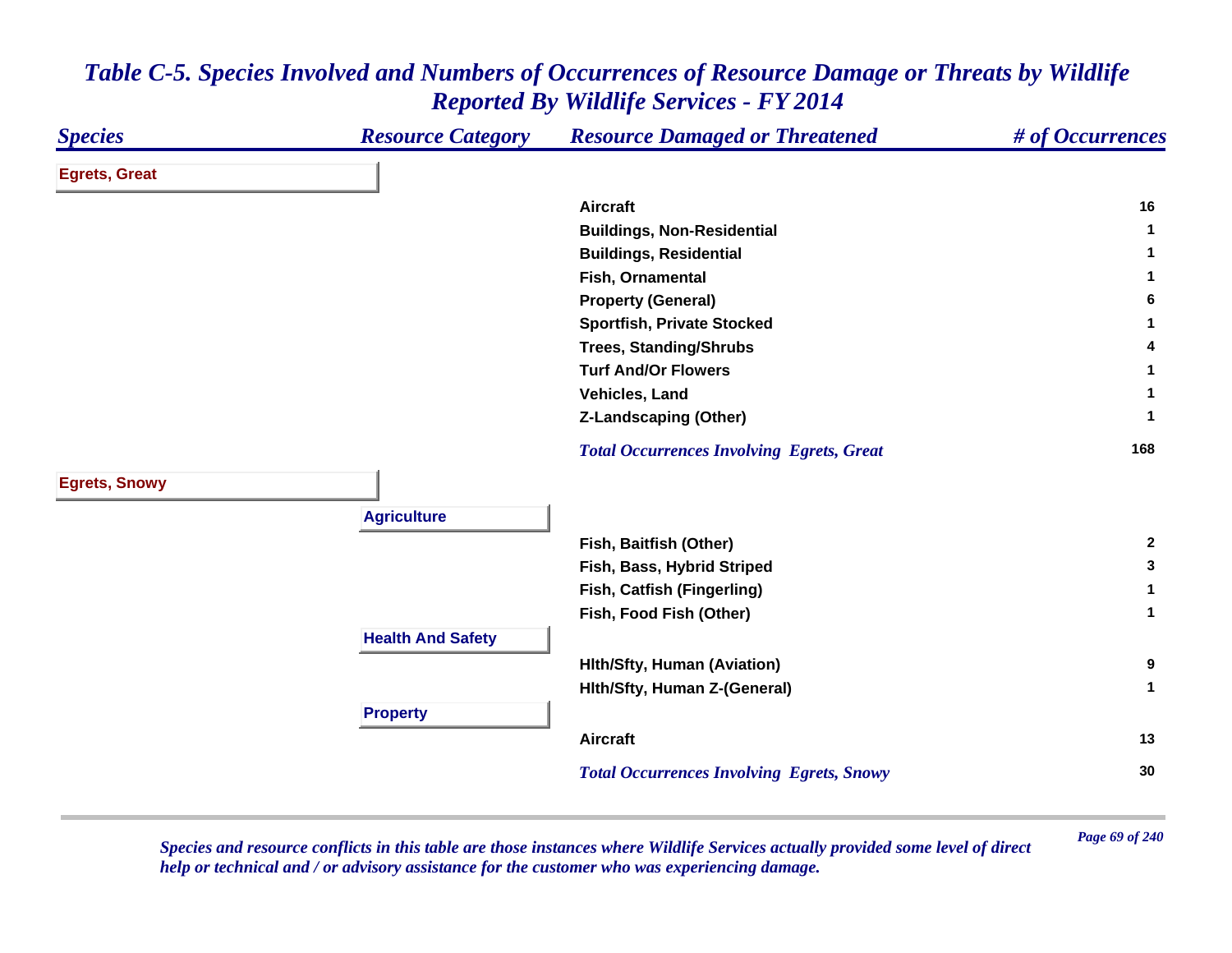#### *Species Resource Category Resource Damaged or Threatened # of Occurrences* **Elk, Wapiti (Captive) Property Property (General) <sup>1</sup>**  *Total Occurrences Involving Elk, Wapiti (Captive)* **<sup>1</sup> Elk, Wapiti (Wild) Agriculture Grains, Corn (Field) <sup>5</sup> Grains, Z-(Other) <sup>1</sup> Hayfields, Alfalfa <sup>4</sup> Hayfields, Mixed Species <sup>3</sup> Pasture 1 Potatoes 1 Trees, Seedlings Ag <sup>1</sup> Health And Safety Hlth/Sfty, Human (Aviation) <sup>1</sup> Property Fences 1 Gardens, Veg./Fruits/Nuts <sup>1</sup> Pets (Companion/Hobby Animals) <sup>1</sup> Railroads/Trestles 1**  *Total Occurrences Involving Elk, Wapiti (Wild)* **<sup>21</sup> Falcons, American Kestrels Health And Safety Hlth/Sfty, Human (Aviation) <sup>94</sup>**

# *Table C-5. Species Involved and Numbers of Occurrences of Resource Damage or Threats by Wildlife Reported By Wildlife Services - FY 2014*

*Page 70 of 240 Species and resource conflicts in this table are those instances where Wildlife Services actually provided some level of direct help or technical and / or advisory assistance for the customer who was experiencing damage.*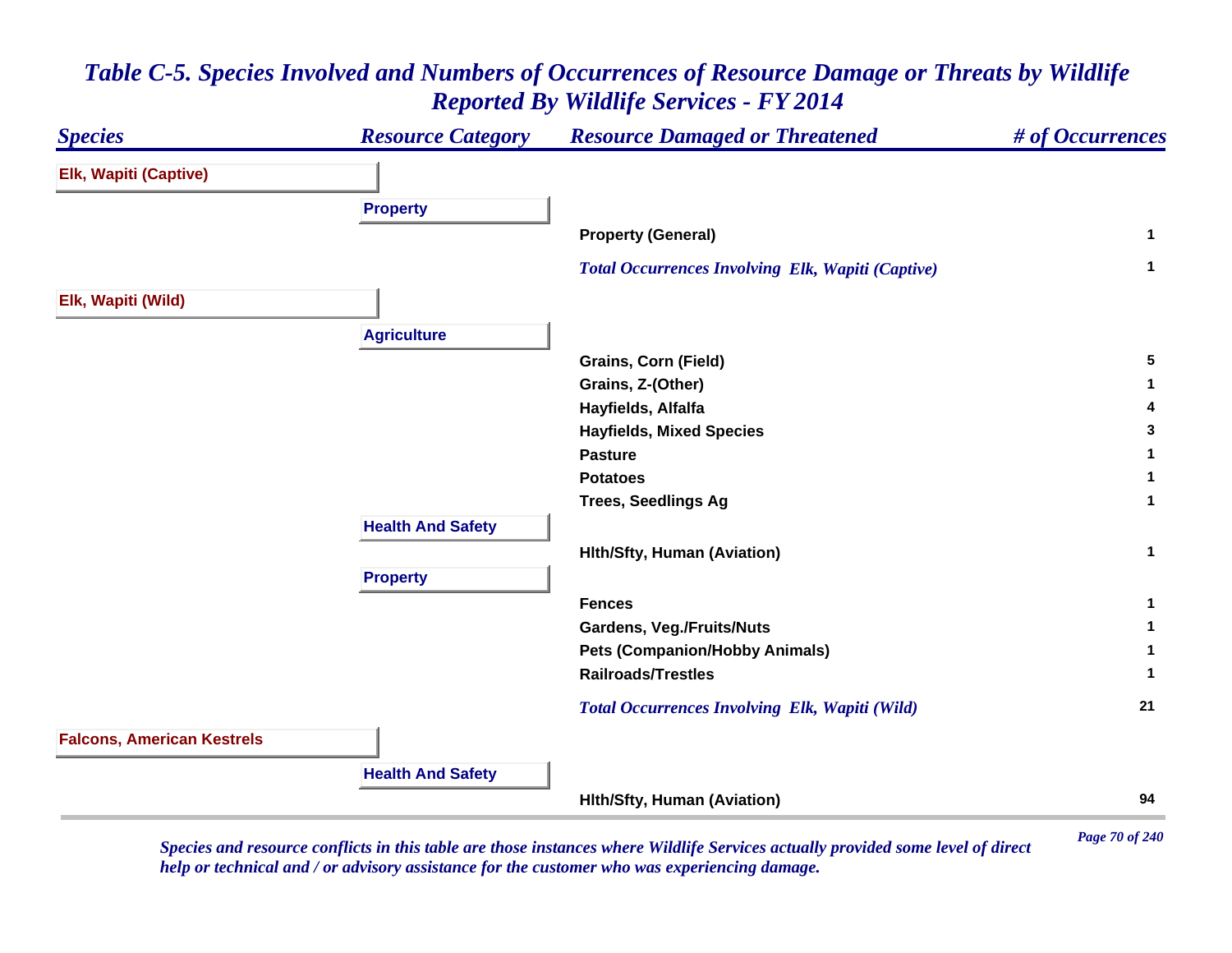### *Species Resource Category Resource Damaged or Threatened # of Occurrences* **Falcons, American Kestrels Hlth/Sfty, Human Z-(General) <sup>8</sup> Property Aircraft 65 Buildings, Non-Residential <sup>3</sup> Equipment/Machinery (Other) <sup>1</sup> Property (General) <sup>28</sup> Utilities, Electrical 26 Utilities, Z-(Other) <sup>1</sup>**  *Total Occurrences Involving Falcons, American Kestrels* **<sup>226</sup> Falcons, Merlin Health And Safety Hlth/Sfty, Human (Aviation) <sup>1</sup> Hlth/Sfty, Human Z-(General) <sup>1</sup> Property Aircraft 2**  *Total Occurrences Involving Falcons, Merlin* **<sup>4</sup> Falcons, Peregrine Agriculture Fowl, Chickens (Other) <sup>1</sup> Health And Safety Hlth/Sfty, Human (Aviation) <sup>17</sup> Hlth/Sfty, Human (Other Transportation) <sup>1</sup> Hlth/Sfty, Human Z-(General) <sup>1</sup>**

### *Table C-5. Species Involved and Numbers of Occurrences of Resource Damage or Threats by Wildlife Reported By Wildlife Services - FY 2014*

*Page 71 of 240 Species and resource conflicts in this table are those instances where Wildlife Services actually provided some level of direct help or technical and / or advisory assistance for the customer who was experiencing damage.*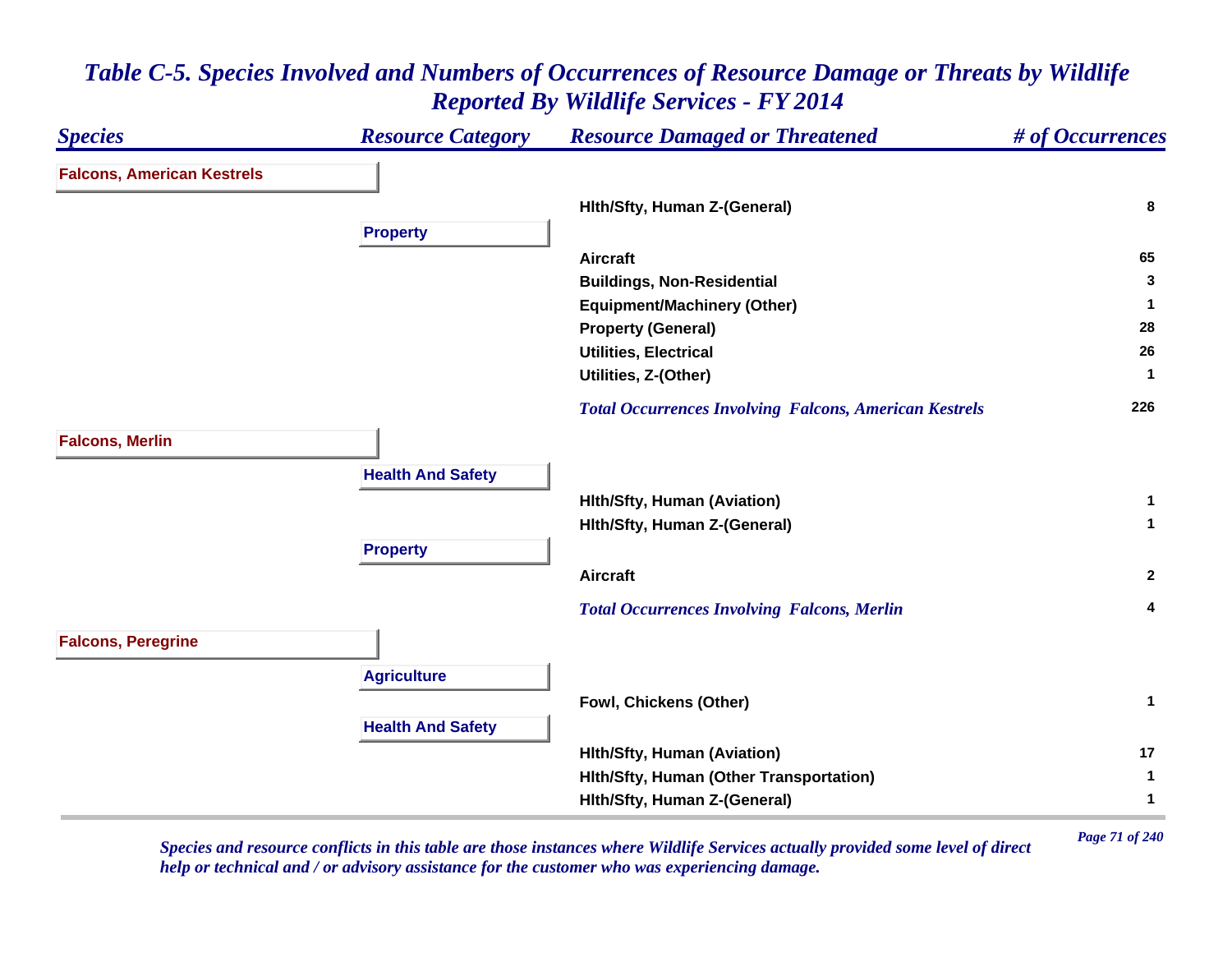### *Species Resource Category Resource Damaged or Threatened # of Occurrences* **Falcons, Peregrine Natural ResourceBirds, Terns, Least, California (T/E) <sup>15</sup> Property Aircraft 20 Buildings, Residential <sup>2</sup> Pets (Companion/Hobby Animals) <sup>1</sup>**  *Total Occurrences Involving Falcons, Peregrine* **<sup>58</sup> Falcons, Prairie Agriculture Fowl, Chickens (Other) <sup>1</sup> Health And Safety Hlth/Sfty, Human (Aviation) <sup>3</sup> Property Aircraft 1 Property (General) <sup>1</sup>**  *Total Occurrences Involving Falcons, Prairie* **<sup>6</sup> Ferrets, European Health And Safety Hlth/Sfty, Human Z-(General) <sup>1</sup>**  *Total Occurrences Involving Ferrets, European* **<sup>1</sup> Finches, House**

### *Table C-5. Species Involved and Numbers of Occurrences of Resource Damage or Threats by Wildlife Reported By Wildlife Services - FY 2014*

*Page 72 of 240 Species and resource conflicts in this table are those instances where Wildlife Services actually provided some level of direct help or technical and / or advisory assistance for the customer who was experiencing damage.*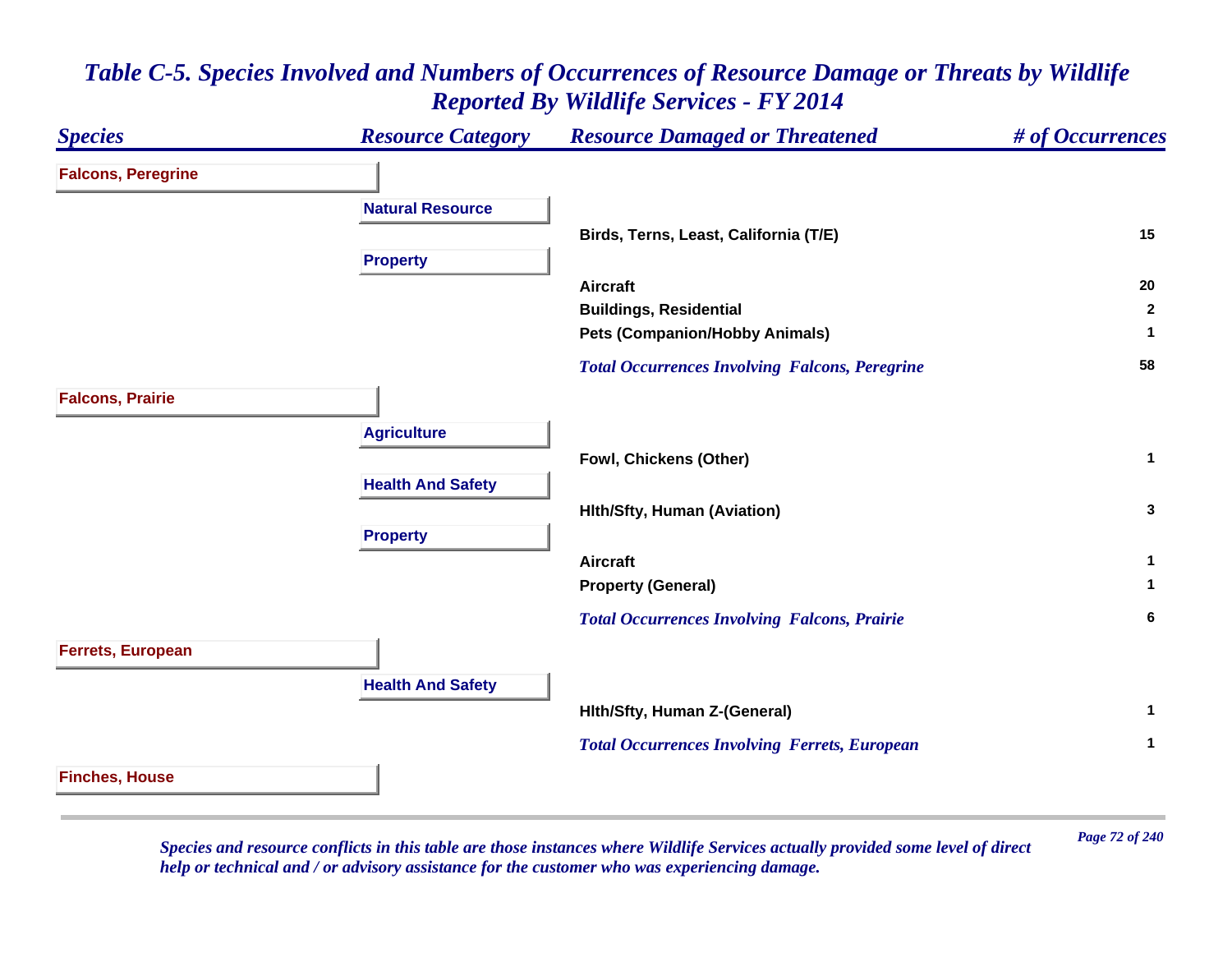#### *Species Resource Category Resource Damaged or Threatened # of Occurrences* **Finches, House Agriculture Fruit, Grapes/Muscadines <sup>1</sup> Health And Safety Hlth/Sfty, Human (Aviation) <sup>67</sup> Hlth/Sfty, Human Z-(General) <sup>9</sup> Natural ResourceBirds, Z-(Other) <sup>3</sup> Property Aircraft 67 Buildings, Non-Residential <sup>3</sup> Oil Production/Equipment <sup>1</sup>**  *Total Occurrences Involving Finches, House* **<sup>151</sup> Finches, Purple Health And Safety Hlth/Sfty, Human (Aviation) <sup>4</sup> Hlth/Sfty, Human Z-(General) <sup>6</sup> Property Aircraft 4 Buildings, Non-Residential <sup>2</sup>**  *Total Occurrences Involving Finches, Purple* **<sup>16</sup> Fish (Other) Agriculture**

#### *Table C-5. Species Involved and Numbers of Occurrences of Resource Damage or Threats by Wildlife Reported By Wildlife Services - FY 2014*

*Page 73 of 240 Species and resource conflicts in this table are those instances where Wildlife Services actually provided some level of direct help or technical and / or advisory assistance for the customer who was experiencing damage.*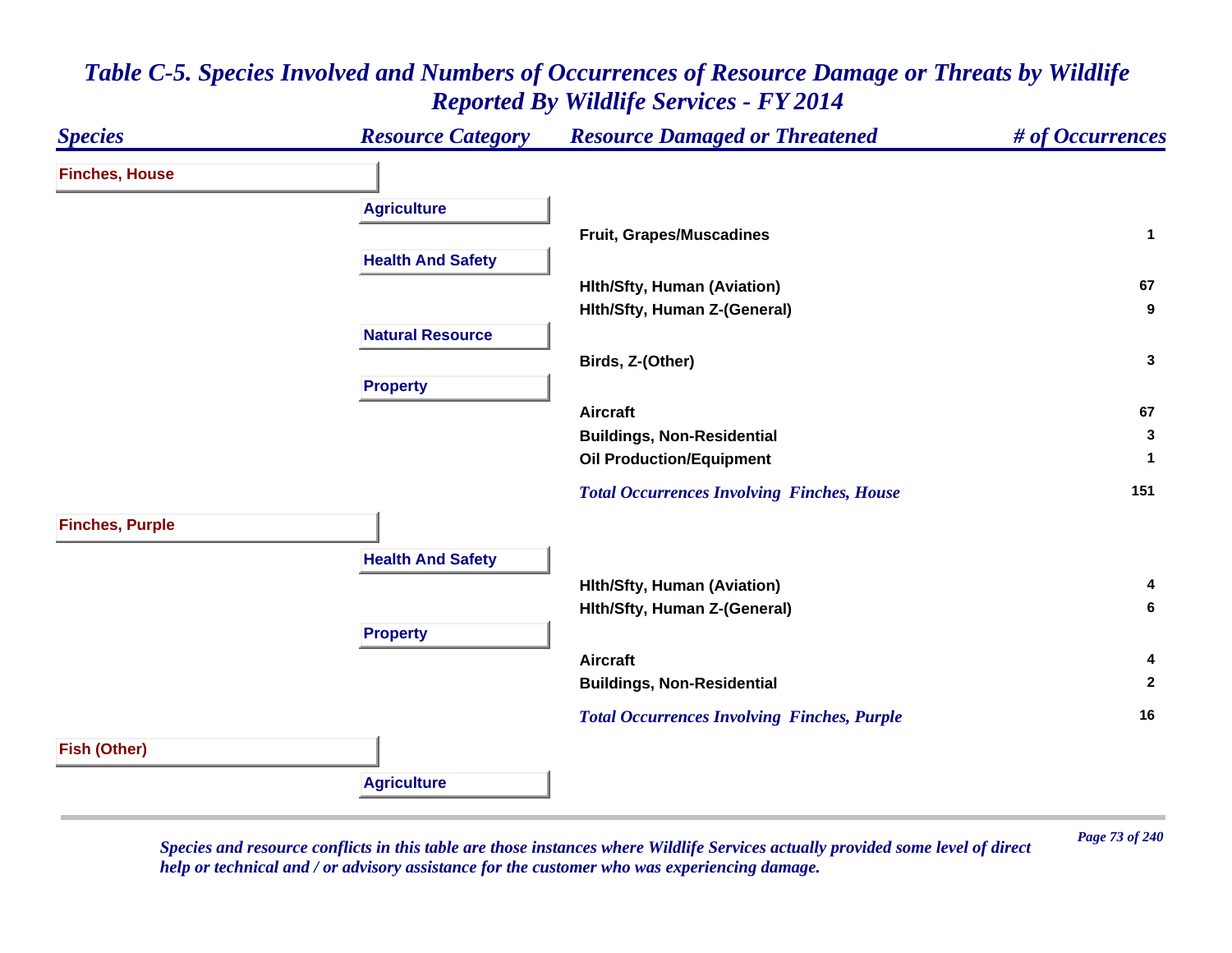

*Page 74 of 240 Species and resource conflicts in this table are those instances where Wildlife Services actually provided some level of direct help or technical and / or advisory assistance for the customer who was experiencing damage.*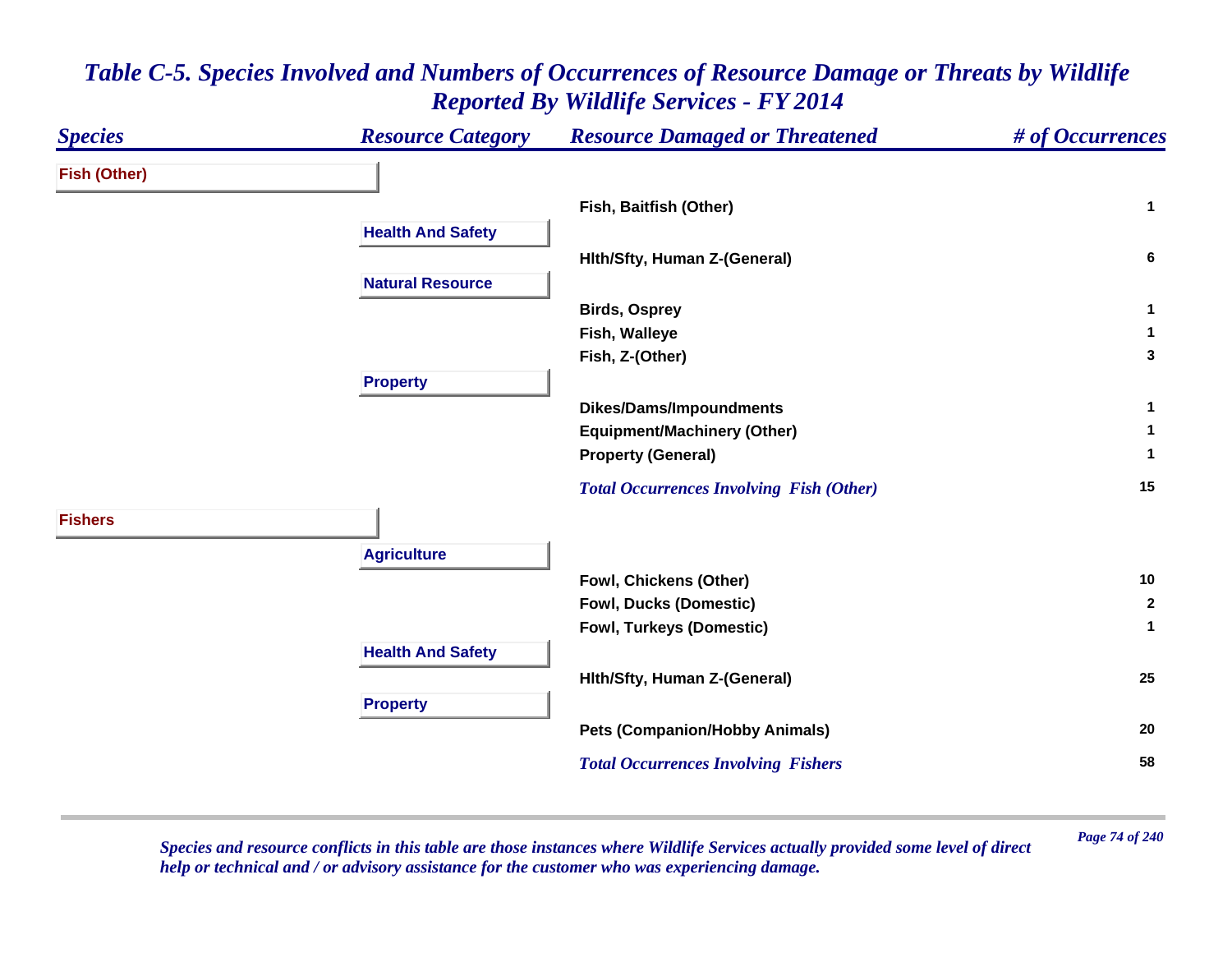#### *Species Resource Category Resource Damaged or Threatened # of Occurrences* **Flickers, Northern Agriculture Trees, Standing Hardwood <sup>2</sup> Health And Safety Hlth/Sfty, Human (Aviation) <sup>14</sup> Hlth/Sfty, Human Z-(General) <sup>3</sup> Property Aircraft 10 Buildings, Non-Residential <sup>15</sup> Buildings, Residential <sup>138</sup> Property (General) <sup>20</sup> Roads/Bridges <sup>1</sup> Utilities, Electrical 1 Z-Landscaping (Other) <sup>2</sup>**  *Total Occurrences Involving Flickers, Northern* **<sup>206</sup> Flycatchers, Pacific-Slope Health And Safety Hlth/Sfty, Human (Aviation) <sup>2</sup> Property Aircraft 2**  *Total Occurrences Involving Flycatchers, Pacific-Slope* **<sup>4</sup> Flycatchers, Vermillion Health And Safety**

#### *Table C-5. Species Involved and Numbers of Occurrences of Resource Damage or Threats by Wildlife Reported By Wildlife Services - FY 2014*

*Page 75 of 240 Species and resource conflicts in this table are those instances where Wildlife Services actually provided some level of direct help or technical and / or advisory assistance for the customer who was experiencing damage.*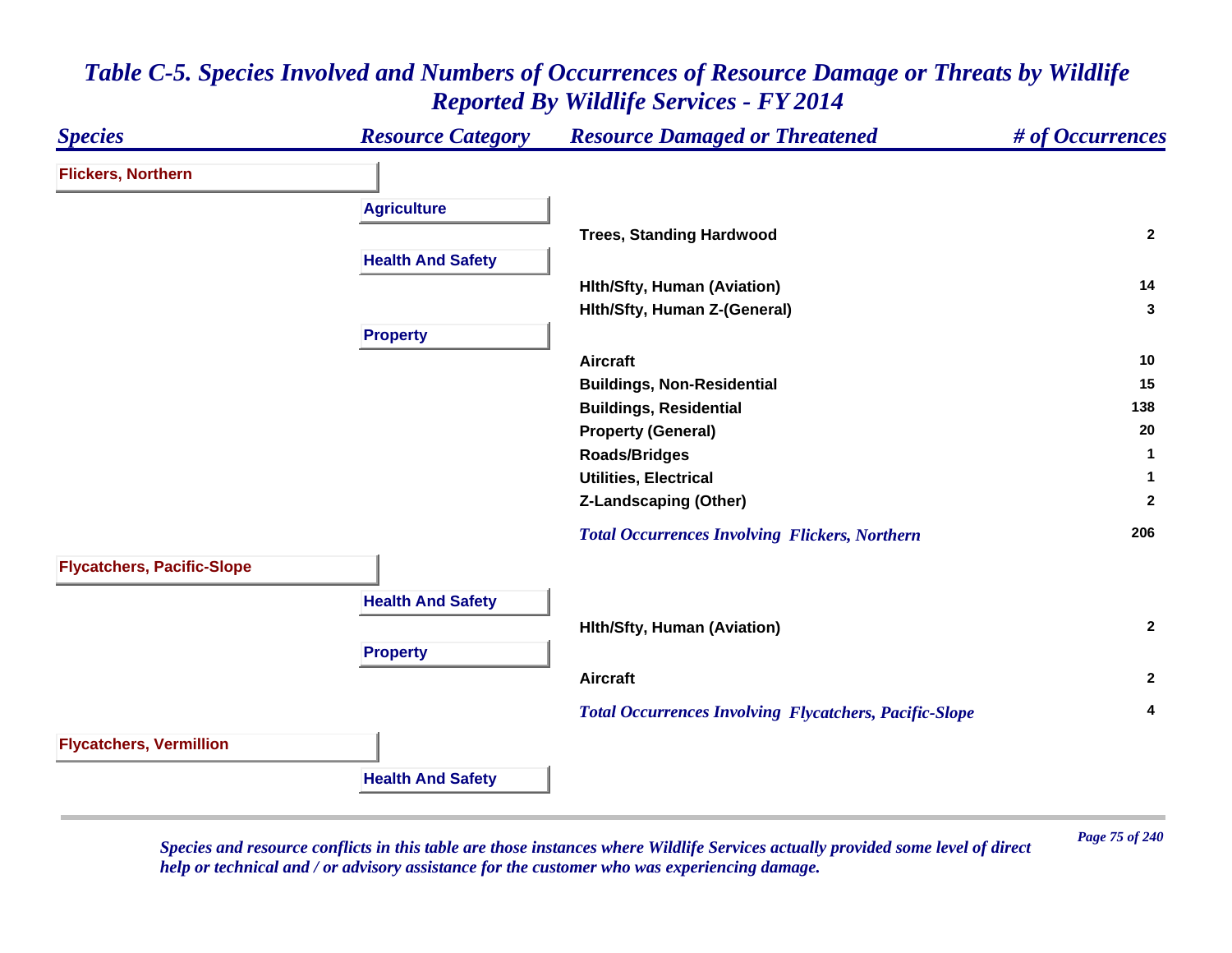| <b>Species</b>                 | <b>Resource Category</b> | <b>Resource Damaged or Threatened</b>                      | # of Occurrences |
|--------------------------------|--------------------------|------------------------------------------------------------|------------------|
| <b>Flycatchers, Vermillion</b> |                          |                                                            |                  |
|                                |                          | Hith/Sfty, Human Z-(General)                               | $\mathbf{1}$     |
|                                |                          | <b>Total Occurrences Involving Flycatchers, Vermillion</b> | $\mathbf{1}$     |
| <b>Flycatchers, Willow</b>     |                          |                                                            |                  |
|                                | <b>Health And Safety</b> |                                                            |                  |
|                                |                          | <b>Hith/Sfty, Human (Aviation)</b>                         | $\mathbf 1$      |
|                                | <b>Property</b>          | <b>Aircraft</b>                                            | $\mathbf{1}$     |
|                                |                          | <b>Total Occurrences Involving Flycatchers, Willow</b>     | $\mathbf{2}$     |
| <b>Fowl, Guinea</b>            |                          |                                                            |                  |
|                                | <b>Agriculture</b>       |                                                            |                  |
|                                |                          | Fowl, Chickens (Other)                                     | $\mathbf 1$      |
|                                | <b>Health And Safety</b> |                                                            |                  |
|                                |                          | Hith/Sfty, Human Z-(General)                               | $\mathbf{1}$     |
|                                |                          | <b>Total Occurrences Involving Fowl, Guinea</b>            | $\overline{2}$   |
| Fowl, Pea                      |                          |                                                            |                  |
|                                | <b>Health And Safety</b> |                                                            |                  |
|                                |                          | Hith/Sfty, Human Z-(General)                               | $\mathbf{1}$     |
|                                | <b>Property</b>          |                                                            |                  |
|                                |                          | <b>Property (General)</b>                                  | $\overline{2}$   |
|                                |                          | <b>Total Occurrences Involving Fowl, Pea</b>               | $\mathbf{3}$     |

*Page 76 of 240 Species and resource conflicts in this table are those instances where Wildlife Services actually provided some level of direct help or technical and / or advisory assistance for the customer who was experiencing damage.*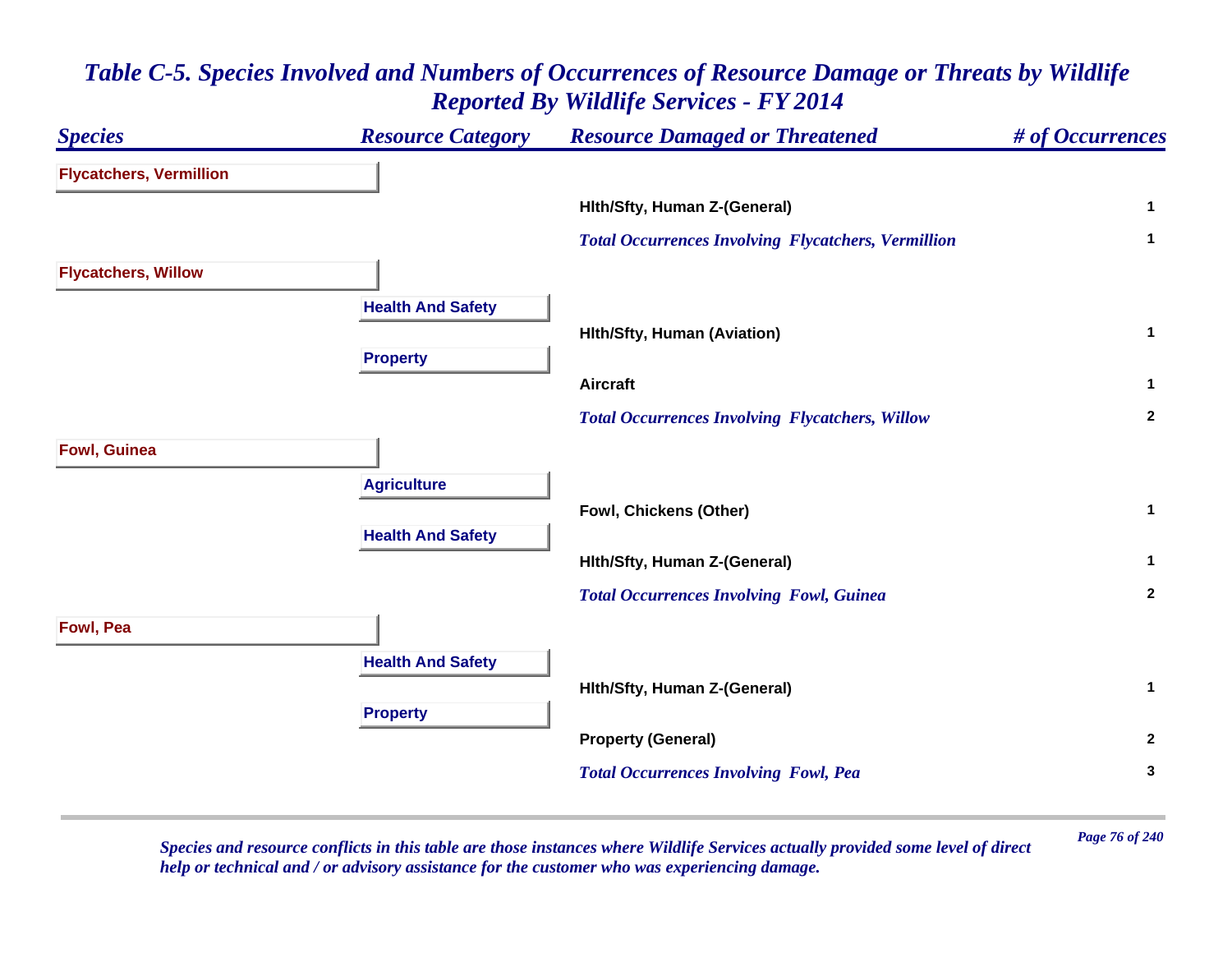| <b>Species</b>     | <b>Resource Category</b> | <b>Resource Damaged or Threatened</b>  | # of Occurrences |
|--------------------|--------------------------|----------------------------------------|------------------|
| <b>Foxes, Gray</b> |                          |                                        |                  |
|                    | <b>Agriculture</b>       |                                        |                  |
|                    |                          |                                        |                  |
|                    |                          | Birds, Quail (All) Ag                  | 1                |
|                    |                          | <b>Cattle (Adult)</b>                  | 1.               |
|                    |                          | <b>Cattle (Calves)</b>                 | $\mathbf{2}$     |
|                    |                          | <b>Equine, Horses (Adult)</b>          | 1                |
|                    |                          | Fowl, Chickens (Game)                  | $\mathbf{1}$     |
|                    |                          | Fowl, Chickens (Other)                 | 44               |
|                    |                          | <b>Fowl, Geese (Domestic)</b>          | $\mathbf{2}$     |
|                    |                          | <b>Fruit, Grapes/Muscadines</b>        | $\mathbf{2}$     |
|                    |                          | <b>Fruit, Peaches</b>                  | 1                |
|                    |                          | Goats, Meat (Kids)                     | $\mathbf{2}$     |
|                    |                          | Goats, Z-(Other Adults)                | $\mathbf{2}$     |
|                    |                          | Goats, Z-(Other Kids)                  | 1                |
|                    |                          | Nuts, Walnut                           | 1                |
|                    |                          | <b>Rabbits (Domestic)</b>              | $\mathbf{2}$     |
|                    |                          | <b>Sheep (Adult)</b>                   | $\mathbf 1$      |
|                    |                          | Sheep (Lambs)                          | 9                |
|                    | <b>Health And Safety</b> |                                        |                  |
|                    |                          | <b>Hith/Sfty, Human (Aviation)</b>     | 14               |
|                    |                          | Hith/Sfty, Human Z-(General)           | 295              |
|                    | <b>Natural Resource</b>  |                                        |                  |
|                    |                          | Birds, Plover, Snowy (T/E)             | $\mathbf{1}$     |
|                    |                          | Birds, Plovers, Piping (T/E)           | $\mathbf 1$      |
|                    |                          | Birds, Rail, Clapper, California (T/E) | 1                |
|                    |                          | Birds, Terns, Least, California (T/E)  | $\mathbf{1}$     |

*Page 77 of 240 Species and resource conflicts in this table are those instances where Wildlife Services actually provided some level of direct help or technical and / or advisory assistance for the customer who was experiencing damage.*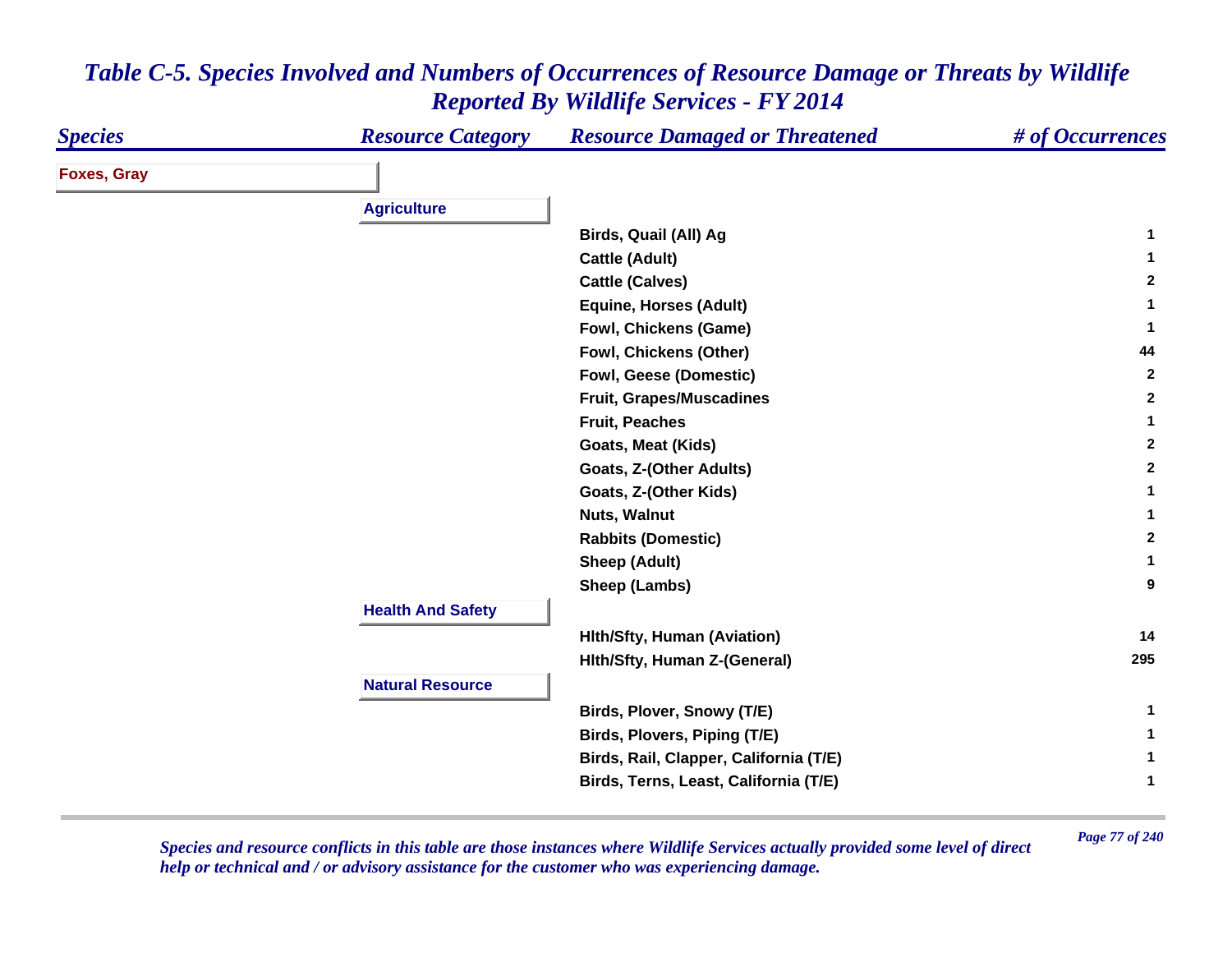#### *Species Resource Category Resource Damaged or Threatened # of Occurrences* **Foxes, Gray Birds, Turkey, Wild <sup>1</sup> Mammals, Ferrets, Black-Footed (T/E) <sup>1</sup> Mammals, Mice, Salt Marsh Harvest (T/E) <sup>1</sup> Reptiles, Turtles, Loggerhead (T/E) <sup>1</sup> Property Aircraft 17 Buildings, Non-Residential <sup>14</sup> Buildings, Residential <sup>17</sup> Equipment/Machinery (Other) <sup>1</sup> Food Items, Non-Human \* 7Gardens, Veg./Fruits/Nuts <sup>3</sup> Irrigation, Drip Line <sup>2</sup> Pets (Companion/Hobby Animals) <sup>51</sup> Property (General) <sup>42</sup> Turf And/Or Flowers 1 Z-Landscaping (Other) <sup>4</sup>**  *Total Occurrences Involving Foxes, Gray* **<sup>549</sup> Foxes, Kit Agriculture Sheep (Lambs) <sup>1</sup>**  *Total Occurrences Involving Foxes, Kit* **<sup>1</sup> Foxes, Kit, San Joaquin (T/E) Health And Safety**

#### *Table C-5. Species Involved and Numbers of Occurrences of Resource Damage or Threats by Wildlife Reported By Wildlife Services - FY 2014*

*Page 78 of 240 Species and resource conflicts in this table are those instances where Wildlife Services actually provided some level of direct help or technical and / or advisory assistance for the customer who was experiencing damage.*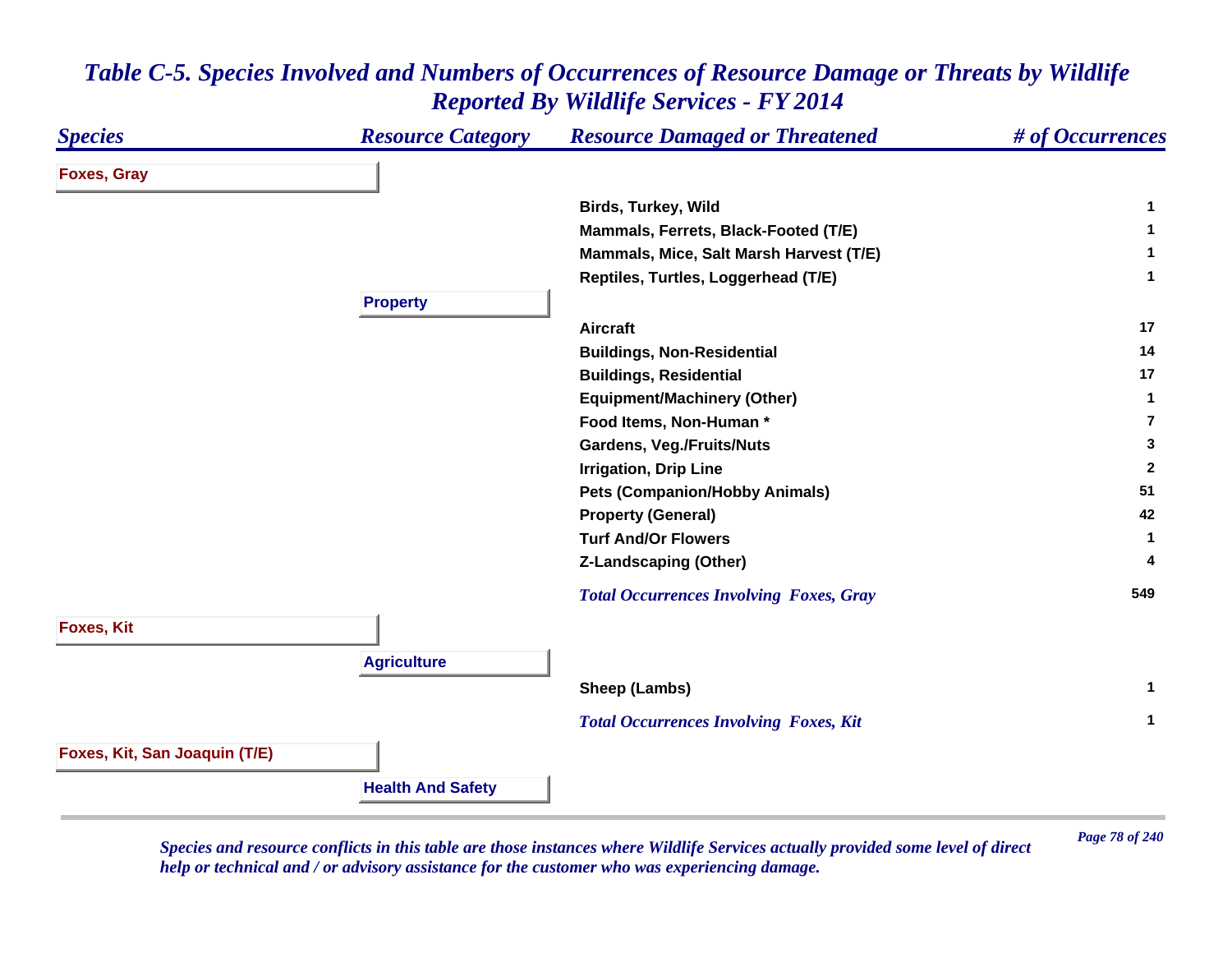#### *Species Resource Category Resource Damaged or Threatened # of Occurrences* **Foxes, Kit, San Joaquin (T/E) Hlth/Sfty, Human Z-(General) <sup>1</sup>**  *Total Occurrences Involving Foxes, Kit, San Joaquin (T/E)* **<sup>1</sup> Foxes, Red Agriculture Cattle (Adult) <sup>112</sup> Cattle (Calves) <sup>117</sup> Eggs <sup>1</sup> Equine, Horses (Adult) <sup>3</sup> Feed, Livestock 1 Fowl, Chickens (Game) <sup>9</sup> Fowl, Chickens (Other) <sup>149</sup> Fowl, Ducks (Domestic) <sup>26</sup> Fowl, Geese (Domestic) <sup>5</sup> Fowl, Guineas 8 Fowl, Turkeys (Domestic) 7Fruit, Pears 1 Goats, Meat (Adults) <sup>2</sup> Goats, Meat (Kids) <sup>25</sup> Goats, Z-(Other Adults) <sup>41</sup> Goats, Z-(Other Kids) <sup>65</sup> Grains, Corn (Field) <sup>5</sup> Mammals, Z-Native Game (Other) <sup>2</sup> Pasture 1 Peafowl, Common 1 Sheep (Adult) <sup>122</sup>**

#### *Table C-5. Species Involved and Numbers of Occurrences of Resource Damage or Threats by Wildlife Reported By Wildlife Services - FY 2014*

*Page 79 of 240 Species and resource conflicts in this table are those instances where Wildlife Services actually provided some level of direct help or technical and / or advisory assistance for the customer who was experiencing damage.*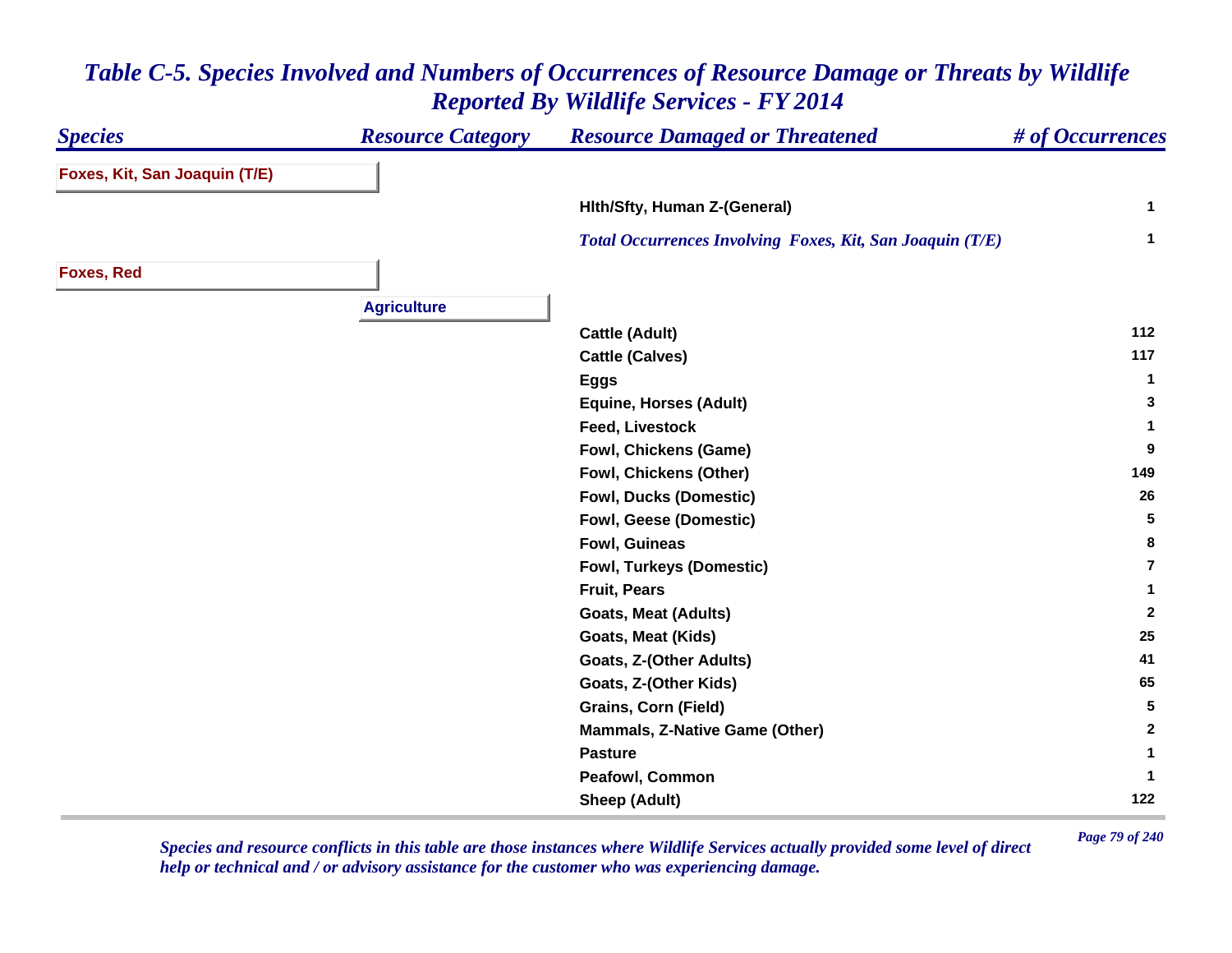| <b>Species</b>    | <b>Resource Category</b> | <b>Resource Damaged or Threatened</b>   | # of Occurrences |
|-------------------|--------------------------|-----------------------------------------|------------------|
| <b>Foxes, Red</b> |                          |                                         |                  |
|                   |                          | Sheep (Lambs)                           | 222              |
|                   | <b>Health And Safety</b> |                                         |                  |
|                   |                          | <b>Hith/Sfty, Human (Aviation)</b>      | 45               |
|                   |                          | Hith/Sfty, Human Z-(General)            | 941              |
|                   | <b>Natural Resource</b>  |                                         |                  |
|                   |                          | Birds, Pheasant (All) Nr                | 3                |
|                   |                          | Birds, Plover, Snowy (T/E)              | $\mathbf 1$      |
|                   |                          | Birds, Plovers, Piping (T/E)            | $\overline{7}$   |
|                   |                          | Birds, Rail, Clapper, California (T/E)  | $\mathbf{2}$     |
|                   |                          | <b>Birds, Terns, Common</b>             | 1                |
|                   |                          | Birds, Terns, Least (T/E)               | 1                |
|                   |                          | Birds, Terns, Least, California (T/E)   | 1                |
|                   |                          | Birds, Z-(Other)                        | 1                |
|                   |                          | <b>Mammals, Foxes (Other)</b>           | $\mathbf{2}$     |
|                   |                          | Mammals, Mice, Salt Marsh Harvest (T/E) | 1                |
|                   |                          | Mammals, Z-(Other)                      | $\mathbf{2}$     |
|                   |                          | Reptiles, Turtles, Loggerhead (T/E)     | 1                |
|                   | <b>Property</b>          |                                         |                  |
|                   |                          | <b>Aircraft</b>                         | 33               |
|                   |                          | <b>Airport Runways/Taxiways</b>         | $\mathbf{2}$     |
|                   |                          | <b>Buildings, Non-Residential</b>       | 12               |
|                   |                          | <b>Buildings, Residential</b>           | 15               |
|                   |                          | <b>Dikes/Dams/Impoundments</b>          | $\mathbf{1}$     |
|                   |                          | <b>Equipment/Machinery (Other)</b>      | 3                |
|                   |                          | Food Items, Human                       | 1                |

*Page 80 of 240 Species and resource conflicts in this table are those instances where Wildlife Services actually provided some level of direct help or technical and / or advisory assistance for the customer who was experiencing damage.*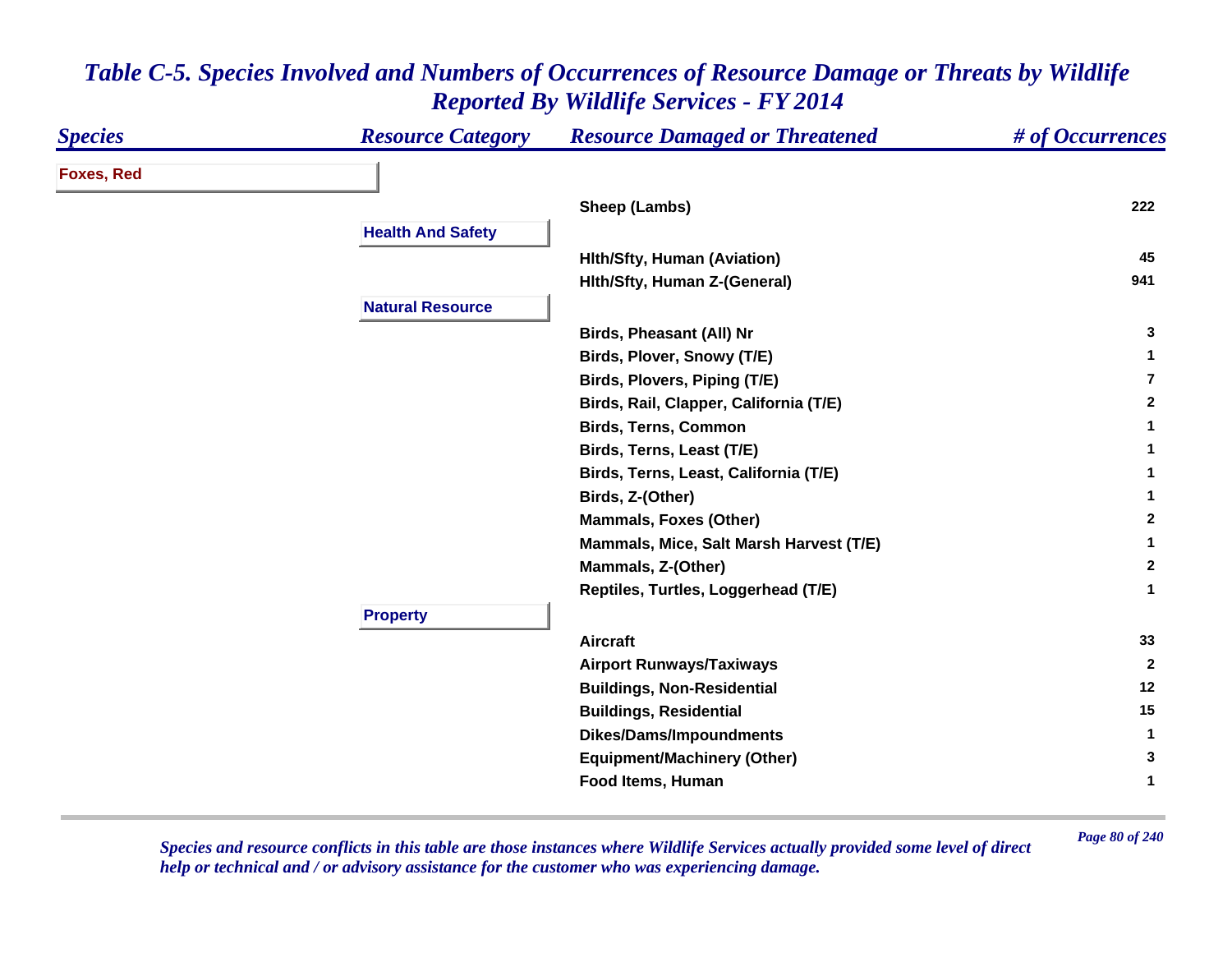| <b>Species</b>               | <b>Resource Category</b> | <b>Resource Damaged or Threatened</b>                | # of Occurrences |
|------------------------------|--------------------------|------------------------------------------------------|------------------|
| <b>Foxes, Red</b>            |                          |                                                      |                  |
|                              |                          | Food Items, Non-Human*                               | $\mathbf{2}$     |
|                              |                          | <b>Gardens, Veg./Fruits/Nuts</b>                     | $\mathbf{1}$     |
|                              |                          | <b>Irrigation Ditch/Drainage System</b>              | $\mathbf{1}$     |
|                              |                          | <b>Oil Production/Equipment</b>                      | $\mathbf{1}$     |
|                              |                          | <b>Pets (Companion/Hobby Animals)</b>                | 233              |
|                              |                          | <b>Property (General)</b>                            | 93               |
|                              |                          | <b>Roads/Bridges</b>                                 | $\mathbf{1}$     |
|                              |                          | <b>Turf And/Or Flowers</b>                           | 1                |
|                              |                          | Utilities, Sewerage/Wastewater Treatment             | 1                |
|                              |                          | Vehicles, Land                                       | 1                |
|                              |                          | <b>Z-Landscaping (Other)</b>                         | 4                |
|                              |                          | <b>Total Occurrences Involving Foxes, Red</b>        | 2,340            |
| <b>Francolins, Black</b>     |                          |                                                      |                  |
|                              | <b>Health And Safety</b> |                                                      |                  |
|                              |                          | <b>Hith/Sfty, Human (Aviation)</b>                   | 37               |
|                              | <b>Property</b>          |                                                      |                  |
|                              |                          | <b>Aircraft</b>                                      | 37               |
|                              |                          | <b>Total Occurrences Involving Francolins, Black</b> | 74               |
| <b>Frigatebirds, Greater</b> |                          |                                                      |                  |
|                              | <b>Health And Safety</b> |                                                      |                  |
|                              |                          | <b>Hith/Sfty, Human (Aviation)</b>                   | 20               |
|                              | <b>Property</b>          |                                                      |                  |
|                              |                          | <b>Aircraft</b>                                      | 16               |
|                              |                          |                                                      |                  |

*Page 81 of 240 Species and resource conflicts in this table are those instances where Wildlife Services actually provided some level of direct help or technical and / or advisory assistance for the customer who was experiencing damage.*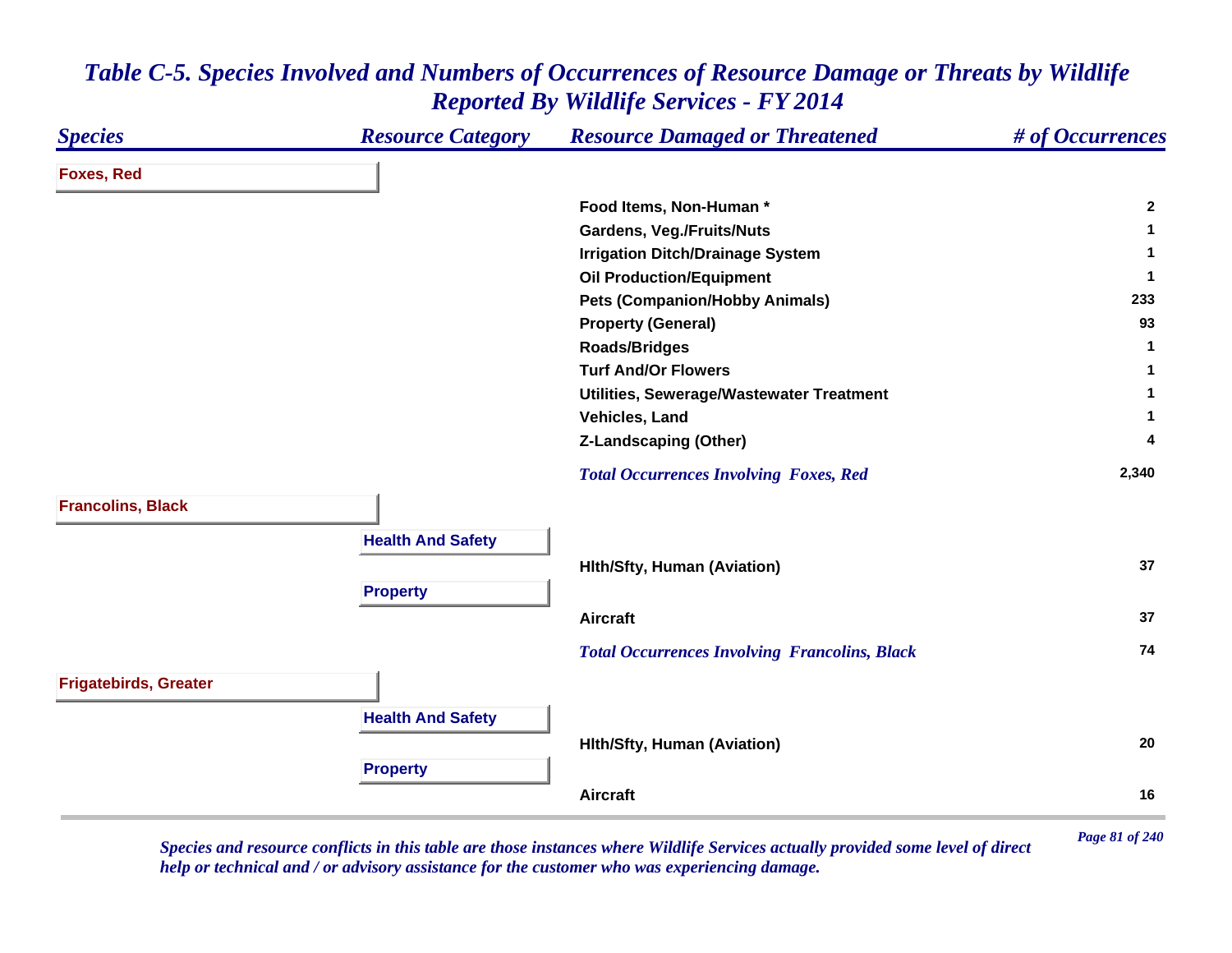# *Species Resource Category Resource Damaged or Threatened # of Occurrences* **Frigatebirds, Greater**  *Total Occurrences Involving Frigatebirds, Greater* **<sup>36</sup> Frogs, American Bullfrog Health And Safety Hlth/Sfty, Human Z-(General) <sup>2</sup>**  *Total Occurrences Involving Frogs, American Bullfrog* **<sup>2</sup> Frogs/Toads (Other) Health And Safety Hlth/Sfty, Human Z-(General) <sup>8</sup> Property Buildings, Residential <sup>1</sup> Property (General) <sup>1</sup> Swimming Pools <sup>2</sup>**  *Total Occurrences Involving Frogs/Toads (Other)* **<sup>12</sup> Geese, Aleutian Cackling Agriculture Grasses/Sod 3 Hayfields, Alfalfa <sup>1</sup> Pasture 1**  *Total Occurrences Involving Geese, Aleutian Cackling* **<sup>5</sup> Geese, Brant, Atlantic**

# *Table C-5. Species Involved and Numbers of Occurrences of Resource Damage or Threats by Wildlife Reported By Wildlife Services - FY 2014*

*Page 82 of 240 Species and resource conflicts in this table are those instances where Wildlife Services actually provided some level of direct help or technical and / or advisory assistance for the customer who was experiencing damage.*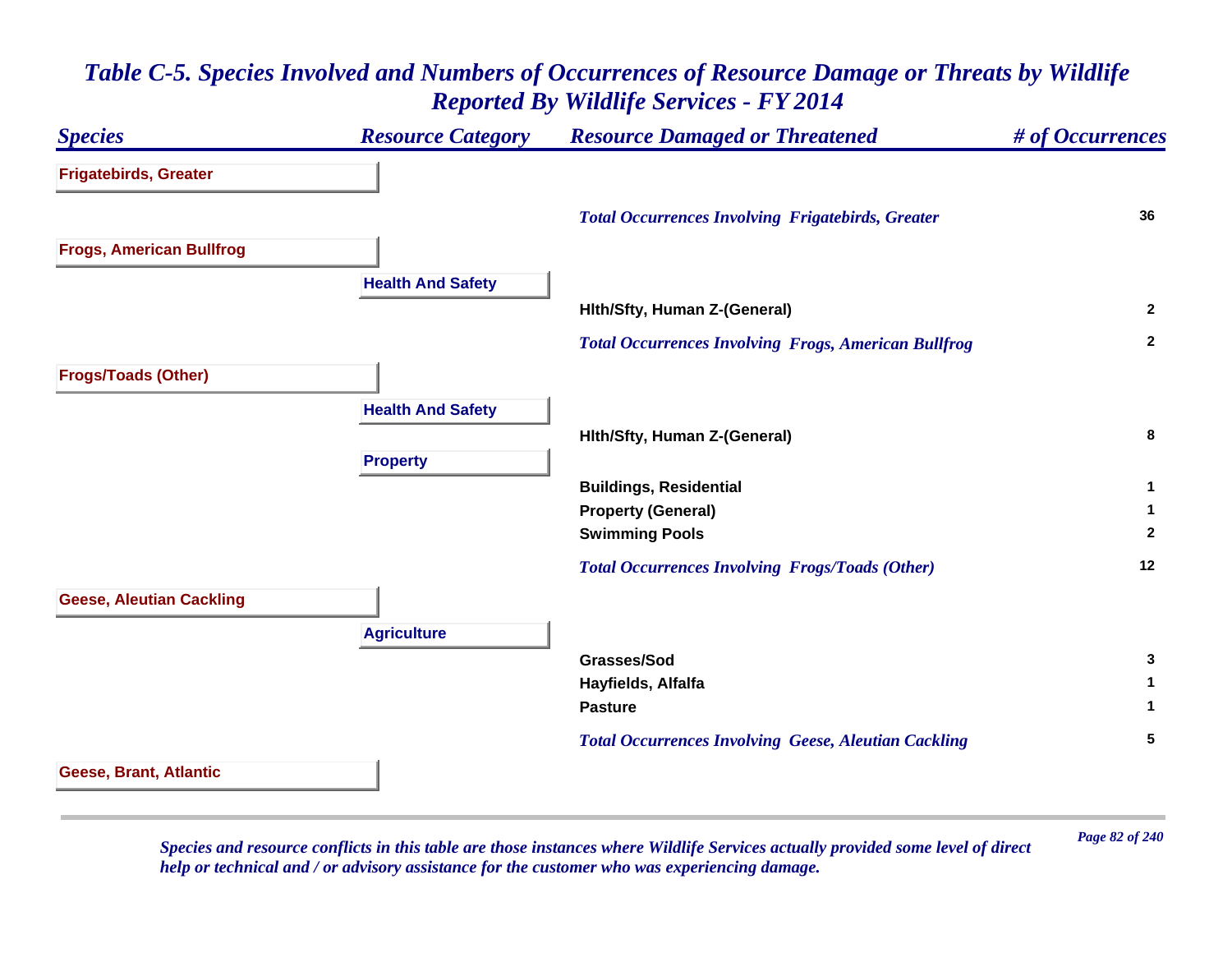#### *Species Resource Category Resource Damaged or Threatened # of Occurrences* **Geese, Brant, Atlantic Health And Safety Hlth/Sfty, Human (Aviation) <sup>16</sup> Hlth/Sfty, Human Z-(General) <sup>1</sup> Property Aircraft 17 Golf Courses 1**  *Total Occurrences Involving Geese, Brant, Atlantic* **<sup>35</sup> Geese, Cackling Agriculture Beets, Sugar <sup>1</sup> Grains, Wheat 2 Grasses/Sod 5 Pasture 2 Property Golf Courses 1**  *Total Occurrences Involving Geese, Cackling* **<sup>11</sup> Geese, Canada Agriculture Beans, Green 11 Beans, Pinto 3 Beans, Soybeans <sup>255</sup> Beans, Z-(Other) <sup>4</sup> Beets, Sugar <sup>1</sup>**

# *Table C-5. Species Involved and Numbers of Occurrences of Resource Damage or Threats by Wildlife Reported By Wildlife Services - FY 2014*

*Page 83 of 240 Species and resource conflicts in this table are those instances where Wildlife Services actually provided some level of direct help or technical and / or advisory assistance for the customer who was experiencing damage.*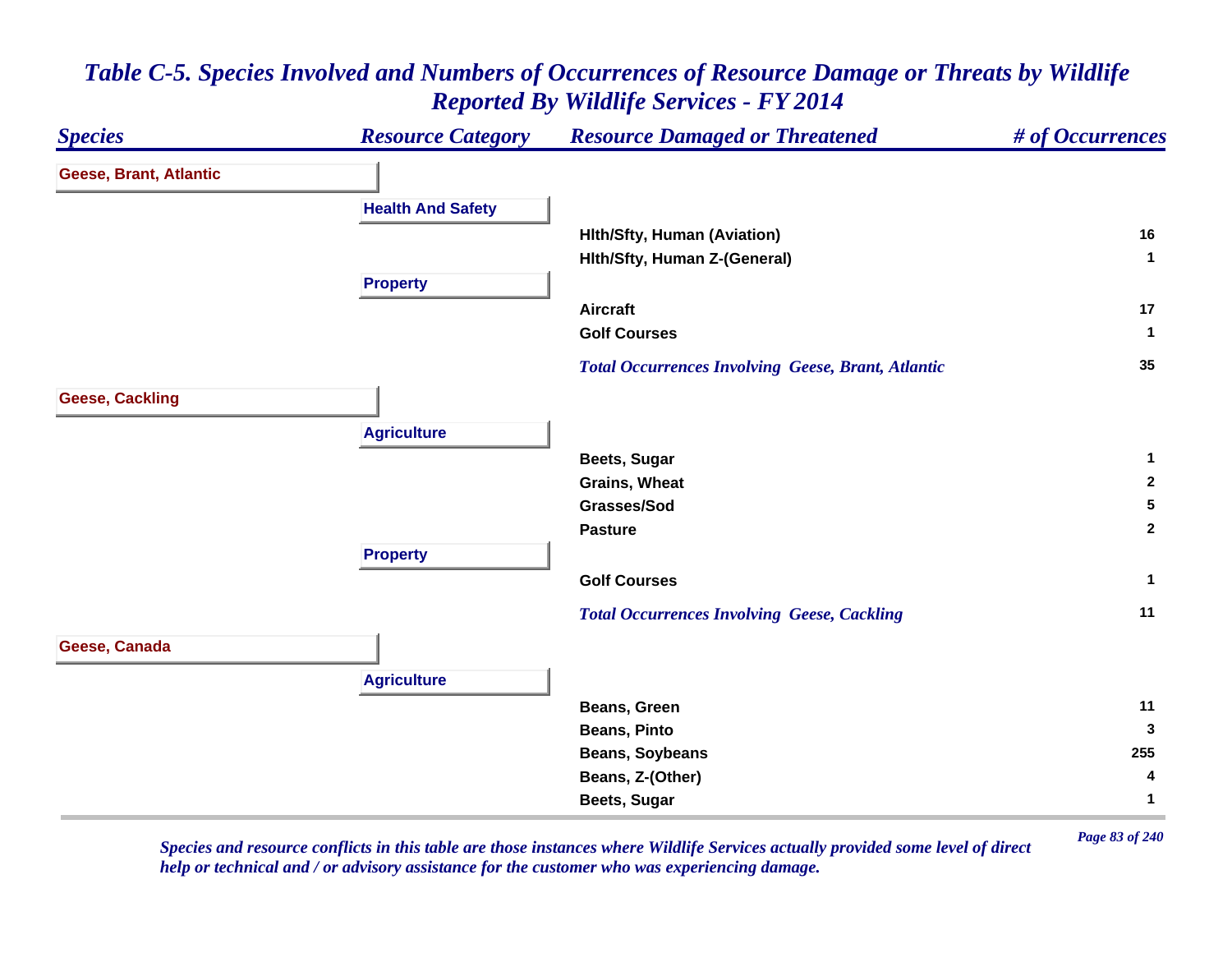| <b>Species</b> | <b>Resource Category</b> | <b>Resource Damaged or Threatened</b> | # of Occurrences        |
|----------------|--------------------------|---------------------------------------|-------------------------|
| Geese, Canada  |                          |                                       |                         |
|                |                          | <b>Bushes, Blackberry/Raspberry</b>   | 1                       |
|                |                          | <b>Bushes, Blueberry</b>              | 1                       |
|                |                          | Cabbage                               | 1                       |
|                |                          | Canola                                | 4                       |
|                |                          | <b>Cattle (Adult)</b>                 | 4                       |
|                |                          | <b>Clover</b>                         | 1                       |
|                |                          | <b>Cotton</b>                         | 1.                      |
|                |                          | <b>Equine, Horses (Adult)</b>         | 6                       |
|                |                          | <b>Feed, Livestock</b>                | $\mathbf{2}$            |
|                |                          | Fish, Trout, Z-(Other)                | 1                       |
|                |                          | <b>Flax</b>                           | 1                       |
|                |                          | Fowl, Chickens (Other)                | 1                       |
|                |                          | <b>Fowl, Ducks (Domestic)</b>         | $\mathbf{2}$            |
|                |                          | Fowl, Geese (Domestic)                | $\mathbf{2}$            |
|                |                          | <b>Fruit, Cranberries</b>             | $\overline{\mathbf{r}}$ |
|                |                          | <b>Gardens, Truck</b>                 | $\overline{7}$          |
|                |                          | <b>Grains, Barley</b>                 | 12                      |
|                |                          | Grains, Corn (Field)                  | 138                     |
|                |                          | <b>Grains, Corn (Sweet)</b>           | 15                      |
|                |                          | <b>Grains, Oats</b>                   | 8                       |
|                |                          | <b>Grains, Rice</b>                   | $\overline{2}$          |
|                |                          | <b>Grains, Rye</b>                    | 10                      |
|                |                          | Grains, Wheat                         | 85                      |
|                |                          | Grains, Z-(Other)                     | 13                      |
|                |                          | Grasses/Sod                           | 21                      |
|                |                          | Hay (Stack/Bales)                     | 5                       |

*Page 84 of 240 Species and resource conflicts in this table are those instances where Wildlife Services actually provided some level of direct help or technical and / or advisory assistance for the customer who was experiencing damage.*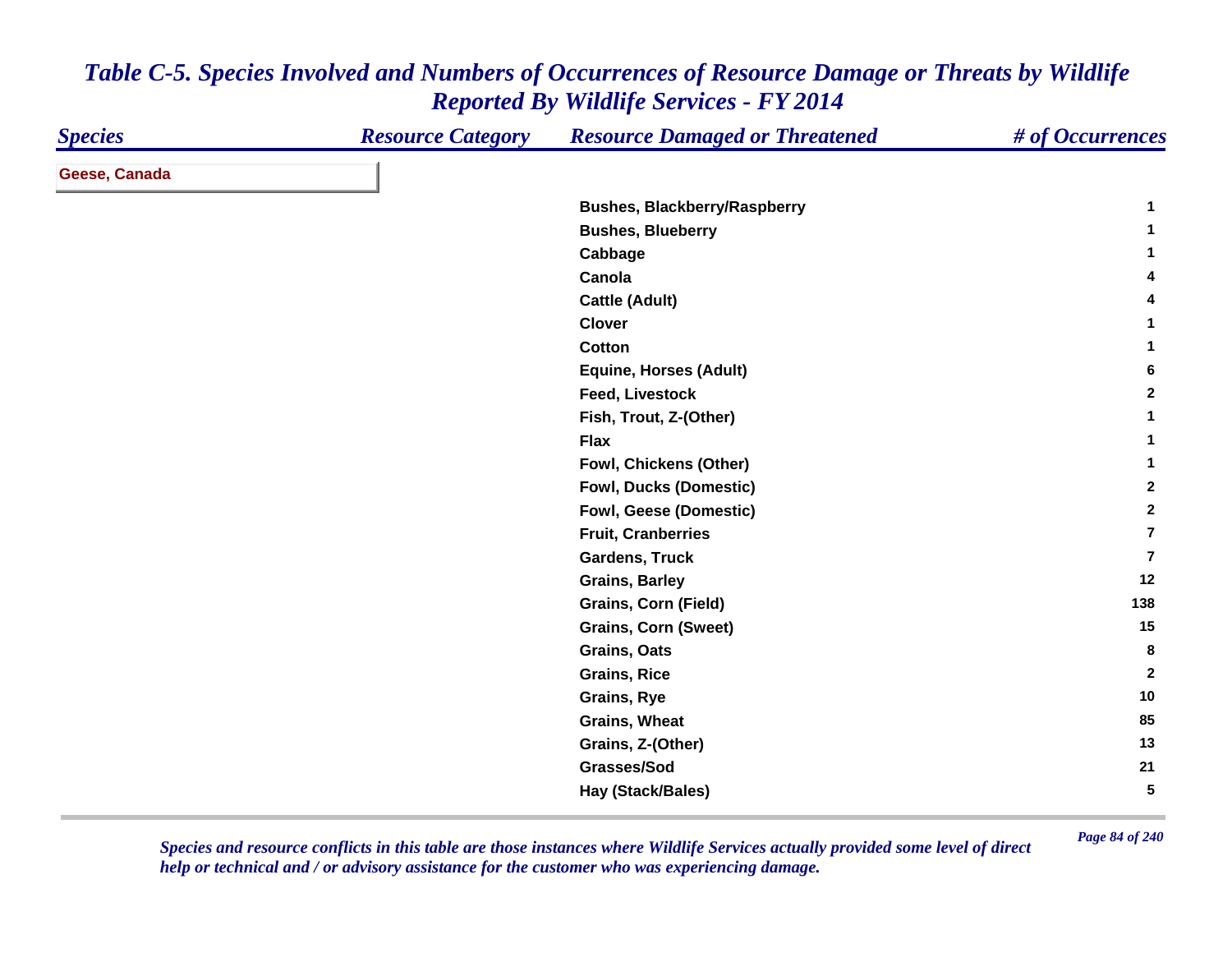| <b>Species</b> | <b>Resource Category</b> | <b>Resource Damaged or Threatened</b>     | # of Occurrences |
|----------------|--------------------------|-------------------------------------------|------------------|
| Geese, Canada  |                          |                                           |                  |
|                |                          | Hayfields, Alfalfa                        | 20               |
|                |                          | <b>Hayfields, Mixed Species</b>           | 11               |
|                |                          | Lettuce                                   | 6                |
|                |                          | <b>Melons, Watermelons</b>                | 1                |
|                |                          | <b>Nuts, Almond</b>                       | 1                |
|                |                          | <b>Pasture</b>                            | 26               |
|                |                          | Peafowl, Common                           | $\mathbf{1}$     |
|                |                          | <b>Peanuts</b>                            | 3                |
|                |                          | Peas                                      | 4                |
|                |                          | <b>Plants, Aquatic</b>                    | 1                |
|                |                          | <b>Plants, Grapes/Muscadines</b>          | $\mathbf{2}$     |
|                |                          | <b>Potatoes</b>                           | $\overline{2}$   |
|                |                          | <b>Pumpkins</b>                           | $\mathbf{2}$     |
|                |                          | <b>Shellfish, Oysters (Cultured Beds)</b> | $\mathbf{2}$     |
|                |                          | Spinach                                   | 1                |
|                |                          | Squash                                    | 1                |
|                |                          | <b>Strawberries</b>                       | 3                |
|                |                          | <b>Sunflowers</b>                         | 6                |
|                |                          | <b>Swine (Adult)</b>                      | $\mathbf{1}$     |
|                |                          | <b>Swine (Piglets)</b>                    | 1                |
|                |                          | <b>Tomatoes</b>                           | $\mathbf{1}$     |
|                | <b>Health And Safety</b> |                                           |                  |
|                |                          | <b>Hith/Sfty, Human (Aviation)</b>        | 450              |
|                |                          | Hith/Sfty, Human (Other Transportation)   | $\mathbf{2}$     |
|                |                          | Hith/Sfty, Human Z-(General)              | 677              |
|                | <b>Natural Resource</b>  |                                           |                  |

*Page 85 of 240 Species and resource conflicts in this table are those instances where Wildlife Services actually provided some level of direct help or technical and / or advisory assistance for the customer who was experiencing damage.*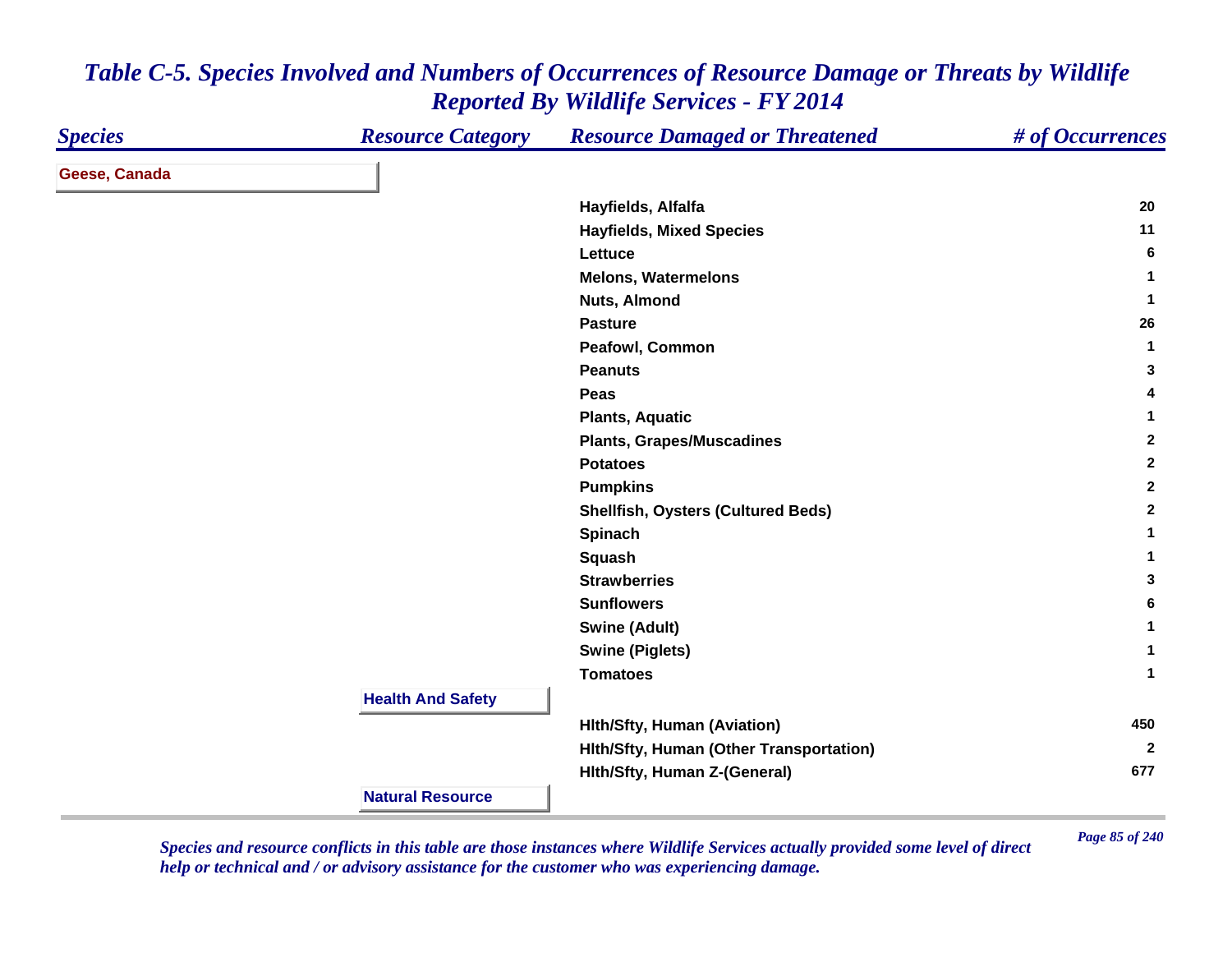| <b>Species</b> | <b>Resource Category</b> | <b>Resource Damaged or Threatened</b>  | # of Occurrences |
|----------------|--------------------------|----------------------------------------|------------------|
| Geese, Canada  |                          |                                        |                  |
|                |                          | Birds, Geese, Wild (All)               | 1                |
|                |                          | Birds, Plovers, Piping (T/E)           | 1                |
|                |                          | Birds, Terns, Roseate (T/E)            | $\mathbf{2}$     |
|                |                          | <b>Designated Natural Areas</b>        | $\mathbf{1}$     |
|                |                          | Fish, Z-(Other)                        | $\mathbf{2}$     |
|                |                          | <b>Reclamation/Restoration Site</b>    | 8                |
|                |                          | <b>Shellfish, Clams (Natural Beds)</b> | $\mathbf{1}$     |
|                |                          | Watershed                              | 21               |
|                |                          | <b>Wetlands</b>                        | 11               |
|                | <b>Property</b>          |                                        |                  |
|                |                          | <b>Aircraft</b>                        | 197              |
|                |                          | <b>Airport Runways/Taxiways</b>        | $\overline{7}$   |
|                |                          | <b>Beaches</b>                         | 88               |
|                |                          | <b>Boat Docks/Marinas</b>              | 35               |
|                |                          | <b>Buildings, Non-Residential</b>      | 23               |
|                |                          | <b>Buildings, Residential</b>          | 13               |
|                |                          | <b>Cemetery</b>                        | 4                |
|                |                          | <b>Dikes/Dams/Impoundments</b>         | 22               |
|                |                          | <b>Equipment/Machinery (Other)</b>     | 3                |
|                |                          | Fish, Ornamental                       | 1                |
|                |                          | Food Items, Human                      | 4                |
|                |                          | <b>Gardens, Veg./Fruits/Nuts</b>       | 9                |
|                |                          | <b>Golf Courses</b>                    | 191              |
|                |                          | <b>Landfills</b>                       | 6                |
|                |                          | <b>Oil Production/Equipment</b>        | $\mathbf{1}$     |
|                |                          | <b>Pets (Companion/Hobby Animals)</b>  | 6                |

*Page 86 of 240 Species and resource conflicts in this table are those instances where Wildlife Services actually provided some level of direct help or technical and / or advisory assistance for the customer who was experiencing damage.*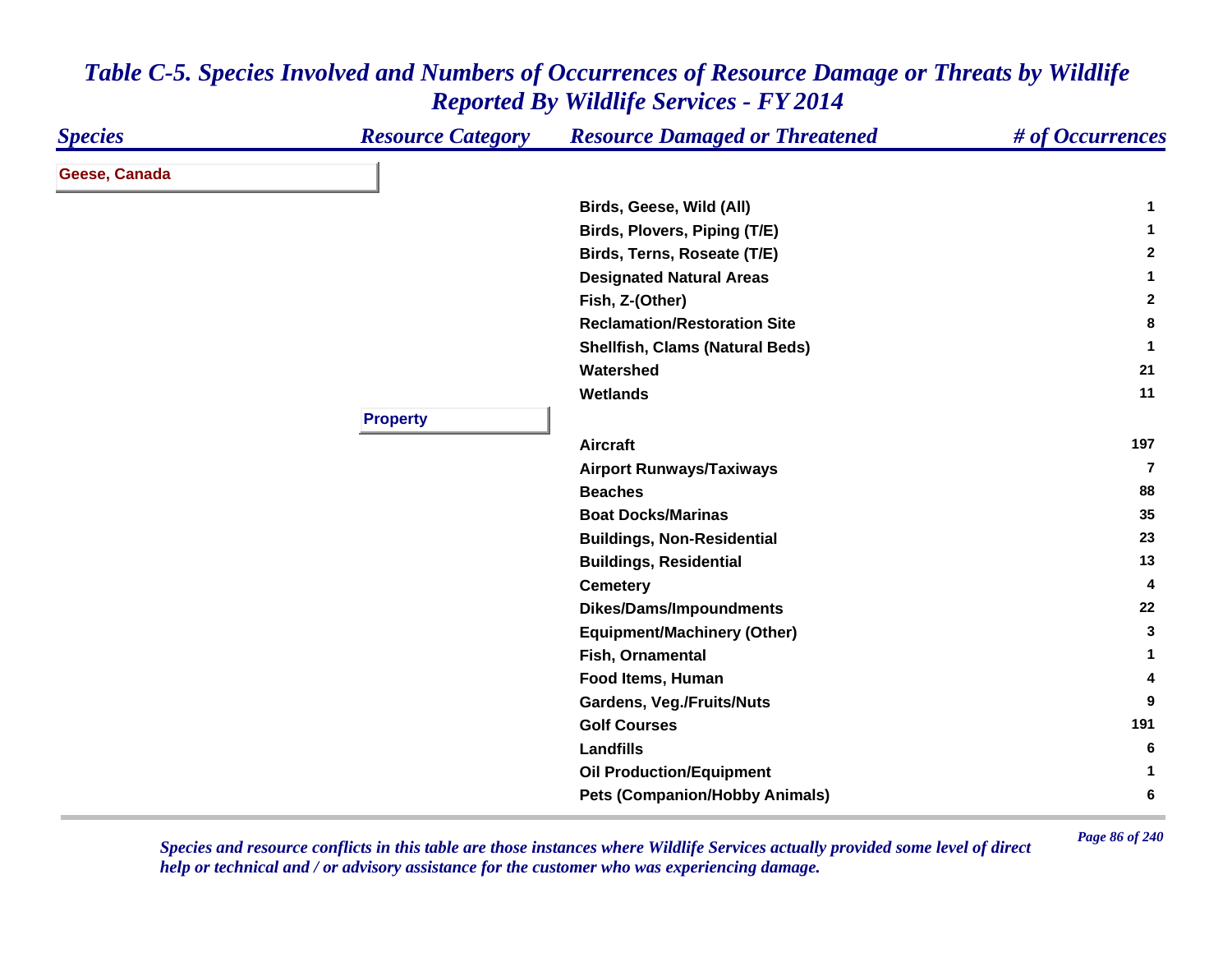#### *Species Resource Category Resource Damaged or Threatened # of Occurrences* **Geese, Canada Property (General) <sup>592</sup> Recreational Areas (Other) \*\* <sup>297</sup> Research Project <sup>1</sup> Roads/Bridges <sup>2</sup> Soil (I.E. Erosion) <sup>6</sup> Swimming Pools <sup>11</sup> Trees, Standing/Shrubs <sup>1</sup> Turf And/Or Flowers5** 363 **Utilities, Electrical 27 Utilities, Sewerage/Wastewater Treatment <sup>6</sup> Utilities, Z-(Other) <sup>2</sup> Vehicles, Land 1 Watercraft 6 Z-Landscaping (Other) <sup>104</sup> Zoo/Zoo Animals 3**  *Total Occurrences Involving Geese, Canada* **3,930 Geese, Emperor Property Property (General) <sup>1</sup>**  *Total Occurrences Involving Geese, Emperor* **<sup>1</sup> Geese, Feral Health And Safety Hlth/Sfty, Human (Aviation) <sup>2</sup>**

#### *Table C-5. Species Involved and Numbers of Occurrences of Resource Damage or Threats by Wildlife Reported By Wildlife Services - FY 2014*

*Page 87 of 240 Species and resource conflicts in this table are those instances where Wildlife Services actually provided some level of direct help or technical and / or advisory assistance for the customer who was experiencing damage.*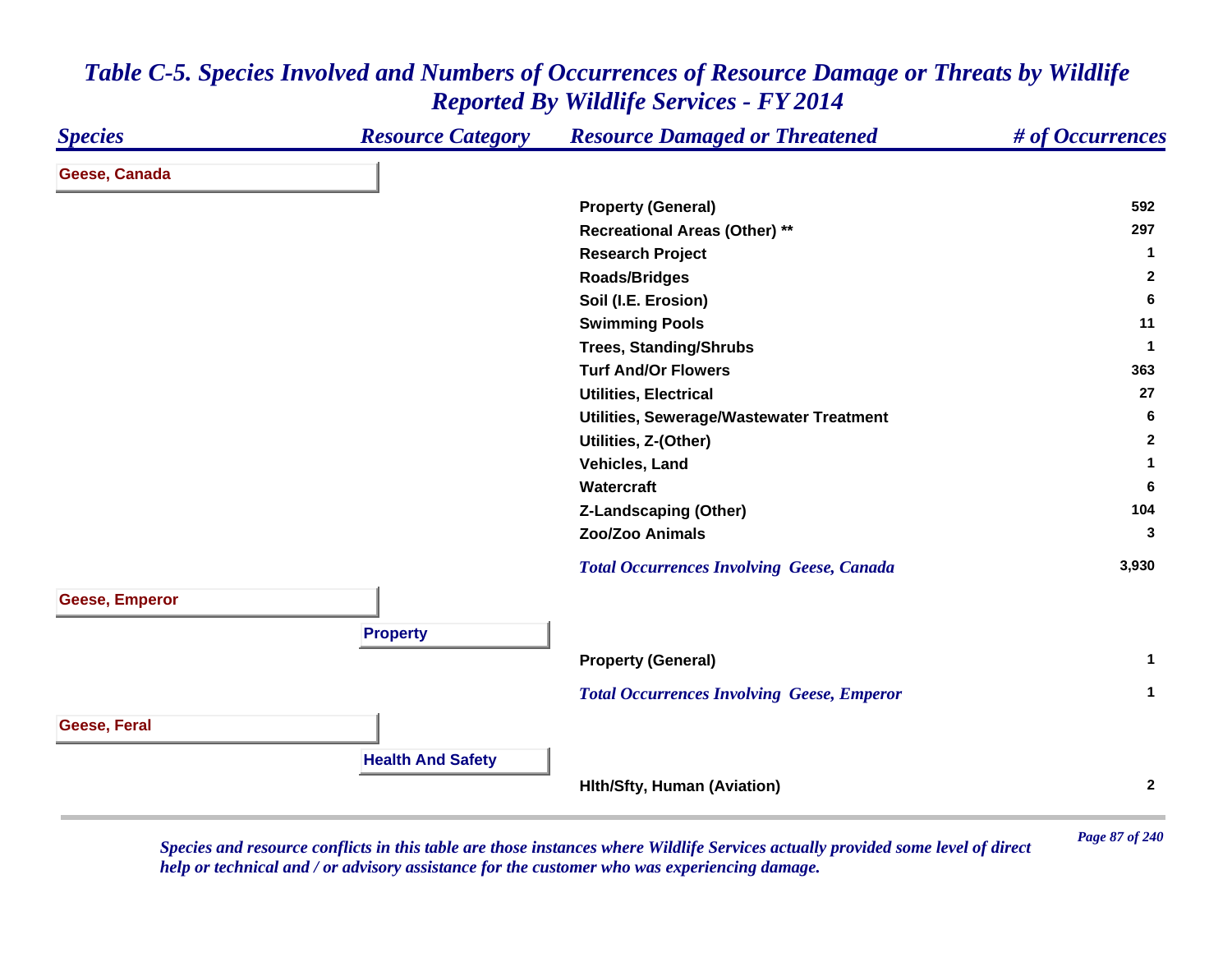#### *Species Resource Category Resource Damaged or Threatened # of Occurrences* **Geese, Feral Hlth/Sfty, Human Z-(General) <sup>6</sup> Property Aircraft 3 Cemetery <sup>2</sup> Property (General) <sup>1</sup> Recreational Areas (Other) \*\* <sup>3</sup>**  *Total Occurrences Involving Geese, Feral* **<sup>17</sup> Geese, Hawaiian (T/E) Health And Safety Hlth/Sfty, Human (Aviation) <sup>4</sup> Property Aircraft 4**  *Total Occurrences Involving Geese, Hawaiian (T/E)* **<sup>8</sup> Geese, Snow, Greater Agriculture Grains, Buckwheat 1 Grains, Wheat 1 Grains, Z-(Other) <sup>1</sup> Pasture 1 Health And Safety Hlth/Sfty, Human (Aviation) <sup>5</sup> Hlth/Sfty, Human Z-(General) <sup>3</sup>**

#### *Table C-5. Species Involved and Numbers of Occurrences of Resource Damage or Threats by Wildlife Reported By Wildlife Services - FY 2014*

*Page 88 of 240 Species and resource conflicts in this table are those instances where Wildlife Services actually provided some level of direct help or technical and / or advisory assistance for the customer who was experiencing damage.*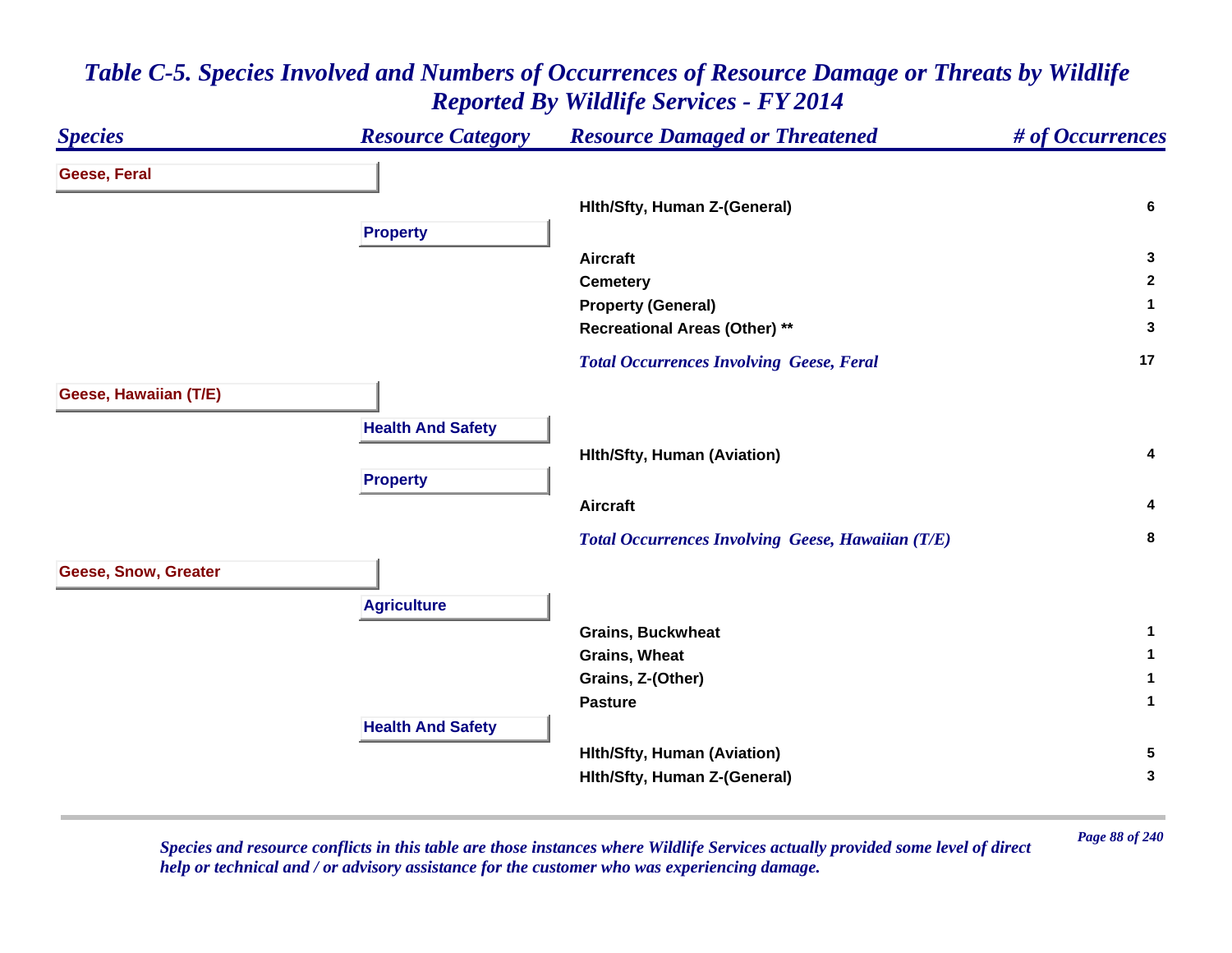#### *Species Resource Category Resource Damaged or Threatened # of Occurrences* **Geese, Snow, Greater Property Aircraft 3**  *Total Occurrences Involving Geese, Snow, Greater* **<sup>15</sup> Geese, Snow, Lesser Agriculture Grains, Barley <sup>1</sup> Grains, Corn (Field) <sup>1</sup> Grains, Wheat 9 Hayfields, Alfalfa <sup>2</sup> Shellfish, Crawfish 7Health And Safety Hlth/Sfty, Human (Aviation) <sup>14</sup> Property Aircraft 10 Buildings, Non-Residential <sup>2</sup>**  *Total Occurrences Involving Geese, Snow, Lesser* **<sup>46</sup> Geese, White-Fronted, Greater Agriculture Grains, Wheat 3 Property Aircraft 1**  *Total Occurrences Involving Geese, White-Fronted, Greater* **<sup>4</sup>**

# *Table C-5. Species Involved and Numbers of Occurrences of Resource Damage or Threats by Wildlife Reported By Wildlife Services - FY 2014*

*Page 89 of 240 Species and resource conflicts in this table are those instances where Wildlife Services actually provided some level of direct help or technical and / or advisory assistance for the customer who was experiencing damage.*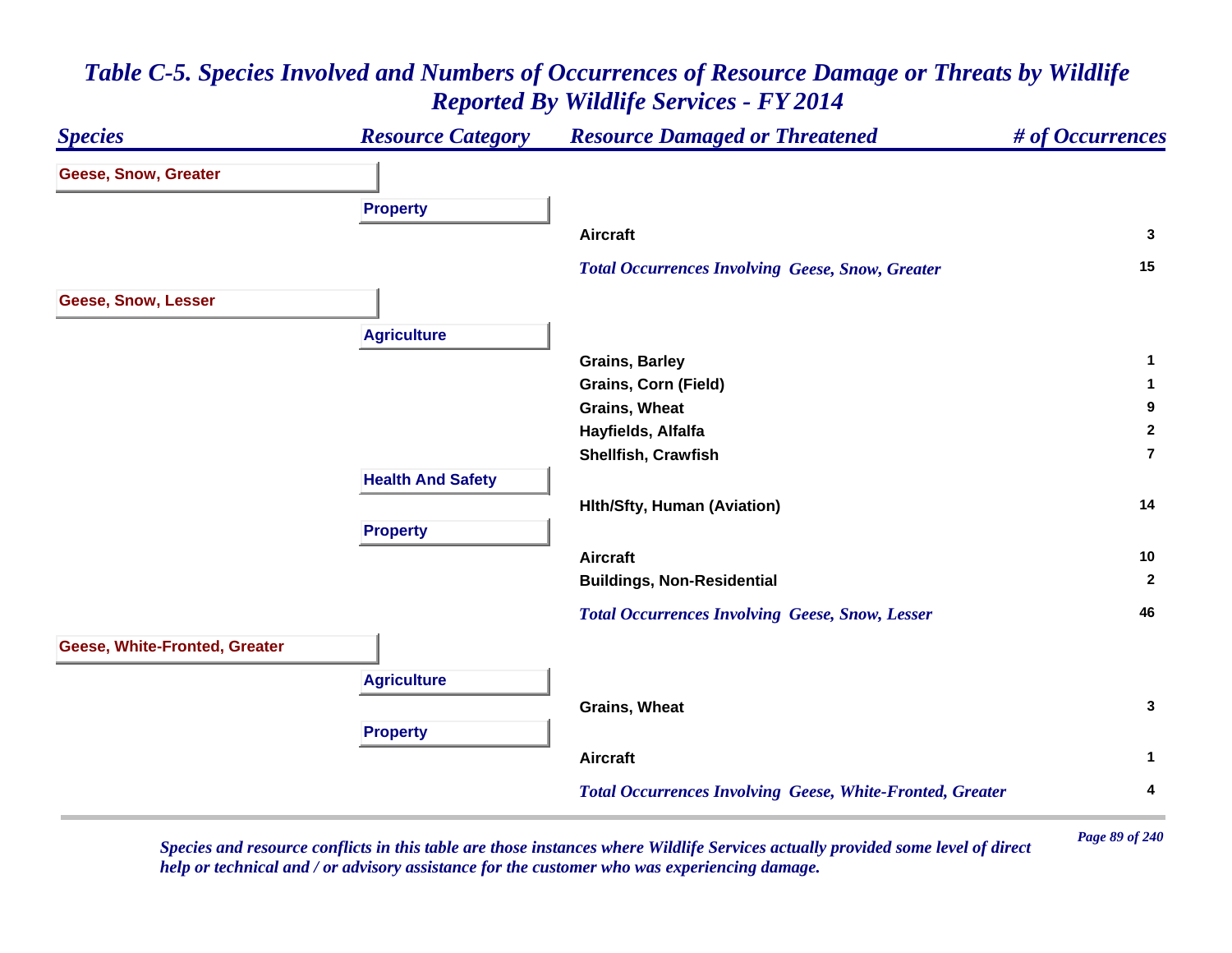

*Page 90 of 240 Species and resource conflicts in this table are those instances where Wildlife Services actually provided some level of direct help or technical and / or advisory assistance for the customer who was experiencing damage.*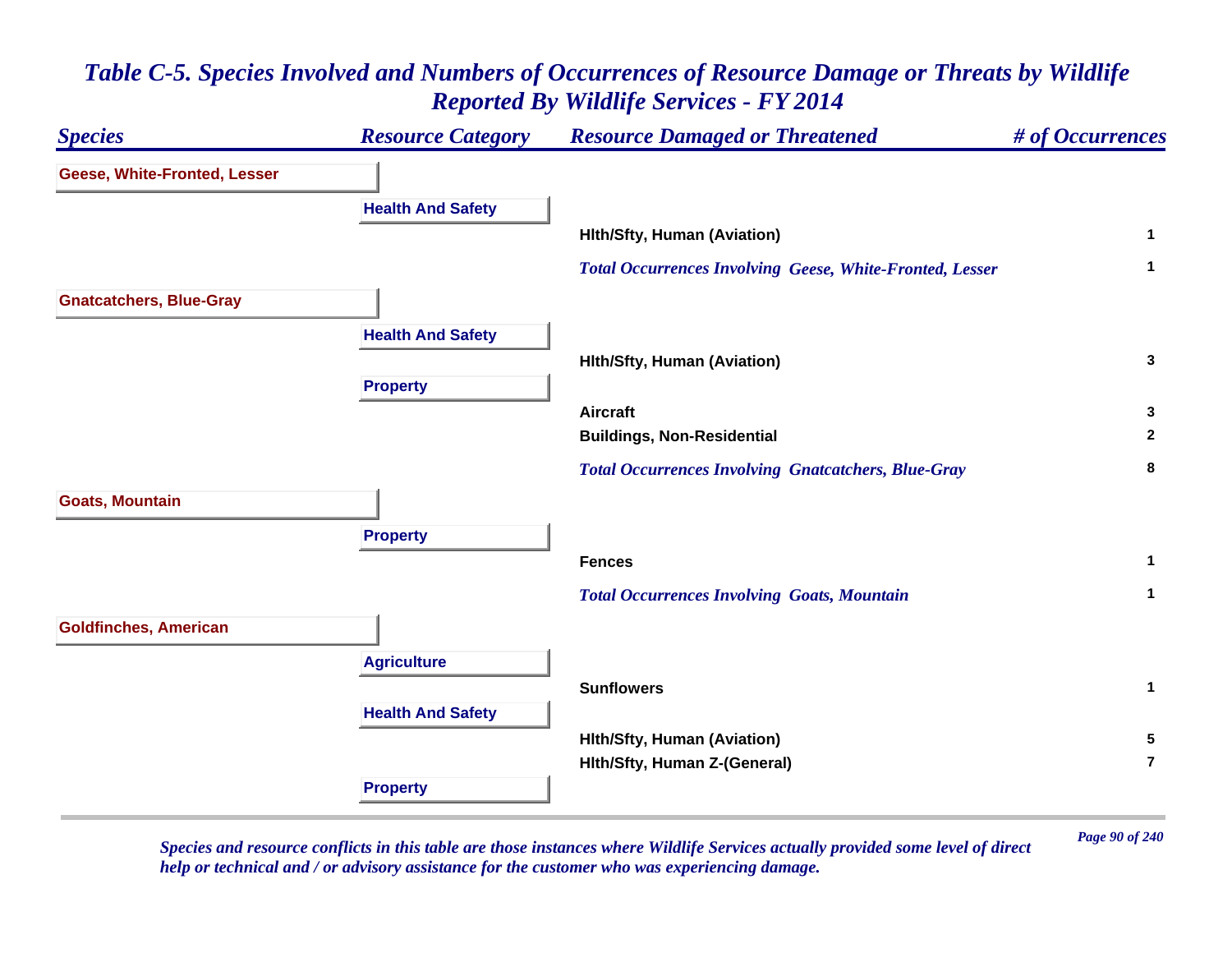| <b>Species</b>               | <b>Resource Category</b> | <b>Resource Damaged or Threatened</b>                    | # of Occurrences |
|------------------------------|--------------------------|----------------------------------------------------------|------------------|
| <b>Goldfinches, American</b> |                          |                                                          |                  |
|                              |                          | <b>Aircraft</b>                                          | $5\phantom{.0}$  |
|                              |                          | <b>Buildings, Non-Residential</b>                        | $\mathbf{2}$     |
|                              |                          | <b>Buildings, Residential</b>                            | 1                |
|                              |                          | <b>Total Occurrences Involving Goldfinches, American</b> | 21               |
| <b>Grackles, Boat-Tailed</b> |                          |                                                          |                  |
|                              | <b>Agriculture</b>       |                                                          |                  |
|                              |                          | <b>Feed, Livestock</b>                                   | $\mathbf{1}$     |
|                              | <b>Health And Safety</b> |                                                          |                  |
|                              |                          | <b>Hith/Sfty, Human (Aviation)</b>                       | $\mathbf{1}$     |
|                              |                          | Hith/Sfty, Human Z-(General)                             | $\mathbf{1}$     |
|                              | <b>Property</b>          |                                                          |                  |
|                              |                          | <b>Aircraft</b>                                          | $\mathbf{1}$     |
|                              |                          | <b>Buildings, Non-Residential</b>                        | $\mathbf{1}$     |
|                              |                          | <b>Total Occurrences Involving Grackles, Boat-Tailed</b> | $5\phantom{.0}$  |
| <b>Grackles, Common</b>      |                          |                                                          |                  |
|                              | <b>Agriculture</b>       |                                                          |                  |
|                              |                          | <b>Feed, Livestock</b>                                   | 1                |
|                              |                          | <b>Fruit, Grapes/Muscadines</b>                          | 1                |
|                              |                          | <b>Grains, Corn (Field)</b>                              | 4                |
|                              |                          | <b>Grains, Corn (Sweet)</b>                              | $\mathbf{2}$     |
|                              |                          | <b>Grains, Oats</b>                                      | 1                |
|                              |                          | <b>Grains, Rice</b>                                      | 54               |
|                              |                          | <b>Grains, Wheat</b>                                     | 1                |

*Page 91 of 240 Species and resource conflicts in this table are those instances where Wildlife Services actually provided some level of direct help or technical and / or advisory assistance for the customer who was experiencing damage.*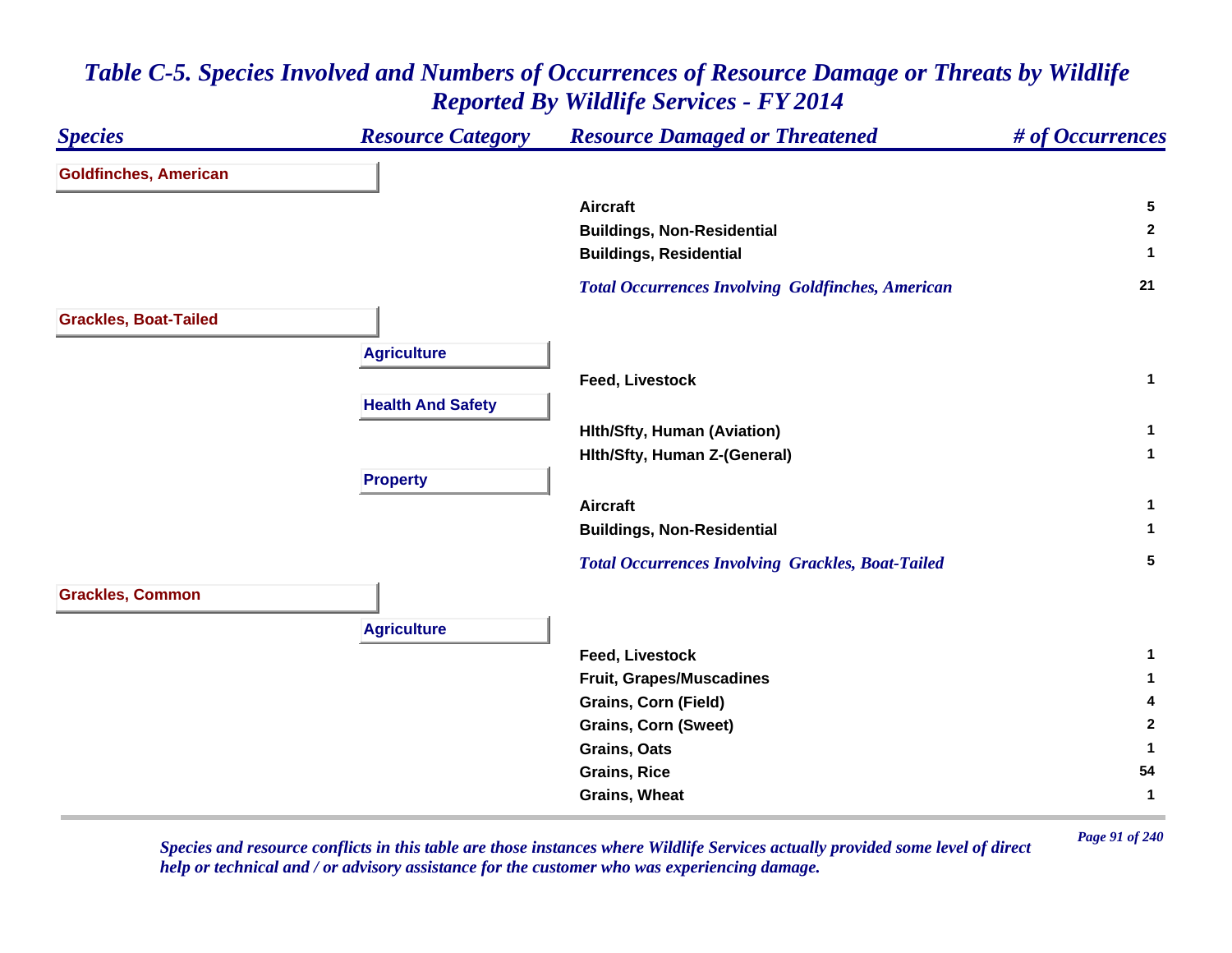| <b>Species</b>                | <b>Resource Category</b> | <b>Resource Damaged or Threatened</b>               | # of Occurrences |
|-------------------------------|--------------------------|-----------------------------------------------------|------------------|
| <b>Grackles, Common</b>       |                          |                                                     |                  |
|                               |                          | Shellfish, Crawfish                                 | -1               |
|                               |                          | <b>Sunflowers</b>                                   | 44               |
|                               |                          | <b>Trees, Standing Softwood</b>                     | $\mathbf 1$      |
|                               |                          | Trees, Z-Fruit/Nut (Other)                          | $\mathbf{1}$     |
|                               | <b>Health And Safety</b> |                                                     |                  |
|                               |                          | <b>Hith/Sfty, Human (Aviation)</b>                  | 30               |
|                               |                          | Hith/Sfty, Human Z-(General)                        | 32               |
|                               | <b>Natural Resource</b>  |                                                     |                  |
|                               |                          | Birds, Plovers, Piping (T/E)                        | $\mathbf{1}$     |
|                               |                          | Fish, Trout, Rainbow                                | $\mathbf{1}$     |
|                               | <b>Property</b>          |                                                     |                  |
|                               |                          | <b>Aircraft</b>                                     | 28               |
|                               |                          | <b>Buildings, Non-Residential</b>                   | $\overline{7}$   |
|                               |                          | <b>Buildings, Residential</b>                       | 14               |
|                               |                          | <b>Landfills</b>                                    | 3                |
|                               |                          | <b>Property (General)</b>                           | 10               |
|                               |                          | <b>Utilities, Electrical</b>                        | 1                |
|                               |                          | <b>Z-Landscaping (Other)</b>                        | 1                |
|                               |                          | <b>Total Occurrences Involving Grackles, Common</b> | 239              |
| <b>Grackles, Great-Tailed</b> |                          |                                                     |                  |
|                               | <b>Health And Safety</b> |                                                     |                  |
|                               |                          | <b>Hith/Sfty, Human (Aviation)</b>                  | $\overline{7}$   |
|                               |                          | Hith/Sfty, Human Z-(General)                        | 10               |
|                               | <b>Property</b>          |                                                     |                  |

*Page 92 of 240 Species and resource conflicts in this table are those instances where Wildlife Services actually provided some level of direct help or technical and / or advisory assistance for the customer who was experiencing damage.*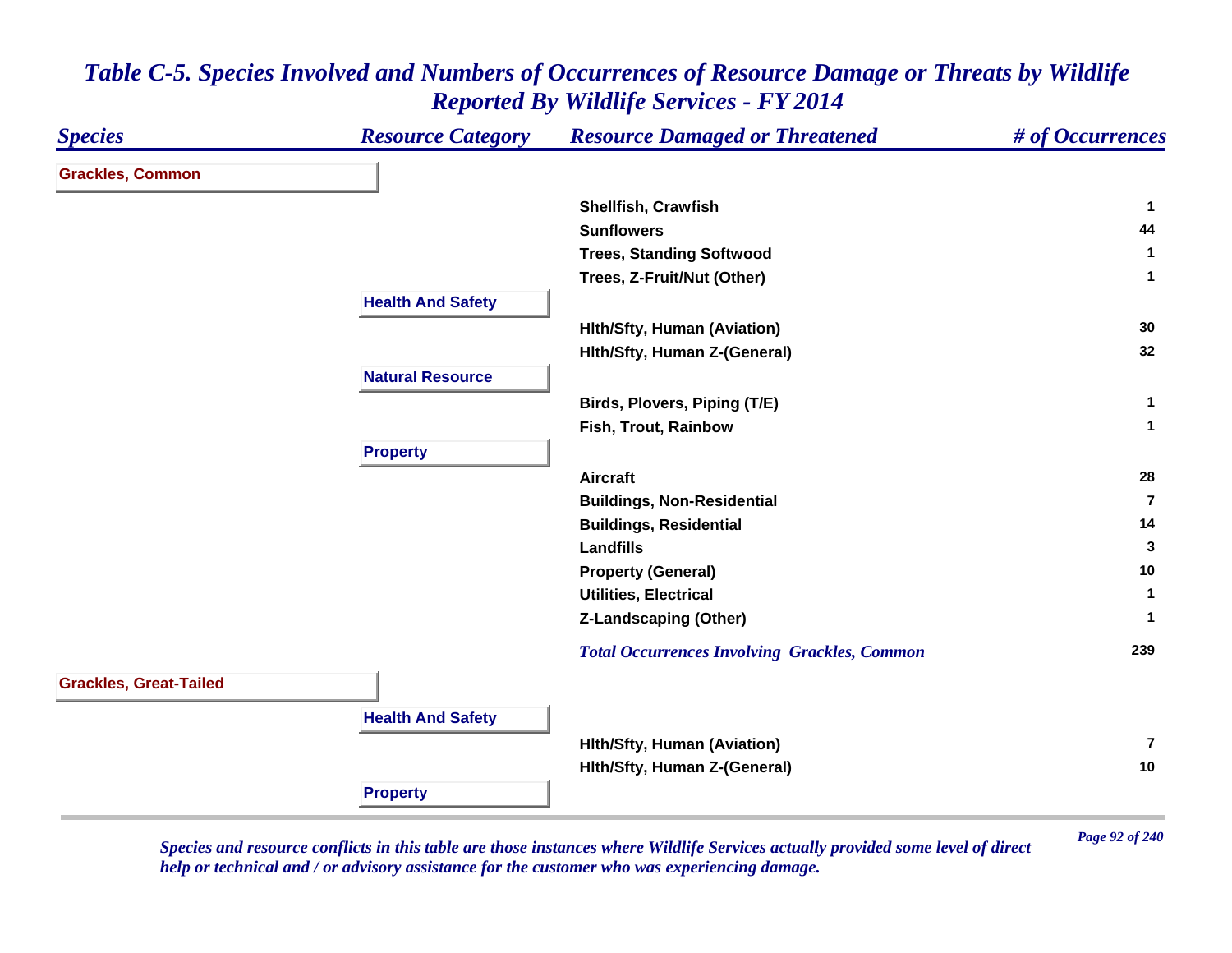| <b>Species</b>                | <b>Resource Category</b> | <b>Resource Damaged or Threatened</b>                     | # of Occurrences |
|-------------------------------|--------------------------|-----------------------------------------------------------|------------------|
| <b>Grackles, Great-Tailed</b> |                          |                                                           |                  |
|                               |                          | <b>Aircraft</b>                                           | $\mathbf{3}$     |
|                               |                          | <b>Buildings, Non-Residential</b>                         | 4                |
|                               |                          | Vehicles, Land                                            | 1                |
|                               |                          | <b>Total Occurrences Involving Grackles, Great-Tailed</b> | 25               |
| <b>Grebes, Eared</b>          |                          |                                                           |                  |
|                               | <b>Agriculture</b>       |                                                           |                  |
|                               |                          | Fish, Baitfish (Other)                                    | $\mathbf{1}$     |
|                               |                          | Fish, Bass, Hybrid Striped                                | $\mathbf{1}$     |
|                               | <b>Health And Safety</b> |                                                           |                  |
|                               |                          | <b>Hith/Sfty, Human (Aviation)</b>                        | $\mathbf{1}$     |
|                               | <b>Property</b>          |                                                           |                  |
|                               |                          | <b>Aircraft</b>                                           | $\mathbf 1$      |
|                               |                          | <b>Total Occurrences Involving Grebes, Eared</b>          | 4                |
| <b>Grebes, Horned</b>         |                          |                                                           |                  |
|                               | <b>Health And Safety</b> |                                                           |                  |
|                               |                          | <b>Hith/Sfty, Human (Aviation)</b>                        | $\mathbf{2}$     |
|                               | <b>Property</b>          |                                                           |                  |
|                               |                          | <b>Aircraft</b>                                           | $\mathbf{2}$     |
|                               |                          | <b>Total Occurrences Involving Grebes, Horned</b>         | 4                |
| <b>Grebes, Pied-Billed</b>    |                          |                                                           |                  |
|                               | <b>Agriculture</b>       |                                                           |                  |

*Page 93 of 240 Species and resource conflicts in this table are those instances where Wildlife Services actually provided some level of direct help or technical and / or advisory assistance for the customer who was experiencing damage.*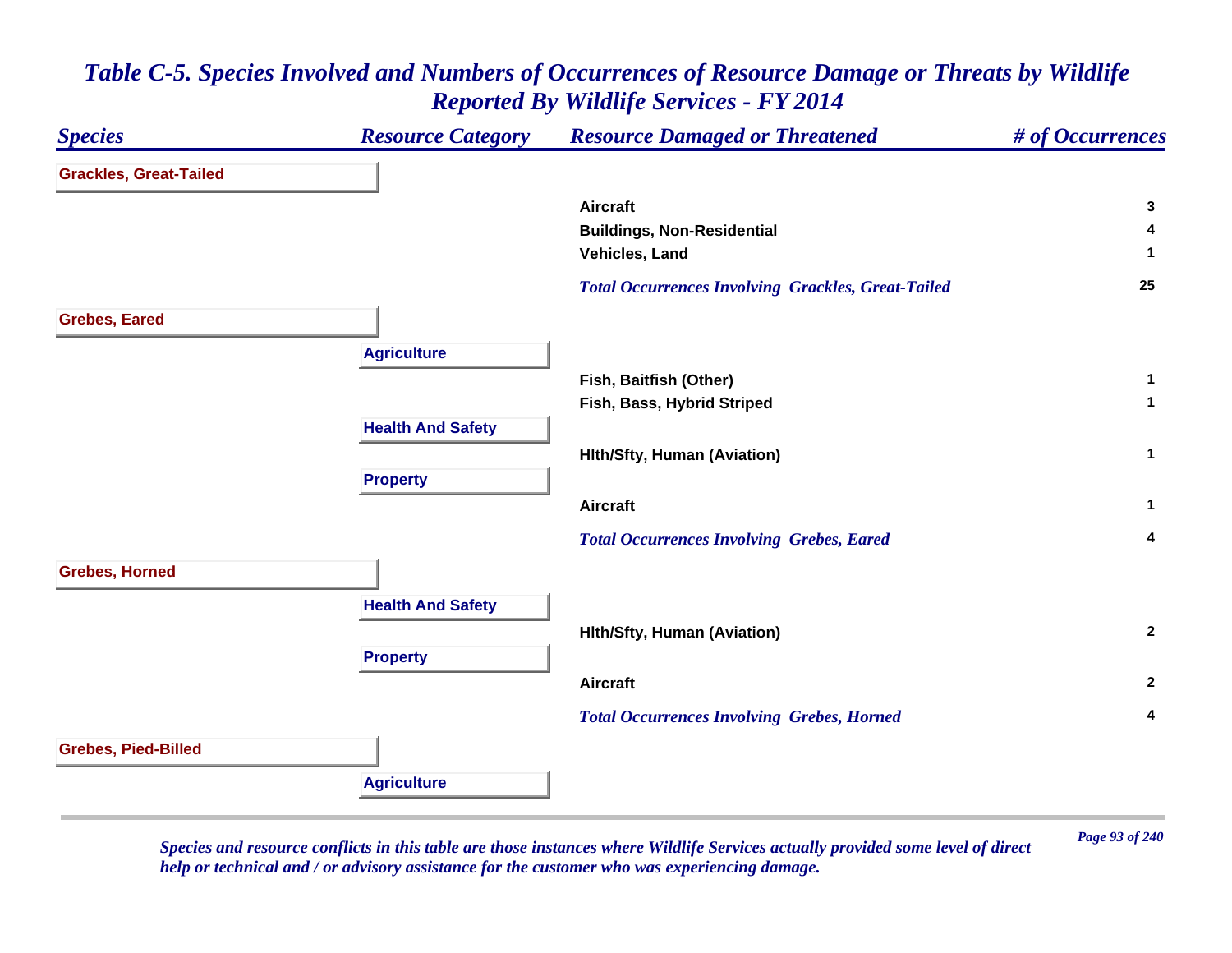#### *Species Resource Category Resource Damaged or Threatened # of Occurrences* **Grebes, Pied-Billed Fish, Baitfish (Other) <sup>1</sup> Fish, Bass, Hybrid Striped <sup>1</sup> Health And Safety Hlth/Sfty, Human (Aviation) <sup>15</sup> Property Aircraft 17 Buildings, Non-Residential <sup>2</sup> Food Items, Non-Human \* 2**  *Total Occurrences Involving Grebes, Pied-Billed* **<sup>38</sup> Grebes, Western Health And Safety Hlth/Sfty, Human (Aviation) <sup>2</sup> Property Aircraft 2**  *Total Occurrences Involving Grebes, Western* **<sup>4</sup> Grosbeaks, Black-Headed Health And Safety Hlth/Sfty, Human (Aviation) <sup>1</sup> Property Aircraft 1**  *Total Occurrences Involving Grosbeaks, Black-Headed* **<sup>2</sup>**

#### *Table C-5. Species Involved and Numbers of Occurrences of Resource Damage or Threats by Wildlife Reported By Wildlife Services - FY 2014*

*Page 94 of 240 Species and resource conflicts in this table are those instances where Wildlife Services actually provided some level of direct help or technical and / or advisory assistance for the customer who was experiencing damage.*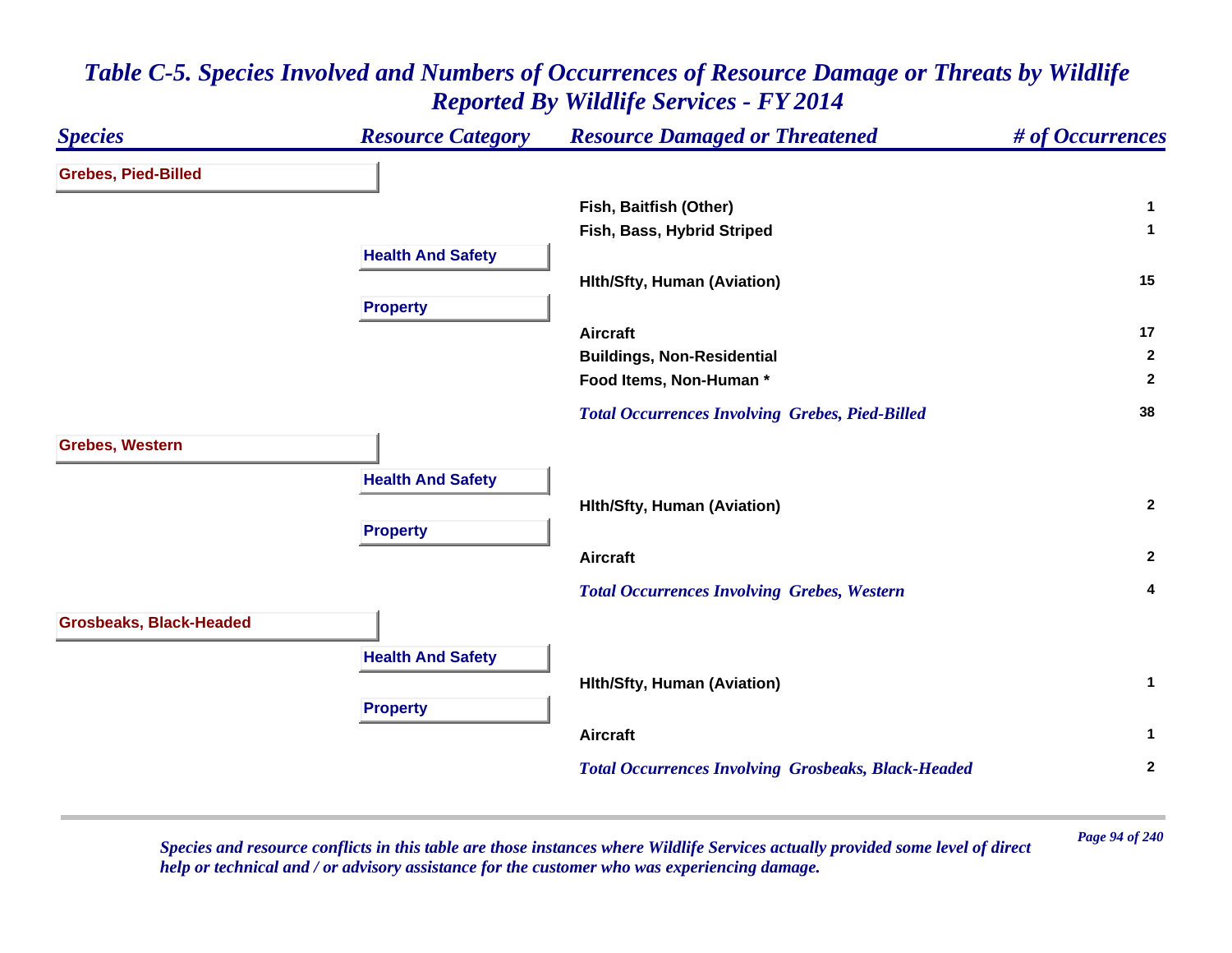#### *Species Resource Category Resource Damaged or Threatened # of Occurrences* **Grosbeaks, Blue Health And Safety Hlth/Sfty, Human (Aviation) <sup>1</sup> Property Aircraft 1**  *Total Occurrences Involving Grosbeaks, Blue* **<sup>2</sup> Grosbeaks, Rose-Breasted Health And Safety Hlth/Sfty, Human (Aviation) <sup>2</sup> Hlth/Sfty, Human Z-(General) <sup>1</sup> Property Aircraft 2 Buildings, Non-Residential <sup>2</sup>**  *Total Occurrences Involving Grosbeaks, Rose-Breasted* **7Grouse, Ruffed Health And Safety Hlth/Sfty, Human Z-(General) <sup>8</sup>**  *Total Occurrences Involving Grouse, Ruffed* **<sup>8</sup> Gulls, Black-Backed, Great Agriculture Fish, Trout, Z-(Other) <sup>1</sup> Fruit, Blueberries 3**

#### *Table C-5. Species Involved and Numbers of Occurrences of Resource Damage or Threats by Wildlife Reported By Wildlife Services - FY 2014*

*Page 95 of 240 Species and resource conflicts in this table are those instances where Wildlife Services actually provided some level of direct help or technical and / or advisory assistance for the customer who was experiencing damage.*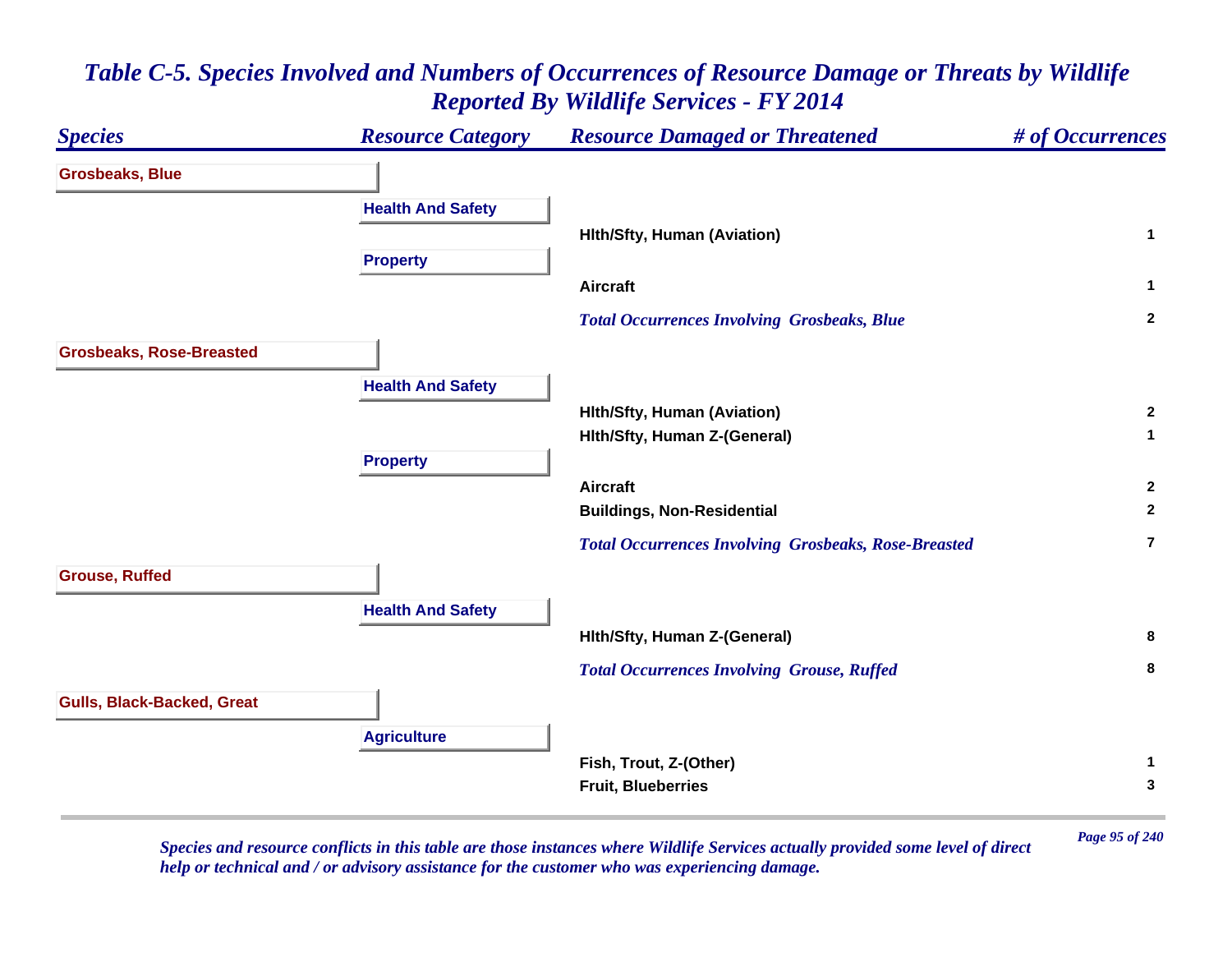| <b>Species</b>                    | <b>Resource Category</b> | <b>Resource Damaged or Threatened</b> | # of Occurrences |
|-----------------------------------|--------------------------|---------------------------------------|------------------|
| <b>Gulls, Black-Backed, Great</b> |                          |                                       |                  |
|                                   |                          | Sheep (Lambs)                         | $\mathbf 1$      |
|                                   |                          | Shellfish, Z-(Other) Ag               | $\mathbf{1}$     |
|                                   | <b>Health And Safety</b> |                                       |                  |
|                                   |                          | <b>Hith/Sfty, Human (Aviation)</b>    | 47               |
|                                   |                          | Hith/Sfty, Human Z-(General)          | 16               |
|                                   | <b>Natural Resource</b>  |                                       |                  |
|                                   |                          | <b>Birds, Colonial Sea (All)</b>      | $\mathbf{2}$     |
|                                   |                          | Birds, Plovers, Piping (T/E)          | 5                |
|                                   |                          | Birds, Puffins, Atlantic (T/E)        | 1                |
|                                   |                          | <b>Birds, Terns, Common</b>           | 3                |
|                                   |                          | Birds, Terns, Least (T/E)             | $\overline{2}$   |
|                                   |                          | Birds, Terns, Roseate (T/E)           | 10               |
|                                   |                          | Birds, Z-(Other)                      | 3                |
|                                   |                          | <b>Shellfish, Lobster (Maine)</b>     | $\mathbf{1}$     |
|                                   |                          | Watershed                             | $\mathbf{1}$     |
|                                   | <b>Property</b>          |                                       |                  |
|                                   |                          | <b>Aircraft</b>                       | 38               |
|                                   |                          | <b>Airport Runways/Taxiways</b>       | $\mathbf{1}$     |
|                                   |                          | <b>Buildings, Non-Residential</b>     | 27               |
|                                   |                          | <b>Buildings, Residential</b>         | $\overline{2}$   |
|                                   |                          | <b>Equipment/Machinery (Other)</b>    | $\mathbf 1$      |
|                                   |                          | Food Items, Human                     | 1                |
|                                   |                          | <b>Landfills</b>                      | 13               |
|                                   |                          | <b>Property (General)</b>             | 8                |
|                                   |                          | <b>Utilities, Electrical</b>          | 3                |

*Page 96 of 240 Species and resource conflicts in this table are those instances where Wildlife Services actually provided some level of direct help or technical and / or advisory assistance for the customer who was experiencing damage.*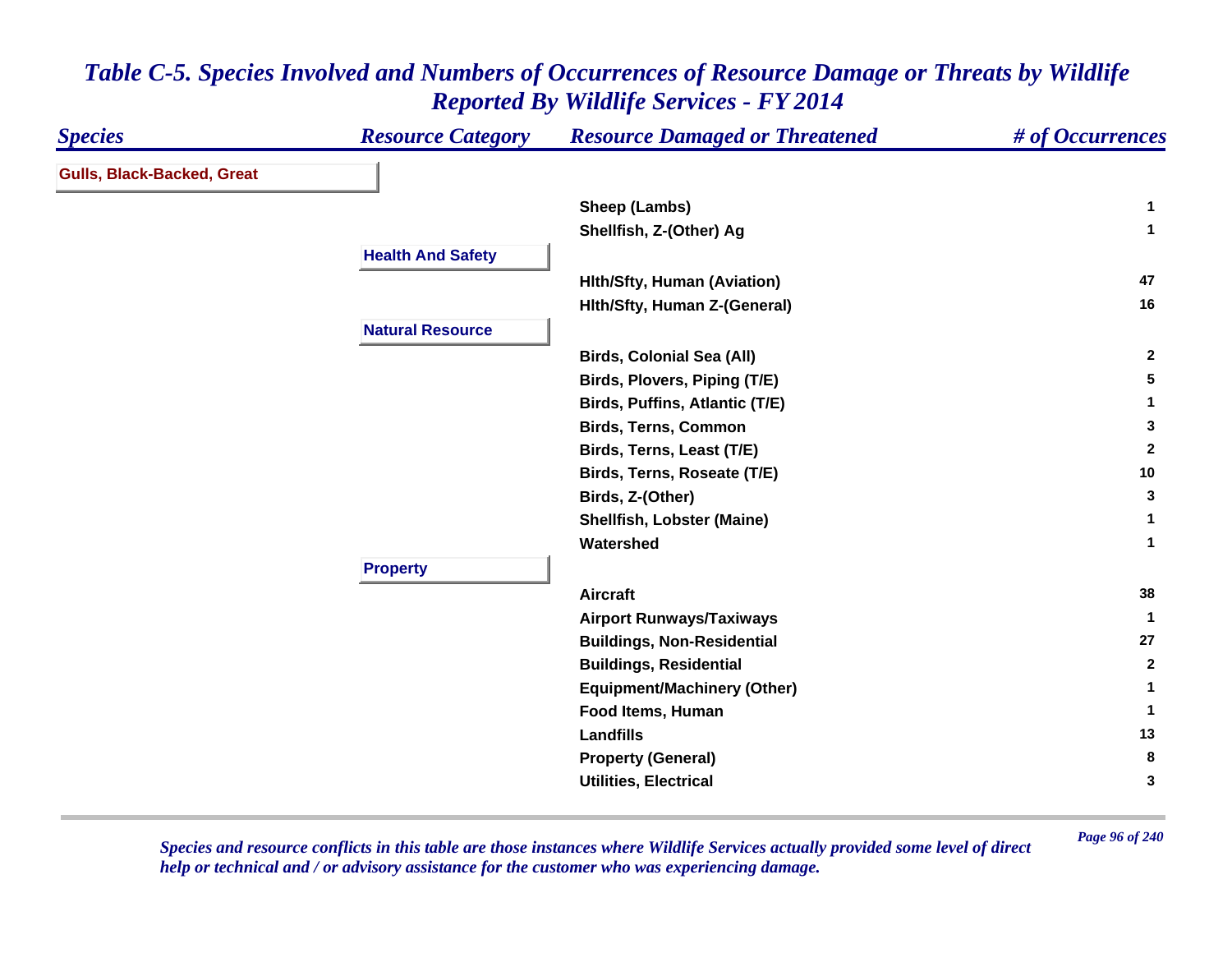#### *Species Resource Category Resource Damaged or Threatened # of Occurrences* **Gulls, Black-Backed, Great Vehicles, Land 1**  *Total Occurrences Involving Gulls, Black-Backed, Great* **<sup>192</sup> Gulls, Black-Backed, Lesser Health And Safety Hlth/Sfty, Human Z-(General) <sup>1</sup>**  *Total Occurrences Involving Gulls, Black-Backed, Lesser* **<sup>1</sup> Gulls, Bonaparte`s Health And Safety Hlth/Sfty, Human (Aviation) <sup>13</sup> Property Aircraft 9 Landfills 1**  *Total Occurrences Involving Gulls, Bonaparte`s* **<sup>23</sup> Gulls, California Agriculture Shellfish, Z-(Other) Ag <sup>2</sup> Health And Safety Hlth/Sfty, Human (Aviation) <sup>14</sup> Hlth/Sfty, Human Z-(General) <sup>3</sup> Natural ResourceBirds, Plovers, Piping (T/E) <sup>1</sup>**

## *Table C-5. Species Involved and Numbers of Occurrences of Resource Damage or Threats by Wildlife Reported By Wildlife Services - FY 2014*

*Page 97 of 240 Species and resource conflicts in this table are those instances where Wildlife Services actually provided some level of direct help or technical and / or advisory assistance for the customer who was experiencing damage.*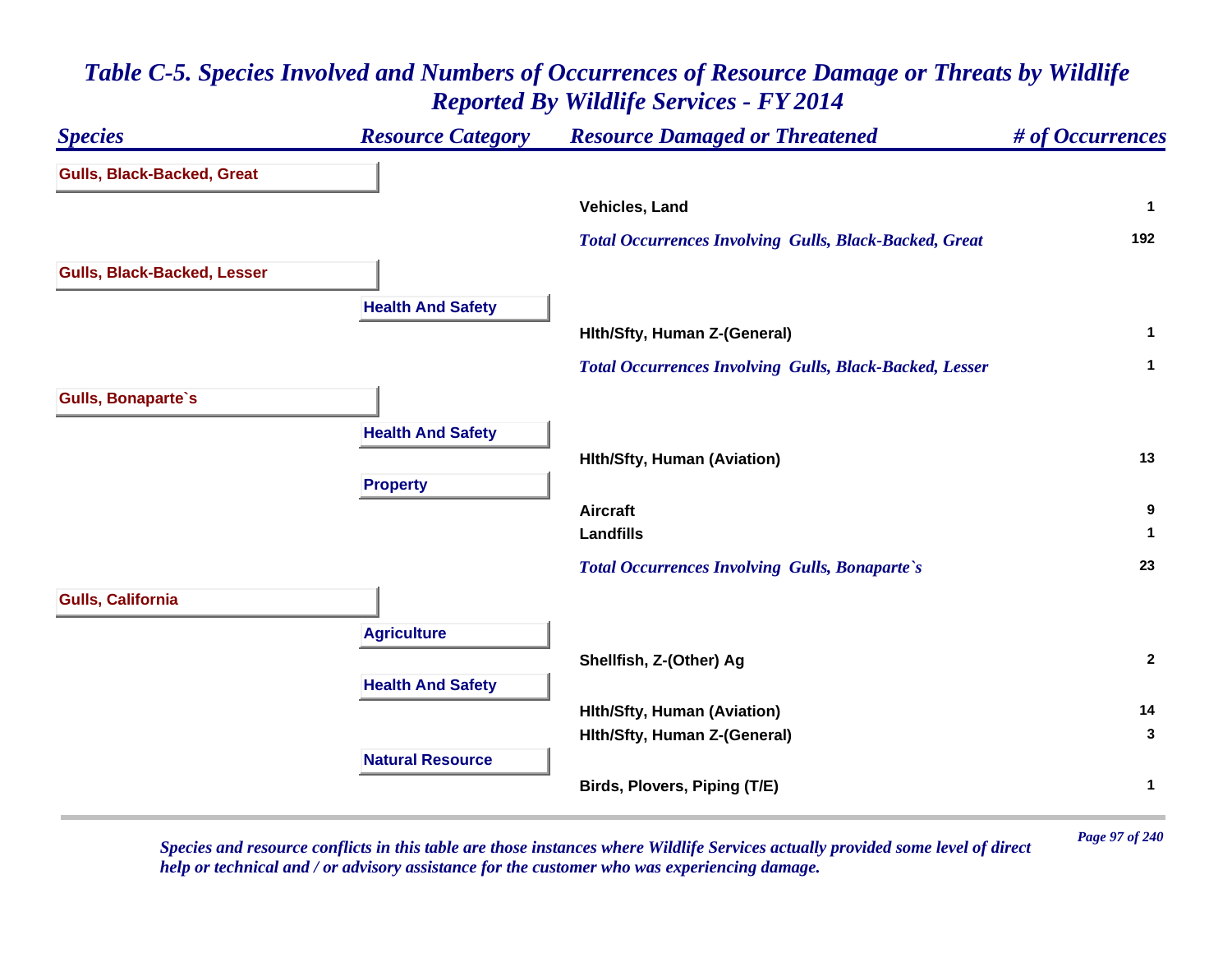| <b>Species</b>           | <b>Resource Category</b> | <b>Resource Damaged or Threatened</b>                | # of Occurrences |
|--------------------------|--------------------------|------------------------------------------------------|------------------|
| <b>Gulls, California</b> |                          |                                                      |                  |
|                          |                          | Birds, Terns, Least (T/E)                            | 1                |
|                          |                          | Birds, Terns, Least, California (T/E)                | 1                |
|                          |                          | Fish, Trout, Rainbow                                 | 1.               |
|                          |                          | Fish, Z-(Other)                                      | 3                |
|                          | <b>Property</b>          |                                                      |                  |
|                          |                          | <b>Aircraft</b>                                      | 6                |
|                          |                          | <b>Buildings, Non-Residential</b>                    | 1.               |
|                          |                          | <b>Equipment/Machinery (Other)</b>                   | $\mathbf{2}$     |
|                          |                          | <b>Landfills</b>                                     | 3                |
|                          |                          | <b>Total Occurrences Involving Gulls, California</b> | 38               |
| Gulls, Franklin's        |                          |                                                      |                  |
|                          | <b>Agriculture</b>       |                                                      |                  |
|                          |                          | <b>Feed, Livestock</b>                               | $\mathbf{1}$     |
|                          | <b>Health And Safety</b> |                                                      |                  |
|                          |                          | <b>Hith/Sfty, Human (Aviation)</b>                   | 21               |
|                          |                          | Hith/Sfty, Human Z-(General)                         | $\mathbf{1}$     |
|                          | <b>Natural Resource</b>  |                                                      |                  |
|                          |                          | Fish, Z-(Other)                                      | $\mathbf{3}$     |
|                          | <b>Property</b>          |                                                      |                  |
|                          |                          | <b>Aircraft</b>                                      | 3                |
|                          |                          | <b>Buildings, Non-Residential</b>                    | 3                |
|                          |                          | Food Items, Non-Human *                              | 4                |
|                          |                          | <b>Golf Courses</b>                                  | 1                |

*Page 98 of 240 Species and resource conflicts in this table are those instances where Wildlife Services actually provided some level of direct help or technical and / or advisory assistance for the customer who was experiencing damage.*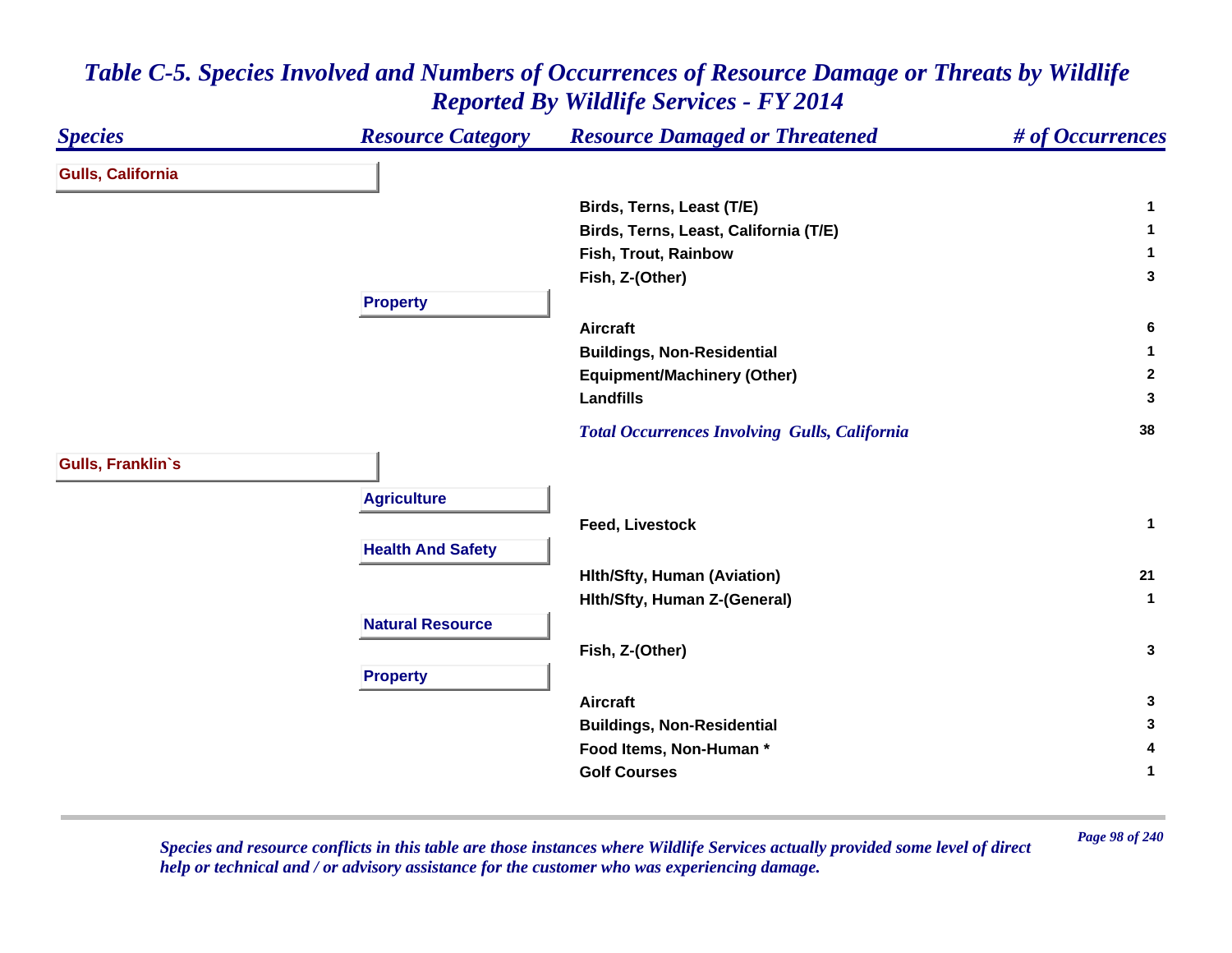

*Page 99 of 240 Species and resource conflicts in this table are those instances where Wildlife Services actually provided some level of direct help or technical and / or advisory assistance for the customer who was experiencing damage.*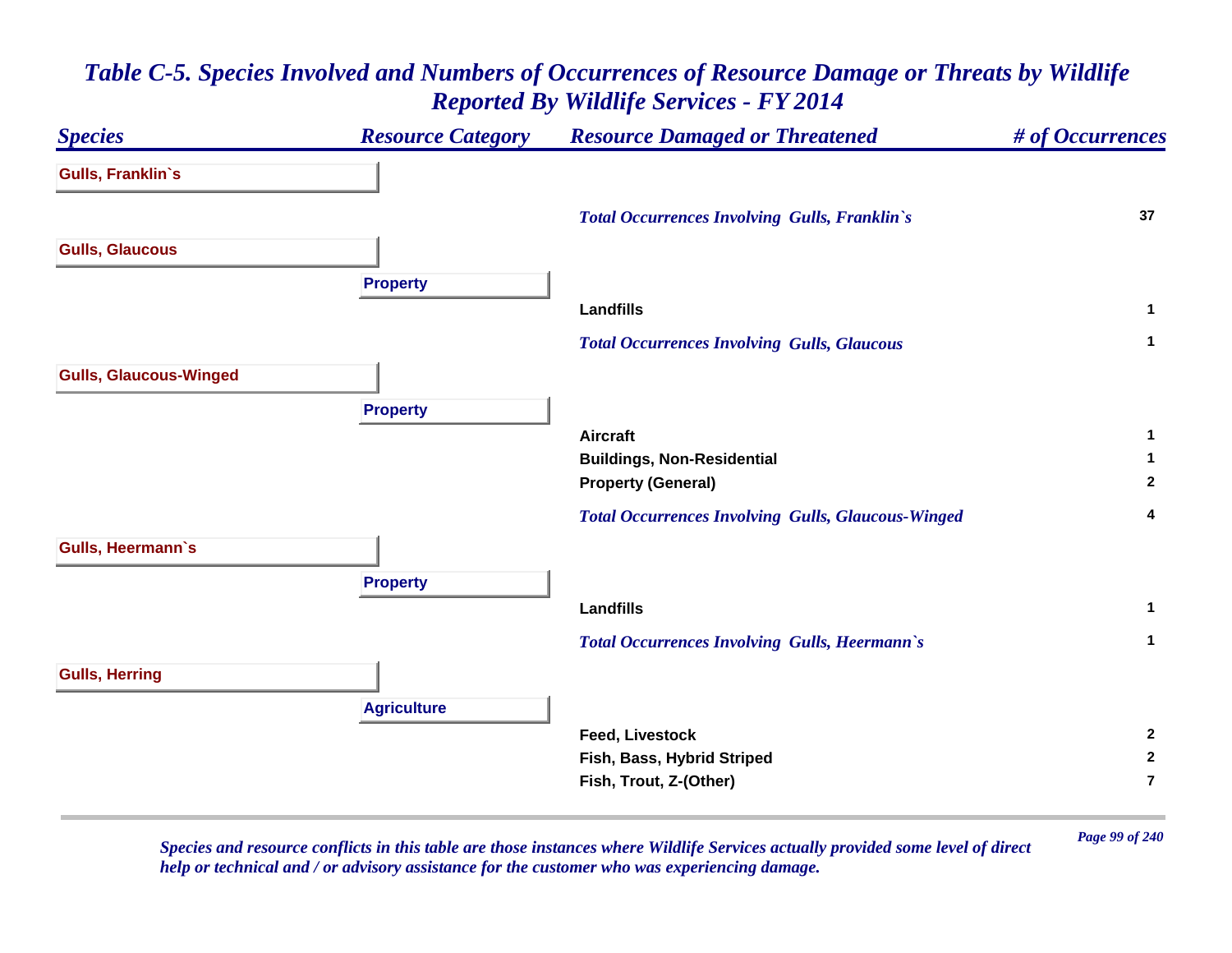| <b>Species</b>        | <b>Resource Category</b> | <b>Resource Damaged or Threatened</b> | # of Occurrences |
|-----------------------|--------------------------|---------------------------------------|------------------|
| <b>Gulls, Herring</b> |                          |                                       |                  |
|                       |                          | <b>Fruit, Blueberries</b>             | 4                |
|                       |                          | Shellfish, Z-(Other) Ag               | $\mathbf{1}$     |
|                       | <b>Health And Safety</b> |                                       |                  |
|                       |                          | <b>Hith/Sfty, Human (Aviation)</b>    | 288              |
|                       |                          | Hith/Sfty, Human Z-(General)          | 145              |
|                       | <b>Natural Resource</b>  |                                       |                  |
|                       |                          | <b>Birds, Colonial Sea (All)</b>      | 4                |
|                       |                          | Birds, Plovers, Piping (T/E)          | 8                |
|                       |                          | Birds, Puffins, Atlantic (T/E)        | 1                |
|                       |                          | <b>Birds, Terns, Common</b>           | 7                |
|                       |                          | Birds, Terns, Least (T/E)             | $\mathbf{2}$     |
|                       |                          | Birds, Terns, Roseate (T/E)           | $10$             |
|                       |                          | Birds, Z-(Other)                      | 3                |
|                       |                          | Fish, Trout, Brown                    | 1                |
|                       |                          | Fish, Trout, Rainbow                  | 1                |
|                       |                          | Fish, Walleye                         | 1                |
|                       |                          | Fish, Z-(Other)                       | $\overline{7}$   |
|                       |                          | <b>Shellfish, Lobster (Maine)</b>     | 1                |
|                       |                          | Watershed                             | $\mathbf{1}$     |
|                       | <b>Property</b>          |                                       |                  |
|                       |                          | <b>Aircraft</b>                       | 76               |
|                       |                          | <b>Airport Runways/Taxiways</b>       | $\mathbf{1}$     |
|                       |                          | <b>Beaches</b>                        | 5                |
|                       |                          | <b>Boat Docks/Marinas</b>             | 6                |
|                       |                          | <b>Buildings, Non-Residential</b>     | 90               |

*Page 100 of 240 Species and resource conflicts in this table are those instances where Wildlife Services actually provided some level of direct help or technical and / or advisory assistance for the customer who was experiencing damage.*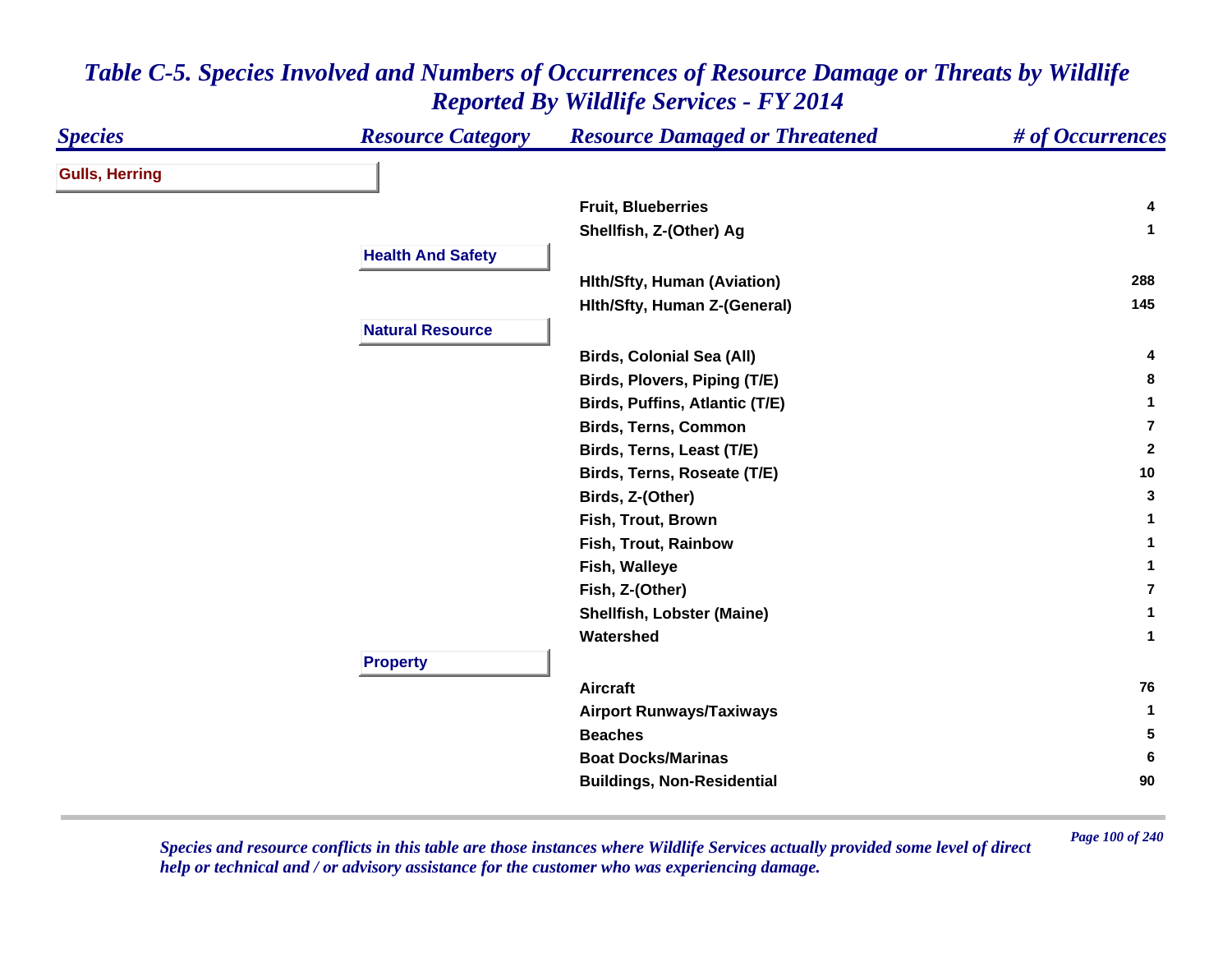#### *Species Resource Category Resource Damaged or Threatened # of Occurrences* **Gulls, Herring Buildings, Residential <sup>5</sup> Equipment/Machinery (Other) 7Food Items, Human 2 Food Items, Non-Human \* 1 Landfills29 29 Property (General) <sup>48</sup> Recreational Areas (Other) \*\* <sup>3</sup> Roads/Bridges <sup>2</sup> Utilities, Electrical 3 Utilities, Sewerage/Wastewater Treatment <sup>1</sup> Vehicles, Land 4 Watercraft 4**  *Total Occurrences Involving Gulls, Herring* **<sup>783</sup> Gulls, Laughing Agriculture Fish, Bass, Hybrid Striped <sup>2</sup> Fruit, Blueberries 2 Shellfish, Oysters (Cultured Beds) <sup>2</sup> Health And Safety Hlth/Sfty, Human (Aviation) <sup>37</sup> Hlth/Sfty, Human (Other Transportation) <sup>2</sup> Hlth/Sfty, Human Z-(General) <sup>11</sup> Natural ResourceBirds, Plovers, Piping (T/E) <sup>2</sup>**

#### *Table C-5. Species Involved and Numbers of Occurrences of Resource Damage or Threats by Wildlife Reported By Wildlife Services - FY 2014*

*Page 101 of 240 Species and resource conflicts in this table are those instances where Wildlife Services actually provided some level of direct help or technical and / or advisory assistance for the customer who was experiencing damage.*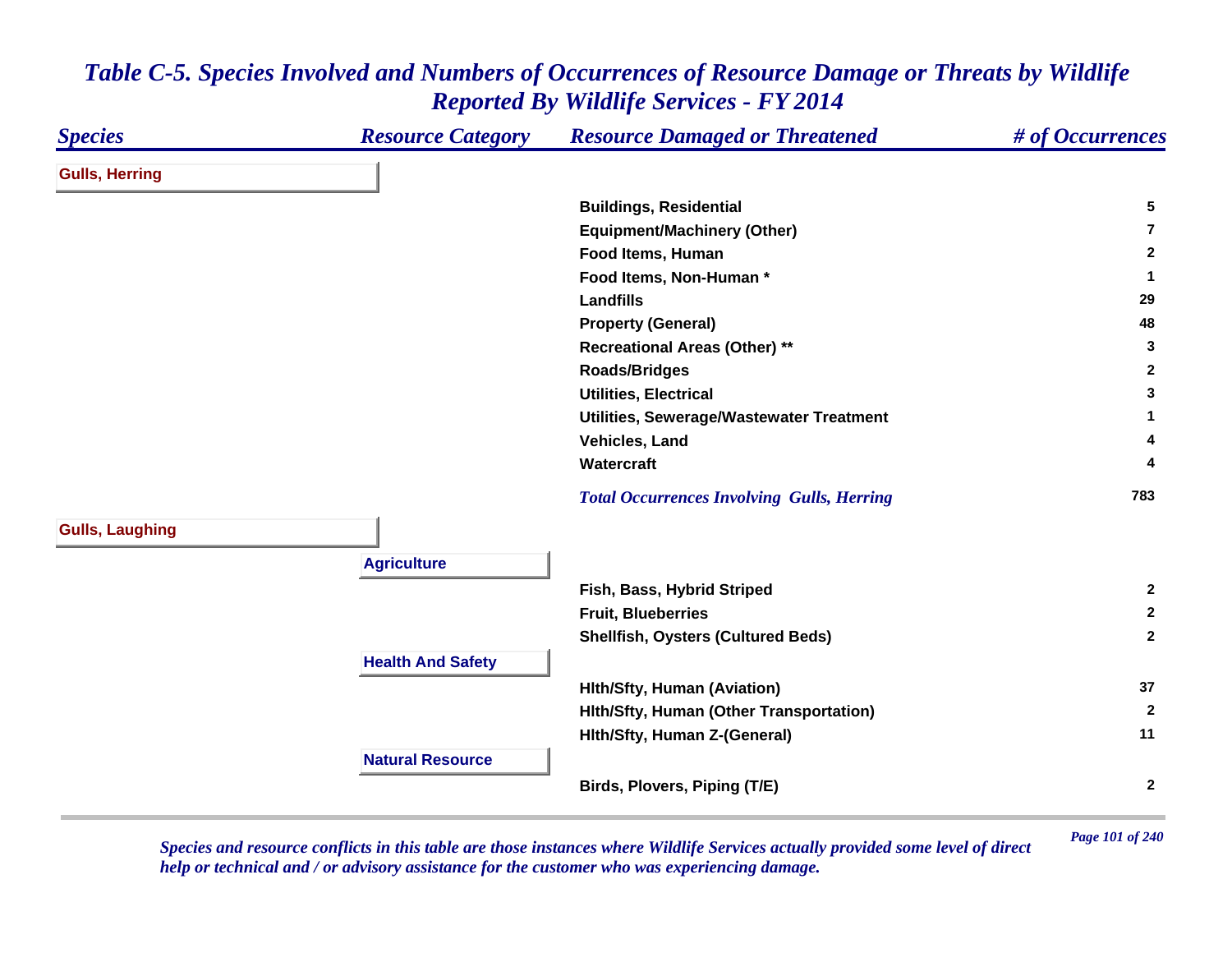| <b>Species</b>            | <b>Resource Category</b> | <b>Resource Damaged or Threatened</b>              | # of Occurrences |
|---------------------------|--------------------------|----------------------------------------------------|------------------|
| <b>Gulls, Laughing</b>    |                          |                                                    |                  |
|                           |                          | Birds, Terns, Roseate (T/E)                        | 6                |
|                           |                          | Birds, Z-(Other)                                   | $\mathbf{1}$     |
|                           | <b>Property</b>          |                                                    |                  |
|                           |                          | <b>Aircraft</b>                                    | 23               |
|                           |                          | <b>Boat Docks/Marinas</b>                          | $\mathbf{2}$     |
|                           |                          | <b>Buildings, Non-Residential</b>                  | 5                |
|                           |                          | <b>Equipment/Machinery (Other)</b>                 | 1                |
|                           |                          | Food Items, Non-Human*                             | 6                |
|                           |                          | <b>Landfills</b>                                   | 10               |
|                           |                          | <b>Property (General)</b>                          | 12               |
|                           |                          | Vehicles, Land                                     | -1               |
|                           |                          | <b>Total Occurrences Involving Gulls, Laughing</b> | 125              |
| <b>Gulls, Mew</b>         |                          |                                                    |                  |
|                           | <b>Property</b>          |                                                    |                  |
|                           |                          | <b>Landfills</b>                                   | $\mathbf{1}$     |
|                           |                          | <b>Total Occurrences Involving Gulls, Mew</b>      | $\mathbf{1}$     |
| <b>Gulls, Ring-Billed</b> |                          |                                                    |                  |
|                           | <b>Agriculture</b>       |                                                    |                  |
|                           |                          | <b>Feed, Livestock</b>                             | $5\phantom{.0}$  |
|                           |                          | Fish, Bass, Hybrid Striped                         | 3                |
|                           |                          | Fish, Catfish (Fingerling)                         | 1                |
|                           |                          | Fish, Trout, Z-(Other)                             | 10               |
|                           |                          | <b>Fruit, Blueberries</b>                          | 4                |

*Page 102 of 240 Species and resource conflicts in this table are those instances where Wildlife Services actually provided some level of direct help or technical and / or advisory assistance for the customer who was experiencing damage.*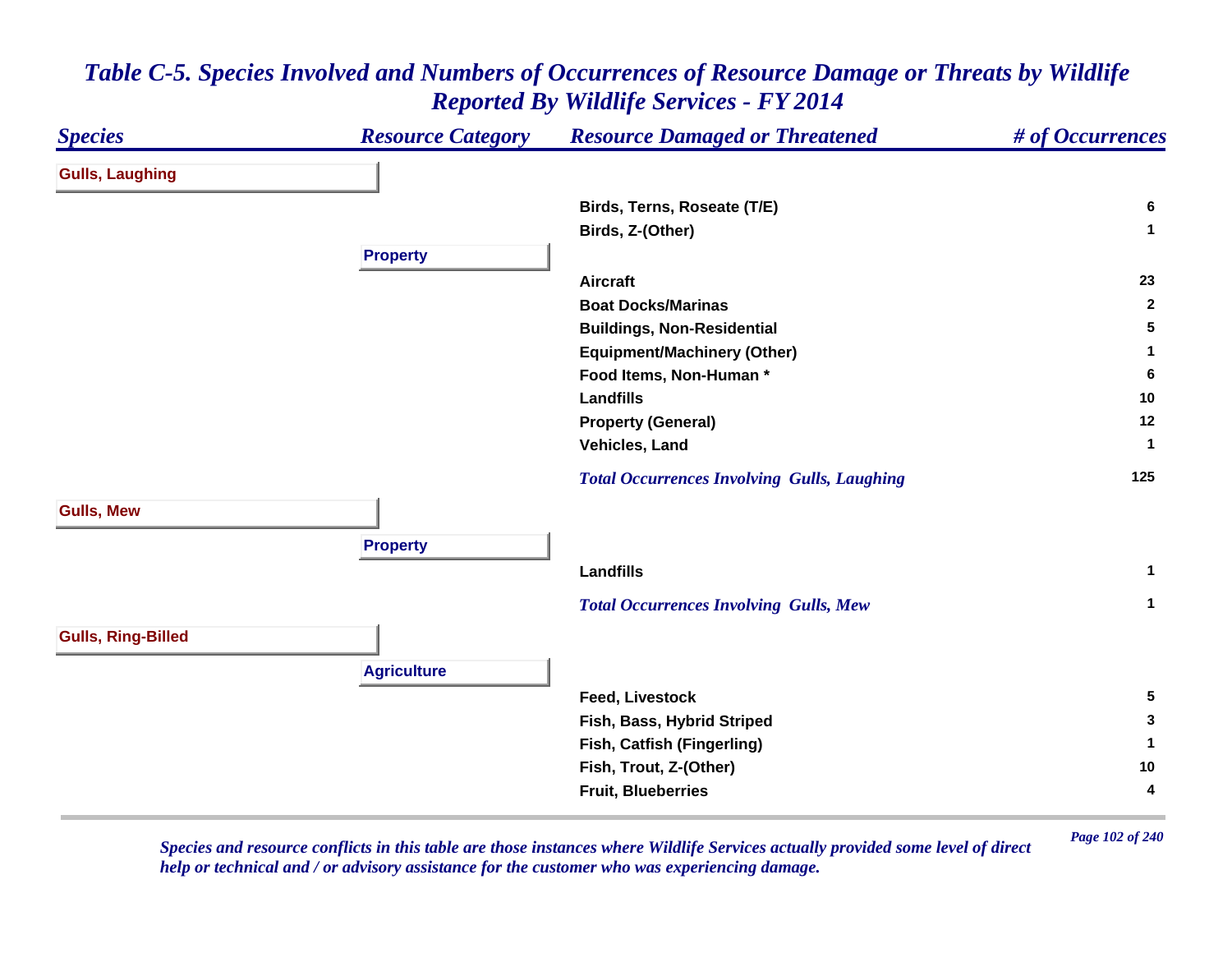| <b>Species</b>            | <b>Resource Category</b> | <b>Resource Damaged or Threatened</b>     | # of Occurrences |
|---------------------------|--------------------------|-------------------------------------------|------------------|
| <b>Gulls, Ring-Billed</b> |                          |                                           |                  |
|                           |                          | <b>Fruit, Cherries</b>                    | 1                |
|                           |                          | <b>Shellfish, Oysters (Cultured Beds)</b> | 1                |
|                           |                          | Shellfish, Prawns/Shrimp (All)            | 1                |
|                           |                          | Shellfish, Z-(Other) Ag                   | $\mathbf{1}$     |
|                           | <b>Health And Safety</b> |                                           |                  |
|                           |                          | <b>Hith/Sfty, Human (Aviation)</b>        | 204              |
|                           |                          | Hith/Sfty, Human Z-(General)              | 114              |
|                           | <b>Natural Resource</b>  |                                           |                  |
|                           |                          | <b>Birds, Colonial Sea (All)</b>          | $\mathbf{1}$     |
|                           |                          | Birds, Plovers, Piping (T/E)              | 3                |
|                           |                          | <b>Birds, Terns, Common</b>               | 5                |
|                           |                          | Birds, Terns, Least (T/E)                 | 1                |
|                           |                          | Birds, Terns, Roseate (T/E)               | 1                |
|                           |                          | Birds, Z-(Other)                          | $\mathbf{2}$     |
|                           |                          | Fish, Trout, Rainbow                      | 1                |
|                           |                          | Fish, Walleye                             | $\mathbf{2}$     |
|                           |                          | Fish, Z-(Other)                           | $\overline{7}$   |
|                           |                          | <b>Reclamation/Restoration Site</b>       | 1                |
|                           |                          | <b>Shellfish, Lobster (Maine)</b>         | 1                |
|                           |                          | Watershed                                 | 1                |
|                           | <b>Property</b>          |                                           |                  |
|                           |                          | <b>Aircraft</b>                           | 100              |
|                           |                          | <b>Airport Runways/Taxiways</b>           | 1                |
|                           |                          | <b>Beaches</b>                            | $\overline{7}$   |
|                           |                          | <b>Boat Docks/Marinas</b>                 | 8                |

*Page 103 of 240 Species and resource conflicts in this table are those instances where Wildlife Services actually provided some level of direct help or technical and / or advisory assistance for the customer who was experiencing damage.*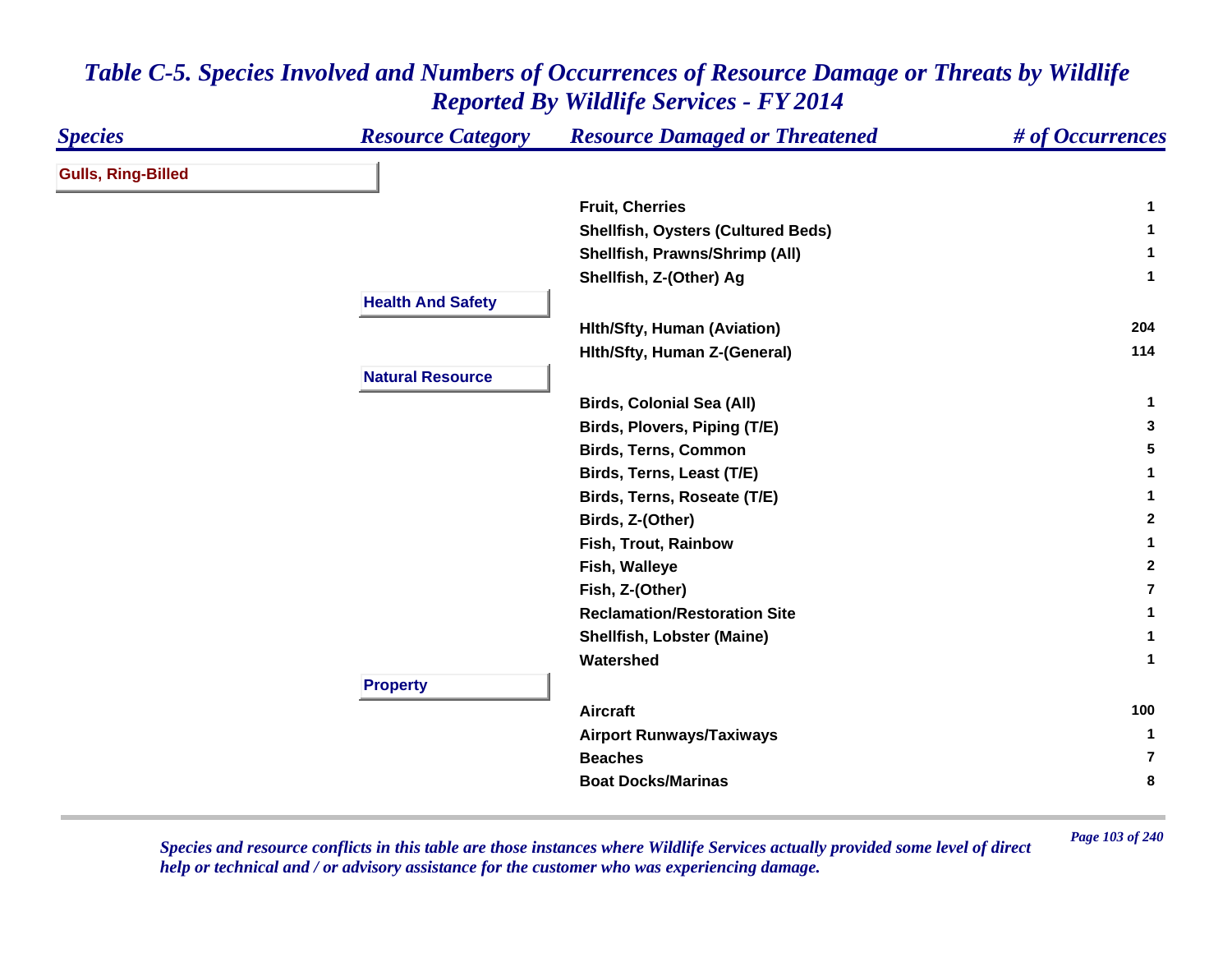| <b>Species</b>            | <b>Resource Category</b> | <b>Resource Damaged or Threatened</b>                 | # of Occurrences        |
|---------------------------|--------------------------|-------------------------------------------------------|-------------------------|
| <b>Gulls, Ring-Billed</b> |                          |                                                       |                         |
|                           |                          | <b>Buildings, Non-Residential</b>                     | 81                      |
|                           |                          | <b>Buildings, Residential</b>                         | $\overline{\mathbf{r}}$ |
|                           |                          | <b>Equipment/Machinery (Other)</b>                    | 9                       |
|                           |                          | Food Items, Human                                     | 4                       |
|                           |                          | Food Items, Non-Human*                                | 3                       |
|                           |                          | <b>Gardens, Veg./Fruits/Nuts</b>                      | $\mathbf{1}$            |
|                           |                          | <b>Landfills</b>                                      | 39                      |
|                           |                          | <b>Property (General)</b>                             | 49                      |
|                           |                          | <b>Recreational Areas (Other) **</b>                  | 4                       |
|                           |                          | <b>Roads/Bridges</b>                                  | 1                       |
|                           |                          | <b>Utilities, Electrical</b>                          | 4                       |
|                           |                          | Vehicles, Land                                        | $\overline{7}$          |
|                           |                          | Watercraft                                            | 5                       |
|                           |                          | <b>Total Occurrences Involving Gulls, Ring-Billed</b> | 701                     |
| <b>Gulls, Western</b>     |                          |                                                       |                         |
|                           | <b>Agriculture</b>       |                                                       |                         |
|                           |                          | Shellfish, Z-(Other) Ag                               | $\mathbf{2}$            |
|                           | <b>Health And Safety</b> |                                                       |                         |
|                           |                          | <b>Hith/Sfty, Human (Aviation)</b>                    | 6                       |
|                           |                          | Hith/Sfty, Human Z-(General)                          | $\mathbf{1}$            |
|                           | <b>Natural Resource</b>  |                                                       |                         |
|                           |                          | <b>Birds, Colonial Sea (All)</b>                      | $\mathbf{1}$            |
|                           |                          | Birds, Terns, Least, California (T/E)                 | $\overline{\mathbf{4}}$ |
|                           |                          |                                                       |                         |
|                           | <b>Property</b>          |                                                       |                         |

*Page 104 of 240 Species and resource conflicts in this table are those instances where Wildlife Services actually provided some level of direct help or technical and / or advisory assistance for the customer who was experiencing damage.*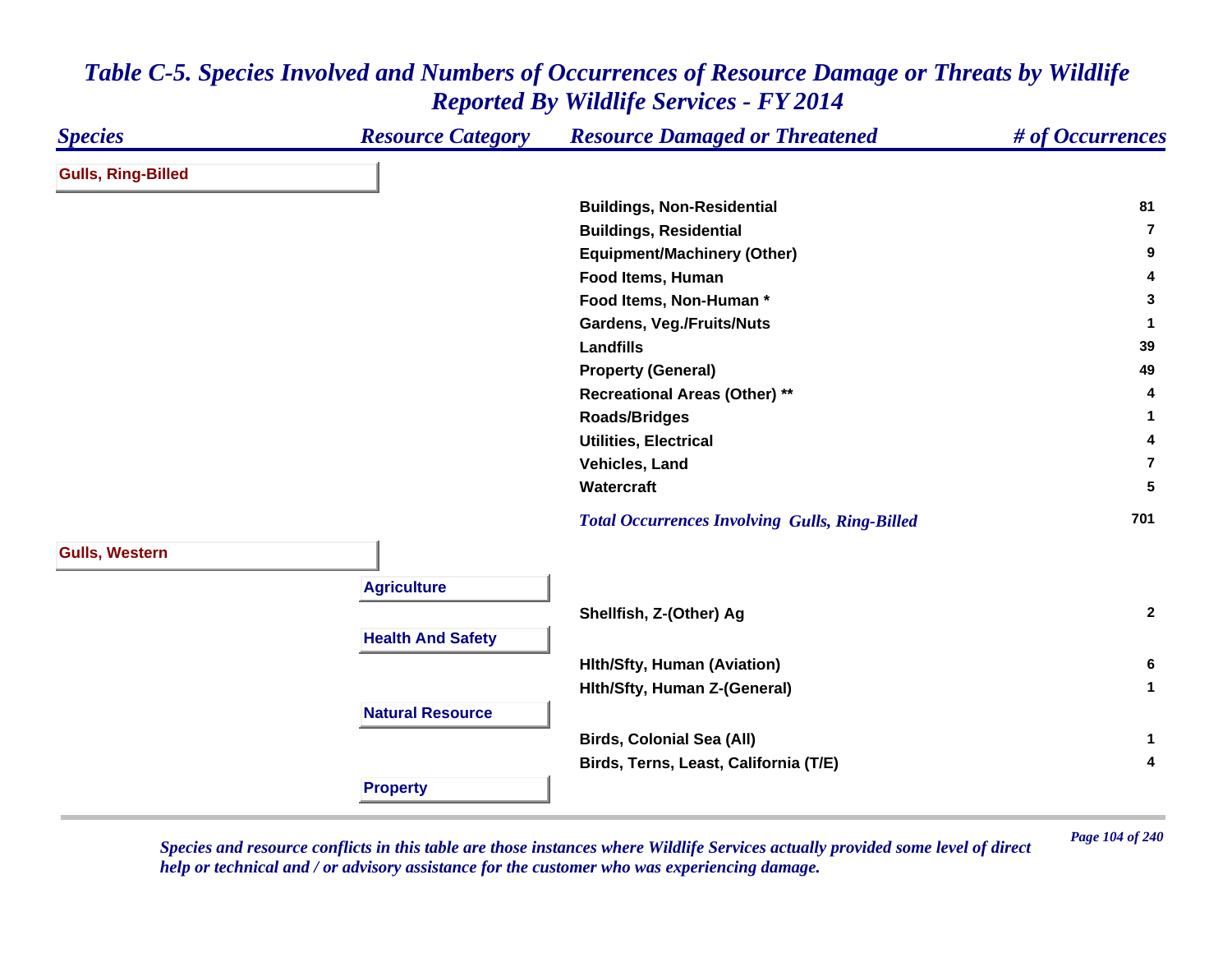#### *Species Resource Category Resource Damaged or Threatened # of Occurrences* **Gulls, Western Aircraft 6 Buildings, Non-Residential <sup>3</sup> Buildings, Residential <sup>3</sup> Equipment/Machinery (Other) <sup>3</sup> Landfills 1 Property (General) <sup>1</sup>**  *Total Occurrences Involving Gulls, Western* **<sup>31</sup> Hares, Jackrabbits, Black-Tailed Agriculture Melons, Canteloupe <sup>2</sup> Sunflowers 1 Trees, Seedlings Ag <sup>1</sup> Health And Safety Hlth/Sfty, Human (Aviation) <sup>4</sup> Hlth/Sfty, Human Z-(General) <sup>1</sup> Property Aircraft 2 Trees, Standing/Shrubs <sup>1</sup> Zoo/Zoo Animals 1**  *Total Occurrences Involving Hares, Jackrabbits, Black-Tailed* **<sup>13</sup> Hares, Jackrabbits, White-Tailed Health And Safety Hlth/Sfty, Human (Aviation) <sup>1</sup>**

#### *Table C-5. Species Involved and Numbers of Occurrences of Resource Damage or Threats by Wildlife Reported By Wildlife Services - FY 2014*

*Page 105 of 240 Species and resource conflicts in this table are those instances where Wildlife Services actually provided some level of direct help or technical and / or advisory assistance for the customer who was experiencing damage.*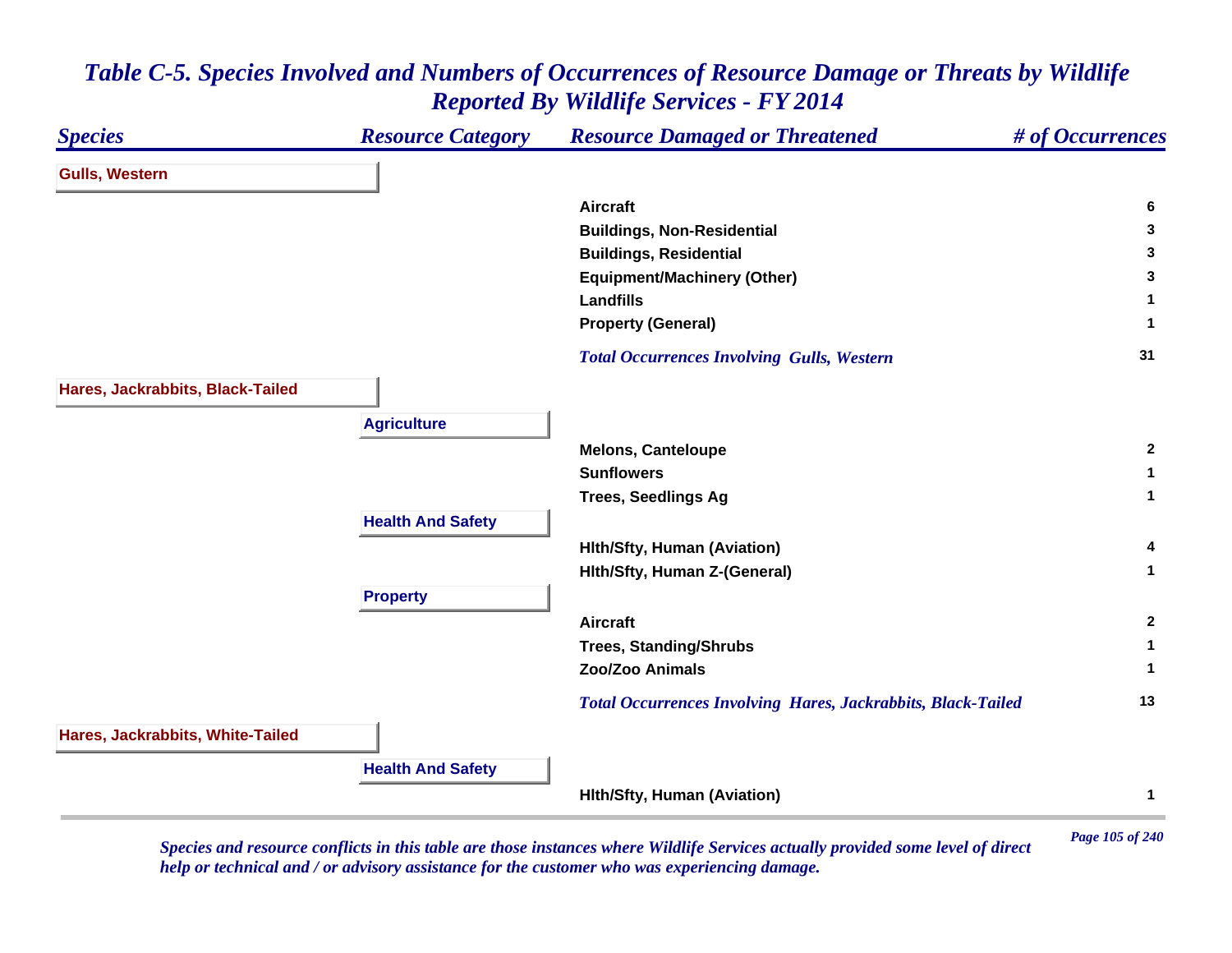#### *Species Resource Category Resource Damaged or Threatened # of Occurrences* **Hares, Jackrabbits, White-Tailed**  *Total Occurrences Involving Hares, Jackrabbits, White-Tailed* **<sup>1</sup> Hawks, Broad-Winged Agriculture Fowl, Chickens (Other) <sup>1</sup> Health And Safety Hlth/Sfty, Human (Aviation) <sup>9</sup> Hlth/Sfty, Human Z-(General) <sup>2</sup> Property Aircraft 9 Buildings, Non-Residential <sup>2</sup>**  *Total Occurrences Involving Hawks, Broad-Winged* **<sup>23</sup> Hawks, Cooper`s Agriculture Birds, Chukar 2 Birds, Pheasant (All) Ag <sup>5</sup> Birds, Z-Game (Other) <sup>2</sup> Fowl, Chickens (Game) <sup>1</sup> Fowl, Chickens (Other) <sup>4</sup> Fowl, Pigeons (Domestic) <sup>2</sup> Health And Safety Hlth/Sfty, Human (Aviation) <sup>36</sup> Hlth/Sfty, Human Z-(General) <sup>22</sup>**

## *Table C-5. Species Involved and Numbers of Occurrences of Resource Damage or Threats by Wildlife Reported By Wildlife Services - FY 2014*

*Page 106 of 240 Species and resource conflicts in this table are those instances where Wildlife Services actually provided some level of direct help or technical and / or advisory assistance for the customer who was experiencing damage.*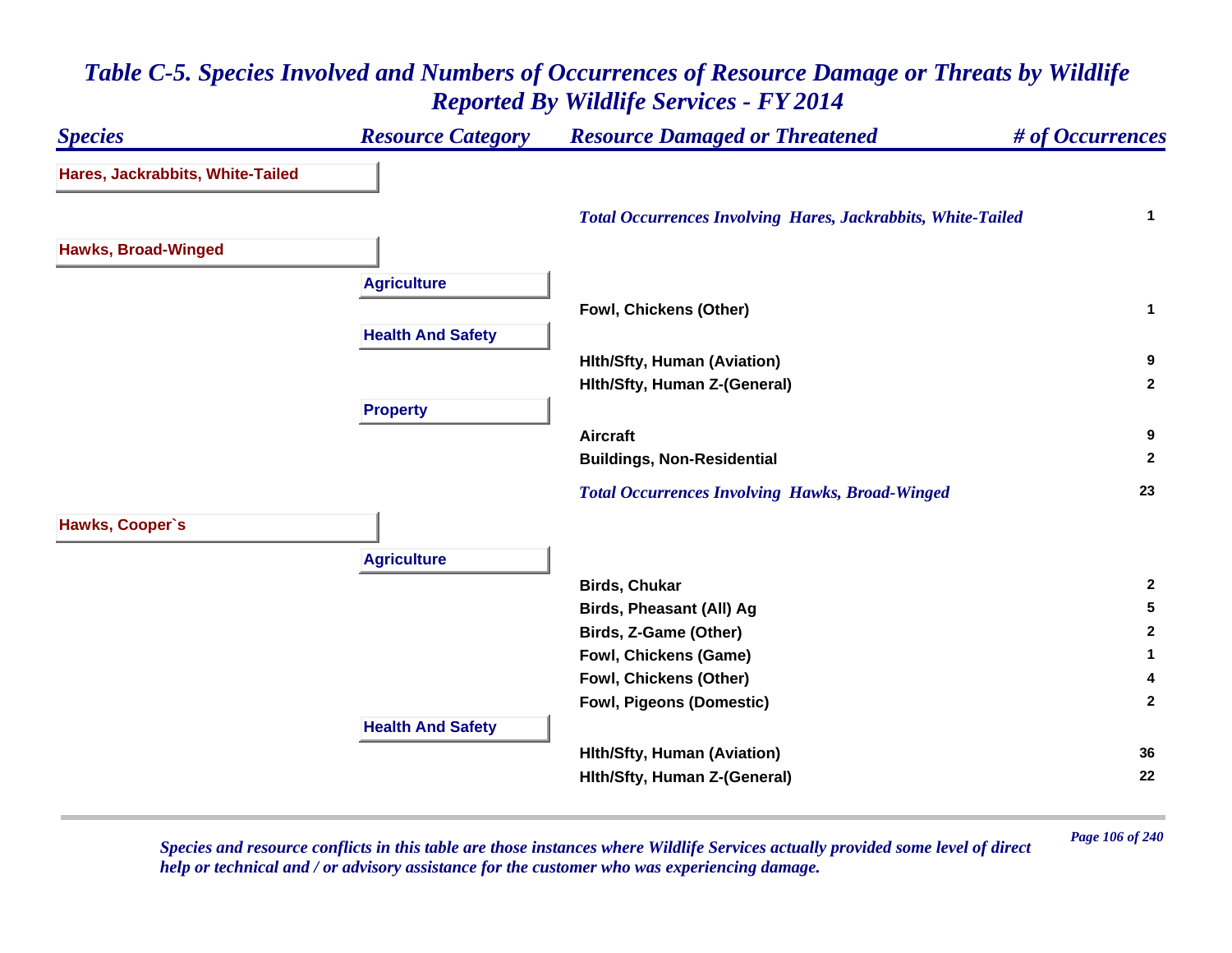#### *Species Resource Category Resource Damaged or Threatened # of Occurrences* **Hawks, Cooper`s Natural ResourceBirds, Z-(Other) <sup>5</sup> Property Aircraft 22 Buildings, Non-Residential 7Equipment/Machinery (Other) <sup>4</sup> Food Items, Human 1 Oil Production/Equipment <sup>1</sup> Pets (Companion/Hobby Animals) <sup>3</sup> Property (General) <sup>32</sup> Utilities, Electrical 28 Utilities, Z-(Other) <sup>1</sup>**  *Total Occurrences Involving Hawks, Cooper`s* **<sup>178</sup> Hawks, Ferruginous Health And Safety Hlth/Sfty, Human (Aviation) <sup>8</sup> Property Aircraft 3**  *Total Occurrences Involving Hawks, Ferruginous* **<sup>11</sup> Hawks, Goshawk, Northern Agriculture Birds, Pheasant (All) Ag <sup>1</sup> Fowl, Chickens (Other) <sup>1</sup>**

#### *Table C-5. Species Involved and Numbers of Occurrences of Resource Damage or Threats by Wildlife Reported By Wildlife Services - FY 2014*

*Page 107 of 240 Species and resource conflicts in this table are those instances where Wildlife Services actually provided some level of direct help or technical and / or advisory assistance for the customer who was experiencing damage.*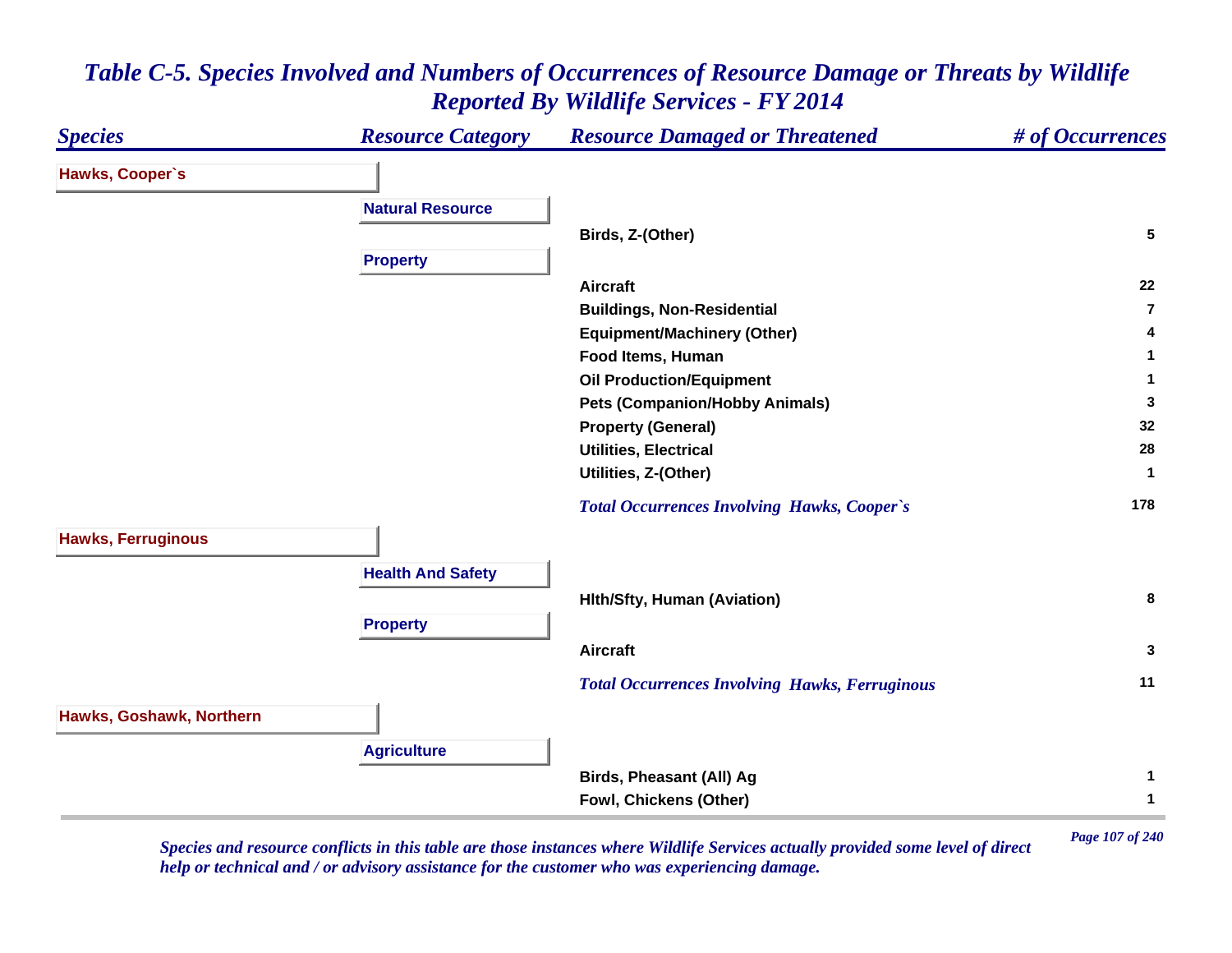#### *Species Resource Category Resource Damaged or Threatened # of Occurrences* **Hawks, Goshawk, Northern Health And Safety Hlth/Sfty, Human (Aviation) <sup>1</sup> Hlth/Sfty, Human Z-(General) <sup>2</sup> Property Aircraft 1**  *Total Occurrences Involving Hawks, Goshawk, Northern* **<sup>6</sup> Hawks, Harrier, Northern (Marsh Hawks) Health And Safety Hlth/Sfty, Human (Aviation) <sup>40</sup> Hlth/Sfty, Human Z-(General) <sup>6</sup> Natural ResourceBirds, Plovers, Piping (T/E) <sup>2</sup> Birds, Terns, Least, California (T/E) <sup>1</sup> Birds, Terns, Roseate (T/E) <sup>1</sup> Birds, Z-(Other) <sup>1</sup> Property Aircraft 24 Buildings, Non-Residential <sup>2</sup>**  *Total Occurrences Involving Hawks, Harrier, Northern (Marsh Hawks)* **<sup>77</sup> Hawks, Harris Health And Safety Hlth/Sfty, Human (Aviation) <sup>1</sup>**

# *Table C-5. Species Involved and Numbers of Occurrences of Resource Damage or Threats by Wildlife Reported By Wildlife Services - FY 2014*

*Page 108 of 240 Species and resource conflicts in this table are those instances where Wildlife Services actually provided some level of direct help or technical and / or advisory assistance for the customer who was experiencing damage.*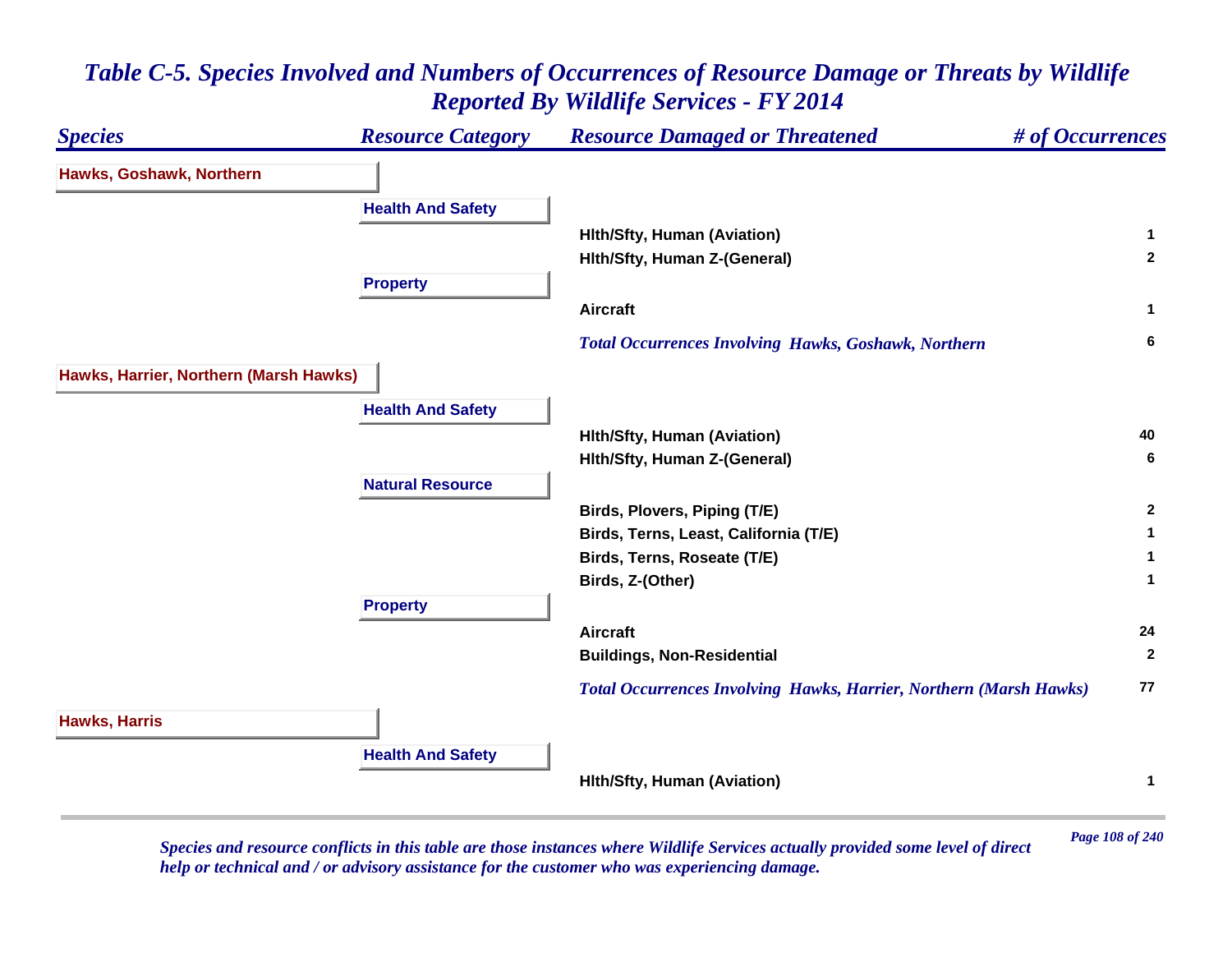

*Page 109 of 240 Species and resource conflicts in this table are those instances where Wildlife Services actually provided some level of direct help or technical and / or advisory assistance for the customer who was experiencing damage.*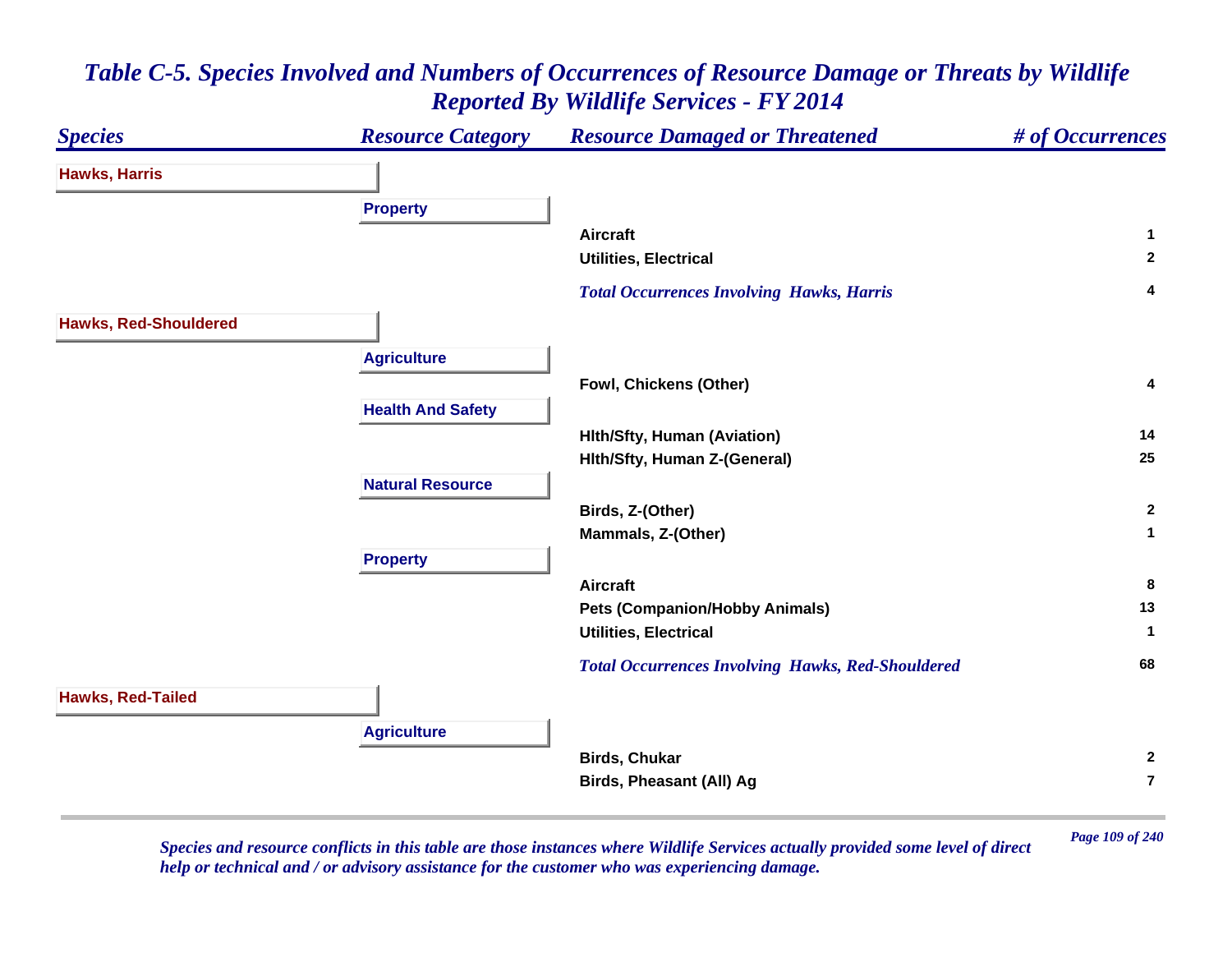| <b>Species</b>           | <b>Resource Category</b> | <b>Resource Damaged or Threatened</b>   | # of Occurrences |
|--------------------------|--------------------------|-----------------------------------------|------------------|
| <b>Hawks, Red-Tailed</b> |                          |                                         |                  |
|                          |                          | Birds, Z-Game (Other)                   | $\mathbf{2}$     |
|                          |                          | <b>Fowl, Chickens (Game)</b>            | 4                |
|                          |                          | <b>Fowl, Chickens (Other)</b>           | 60               |
|                          |                          | <b>Fowl, Ducks (Domestic)</b>           | 1                |
|                          |                          | <b>Fowl, Pigeons (Domestic)</b>         | $\mathbf{2}$     |
|                          |                          | <b>Fowl, Turkeys (Domestic)</b>         | $\mathbf{2}$     |
|                          |                          | Goats, Z-(Other Adults)                 | $\mathbf 1$      |
|                          |                          | <b>Mammals, Z-Native Game (Other)</b>   | 1                |
|                          |                          | Sheep (Lambs)                           | $\mathbf 1$      |
|                          | <b>Health And Safety</b> |                                         |                  |
|                          |                          | <b>Hith/Sfty, Human (Aviation)</b>      | 179              |
|                          |                          | Hith/Sfty, Human Z-(General)            | 60               |
|                          | <b>Natural Resource</b>  |                                         |                  |
|                          |                          | Birds, Blackbird, Yellow-Shouldered     | $\mathbf{1}$     |
|                          |                          | <b>Birds, Pheasant (All) Nr</b>         | 3                |
|                          |                          | <b>Birds, Quail (All) Nr</b>            | $\mathbf{1}$     |
|                          |                          | Birds, Z-(Other)                        | 3                |
|                          |                          | <b>Mammals, Furbearers (Other Wild)</b> | $\mathbf{1}$     |
|                          | <b>Property</b>          |                                         |                  |
|                          |                          | <b>Aircraft</b>                         | 94               |
|                          |                          | <b>Airport Runways/Taxiways</b>         | 1                |
|                          |                          | <b>Buildings, Non-Residential</b>       | 7                |
|                          |                          | <b>Buildings, Residential</b>           | 1                |
|                          |                          | <b>Equipment/Machinery (Other)</b>      | 3                |
|                          |                          | Fish, Ornamental                        | 1                |
|                          |                          |                                         |                  |

*Page 110 of 240 Species and resource conflicts in this table are those instances where Wildlife Services actually provided some level of direct help or technical and / or advisory assistance for the customer who was experiencing damage.*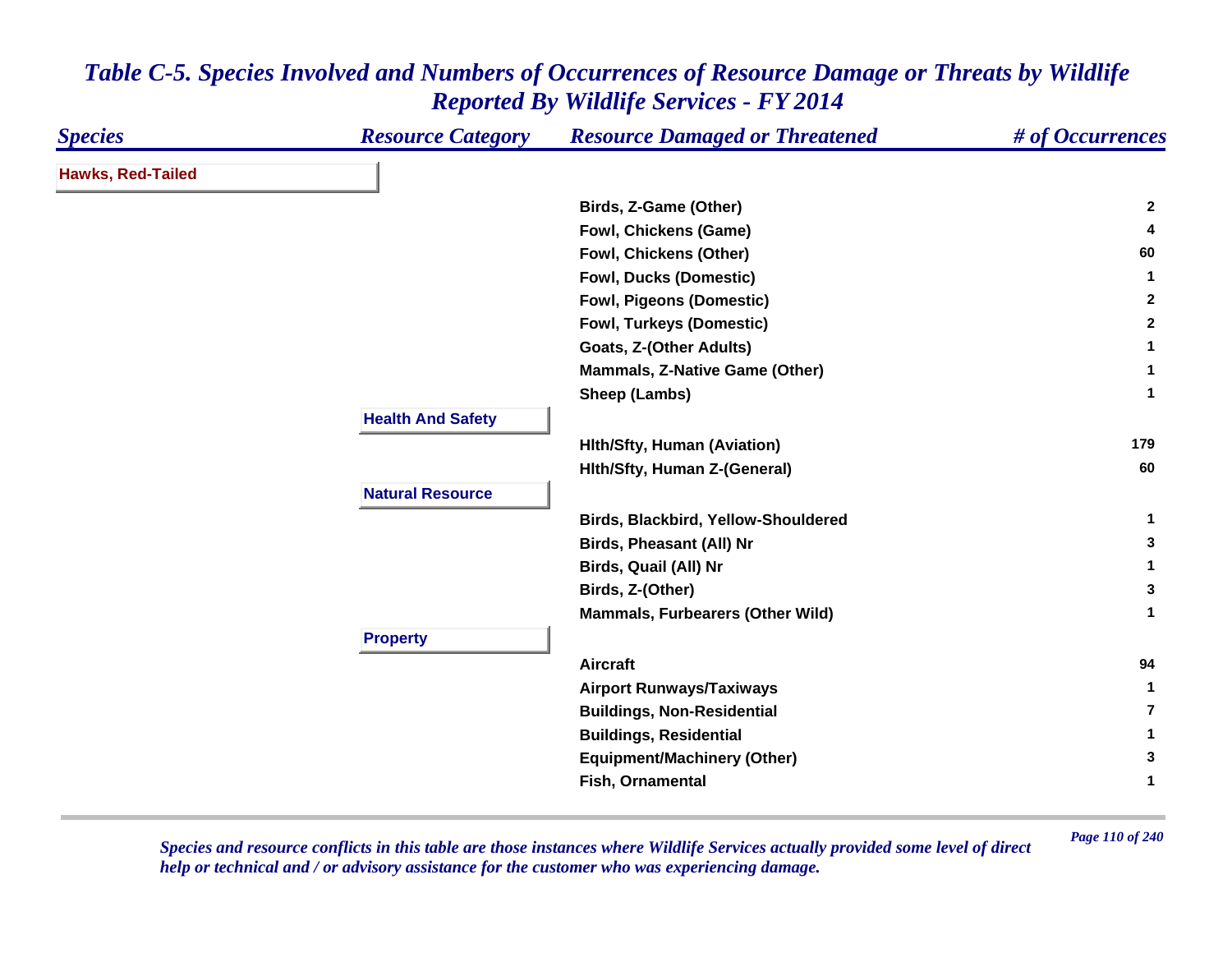#### *Species Resource Category Resource Damaged or Threatened # of Occurrences* **Hawks, Red-Tailed Oil Production/Equipment <sup>1</sup> Pets (Companion/Hobby Animals) <sup>59</sup> Property (General) <sup>34</sup> Utilities, Electrical 29 Utilities, Z-(Other) <sup>3</sup> Zoo/Zoo Animals 3**  *Total Occurrences Involving Hawks, Red-Tailed* **<sup>567</sup> Hawks, Rough-Legged Agriculture Fowl, Chickens (Other) <sup>1</sup> Health And Safety Hlth/Sfty, Human (Aviation) <sup>32</sup> Property Aircraft 17 Buildings, Non-Residential <sup>2</sup> Property (General) <sup>1</sup> Utilities, Z-(Other) <sup>1</sup>**  *Total Occurrences Involving Hawks, Rough-Legged* **<sup>54</sup> Hawks, Sharp-Shinned Agriculture Birds, Chukar 2 Birds, Pheasant (All) Ag <sup>3</sup> Health And Safety**

#### *Table C-5. Species Involved and Numbers of Occurrences of Resource Damage or Threats by Wildlife Reported By Wildlife Services - FY 2014*

*Page 111 of 240 Species and resource conflicts in this table are those instances where Wildlife Services actually provided some level of direct help or technical and / or advisory assistance for the customer who was experiencing damage.*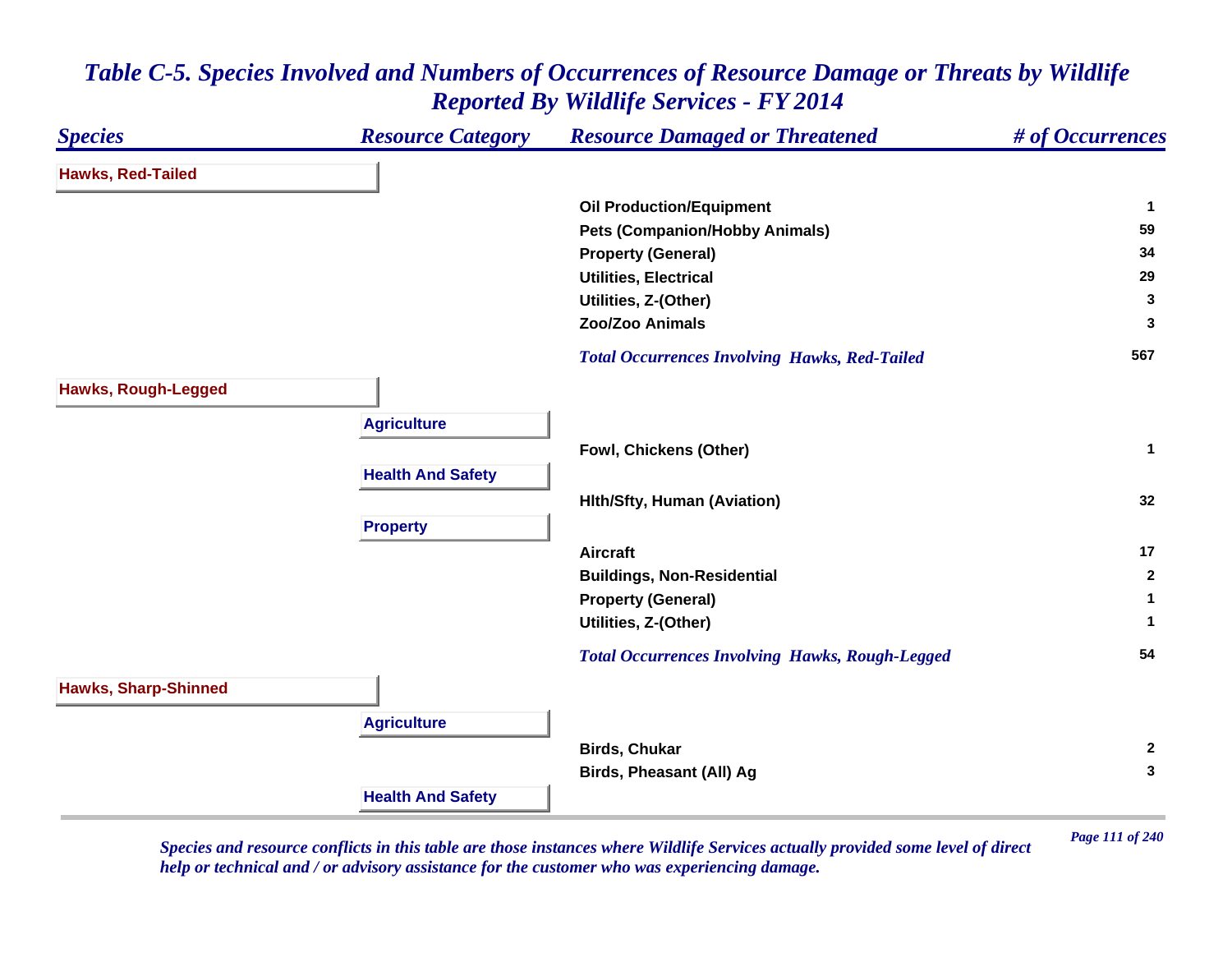

*Page 112 of 240 Species and resource conflicts in this table are those instances where Wildlife Services actually provided some level of direct help or technical and / or advisory assistance for the customer who was experiencing damage.*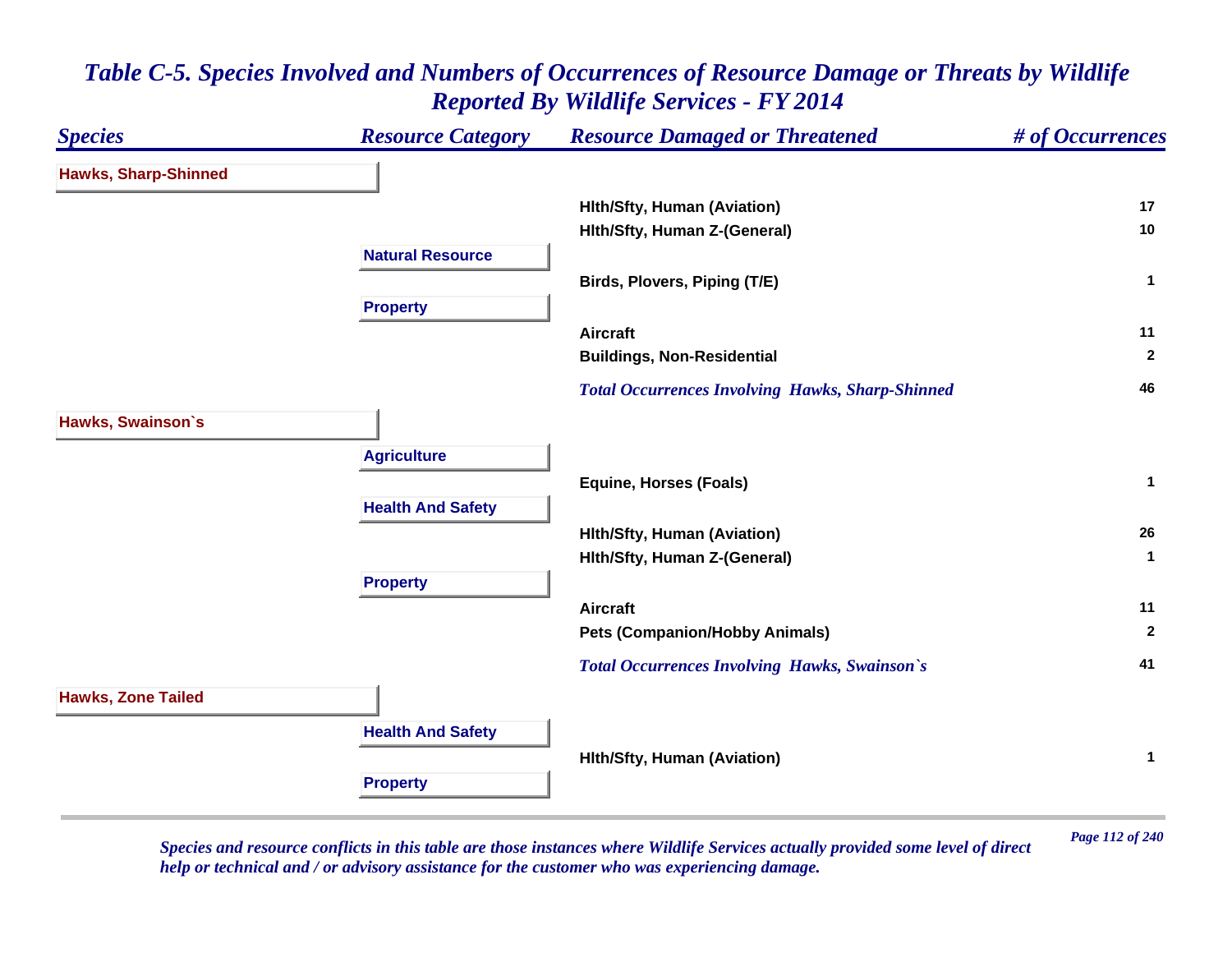#### *Species Resource Category Resource Damaged or Threatened # of Occurrences* **Hawks, Zone Tailed Aircraft 1**  *Total Occurrences Involving Hawks, Zone Tailed* **<sup>2</sup> Herons, Great Blue Agriculture Fish, Baitfish (Fry) <sup>2</sup> Fish, Baitfish (Other) <sup>28</sup> Fish, Bass, Hybrid Striped <sup>12</sup> Fish, Carp, Grass (Market) <sup>9</sup> Fish, Catfish (Adult) <sup>11</sup> Fish, Catfish (Fingerling) <sup>34</sup> Fish, Catfish (Fry) <sup>1</sup> Fish, Food Fish (Other) <sup>12</sup> Fish, Goldfish (Market) <sup>2</sup> Fish, Muskie 1 Fish, Ornamental (Brood) <sup>6</sup> Fish, Ornamental (Market) <sup>4</sup> Fish, Trout, Z-(Other) <sup>43</sup> Shellfish, Crawfish 2 Health And Safety Hlth/Sfty, Human (Aviation) <sup>91</sup> Hlth/Sfty, Human Z-(General) <sup>18</sup> Natural Resource Birds, Terns, Roseate (T/E) <sup>1</sup> Fish, Salmon (All) (T/E) <sup>1</sup>**

#### *Table C-5. Species Involved and Numbers of Occurrences of Resource Damage or Threats by Wildlife Reported By Wildlife Services - FY 2014*

*Page 113 of 240 Species and resource conflicts in this table are those instances where Wildlife Services actually provided some level of direct help or technical and / or advisory assistance for the customer who was experiencing damage.*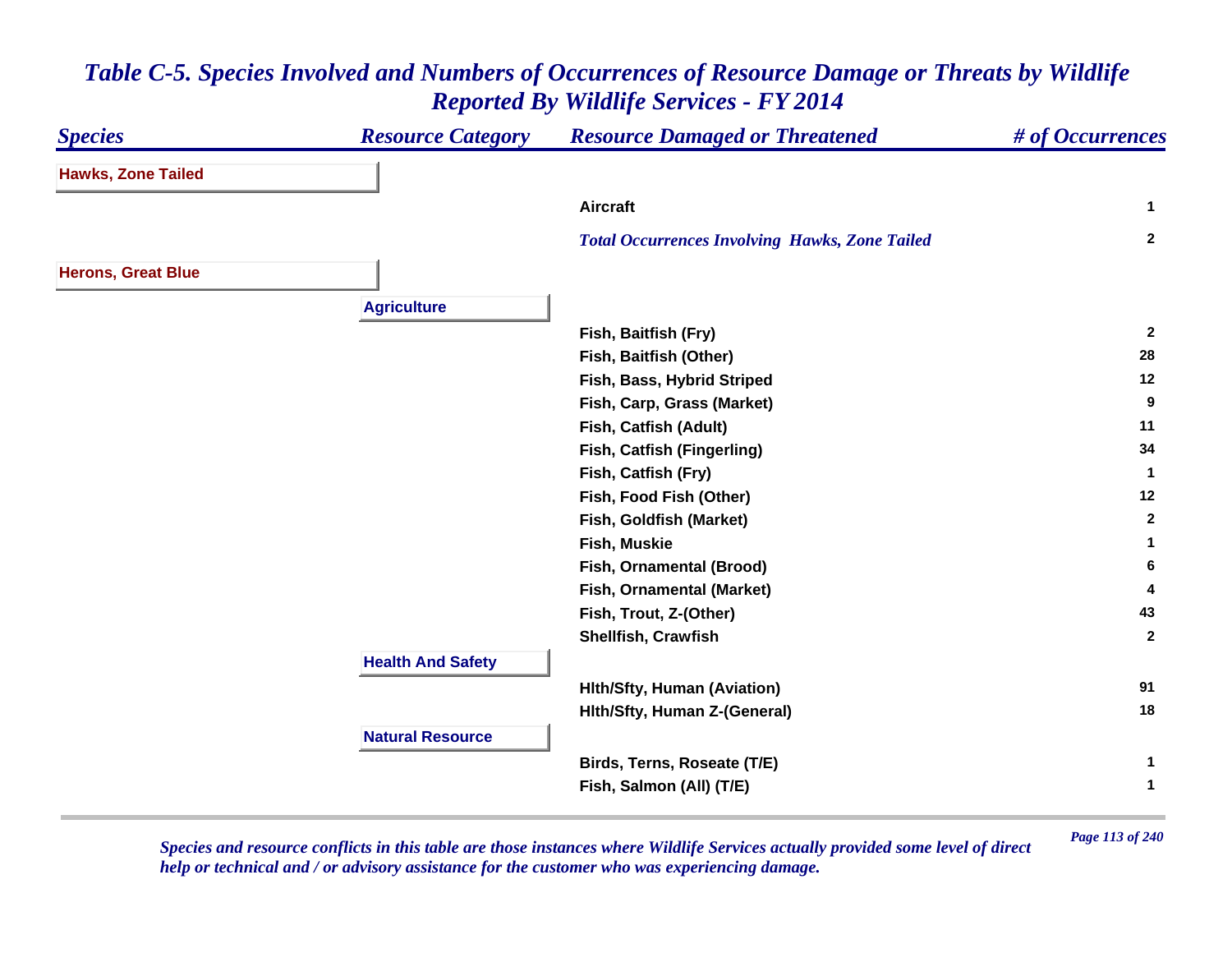#### *Species Resource Category Resource Damaged or Threatened # of Occurrences* **Herons, Great Blue Fish, Trout, Brook 1 Fish, Trout, Rainbow 11 Fish, Walleye <sup>2</sup> Fish, Z-(Other) <sup>34</sup> Property Aircraft 41 Buildings, Non-Residential <sup>2</sup> Fish, Ornamental 7Pets (Companion/Hobby Animals) <sup>1</sup> Property (General) <sup>28</sup> Sportfish, Private Stocked <sup>3</sup> Trees, Standing/Shrubs <sup>1</sup> Utilities, Electrical 26**  *Total Occurrences Involving Herons, Great Blue* **<sup>435</sup> Herons, Green Agriculture Fish, Baitfish (Other) <sup>1</sup> Fish, Bass, Hybrid Striped <sup>1</sup> Fish, Catfish (Fingerling) <sup>1</sup> Fish, Ornamental (Brood) <sup>2</sup> Fish, Ornamental (Market) <sup>1</sup> Fish, Trout, Z-(Other) <sup>6</sup> Health And Safety Hlth/Sfty, Human (Aviation) <sup>13</sup>**

## *Table C-5. Species Involved and Numbers of Occurrences of Resource Damage or Threats by Wildlife Reported By Wildlife Services - FY 2014*

*Page 114 of 240 Species and resource conflicts in this table are those instances where Wildlife Services actually provided some level of direct help or technical and / or advisory assistance for the customer who was experiencing damage.*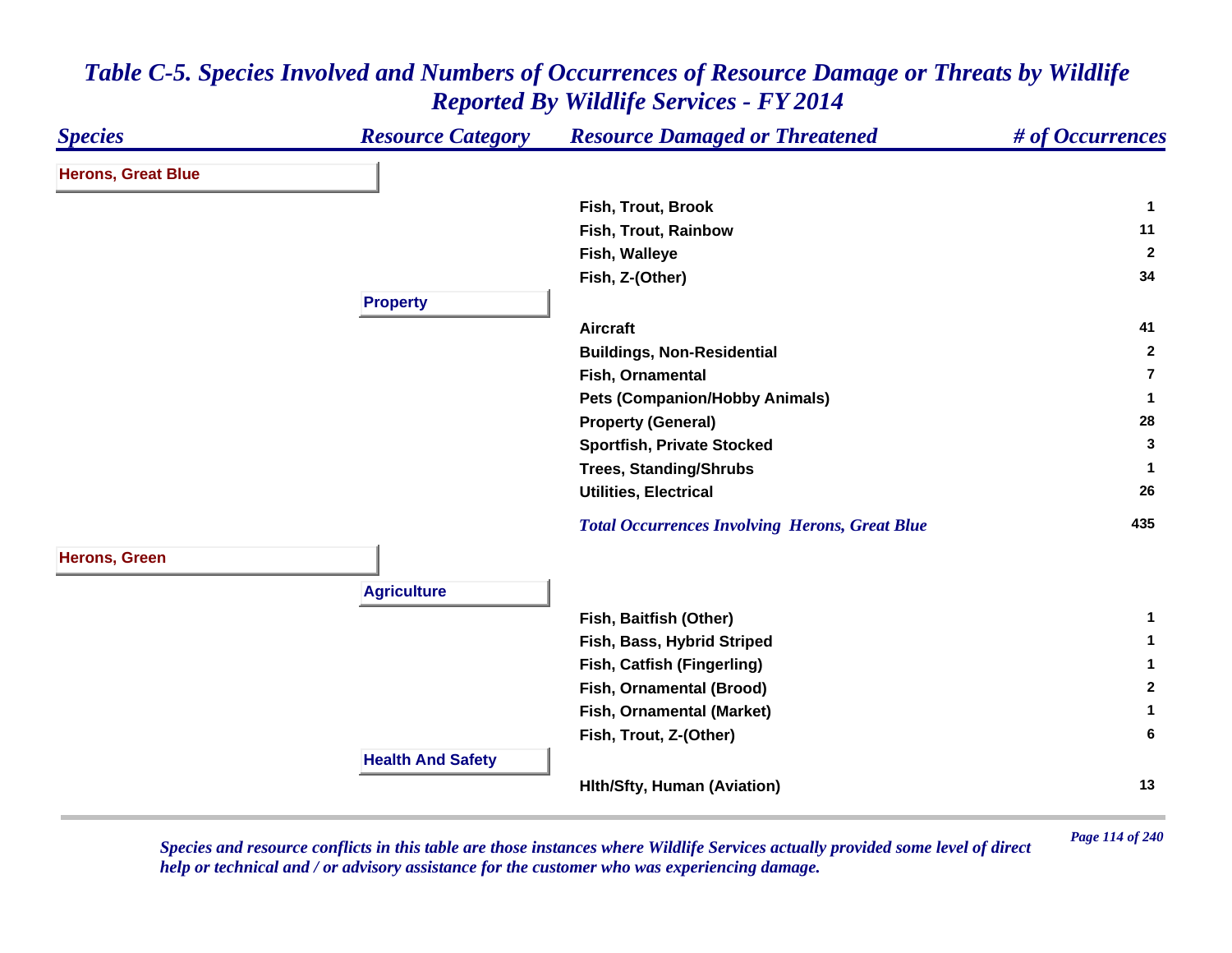## *Species Resource Category Resource Damaged or Threatened # of Occurrences* **Herons, Green Hlth/Sfty, Human Z-(General) <sup>1</sup> Natural ResourceFish, Trout, Brook 1 Fish, Trout, Rainbow 2 Fish, Walleye <sup>1</sup> Fish, Z-(Other) <sup>4</sup> Property Aircraft 9 Buildings, Non-Residential <sup>2</sup> Property (General) <sup>2</sup> Swimming Pools <sup>1</sup>**  *Total Occurrences Involving Herons, Green* **<sup>48</sup> Herons, Little Blue Agriculture Fish, Baitfish (Other) <sup>1</sup> Fish, Bass, Hybrid Striped <sup>1</sup> Fish, Ornamental (Brood) <sup>1</sup> Health And Safety Hlth/Sfty, Human Z-(General) <sup>1</sup> Property Trees, Standing/Shrubs <sup>1</sup>**  *Total Occurrences Involving Herons, Little Blue* **<sup>5</sup> Herons, Night, Black-Crowned**

#### *Table C-5. Species Involved and Numbers of Occurrences of Resource Damage or Threats by Wildlife Reported By Wildlife Services - FY 2014*

*Page 115 of 240 Species and resource conflicts in this table are those instances where Wildlife Services actually provided some level of direct help or technical and / or advisory assistance for the customer who was experiencing damage.*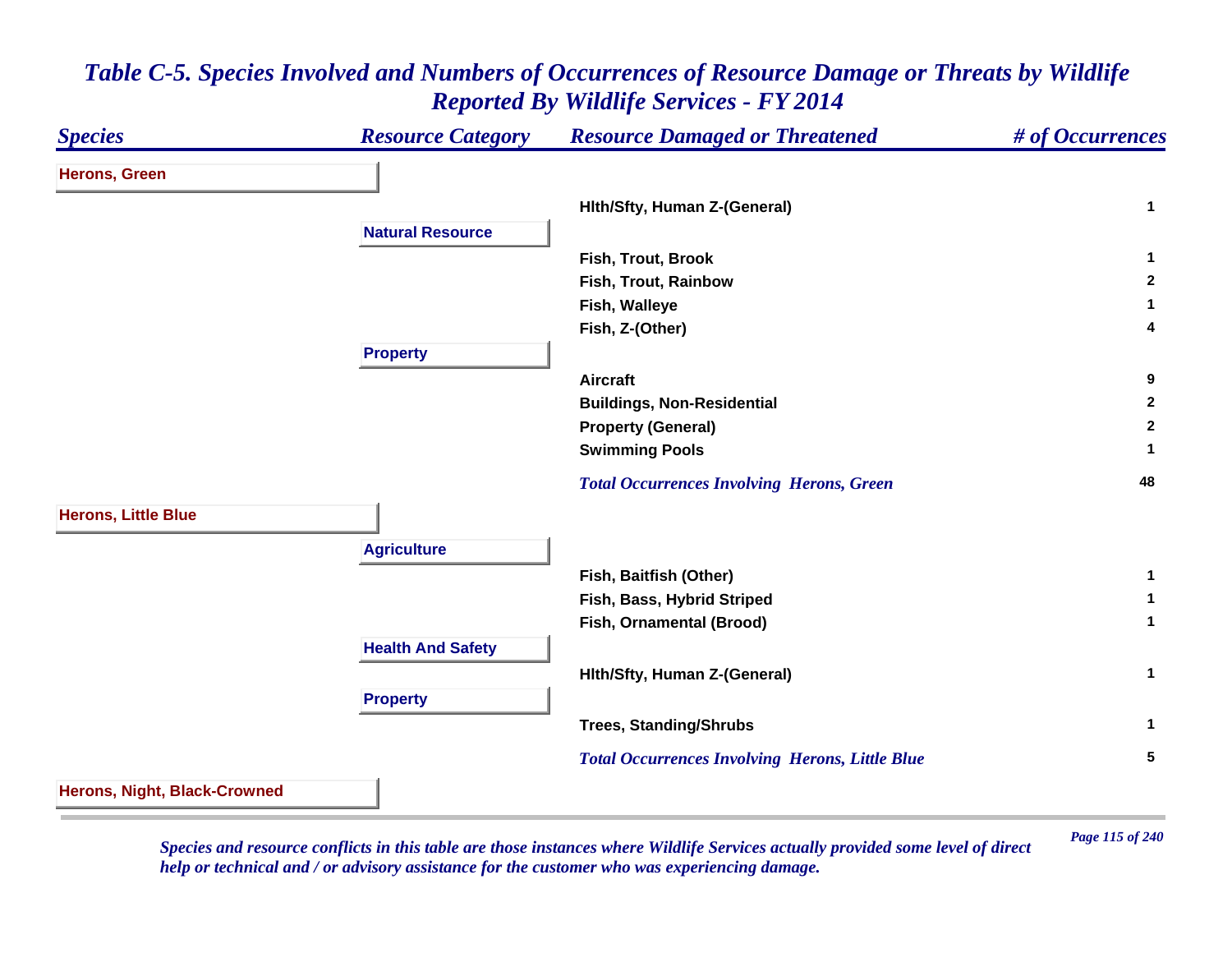| <b>Species</b>                | <b>Resource Category</b> | <b>Resource Damaged or Threatened</b>                           | # of Occurrences |
|-------------------------------|--------------------------|-----------------------------------------------------------------|------------------|
| Herons, Night, Black-Crowned  |                          |                                                                 |                  |
|                               | <b>Agriculture</b>       |                                                                 |                  |
|                               |                          | Fish, Baitfish (Other)                                          | $\mathbf{2}$     |
|                               |                          | Fish, Bass, Hybrid Striped                                      | 1.               |
|                               |                          | Fish, Carp, Grass (Market)                                      | $\mathbf{1}$     |
|                               |                          | Fish, Catfish (Fingerling)                                      | 3                |
|                               |                          | Fish, Food Fish (Other)                                         | $\overline{2}$   |
|                               |                          | Fish, Trout, Z-(Other)                                          | 5                |
|                               | <b>Health And Safety</b> |                                                                 |                  |
|                               |                          | <b>Hith/Sfty, Human (Aviation)</b>                              | 50               |
|                               |                          |                                                                 | $\overline{7}$   |
|                               |                          | Hith/Sfty, Human Z-(General)                                    |                  |
|                               | <b>Natural Resource</b>  |                                                                 |                  |
|                               |                          | Birds, Plovers, Piping (T/E)                                    | 3                |
|                               |                          | Birds, Terns, Roseate (T/E)                                     | $\overline{7}$   |
|                               |                          | Fish, Z-(Other)                                                 | $\mathbf{2}$     |
|                               | <b>Property</b>          |                                                                 |                  |
|                               |                          | <b>Aircraft</b>                                                 | 48               |
|                               |                          | <b>Buildings, Residential</b>                                   | $\mathbf{2}$     |
|                               |                          | Zoo/Zoo Animals                                                 | 1                |
|                               |                          | <b>Total Occurrences Involving Herons, Night, Black-Crowned</b> | 134              |
| Herons, Night, Yellow-Crowned |                          |                                                                 |                  |
|                               | <b>Agriculture</b>       |                                                                 |                  |
|                               |                          | Fish, Baitfish (Other)                                          | 1.               |
|                               |                          | Fish, Bass, Hybrid Striped                                      | $\mathbf 1$      |
|                               |                          | Fish, Catfish (Fingerling)                                      | 1                |
|                               |                          |                                                                 |                  |

*Page 116 of 240 Species and resource conflicts in this table are those instances where Wildlife Services actually provided some level of direct help or technical and / or advisory assistance for the customer who was experiencing damage.*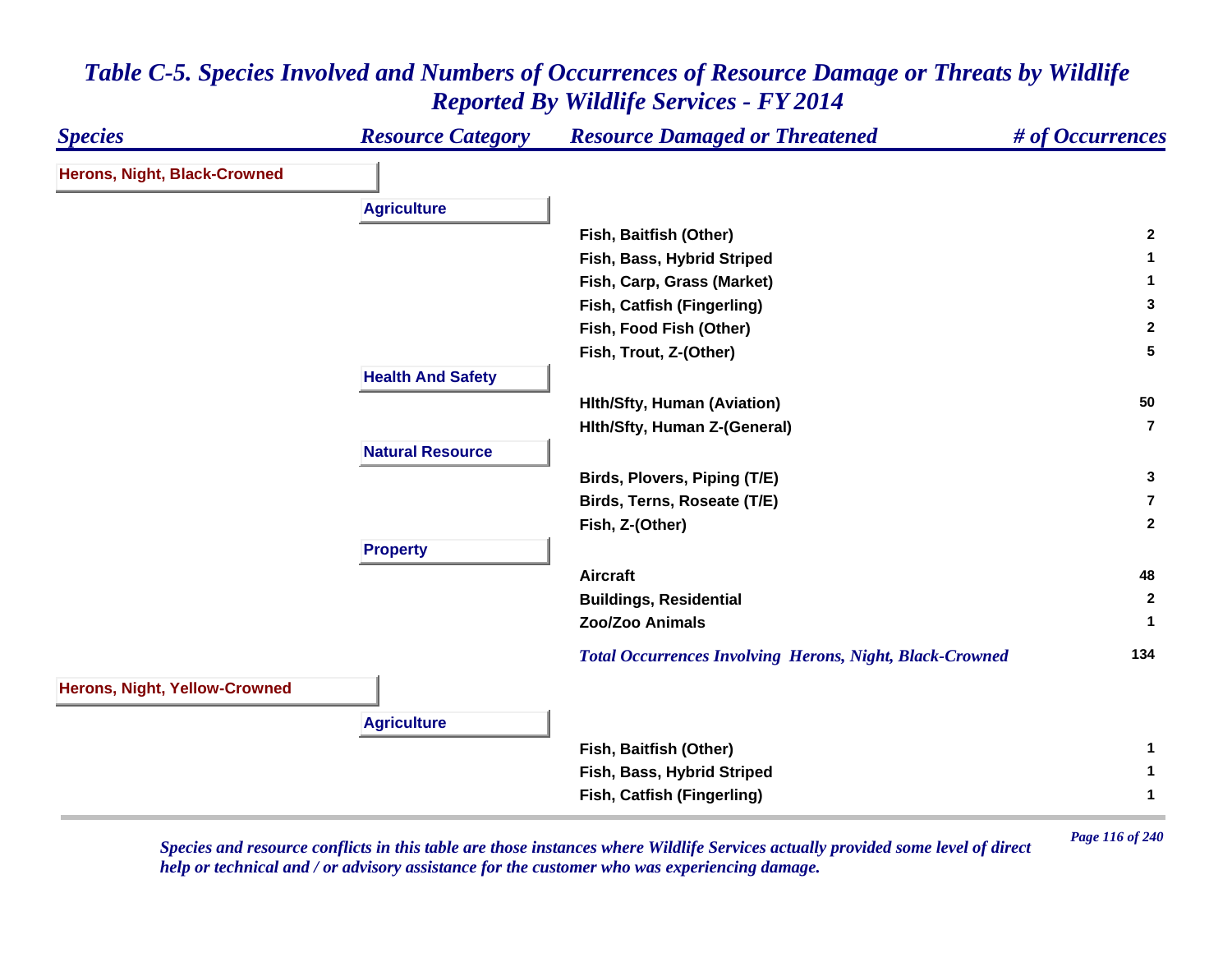# *Species Resource Category Resource Damaged or Threatened # of Occurrences* **Herons, Night, Yellow-Crowned Health And Safety Hlth/Sfty, Human (Aviation) <sup>2</sup> Hlth/Sfty, Human Z-(General) <sup>4</sup> Property Aircraft 2 Property (General) <sup>1</sup> Turf And/Or Flowers 1**  *Total Occurrences Involving Herons, Night, Yellow-Crowned* **<sup>13</sup> Herons, Reef, Pacific Health And Safety Hlth/Sfty, Human (Aviation) <sup>4</sup>**  *Total Occurrences Involving Herons, Reef, Pacific* **<sup>4</sup> Horses, Feral Health And Safety Hlth/Sfty, Human (Aviation) <sup>1</sup> Hlth/Sfty, Human (Other Transportation) <sup>1</sup>**  *Total Occurrences Involving Horses, Feral* **<sup>2</sup> Hummingbirds, Ruby-Throated Health And Safety Hlth/Sfty, Human (Aviation) <sup>1</sup> Hlth/Sfty, Human Z-(General) <sup>3</sup>**

# *Table C-5. Species Involved and Numbers of Occurrences of Resource Damage or Threats by Wildlife Reported By Wildlife Services - FY 2014*

*Page 117 of 240 Species and resource conflicts in this table are those instances where Wildlife Services actually provided some level of direct help or technical and / or advisory assistance for the customer who was experiencing damage.*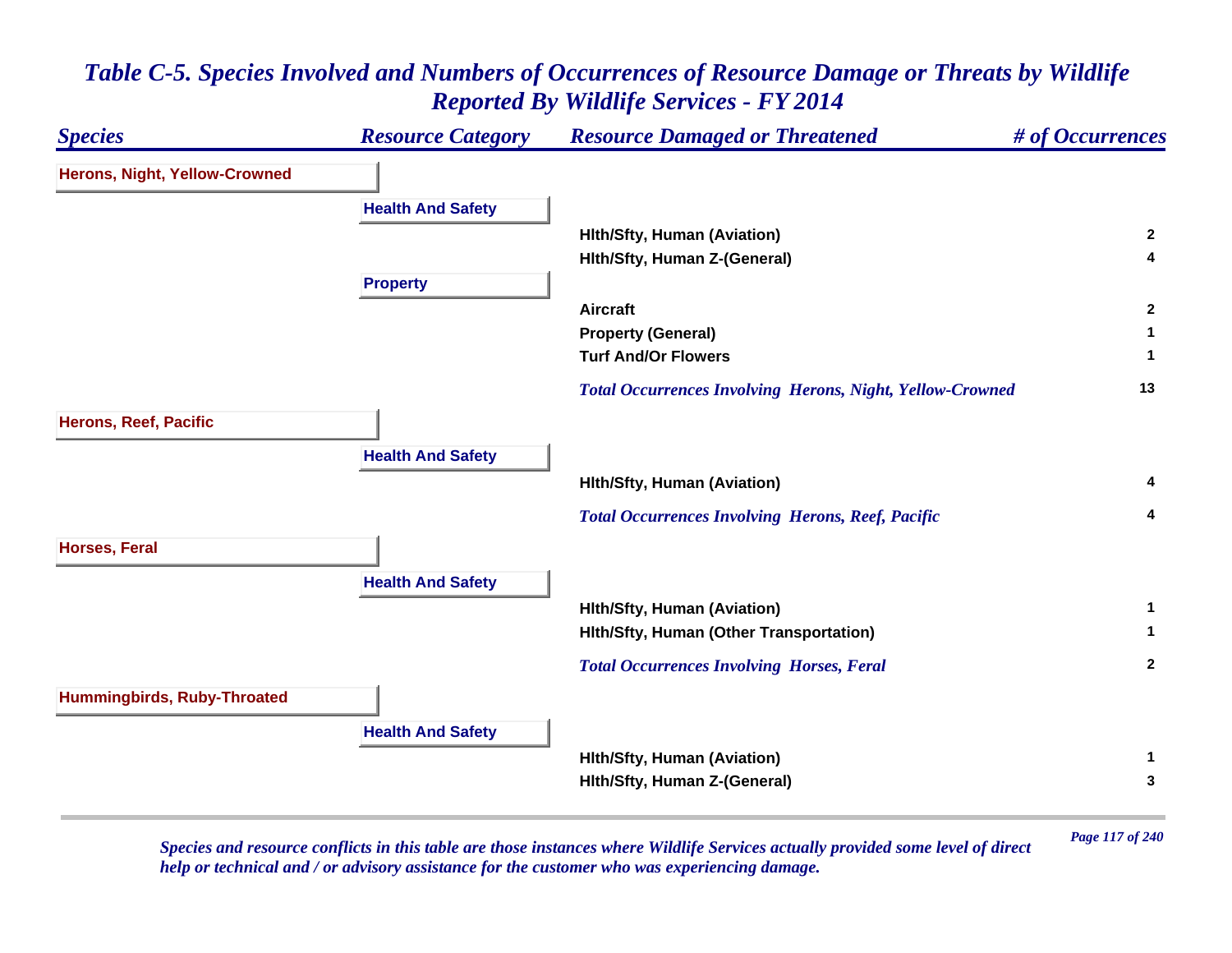# *Species Resource Category Resource Damaged or Threatened # of Occurrences* **Hummingbirds, Ruby-Throated Property Aircraft 2**  *Total Occurrences Involving Hummingbirds, Ruby-Throated* **<sup>6</sup> Ibises, Glossy Agriculture Shellfish, Crawfish 23 Health And Safety Hlth/Sfty, Human (Aviation) <sup>1</sup> Hlth/Sfty, Human Z-(General) <sup>1</sup> Property Aircraft 1**  *Total Occurrences Involving Ibises, Glossy* **<sup>26</sup> Ibises, White Agriculture Shellfish, Crawfish 9**  *Total Occurrences Involving Ibises, White* **<sup>9</sup> Jays, Blue Agriculture Fruit, Blueberries 1 Fruit, Grapes/Muscadines <sup>2</sup> Nuts, Filberts/Hazel 1**

# *Table C-5. Species Involved and Numbers of Occurrences of Resource Damage or Threats by Wildlife Reported By Wildlife Services - FY 2014*

*Page 118 of 240 Species and resource conflicts in this table are those instances where Wildlife Services actually provided some level of direct help or technical and / or advisory assistance for the customer who was experiencing damage.*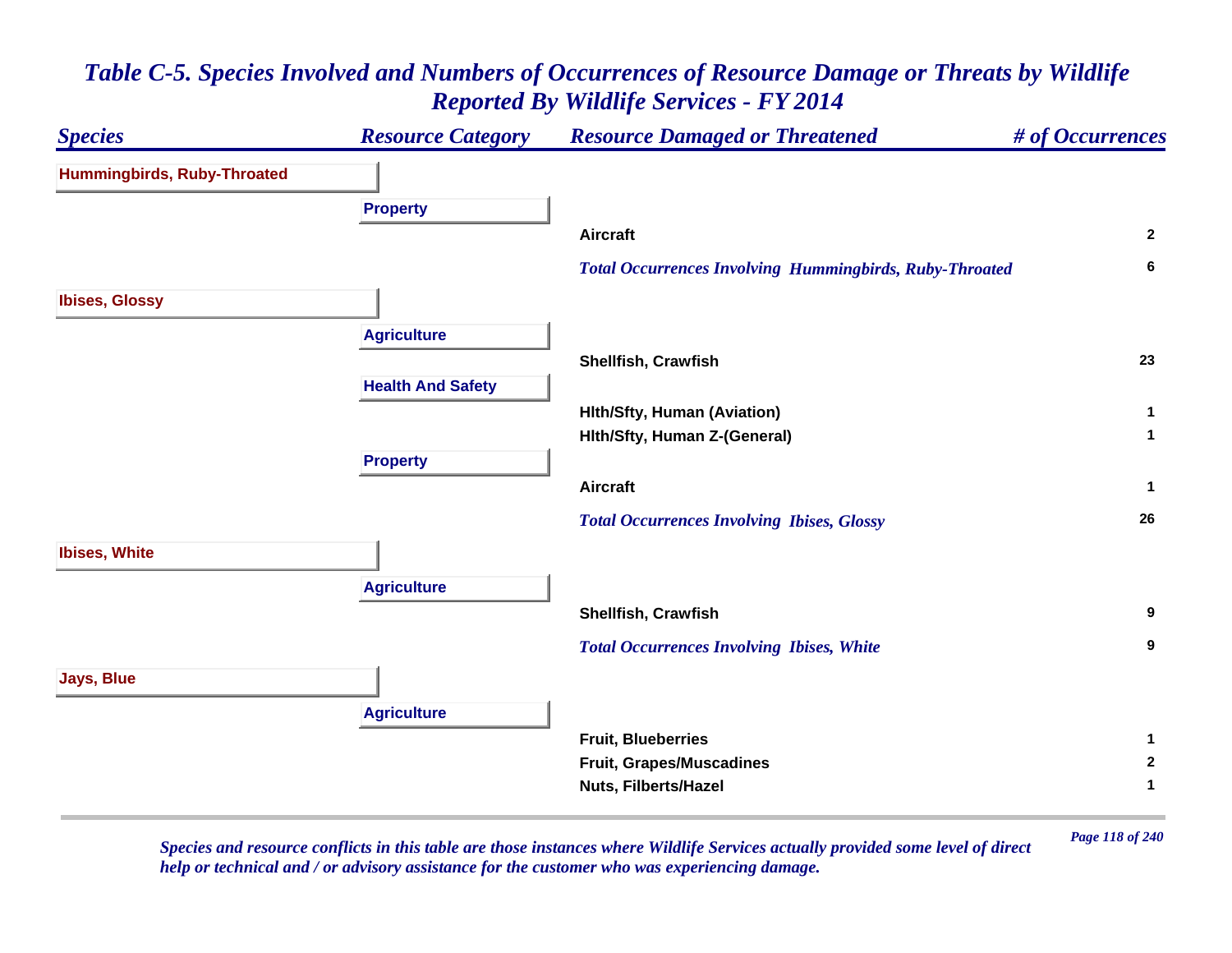# *Species Resource Category Resource Damaged or Threatened # of Occurrences* **Jays, Blue Health And Safety Hlth/Sfty, Human (Aviation) <sup>5</sup> Hlth/Sfty, Human Z-(General) <sup>23</sup> Property Aircraft 6 Buildings, Non-Residential <sup>2</sup> Buildings, Residential <sup>2</sup> Property (General) <sup>1</sup>**  *Total Occurrences Involving Jays, Blue* **<sup>43</sup> Jays, Scrub Agriculture Fruit, Peaches 1 Property Roads/Bridges <sup>3</sup>**  *Total Occurrences Involving Jays, Scrub* **<sup>4</sup> Jays, Steller`s Natural ResourceBirds, Murrelet Marbled (T/E) <sup>2</sup>**  *Total Occurrences Involving Jays, Steller`s* **<sup>2</sup> Juncos, Dark-Eyed Health And Safety**

# *Table C-5. Species Involved and Numbers of Occurrences of Resource Damage or Threats by Wildlife Reported By Wildlife Services - FY 2014*

*Page 119 of 240 Species and resource conflicts in this table are those instances where Wildlife Services actually provided some level of direct help or technical and / or advisory assistance for the customer who was experiencing damage.*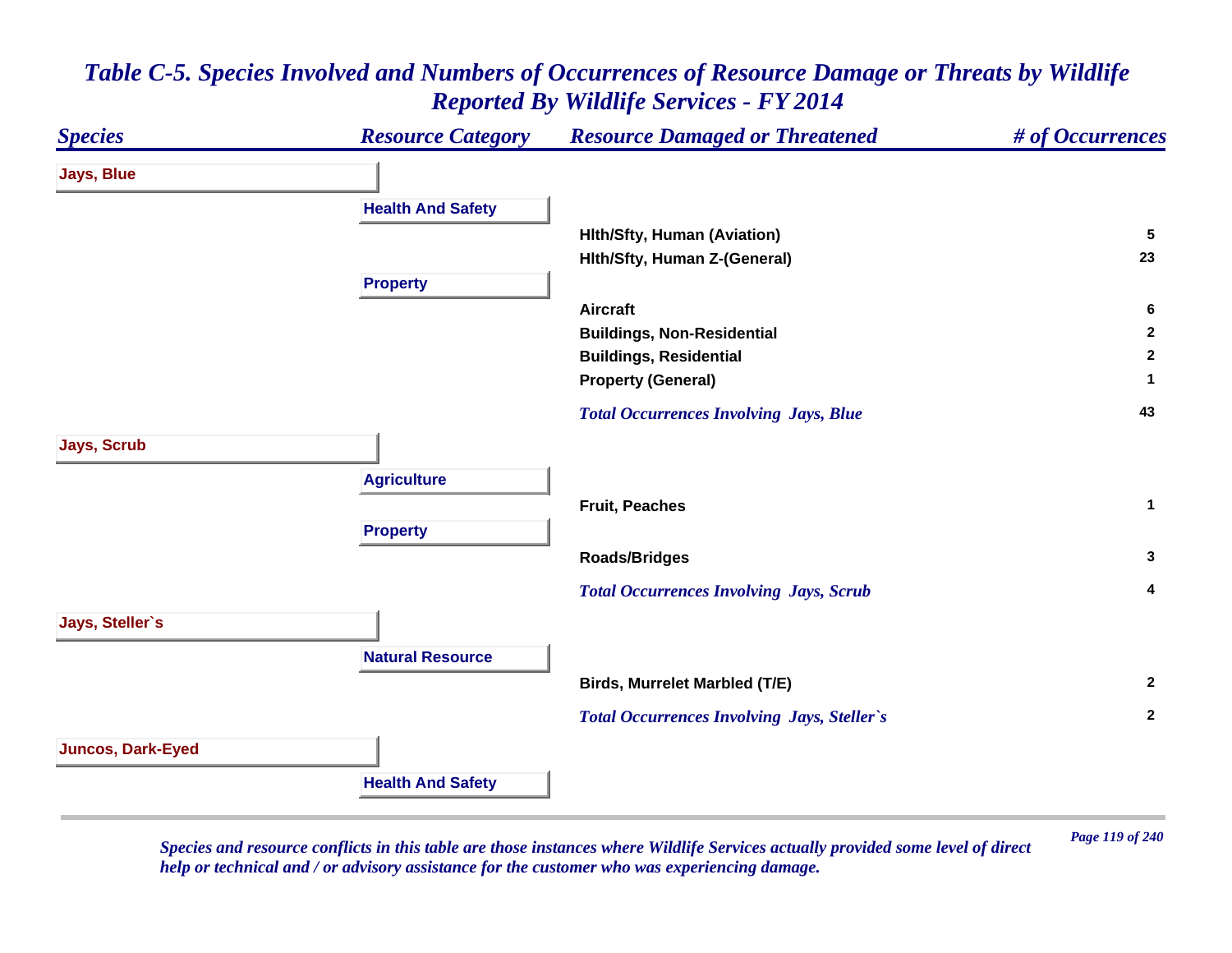#### *Species Resource Category Resource Damaged or Threatened # of Occurrences* **Juncos, Dark-Eyed Hlth/Sfty, Human (Aviation) <sup>9</sup> Property Aircraft 10 Buildings, Non-Residential <sup>2</sup>**  *Total Occurrences Involving Juncos, Dark-Eyed* **<sup>21</sup> KilldeersHealth And Safety Hlth/Sfty, Human (Aviation) <sup>86</sup> Hlth/Sfty, Human Z-(General) <sup>6</sup> Property Aircraft 60 Buildings, Non-Residential <sup>2</sup> Equipment/Machinery (Other) <sup>1</sup>**  *Total Occurrences Involving Killdeers* **<sup>155</sup> Kingbirds, Eastern Health And Safety Hlth/Sfty, Human (Aviation) <sup>11</sup> Property Aircraft 8 Buildings, Non-Residential <sup>2</sup>**  *Total Occurrences Involving Kingbirds, Eastern* **<sup>21</sup>**

# *Table C-5. Species Involved and Numbers of Occurrences of Resource Damage or Threats by Wildlife Reported By Wildlife Services - FY 2014*

*Page 120 of 240 Species and resource conflicts in this table are those instances where Wildlife Services actually provided some level of direct help or technical and / or advisory assistance for the customer who was experiencing damage.*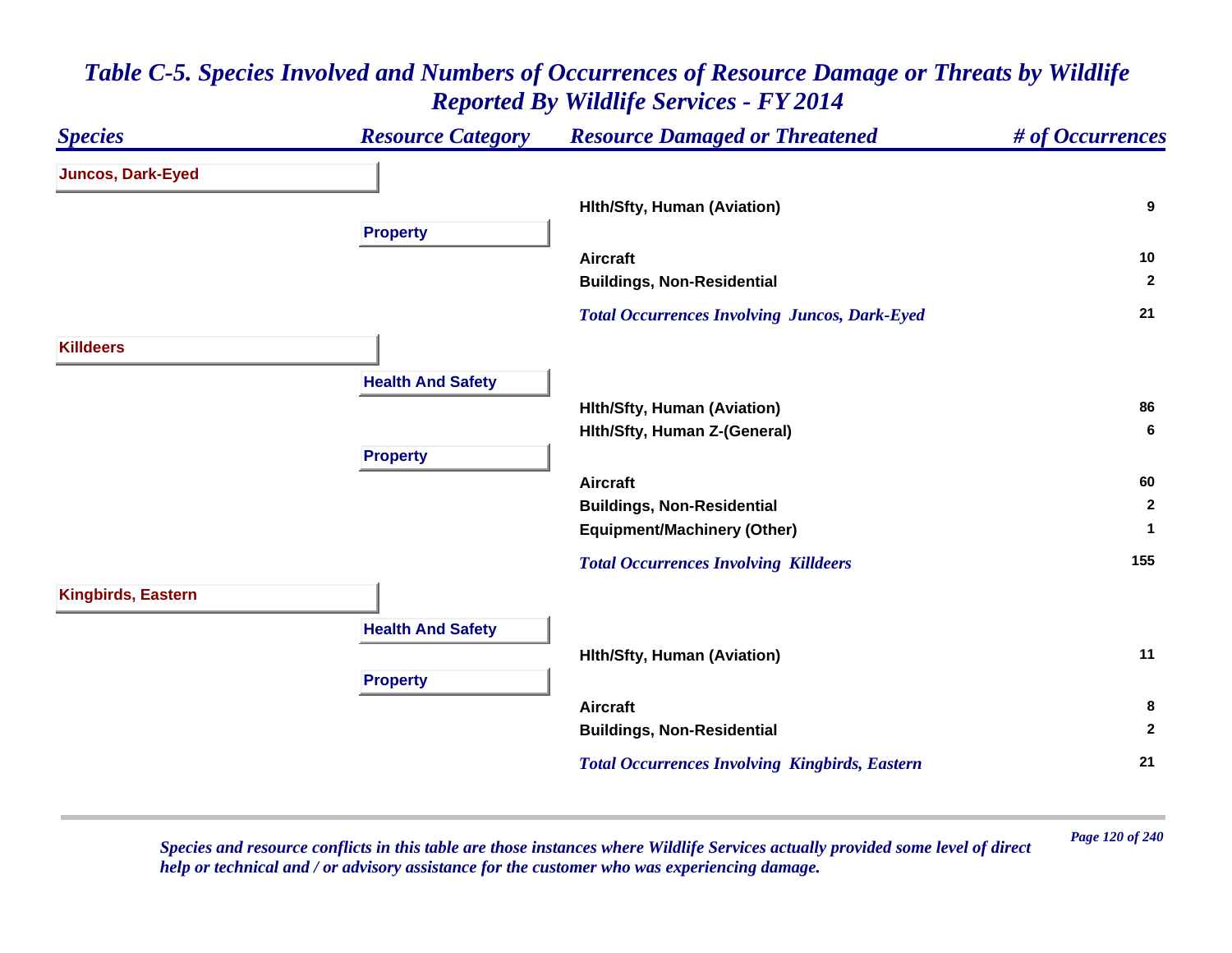#### *Species Resource Category Resource Damaged or Threatened # of Occurrences* **Kingbirds, Western Health And Safety Hlth/Sfty, Human (Aviation) <sup>13</sup> Hlth/Sfty, Human Z-(General) <sup>1</sup> Property Aircraft 1**  *Total Occurrences Involving Kingbirds, Western* **<sup>15</sup> Kingfishers, Belted Agriculture Fish, Muskie 1 Fish, Ornamental (Brood) <sup>1</sup> Fish, Ornamental (Market) <sup>1</sup> Fish, Trout, Z-(Other) <sup>17</sup> Health And Safety Hlth/Sfty, Human (Aviation) <sup>10</sup> Hlth/Sfty, Human Z-(General) <sup>1</sup> Natural ResourceFish, Trout, Rainbow 6 Fish, Walleye <sup>1</sup> Fish, Z-(Other) <sup>15</sup> Property Aircraft 9 Buildings, Non-Residential <sup>2</sup>**  *Total Occurrences Involving Kingfishers, Belted* **<sup>64</sup>**

# *Table C-5. Species Involved and Numbers of Occurrences of Resource Damage or Threats by Wildlife Reported By Wildlife Services - FY 2014*

*Page 121 of 240 Species and resource conflicts in this table are those instances where Wildlife Services actually provided some level of direct help or technical and / or advisory assistance for the customer who was experiencing damage.*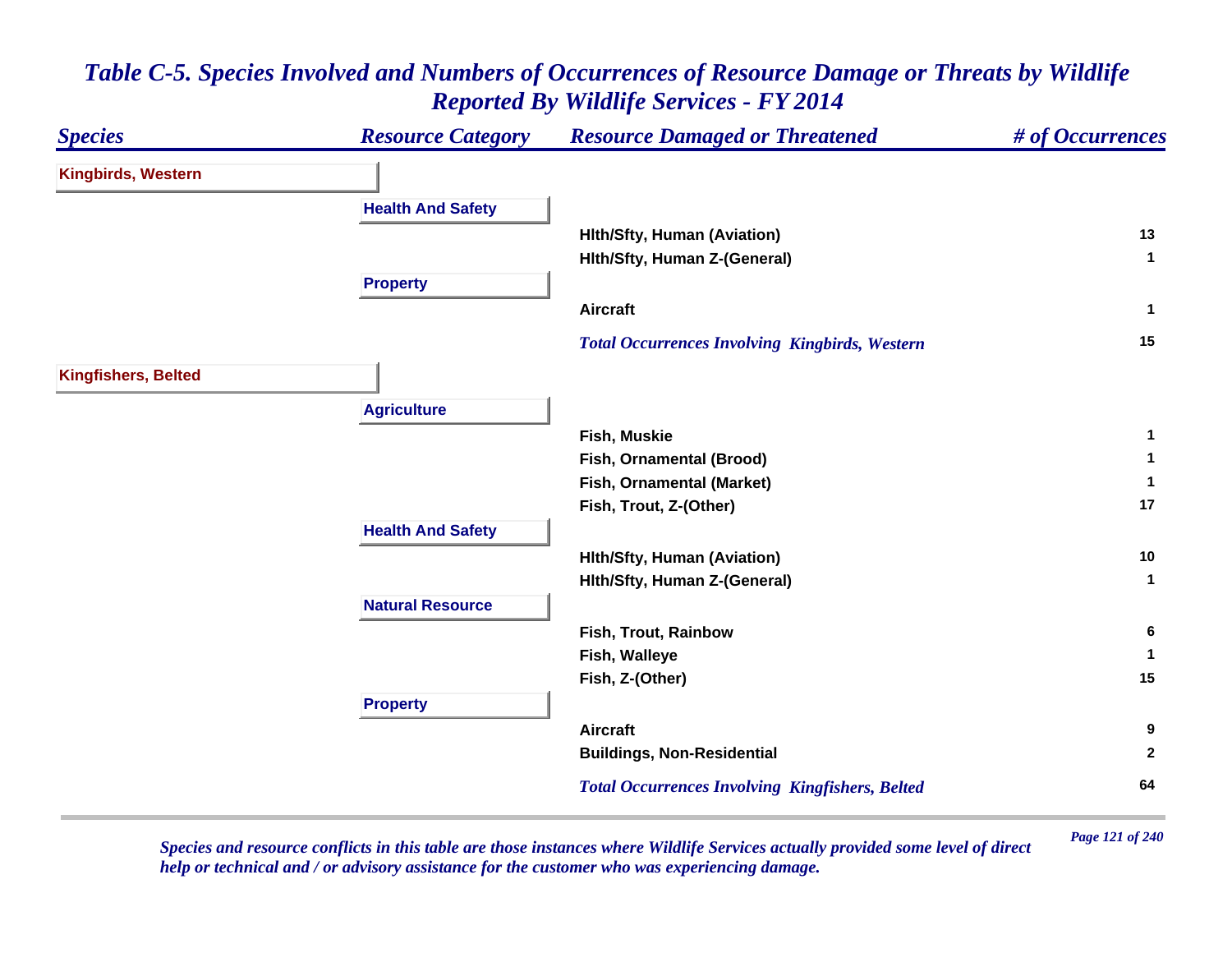

*Page 122 of 240 Species and resource conflicts in this table are those instances where Wildlife Services actually provided some level of direct help or technical and / or advisory assistance for the customer who was experiencing damage.*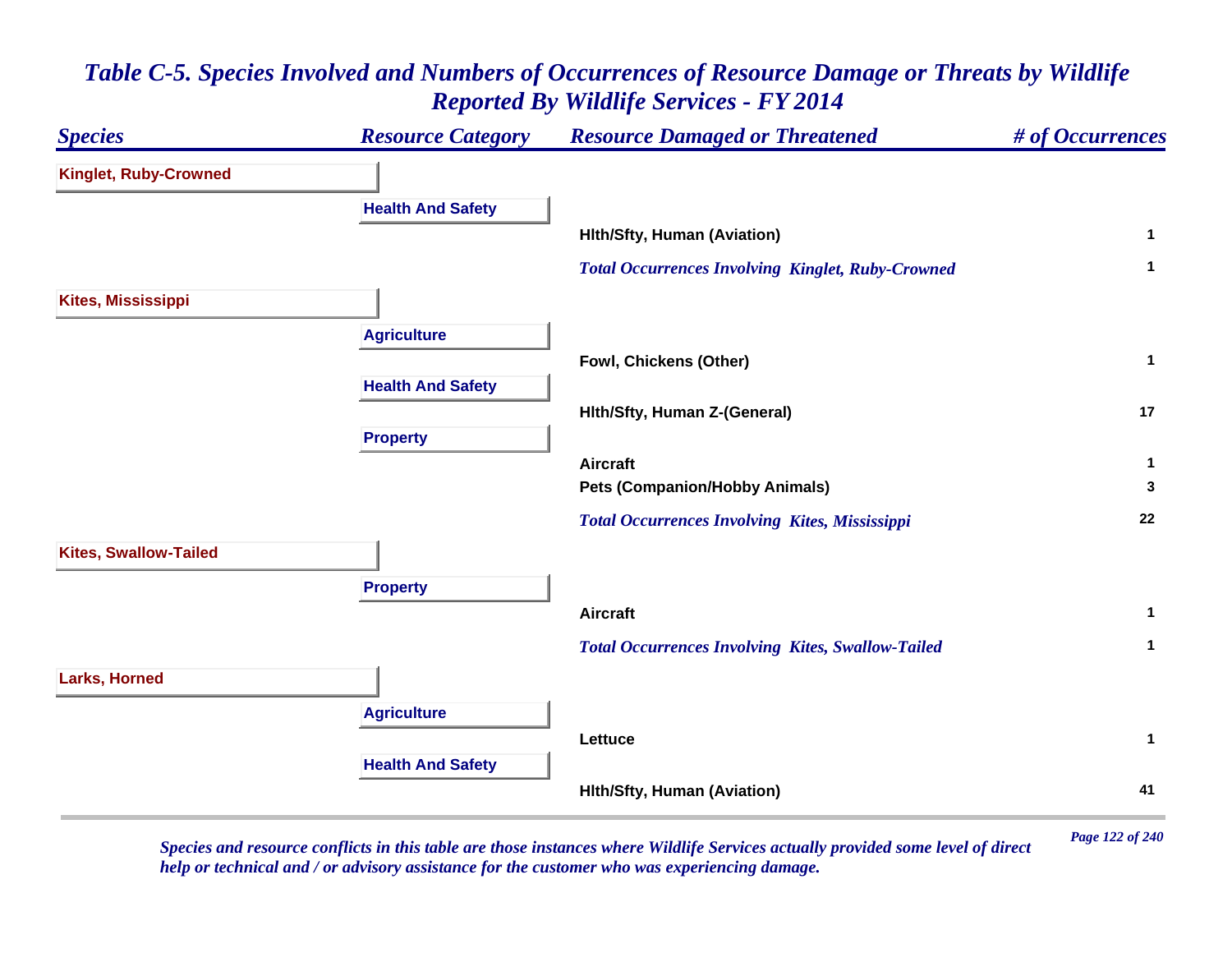#### *Species Resource Category Resource Damaged or Threatened # of Occurrences* **Larks, Horned Property Aircraft 40 Buildings, Non-Residential <sup>2</sup>**  *Total Occurrences Involving Larks, Horned* **<sup>84</sup> Lions, Mountain (Cougar) Agriculture Alpacas 7Birds, Pheasant (All) Ag <sup>1</sup> Cattle (Adult) <sup>40</sup> Cattle (Calves) <sup>387</sup> Equine, Donkeys/Burros 7Equine, Horses (Adult) <sup>47</sup> Equine, Horses (Foals) <sup>9</sup> Fowl, Chickens (Game) <sup>2</sup> Fowl, Chickens (Other) <sup>33</sup> Fowl, Ducks (Domestic) 5 Fowl, Emus 2 Fowl, Geese (Domestic) <sup>9</sup> Fowl, Guineas 2 Fowl, Turkeys (Domestic) <sup>2</sup> Goats (Dairy) <sup>1</sup> Goats, Meat (Adults) <sup>61</sup> Goats, Meat (Kids) <sup>20</sup> Goats, Mohair (Adult) <sup>13</sup>**

# *Table C-5. Species Involved and Numbers of Occurrences of Resource Damage or Threats by Wildlife Reported By Wildlife Services - FY 2014*

*Page 123 of 240 Species and resource conflicts in this table are those instances where Wildlife Services actually provided some level of direct help or technical and / or advisory assistance for the customer who was experiencing damage.*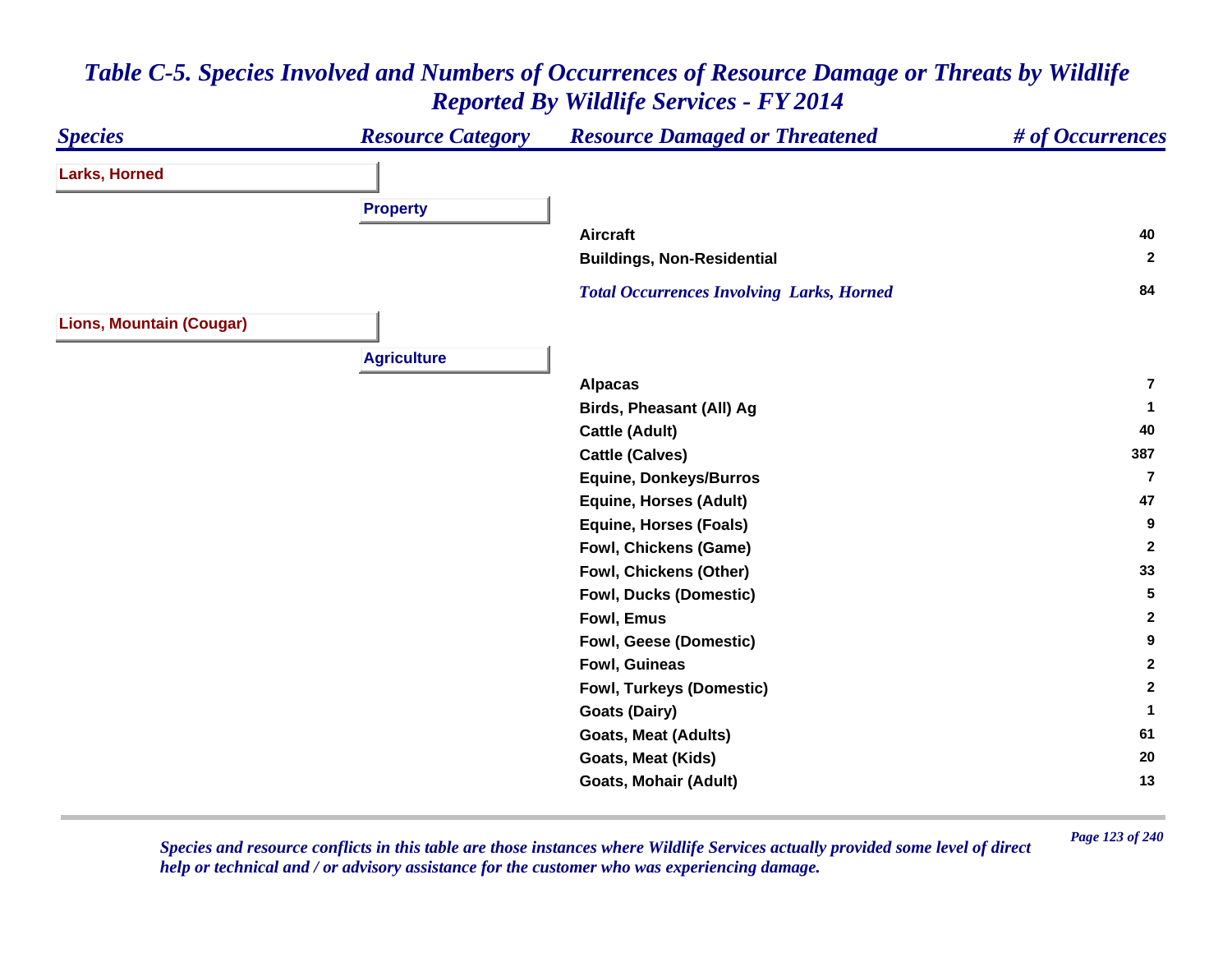| <b>Species</b>                  | <b>Resource Category</b> | <b>Resource Damaged or Threatened</b>   | # of Occurrences |
|---------------------------------|--------------------------|-----------------------------------------|------------------|
| <b>Lions, Mountain (Cougar)</b> |                          |                                         |                  |
|                                 |                          | Goats, Mohair (Kids)                    | 6                |
|                                 |                          | Goats, Z-(Other Adults)                 | 242              |
|                                 |                          | Goats, Z-(Other Kids)                   | 29               |
|                                 |                          | Llamas (All)                            | 20               |
|                                 |                          | <b>Mammals, Deer, Fallow</b>            | $\mathbf{2}$     |
|                                 |                          | Mammals, Deer, White-Tailed Ag          | 4                |
|                                 |                          | Mammals, Elk (Wapiti) Ag                | $\mathbf{2}$     |
|                                 |                          | <b>Mammals, Z-Exotic Game (Other)</b>   | 18               |
|                                 |                          | <b>Mammals, Z-Native Game (Other)</b>   | $\overline{2}$   |
|                                 |                          | Sheep (Adult)                           | 258              |
|                                 |                          | Sheep (Lambs)                           | 217              |
|                                 |                          | <b>Swine (Adult)</b>                    | $\overline{2}$   |
|                                 | <b>Health And Safety</b> |                                         |                  |
|                                 |                          | <b>Hith/Sfty, Human (Aviation)</b>      | -1               |
|                                 |                          | Hith/Sfty, Human (Other Transportation) | $\mathbf{2}$     |
|                                 |                          | Hith/Sfty, Human Z-(General)            | 255              |
|                                 | <b>Natural Resource</b>  |                                         |                  |
|                                 |                          | <b>Mammals, Deer, Mule</b>              | 17               |
|                                 |                          | Mammals, Deer, White-Tailed Nr          | $\mathbf{2}$     |
|                                 |                          | <b>Mammals, Elk (Wapiti)</b>            | 6                |
|                                 |                          | Mammals, Sheep, Bighorn                 | 4                |
|                                 | <b>Property</b>          |                                         |                  |
|                                 |                          | <b>Buildings, Residential</b>           | $\mathbf{2}$     |
|                                 |                          | <b>Guard Animals (All)</b>              | 1                |
|                                 |                          | <b>Pets (Companion/Hobby Animals)</b>   | 130              |

*Page 124 of 240 Species and resource conflicts in this table are those instances where Wildlife Services actually provided some level of direct help or technical and / or advisory assistance for the customer who was experiencing damage.*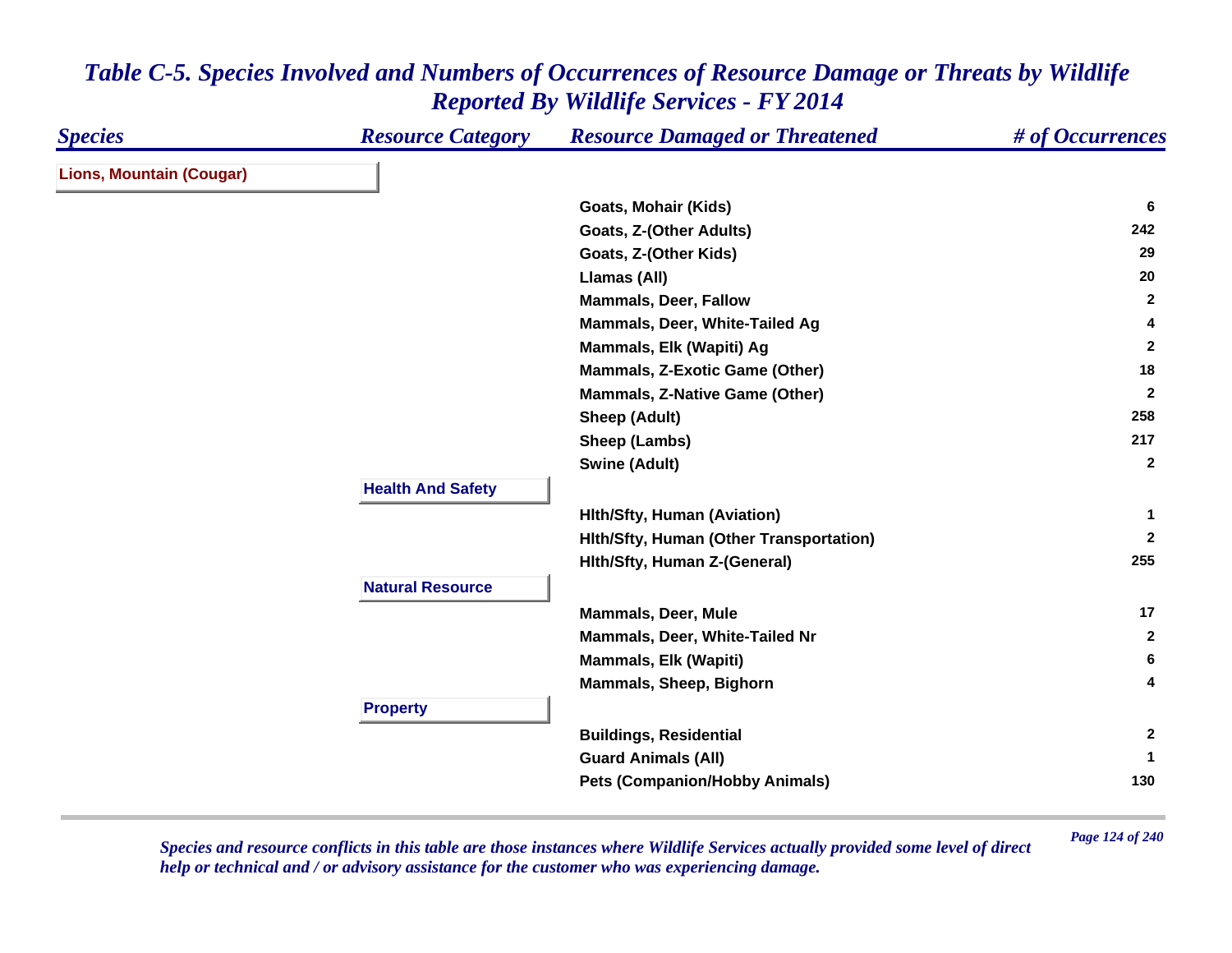# *Species Resource Category Resource Damaged or Threatened # of Occurrences* **Lions, Mountain (Cougar) Property (General) <sup>12</sup> Vehicles, Land 2**  *Total Occurrences Involving Lions, Mountain (Cougar)* **1,884 Lizards, (Other) Health And Safety Hlth/Sfty, Human Z-(General) <sup>8</sup> Property Pets (Companion/Hobby Animals) <sup>1</sup> Property (General) <sup>1</sup>**  *Total Occurrences Involving Lizards, (Other)* **<sup>10</sup> Longspurs, Lapland Property Aircraft 2**  *Total Occurrences Involving Longspurs, Lapland* **<sup>2</sup> Longspurs, Smiths Health And Safety Hlth/Sfty, Human (Aviation) <sup>1</sup> Property Aircraft 1**  *Total Occurrences Involving Longspurs, Smiths* **<sup>2</sup>**

# *Table C-5. Species Involved and Numbers of Occurrences of Resource Damage or Threats by Wildlife Reported By Wildlife Services - FY 2014*

*Page 125 of 240 Species and resource conflicts in this table are those instances where Wildlife Services actually provided some level of direct help or technical and / or advisory assistance for the customer who was experiencing damage.*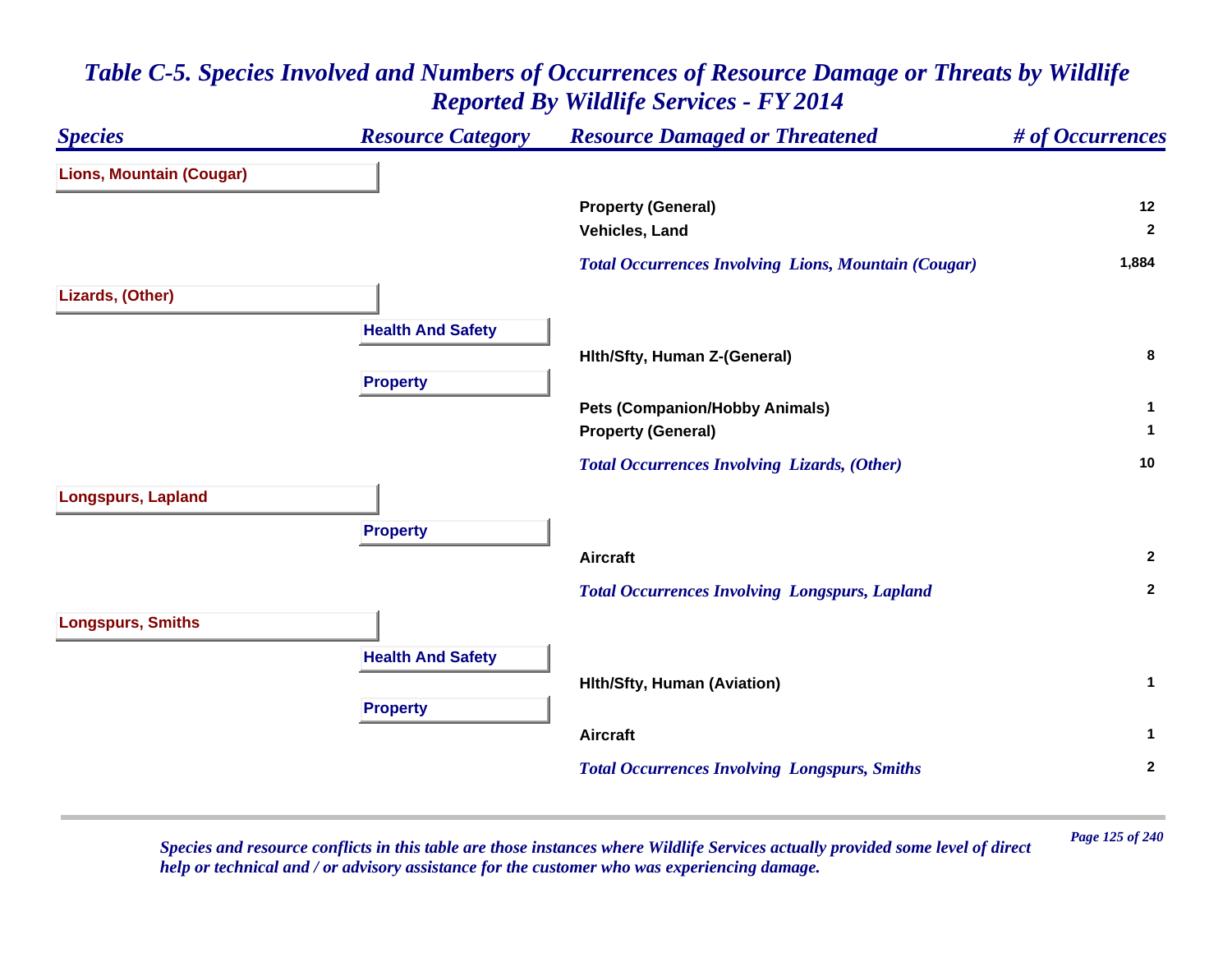#### *Species Resource Category Resource Damaged or Threatened # of Occurrences* **Loons, Common Health And Safety Hlth/Sfty, Human (Aviation) <sup>5</sup> Hlth/Sfty, Human Z-(General) <sup>1</sup> Property Aircraft 4**  *Total Occurrences Involving Loons, Common* **<sup>10</sup> Lynx Health And Safety Hlth/Sfty, Human Z-(General) <sup>1</sup>**  *Total Occurrences Involving Lynx* **<sup>1</sup> Magpies, Black-Billed Agriculture Cattle (Calves) <sup>1</sup> Feed, Livestock 1 Fowl, Chickens (Other) <sup>2</sup> Sheep (Adult) <sup>2</sup> Sheep (Lambs) <sup>1</sup> Trees, Z-Fruit/Nut (Other) <sup>1</sup> Health And Safety Hlth/Sfty, Human (Aviation) <sup>11</sup> Property Aircraft4**

# *Table C-5. Species Involved and Numbers of Occurrences of Resource Damage or Threats by Wildlife Reported By Wildlife Services - FY 2014*

*Page 126 of 240 Species and resource conflicts in this table are those instances where Wildlife Services actually provided some level of direct help or technical and / or advisory assistance for the customer who was experiencing damage.*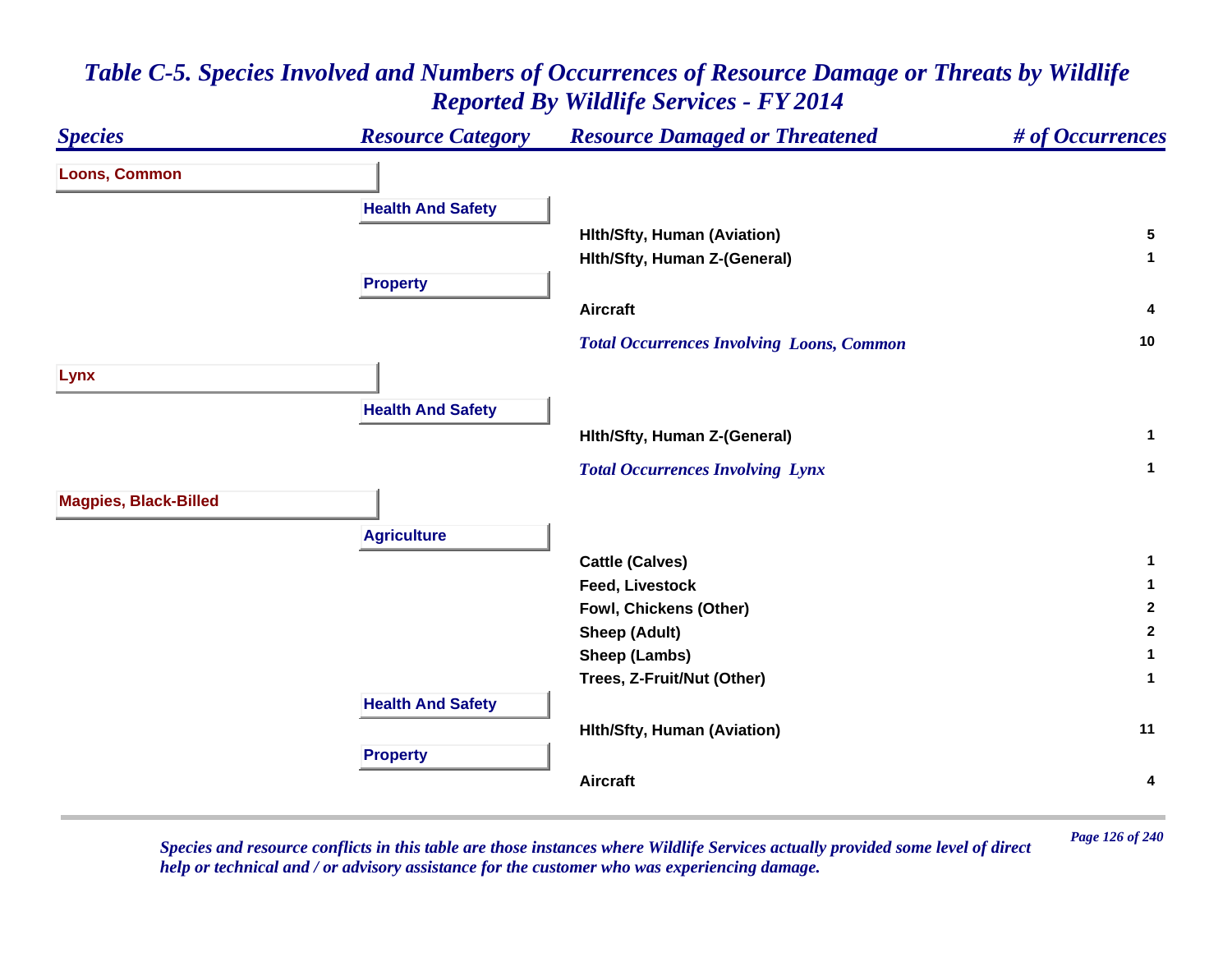#### *Species Resource Category Resource Damaged or Threatened # of Occurrences* **Magpies, Black-Billed Buildings, Residential <sup>1</sup> Property (General) <sup>1</sup>**  *Total Occurrences Involving Magpies, Black-Billed* **<sup>25</sup> Mammal, Unidentifiable Agriculture Fowl, Chickens (Other) <sup>6</sup> Fowl, Ducks (Domestic) <sup>1</sup> Sheep (Adult) <sup>2</sup> Health And Safety Hlth/Sfty, Human Z-(General) <sup>3</sup> Natural ResourceTrees, Standing <sup>1</sup> Property Aircraft 1 Buildings, Non-Residential <sup>1</sup> Buildings, Residential <sup>11</sup> Fences 1 Pets (Companion/Hobby Animals) <sup>6</sup> Property (General) <sup>24</sup> Vehicles, Land 2 Z-Landscaping (Other) <sup>3</sup>**  *Total Occurrences Involving Mammal, Unidentifiable* **<sup>62</sup> Mannikins, Chestnut**

## *Table C-5. Species Involved and Numbers of Occurrences of Resource Damage or Threats by Wildlife Reported By Wildlife Services - FY 2014*

*Page 127 of 240 Species and resource conflicts in this table are those instances where Wildlife Services actually provided some level of direct help or technical and / or advisory assistance for the customer who was experiencing damage.*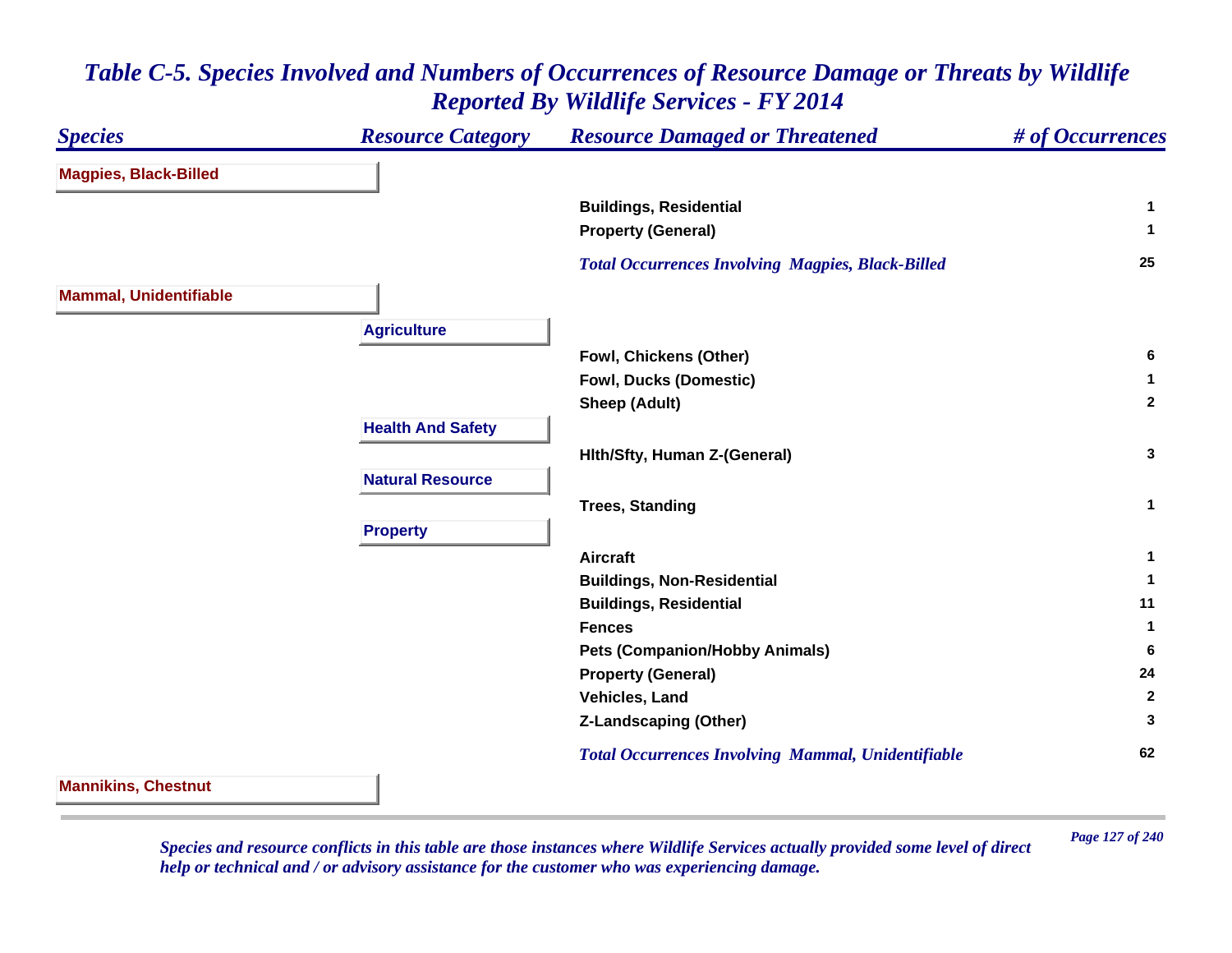#### *Species Resource Category Resource Damaged or Threatened # of Occurrences* **Mannikins, Chestnut Health And Safety Hlth/Sfty, Human (Aviation) <sup>16</sup> Property Aircraft 16**  *Total Occurrences Involving Mannikins, Chestnut* **<sup>32</sup> Mannikins, Nutmeg Health And Safety Hlth/Sfty, Human (Aviation) <sup>90</sup> Property Aircraft 53**  *Total Occurrences Involving Mannikins, Nutmeg* **<sup>143</sup> Marmots/Woodchucks (All) Agriculture Beans, Soybeans <sup>2</sup> Cattle (Adult) <sup>1</sup> Feed, Livestock 1 Fowl, Chickens (Other) <sup>1</sup> Fowl, Turkeys (Domestic) <sup>1</sup> Fruit, Pears 1 Gardens, Truck 2 Hayfields, Mixed Species <sup>2</sup> Melons, Watermelons 1 Pasture1**

# *Table C-5. Species Involved and Numbers of Occurrences of Resource Damage or Threats by Wildlife Reported By Wildlife Services - FY 2014*

*Page 128 of 240 Species and resource conflicts in this table are those instances where Wildlife Services actually provided some level of direct help or technical and / or advisory assistance for the customer who was experiencing damage.*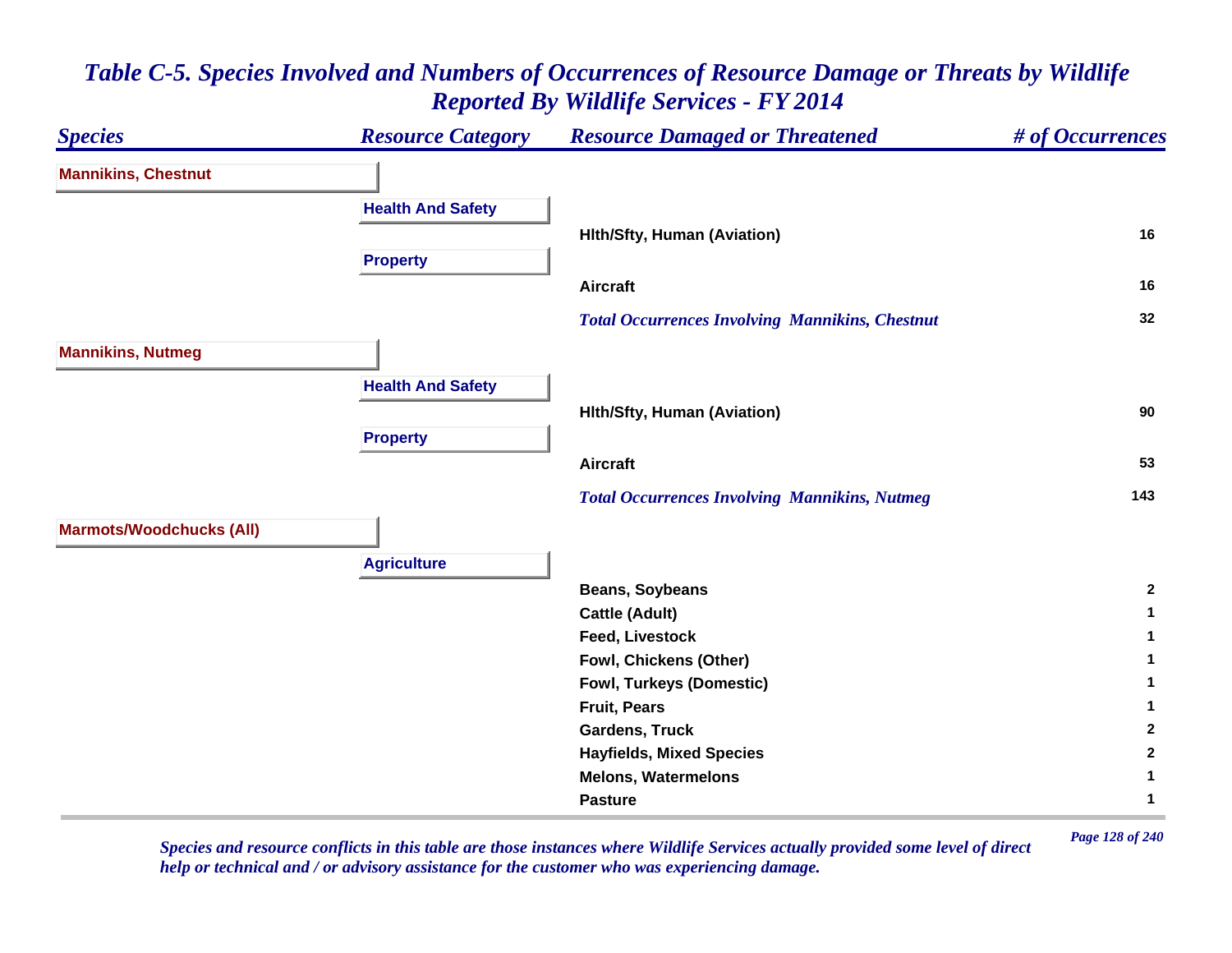| <b>Species</b>                  | <b>Resource Category</b> | <b>Resource Damaged or Threatened</b>    | # of Occurrences |
|---------------------------------|--------------------------|------------------------------------------|------------------|
| <b>Marmots/Woodchucks (All)</b> |                          |                                          |                  |
|                                 |                          | <b>Tomatoes</b>                          | $\mathbf{1}$     |
|                                 | <b>Health And Safety</b> |                                          |                  |
|                                 |                          | <b>Hith/Sfty, Human (Aviation)</b>       | 28               |
|                                 |                          | Hith/Sfty, Human Z-(General)             | 242              |
|                                 | <b>Property</b>          |                                          |                  |
|                                 |                          | <b>Aircraft</b>                          | 17               |
|                                 |                          | <b>Airport Runways/Taxiways</b>          | 3                |
|                                 |                          | <b>Buildings, Non-Residential</b>        | 70               |
|                                 |                          | <b>Buildings, Residential</b>            | 294              |
|                                 |                          | <b>Dikes/Dams/Impoundments</b>           | 21               |
|                                 |                          | <b>Equipment/Machinery (Other)</b>       | 8                |
|                                 |                          | <b>Gardens, Veg./Fruits/Nuts</b>         | 81               |
|                                 |                          | <b>Golf Courses</b>                      | $\mathbf{1}$     |
|                                 |                          | <b>Irrigation Ditch/Drainage System</b>  | 4                |
|                                 |                          | <b>Irrigation Pipe System</b>            | 1                |
|                                 |                          | <b>Landfills</b>                         | 1                |
|                                 |                          | <b>Oil Production/Equipment</b>          | 1                |
|                                 |                          | <b>Pets (Companion/Hobby Animals)</b>    | 58               |
|                                 |                          | <b>Property (General)</b>                | 592              |
|                                 |                          | <b>Recreational Areas (Other) **</b>     | $\mathbf{1}$     |
|                                 |                          | <b>Roads/Bridges</b>                     | $\mathbf{2}$     |
|                                 |                          | Soil (I.E. Erosion)                      | $\mathbf{2}$     |
|                                 |                          | <b>Swimming Pools</b>                    | $\overline{2}$   |
|                                 |                          | <b>Turf And/Or Flowers</b>               | 29               |
|                                 |                          | <b>Utilities, Electrical</b>             | 11               |
|                                 |                          | Utilities, Sewerage/Wastewater Treatment | $\mathbf{1}$     |

*Page 129 of 240 Species and resource conflicts in this table are those instances where Wildlife Services actually provided some level of direct help or technical and / or advisory assistance for the customer who was experiencing damage.*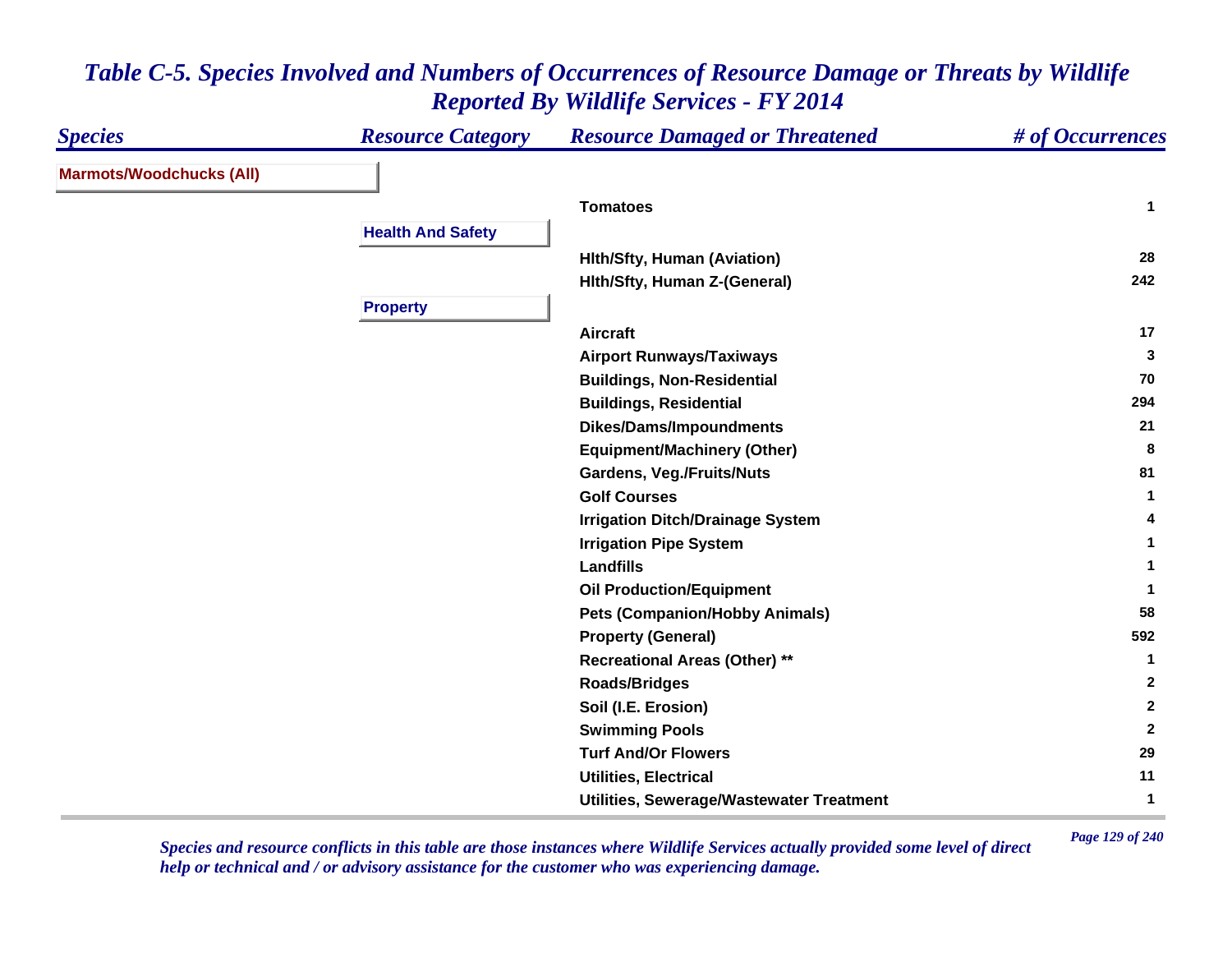## *Species Resource Category Resource Damaged or Threatened # of Occurrences* **Marmots/Woodchucks (All) Utilities, Z-(Other) <sup>1</sup> Vehicles, Land 6 Z-Landscaping (Other) <sup>30</sup>**  *Total Occurrences Involving Marmots/Woodchucks (All)* **1,521 Martins, Purple Health And Safety Hlth/Sfty, Human (Aviation) <sup>6</sup> Hlth/Sfty, Human Z-(General) <sup>2</sup> Property Aircraft 5 Buildings, Non-Residential <sup>2</sup>**  *Total Occurrences Involving Martins, Purple* **<sup>15</sup> Meadowlarks, Eastern Health And Safety Hlth/Sfty, Human (Aviation) <sup>43</sup> Hlth/Sfty, Human Z-(General) <sup>4</sup> Property Aircraft 31 Buildings, Non-Residential <sup>2</sup>**  *Total Occurrences Involving Meadowlarks, Eastern* **<sup>80</sup> Meadowlarks, Western**

## *Table C-5. Species Involved and Numbers of Occurrences of Resource Damage or Threats by Wildlife Reported By Wildlife Services - FY 2014*

*Page 130 of 240 Species and resource conflicts in this table are those instances where Wildlife Services actually provided some level of direct help or technical and / or advisory assistance for the customer who was experiencing damage.*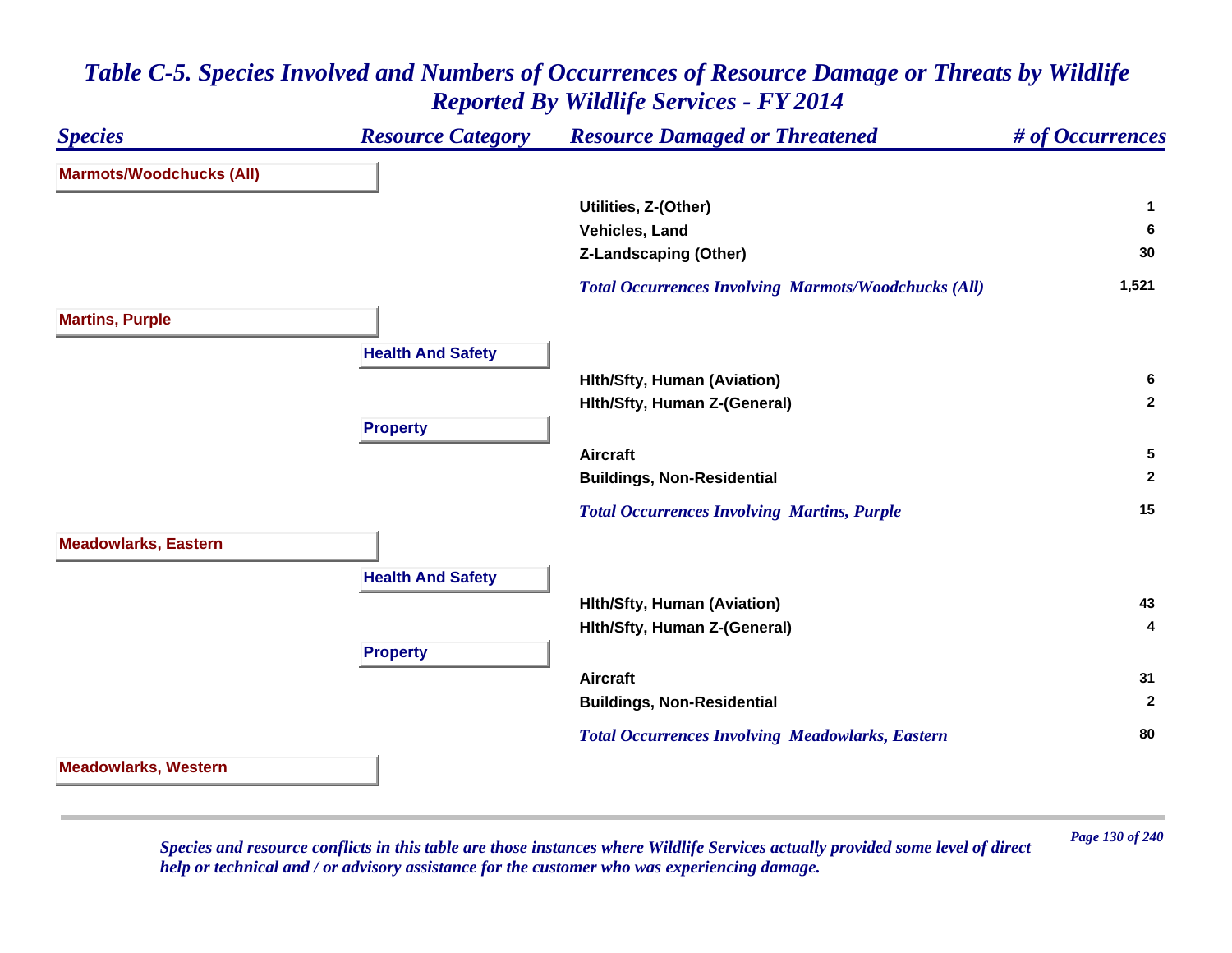#### *Species Resource Category Resource Damaged or Threatened # of Occurrences* **Meadowlarks, Western Health And Safety Hlth/Sfty, Human (Aviation) <sup>46</sup> Property Aircraft 34**  *Total Occurrences Involving Meadowlarks, Western* **<sup>80</sup> Mice, Deer (All) Agriculture Cattle (Adult) <sup>2</sup> Trees, Z-Fruit/Nut (Other) <sup>1</sup> Health And Safety Hlth/Sfty, Human (Aviation) <sup>14</sup> Hlth/Sfty, Human Z-(General) <sup>8</sup> Property Aircraft 14 Airport Runways/Taxiways <sup>1</sup> Buildings, Non-Residential <sup>6</sup> Buildings, Residential <sup>1</sup> Equipment/Machinery (Other) <sup>3</sup> Utilities, Electrical 2**  *Total Occurrences Involving Mice, Deer (All)* **<sup>52</sup> Mice, House Health And Safety**

## *Table C-5. Species Involved and Numbers of Occurrences of Resource Damage or Threats by Wildlife Reported By Wildlife Services - FY 2014*

*Page 131 of 240 Species and resource conflicts in this table are those instances where Wildlife Services actually provided some level of direct help or technical and / or advisory assistance for the customer who was experiencing damage.*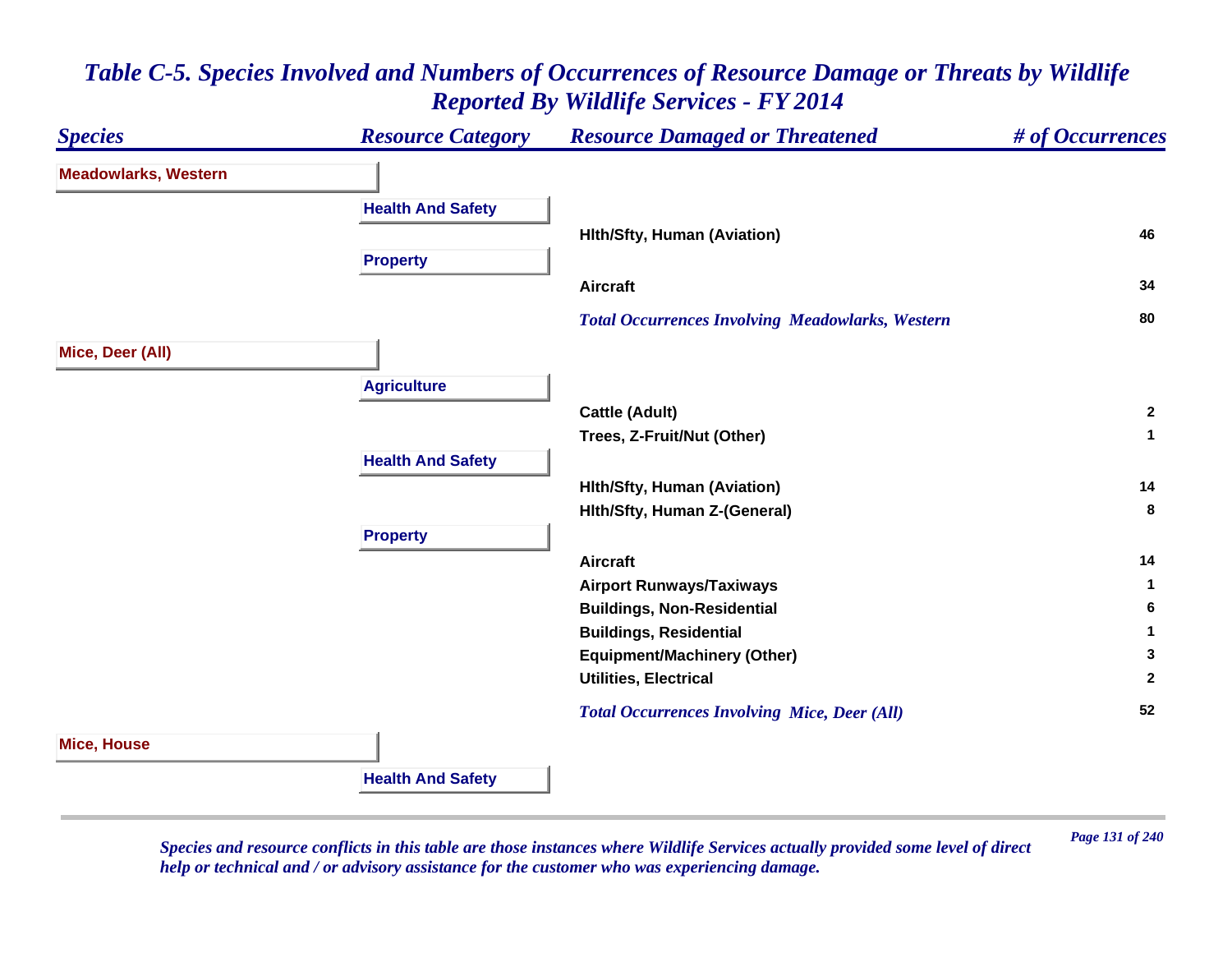| <b>Species</b>     | <b>Resource Category</b> | <b>Resource Damaged or Threatened</b>          | # of Occurrences |
|--------------------|--------------------------|------------------------------------------------|------------------|
| <b>Mice, House</b> |                          |                                                |                  |
|                    |                          | <b>Hith/Sfty, Human (Aviation)</b>             | 11               |
|                    |                          | Hith/Sfty, Human Z-(General)                   | 16               |
|                    | <b>Natural Resource</b>  |                                                |                  |
|                    |                          | Birds, Plovers, Piping (T/E)                   | $\mathbf 1$      |
|                    | <b>Property</b>          |                                                |                  |
|                    |                          | <b>Aircraft</b>                                | 8                |
|                    |                          | <b>Airport Runways/Taxiways</b>                | 1.               |
|                    |                          | <b>Buildings, Non-Residential</b>              | 4                |
|                    |                          | <b>Buildings, Residential</b>                  | $\overline{7}$   |
|                    |                          | Food Items, Human                              | 1                |
|                    |                          | Food Items, Non-Human *                        | 1                |
|                    |                          | <b>Property (General)</b>                      | $\mathbf{2}$     |
|                    |                          | Utilities, Z-(Other)                           | 1                |
|                    |                          | <b>Total Occurrences Involving Mice, House</b> | 53               |
| <b>Minks</b>       |                          |                                                |                  |
|                    | <b>Agriculture</b>       |                                                |                  |
|                    |                          | Fish, Trout, Z-(Other)                         | $\mathbf{1}$     |
|                    |                          | Fowl, Chickens (Other)                         | 6                |
|                    | <b>Health And Safety</b> |                                                |                  |
|                    |                          | <b>Hith/Sfty, Human (Aviation)</b>             | 9                |
|                    |                          | Hith/Sfty, Human Z-(General)                   | 4                |
|                    | <b>Natural Resource</b>  |                                                |                  |
|                    |                          | Birds, Plovers, Piping (T/E)                   | 3                |
|                    |                          | Birds, Terns, Least (T/E)                      | 4                |

*Page 132 of 240 Species and resource conflicts in this table are those instances where Wildlife Services actually provided some level of direct help or technical and / or advisory assistance for the customer who was experiencing damage.*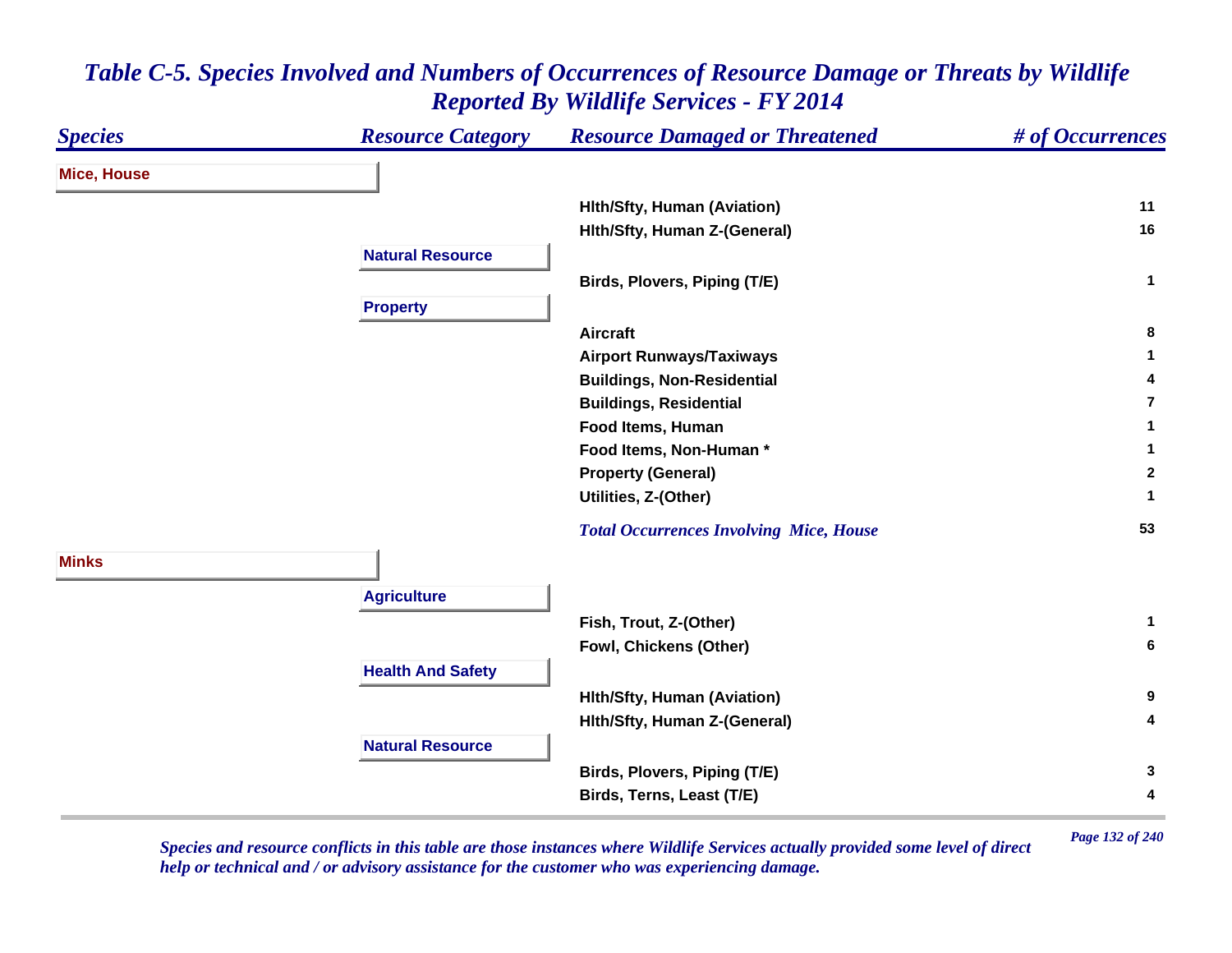| <b>Species</b>                | <b>Resource Category</b> | <b>Resource Damaged or Threatened</b>    | # of Occurrences |
|-------------------------------|--------------------------|------------------------------------------|------------------|
| <b>Minks</b>                  |                          |                                          |                  |
|                               |                          | Fish, Walleye                            | 1                |
|                               |                          | Fish, Z-(Other)                          | 1                |
|                               |                          | Reptiles, Turtles, Loggerhead (T/E)      | $\mathbf 1$      |
|                               | <b>Property</b>          |                                          |                  |
|                               |                          | <b>Aircraft</b>                          | 8                |
|                               |                          | <b>Boat Docks/Marinas</b>                | $\mathbf{2}$     |
|                               |                          | <b>Buildings, Non-Residential</b>        | 3                |
|                               |                          | <b>Property (General)</b>                | 3                |
|                               |                          | <b>Total Occurrences Involving Minks</b> | 46               |
| <b>Mockingbirds, Northern</b> |                          |                                          |                  |
|                               | <b>Health And Safety</b> |                                          |                  |
|                               |                          | <b>Hith/Sfty, Human (Aviation)</b>       | 12               |
|                               |                          | Hith/Sfty, Human Z-(General)             | 30               |
|                               | <b>Natural Resource</b>  |                                          |                  |
|                               |                          | Birds, Z-(Other)                         | $\mathbf{1}$     |
|                               | <b>Property</b>          |                                          |                  |
|                               |                          | <b>Aircraft</b>                          | 11               |
|                               |                          | <b>Buildings, Non-Residential</b>        | $\mathbf{2}$     |
|                               |                          | <b>Equipment/Machinery (Other)</b>       | 1                |
|                               |                          | Food Items, Human                        | $\mathbf{2}$     |
|                               |                          | <b>Gardens, Veg./Fruits/Nuts</b>         | 1                |
|                               |                          | <b>Pets (Companion/Hobby Animals)</b>    | 4                |
|                               |                          | <b>Property (General)</b>                | 1                |

*Page 133 of 240 Species and resource conflicts in this table are those instances where Wildlife Services actually provided some level of direct help or technical and / or advisory assistance for the customer who was experiencing damage.*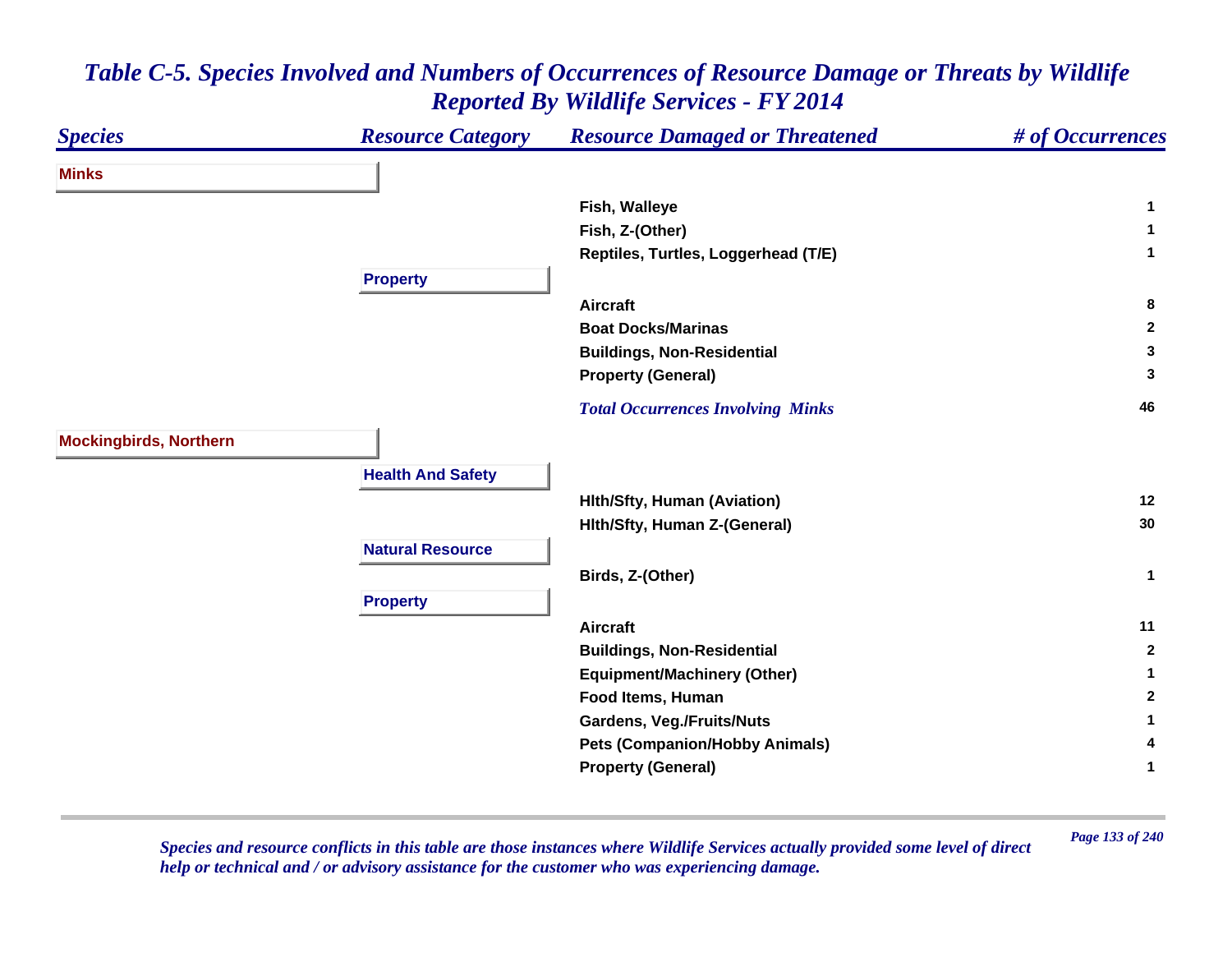#### *Species Resource Category Resource Damaged or Threatened # of Occurrences* **Mockingbirds, Northern**  *Total Occurrences Involving Mockingbirds, Northern* **<sup>65</sup> Moles (All) Health And Safety Hlth/Sfty, Human (Aviation) 7Hlth/Sfty, Human Z-(General) <sup>6</sup> Property Aircraft7Airport Runways/Taxiways <sup>1</sup> Buildings, Non-Residential 7Buildings, Residential <sup>1</sup> Cemetery <sup>1</sup> Dikes/Dams/Impoundments <sup>4</sup> Gardens, Veg./Fruits/Nuts <sup>1</sup> Property (General) <sup>5</sup> Soil (I.E. Erosion) <sup>1</sup> Turf And/Or Flowers 18 Utilities, Electrical 1 Z-Landscaping (Other) <sup>13</sup>**  *Total Occurrences Involving Moles (All)* **<sup>73</sup> Mongooses, Indian Natural ResourceBirds, Ducks, Hawaiian (T/E) <sup>1</sup> Birds, Moorhens, Hawaiian Common (T/E) <sup>1</sup>**

#### *Table C-5. Species Involved and Numbers of Occurrences of Resource Damage or Threats by Wildlife Reported By Wildlife Services - FY 2014*

*Page 134 of 240 Species and resource conflicts in this table are those instances where Wildlife Services actually provided some level of direct help or technical and / or advisory assistance for the customer who was experiencing damage.*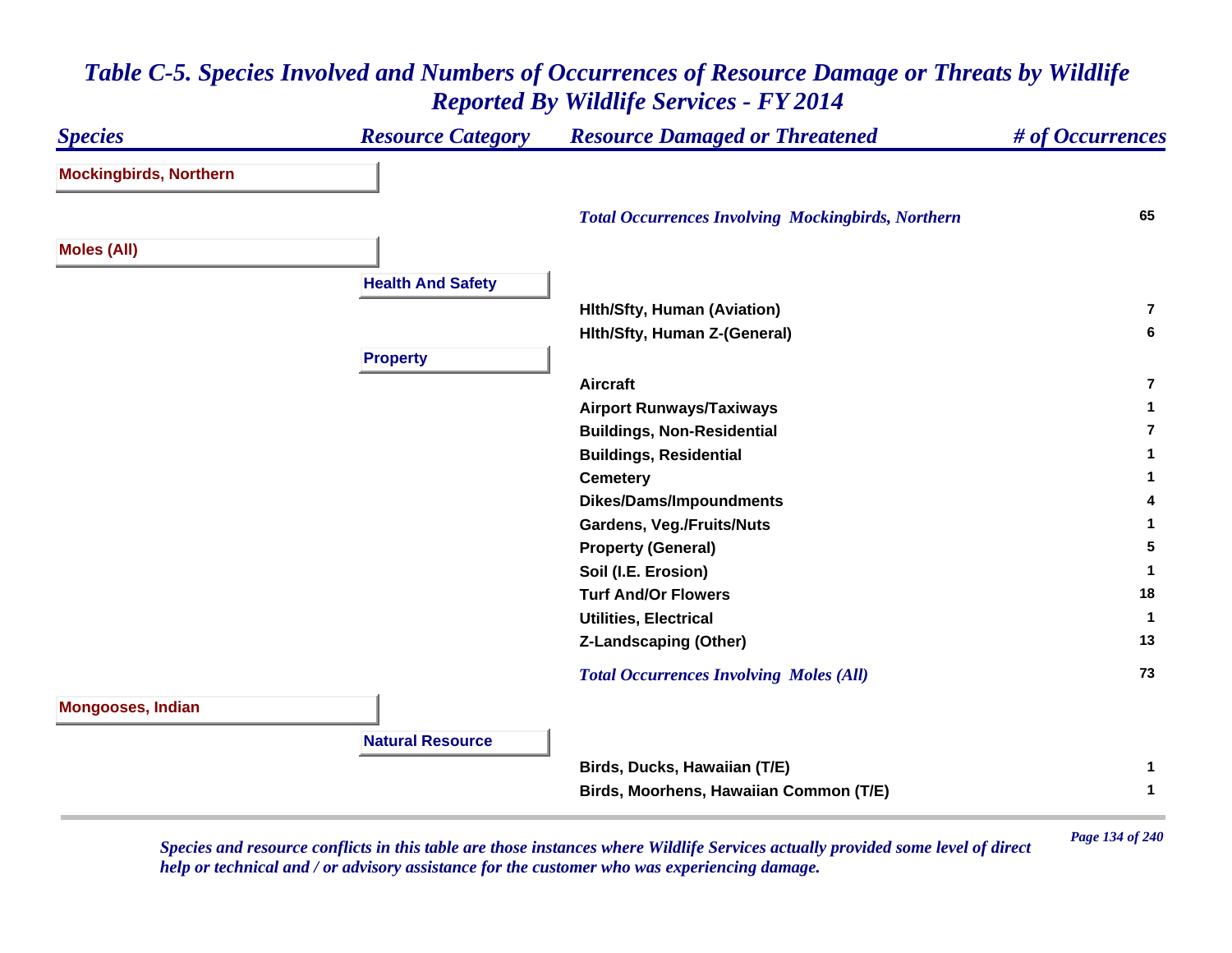# *Species Resource Category Resource Damaged or Threatened # of Occurrences* **Mongooses, Indian Birds, Stilts, Hawaiian (T/E) <sup>1</sup>**  *Total Occurrences Involving Mongooses, Indian* **<sup>3</sup> Moorhens, Common Health And Safety Hlth/Sfty, Human (Aviation) <sup>1</sup>**  *Total Occurrences Involving Moorhens, Common* **<sup>1</sup> MooseAgriculture Grain, Stored (Non-Livestock) <sup>1</sup> Trees, Apple <sup>1</sup> Health And Safety Hlth/Sfty, Human (Other Transportation) <sup>1</sup> Hlth/Sfty, Human Z-(General) <sup>3</sup> Property Vehicles, Land 1**  *Total Occurrences Involving Moose* **7Multiple Species Agriculture Cattle (Adult) <sup>2</sup> Cattle (Calves) <sup>13</sup> Feed, Livestock 2**

# *Table C-5. Species Involved and Numbers of Occurrences of Resource Damage or Threats by Wildlife Reported By Wildlife Services - FY 2014*

*Page 135 of 240 Species and resource conflicts in this table are those instances where Wildlife Services actually provided some level of direct help or technical and / or advisory assistance for the customer who was experiencing damage.*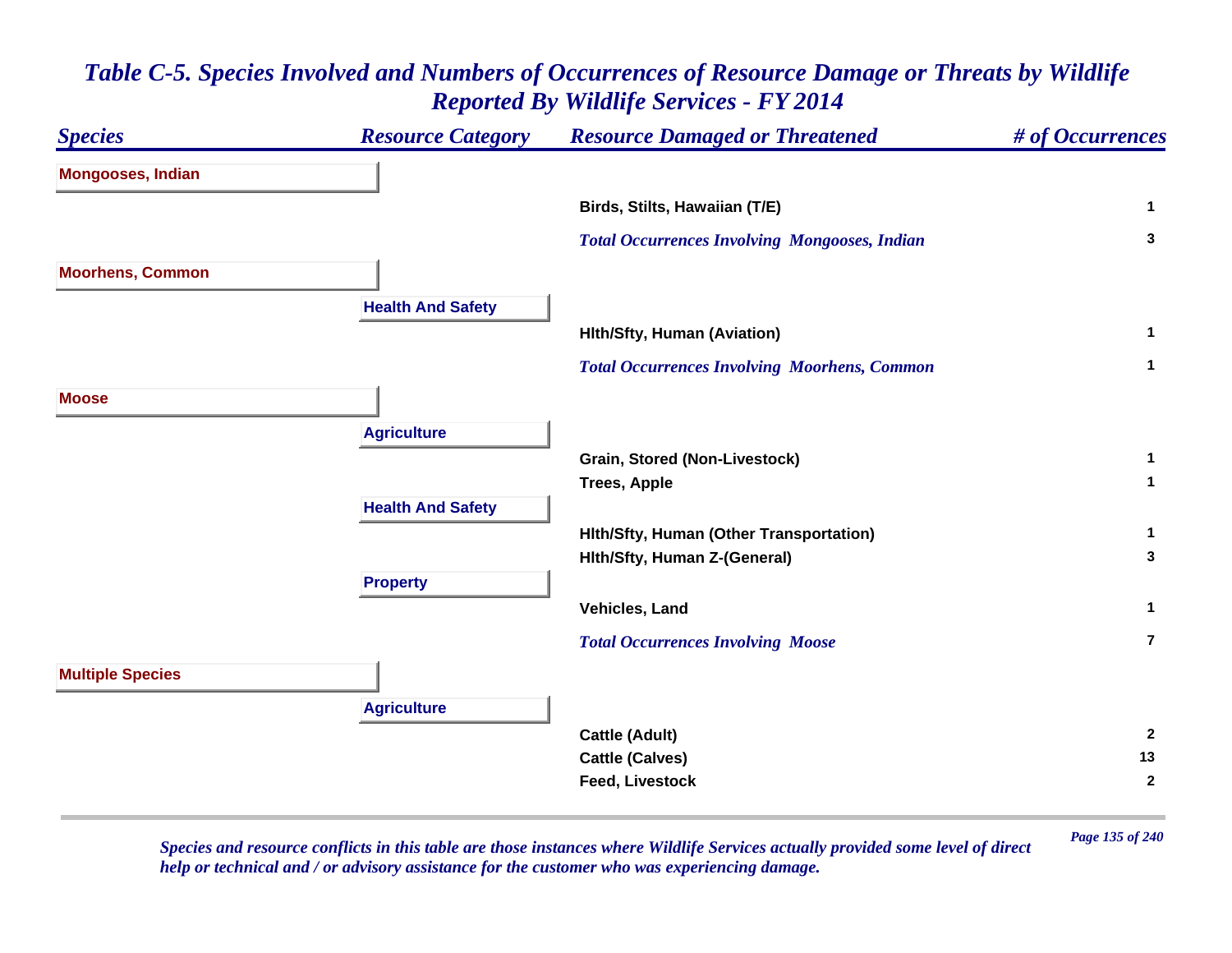| <b>Species</b>          | <b>Resource Category</b> | <b>Resource Damaged or Threatened</b>   | # of Occurrences |
|-------------------------|--------------------------|-----------------------------------------|------------------|
| <b>Multiple Species</b> |                          |                                         |                  |
|                         |                          | Fish, Goldfish (Brood)                  | 1                |
|                         |                          | Fish, Muskie                            | 1                |
|                         |                          | Fish, Trout, Z-(Other)                  | 1                |
|                         |                          | Fowl, Chickens (Other)                  | 1                |
|                         |                          | Fruit, Grapes/Muscadines                | 1                |
|                         |                          | Goats, Z-(Other Kids)                   | 1                |
|                         |                          | <b>Grains, Corn (Field)</b>             | 1                |
|                         |                          | Mammals, Z-Exotic Game (Other)          | 1                |
|                         |                          | <b>Mammals, Z-Native Game (Other)</b>   | 1                |
|                         |                          | Sheep (Lambs)                           | $\mathbf{1}$     |
|                         | <b>Health And Safety</b> |                                         |                  |
|                         |                          | <b>Hith/Sfty, Human (Aviation)</b>      | 1,038            |
|                         |                          | Hith/Sfty, Human Z-(General)            | 43               |
|                         | <b>Natural Resource</b>  |                                         |                  |
|                         |                          | <b>Birds, Grouse, Sage</b>              | 1                |
|                         |                          | Birds, Plover, Snowy (T/E)              | 1                |
|                         |                          | Birds, Quail (All) Nr                   | $\mathbf{2}$     |
|                         |                          | Birds, Rail, Clapper, California (T/E)  | $\mathbf{2}$     |
|                         |                          | Birds, Terns, Least, California (T/E)   | 1                |
|                         |                          | Birds, Z-(Other)                        | 1                |
|                         |                          | Fish, Salmon (All) Nr                   | $\mathbf{2}$     |
|                         |                          | Fish, Steelhead                         | $\mathbf{2}$     |
|                         |                          | Fish, Trout, Brown                      | $\mathbf{2}$     |
|                         |                          | Fish, Trout, Rainbow                    | 1                |
|                         |                          | Fish, Walleye                           | 1                |
|                         |                          | Mammals, Mice, Salt Marsh Harvest (T/E) | $\mathbf 2$      |

*Page 136 of 240 Species and resource conflicts in this table are those instances where Wildlife Services actually provided some level of direct help or technical and / or advisory assistance for the customer who was experiencing damage.*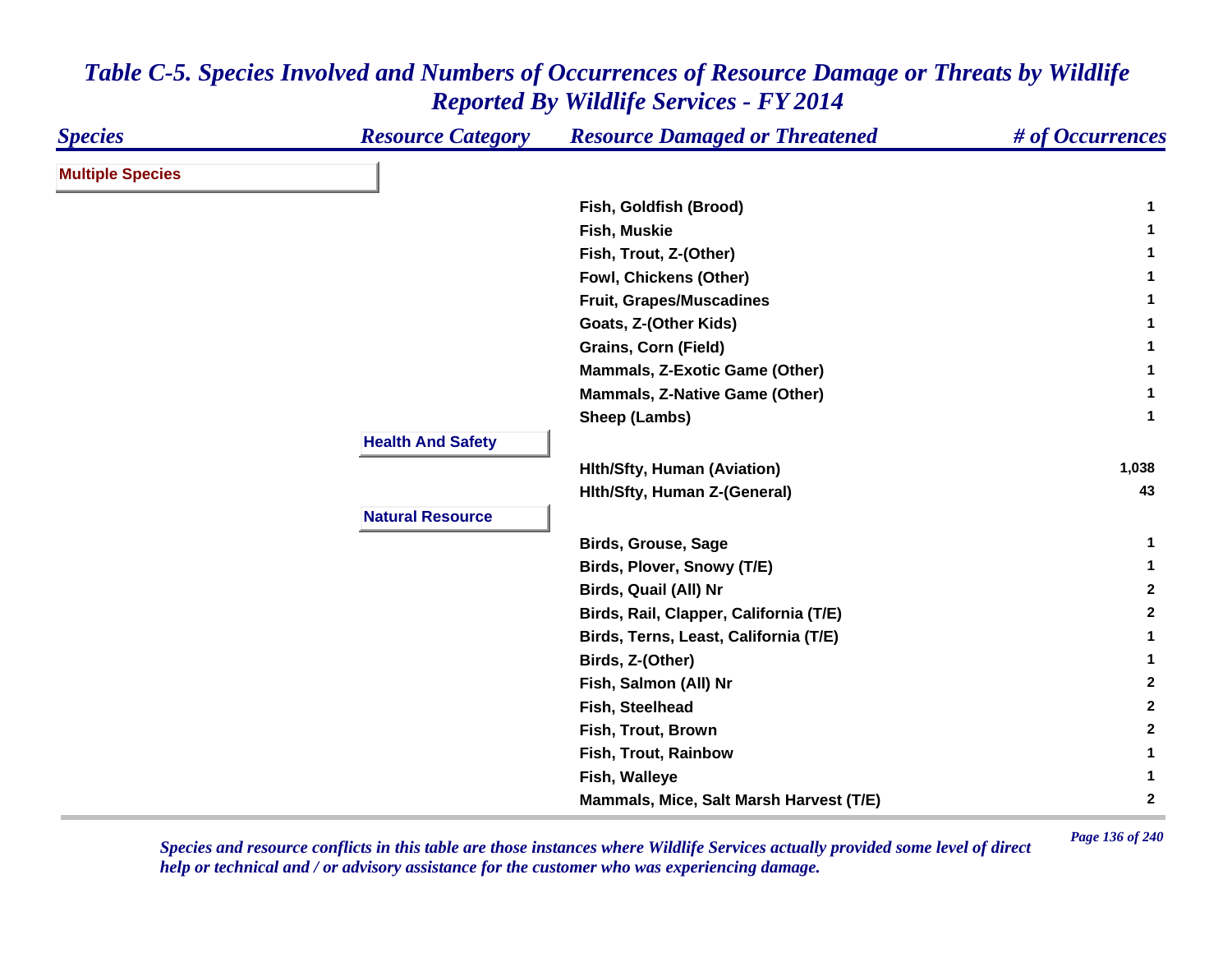#### *Species Resource Category Resource Damaged or Threatened # of Occurrences* **Multiple Species Reptiles, Turtles, Loggerhead (T/E) <sup>1</sup> Property Aircraft 403 Airport Runways/Taxiways <sup>146</sup> Buildings, Non-Residential <sup>6</sup> Food Items, Non-Human \* 1 Landfills 1 Property (General) <sup>47</sup> Roads/Bridges <sup>1</sup> Zoo/Zoo Animals 1**  *Total Occurrences Involving Multiple Species* **1,733 MuskratsAgriculture Grasses/Sod 1 Pasture 12 Trees, Standing (Mixed) <sup>1</sup> Health And Safety Hlth/Sfty, Human (Aviation) <sup>19</sup> Hlth/Sfty, Human Z-(General) <sup>12</sup> Natural ResourceDesignated Natural Areas <sup>1</sup> Watershed 1 Wetlands 2 Property**

## *Table C-5. Species Involved and Numbers of Occurrences of Resource Damage or Threats by Wildlife Reported By Wildlife Services - FY 2014*

*Page 137 of 240 Species and resource conflicts in this table are those instances where Wildlife Services actually provided some level of direct help or technical and / or advisory assistance for the customer who was experiencing damage.*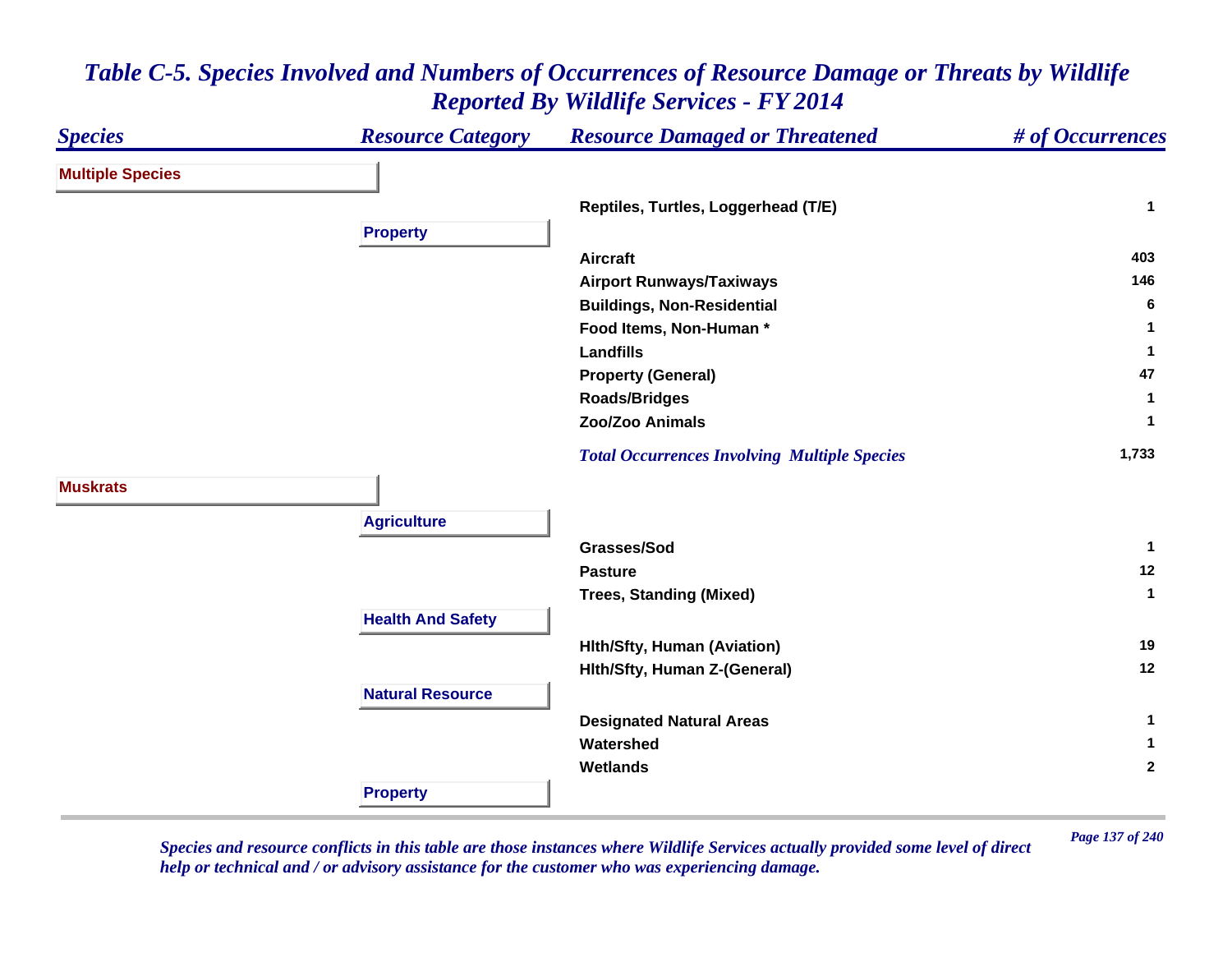| <b>Species</b>     | <b>Resource Category</b> | <b>Resource Damaged or Threatened</b>       | # of Occurrences     |
|--------------------|--------------------------|---------------------------------------------|----------------------|
| <b>Muskrats</b>    |                          |                                             |                      |
|                    |                          | <b>Aircraft</b>                             | 13                   |
|                    |                          | <b>Airport Runways/Taxiways</b>             | $\blacktriangleleft$ |
|                    |                          | <b>Buildings, Non-Residential</b>           | 9                    |
|                    |                          | <b>Buildings, Residential</b>               | 1                    |
|                    |                          | <b>Dikes/Dams/Impoundments</b>              | 41                   |
|                    |                          | <b>Equipment/Machinery (Other)</b>          | 3                    |
|                    |                          | <b>Golf Courses</b>                         | 1                    |
|                    |                          | <b>Irrigation Ditch/Drainage System</b>     | 24                   |
|                    |                          | <b>Oil Production/Equipment</b>             | $\mathbf 1$          |
|                    |                          | <b>Property (General)</b>                   | 51                   |
|                    |                          | <b>Recreational Areas (Other) **</b>        | $\overline{2}$       |
|                    |                          | <b>Roads/Bridges</b>                        | 3                    |
|                    |                          | Soil (I.E. Erosion)                         | 3                    |
|                    |                          | <b>Turf And/Or Flowers</b>                  | 5                    |
|                    |                          | <b>Utilities, Electrical</b>                | 26                   |
|                    |                          | Utilities, Sewerage/Wastewater Treatment    | 1                    |
|                    |                          | <b>Z-Landscaping (Other)</b>                | 4                    |
|                    |                          | <b>Total Occurrences Involving Muskrats</b> | 238                  |
| <b>Mynas (All)</b> |                          |                                             |                      |
|                    | <b>Health And Safety</b> |                                             |                      |
|                    |                          | <b>Hith/Sfty, Human (Aviation)</b>          | 53                   |
|                    |                          | Hith/Sfty, Human Z-(General)                | $\overline{2}$       |
|                    | <b>Property</b>          |                                             |                      |
|                    |                          | <b>Aircraft</b>                             | 90                   |

*Page 138 of 240 Species and resource conflicts in this table are those instances where Wildlife Services actually provided some level of direct help or technical and / or advisory assistance for the customer who was experiencing damage.*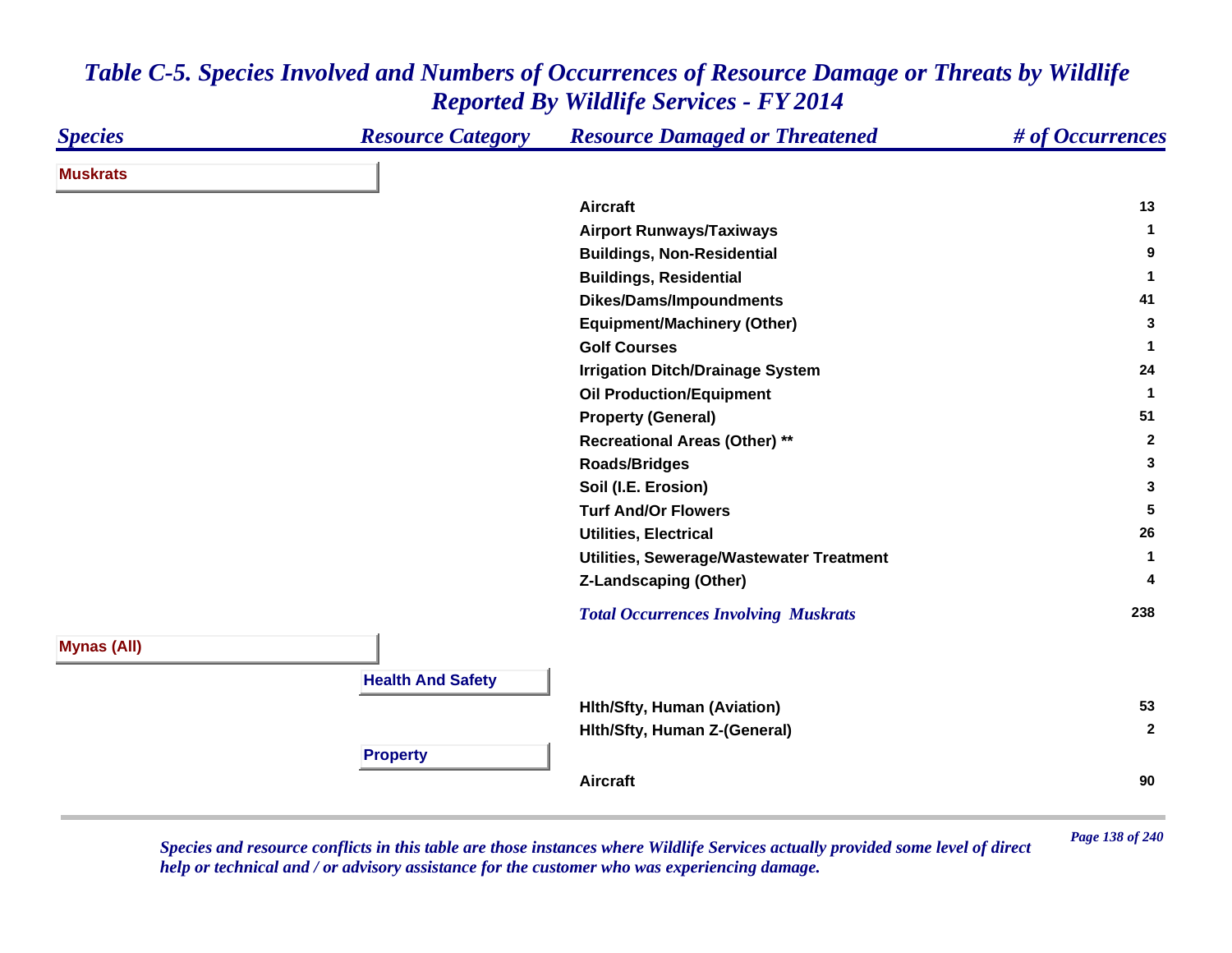## *Species Resource Category Resource Damaged or Threatened # of Occurrences* **Mynas (All)**  *Total Occurrences Involving Mynas (All)* **<sup>145</sup> Nighthawks (All) Health And Safety Hlth/Sfty, Human (Aviation) <sup>12</sup> Hlth/Sfty, Human Z-(General) <sup>1</sup> Property Aircraft 12 Buildings, Non-Residential <sup>2</sup> Equipment/Machinery (Other) <sup>1</sup>**  *Total Occurrences Involving Nighthawks (All)* **<sup>28</sup> Non-WildlifeAgriculture Equine, Horses (Adult) <sup>3</sup> Equine, Horses (Foals) <sup>2</sup> Llamas (All) <sup>1</sup> Sheep (Lambs) <sup>1</sup> Health And Safety Hlth/Sfty, Human Z-(General) <sup>16</sup> Natural ResourceBirds, Ducks, Wild (Other) <sup>2</sup> Birds, Geese, Wild (All) <sup>1</sup> Birds, Z-(Other) <sup>1</sup> Habitat, Wildlife (General) <sup>2</sup>**

# *Table C-5. Species Involved and Numbers of Occurrences of Resource Damage or Threats by Wildlife Reported By Wildlife Services - FY 2014*

*Page 139 of 240 Species and resource conflicts in this table are those instances where Wildlife Services actually provided some level of direct help or technical and / or advisory assistance for the customer who was experiencing damage.*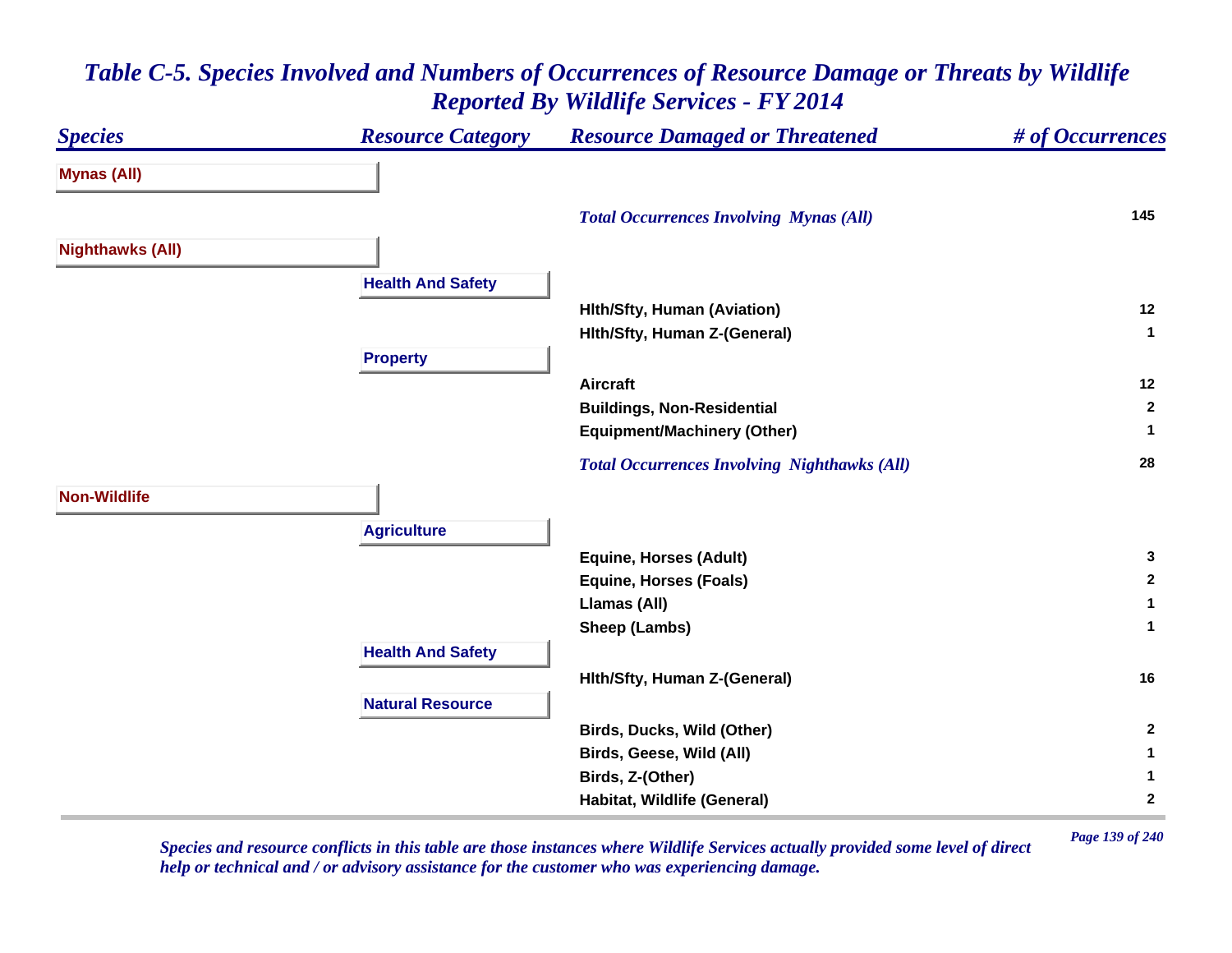#### *Species Resource Category Resource Damaged or Threatened # of Occurrences* **Non-WildlifeMammals, Foxes, Swift 5 Mammals, Prairie Dogs, Black-Tailed <sup>1</sup> Mammals, Z-(Other) <sup>2</sup> Property Buildings, Residential <sup>6</sup> Pets (Companion/Hobby Animals) <sup>2</sup> Property (General) <sup>5</sup> Z-Landscaping (Other) <sup>1</sup>**  *Total Occurrences Involving Non-Wildlife* **<sup>51</sup> Nuthatches, White-Breasted Health And Safety Hlth/Sfty, Human (Aviation) <sup>1</sup> Property Aircraft 1 Buildings, Residential <sup>5</sup>**  *Total Occurrences Involving Nuthatches, White-Breasted* **7NutriasAgriculture Trees, Standing (Mixed) <sup>1</sup> Health And Safety Hlth/Sfty, Human Z-(General) 7Natural Resource**

# *Table C-5. Species Involved and Numbers of Occurrences of Resource Damage or Threats by Wildlife Reported By Wildlife Services - FY 2014*

*Page 140 of 240 Species and resource conflicts in this table are those instances where Wildlife Services actually provided some level of direct help or technical and / or advisory assistance for the customer who was experiencing damage.*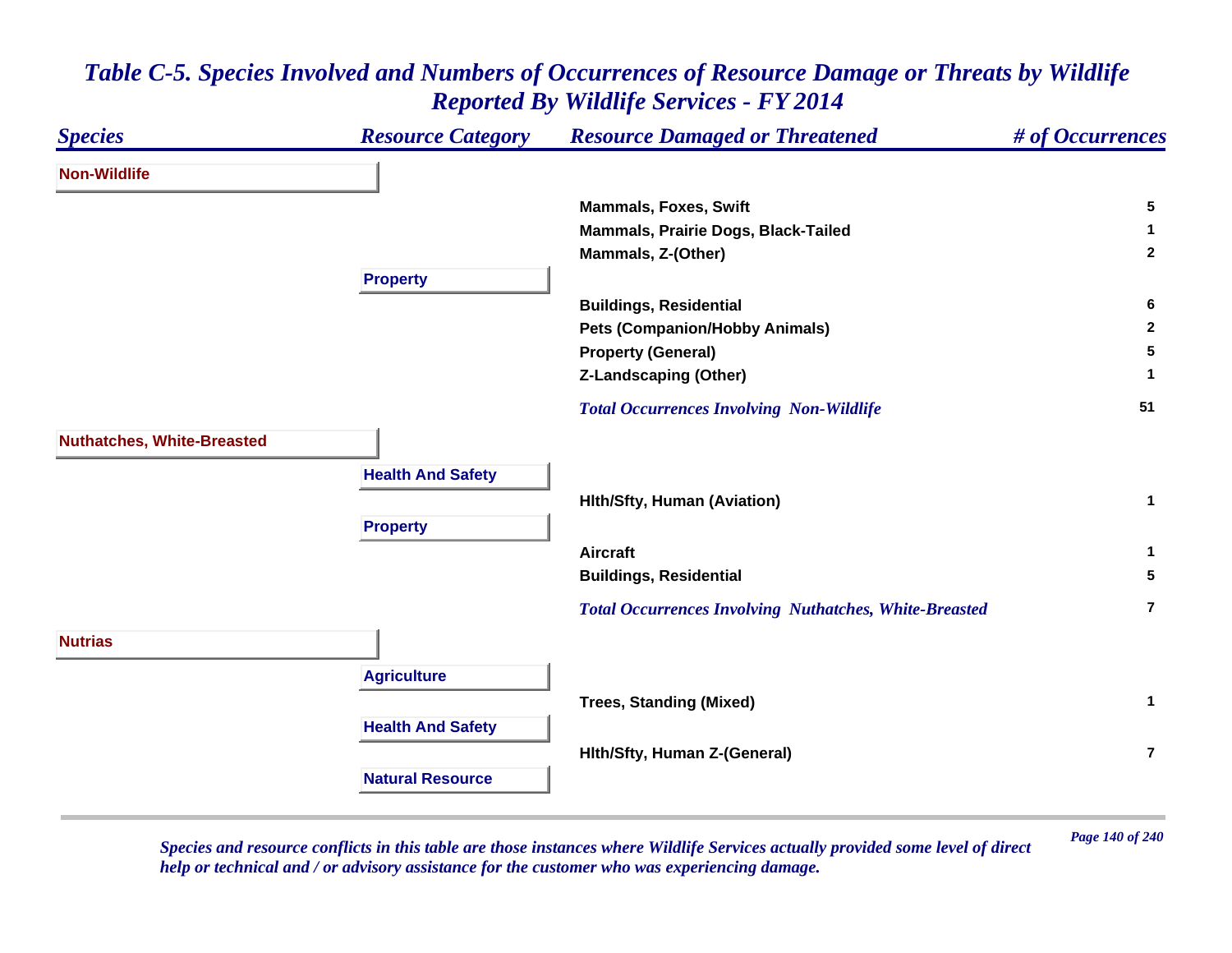| <b>Species</b>            | <b>Resource Category</b> | <b>Resource Damaged or Threatened</b>      | # of Occurrences |
|---------------------------|--------------------------|--------------------------------------------|------------------|
| <b>Nutrias</b>            |                          |                                            |                  |
|                           |                          | Watershed                                  | $\mathbf{2}$     |
|                           |                          | <b>Wetlands</b>                            | 20               |
|                           | <b>Property</b>          |                                            |                  |
|                           |                          | <b>Boat Docks/Marinas</b>                  | $\overline{2}$   |
|                           |                          | <b>Buildings, Residential</b>              | $\mathbf{1}$     |
|                           |                          | <b>Dikes/Dams/Impoundments</b>             | 35               |
|                           |                          | <b>Golf Courses</b>                        | $\overline{2}$   |
|                           |                          | <b>Irrigation Ditch/Drainage System</b>    | 3                |
|                           |                          | <b>Pets (Companion/Hobby Animals)</b>      | 1                |
|                           |                          | <b>Property (General)</b>                  | 26               |
|                           |                          | <b>Recreational Areas (Other) **</b>       | 1                |
|                           |                          | <b>Roads/Bridges</b>                       | $\overline{7}$   |
|                           |                          | Soil (I.E. Erosion)                        | 1                |
|                           |                          | <b>Trees, Standing/Shrubs</b>              | 4                |
|                           |                          | <b>Turf And/Or Flowers</b>                 | 6                |
|                           |                          | <b>Z-Landscaping (Other)</b>               | 3                |
|                           |                          | <b>Total Occurrences Involving Nutrias</b> | 122              |
| <b>Opossums, Virginia</b> |                          |                                            |                  |
|                           |                          |                                            |                  |
|                           | <b>Agriculture</b>       |                                            |                  |
|                           |                          | <b>Cattle (Adult)</b>                      | 1                |
|                           |                          | <b>Eggs</b>                                | $\mathbf{2}$     |
|                           |                          | <b>Equine, Horses (Adult)</b>              | 1                |
|                           |                          | <b>Feed, Livestock</b>                     | $\overline{2}$   |
|                           |                          | Fowl, Chickens (Other)                     | 20               |

*Page 141 of 240 Species and resource conflicts in this table are those instances where Wildlife Services actually provided some level of direct help or technical and / or advisory assistance for the customer who was experiencing damage.*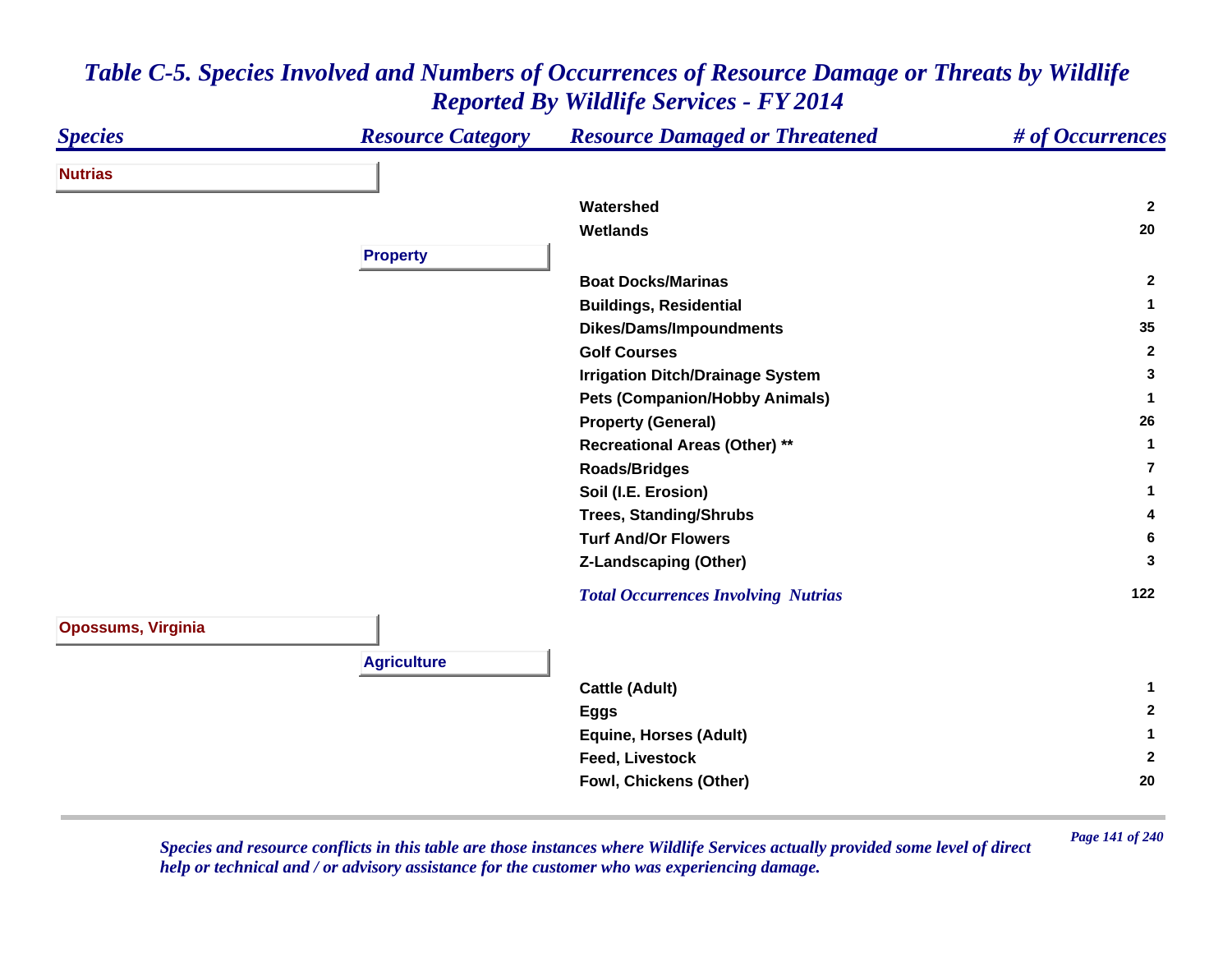| <b>Species</b>            | <b>Resource Category</b> | <b>Resource Damaged or Threatened</b>           | # of Occurrences |
|---------------------------|--------------------------|-------------------------------------------------|------------------|
| <b>Opossums, Virginia</b> |                          |                                                 |                  |
|                           |                          | <b>Fowl, Ducks (Domestic)</b>                   | $\mathbf{2}$     |
|                           |                          | <b>Fruit, Pears</b>                             | 1.               |
|                           |                          | Grasses/Sod                                     | 1.               |
|                           |                          | <b>Melons, Canteloupe</b>                       | 1                |
|                           |                          | <b>Melons, Watermelons</b>                      | 1                |
|                           |                          | Peafowl, Common                                 | 1                |
|                           |                          | <b>Silage</b>                                   | $\mathbf{2}$     |
|                           |                          | Trees, Z-Fruit/Nut (Other)                      | 3                |
|                           | <b>Health And Safety</b> |                                                 |                  |
|                           |                          | <b>Hith/Sfty, Human (Aviation)</b>              | 24               |
|                           |                          | Hith/Sfty, Human Z-(General)                    | 596              |
|                           | <b>Natural Resource</b>  |                                                 |                  |
|                           |                          | Birds, Plover, Snowy (T/E)                      | 1.               |
|                           |                          | Birds, Plovers, Piping (T/E)                    | 9                |
|                           |                          | <b>Birds, Prairie Chickens, Attwaters (T/E)</b> | 13               |
|                           |                          | Birds, Rail, Clapper, California (T/E)          | $\mathbf{1}$     |
|                           |                          | Birds, Terns, Least (T/E)                       | $\overline{7}$   |
|                           |                          | Birds, Terns, Least, California (T/E)           | 1                |
|                           |                          | Mammals, Mice, Salt Marsh Harvest (T/E)         | 1                |
|                           | <b>Property</b>          |                                                 |                  |
|                           |                          | <b>Aircraft</b>                                 | 16               |
|                           |                          | <b>Buildings, Non-Residential</b>               | 37               |
|                           |                          | <b>Buildings, Residential</b>                   | 767              |
|                           |                          | <b>Dikes/Dams/Impoundments</b>                  | $\mathbf{1}$     |
|                           |                          | <b>Equipment/Machinery (Other)</b>              | 4                |

*Page 142 of 240 Species and resource conflicts in this table are those instances where Wildlife Services actually provided some level of direct help or technical and / or advisory assistance for the customer who was experiencing damage.*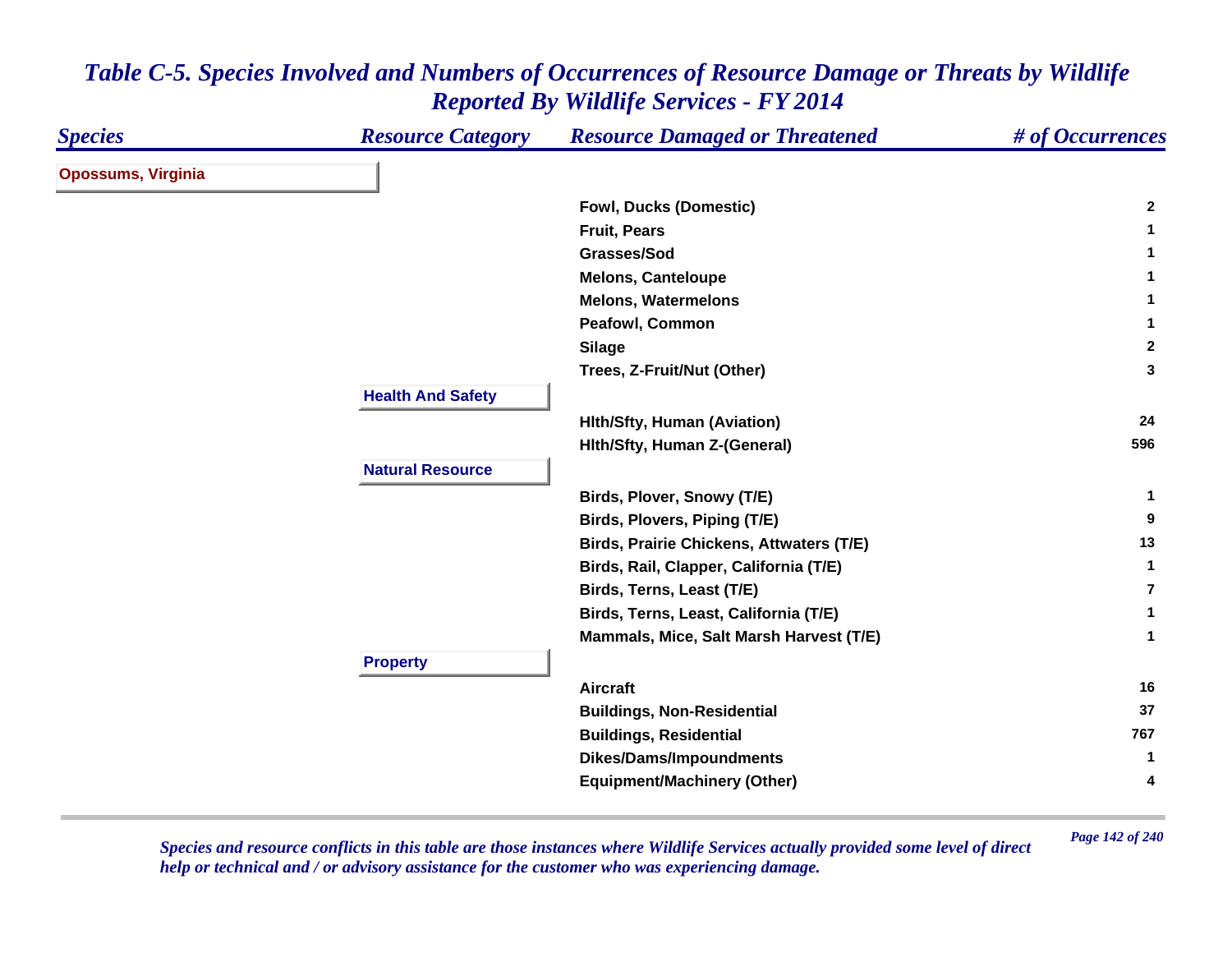| <b>Species</b>            | <b>Resource Category</b> | <b>Resource Damaged or Threatened</b>                 | # of Occurrences |
|---------------------------|--------------------------|-------------------------------------------------------|------------------|
| <b>Opossums, Virginia</b> |                          |                                                       |                  |
|                           |                          | <b>Fences</b>                                         | $\mathbf{1}$     |
|                           |                          | Food Items, Human                                     | 5                |
|                           |                          | Food Items, Non-Human*                                | 13               |
|                           |                          | <b>Gardens, Veg./Fruits/Nuts</b>                      | 21               |
|                           |                          | <b>Golf Courses</b>                                   | $\overline{2}$   |
|                           |                          | <b>Landfills</b>                                      | $\mathbf{1}$     |
|                           |                          | <b>Oil Production/Equipment</b>                       | $\mathbf{1}$     |
|                           |                          | <b>Pets (Companion/Hobby Animals)</b>                 | 48               |
|                           |                          | <b>Property (General)</b>                             | 218              |
|                           |                          | <b>Swimming Pools</b>                                 | 3                |
|                           |                          | <b>Turf And/Or Flowers</b>                            | 51               |
|                           |                          | <b>Utilities, Electrical</b>                          | 27               |
|                           |                          | Vehicles, Land                                        | 4                |
|                           |                          | <b>Z-Landscaping (Other)</b>                          | $\overline{2}$   |
|                           |                          | Zoo/Zoo Animals                                       | $\mathbf 1$      |
|                           |                          | <b>Total Occurrences Involving Opossums, Virginia</b> | 1,914            |
| <b>Orioles, Bullock's</b> |                          |                                                       |                  |
|                           | <b>Health And Safety</b> |                                                       |                  |
|                           |                          |                                                       |                  |
|                           |                          | <b>Hith/Sfty, Human (Aviation)</b>                    | $\mathbf{1}$     |
|                           | <b>Property</b>          |                                                       |                  |
|                           |                          | <b>Aircraft</b>                                       | $\mathbf{1}$     |
|                           |                          | <b>Total Occurrences Involving Orioles, Bullock's</b> | $\mathbf{2}$     |
| <b>Orioles, Northern</b>  |                          |                                                       |                  |

*Page 143 of 240 Species and resource conflicts in this table are those instances where Wildlife Services actually provided some level of direct help or technical and / or advisory assistance for the customer who was experiencing damage.*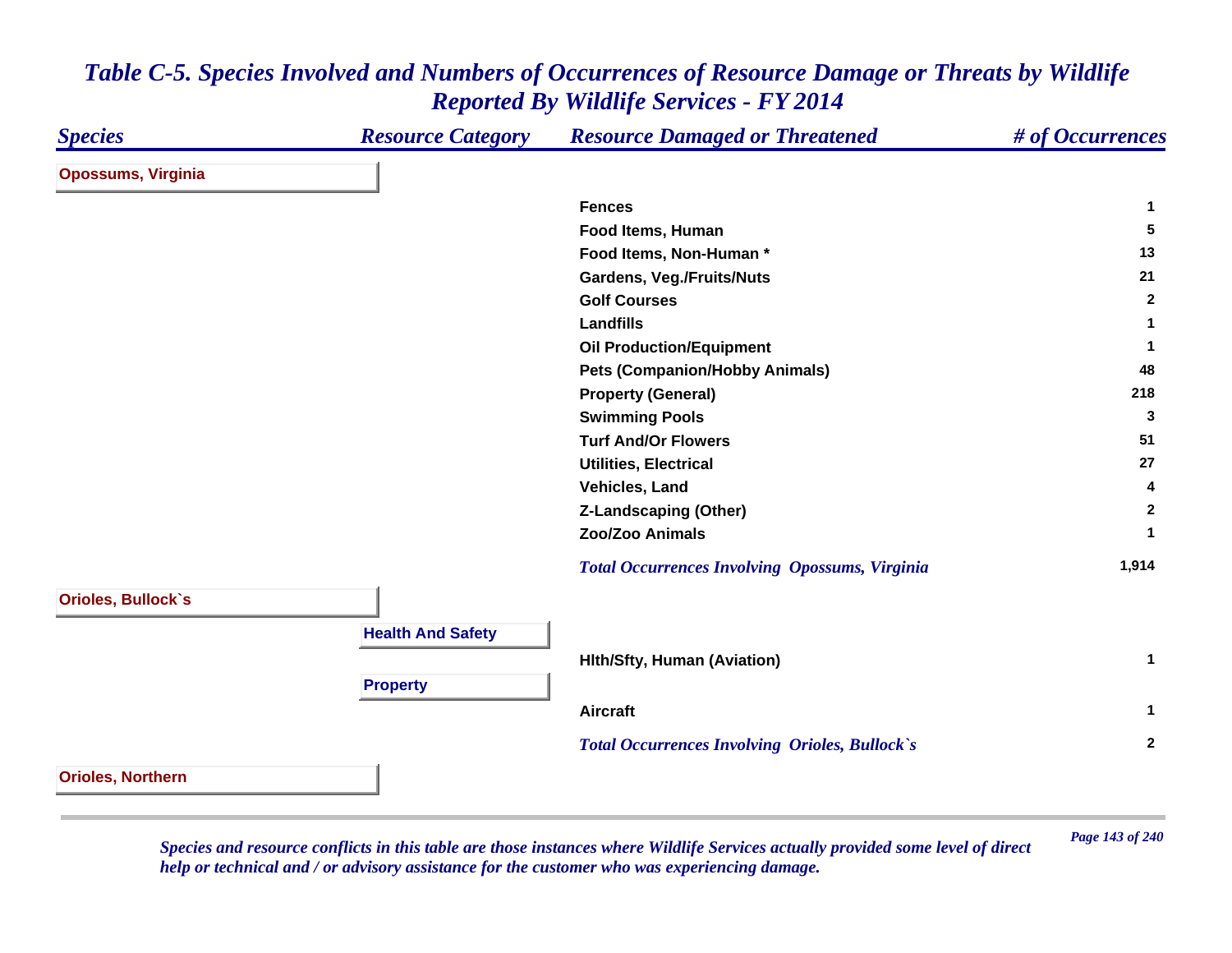#### *Species Resource Category Resource Damaged or Threatened # of Occurrences* **Orioles, Northern Health And Safety Hlth/Sfty, Human (Aviation) <sup>2</sup> Property Aircraft 2 Buildings, Non-Residential <sup>2</sup> Utilities, Electrical 1**  *Total Occurrences Involving Orioles, Northern* **7Ospreys Agriculture Fish, Baitfish (Other) <sup>1</sup> Fish, Food Fish (Other) <sup>1</sup> Fish, Ornamental (Market) <sup>1</sup> Fish, Trout, Z-(Other) 7Shellfish, Oysters (Cultured Beds) <sup>2</sup> Health And Safety Hlth/Sfty, Human (Aviation) <sup>27</sup> Hlth/Sfty, Human Z-(General) <sup>15</sup> Natural ResourceFish, Trout, Rainbow 3 Fish, Z-(Other) <sup>4</sup> Property Aircraft 32 Boat Docks/Marinas 8 Buildings, Non-Residential <sup>8</sup>**

# *Table C-5. Species Involved and Numbers of Occurrences of Resource Damage or Threats by Wildlife Reported By Wildlife Services - FY 2014*

*Page 144 of 240 Species and resource conflicts in this table are those instances where Wildlife Services actually provided some level of direct help or technical and / or advisory assistance for the customer who was experiencing damage.*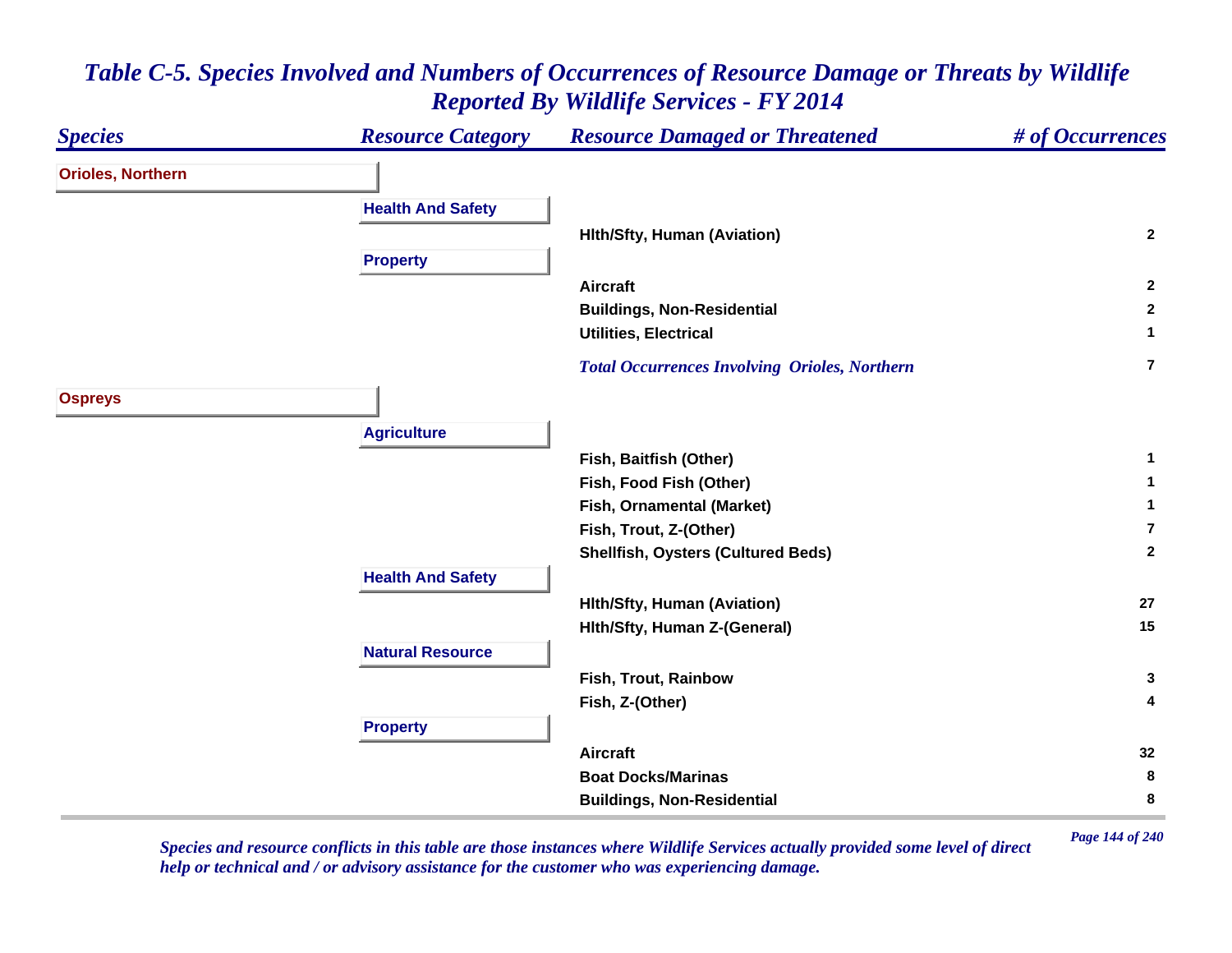#### *Species Resource Category Resource Damaged or Threatened # of Occurrences* **Ospreys Buildings, Residential <sup>6</sup> Equipment/Machinery (Other) <sup>2</sup> Pets (Companion/Hobby Animals) <sup>1</sup> Property (General) <sup>17</sup> Utilities, Electrical 21 Utilities, Z-(Other) <sup>38</sup> Watercraft 9**  *Total Occurrences Involving Ospreys* **<sup>203</sup> Otters, River Agriculture Fish, Baitfish (Fry) <sup>2</sup> Fish, Baitfish (Other) <sup>1</sup> Fish, Bass, Hybrid Striped <sup>1</sup> Fish, Catfish (Adult) <sup>14</sup> Fish, Catfish (Fingerling) <sup>4</sup> Fish, Food Fish (Other) <sup>3</sup> Fish, Goldfish (Brood) <sup>1</sup> Fish, Ornamental (Brood) <sup>1</sup> Fish, Ornamental (Market) <sup>2</sup> Fish, Salmon (All) Ag <sup>1</sup> Fish, Trout, Z-(Other) <sup>8</sup> Shellfish, Crawfish 9 Health And Safety Hlth/Sfty, Human (Aviation) <sup>1</sup>**

## *Table C-5. Species Involved and Numbers of Occurrences of Resource Damage or Threats by Wildlife Reported By Wildlife Services - FY 2014*

*Page 145 of 240 Species and resource conflicts in this table are those instances where Wildlife Services actually provided some level of direct help or technical and / or advisory assistance for the customer who was experiencing damage.*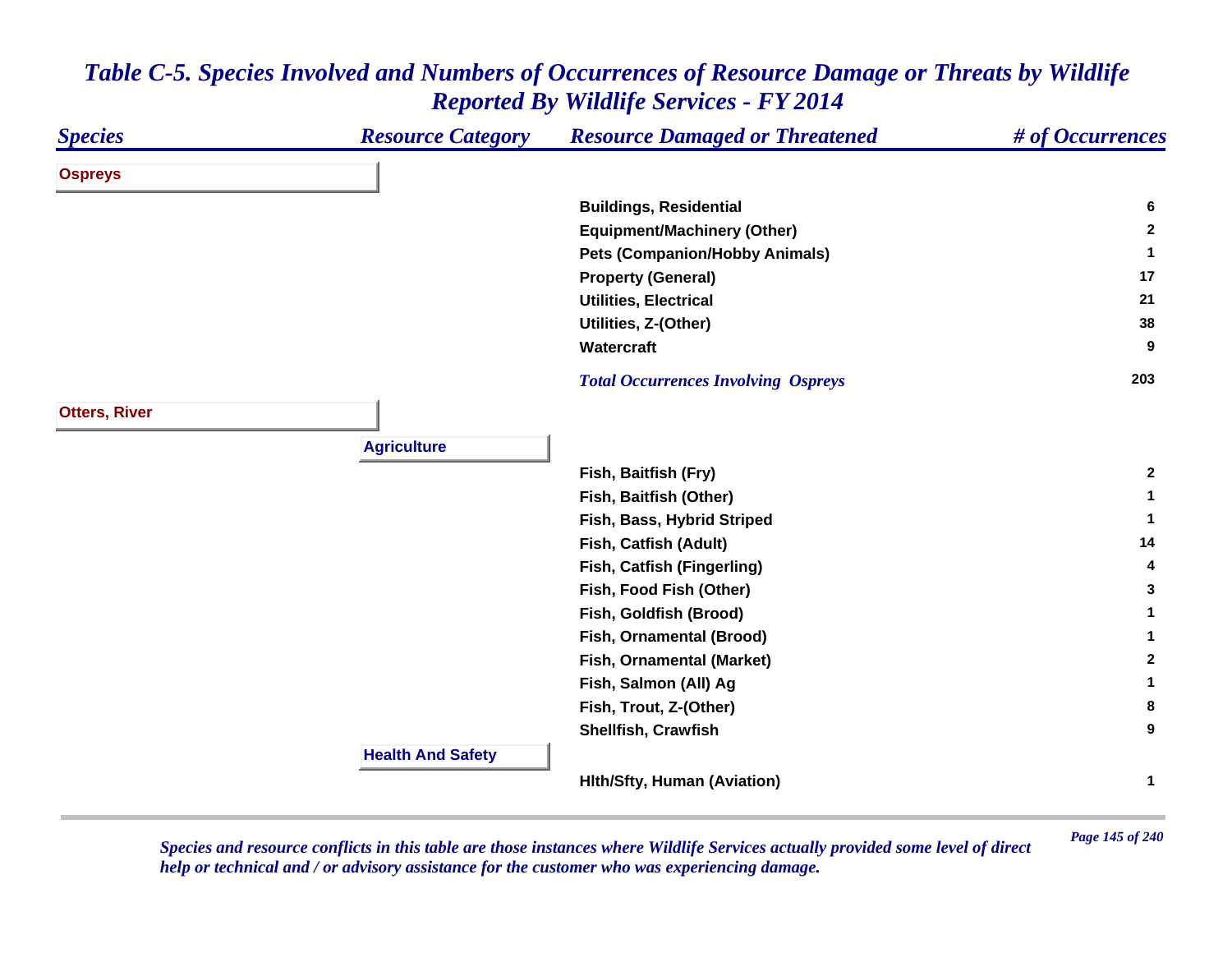#### *Species Resource Category Resource Damaged or Threatened # of Occurrences* **Otters, River Hlth/Sfty, Human Z-(General) <sup>3</sup> Natural ResourceFish, Salmon (All) (T/E) <sup>1</sup> Fish, Trout, Rainbow 1 Fish, Walleye <sup>1</sup> Fish, Z-(Other) <sup>6</sup> Property Aircraft 1 Boat Docks/Marinas17 17 Fish, Ornamental 2 Property (General) <sup>4</sup> Sportfish, Private Stocked <sup>2</sup> Watercraft 4**  *Total Occurrences Involving Otters, River* **<sup>90</sup> OvenbirdsHealth And Safety Hlth/Sfty, Human (Aviation) <sup>2</sup> Property Aircraft 3 Buildings, Non-Residential <sup>2</sup>**  *Total Occurrences Involving Ovenbirds* **7Owls, Barred Agriculture**

### *Table C-5. Species Involved and Numbers of Occurrences of Resource Damage or Threats by Wildlife Reported By Wildlife Services - FY 2014*

*Page 146 of 240 Species and resource conflicts in this table are those instances where Wildlife Services actually provided some level of direct help or technical and / or advisory assistance for the customer who was experiencing damage.*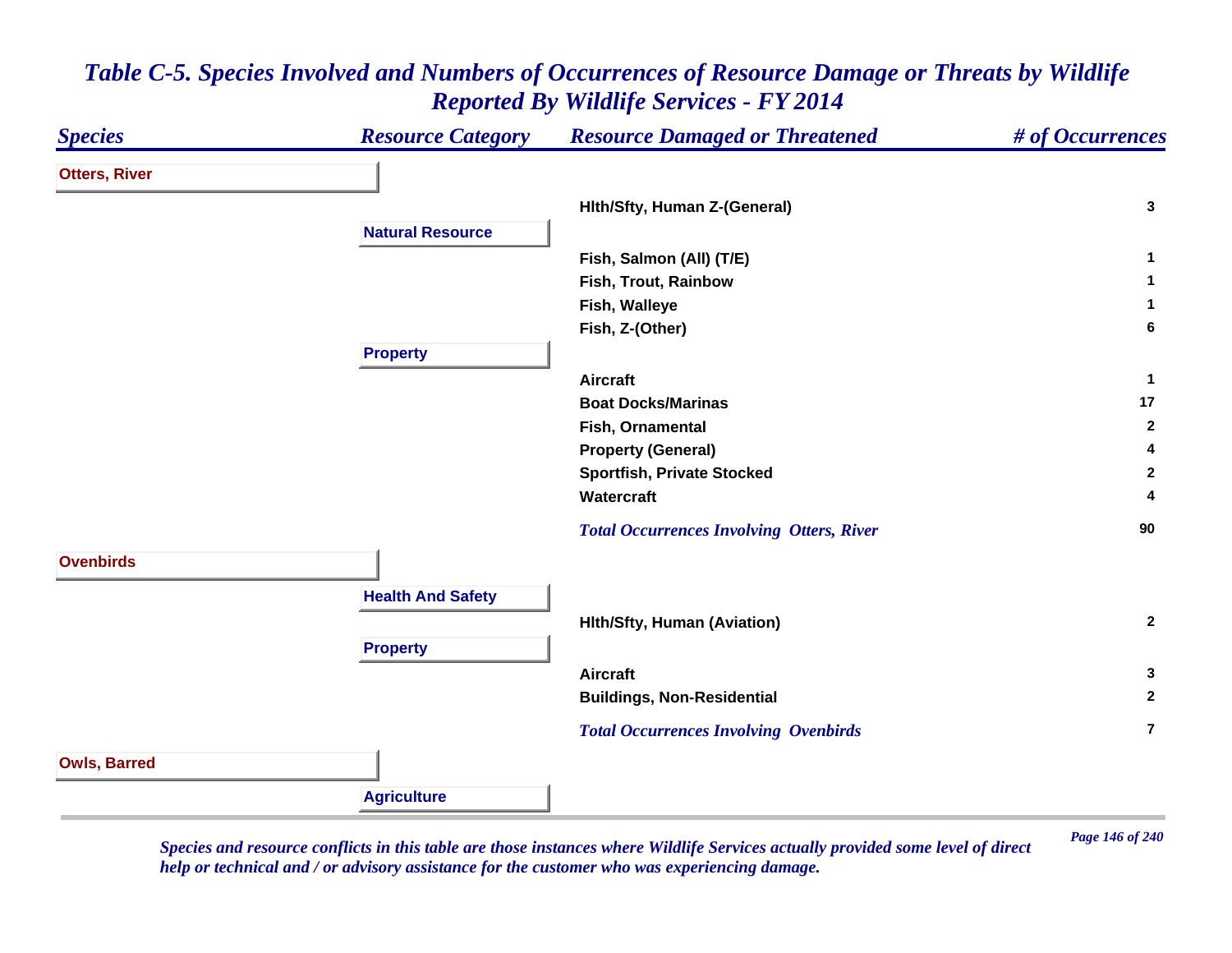#### *Species Resource Category Resource Damaged or Threatened # of Occurrences* **Owls, Barred Fowl, Chickens (Other) <sup>3</sup> Health And Safety Hlth/Sfty, Human (Aviation) <sup>15</sup> Hlth/Sfty, Human Z-(General) <sup>14</sup> Natural ResourceBirds, Pheasant (All) Nr <sup>1</sup> Property Aircraft 9 Buildings, Non-Residential <sup>3</sup> Buildings, Residential <sup>1</sup> Equipment/Machinery (Other) <sup>1</sup> Pets (Companion/Hobby Animals) <sup>3</sup> Property (General) <sup>2</sup>**  *Total Occurrences Involving Owls, Barred* **<sup>52</sup> Owls, Burrowing Health And Safety Hlth/Sfty, Human (Aviation) 7Property Aircraft 4**  *Total Occurrences Involving Owls, Burrowing* **<sup>11</sup> Owls, Common Barn Agriculture**

## *Table C-5. Species Involved and Numbers of Occurrences of Resource Damage or Threats by Wildlife Reported By Wildlife Services - FY 2014*

*Page 147 of 240 Species and resource conflicts in this table are those instances where Wildlife Services actually provided some level of direct help or technical and / or advisory assistance for the customer who was experiencing damage.*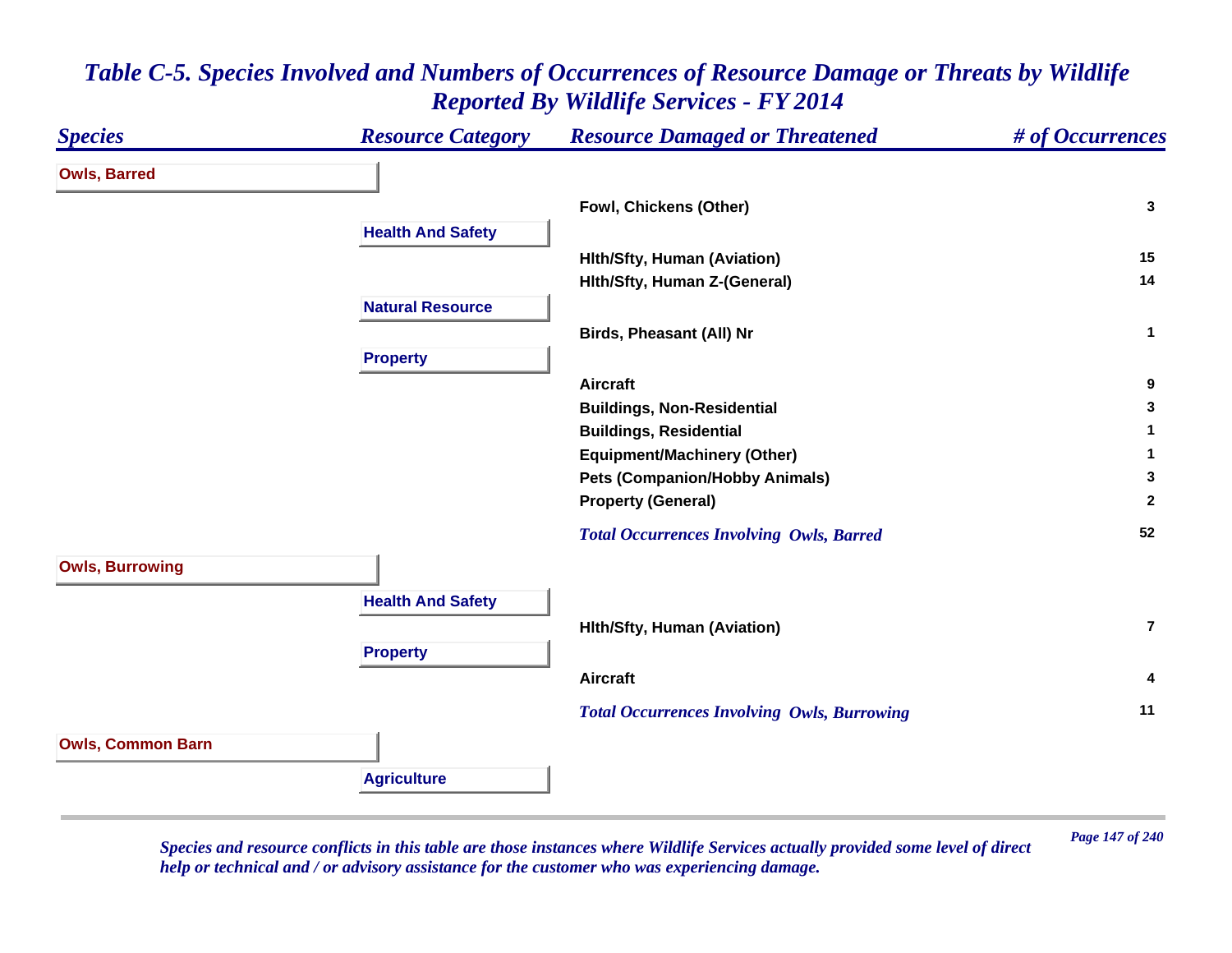#### *Species Resource Category Resource Damaged or Threatened # of Occurrences* **Owls, Common Barn Fowl, Chickens (Other) <sup>3</sup> Health And Safety Hlth/Sfty, Human (Aviation) <sup>72</sup> Hlth/Sfty, Human Z-(General) <sup>9</sup> Property Aircraft 73 Buildings, Non-Residential <sup>1</sup> Buildings, Residential <sup>3</sup> Oil Production/Equipment <sup>2</sup> Pets (Companion/Hobby Animals) <sup>1</sup> Property (General) <sup>1</sup>**  *Total Occurrences Involving Owls, Common Barn* **<sup>165</sup> Owls, Eastern Screech Health And Safety Hlth/Sfty, Human (Aviation) <sup>9</sup> Hlth/Sfty, Human Z-(General) <sup>2</sup> Property Aircraft 10 Buildings, Non-Residential <sup>2</sup> Buildings, Residential <sup>1</sup> Equipment/Machinery (Other) <sup>1</sup>**  *Total Occurrences Involving Owls, Eastern Screech* **<sup>25</sup> Owls, Great Horned**

## *Table C-5. Species Involved and Numbers of Occurrences of Resource Damage or Threats by Wildlife Reported By Wildlife Services - FY 2014*

*Page 148 of 240 Species and resource conflicts in this table are those instances where Wildlife Services actually provided some level of direct help or technical and / or advisory assistance for the customer who was experiencing damage.*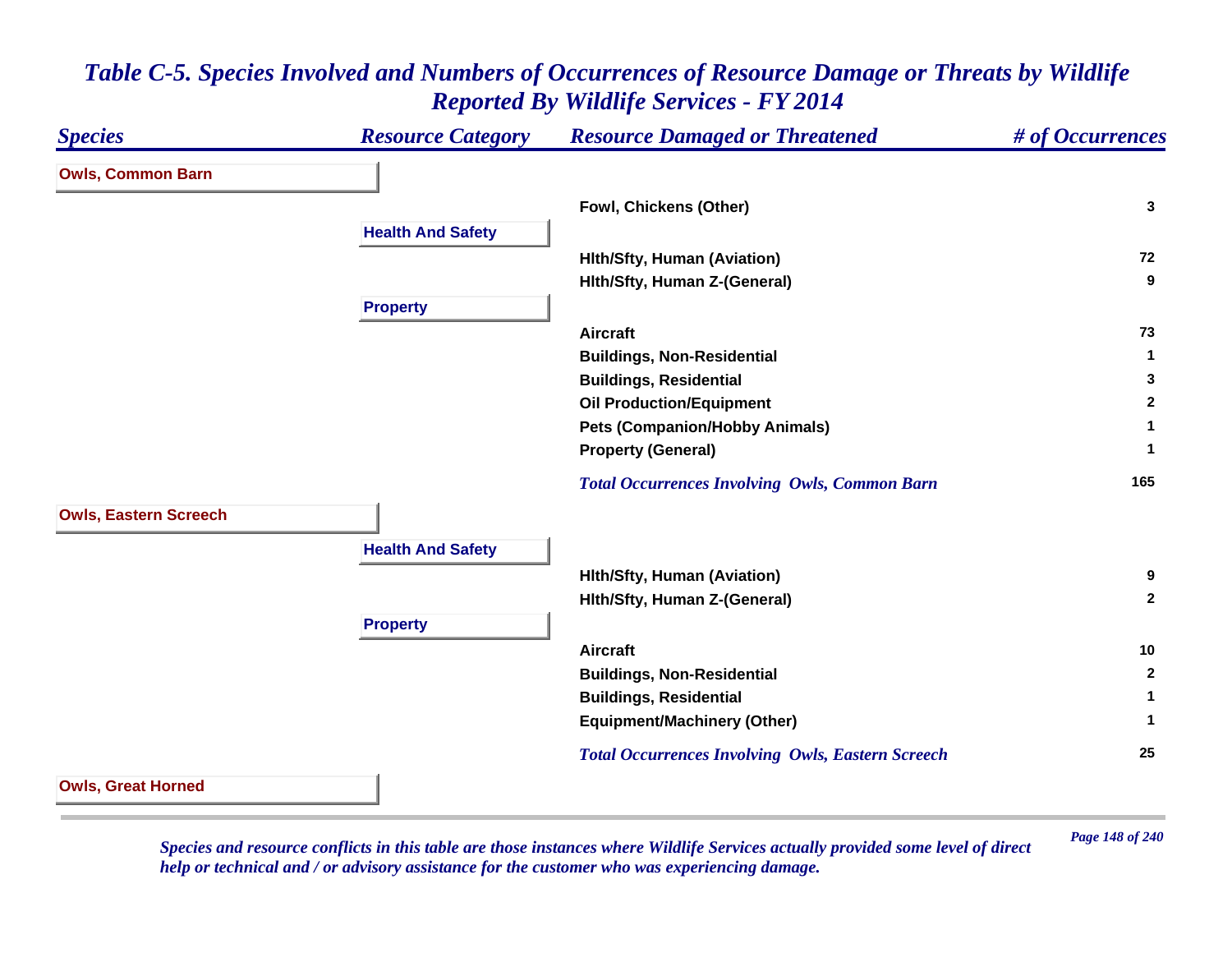| <b>Species</b>            | <b>Resource Category</b> | <b>Resource Damaged or Threatened</b> | # of Occurrences |
|---------------------------|--------------------------|---------------------------------------|------------------|
| <b>Owls, Great Horned</b> |                          |                                       |                  |
|                           | <b>Agriculture</b>       |                                       |                  |
|                           |                          | <b>Birds, Chukar</b>                  | $\overline{2}$   |
|                           |                          | <b>Birds, Pheasant (All) Ag</b>       | 10               |
|                           |                          | Birds, Z-Game (Other)                 | $\mathbf 1$      |
|                           |                          | <b>Fowl, Chickens (Game)</b>          | -1               |
|                           |                          | Fowl, Chickens (Other)                | 13               |
|                           |                          | <b>Fowl, Ducks (Domestic)</b>         | 3                |
|                           |                          | Fowl, Guineas                         | $\mathbf{1}$     |
|                           |                          |                                       |                  |
|                           | <b>Health And Safety</b> |                                       |                  |
|                           |                          | <b>Hith/Sfty, Human (Aviation)</b>    | 34               |
|                           |                          | Hith/Sfty, Human Z-(General)          | 13               |
|                           | <b>Natural Resource</b>  |                                       |                  |
|                           |                          | <b>Birds, Colonial Sea (All)</b>      | $\mathbf{1}$     |
|                           |                          | Birds, Pheasant (All) Nr              | 1                |
|                           |                          | Birds, Plover, Snowy (T/E)            | $\mathbf{1}$     |
|                           |                          | Birds, Plovers, Piping (T/E)          | 5                |
|                           |                          | <b>Birds, Terns, Common</b>           | $\mathbf{3}$     |
|                           |                          | Birds, Terns, Least (T/E)             | $\mathbf{2}$     |
|                           |                          | Birds, Terns, Roseate (T/E)           | $\overline{2}$   |
|                           | <b>Property</b>          |                                       |                  |
|                           |                          | <b>Aircraft</b>                       | 20               |
|                           |                          | <b>Buildings, Non-Residential</b>     | $\overline{2}$   |
|                           |                          | <b>Buildings, Residential</b>         | 3                |
|                           |                          | <b>Pets (Companion/Hobby Animals)</b> | 14               |
|                           |                          | <b>Property (General)</b>             | 26               |
|                           |                          |                                       |                  |

*Page 149 of 240 Species and resource conflicts in this table are those instances where Wildlife Services actually provided some level of direct help or technical and / or advisory assistance for the customer who was experiencing damage.*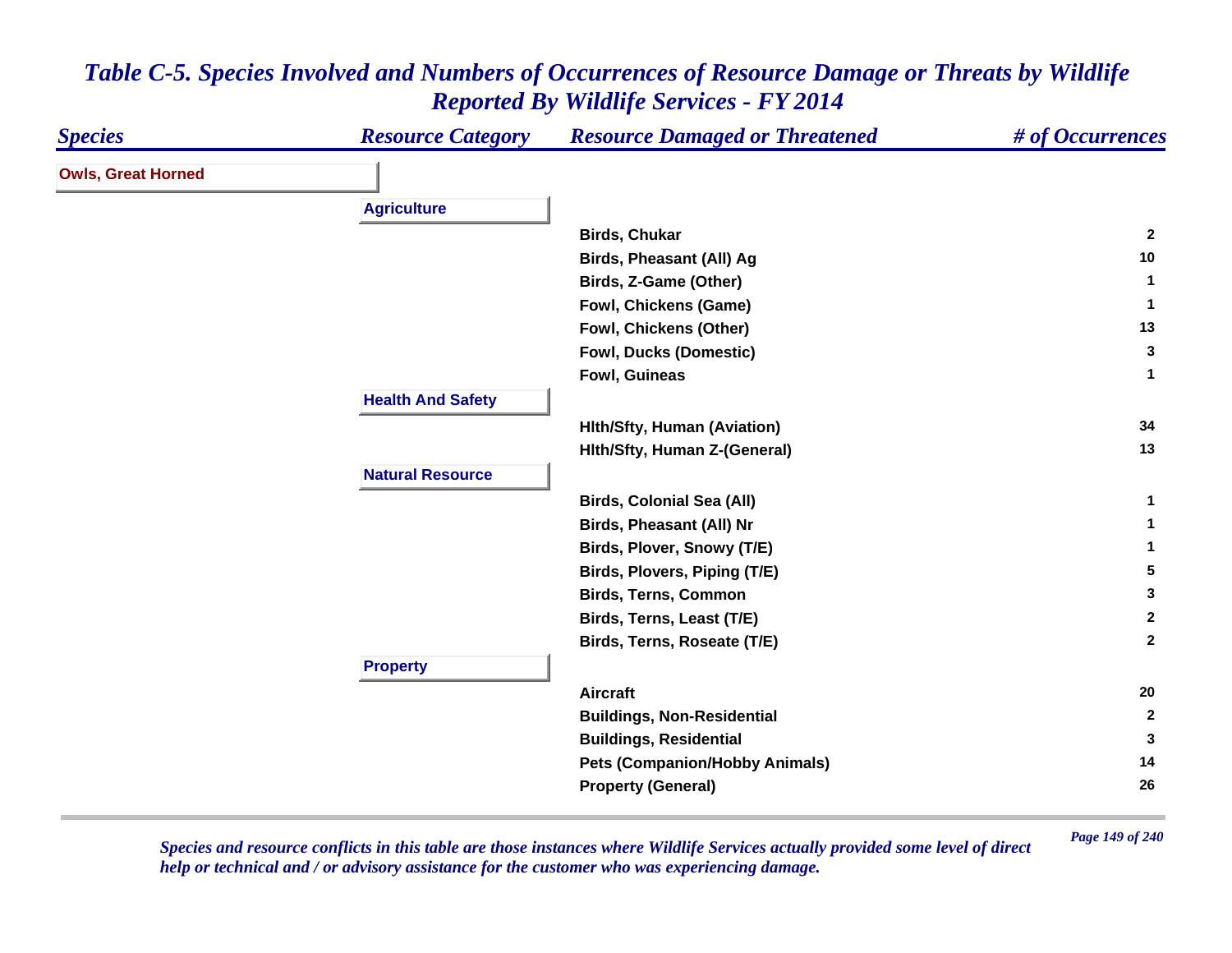## *Species Resource Category Resource Damaged or Threatened # of Occurrences* **Owls, Great Horned Utilities, Electrical 26 Zoo/Zoo Animals 2**  *Total Occurrences Involving Owls, Great Horned* **<sup>186</sup> Owls, Long-Eared Health And Safety Hlth/Sfty, Human (Aviation) <sup>5</sup> Natural ResourceBirds, Terns, Roseate (T/E) <sup>1</sup> Property Aircraft 4 Buildings, Non-Residential <sup>2</sup>**  *Total Occurrences Involving Owls, Long-Eared* **<sup>12</sup> Owls, Northern Pygmy Health And Safety Hlth/Sfty, Human Z-(General) <sup>1</sup>**  *Total Occurrences Involving Owls, Northern Pygmy* **<sup>1</sup> Owls, Northern Saw-Whet Health And Safety Hlth/Sfty, Human (Aviation) <sup>1</sup> Property Aircraft1**

# *Table C-5. Species Involved and Numbers of Occurrences of Resource Damage or Threats by Wildlife Reported By Wildlife Services - FY 2014*

*Page 150 of 240 Species and resource conflicts in this table are those instances where Wildlife Services actually provided some level of direct help or technical and / or advisory assistance for the customer who was experiencing damage.*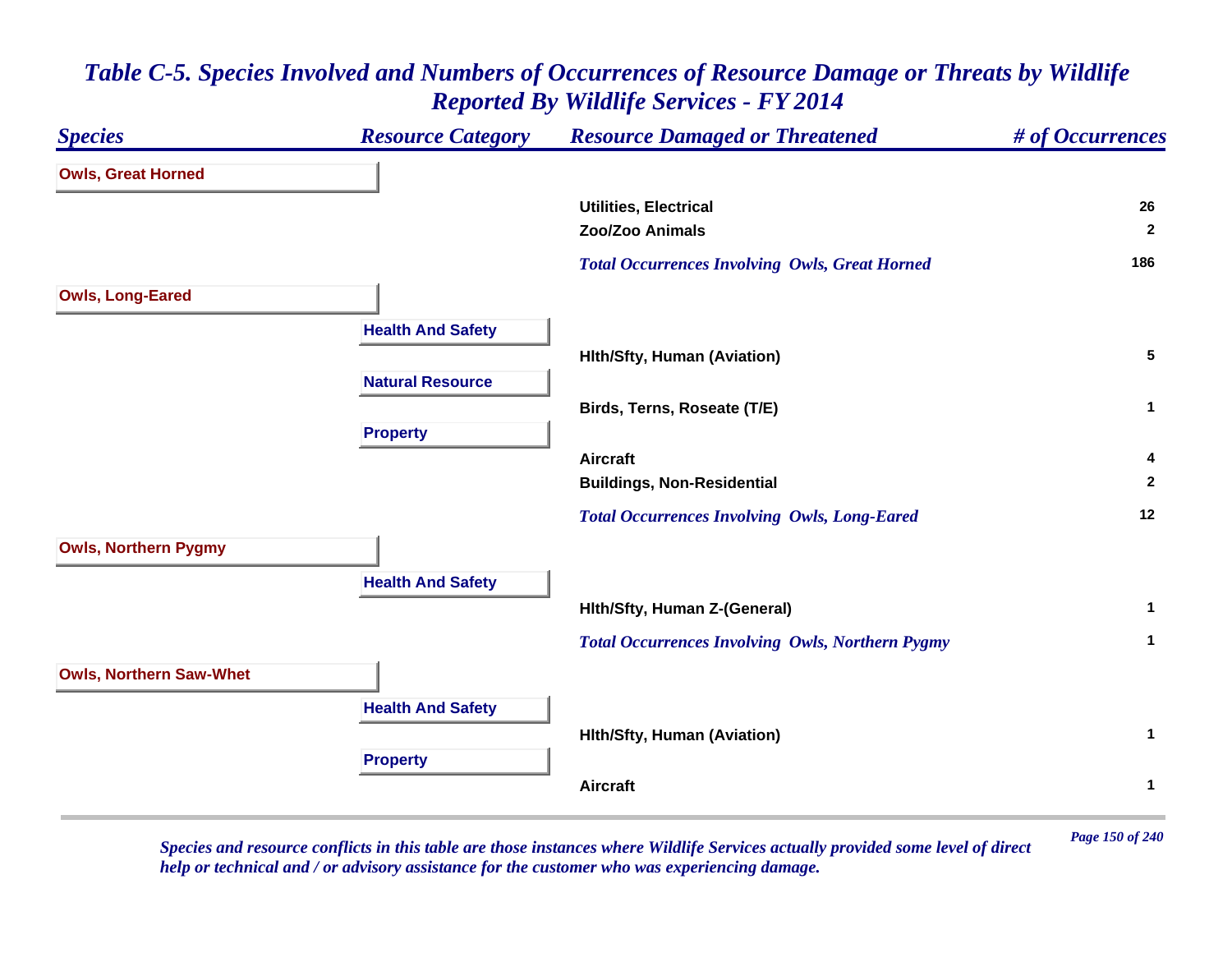## *Species Resource Category Resource Damaged or Threatened # of Occurrences* **Owls, Northern Saw-Whet**  *Total Occurrences Involving Owls, Northern Saw-Whet* **<sup>2</sup> Owls, Short-Eared Health And Safety Hlth/Sfty, Human (Aviation) <sup>55</sup> Property Aircraft 55 Buildings, Non-Residential <sup>2</sup>**  *Total Occurrences Involving Owls, Short-Eared* **<sup>112</sup> Owls, Snowy Health And Safety Hlth/Sfty, Human (Aviation) <sup>113</sup> Hlth/Sfty, Human Z-(General) <sup>9</sup> Natural ResourceBirds, Colonial Sea (All) <sup>1</sup> Birds, Terns, Least (T/E) <sup>1</sup> Birds, Terns, Roseate (T/E) <sup>2</sup> Property Aircraft 38 Buildings, Non-Residential <sup>2</sup>**  *Total Occurrences Involving Owls, Snowy* **<sup>166</sup> Oystercatchers, American**

## *Table C-5. Species Involved and Numbers of Occurrences of Resource Damage or Threats by Wildlife Reported By Wildlife Services - FY 2014*

*Page 151 of 240 Species and resource conflicts in this table are those instances where Wildlife Services actually provided some level of direct help or technical and / or advisory assistance for the customer who was experiencing damage.*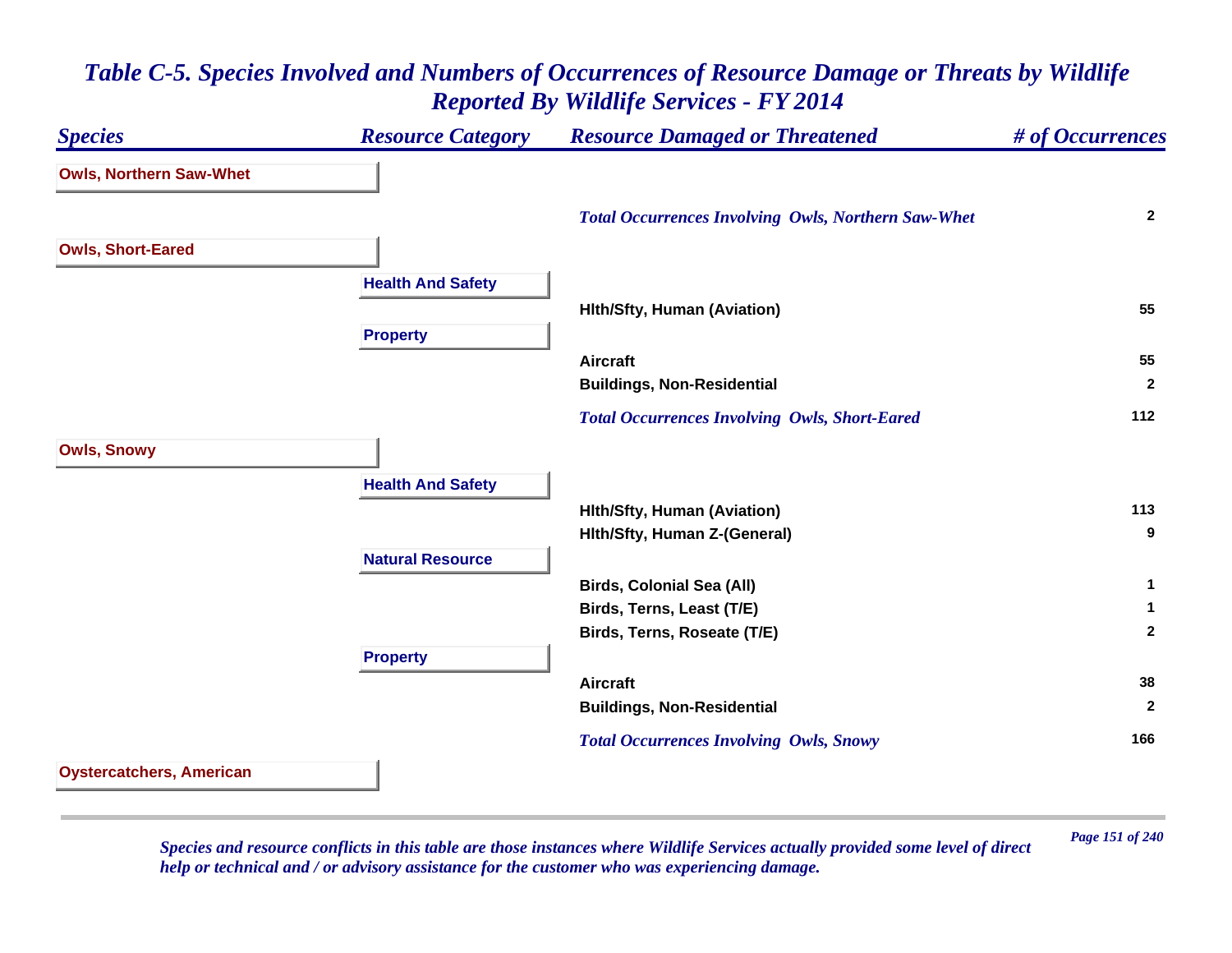#### *Species Resource Category Resource Damaged or Threatened # of Occurrences* **Oystercatchers, American Health And Safety Hlth/Sfty, Human (Aviation) <sup>2</sup> Hlth/Sfty, Human Z-(General) <sup>1</sup> Property Aircraft 2**  *Total Occurrences Involving Oystercatchers, American* **<sup>5</sup> Parakeets, Monk Health And Safety Hlth/Sfty, Human (Aviation) <sup>3</sup> Hlth/Sfty, Human Z-(General) <sup>2</sup> Property Aircraft 2 Buildings, Residential <sup>1</sup> Property (General) <sup>27</sup> Utilities, Electrical 28 Utilities, Z-(Other) <sup>1</sup>**  *Total Occurrences Involving Parakeets, Monk* **<sup>64</sup> Partridge, Gray Health And Safety Hlth/Sfty, Human (Aviation) <sup>2</sup> Property Aircraft1**

## *Table C-5. Species Involved and Numbers of Occurrences of Resource Damage or Threats by Wildlife Reported By Wildlife Services - FY 2014*

*Page 152 of 240 Species and resource conflicts in this table are those instances where Wildlife Services actually provided some level of direct help or technical and / or advisory assistance for the customer who was experiencing damage.*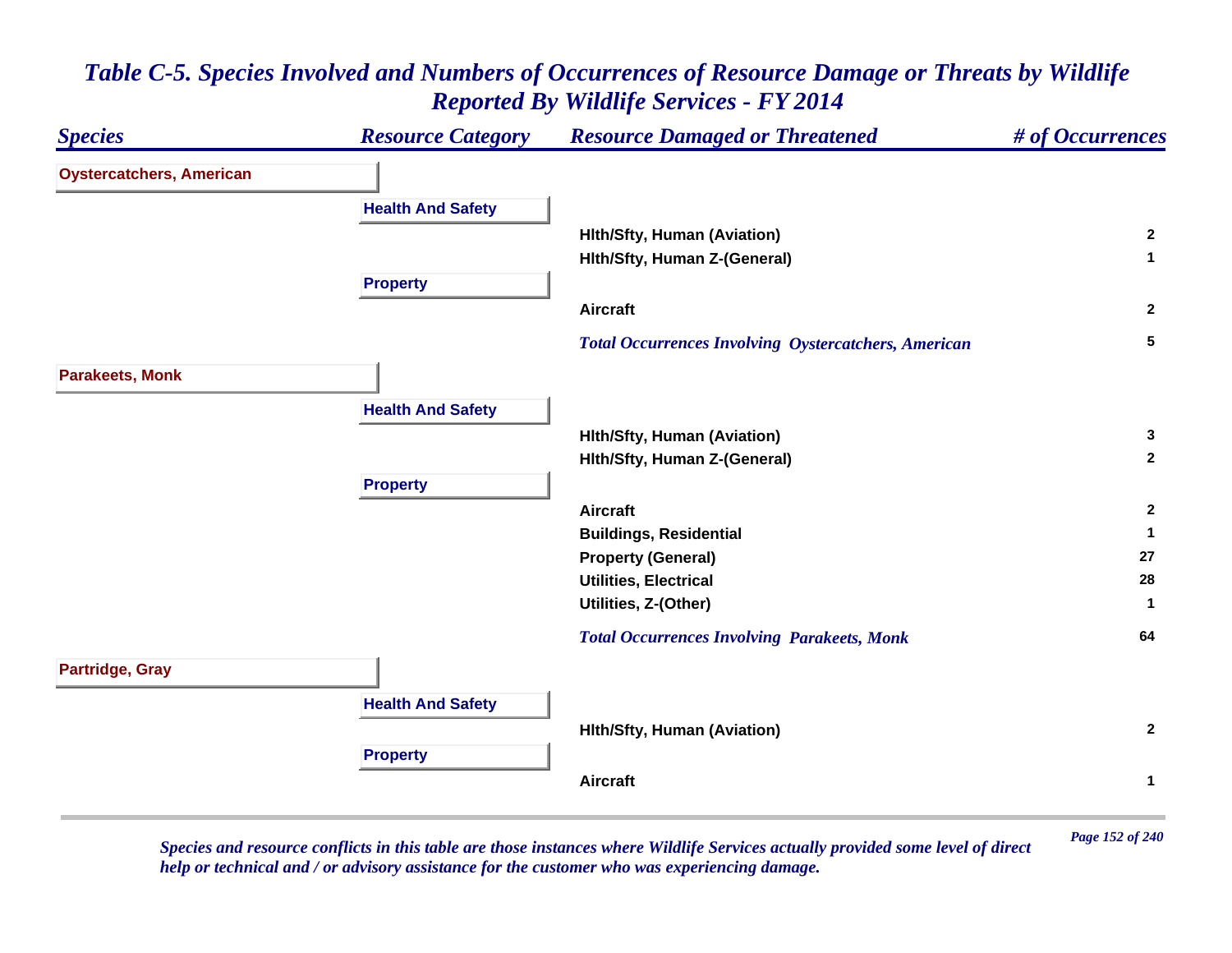#### *Species Resource Category Resource Damaged or Threatened # of Occurrences* **Partridge, Gray**  *Total Occurrences Involving Partridge, Gray* **<sup>3</sup> Peccaries, Collared (Javelina) Agriculture Pasture 1 Health And Safety Hlth/Sfty, Human (Aviation) <sup>24</sup> Hlth/Sfty, Human Z-(General) <sup>28</sup> Property Aircraft 2 Airport Runways/Taxiways <sup>1</sup> Food Items, Non-Human \* 1 Pets (Companion/Hobby Animals) <sup>2</sup> Property (General) <sup>18</sup>**  *Total Occurrences Involving Peccaries, Collared (Javelina)* **<sup>77</sup> Pelicans, American White Agriculture Fish, Baitfish (Fry) <sup>1</sup> Fish, Baitfish (Other) 7Fish, Bass, Hybrid Striped <sup>5</sup> Fish, Carp, Grass (Market) <sup>2</sup> Fish, Catfish (Adult) <sup>30</sup> Fish, Catfish (Fingerling) <sup>16</sup> Fish, Food Fish (Other) 5**

## *Table C-5. Species Involved and Numbers of Occurrences of Resource Damage or Threats by Wildlife Reported By Wildlife Services - FY 2014*

*Page 153 of 240 Species and resource conflicts in this table are those instances where Wildlife Services actually provided some level of direct help or technical and / or advisory assistance for the customer who was experiencing damage.*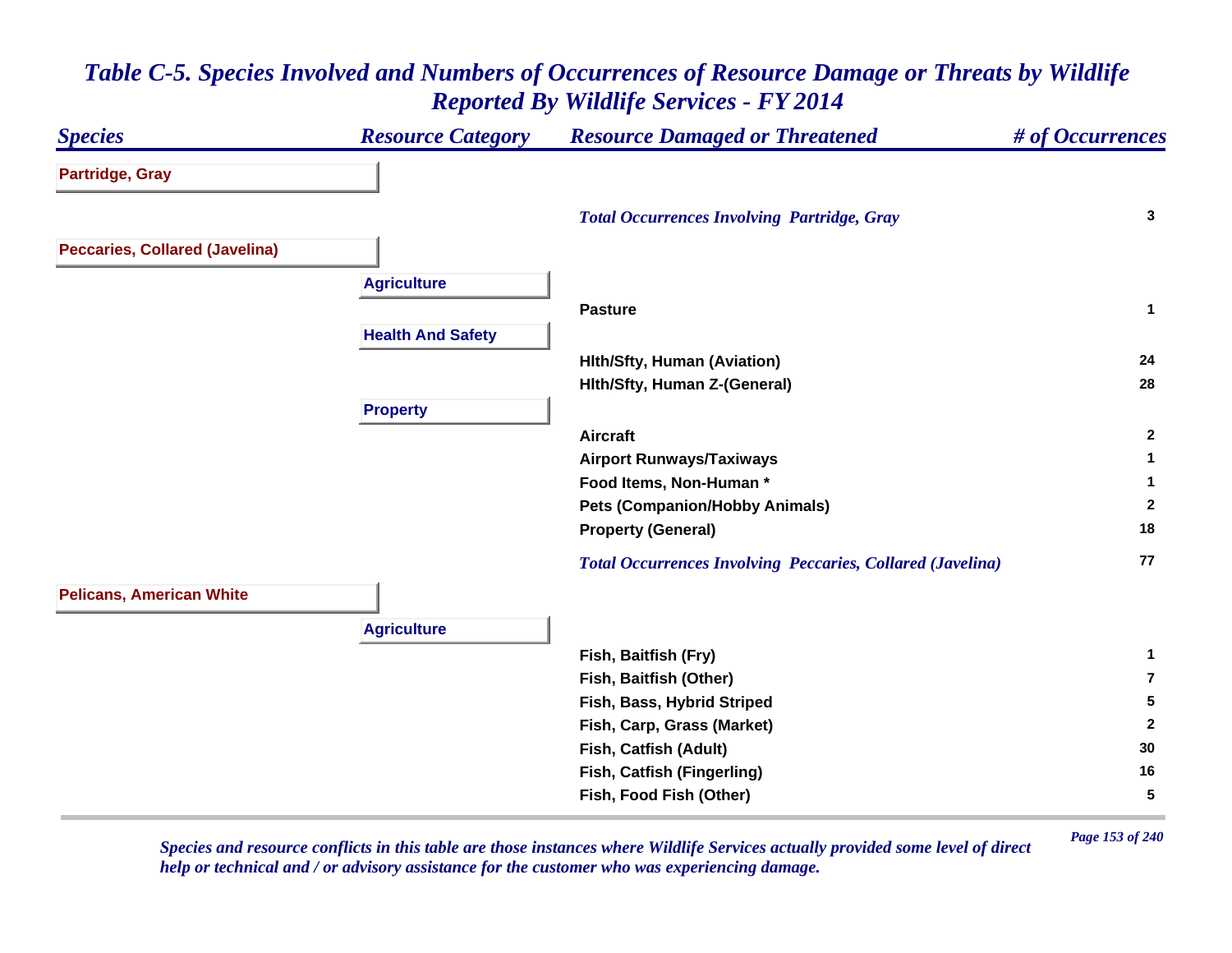#### *Species Resource Category Resource Damaged or Threatened # of Occurrences* **Pelicans, American White Fish, Tilapia <sup>1</sup> Fish, Trout, Z-(Other) 7Health And Safety Hlth/Sfty, Human (Aviation) 7Hlth/Sfty, Human Z-(General) <sup>2</sup> Natural Resource Fish, Trout, Brown 3 Fish, Trout, Rainbow 6 Fish, Z-(Other) 5 Reclamation/Restoration Site 1 Property Aircraft 6 Sportfish, Private Stocked <sup>4</sup>**  *Total Occurrences Involving Pelicans, American White* **<sup>108</sup> Pelicans, Brown Health And Safety Hlth/Sfty, Human Z-(General) <sup>1</sup> Property Utilities, Electrical 1**  *Total Occurrences Involving Pelicans, Brown* **<sup>2</sup> Phalaropes, Red Health And Safety**

## *Table C-5. Species Involved and Numbers of Occurrences of Resource Damage or Threats by Wildlife Reported By Wildlife Services - FY 2014*

*Page 154 of 240 Species and resource conflicts in this table are those instances where Wildlife Services actually provided some level of direct help or technical and / or advisory assistance for the customer who was experiencing damage.*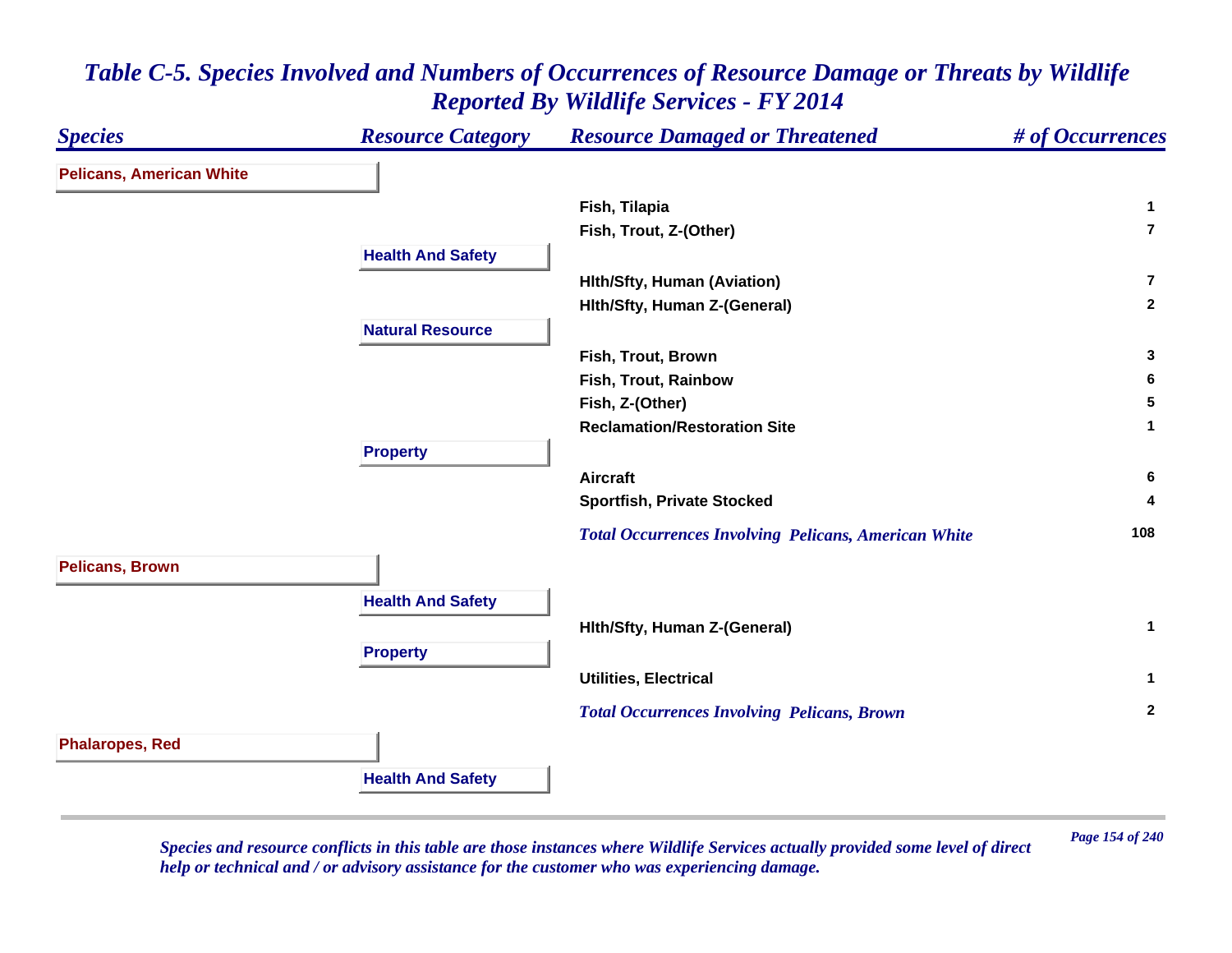#### *Species Resource Category Resource Damaged or Threatened # of Occurrences* **Phalaropes, Red Hlth/Sfty, Human (Aviation) <sup>1</sup> Property Aircraft 1**  *Total Occurrences Involving Phalaropes, Red* **<sup>2</sup> Pheasants, Ring-Necked Agriculture Birds, Pheasant (All) Ag <sup>2</sup> Grains, Corn (Field) <sup>2</sup> Health And Safety Hlth/Sfty, Human (Aviation) <sup>10</sup> Hlth/Sfty, Human Z-(General) <sup>1</sup> Property Aircraft 8**  *Total Occurrences Involving Pheasants, Ring-Necked* **<sup>23</sup> Phoebes, Eastern Health And Safety Hlth/Sfty, Human (Aviation) <sup>3</sup> Hlth/Sfty, Human Z-(General) <sup>2</sup> Property Aircraft 3 Buildings, Non-Residential <sup>2</sup> Roads/Bridges <sup>1</sup>**

# *Table C-5. Species Involved and Numbers of Occurrences of Resource Damage or Threats by Wildlife Reported By Wildlife Services - FY 2014*

*Page 155 of 240 Species and resource conflicts in this table are those instances where Wildlife Services actually provided some level of direct help or technical and / or advisory assistance for the customer who was experiencing damage.*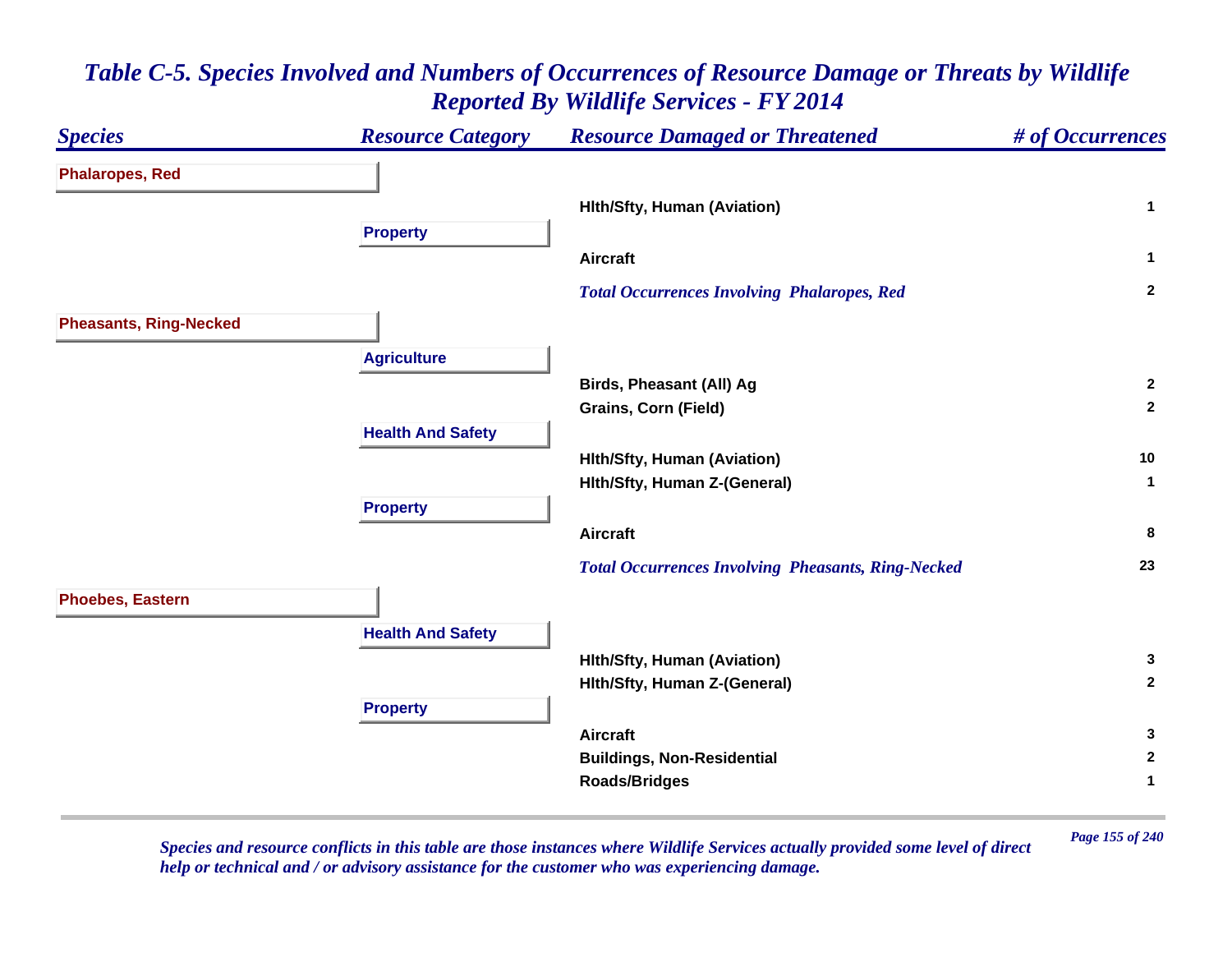#### *Species Resource Category Resource Damaged or Threatened # of Occurrences* **Phoebes, Eastern**  *Total Occurrences Involving Phoebes, Eastern* **<sup>11</sup> Pigeons, Feral (Rock) Agriculture Cattle (Adult) <sup>9</sup> Cattle (Calves) <sup>1</sup> Cattle Adult (Dairy) <sup>1</sup> Feed, Livestock 27 Fowl, Chickens (Other) <sup>1</sup> Fruit, Cherries 1 Goats, Meat (Adults) <sup>1</sup> Grain, Stored (Non-Livestock) <sup>1</sup> Health And Safety Hlth/Sfty, Human (Aviation) <sup>119</sup> Hlth/Sfty, Human Z-(General) <sup>173</sup> Property Aircraft 109 Buildings, Non-Residential <sup>237</sup> Buildings, Residential <sup>42</sup> Dikes/Dams/Impoundments <sup>1</sup> Equipment/Machinery (Other) <sup>59</sup> Food Items, Human 8 Food Items, Non-Human \* 12 Landfills 5 Property (General) <sup>139</sup>**

## *Table C-5. Species Involved and Numbers of Occurrences of Resource Damage or Threats by Wildlife Reported By Wildlife Services - FY 2014*

*Page 156 of 240 Species and resource conflicts in this table are those instances where Wildlife Services actually provided some level of direct help or technical and / or advisory assistance for the customer who was experiencing damage.*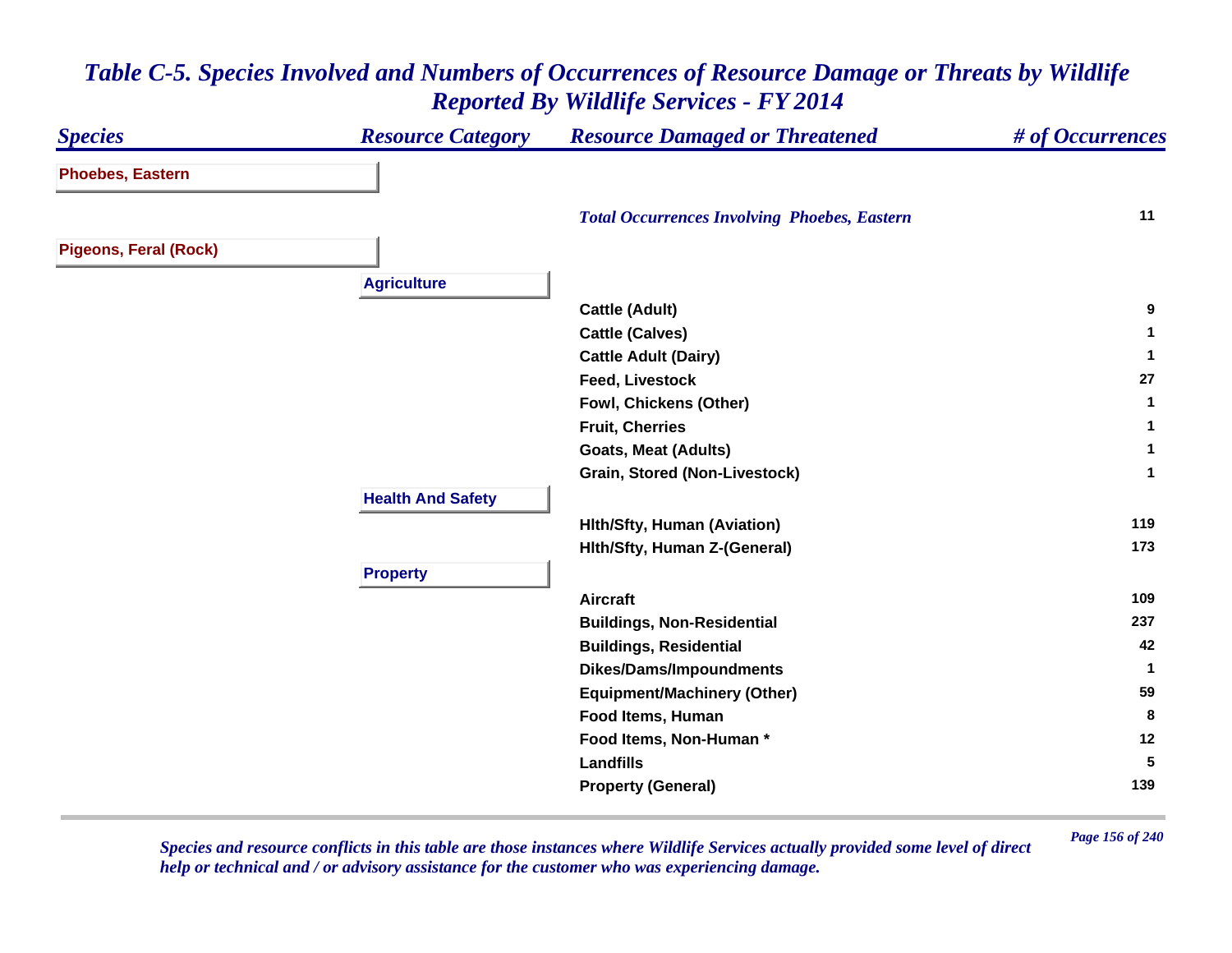

*Page 157 of 240 Species and resource conflicts in this table are those instances where Wildlife Services actually provided some level of direct help or technical and / or advisory assistance for the customer who was experiencing damage.*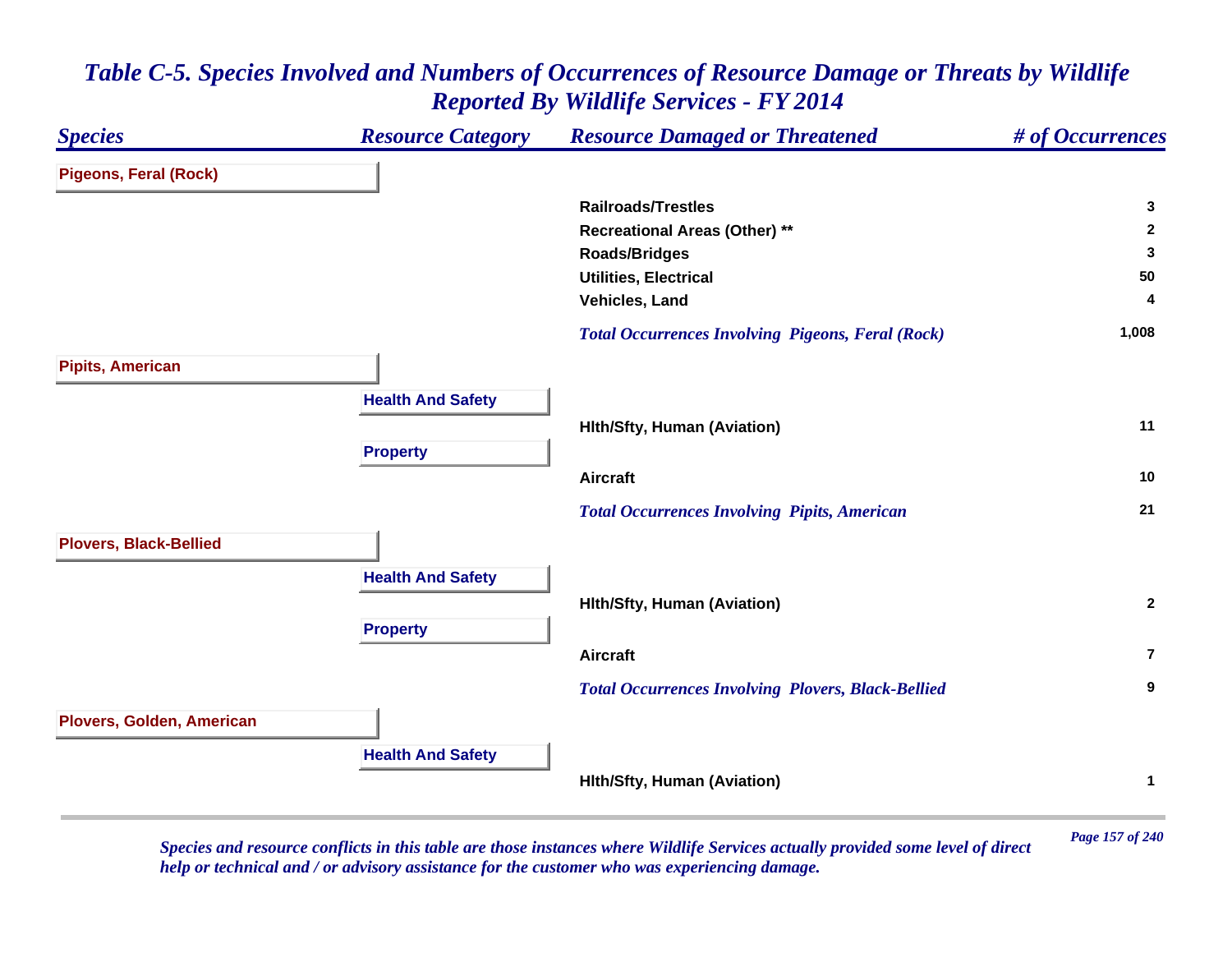

*Page 158 of 240 Species and resource conflicts in this table are those instances where Wildlife Services actually provided some level of direct help or technical and / or advisory assistance for the customer who was experiencing damage.*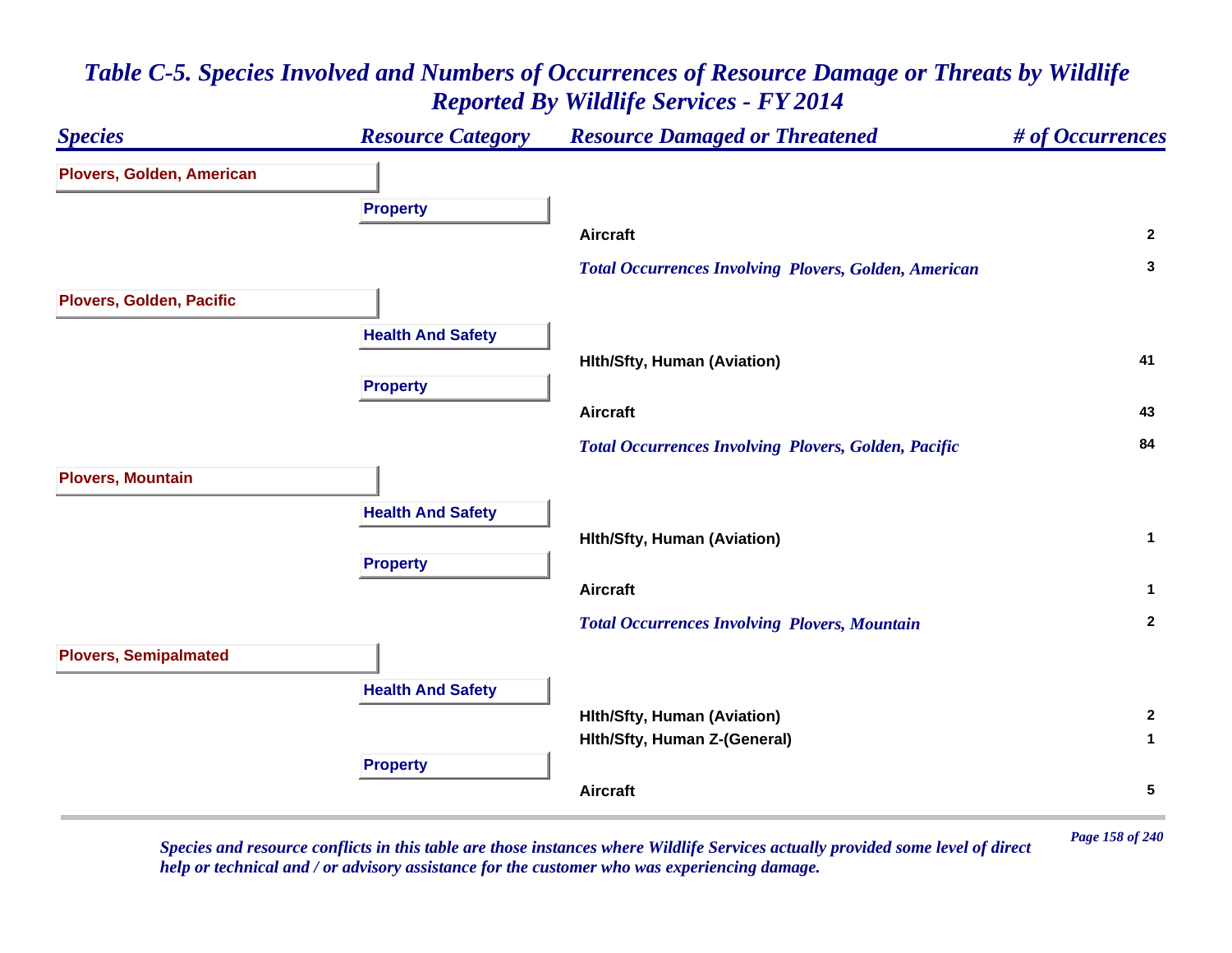| <b>Species</b>                      | <b>Resource Category</b> | <b>Resource Damaged or Threatened</b>                           | # of Occurrences |
|-------------------------------------|--------------------------|-----------------------------------------------------------------|------------------|
| <b>Plovers, Semipalmated</b>        |                          |                                                                 |                  |
|                                     |                          | <b>Total Occurrences Involving Plovers, Semipalmated</b>        | 8                |
| <b>Plovers, Western Snowy (T/E)</b> |                          |                                                                 |                  |
|                                     | <b>Health And Safety</b> |                                                                 |                  |
|                                     |                          | <b>Hith/Sfty, Human (Aviation)</b>                              | $\mathbf{2}$     |
|                                     | <b>Property</b>          |                                                                 |                  |
|                                     |                          | <b>Aircraft</b>                                                 | $\mathbf{2}$     |
|                                     |                          | <b>Total Occurrences Involving Plovers, Western Snowy (T/E)</b> | 4                |
| <b>Pocket Gophers, (Other)</b>      |                          |                                                                 |                  |
|                                     | <b>Agriculture</b>       |                                                                 |                  |
|                                     |                          | <b>Gardens, Truck</b>                                           | 1                |
|                                     |                          | <b>Grains, Corn (Field)</b>                                     | $\mathbf{1}$     |
|                                     |                          | <b>Grains, Wheat</b>                                            | 1                |
|                                     |                          | Grasses/Sod                                                     | 3                |
|                                     |                          | Hay (Stack/Bales)                                               | $\mathbf{1}$     |
|                                     |                          | Hayfields, Alfalfa                                              | 77               |
|                                     |                          | <b>Hayfields, Mixed Species</b>                                 | 4                |
|                                     |                          | <b>Pasture</b>                                                  | 34               |
|                                     |                          | Rangeland                                                       | 4                |
|                                     |                          | <b>Trees, Apple</b>                                             | 1                |
|                                     |                          | <b>Trees, Pecan</b>                                             | $\mathbf{2}$     |
|                                     |                          | <b>Trees, Seedlings Ag</b>                                      | 1                |
|                                     |                          | <b>Trees, Standing (Mixed)</b>                                  | 6                |
|                                     |                          | Trees, Z-Fruit/Nut (Other)                                      | 3                |

*Page 159 of 240 Species and resource conflicts in this table are those instances where Wildlife Services actually provided some level of direct help or technical and / or advisory assistance for the customer who was experiencing damage.*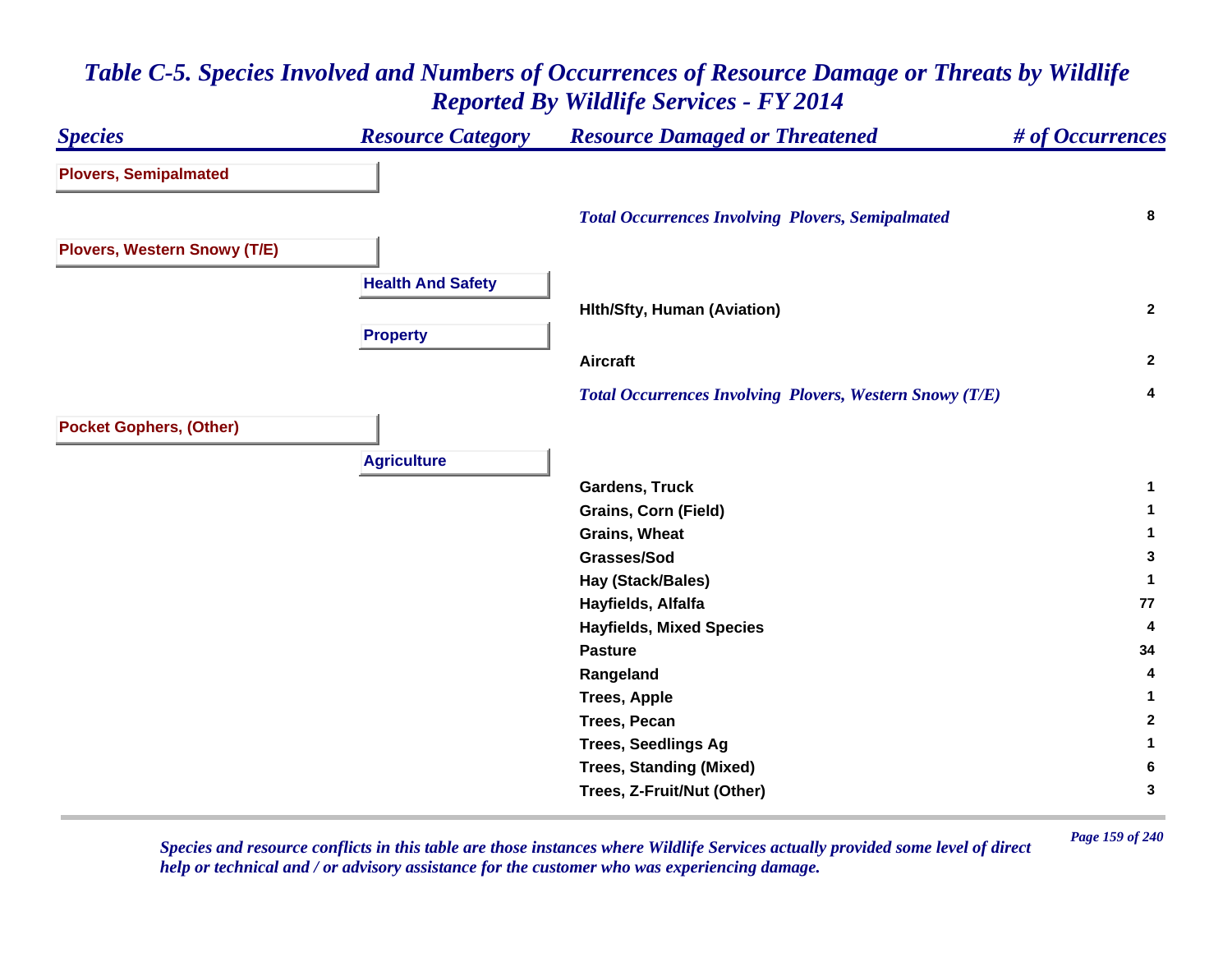| <b>Species</b>                 | <b>Resource Category</b> | <b>Resource Damaged or Threatened</b>                      | # of Occurrences |
|--------------------------------|--------------------------|------------------------------------------------------------|------------------|
| <b>Pocket Gophers, (Other)</b> |                          |                                                            |                  |
|                                | <b>Health And Safety</b> |                                                            |                  |
|                                |                          | <b>Hith/Sfty, Human (Aviation)</b>                         | 1.               |
|                                |                          | Hith/Sfty, Human Z-(General)                               | $\mathbf{2}$     |
|                                | <b>Natural Resource</b>  |                                                            |                  |
|                                |                          | <b>Trees, Standing</b>                                     | $\mathbf{1}$     |
|                                | <b>Property</b>          |                                                            |                  |
|                                |                          | <b>Airport Runways/Taxiways</b>                            | 1                |
|                                |                          | <b>Buildings, Residential</b>                              | 1                |
|                                |                          | <b>Cemetery</b>                                            | 8                |
|                                |                          | <b>Dikes/Dams/Impoundments</b>                             | 22               |
|                                |                          | <b>Equipment/Machinery (Other)</b>                         | 1                |
|                                |                          | <b>Gardens, Veg./Fruits/Nuts</b>                           | $\mathbf{2}$     |
|                                |                          | <b>Golf Courses</b>                                        | $\mathbf{2}$     |
|                                |                          | <b>Irrigation Ditch/Drainage System</b>                    | 44               |
|                                |                          | <b>Irrigation, Drip Line</b>                               | 6                |
|                                |                          | <b>Property (General)</b>                                  | 20               |
|                                |                          | <b>Recreational Areas (Other) **</b>                       | 3                |
|                                |                          | <b>Roads/Bridges</b>                                       | 1                |
|                                |                          | <b>Trees, Standing/Shrubs</b>                              | 1                |
|                                |                          | <b>Turf And/Or Flowers</b>                                 | 57               |
|                                |                          | <b>Utilities, Electrical</b>                               | $\mathbf{2}$     |
|                                |                          | <b>Z-Landscaping (Other)</b>                               | 8                |
|                                |                          | <b>Total Occurrences Involving Pocket Gophers, (Other)</b> | 322              |

**Pocket Gophers, Botta`s**

*Page 160 of 240 Species and resource conflicts in this table are those instances where Wildlife Services actually provided some level of direct help or technical and / or advisory assistance for the customer who was experiencing damage.*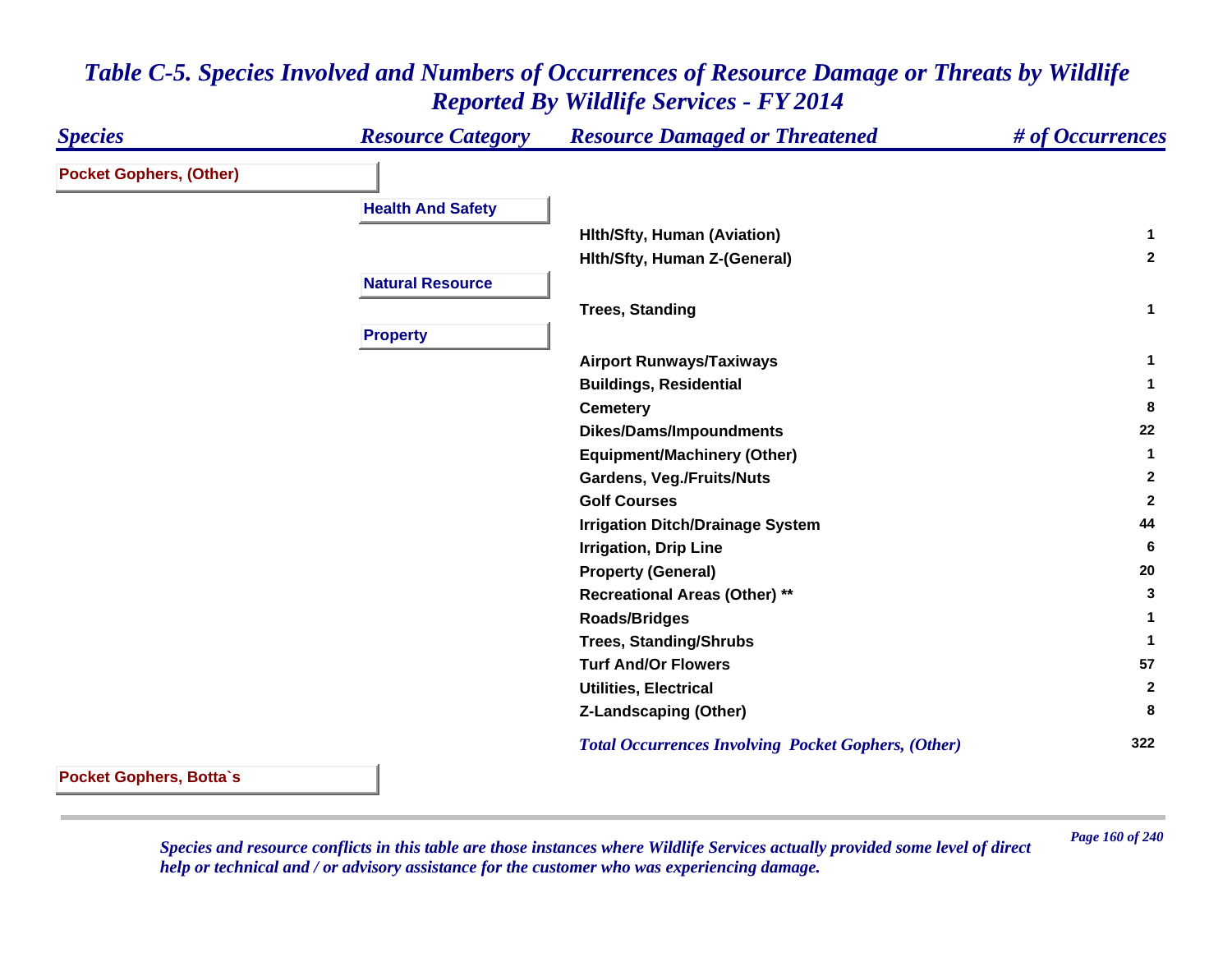#### *Species Resource Category Resource Damaged or Threatened # of Occurrences* **Pocket Gophers, Botta`s Agriculture Grasses/Sod 1 Health And Safety Hlth/Sfty, Human (Aviation) <sup>1</sup> Hlth/Sfty, Human Z-(General) <sup>5</sup> Property Aircraft 1 Property (General) <sup>18</sup> Recreational Areas (Other) \*\* <sup>20</sup> Turf And/Or Flowers 1**  *Total Occurrences Involving Pocket Gophers, Botta`s* **<sup>47</sup> Porcupines Agriculture Equine, Horses (Adult) <sup>1</sup> Fruit, Apples <sup>1</sup> Fruit, Blackberries/Raspberries <sup>1</sup> Trees, Apple <sup>2</sup> Trees, Peach 1 Trees, Pear 1 Trees, Standing (Mixed) <sup>5</sup> Trees, Standing Hardwood <sup>1</sup> Trees, Standing Softwood <sup>2</sup> Trees, Z-Fruit/Nut (Other) <sup>1</sup> Health And Safety**

# *Table C-5. Species Involved and Numbers of Occurrences of Resource Damage or Threats by Wildlife Reported By Wildlife Services - FY 2014*

*Page 161 of 240 Species and resource conflicts in this table are those instances where Wildlife Services actually provided some level of direct help or technical and / or advisory assistance for the customer who was experiencing damage.*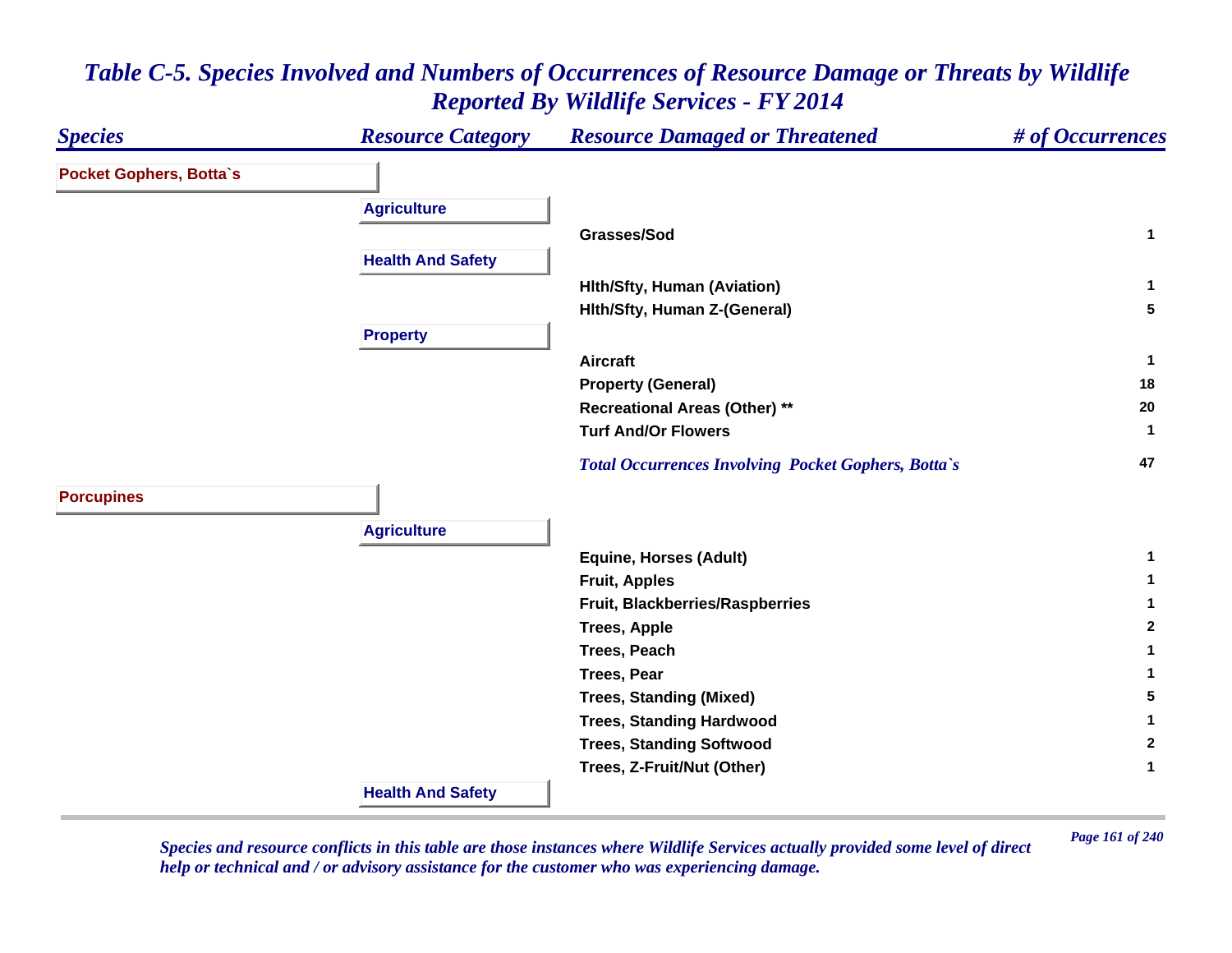| <b>Species</b>                    | <b>Resource Category</b> | <b>Resource Damaged or Threatened</b>         | # of Occurrences |
|-----------------------------------|--------------------------|-----------------------------------------------|------------------|
| <b>Porcupines</b>                 |                          |                                               |                  |
|                                   |                          | <b>Hith/Sfty, Human (Aviation)</b>            | 1                |
|                                   |                          | Hith/Sfty, Human Z-(General)                  | 21               |
|                                   | <b>Natural Resource</b>  |                                               |                  |
|                                   |                          | <b>Trees, Standing</b>                        | $\mathbf{2}$     |
|                                   | <b>Property</b>          |                                               |                  |
|                                   |                          | <b>Buildings, Residential</b>                 | 13               |
|                                   |                          | Food Items, Non-Human*                        | 1                |
|                                   |                          | <b>Pets (Companion/Hobby Animals)</b>         | 15               |
|                                   |                          | <b>Property (General)</b>                     | 5                |
|                                   |                          | <b>Trees, Standing/Shrubs</b>                 | 6                |
|                                   |                          | Utilities, Z-(Other)                          | $\mathbf{2}$     |
|                                   |                          | <b>Z-Landscaping (Other)</b>                  | $\mathbf{2}$     |
|                                   |                          | <b>Total Occurrences Involving Porcupines</b> | 84               |
| <b>Prairie Dogs, Black-Tailed</b> |                          |                                               |                  |
|                                   | <b>Agriculture</b>       |                                               |                  |
|                                   |                          | <b>Cattle (Calves)</b>                        | $\mathbf 1$      |
|                                   |                          | <b>Equine, Horses (Adult)</b>                 | $\mathbf 1$      |
|                                   |                          | Grains, Oats                                  | 1                |
|                                   |                          | Hayfields, Alfalfa                            | 6                |
|                                   |                          | <b>Hayfields, Mixed Species</b>               | $\mathbf{2}$     |
|                                   |                          | <b>Pasture</b>                                | 98               |
|                                   |                          | Rangeland                                     | 165              |
|                                   |                          | <b>Trees, Standing (Mixed)</b>                | $\mathbf 1$      |
|                                   | <b>Health And Safety</b> |                                               |                  |

*Page 162 of 240 Species and resource conflicts in this table are those instances where Wildlife Services actually provided some level of direct help or technical and / or advisory assistance for the customer who was experiencing damage.*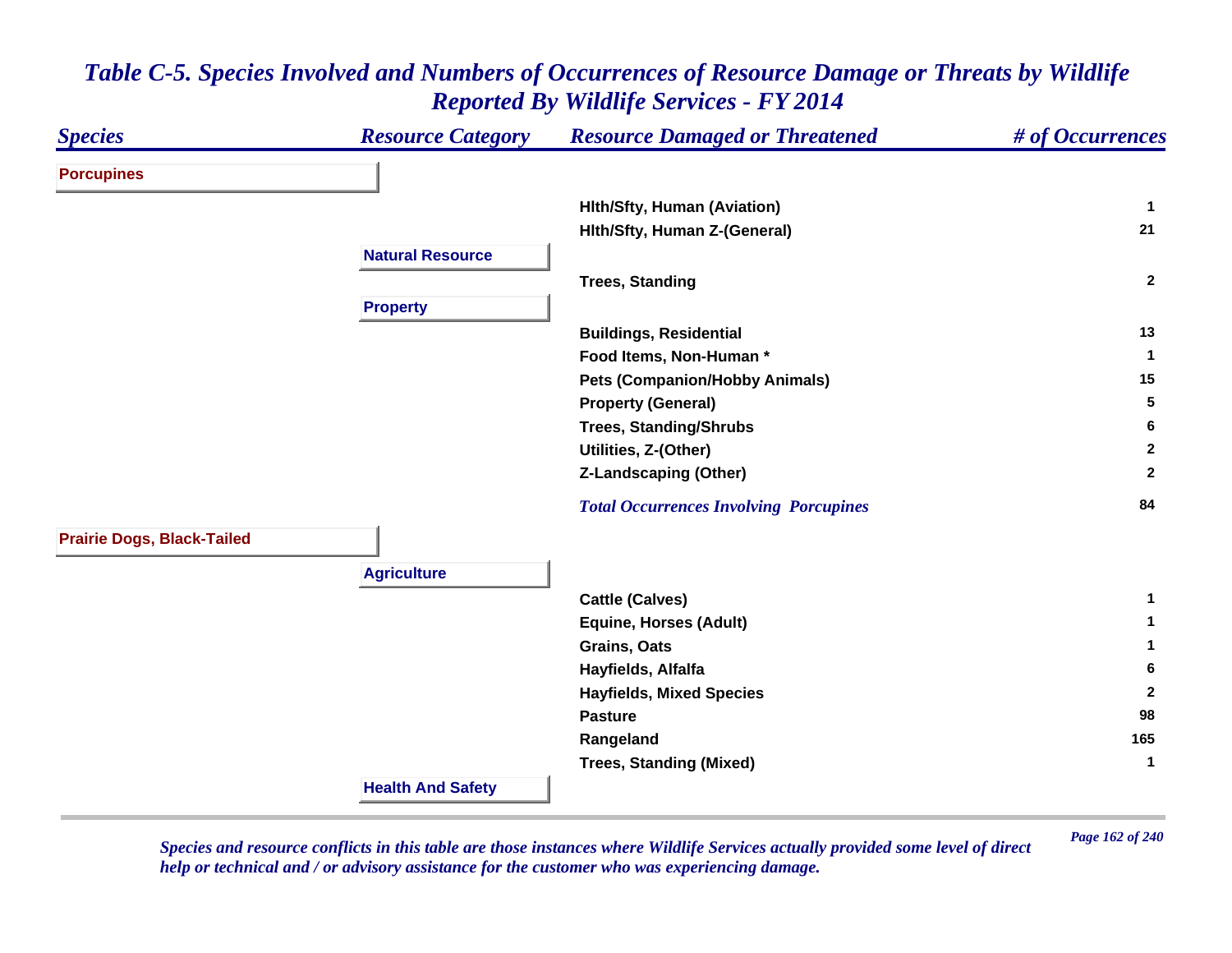| <b>Species</b>                    | <b>Resource Category</b> | <b>Resource Damaged or Threatened</b>                         | # of Occurrences |
|-----------------------------------|--------------------------|---------------------------------------------------------------|------------------|
| <b>Prairie Dogs, Black-Tailed</b> |                          |                                                               |                  |
|                                   |                          | <b>Hith/Sfty, Human (Aviation)</b>                            | 5                |
|                                   |                          | Hith/Sfty, Human Z-(General)                                  | $\mathbf{2}$     |
|                                   | <b>Property</b>          |                                                               |                  |
|                                   |                          | <b>Aircraft</b>                                               | $\mathbf{1}$     |
|                                   |                          | <b>Airport Runways/Taxiways</b>                               | 1                |
|                                   |                          | <b>Buildings, Non-Residential</b>                             | 1                |
|                                   |                          | <b>Pets (Companion/Hobby Animals)</b>                         | 1                |
|                                   |                          | <b>Property (General)</b>                                     | $\mathbf{2}$     |
|                                   |                          | <b>Total Occurrences Involving Prairie Dogs, Black-Tailed</b> | 288              |
| <b>Prairie Dogs, Gunnison's</b>   |                          |                                                               |                  |
|                                   | <b>Agriculture</b>       |                                                               |                  |
|                                   |                          | <b>Grains, Corn (Field)</b>                                   | $\mathbf 1$      |
|                                   |                          | Hayfields, Alfalfa                                            | 59               |
|                                   |                          | <b>Hayfields, Mixed Species</b>                               | 3                |
|                                   |                          | <b>Pasture</b>                                                | 197              |
|                                   |                          | Rangeland                                                     | 27               |
|                                   |                          | <b>Trees, Standing (Mixed)</b>                                | $\overline{2}$   |
|                                   | <b>Health And Safety</b> |                                                               |                  |
|                                   |                          | Hith/Sfty, Human Z-(General)                                  | $\overline{7}$   |
|                                   | <b>Natural Resource</b>  |                                                               |                  |
|                                   |                          | Mammals, Ferrets, Black-Footed (T/E)                          | 3                |
|                                   | <b>Property</b>          |                                                               |                  |
|                                   |                          | <b>Airport Runways/Taxiways</b>                               | 3                |
|                                   |                          | <b>Irrigation Ditch/Drainage System</b>                       | 54               |

*Page 163 of 240 Species and resource conflicts in this table are those instances where Wildlife Services actually provided some level of direct help or technical and / or advisory assistance for the customer who was experiencing damage.*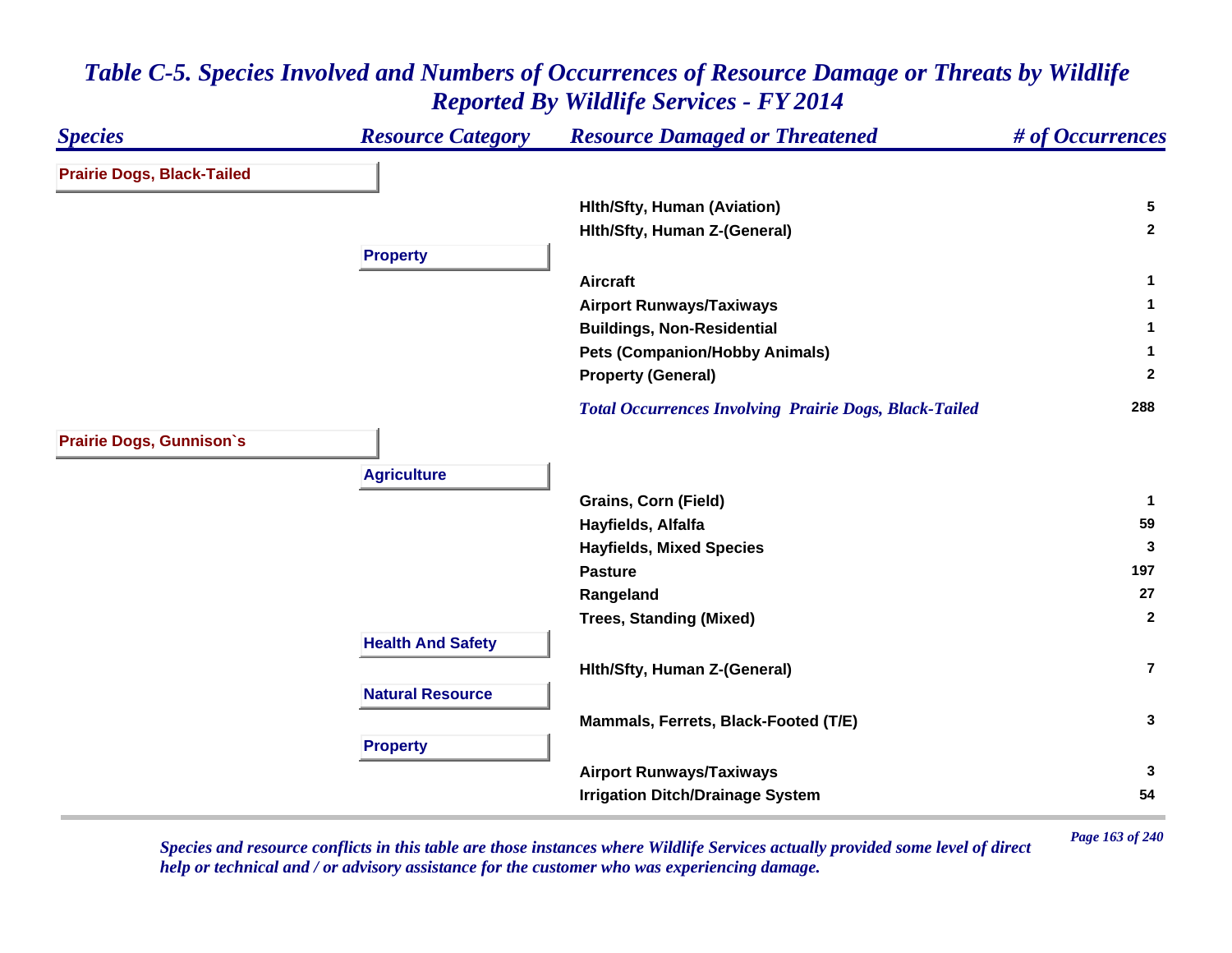

*Page 164 of 240 Species and resource conflicts in this table are those instances where Wildlife Services actually provided some level of direct help or technical and / or advisory assistance for the customer who was experiencing damage.*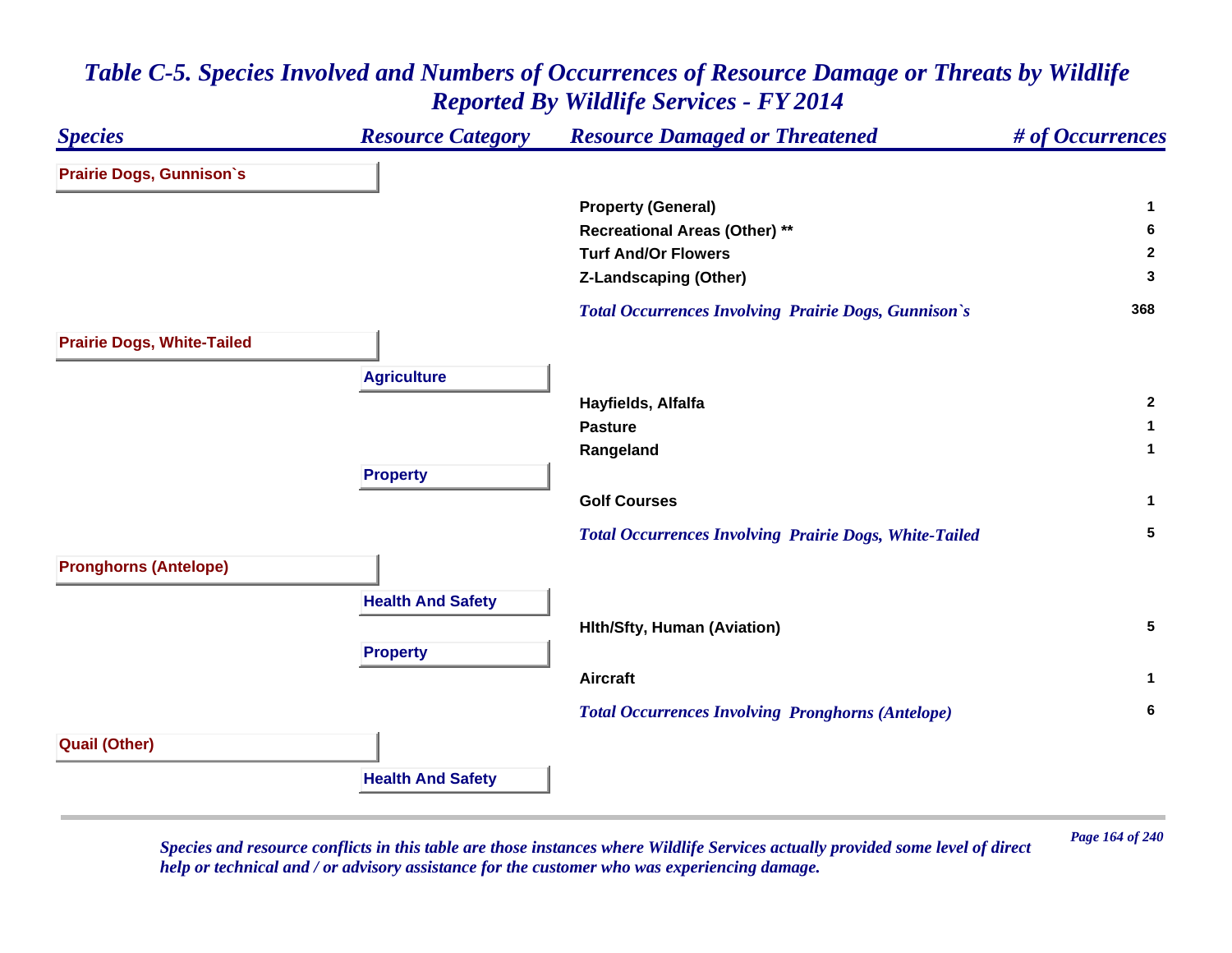#### *Species Resource Category Resource Damaged or Threatened # of Occurrences* **Quail (Other) Hlth/Sfty, Human (Aviation) <sup>5</sup> Property Aircraft 6**  *Total Occurrences Involving Quail (Other)* **<sup>11</sup> Rabbits, Cottontail Agriculture Hay (Stack/Bales) <sup>3</sup> Lettuce 1 Melons, Z-(Other) <sup>1</sup> Trees, Seedlings Ag <sup>1</sup> Trees, Standing Softwood <sup>1</sup> Health And Safety Hlth/Sfty, Human (Aviation) <sup>25</sup> Hlth/Sfty, Human Z-(General) <sup>34</sup> Natural ResourceTrees, Seedlings Nr <sup>1</sup> Property Aircraft 17 Buildings, Non-Residential <sup>4</sup> Buildings, Residential <sup>6</sup> Equipment/Machinery (Other) <sup>1</sup> Gardens, Veg./Fruits/Nuts <sup>21</sup> Oil Production/Equipment <sup>1</sup> Pets (Companion/Hobby Animals) <sup>1</sup>**

# *Table C-5. Species Involved and Numbers of Occurrences of Resource Damage or Threats by Wildlife Reported By Wildlife Services - FY 2014*

*Page 165 of 240 Species and resource conflicts in this table are those instances where Wildlife Services actually provided some level of direct help or technical and / or advisory assistance for the customer who was experiencing damage.*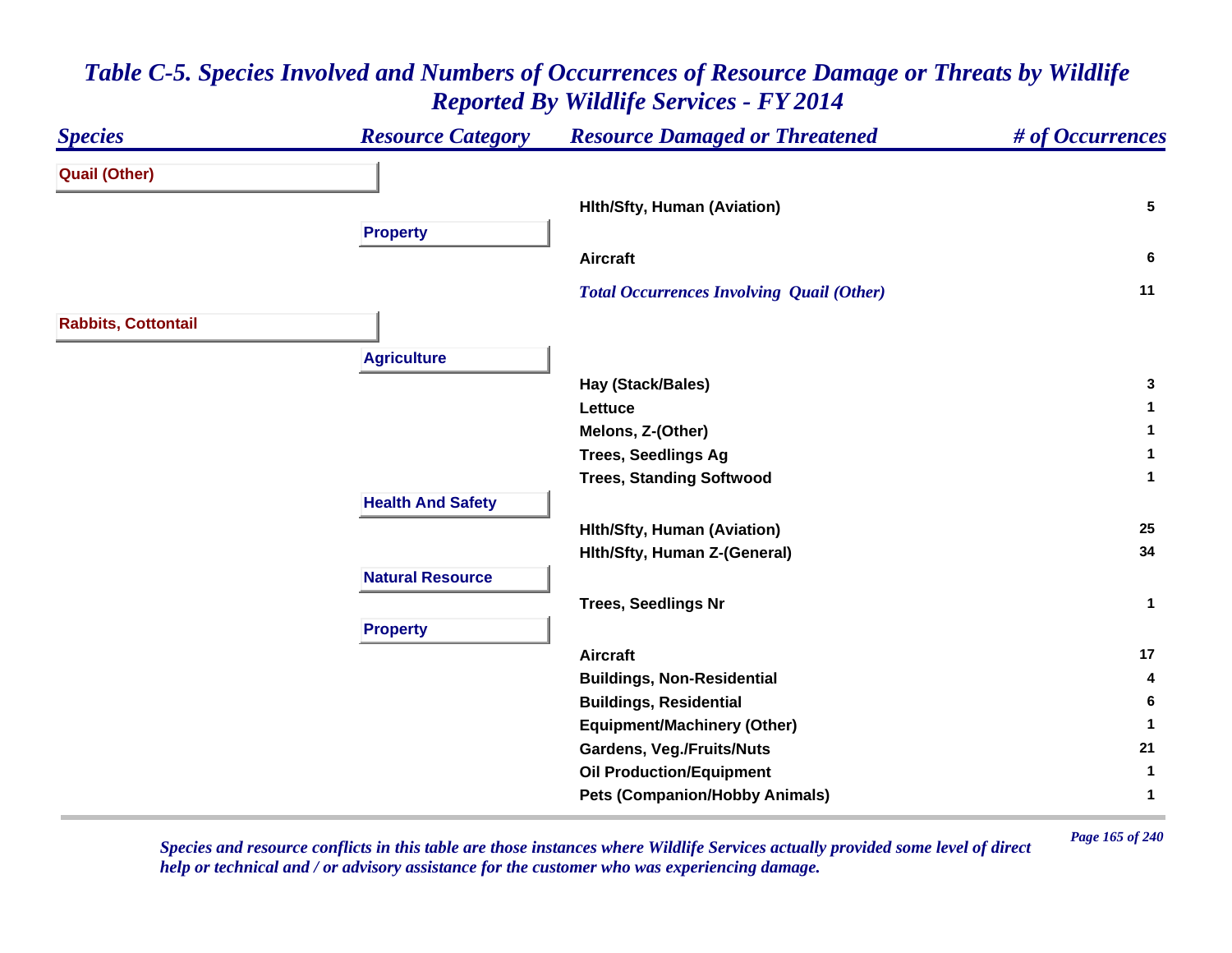#### *Species Resource Category Resource Damaged or Threatened # of Occurrences* **Rabbits, Cottontail Property (General) <sup>33</sup> Trees, Standing/Shrubs <sup>3</sup> Turf And/Or Flowers 6 Utilities, Electrical 27 Vehicles, Land 1 Z-Landscaping (Other) <sup>13</sup>**  *Total Occurrences Involving Rabbits, Cottontail* **<sup>201</sup> Rabbits, Desert Cottontail Health And Safety Hlth/Sfty, Human (Aviation) <sup>2</sup> Hlth/Sfty, Human Z-(General) <sup>2</sup> Property Aircraft 2 Zoo/Zoo Animals 2**  *Total Occurrences Involving Rabbits, Desert Cottontail* **<sup>8</sup> Rabbits, Feral Health And Safety Hlth/Sfty, Human Z-(General) <sup>4</sup> Property Buildings, Residential <sup>3</sup> Gardens, Veg./Fruits/Nuts <sup>1</sup> Trees, Standing/Shrubs <sup>1</sup> Turf And/Or Flowers1**

## *Table C-5. Species Involved and Numbers of Occurrences of Resource Damage or Threats by Wildlife Reported By Wildlife Services - FY 2014*

*Page 166 of 240 Species and resource conflicts in this table are those instances where Wildlife Services actually provided some level of direct help or technical and / or advisory assistance for the customer who was experiencing damage.*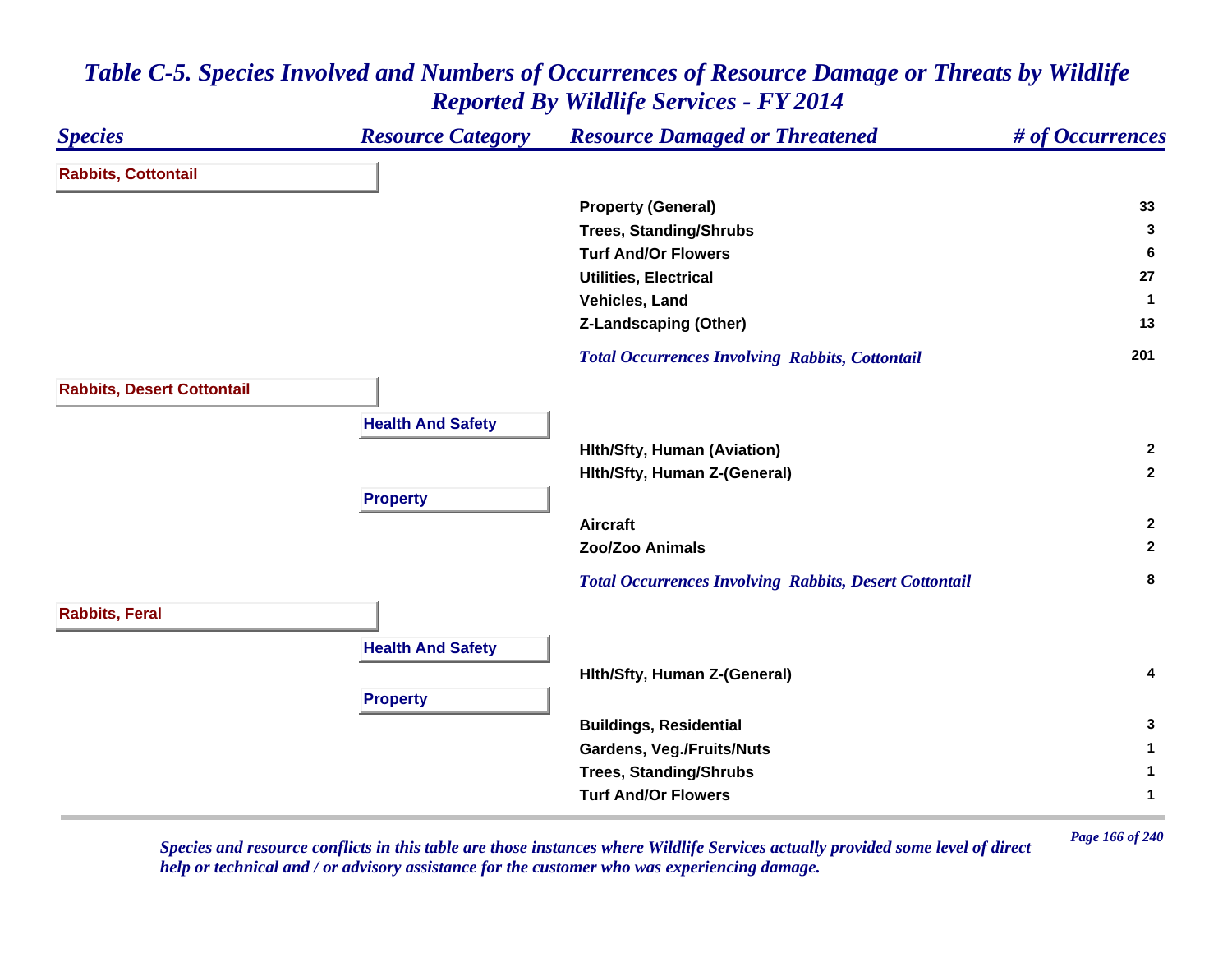#### *Species Resource Category Resource Damaged or Threatened # of Occurrences* **Rabbits, Feral**  *Total Occurrences Involving Rabbits, Feral* **<sup>10</sup> RaccoonsAgriculture Beans, Soybeans <sup>1</sup> Birds, Chukar 2 Birds, Quail (All) Ag <sup>2</sup> Birds, Z-Game (Other) <sup>1</sup> Cattle (Adult) <sup>2</sup> Cucumbers 1 Equine, Horses (Adult) <sup>4</sup> Feed, Livestock 67 Fish, Goldfish (Brood) <sup>5</sup> Fish, Goldfish (Market) <sup>1</sup> Fish, Ornamental (Brood) <sup>2</sup> Fowl, Chickens (Game) <sup>4</sup> Fowl, Chickens (Other) <sup>184</sup> Fowl, Ducks (Domestic) <sup>25</sup> Fowl, Geese (Domestic) <sup>4</sup> Fowl, Guineas 2 Fowl, Turkeys (Domestic) <sup>3</sup> Fruit, Apples <sup>2</sup> Fruit, Apricots <sup>2</sup> Fruit, Grapes/Muscadines <sup>5</sup> Fruit, Peaches 2 Fruit, Pears 1**

## *Table C-5. Species Involved and Numbers of Occurrences of Resource Damage or Threats by Wildlife Reported By Wildlife Services - FY 2014*

*Page 167 of 240 Species and resource conflicts in this table are those instances where Wildlife Services actually provided some level of direct help or technical and / or advisory assistance for the customer who was experiencing damage.*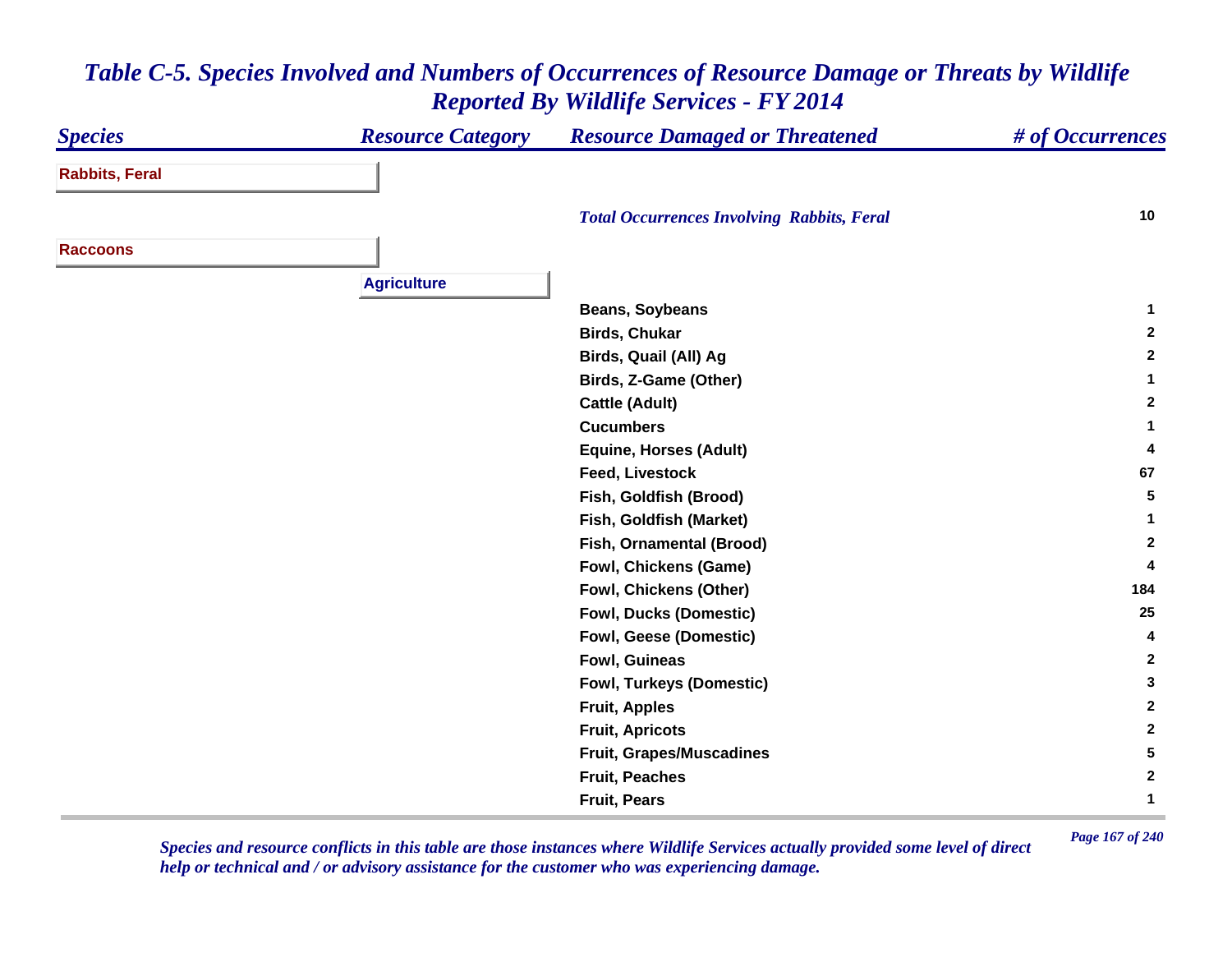| <b>Species</b>  | <b>Resource Category</b> | <b>Resource Damaged or Threatened</b> | # of Occurrences |
|-----------------|--------------------------|---------------------------------------|------------------|
| <b>Raccoons</b> |                          |                                       |                  |
|                 |                          | Fruit, Z-(Other)                      | 6                |
|                 |                          | <b>Gardens, Truck</b>                 | $\mathbf{2}$     |
|                 |                          | Goats, Z-(Other Kids)                 | 1                |
|                 |                          | Grain, Stored (Non-Livestock)         | $\overline{2}$   |
|                 |                          | <b>Grains, Corn (Field)</b>           | 16               |
|                 |                          | <b>Grains, Corn (Sweet)</b>           | 18               |
|                 |                          | <b>Grains, Milo</b>                   | -1               |
|                 |                          | <b>Grains, Rice</b>                   | 1                |
|                 |                          | Grasses/Sod                           | 4                |
|                 |                          | <b>Hay (Stack/Bales)</b>              | $\mathbf{2}$     |
|                 |                          | Hives (Bees, Honey, Structures)       | 3                |
|                 |                          | Lettuce                               | 6                |
|                 |                          | <b>Mammals, Z-Native Game (Other)</b> | 1                |
|                 |                          | <b>Melons, Canteloupe</b>             | $\mathbf{1}$     |
|                 |                          | <b>Melons, Watermelons</b>            | 6                |
|                 |                          | <b>Nuts, Pecans</b>                   | $\mathbf{2}$     |
|                 |                          | Nuts, Walnut                          | $\mathbf{1}$     |
|                 |                          | <b>Pasture</b>                        | 1                |
|                 |                          | Peafowl, Common                       | $\mathbf{2}$     |
|                 |                          | <b>Plants, Aquatic</b>                | 1                |
|                 |                          | <b>Pumpkins</b>                       | 1                |
|                 |                          | <b>Rabbits (Domestic)</b>             | 4                |
|                 |                          | Sheep (Lambs)                         | 1                |
|                 |                          | Shellfish, Crawfish                   | 5                |
|                 |                          | <b>Silage</b>                         | 15               |
|                 |                          | <b>Strawberries</b>                   | 1                |

*Page 168 of 240 Species and resource conflicts in this table are those instances where Wildlife Services actually provided some level of direct help or technical and / or advisory assistance for the customer who was experiencing damage.*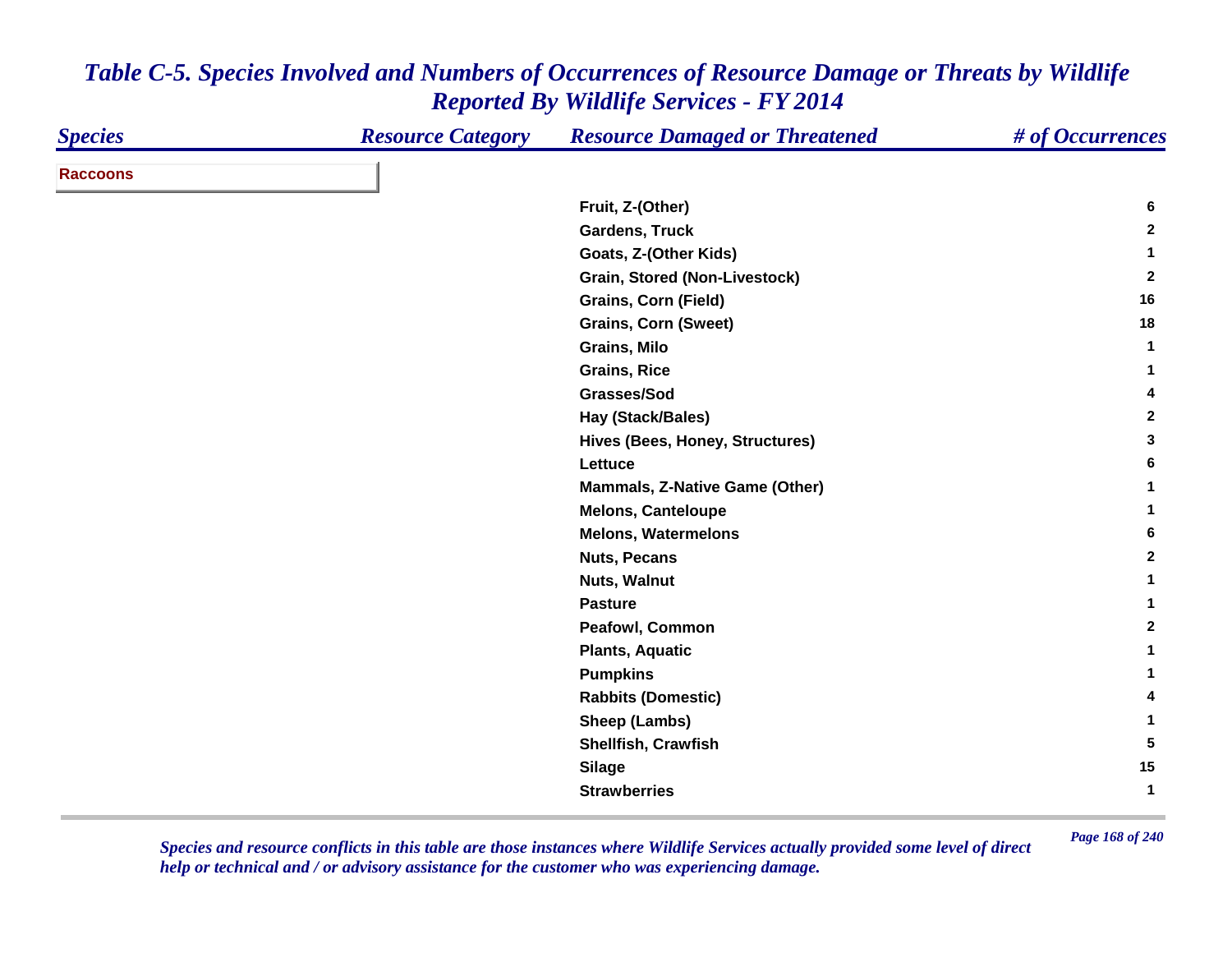| <b>Species</b>  | <b>Resource Category</b> | <b>Resource Damaged or Threatened</b>           | # of Occurrences |
|-----------------|--------------------------|-------------------------------------------------|------------------|
| <b>Raccoons</b> |                          |                                                 |                  |
|                 |                          | <b>Trees, Apple</b>                             | 3                |
|                 |                          | <b>Trees, Pecan</b>                             |                  |
|                 |                          | Trees, Z-Fruit/Nut (Other)                      | $\mathbf{2}$     |
|                 | <b>Health And Safety</b> |                                                 |                  |
|                 |                          | <b>Hith/Sfty, Human (Aviation)</b>              | 29               |
|                 |                          | Hith/Sfty, Human (Other Transportation)         | -1               |
|                 |                          | Hith/Sfty, Human Z-(General)                    | 4,739            |
|                 | <b>Natural Resource</b>  |                                                 |                  |
|                 |                          | <b>Birds, Colonial Sea (All)</b>                | 3                |
|                 |                          | <b>Birds, Pheasant (All) Nr</b>                 | 3                |
|                 |                          | Birds, Plover, Snowy (T/E)                      | -1               |
|                 |                          | Birds, Plovers, Piping (T/E)                    | 27               |
|                 |                          | <b>Birds, Prairie Chickens, Attwaters (T/E)</b> | 13               |
|                 |                          | Birds, Quail (All) Nr                           | 3                |
|                 |                          | Birds, Rail, Clapper, California (T/E)          |                  |
|                 |                          | Birds, Rail, Clapper, Light-Footed (T/E)        | -1               |
|                 |                          | Birds, Terns, Least (T/E)                       | 17               |
|                 |                          | Birds, Terns, Least, California (T/E)           | $\mathbf 1$      |
|                 |                          | <b>Birds, Turkey, Wild</b>                      |                  |
|                 |                          | Fish, Z-(Other)                                 |                  |
|                 |                          | Mammals, Mice, Salt Marsh Harvest (T/E)         |                  |
|                 |                          | Mammals, Z-(Other)                              |                  |
|                 |                          | Reptiles, Turtles, Loggerhead (T/E)             |                  |
|                 |                          | <b>Reptiles, Turtles, Spotted</b>               |                  |
|                 |                          | <b>Wetlands</b>                                 |                  |

*Page 169 of 240 Species and resource conflicts in this table are those instances where Wildlife Services actually provided some level of direct help or technical and / or advisory assistance for the customer who was experiencing damage.*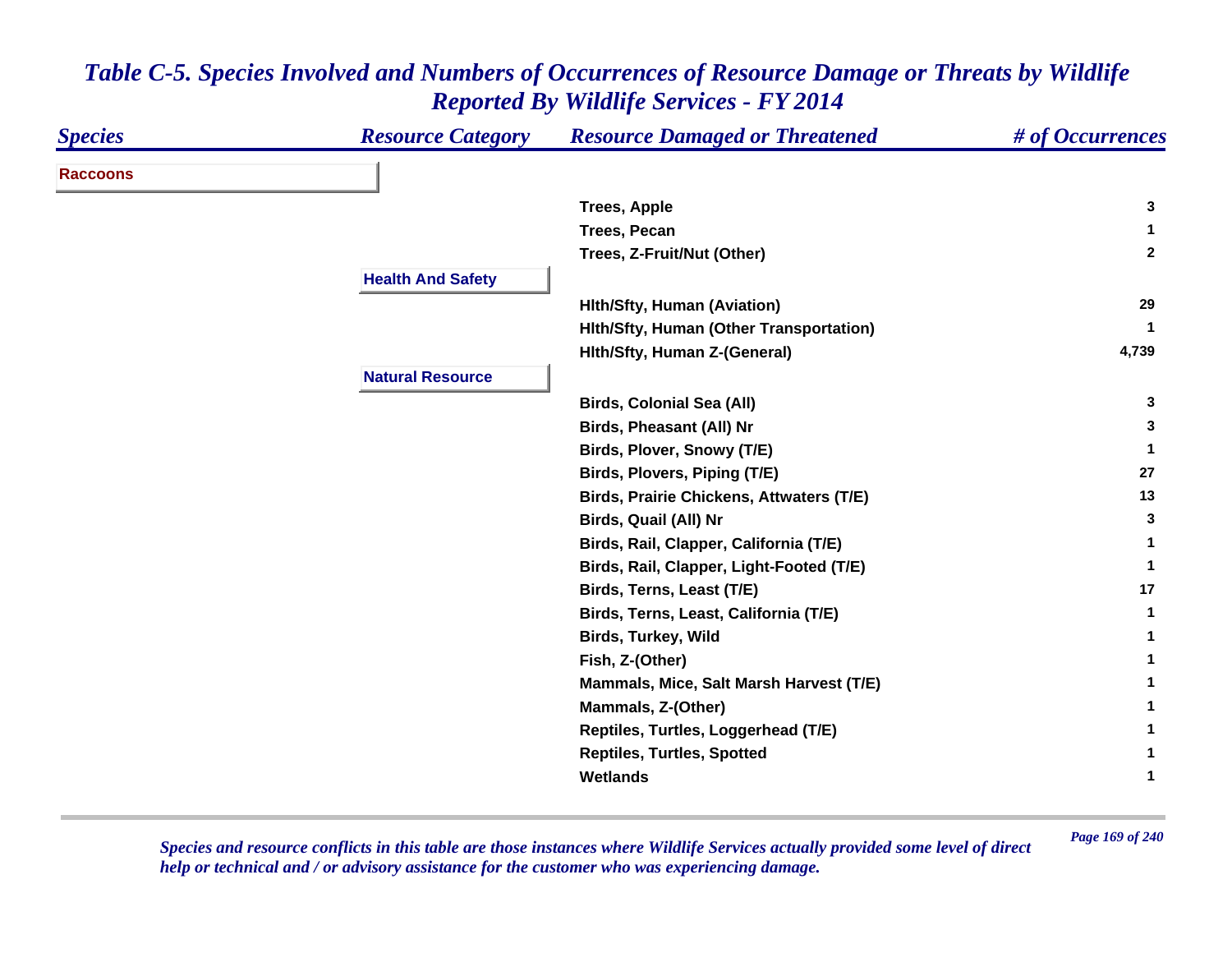| <b>Species</b>  | <b>Resource Category</b> | <b>Resource Damaged or Threatened</b>        | # of Occurrences |
|-----------------|--------------------------|----------------------------------------------|------------------|
| <b>Raccoons</b> |                          |                                              |                  |
|                 | <b>Property</b>          |                                              |                  |
|                 |                          |                                              | 19               |
|                 |                          | <b>Aircraft</b><br><b>Boat Docks/Marinas</b> |                  |
|                 |                          |                                              |                  |
|                 |                          | <b>Buildings, Non-Residential</b>            | 313              |
|                 |                          | <b>Buildings, Residential</b>                | 3,237            |
|                 |                          | <b>Dikes/Dams/Impoundments</b>               | -1               |
|                 |                          | <b>Equipment/Machinery (Other)</b>           | 13               |
|                 |                          | Fish, Ornamental                             | 11               |
|                 |                          | Food Items, Human                            | 3                |
|                 |                          | Food Items, Non-Human*                       | 75               |
|                 |                          | Gardens, Veg./Fruits/Nuts                    | 81               |
|                 |                          | <b>Golf Courses</b>                          | 13               |
|                 |                          | <b>Irrigation Pipe System</b>                | 4                |
|                 |                          | Landfills                                    | 3                |
|                 |                          | <b>Oil Production/Equipment</b>              |                  |
|                 |                          | <b>Pets (Companion/Hobby Animals)</b>        | 523              |
|                 |                          | <b>Property (General)</b>                    | 710              |
|                 |                          | <b>Swimming Pools</b>                        | 6                |
|                 |                          | <b>Trees, Standing/Shrubs</b>                | 3                |
|                 |                          | <b>Turf And/Or Flowers</b>                   | 2,496            |
|                 |                          | <b>Utilities, Electrical</b>                 | 31               |
|                 |                          | Utilities, Z-(Other)                         |                  |
|                 |                          | Vehicles, Land                               |                  |
|                 |                          | <b>Z-Landscaping (Other)</b>                 | 16               |
|                 |                          | Zoo/Zoo Animals                              | 4                |

*Page 170 of 240 Species and resource conflicts in this table are those instances where Wildlife Services actually provided some level of direct help or technical and / or advisory assistance for the customer who was experiencing damage.*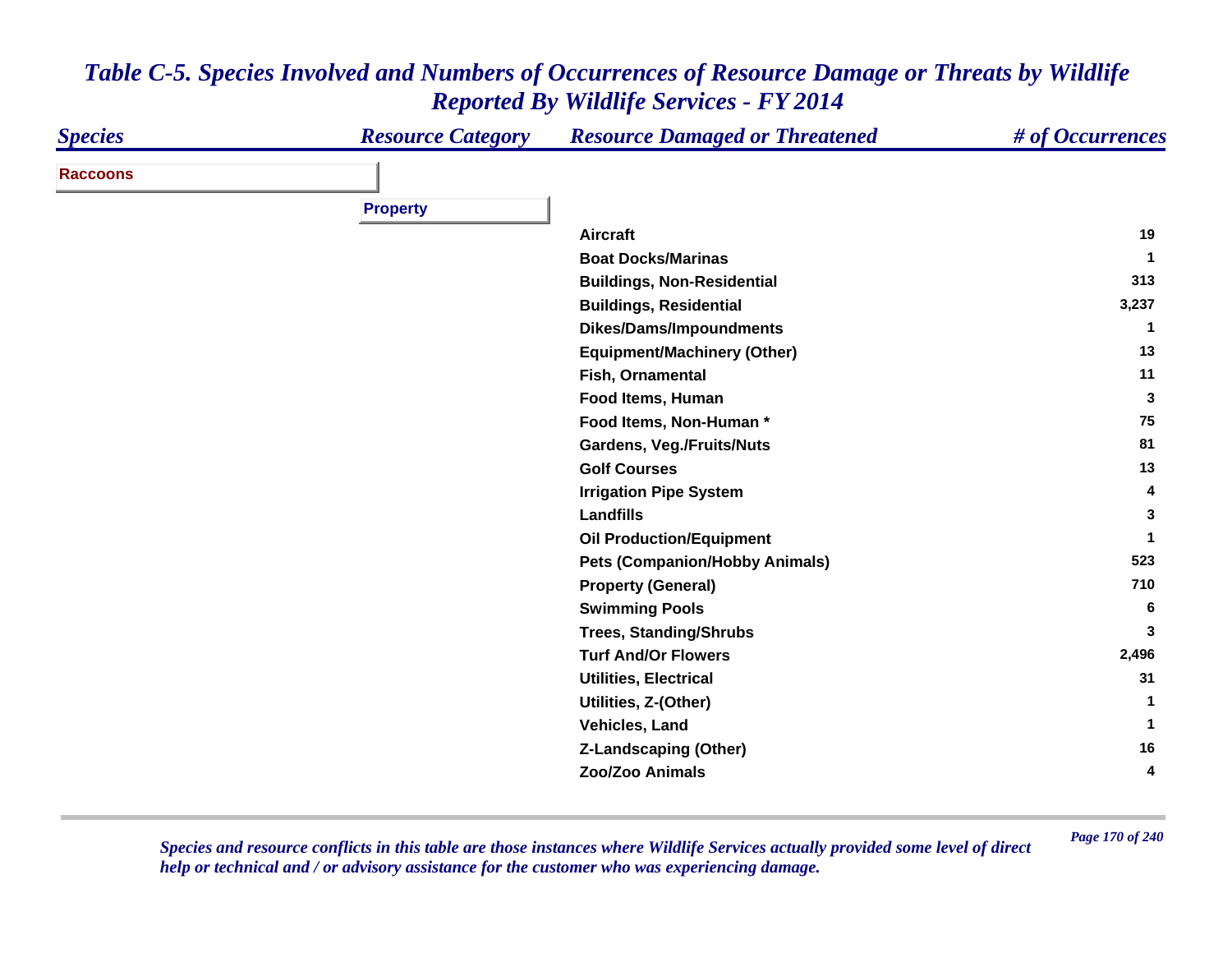#### *Species Resource Category Resource Damaged or Threatened # of Occurrences* **Raccoons** *Total Occurrences Involving Raccoons* **12,844 Rats, Black (Roof) Agriculture Birds, Quail (All) Ag <sup>1</sup> Cattle (Adult) <sup>2</sup> Feed, Livestock 7Fowl, Chickens (Game) <sup>1</sup> Fowl, Chickens (Other) <sup>1</sup> Fruit, Citrus (All) <sup>1</sup> Health And Safety Hlth/Sfty, Human Z-(General) <sup>5</sup> Natural ResourceBirds, Ducks, Hawaiian (T/E) <sup>1</sup> Birds, Moorhens, Hawaiian Common (T/E) <sup>1</sup> Birds, Stilts, Hawaiian (T/E) <sup>1</sup> Property Buildings, Non-Residential <sup>4</sup> Buildings, Residential <sup>11</sup> Equipment/Machinery (Other) <sup>1</sup> Property (General) <sup>5</sup> Zoo/Zoo Animals 1**  *Total Occurrences Involving Rats, Black (Roof)* **<sup>43</sup> Rats, Kangaroo (All)**

## *Table C-5. Species Involved and Numbers of Occurrences of Resource Damage or Threats by Wildlife Reported By Wildlife Services - FY 2014*

*Page 171 of 240 Species and resource conflicts in this table are those instances where Wildlife Services actually provided some level of direct help or technical and / or advisory assistance for the customer who was experiencing damage.*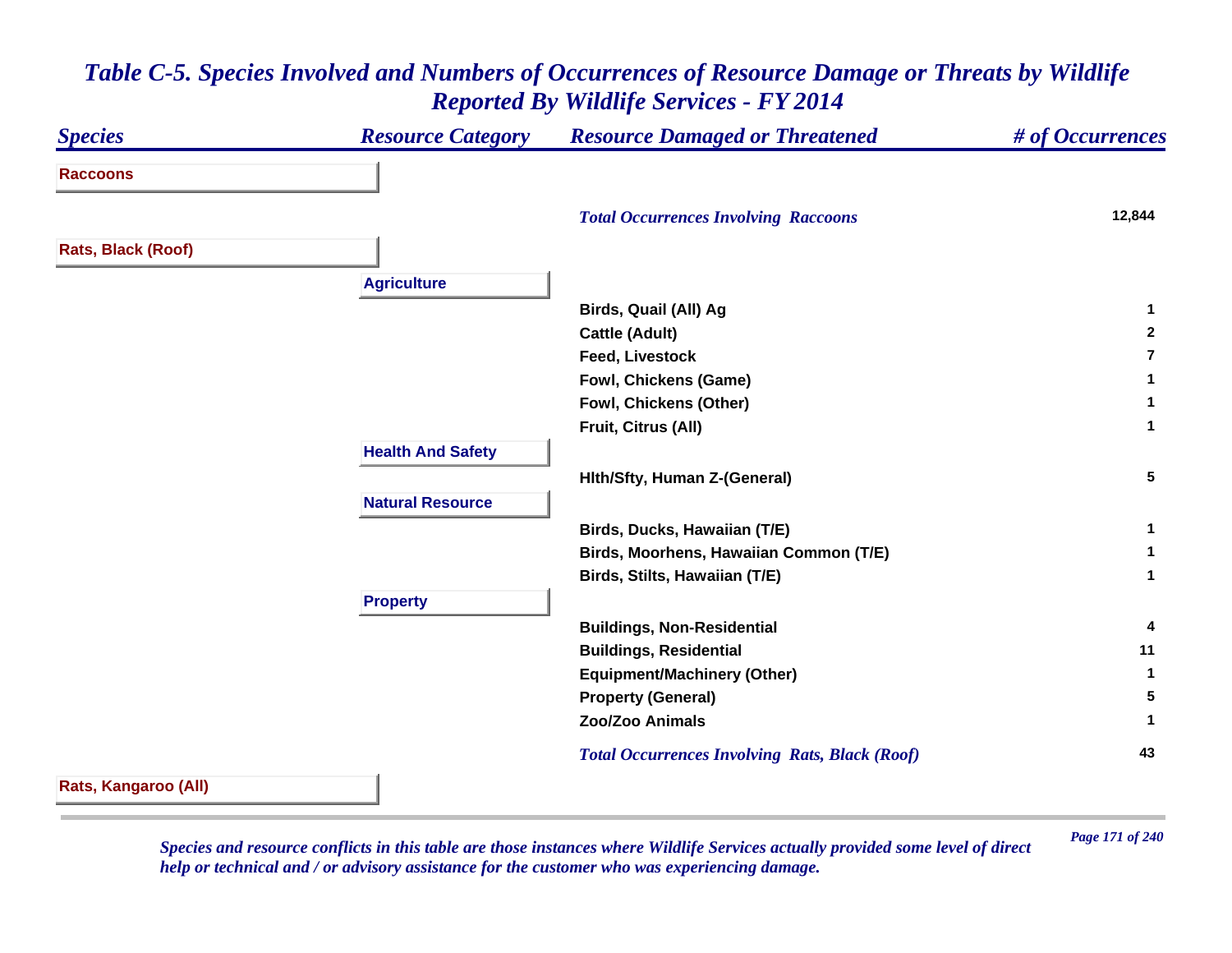#### *Species Resource Category Resource Damaged or Threatened # of Occurrences* **Rats, Kangaroo (All) Agriculture Pasture 1 Rangeland <sup>1</sup> Health And Safety Hlth/Sfty, Human Z-(General) <sup>1</sup> Property Buildings, Non-Residential <sup>1</sup> Property (General) <sup>2</sup> Vehicles, Land 1**  *Total Occurrences Involving Rats, Kangaroo (All)* **7Rats, Norway Agriculture Feed, Livestock 1 Fowl, Chickens (Other) <sup>1</sup> Grains, Wheat 1 Melons, Z-(Other) <sup>1</sup> Health And Safety Hlth/Sfty, Human (Aviation) <sup>5</sup> Hlth/Sfty, Human Z-(General) <sup>22</sup> Natural ResourceBirds, Plovers, Piping (T/E) <sup>4</sup> Property Aircraft5**

# *Table C-5. Species Involved and Numbers of Occurrences of Resource Damage or Threats by Wildlife Reported By Wildlife Services - FY 2014*

*Page 172 of 240 Species and resource conflicts in this table are those instances where Wildlife Services actually provided some level of direct help or technical and / or advisory assistance for the customer who was experiencing damage.*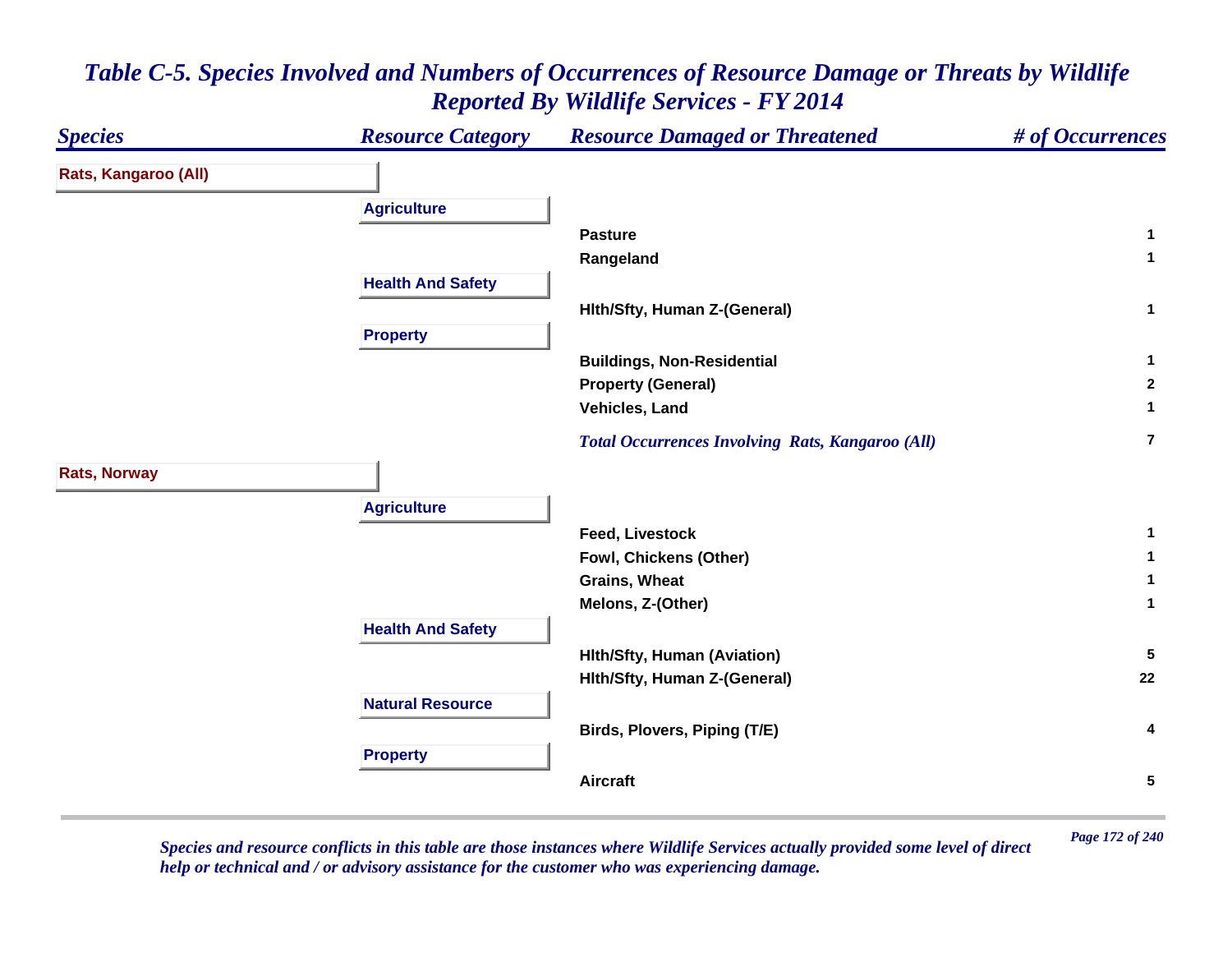| <b>Species</b>        | <b>Resource Category</b> | <b>Resource Damaged or Threatened</b>           | # of Occurrences     |
|-----------------------|--------------------------|-------------------------------------------------|----------------------|
| <b>Rats, Norway</b>   |                          |                                                 |                      |
|                       |                          | <b>Airport Runways/Taxiways</b>                 | -1                   |
|                       |                          | <b>Buildings, Non-Residential</b>               | 8                    |
|                       |                          | <b>Buildings, Residential</b>                   | 25                   |
|                       |                          | <b>Equipment/Machinery (Other)</b>              | $\blacktriangleleft$ |
|                       |                          | <b>Property (General)</b>                       | 12                   |
|                       |                          | <b>Turf And/Or Flowers</b>                      | $\mathbf{1}$         |
|                       |                          | <b>Total Occurrences Involving Rats, Norway</b> | 88                   |
| <b>Ravens, Common</b> |                          |                                                 |                      |
|                       | <b>Agriculture</b>       |                                                 |                      |
|                       |                          | <b>Cattle (Adult)</b>                           | 21                   |
|                       |                          | <b>Cattle (Calves)</b>                          | 87                   |
|                       |                          | <b>Equine, Horses (Adult)</b>                   | $\mathbf 1$          |
|                       |                          | <b>Feed, Livestock</b>                          | 3                    |
|                       |                          | Fowl, Chickens (Other)                          | 4                    |
|                       |                          | <b>Fowl, Ducks (Domestic)</b>                   | 1                    |
|                       |                          | <b>Fruit, Apples</b>                            | $\mathbf{2}$         |
|                       |                          | <b>Fruit, Grapes/Muscadines</b>                 | 1                    |
|                       |                          | Goats, Meat (Kids)                              | 5                    |
|                       |                          | Goats, Z-(Other Kids)                           | 4                    |
|                       |                          | <b>Grains, Barley</b>                           | 1                    |
|                       |                          | Grains, Corn (Field)                            | 1                    |
|                       |                          | Hay (Stack/Bales)                               | 1                    |
|                       |                          | <b>Nuts, Almond</b>                             | 1                    |
|                       |                          | Nuts, Pistachio                                 | 9                    |
|                       |                          | <b>Sheep (Adult)</b>                            | 11                   |

*Page 173 of 240 Species and resource conflicts in this table are those instances where Wildlife Services actually provided some level of direct help or technical and / or advisory assistance for the customer who was experiencing damage.*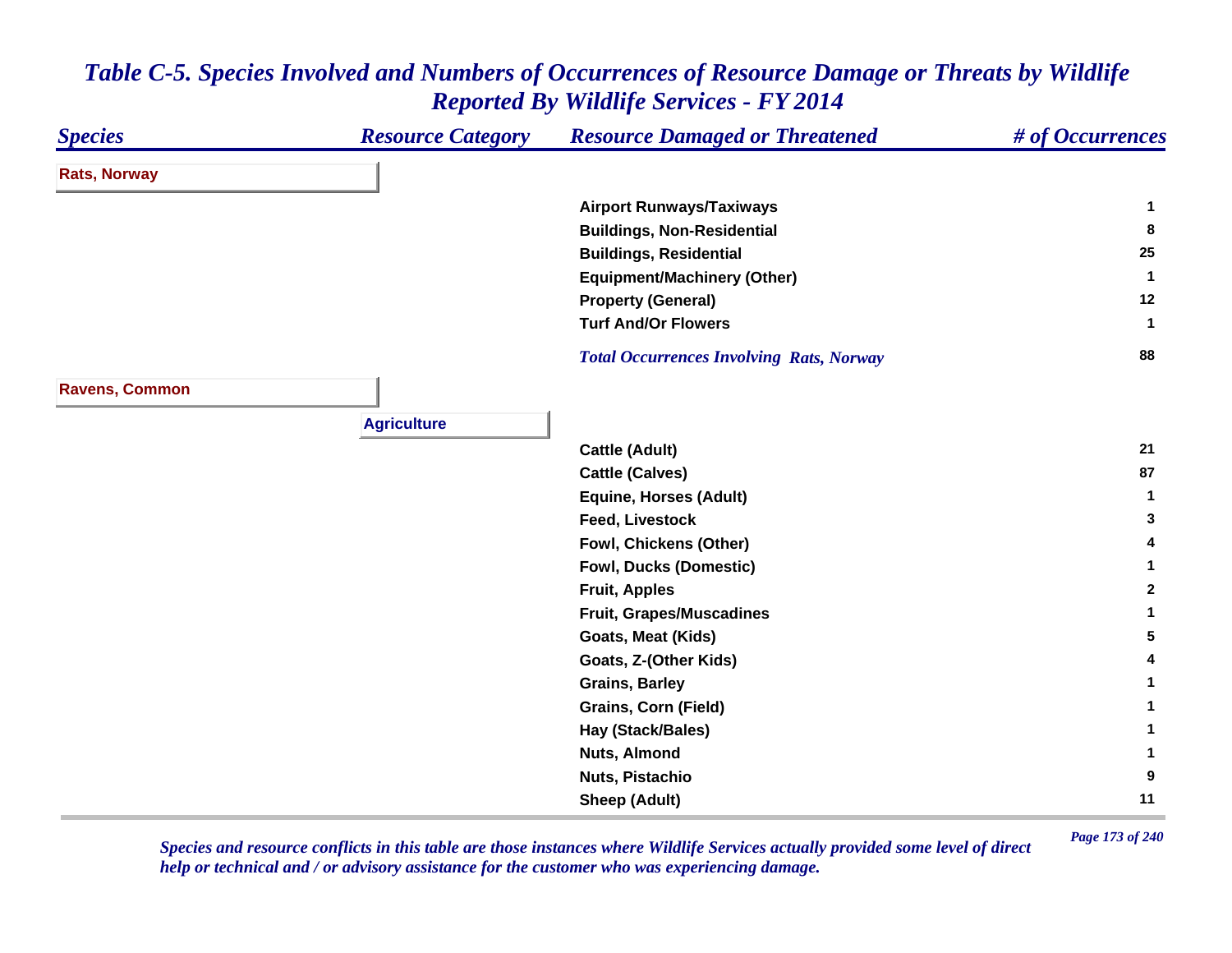| <b>Species</b>        | <b>Resource Category</b> | <b>Resource Damaged or Threatened</b>  | # of Occurrences |
|-----------------------|--------------------------|----------------------------------------|------------------|
| <b>Ravens, Common</b> |                          |                                        |                  |
|                       |                          | Sheep (Lambs)                          | 58               |
|                       |                          | <b>Trees, Pecan</b>                    | $\mathbf{1}$     |
|                       | <b>Health And Safety</b> |                                        |                  |
|                       |                          | <b>Hith/Sfty, Human (Aviation)</b>     | 23               |
|                       |                          | Hith/Sfty, Human Z-(General)           | 26               |
|                       | <b>Natural Resource</b>  |                                        |                  |
|                       |                          | <b>Birds, Colonial Sea (All)</b>       | $\mathbf 1$      |
|                       |                          | <b>Birds, Grouse, Sage</b>             | 14               |
|                       |                          | <b>Birds, Murrelet Marbled (T/E)</b>   | $\mathbf{2}$     |
|                       |                          | Birds, Plover, Snowy (T/E)             | $\overline{7}$   |
|                       |                          | Birds, Plovers, Piping (T/E)           | $\mathbf{2}$     |
|                       |                          | Birds, Rail, Clapper, California (T/E) | 1                |
|                       |                          | Birds, Terns, Least, California (T/E)  | 3                |
|                       |                          | Birds, Terns, Roseate (T/E)            | 1                |
|                       |                          | <b>Birds, Upland Game (Other)</b>      | 1                |
|                       |                          | Fish, Z-(Other)                        | 1                |
|                       |                          | Reptiles, Tortoises, Desert (T/E)      | 6                |
|                       | <b>Property</b>          |                                        |                  |
|                       |                          | <b>Aircraft</b>                        | 11               |
|                       |                          | <b>Buildings, Non-Residential</b>      | 9                |
|                       |                          | <b>Buildings, Residential</b>          | 1                |
|                       |                          | <b>Equipment/Machinery (Other)</b>     | 9                |
|                       |                          | Food Items, Human                      | $\mathbf{2}$     |
|                       |                          | <b>Irrigation, Drip Line</b>           | 4                |
|                       |                          | <b>Landfills</b>                       | 9                |

*Page 174 of 240 Species and resource conflicts in this table are those instances where Wildlife Services actually provided some level of direct help or technical and / or advisory assistance for the customer who was experiencing damage.*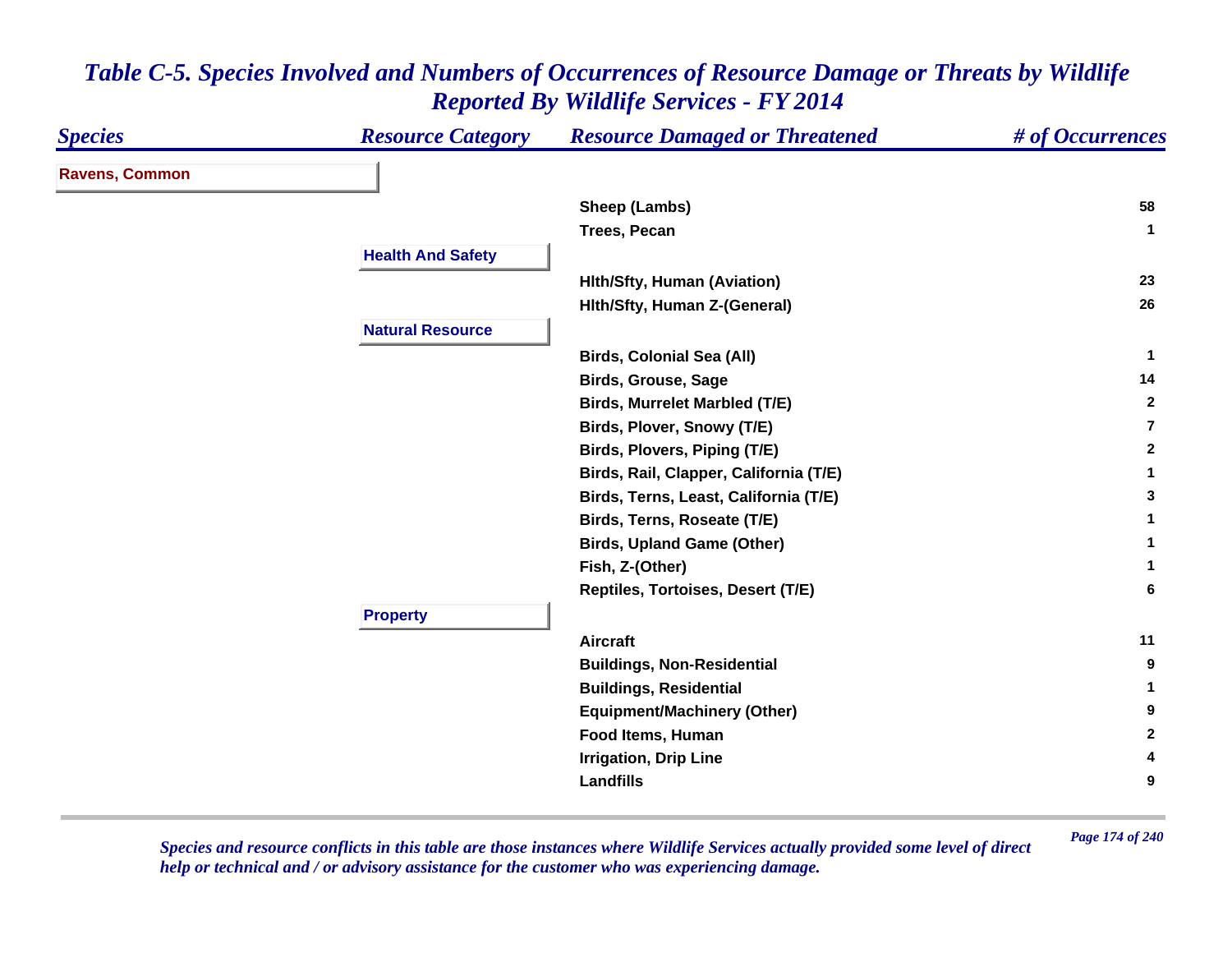

*Page 175 of 240 Species and resource conflicts in this table are those instances where Wildlife Services actually provided some level of direct help or technical and / or advisory assistance for the customer who was experiencing damage.*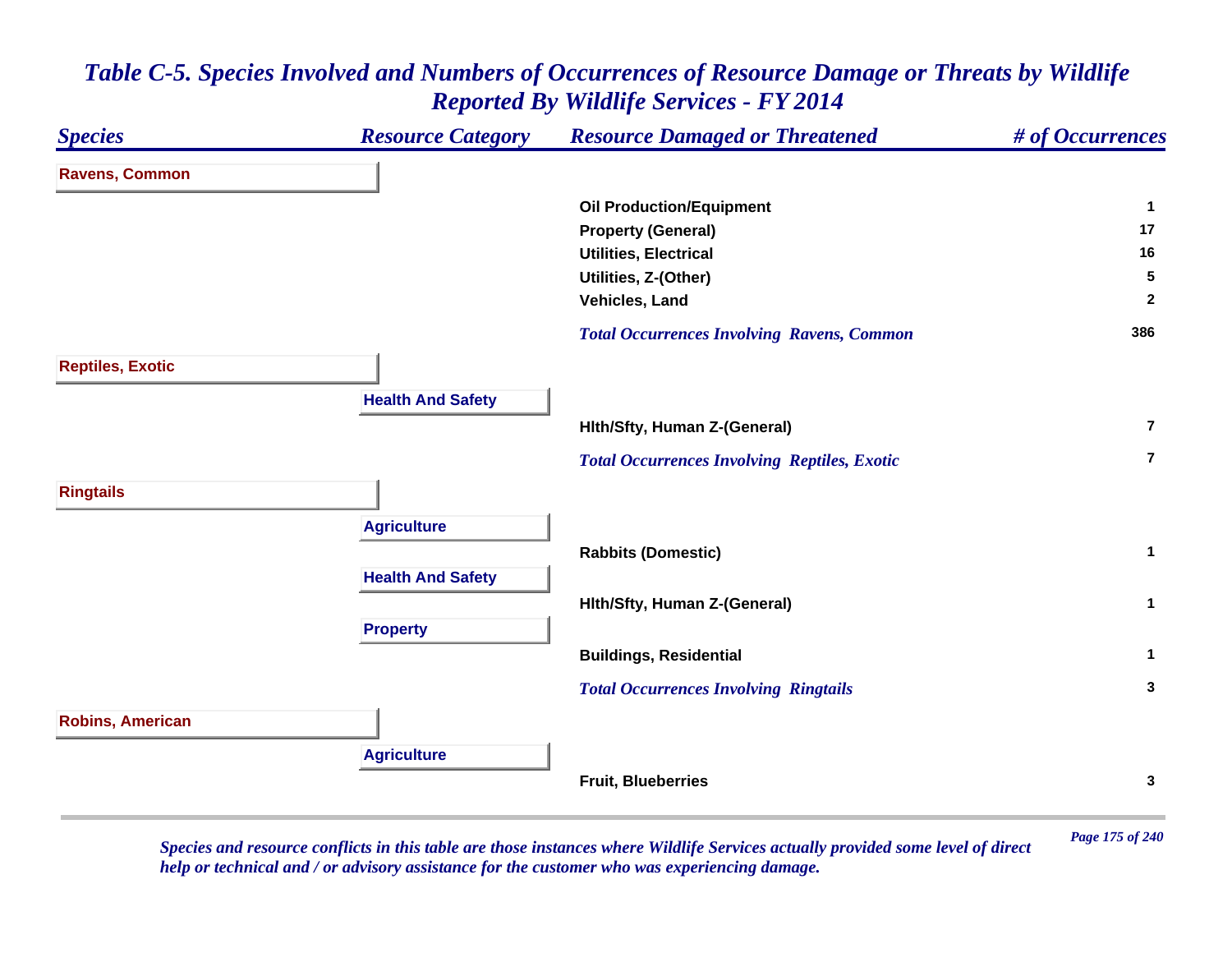| <b>Species</b>           | <b>Resource Category</b> | <b>Resource Damaged or Threatened</b>               | # of Occurrences        |
|--------------------------|--------------------------|-----------------------------------------------------|-------------------------|
| <b>Robins, American</b>  |                          |                                                     |                         |
|                          |                          | <b>Fruit, Cherries</b>                              | $\mathbf{2}$            |
|                          |                          | Fruit, Grapes/Muscadines                            | 3                       |
|                          |                          | <b>Fruit, Pears</b>                                 | 1                       |
|                          |                          | <b>Plants, Grapes/Muscadines</b>                    | $\overline{2}$          |
|                          | <b>Health And Safety</b> |                                                     |                         |
|                          |                          | <b>Hith/Sfty, Human (Aviation)</b>                  | 39                      |
|                          |                          | Hith/Sfty, Human Z-(General)                        | 84                      |
|                          | <b>Natural Resource</b>  |                                                     |                         |
|                          |                          | Birds, Z-(Other)                                    | 1                       |
|                          |                          | <b>Wetlands</b>                                     | $\mathbf 1$             |
|                          | <b>Property</b>          |                                                     |                         |
|                          |                          | <b>Aircraft</b>                                     | 23                      |
|                          |                          | <b>Buildings, Non-Residential</b>                   | 5                       |
|                          |                          | <b>Buildings, Residential</b>                       | 15                      |
|                          |                          | Food Items, Human                                   | 1                       |
|                          |                          | <b>Pets (Companion/Hobby Animals)</b>               | $\mathbf{2}$            |
|                          |                          | <b>Property (General)</b>                           | 8                       |
|                          |                          | <b>Roads/Bridges</b>                                | $\overline{\mathbf{r}}$ |
|                          |                          | Utilities, Z-(Other)                                | 1                       |
|                          |                          | Vehicles, Land                                      | $\mathbf{2}$            |
|                          |                          | <b>Total Occurrences Involving Robins, American</b> | 200                     |
| <b>Salamanders (All)</b> |                          |                                                     |                         |
|                          | <b>Health And Safety</b> |                                                     |                         |
|                          |                          | Hith/Sfty, Human Z-(General)                        | 10                      |

*Page 176 of 240 Species and resource conflicts in this table are those instances where Wildlife Services actually provided some level of direct help or technical and / or advisory assistance for the customer who was experiencing damage.*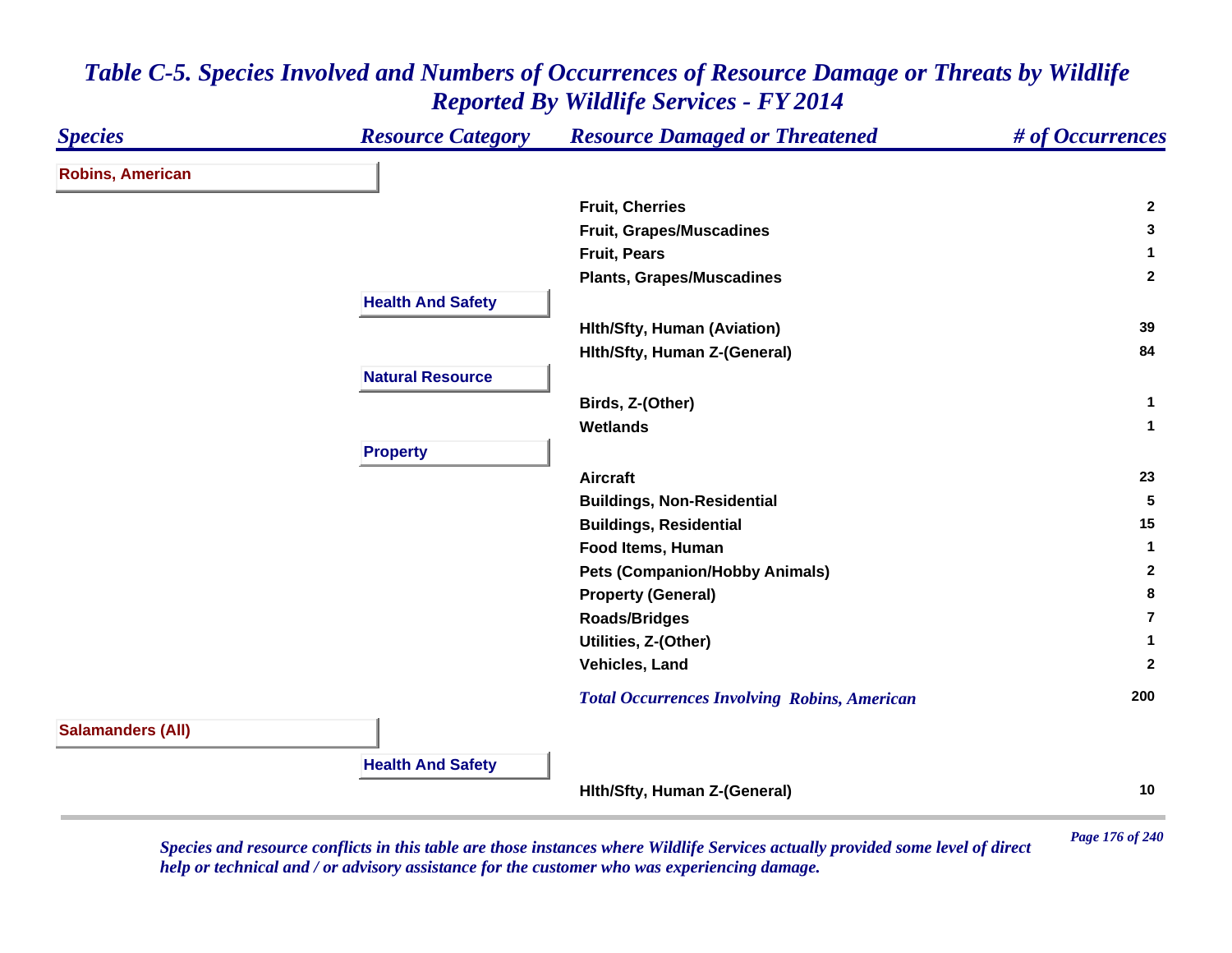## *Species Resource Category Resource Damaged or Threatened # of Occurrences* **Salamanders (All)**  *Total Occurrences Involving Salamanders (All)* **<sup>10</sup> Sanderlings Health And Safety Hlth/Sfty, Human (Aviation) <sup>3</sup> Hlth/Sfty, Human Z-(General) <sup>1</sup> Property Aircraft 3**  *Total Occurrences Involving Sanderlings* **7Sandpipers, Buff-Breasted Property Aircraft 1**  *Total Occurrences Involving Sandpipers, Buff-Breasted* **<sup>1</sup> Sandpipers, Least Health And Safety Hlth/Sfty, Human (Aviation) <sup>14</sup> Property Aircraft 14**  *Total Occurrences Involving Sandpipers, Least* **<sup>28</sup> Sandpipers, Pectoral Health And Safety**

## *Table C-5. Species Involved and Numbers of Occurrences of Resource Damage or Threats by Wildlife Reported By Wildlife Services - FY 2014*

*Page 177 of 240 Species and resource conflicts in this table are those instances where Wildlife Services actually provided some level of direct help or technical and / or advisory assistance for the customer who was experiencing damage.*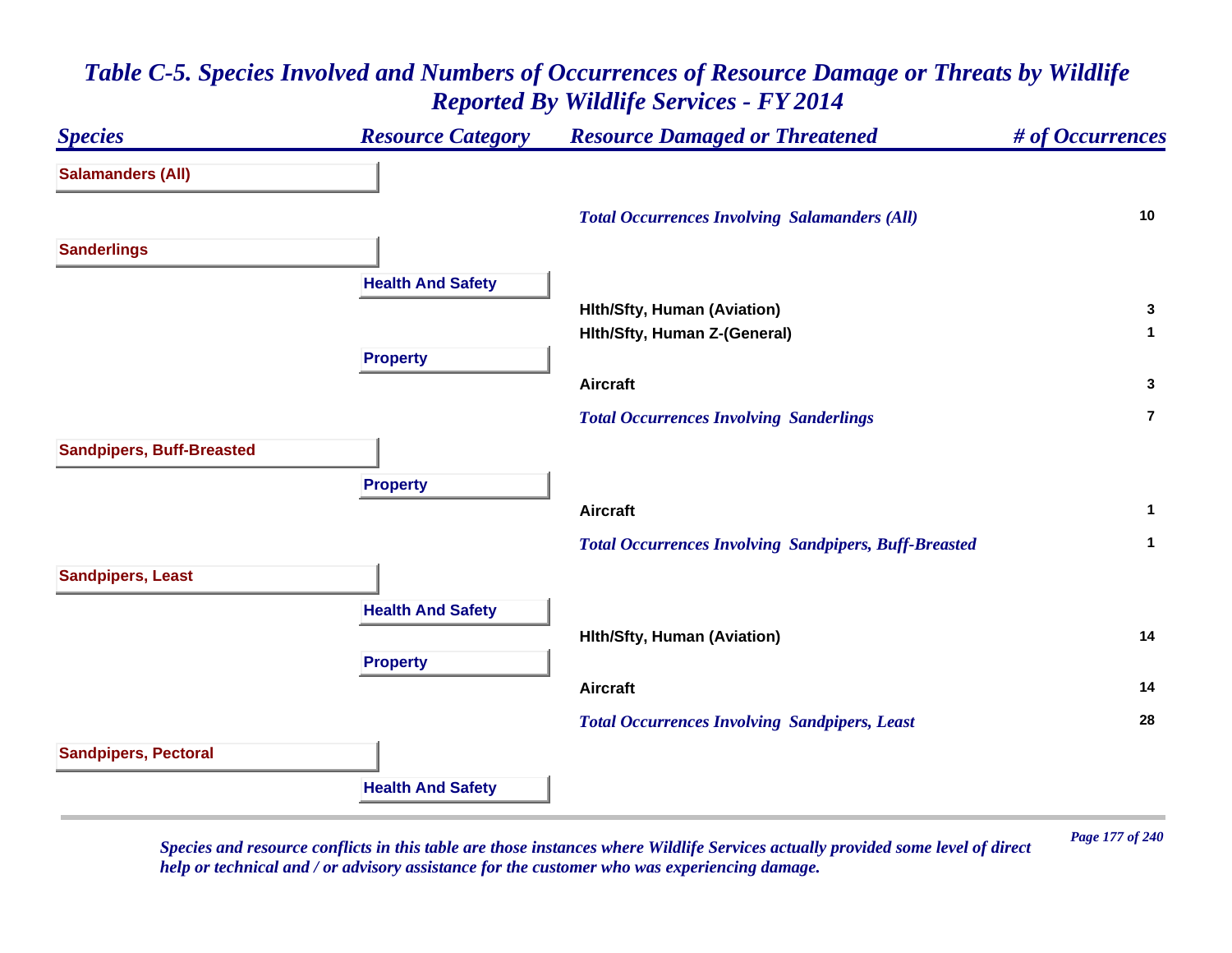## *Species Resource Category Resource Damaged or Threatened # of Occurrences* **Sandpipers, Pectoral Hlth/Sfty, Human (Aviation) <sup>8</sup> Property Aircraft7** *Total Occurrences Involving Sandpipers, Pectoral* **<sup>15</sup> Sandpipers, Semipalmated Health And Safety Hlth/Sfty, Human (Aviation) <sup>4</sup> Hlth/Sfty, Human Z-(General) <sup>1</sup> Property Aircraft7** *Total Occurrences Involving Sandpipers, Semipalmated* **<sup>12</sup> Sandpipers, Solitary Health And Safety Hlth/Sfty, Human (Aviation) <sup>3</sup> Property Aircraft 5**  *Total Occurrences Involving Sandpipers, Solitary* **<sup>8</sup> Sandpipers, Spotted Health And Safety Hlth/Sfty, Human (Aviation) <sup>2</sup> Property**

# *Table C-5. Species Involved and Numbers of Occurrences of Resource Damage or Threats by Wildlife Reported By Wildlife Services - FY 2014*

*Page 178 of 240 Species and resource conflicts in this table are those instances where Wildlife Services actually provided some level of direct help or technical and / or advisory assistance for the customer who was experiencing damage.*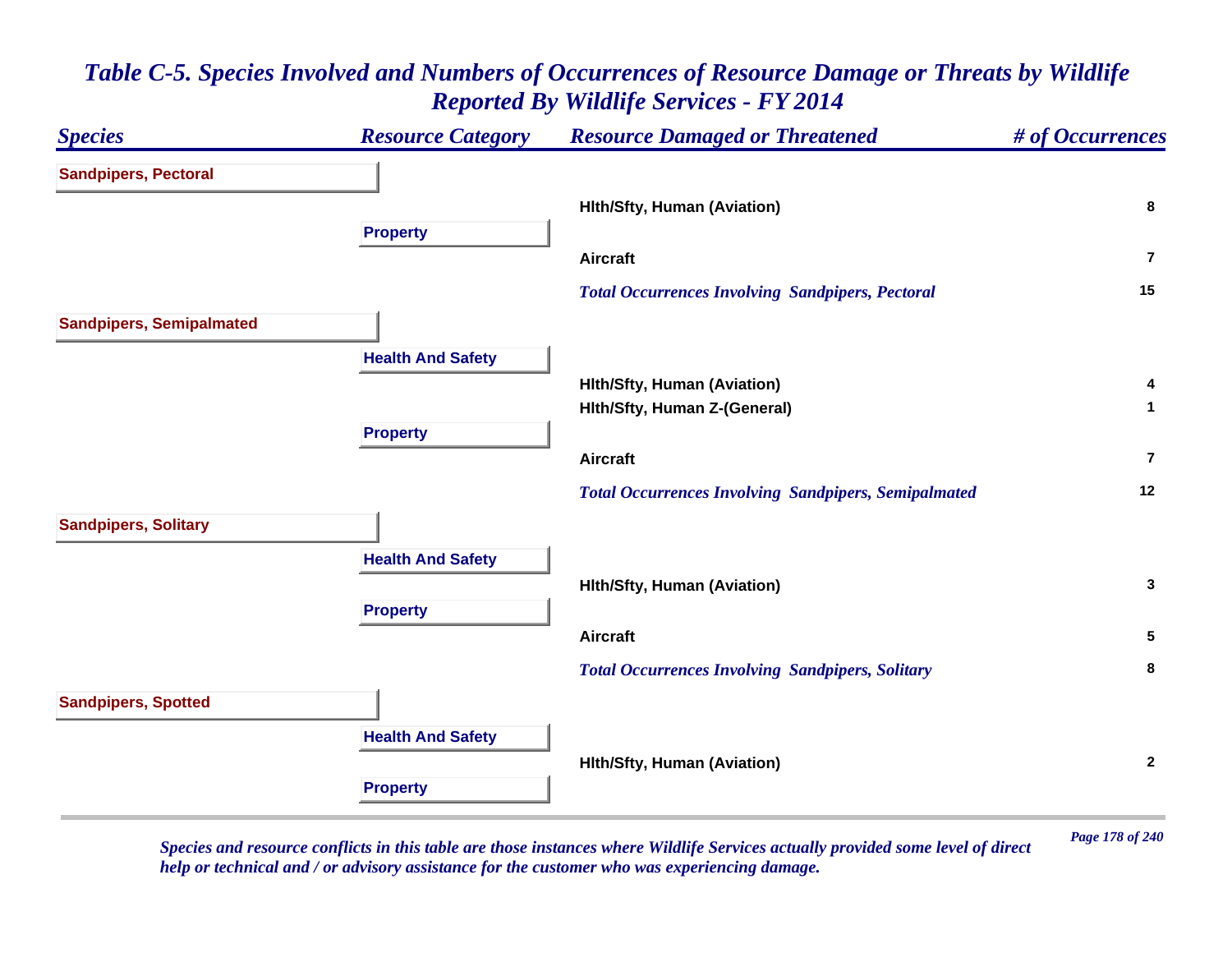#### *Species Resource Category Resource Damaged or Threatened # of Occurrences* **Sandpipers, Spotted Aircraft 5 Buildings, Non-Residential <sup>2</sup>**  *Total Occurrences Involving Sandpipers, Spotted* **<sup>9</sup> Sandpipers, Upland Health And Safety Hlth/Sfty, Human (Aviation) <sup>14</sup> Hlth/Sfty, Human Z-(General) <sup>1</sup> Property Aircraft 13 Buildings, Non-Residential <sup>2</sup>**  *Total Occurrences Involving Sandpipers, Upland* **<sup>30</sup> Shrews (All) Health And Safety Hlth/Sfty, Human (Aviation) <sup>2</sup> Hlth/Sfty, Human Z-(General) <sup>3</sup> Property Aircraft 2 Airport Runways/Taxiways <sup>1</sup> Property (General) <sup>1</sup>**  *Total Occurrences Involving Shrews (All)* **<sup>9</sup> Shrikes (Other)**

# *Table C-5. Species Involved and Numbers of Occurrences of Resource Damage or Threats by Wildlife Reported By Wildlife Services - FY 2014*

*Page 179 of 240 Species and resource conflicts in this table are those instances where Wildlife Services actually provided some level of direct help or technical and / or advisory assistance for the customer who was experiencing damage.*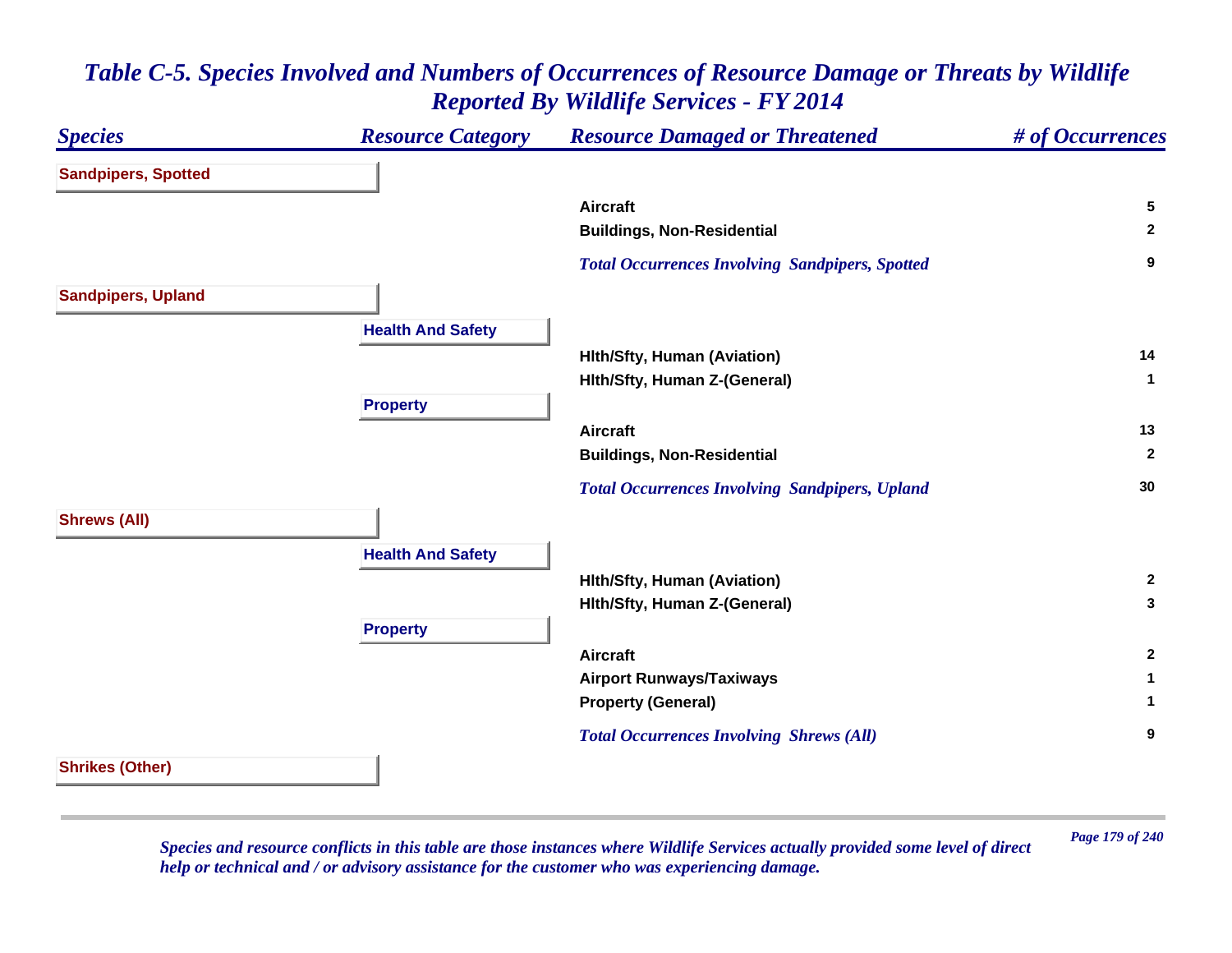# *Species Resource Category Resource Damaged or Threatened # of Occurrences* **Shrikes (Other) Health And Safety Hlth/Sfty, Human (Aviation) <sup>3</sup> Property Aircraft 3 Buildings, Non-Residential <sup>2</sup>**  *Total Occurrences Involving Shrikes (Other)* **<sup>8</sup> Shrikes, Loggerhead Health And Safety Hlth/Sfty, Human (Aviation) <sup>1</sup>**  *Total Occurrences Involving Shrikes, Loggerhead* **<sup>1</sup> Skunks, Hog-Nosed Health And Safety Hlth/Sfty, Human Z-(General) <sup>44</sup> Property Buildings, Residential <sup>1</sup>**  *Total Occurrences Involving Skunks, Hog-Nosed* **<sup>45</sup> Skunks, Hooded Health And Safety Hlth/Sfty, Human Z-(General) <sup>103</sup> Property Buildings, Residential <sup>1</sup>**

# *Table C-5. Species Involved and Numbers of Occurrences of Resource Damage or Threats by Wildlife Reported By Wildlife Services - FY 2014*

*Page 180 of 240 Species and resource conflicts in this table are those instances where Wildlife Services actually provided some level of direct help or technical and / or advisory assistance for the customer who was experiencing damage.*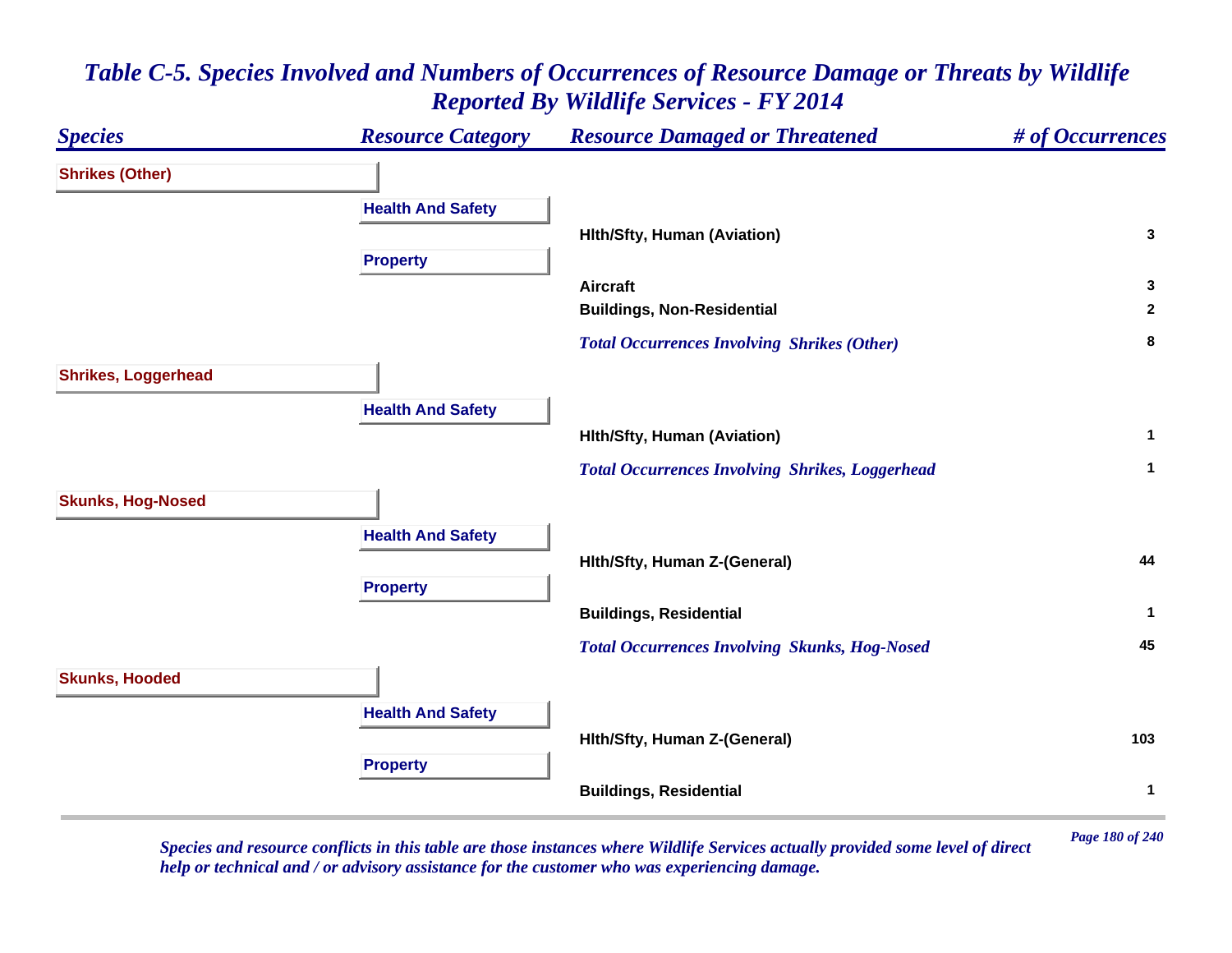### *Species Resource Category Resource Damaged or Threatened # of Occurrences* **Skunks, Hooded**  *Total Occurrences Involving Skunks, Hooded* **<sup>104</sup> Skunks, Spotted Health And Safety Hlth/Sfty, Human Z-(General) <sup>53</sup> Property Buildings, Residential <sup>4</sup> Property (General) <sup>1</sup>**  *Total Occurrences Involving Skunks, Spotted* **<sup>58</sup> Skunks, Striped Agriculture Avocados 1 Birds, Quail (All) Ag <sup>1</sup> Cattle (Adult) <sup>3</sup> Cattle (Calves) <sup>2</sup> Eggs <sup>5</sup> Equine, Horses (Adult) <sup>2</sup> Feed, Livestock 4 Fowl, Chickens (Game) <sup>1</sup> Fowl, Chickens (Other) <sup>84</sup> Fowl, Ducks (Domestic) <sup>1</sup> Fowl, Geese (Domestic) <sup>1</sup> Fowl, Guineas 2 Fowl, Turkeys (Domestic) <sup>1</sup>**

### *Table C-5. Species Involved and Numbers of Occurrences of Resource Damage or Threats by Wildlife Reported By Wildlife Services - FY 2014*

*Page 181 of 240 Species and resource conflicts in this table are those instances where Wildlife Services actually provided some level of direct help or technical and / or advisory assistance for the customer who was experiencing damage.*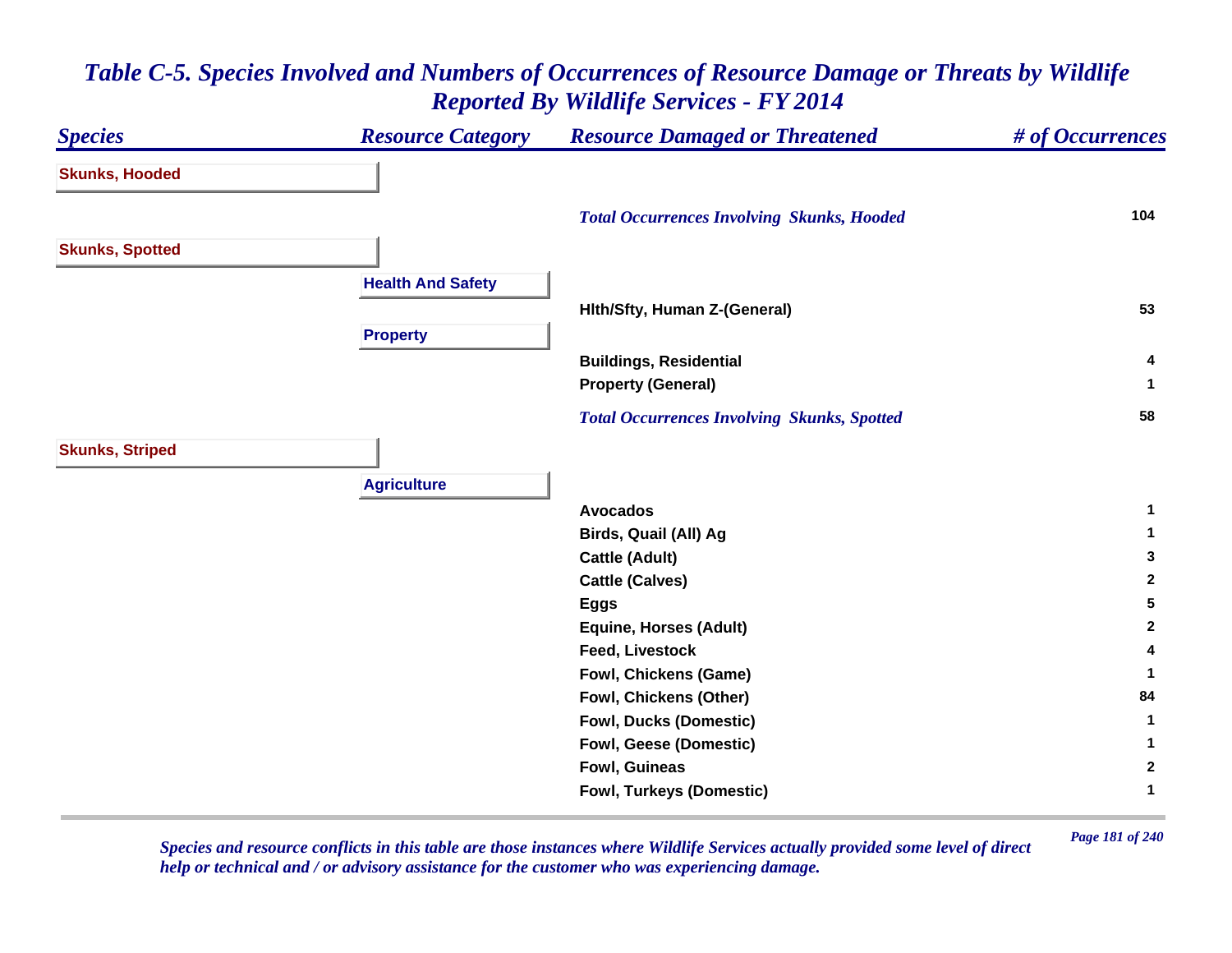| <b>Species</b>         | <b>Resource Category</b> | <b>Resource Damaged or Threatened</b>           | # of Occurrences |
|------------------------|--------------------------|-------------------------------------------------|------------------|
| <b>Skunks, Striped</b> |                          |                                                 |                  |
|                        |                          | <b>Fruit, Pears</b>                             | 1                |
|                        |                          | <b>Goats, Z-(Other Adults)</b>                  | $\mathbf 1$      |
|                        |                          | Goats, Z-(Other Kids)                           | 1                |
|                        |                          | Grain, Stored (Non-Livestock)                   | $\mathbf 1$      |
|                        |                          | Grasses/Sod                                     | 17               |
|                        |                          | Hay (Stack/Bales)                               | $\mathbf{1}$     |
|                        |                          | Hives (Bees, Honey, Structures)                 | 3                |
|                        |                          | Lettuce                                         | $\mathbf{2}$     |
|                        |                          | Llamas (All)                                    | 1                |
|                        |                          | <b>Nuts, Walnut</b>                             | 1                |
|                        |                          | Plants, Commercial Nursery/Greenhouse (All)     | 4                |
|                        |                          | <b>Sheep (Adult)</b>                            | $\overline{2}$   |
|                        |                          | Sheep (Lambs)                                   | $\mathbf{1}$     |
|                        | <b>Health And Safety</b> |                                                 |                  |
|                        |                          | <b>Hith/Sfty, Human (Aviation)</b>              | 30               |
|                        |                          | Hith/Sfty, Human (Other Transportation)         | -1               |
|                        |                          | Hith/Sfty, Human Z-(General)                    | 4,432            |
|                        | <b>Natural Resource</b>  |                                                 |                  |
|                        |                          | Birds, Plover, Snowy (T/E)                      | 3                |
|                        |                          | Birds, Plovers, Piping (T/E)                    | 3                |
|                        |                          | <b>Birds, Prairie Chickens, Attwaters (T/E)</b> | 13               |
|                        |                          | Birds, Rail, Clapper, California (T/E)          | $\mathbf{1}$     |
|                        |                          | Birds, Terns, Least (T/E)                       | 1                |
|                        |                          | Birds, Terns, Least, California (T/E)           | 1                |
|                        |                          | Mammals, Mice, Salt Marsh Harvest (T/E)         | 1                |
|                        |                          | <b>Reclamation/Restoration Site</b>             | 1                |
|                        |                          |                                                 |                  |

*Page 182 of 240 Species and resource conflicts in this table are those instances where Wildlife Services actually provided some level of direct help or technical and / or advisory assistance for the customer who was experiencing damage.*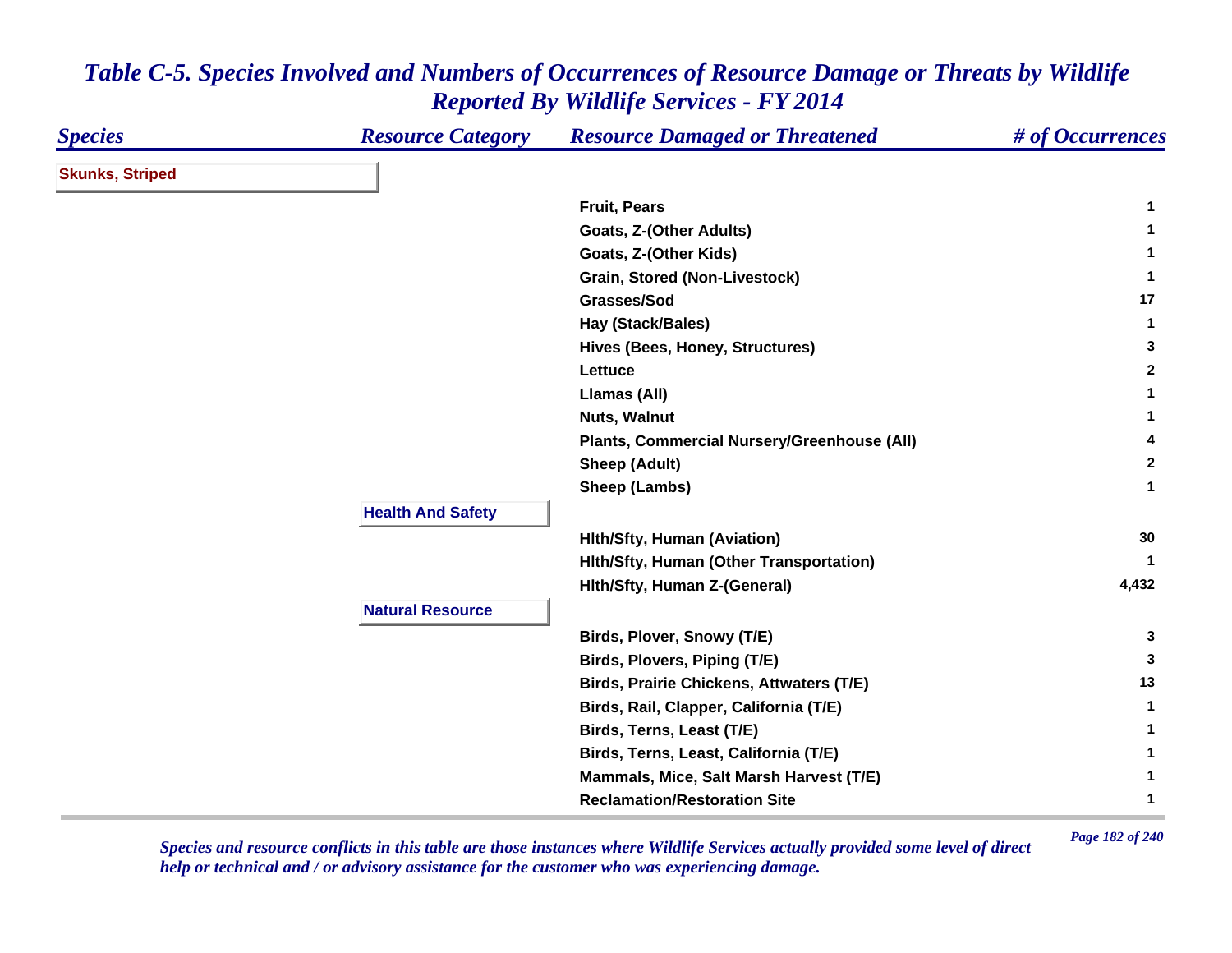#### *Species Resource Category Resource Damaged or Threatened # of Occurrences* **Skunks, Striped Property Aircraft 20 Buildings, Non-Residential <sup>221</sup> Buildings, Residential 3,825 Clothing <sup>2</sup> Dikes/Dams/Impoundments <sup>3</sup> Equipment/Machinery (Other) <sup>5</sup> Food Items, Human 4 Food Items, Non-Human \* 5 Gardens, Veg./Fruits/Nuts <sup>23</sup> Golf Courses 14 Irrigation, Drip Line <sup>6</sup> Landfills 3 Oil Production/Equipment <sup>1</sup> Pets (Companion/Hobby Animals) <sup>189</sup> Property (General) <sup>494</sup> Recreational Areas (Other) \*\* <sup>2</sup> Roads/Bridges <sup>4</sup> Turf And/Or Flowers 2,636 Utilities, Electrical 27 Utilities, Sewerage/Wastewater Treatment <sup>1</sup> Z-Landscaping (Other) <sup>24</sup> Zoo/Zoo Animals 1**  *Total Occurrences Involving Skunks, Striped* **12,141**

### *Table C-5. Species Involved and Numbers of Occurrences of Resource Damage or Threats by Wildlife Reported By Wildlife Services - FY 2014*

**Skylarks, Eurasian**

*Page 183 of 240 Species and resource conflicts in this table are those instances where Wildlife Services actually provided some level of direct help or technical and / or advisory assistance for the customer who was experiencing damage.*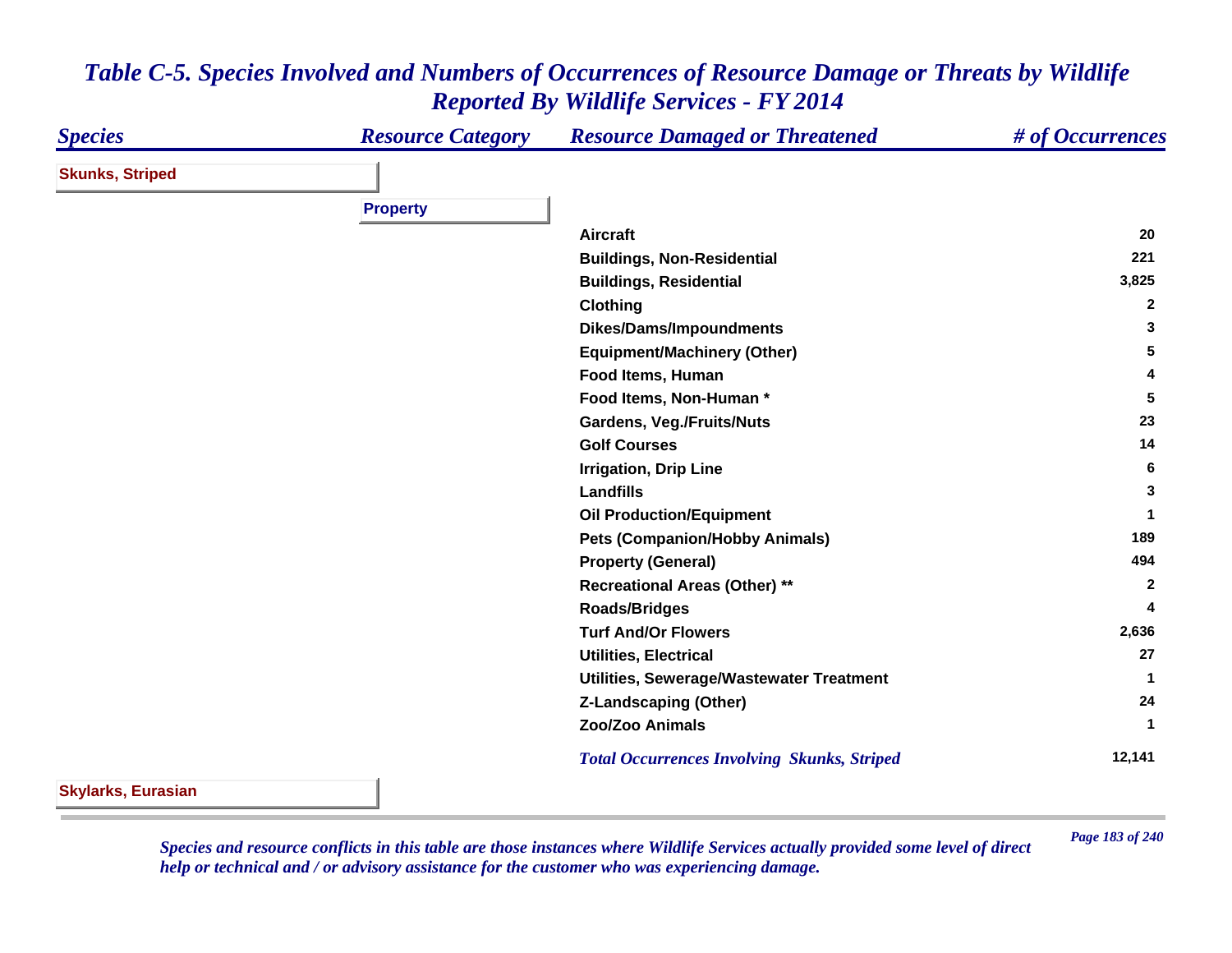### *Species Resource Category Resource Damaged or Threatened # of Occurrences* **Skylarks, Eurasian Health And Safety Hlth/Sfty, Human (Aviation) <sup>37</sup> Property Aircraft 37**  *Total Occurrences Involving Skylarks, Eurasian* **<sup>74</sup> Snakes, Brown Tree Agriculture Eggs <sup>26</sup> Fowl, Chickens (Other) <sup>36</sup> Health And Safety Hlth/Sfty, Human (Aviation) <sup>27</sup> Hlth/Sfty, Human Z-(General) <sup>75</sup> Natural ResourceBirds, Colonial Sea (All) <sup>12</sup> Birds, Crow, Mariana (T/E) <sup>37</sup> Birds, Rail, Guam (T/E) <sup>37</sup> Birds, Swiftlet, Island (T/E) <sup>37</sup> Birds, Terns, Least (T/E) <sup>37</sup> Birds, Warblers, Kirtlands (T/E) <sup>1</sup> Birds, White Eye, Bridled (T/E) <sup>37</sup> Birds, Z-(Other) <sup>26</sup> Mammals, Bats, Mariana Fruit (T/E) <sup>37</sup> Mammals, Z-(Other) <sup>26</sup> Property**

# *Table C-5. Species Involved and Numbers of Occurrences of Resource Damage or Threats by Wildlife Reported By Wildlife Services - FY 2014*

*Page 184 of 240 Species and resource conflicts in this table are those instances where Wildlife Services actually provided some level of direct help or technical and / or advisory assistance for the customer who was experiencing damage.*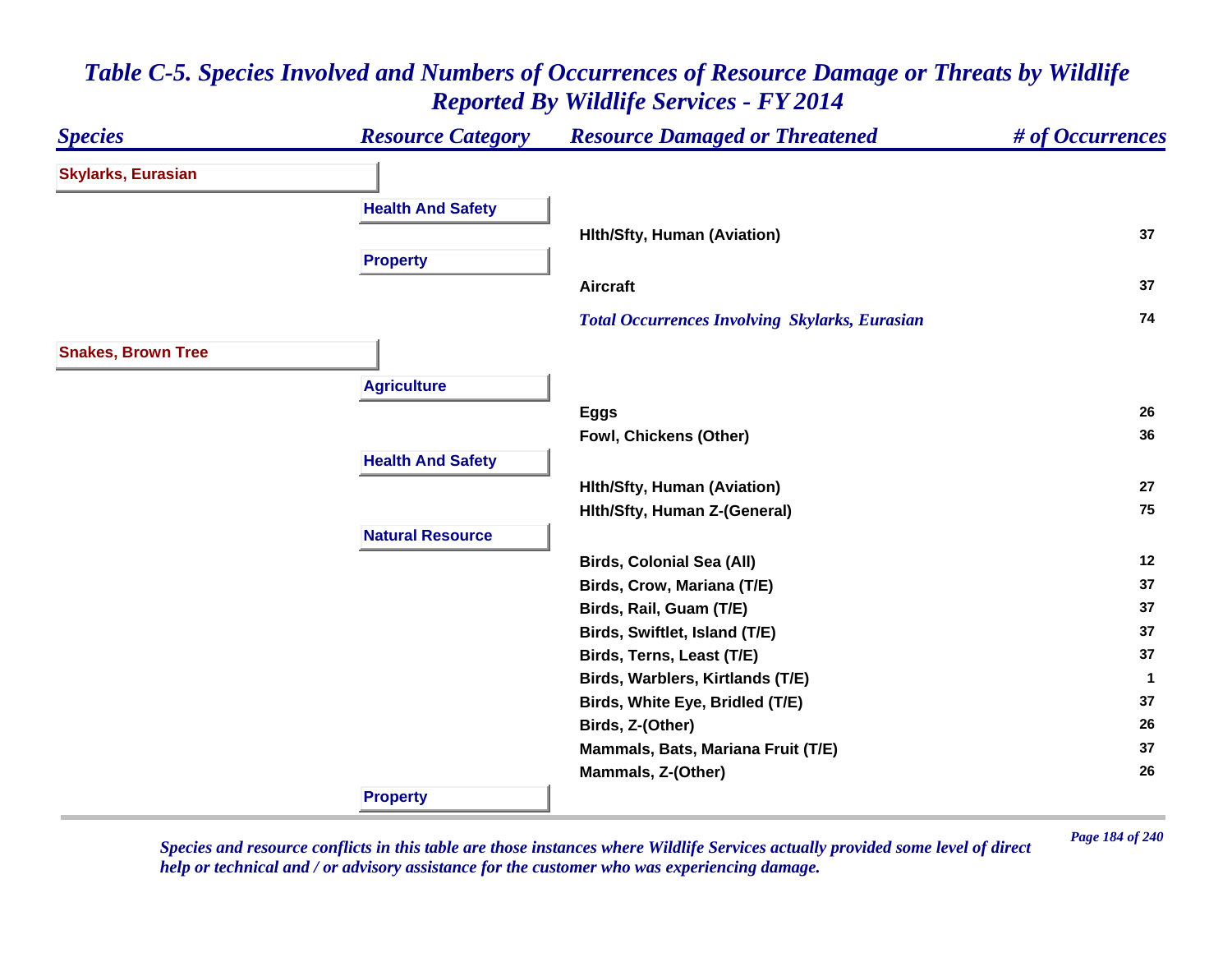| <b>Species</b>              | <b>Resource Category</b> | <b>Resource Damaged or Threatened</b>                   | # of Occurrences |
|-----------------------------|--------------------------|---------------------------------------------------------|------------------|
| <b>Snakes, Brown Tree</b>   |                          |                                                         |                  |
|                             |                          | <b>Aircraft</b>                                         | 37               |
|                             |                          | <b>Buildings, Residential</b>                           | 1                |
|                             |                          | <b>Property (General)</b>                               | 78               |
|                             |                          | <b>Utilities, Electrical</b>                            | 38               |
|                             |                          | <b>Total Occurrences Involving Snakes, Brown Tree</b>   | 605              |
| <b>Snakes, Bull</b>         |                          |                                                         |                  |
|                             | <b>Health And Safety</b> |                                                         |                  |
|                             |                          | Hith/Sfty, Human Z-(General)                            | 4                |
|                             |                          | <b>Total Occurrences Involving Snakes, Bull</b>         | 4                |
| <b>Snakes, Common King</b>  |                          |                                                         |                  |
|                             | <b>Health And Safety</b> |                                                         |                  |
|                             |                          | <b>Hith/Sfty, Human (Aviation)</b>                      | $\mathbf{1}$     |
|                             |                          | Hith/Sfty, Human Z-(General)                            | $\mathbf{1}$     |
|                             | <b>Property</b>          |                                                         |                  |
|                             |                          | <b>Aircraft</b>                                         | $\mathbf 1$      |
|                             |                          | <b>Total Occurrences Involving Snakes, Common King</b>  | 3                |
| <b>Snakes, Garter (All)</b> |                          |                                                         |                  |
|                             | <b>Health And Safety</b> |                                                         |                  |
|                             |                          | Hith/Sfty, Human Z-(General)                            | 18               |
|                             |                          | <b>Total Occurrences Involving Snakes, Garter (All)</b> | 18               |
|                             |                          |                                                         |                  |

*Page 185 of 240 Species and resource conflicts in this table are those instances where Wildlife Services actually provided some level of direct help or technical and / or advisory assistance for the customer who was experiencing damage.*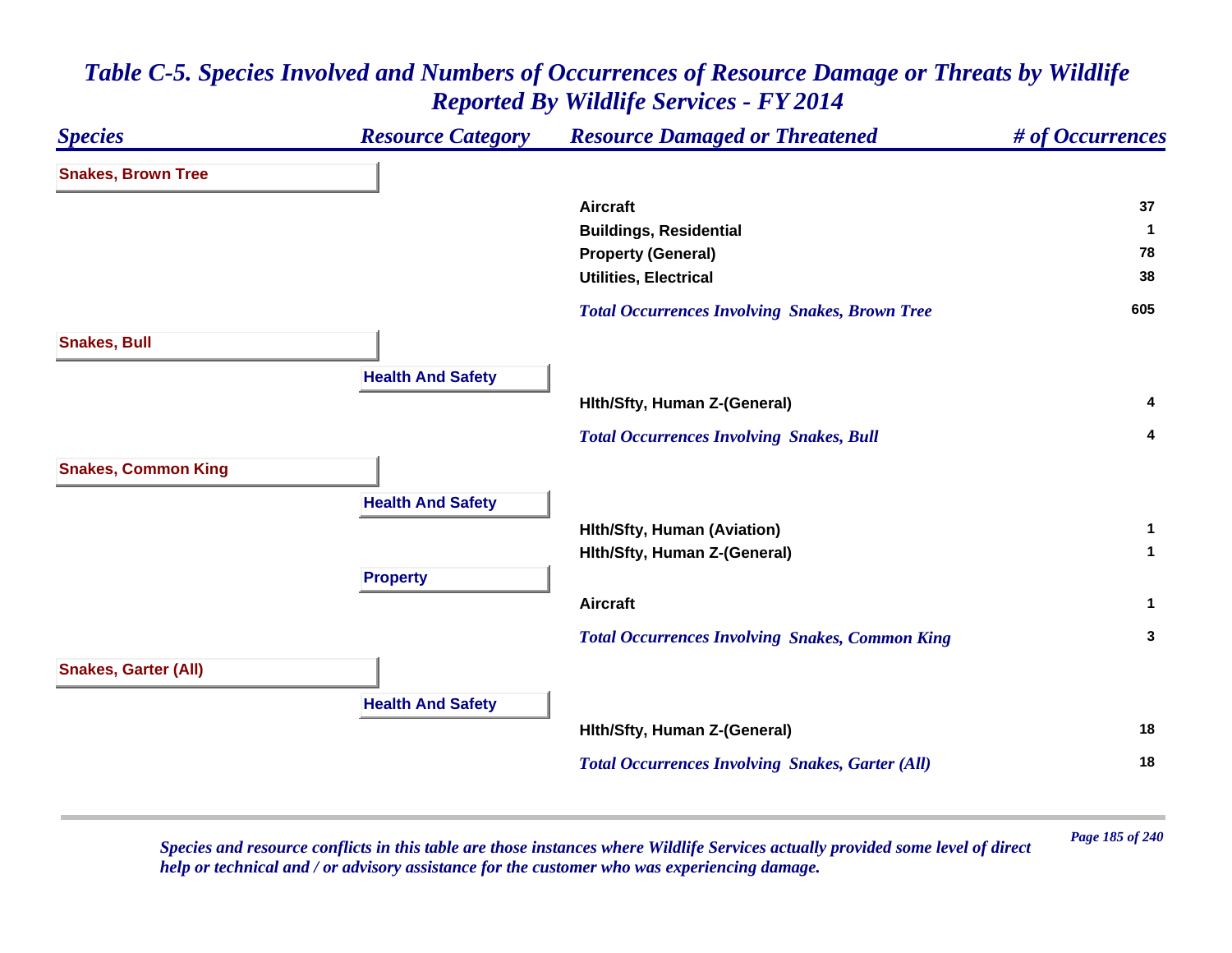### *Species Resource Category Resource Damaged or Threatened # of Occurrences* **Snakes, Gopher Health And Safety Hlth/Sfty, Human Z-(General) <sup>18</sup> Property Pets (Companion/Hobby Animals) <sup>1</sup>**  *Total Occurrences Involving Snakes, Gopher* **<sup>19</sup> Snakes, Non-Venomous (Other) Agriculture Eggs <sup>2</sup> Fowl, Chickens (Other) <sup>3</sup> Health And Safety Hlth/Sfty, Human (Aviation) <sup>3</sup> Hlth/Sfty, Human Z-(General) <sup>363</sup> Natural ResourceBirds, Z-(Other) <sup>1</sup> Property Aircraft 3 Buildings, Non-Residential <sup>3</sup> Buildings, Residential <sup>20</sup> Food Items, Human 1 Pets (Companion/Hobby Animals) <sup>6</sup> Property (General) <sup>8</sup> Swimming Pools <sup>1</sup> Utilities, Electrical 1 Utilities, Z-(Other) <sup>1</sup>**

# *Table C-5. Species Involved and Numbers of Occurrences of Resource Damage or Threats by Wildlife Reported By Wildlife Services - FY 2014*

*Page 186 of 240 Species and resource conflicts in this table are those instances where Wildlife Services actually provided some level of direct help or technical and / or advisory assistance for the customer who was experiencing damage.*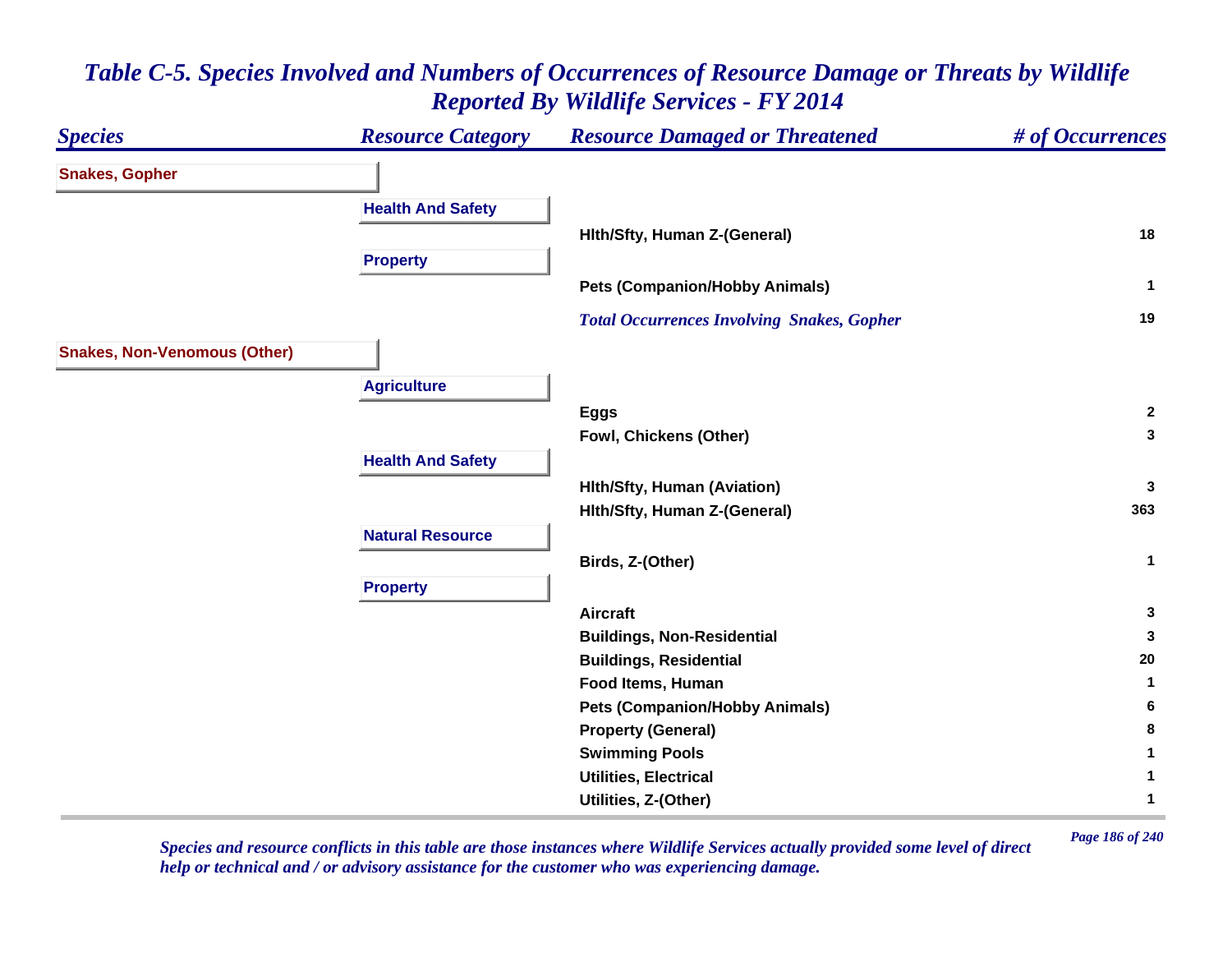# *Species Resource Category Resource Damaged or Threatened # of Occurrences* **Snakes, Non-Venomous (Other) Vehicles, Land 1**  *Total Occurrences Involving Snakes, Non-Venomous (Other)* **<sup>417</sup> Snakes, Rattlesnakes, Black Tailed Health And Safety Hlth/Sfty, Human Z-(General) <sup>3</sup>**  *Total Occurrences Involving Snakes, Rattlesnakes, Black Tailed* **<sup>3</sup> Snakes, Rattlesnakes, Mohave Health And Safety Hlth/Sfty, Human Z-(General) <sup>5</sup>**  *Total Occurrences Involving Snakes, Rattlesnakes, Mohave* **<sup>5</sup> Snakes, Rattlesnakes, Western Health And Safety Hlth/Sfty, Human Z-(General) <sup>3</sup> Property Pets (Companion/Hobby Animals) <sup>1</sup>**  *Total Occurrences Involving Snakes, Rattlesnakes, Western* **<sup>4</sup> Snakes, Rattlesnakes, Western Diamond Health And Safety Hlth/Sfty, Human Z-(General) <sup>85</sup> Property**

## *Table C-5. Species Involved and Numbers of Occurrences of Resource Damage or Threats by Wildlife Reported By Wildlife Services - FY 2014*

*Page 187 of 240 Species and resource conflicts in this table are those instances where Wildlife Services actually provided some level of direct help or technical and / or advisory assistance for the customer who was experiencing damage.*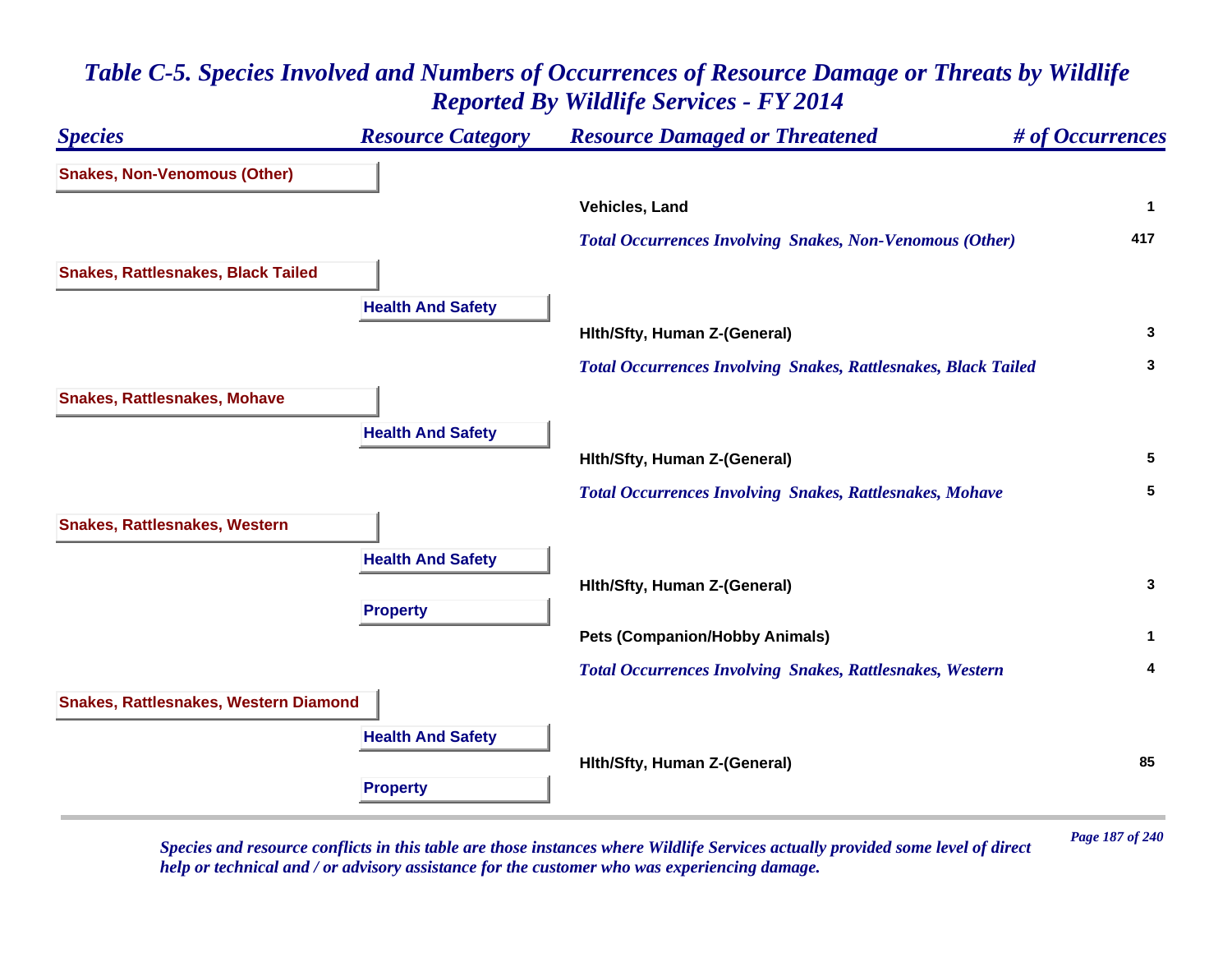### *Species Resource Category Resource Damaged or Threatened # of Occurrences* **Snakes, Rattlesnakes, Western Diamond Pets (Companion/Hobby Animals) <sup>1</sup>**  *Total Occurrences Involving Snakes, Rattlesnakes, Western Diamond* **<sup>86</sup> Snakes, Venomous (Other) Agriculture Equine, Horses (Adult) <sup>1</sup> Health And Safety Hlth/Sfty, Human (Aviation) <sup>1</sup> Hlth/Sfty, Human Z-(General) <sup>106</sup> Property Aircraft 1 Buildings, Residential <sup>2</sup> Equipment/Machinery (Other) <sup>1</sup> Pets (Companion/Hobby Animals) <sup>10</sup> Property (General) <sup>1</sup>**  *Total Occurrences Involving Snakes, Venomous (Other)* **<sup>123</sup> Snipes, Wilson`s Health And Safety Hlth/Sfty, Human (Aviation) <sup>11</sup> Property Aircraft 12 Buildings, Non-Residential <sup>2</sup>**  *Total Occurrences Involving Snipes, Wilson`s* **<sup>25</sup>**

### *Table C-5. Species Involved and Numbers of Occurrences of Resource Damage or Threats by Wildlife Reported By Wildlife Services - FY 2014*

*Page 188 of 240 Species and resource conflicts in this table are those instances where Wildlife Services actually provided some level of direct help or technical and / or advisory assistance for the customer who was experiencing damage.*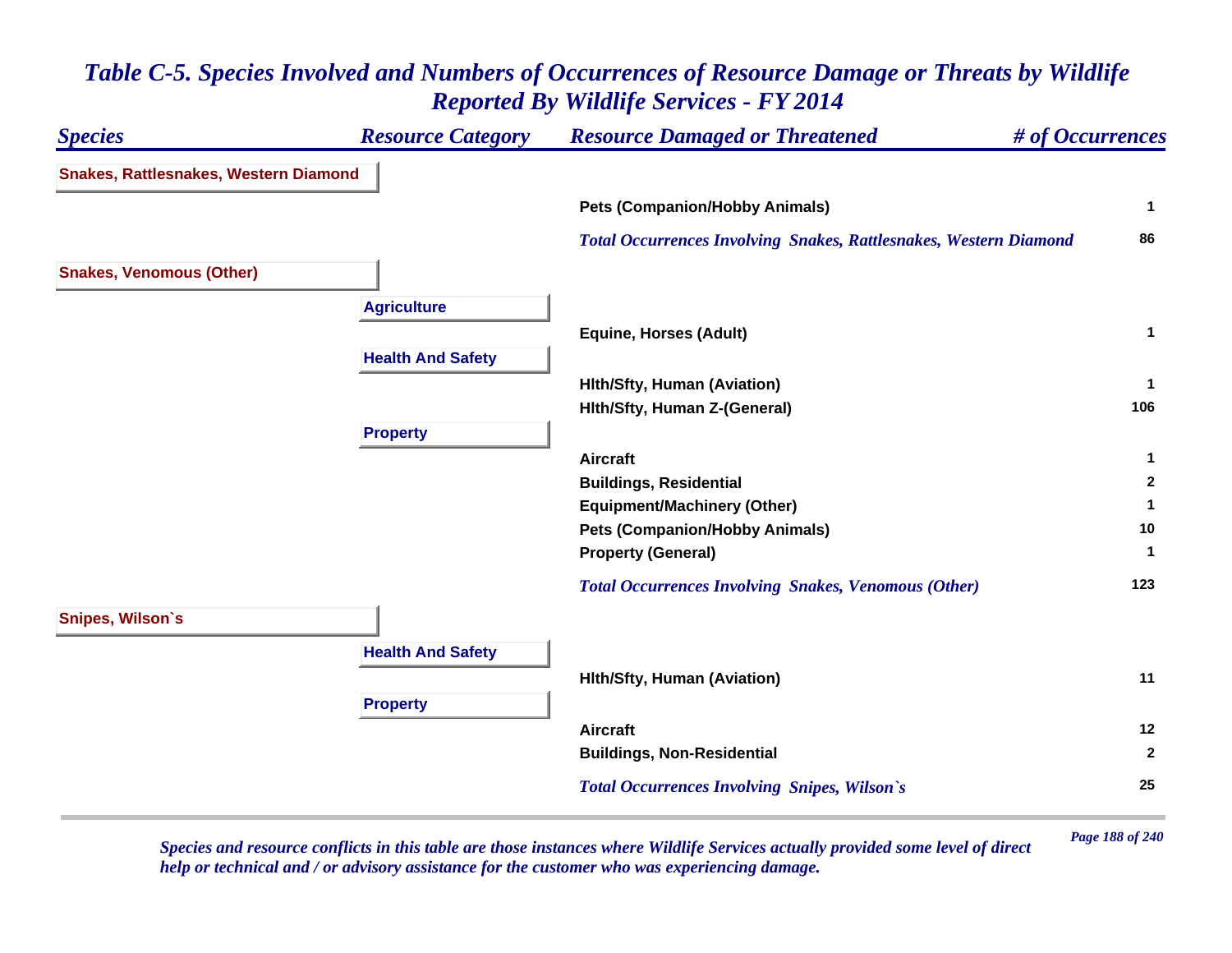### *Species Resource Category Resource Damaged or Threatened # of Occurrences* **Sparrows, American Tree Health And Safety Hlth/Sfty, Human (Aviation) <sup>3</sup> Property Aircraft 3 Buildings, Non-Residential <sup>2</sup>**  *Total Occurrences Involving Sparrows, American Tree* **<sup>8</sup> Sparrows, Chipping Health And Safety Hlth/Sfty, Human (Aviation) <sup>2</sup> Property Aircraft 2 Buildings, Non-Residential <sup>2</sup>**  *Total Occurrences Involving Sparrows, Chipping* **<sup>6</sup> Sparrows, Field Health And Safety Hlth/Sfty, Human (Aviation) <sup>3</sup> Hlth/Sfty, Human Z-(General) <sup>6</sup> Property Aircraft 4 Buildings, Non-Residential <sup>2</sup> Buildings, Residential <sup>1</sup> Property (General) <sup>1</sup>**

# *Table C-5. Species Involved and Numbers of Occurrences of Resource Damage or Threats by Wildlife Reported By Wildlife Services - FY 2014*

*Page 189 of 240 Species and resource conflicts in this table are those instances where Wildlife Services actually provided some level of direct help or technical and / or advisory assistance for the customer who was experiencing damage.*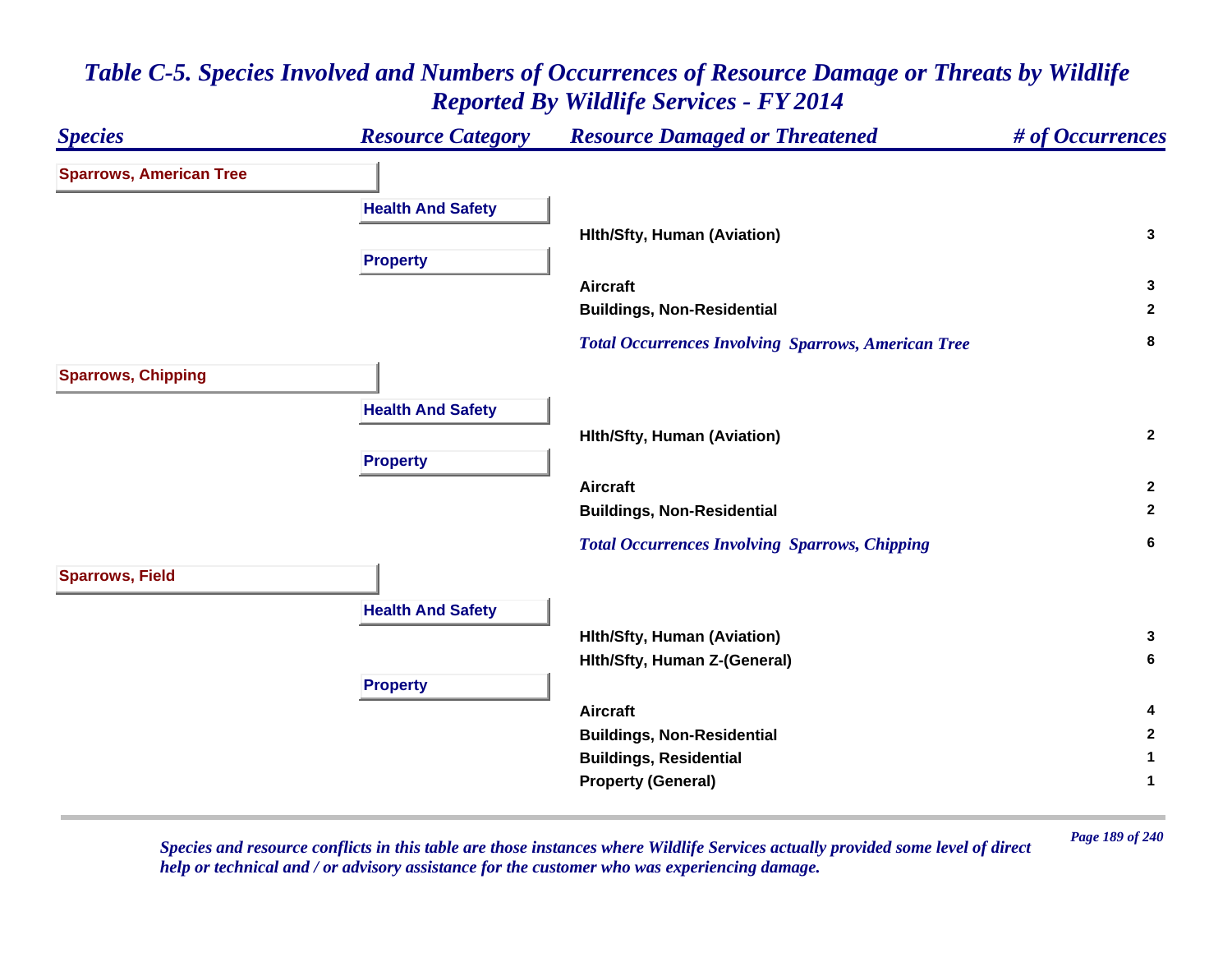### *Species Resource Category Resource Damaged or Threatened # of Occurrences* **Sparrows, Field**  *Total Occurrences Involving Sparrows, Field* **<sup>17</sup> Sparrows, Fox Health And Safety Hlth/Sfty, Human (Aviation) <sup>1</sup> Hlth/Sfty, Human Z-(General) <sup>1</sup> Property Aircraft 2 Equipment/Machinery (Other) <sup>1</sup>**  *Total Occurrences Involving Sparrows, Fox* **<sup>5</sup> Sparrows, Golden-Crowned Health And Safety Hlth/Sfty, Human (Aviation) <sup>1</sup> Property Aircraft 2**  *Total Occurrences Involving Sparrows, Golden-Crowned* **<sup>3</sup> Sparrows, Grasshopper Health And Safety Hlth/Sfty, Human (Aviation) <sup>3</sup> Property Aircraft 3 Buildings, Non-Residential <sup>2</sup>**

### *Table C-5. Species Involved and Numbers of Occurrences of Resource Damage or Threats by Wildlife Reported By Wildlife Services - FY 2014*

*Page 190 of 240 Species and resource conflicts in this table are those instances where Wildlife Services actually provided some level of direct help or technical and / or advisory assistance for the customer who was experiencing damage.*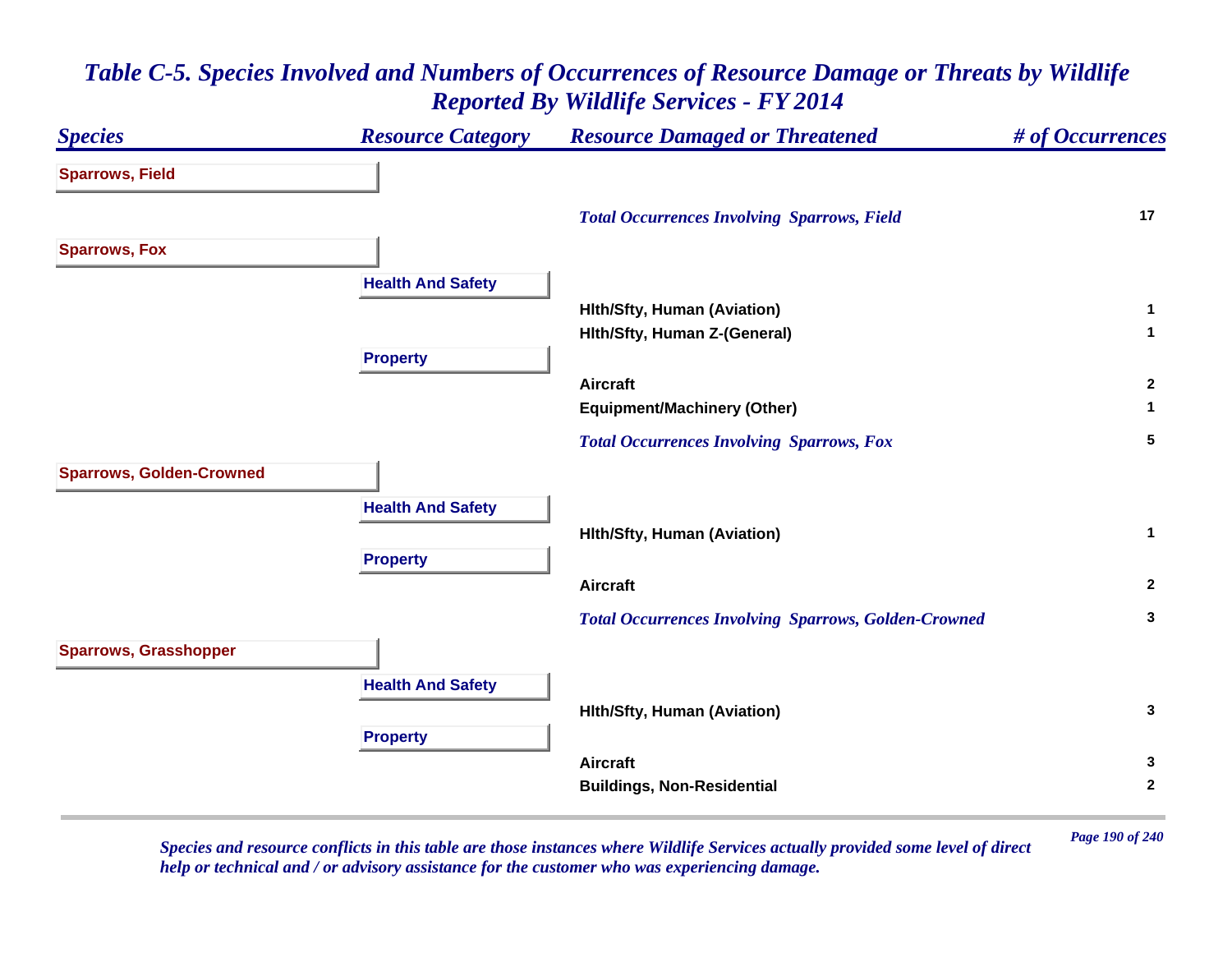| <b>Species</b>                 | <b>Resource Category</b> | <b>Resource Damaged or Threatened</b>                      | # of Occurrences        |
|--------------------------------|--------------------------|------------------------------------------------------------|-------------------------|
| <b>Sparrows, Grasshopper</b>   |                          |                                                            |                         |
|                                |                          | <b>Total Occurrences Involving Sparrows, Grasshopper</b>   | 8                       |
| <b>Sparrows, House/English</b> |                          |                                                            |                         |
|                                | <b>Agriculture</b>       |                                                            |                         |
|                                |                          | <b>Cattle (Adult)</b>                                      | 1                       |
|                                |                          | <b>Cattle (Calves)</b>                                     | 1                       |
|                                |                          | <b>Feed, Livestock</b>                                     | 6                       |
|                                |                          | <b>Grain, Stored (Non-Livestock)</b>                       | 1                       |
|                                |                          | Hay (Stack/Bales)                                          | $\mathbf{1}$            |
|                                | <b>Health And Safety</b> |                                                            |                         |
|                                |                          | <b>Hith/Sfty, Human (Aviation)</b>                         | 89                      |
|                                |                          | Hith/Sfty, Human Z-(General)                               | 66                      |
|                                | <b>Property</b>          |                                                            |                         |
|                                |                          | <b>Aircraft</b>                                            | 76                      |
|                                |                          | <b>Buildings, Non-Residential</b>                          | 46                      |
|                                |                          | <b>Buildings, Residential</b>                              | 21                      |
|                                |                          | <b>Equipment/Machinery (Other)</b>                         | 15                      |
|                                |                          | Food Items, Human                                          | $\overline{\mathbf{r}}$ |
|                                |                          | Food Items, Non-Human*                                     | 1                       |
|                                |                          | <b>Landfills</b>                                           | 3                       |
|                                |                          | <b>Property (General)</b>                                  | 50                      |
|                                |                          | <b>Railroads/Trestles</b>                                  | 1                       |
|                                |                          | <b>Utilities, Electrical</b>                               | 29                      |
|                                |                          | Vehicles, Land                                             | -1                      |
|                                |                          | <b>Total Occurrences Involving Sparrows, House/English</b> | 415                     |

*Page 191 of 240 Species and resource conflicts in this table are those instances where Wildlife Services actually provided some level of direct help or technical and / or advisory assistance for the customer who was experiencing damage.*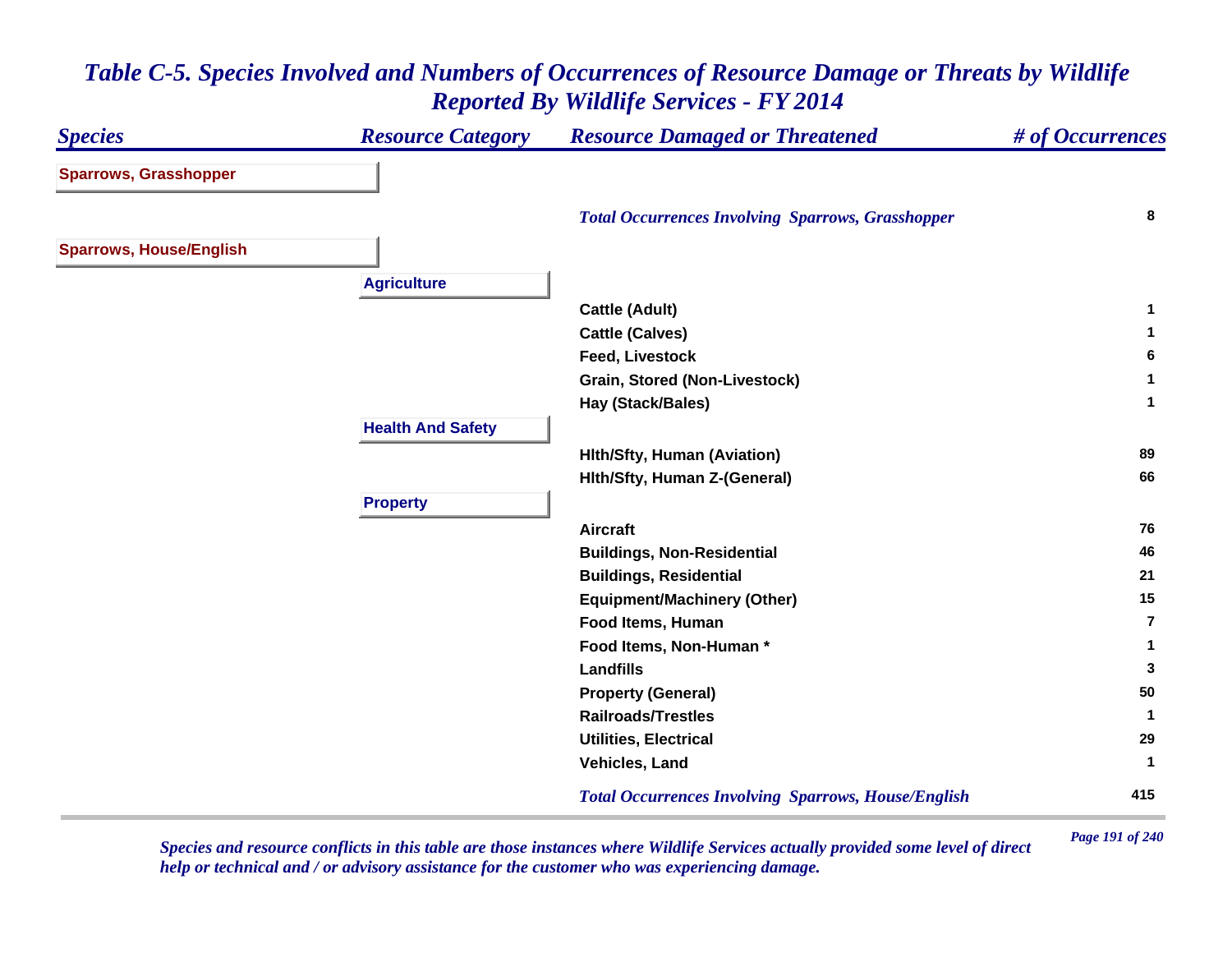#### *Species Resource Category Resource Damaged or Threatened # of Occurrences* **Sparrows, Lincoln`s Health And Safety Hlth/Sfty, Human (Aviation) <sup>3</sup> Property Aircraft 3**  *Total Occurrences Involving Sparrows, Lincoln`s* **<sup>6</sup> Sparrows, Savannah Health And Safety Hlth/Sfty, Human (Aviation) <sup>10</sup> Hlth/Sfty, Human Z-(General) <sup>1</sup> Property Aircraft 18 Buildings, Non-Residential <sup>2</sup>**  *Total Occurrences Involving Sparrows, Savannah* **<sup>31</sup> Sparrows, Song Health And Safety Hlth/Sfty, Human (Aviation) <sup>10</sup> Hlth/Sfty, Human Z-(General) <sup>1</sup> Natural ResourceWetlands 1 Property Aircraft 8 Buildings, Non-Residential <sup>2</sup>**

# *Table C-5. Species Involved and Numbers of Occurrences of Resource Damage or Threats by Wildlife Reported By Wildlife Services - FY 2014*

*Page 192 of 240 Species and resource conflicts in this table are those instances where Wildlife Services actually provided some level of direct help or technical and / or advisory assistance for the customer who was experiencing damage.*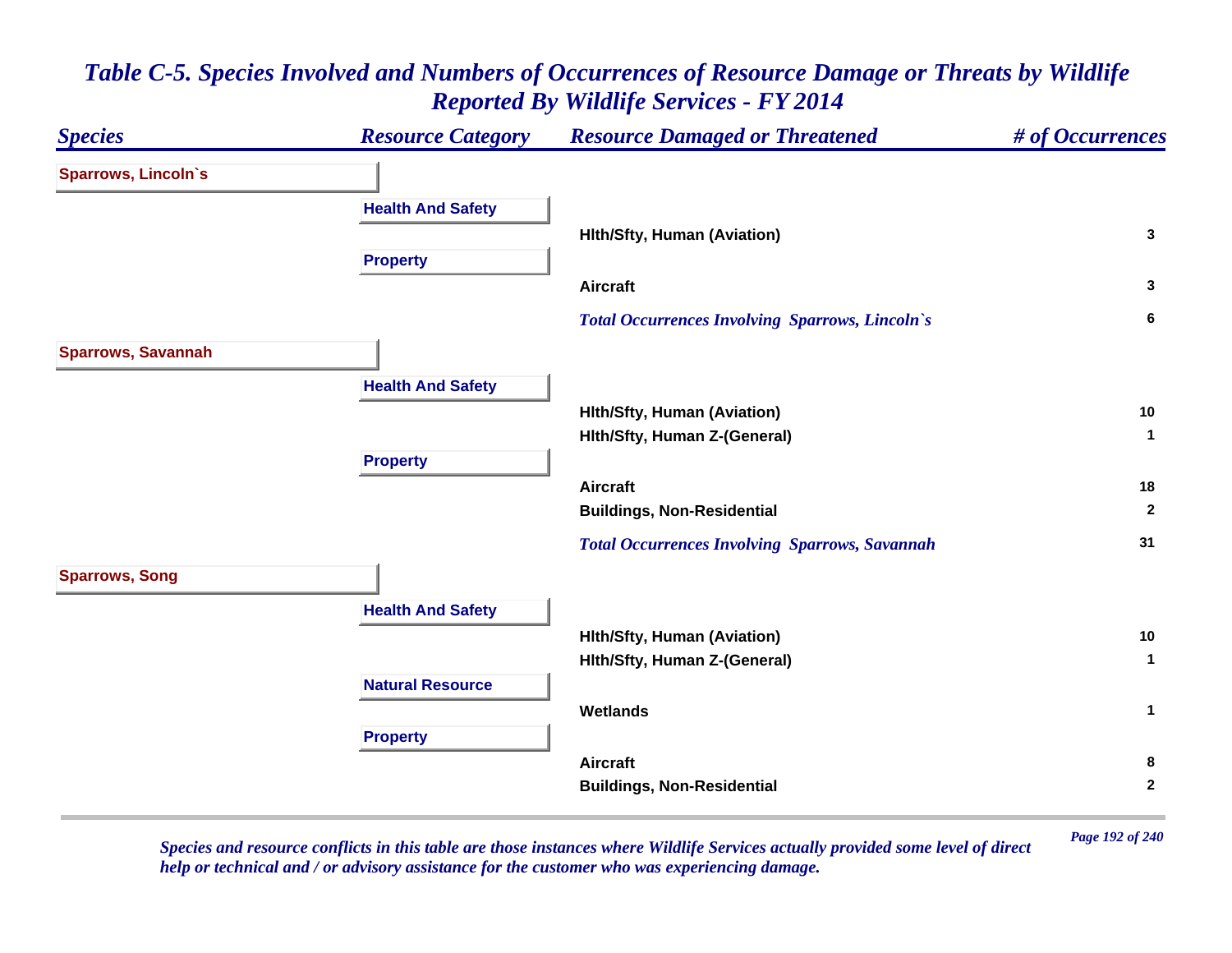### *Species Resource Category Resource Damaged or Threatened # of Occurrences* **Sparrows, Song**  *Total Occurrences Involving Sparrows, Song* **<sup>22</sup> Sparrows, Vesper Health And Safety Hlth/Sfty, Human (Aviation) <sup>2</sup> Property Aircraft 2 Buildings, Non-Residential <sup>2</sup>**  *Total Occurrences Involving Sparrows, Vesper* **<sup>6</sup> Sparrows, White-Crowned Health And Safety Hlth/Sfty, Human (Aviation) <sup>5</sup> Property Aircraft 6 Buildings, Non-Residential <sup>2</sup>**  *Total Occurrences Involving Sparrows, White-Crowned* **<sup>13</sup> Sparrows, White-Throated Health And Safety Hlth/Sfty, Human (Aviation) <sup>4</sup> Property Aircraft 5 Buildings, Non-Residential <sup>2</sup>**

# *Table C-5. Species Involved and Numbers of Occurrences of Resource Damage or Threats by Wildlife Reported By Wildlife Services - FY 2014*

*Page 193 of 240 Species and resource conflicts in this table are those instances where Wildlife Services actually provided some level of direct help or technical and / or advisory assistance for the customer who was experiencing damage.*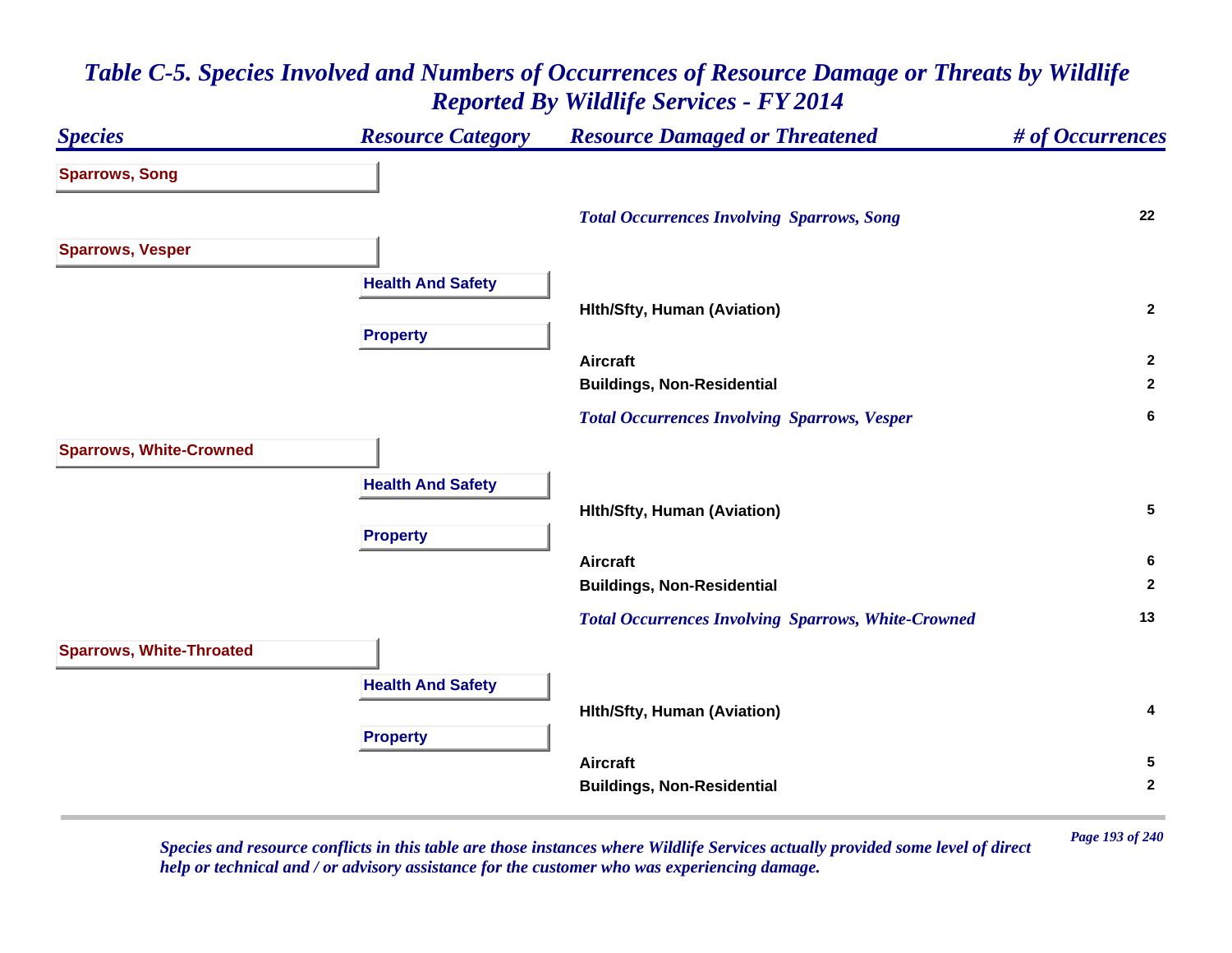# *Species Resource Category Resource Damaged or Threatened # of Occurrences* **Sparrows, White-Throated**  *Total Occurrences Involving Sparrows, White-Throated* **<sup>11</sup> Spoonbills, Roseate Health And Safety Hlth/Sfty, Human Z-(General) <sup>1</sup> Property Trees, Standing/Shrubs <sup>1</sup>**  *Total Occurrences Involving Spoonbills, Roseate* **<sup>2</sup> Squirrels, Douglas` Property Buildings, Non-Residential <sup>1</sup> Buildings, Residential <sup>1</sup>**  *Total Occurrences Involving Squirrels, Douglas`* **<sup>2</sup> Squirrels, Eastern Gray Agriculture Fruit, Grapes/Muscadines <sup>1</sup> Fruit, Peaches 3 Grasses/Sod 1 Nuts, Pecans 1 Trees, Apple <sup>1</sup> Trees, Pecan 1 Trees, Standing Hardwood <sup>2</sup>**

### *Table C-5. Species Involved and Numbers of Occurrences of Resource Damage or Threats by Wildlife Reported By Wildlife Services - FY 2014*

*Page 194 of 240 Species and resource conflicts in this table are those instances where Wildlife Services actually provided some level of direct help or technical and / or advisory assistance for the customer who was experiencing damage.*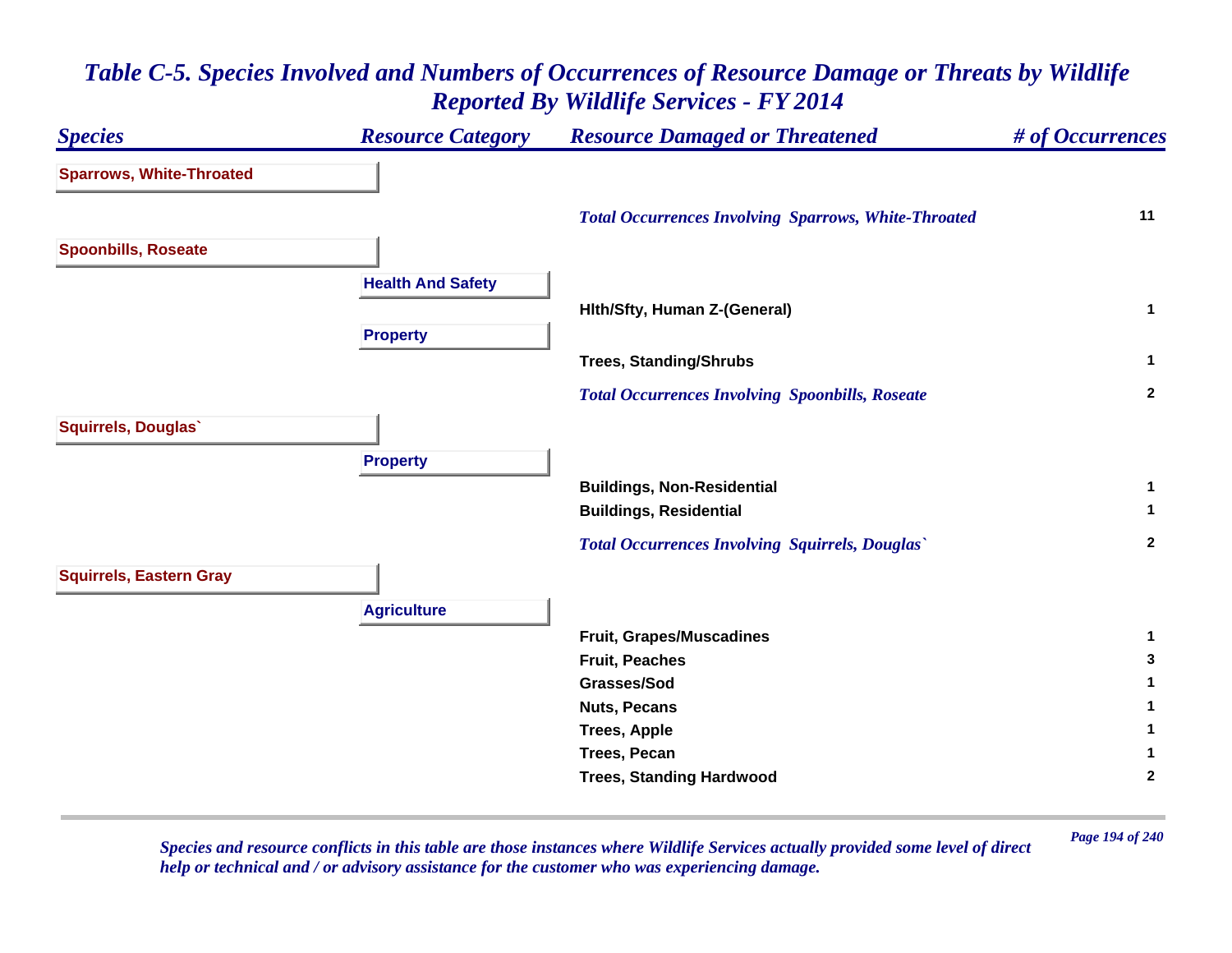| <b>Species</b>                 | <b>Resource Category</b> | <b>Resource Damaged or Threatened</b>                      | # of Occurrences |
|--------------------------------|--------------------------|------------------------------------------------------------|------------------|
| <b>Squirrels, Eastern Gray</b> |                          |                                                            |                  |
|                                | <b>Health And Safety</b> |                                                            |                  |
|                                |                          | <b>Hith/Sfty, Human (Aviation)</b>                         | -6               |
|                                |                          | Hith/Sfty, Human Z-(General)                               | 71               |
|                                | <b>Natural Resource</b>  |                                                            |                  |
|                                |                          | Mammals, Z-(Other)                                         | $\mathbf{1}$     |
|                                |                          | <b>Trees, Standing</b>                                     | $\overline{2}$   |
|                                | <b>Property</b>          |                                                            |                  |
|                                |                          | <b>Aircraft</b>                                            | 6                |
|                                |                          | <b>Buildings, Non-Residential</b>                          | 19               |
|                                |                          | <b>Buildings, Residential</b>                              | 228              |
|                                |                          | <b>Equipment/Machinery (Other)</b>                         | 1                |
|                                |                          | Food Items, Human                                          | 1                |
|                                |                          | Food Items, Non-Human*                                     |                  |
|                                |                          | <b>Gardens, Veg./Fruits/Nuts</b>                           | 5                |
|                                |                          | <b>Pets (Companion/Hobby Animals)</b>                      | 7                |
|                                |                          | <b>Property (General)</b>                                  | 60               |
|                                |                          | <b>Trees, Standing/Shrubs</b>                              | 1                |
|                                |                          | <b>Turf And/Or Flowers</b>                                 | $\mathbf 1$      |
|                                |                          | <b>Utilities, Electrical</b>                               | 28               |
|                                |                          | Utilities, Z-(Other)                                       | $\overline{2}$   |
|                                |                          | Vehicles, Land                                             | 10               |
|                                |                          | <b>Z-Landscaping (Other)</b>                               | 4                |
|                                |                          | <b>Total Occurrences Involving Squirrels, Eastern Gray</b> | 464              |

#### **Squirrels, Flying (All)**

*Page 195 of 240 Species and resource conflicts in this table are those instances where Wildlife Services actually provided some level of direct help or technical and / or advisory assistance for the customer who was experiencing damage.*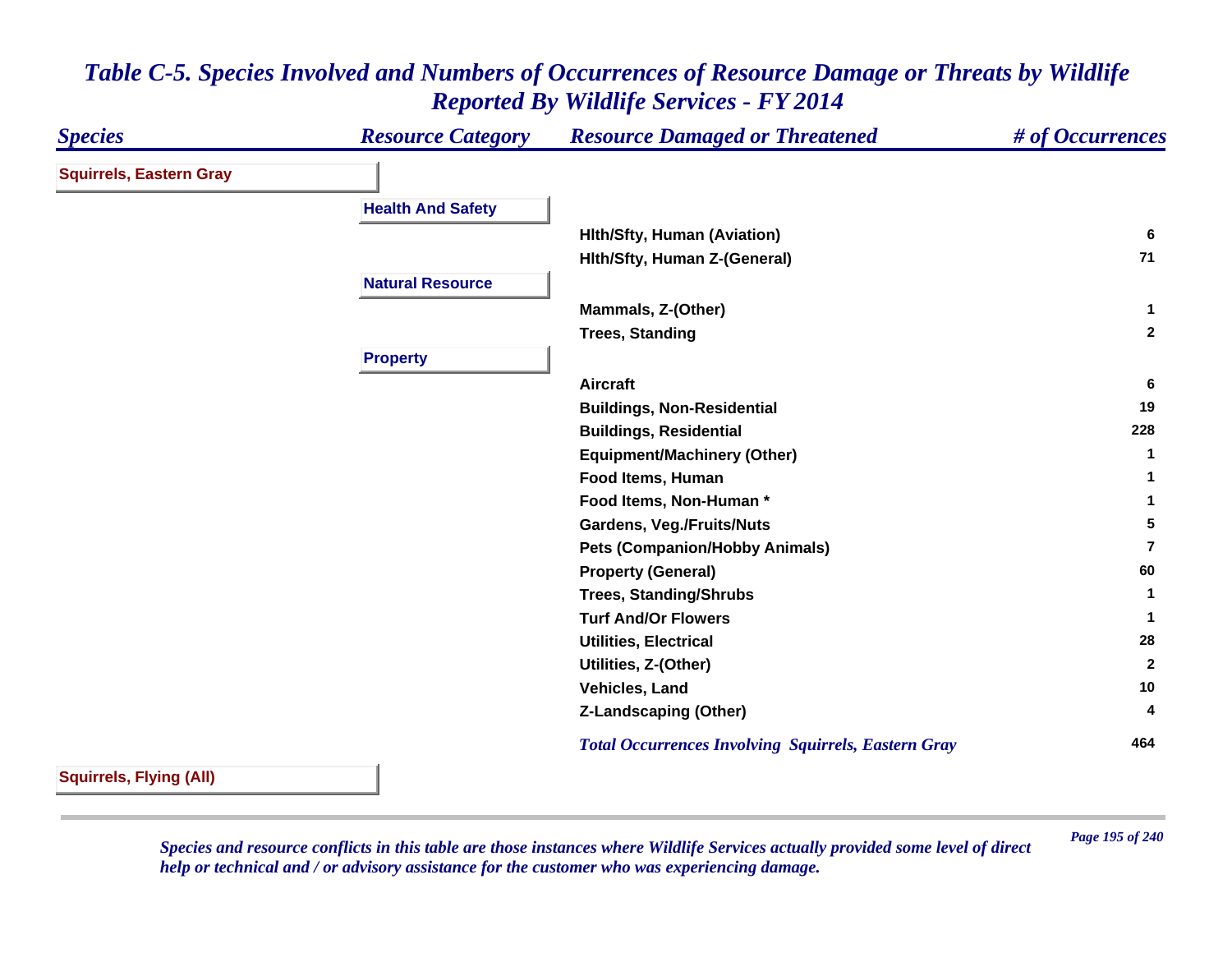#### *Species Resource Category Resource Damaged or Threatened # of Occurrences* **Squirrels, Flying (All) Agriculture Trees, Standing Hardwood <sup>1</sup> Health And Safety Hlth/Sfty, Human (Aviation) <sup>3</sup> Hlth/Sfty, Human Z-(General) <sup>1</sup> Property Aircraft 2 Buildings, Non-Residential <sup>2</sup> Buildings, Residential 7Property (General) <sup>30</sup> Utilities, Electrical 26**  *Total Occurrences Involving Squirrels, Flying (All)* **<sup>72</sup> Squirrels, Fox Agriculture Nuts, Pecans 8 Trees, Apple <sup>1</sup> Health And Safety Hlth/Sfty, Human (Aviation) <sup>12</sup> Hlth/Sfty, Human Z-(General) <sup>19</sup> Natural ResourceTrees, Standing <sup>1</sup> Property Aircraft12**

# *Table C-5. Species Involved and Numbers of Occurrences of Resource Damage or Threats by Wildlife Reported By Wildlife Services - FY 2014*

*Page 196 of 240 Species and resource conflicts in this table are those instances where Wildlife Services actually provided some level of direct help or technical and / or advisory assistance for the customer who was experiencing damage.*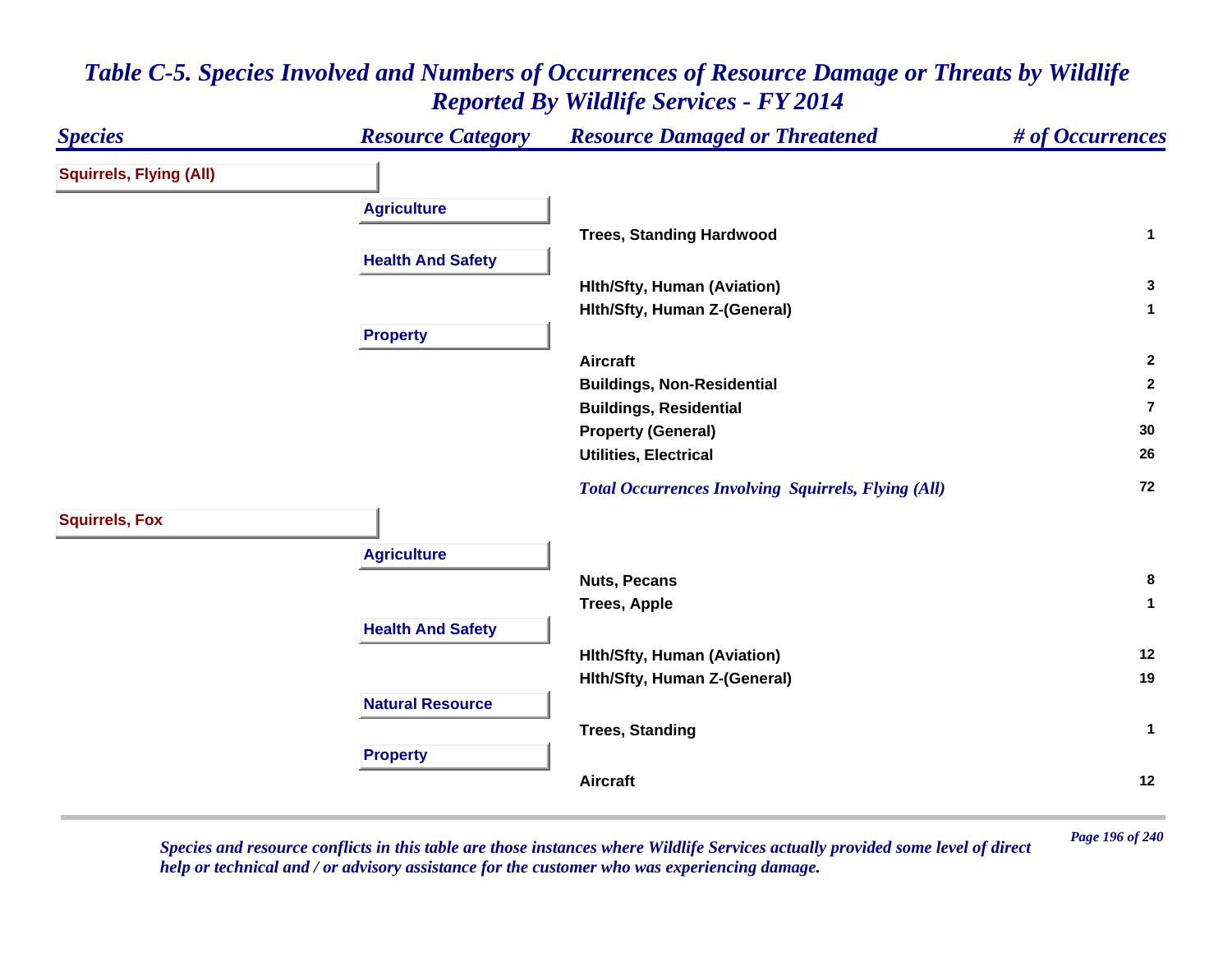#### *Species Resource Category Resource Damaged or Threatened # of Occurrences* **Squirrels, Fox Buildings, Non-Residential <sup>17</sup> Buildings, Residential <sup>73</sup> Equipment/Machinery (Other) <sup>1</sup> Food Items, Non-Human \* 1 Gardens, Veg./Fruits/Nuts <sup>2</sup> Irrigation Pipe System <sup>1</sup> Property (General) <sup>41</sup> Trees, Standing/Shrubs <sup>1</sup> Utilities, Electrical 28 Vehicles, Land 4**  *Total Occurrences Involving Squirrels, Fox* **<sup>222</sup> Squirrels, Ground (Other) Agriculture Grains, Corn (Field) <sup>3</sup> Grains, Wheat 2 Hayfields, Mixed Species <sup>1</sup> Nuts, Pecans 1 Pasture 1 Rangeland <sup>3</sup> Tomatoes 1 Trees, Pecan 1 Health And Safety Hlth/Sfty, Human (Aviation) <sup>15</sup> Hlth/Sfty, Human Z-(General) <sup>5</sup>**

## *Table C-5. Species Involved and Numbers of Occurrences of Resource Damage or Threats by Wildlife Reported By Wildlife Services - FY 2014*

*Page 197 of 240 Species and resource conflicts in this table are those instances where Wildlife Services actually provided some level of direct help or technical and / or advisory assistance for the customer who was experiencing damage.*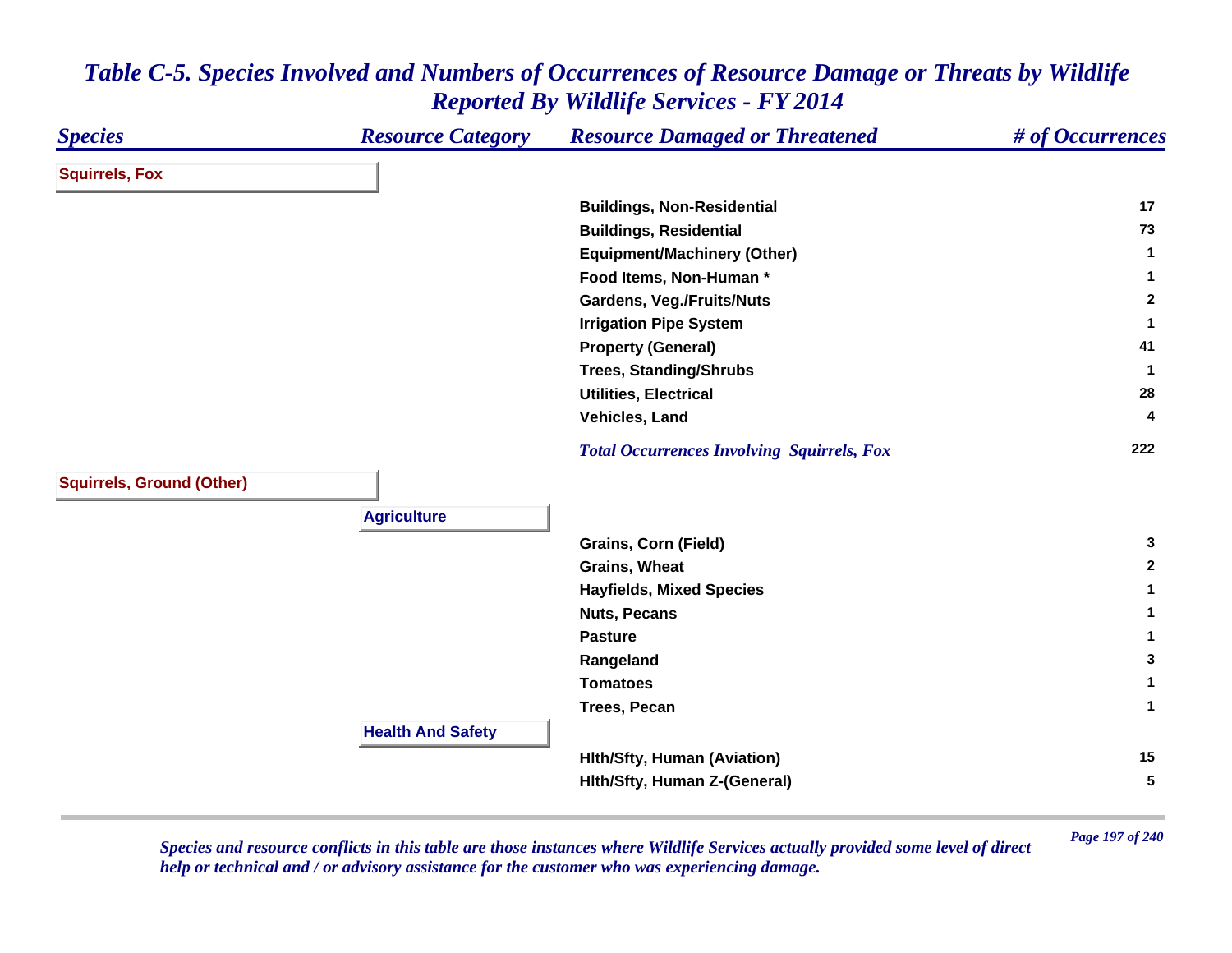#### *Species Resource Category Resource Damaged or Threatened # of Occurrences* **Squirrels, Ground (Other) Property Aircraft 13 Airport Runways/Taxiways <sup>1</sup> Buildings, Non-Residential <sup>12</sup> Buildings, Residential <sup>25</sup> Cemetery <sup>5</sup> Gardens, Veg./Fruits/Nuts <sup>24</sup> Irrigation Ditch/Drainage System <sup>1</sup> Property (General) <sup>8</sup> Recreational Areas (Other) \*\* <sup>2</sup> Roads/Bridges <sup>1</sup> Turf And/Or Flowers 6 Utilities, Electrical 1 Z-Landscaping (Other) <sup>3</sup>**  *Total Occurrences Involving Squirrels, Ground (Other)* **<sup>135</sup> Squirrels, Ground, California Agriculture Nuts, Almond 3 Trees, Z-Fruit/Nut (Other) <sup>1</sup> Health And Safety Hlth/Sfty, Human (Aviation) <sup>2</sup> Hlth/Sfty, Human Z-(General) <sup>18</sup> Property Aircraft2**

### *Table C-5. Species Involved and Numbers of Occurrences of Resource Damage or Threats by Wildlife Reported By Wildlife Services - FY 2014*

*Page 198 of 240 Species and resource conflicts in this table are those instances where Wildlife Services actually provided some level of direct help or technical and / or advisory assistance for the customer who was experiencing damage.*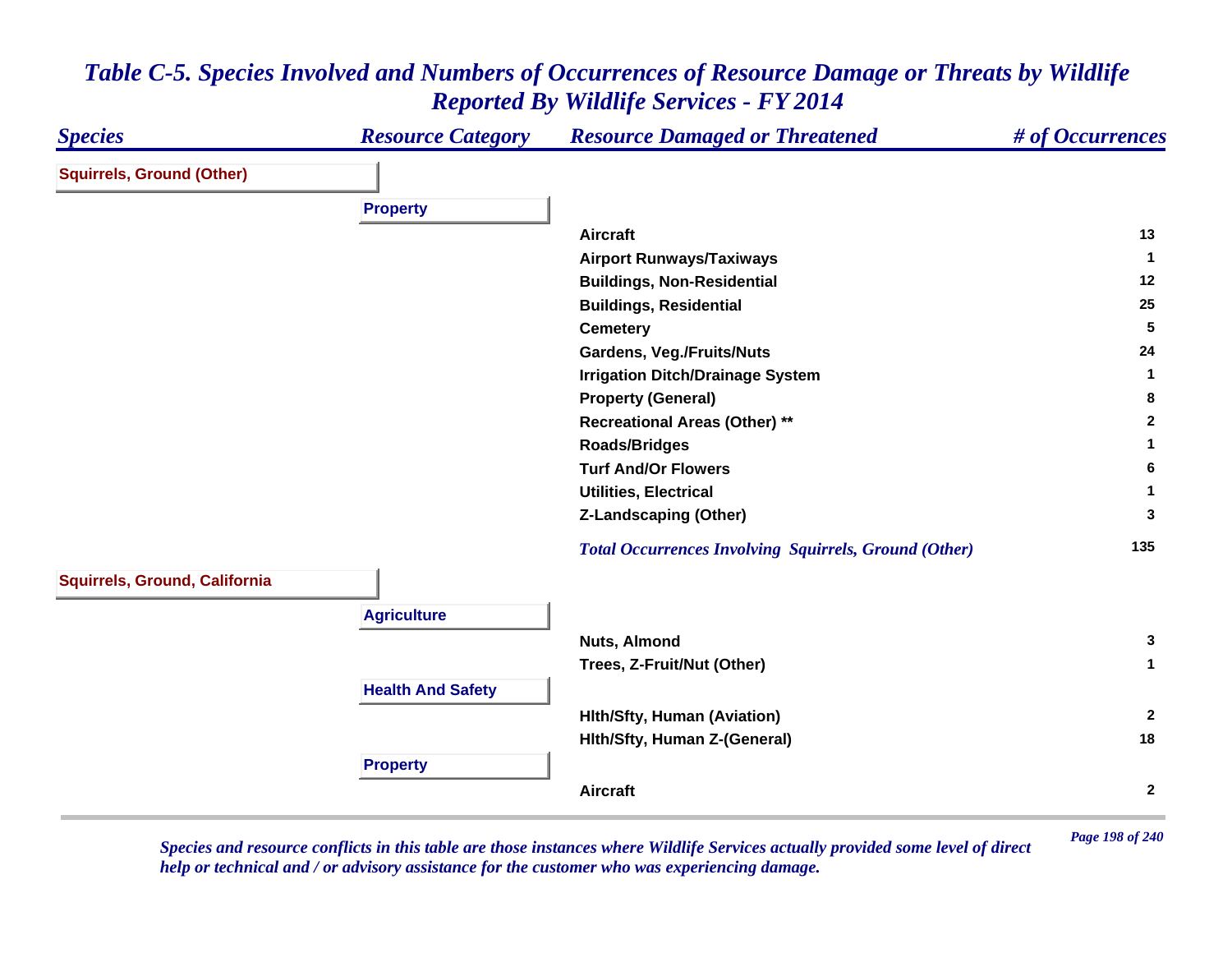| <b>Species</b>                         | <b>Resource Category</b> | <b>Resource Damaged or Threatened</b>                            | # of Occurrences |
|----------------------------------------|--------------------------|------------------------------------------------------------------|------------------|
| Squirrels, Ground, California          |                          |                                                                  |                  |
|                                        |                          | <b>Airport Runways/Taxiways</b>                                  | 1                |
|                                        |                          | <b>Buildings, Non-Residential</b>                                | 4                |
|                                        |                          | <b>Buildings, Residential</b>                                    | 13               |
|                                        |                          | <b>Gardens, Veg./Fruits/Nuts</b>                                 | $\mathbf{2}$     |
|                                        |                          | <b>Irrigation Ditch/Drainage System</b>                          |                  |
|                                        |                          | <b>Irrigation Pipe System</b>                                    | 1                |
|                                        |                          | <b>Landfills</b>                                                 | 1                |
|                                        |                          | <b>Property (General)</b>                                        | $\mathbf{2}$     |
|                                        |                          | <b>Recreational Areas (Other) **</b>                             | 6                |
|                                        |                          | <b>Turf And/Or Flowers</b>                                       | 3                |
|                                        |                          | Vehicles, Land                                                   | 1.               |
|                                        |                          | <b>Z-Landscaping (Other)</b>                                     | 1                |
|                                        |                          | <b>Total Occurrences Involving Squirrels, Ground, California</b> | 62               |
| Squirrels, Ground, Richardson's        |                          |                                                                  |                  |
|                                        | <b>Health And Safety</b> |                                                                  |                  |
|                                        |                          | <b>Hith/Sfty, Human (Aviation)</b>                               | $\mathbf{1}$     |
|                                        | <b>Property</b>          |                                                                  |                  |
|                                        |                          | <b>Recreational Areas (Other) **</b>                             | $\mathbf 1$      |
|                                        |                          |                                                                  |                  |
|                                        |                          | Total Occurrences Involving Squirrels, Ground, Richardson's      | $\mathbf{2}$     |
| <b>Squirrels, Ground, Round-Tailed</b> |                          |                                                                  |                  |
|                                        | <b>Health And Safety</b> |                                                                  |                  |
|                                        |                          | <b>Hith/Sfty, Human (Aviation)</b>                               | $\overline{2}$   |
|                                        | <b>Property</b>          |                                                                  |                  |
|                                        |                          |                                                                  |                  |

*Page 199 of 240 Species and resource conflicts in this table are those instances where Wildlife Services actually provided some level of direct help or technical and / or advisory assistance for the customer who was experiencing damage.*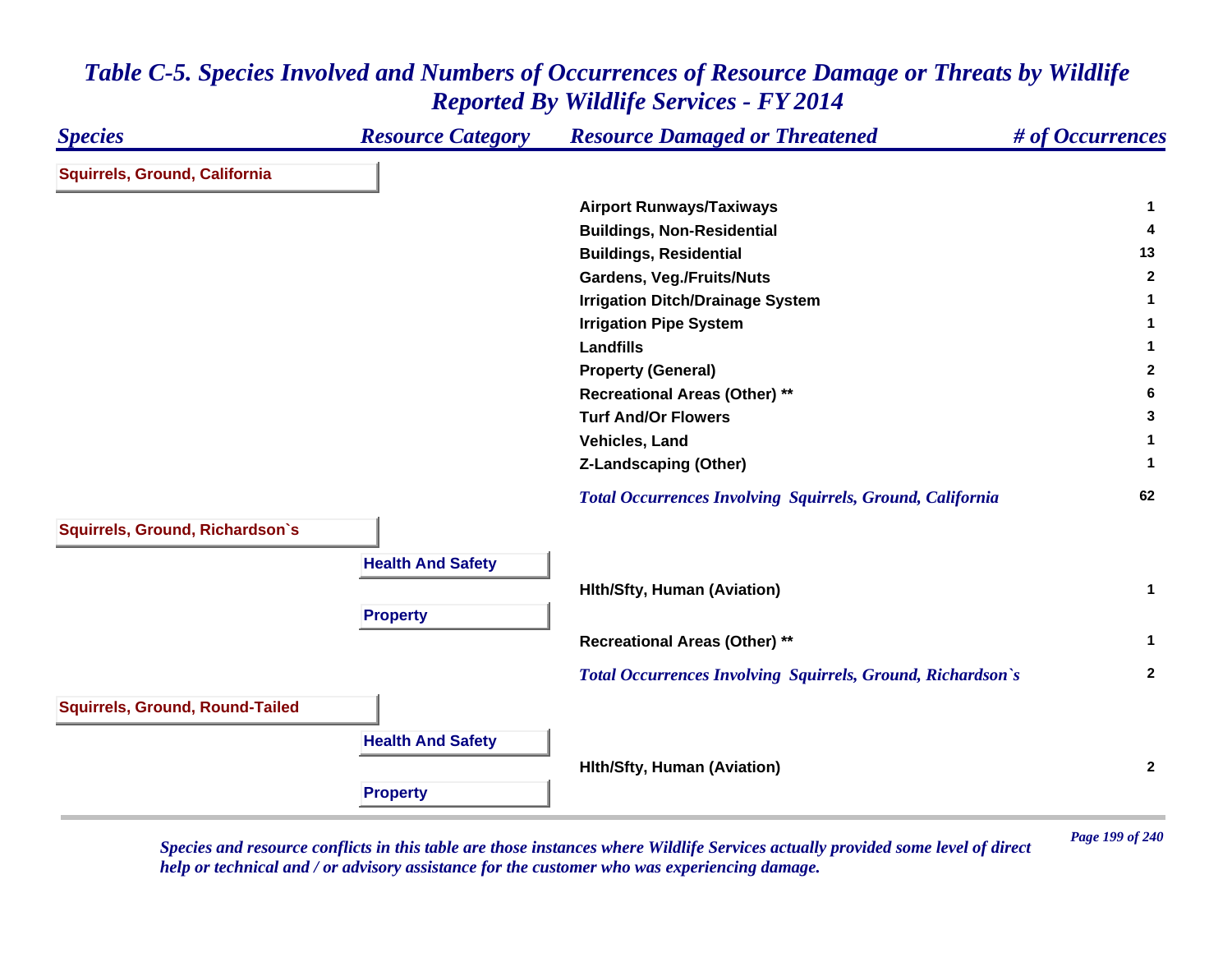#### *Species Resource Category Resource Damaged or Threatened # of Occurrences* **Squirrels, Ground, Round-Tailed Aircraft 2**  *Total Occurrences Involving Squirrels, Ground, Round-Tailed* **<sup>4</sup> Squirrels, Red Health And Safety Hlth/Sfty, Human (Aviation) <sup>6</sup> Hlth/Sfty, Human Z-(General) <sup>6</sup> Property Aircraft 5 Buildings, Non-Residential <sup>2</sup> Buildings, Residential <sup>8</sup> Gardens, Veg./Fruits/Nuts <sup>1</sup> Property (General) <sup>2</sup>**  *Total Occurrences Involving Squirrels, Red* **<sup>30</sup> Squirrels, Rock Agriculture Nuts, Pecans 4 Nuts, Pistachio 2 Health And Safety Hlth/Sfty, Human Z-(General) <sup>4</sup> Property Buildings, Residential <sup>3</sup> Golf Courses 1 Property (General) <sup>13</sup>**

### *Table C-5. Species Involved and Numbers of Occurrences of Resource Damage or Threats by Wildlife Reported By Wildlife Services - FY 2014*

*Page 200 of 240 Species and resource conflicts in this table are those instances where Wildlife Services actually provided some level of direct help or technical and / or advisory assistance for the customer who was experiencing damage.*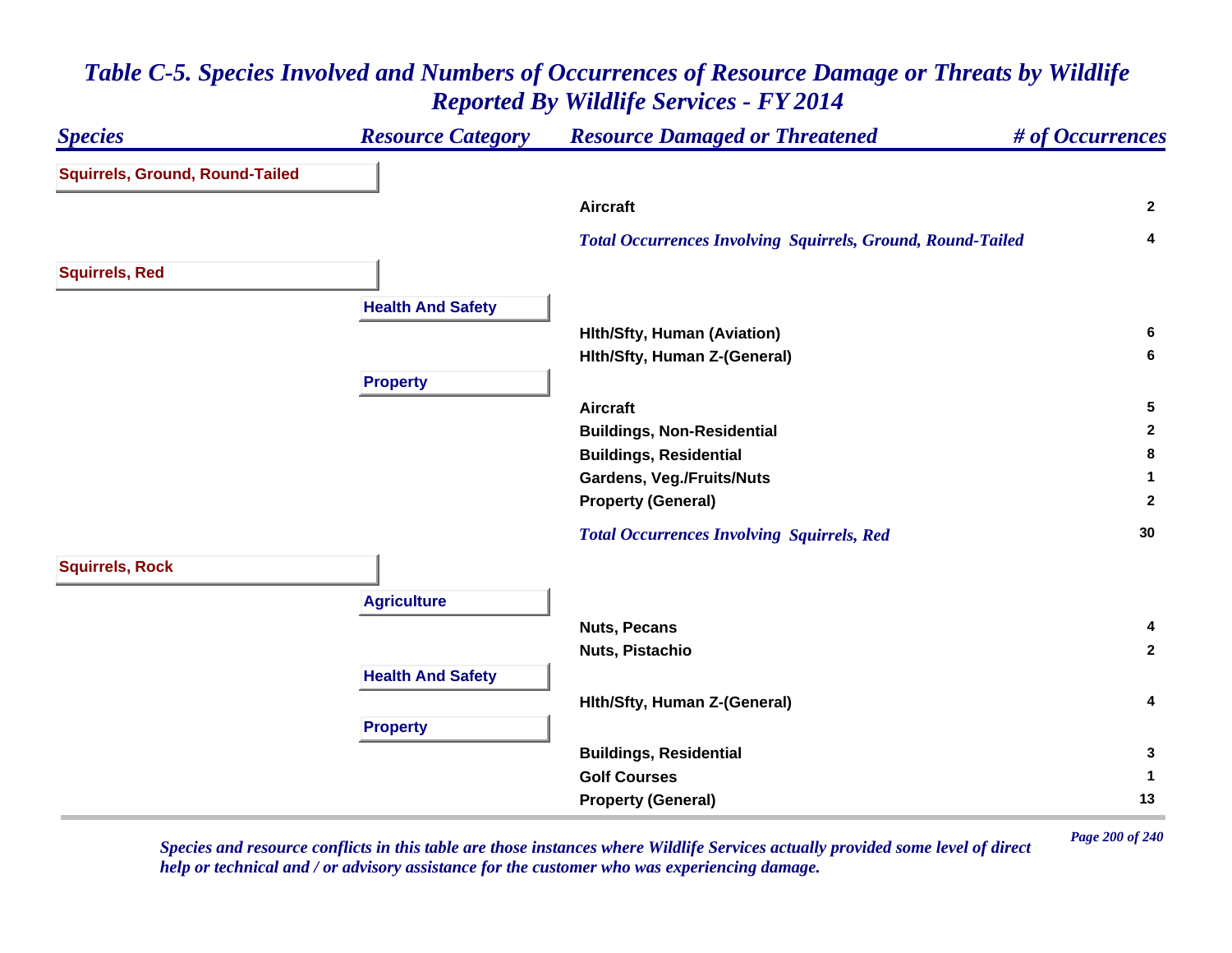### *Species Resource Category Resource Damaged or Threatened # of Occurrences* **Squirrels, Rock Zoo/Zoo Animals 1**  *Total Occurrences Involving Squirrels, Rock* **<sup>28</sup> Squirrels, Western Gray Agriculture Fruit, Apples <sup>1</sup> Nuts, Z-(Other) <sup>2</sup> Trees, Z-Fruit/Nut (Other) <sup>1</sup> Health And Safety Hlth/Sfty, Human Z-(General) <sup>2</sup> Property Buildings, Non-Residential <sup>2</sup> Buildings, Residential <sup>2</sup> Property (General) <sup>1</sup>**  *Total Occurrences Involving Squirrels, Western Gray* **<sup>11</sup> Starlings, European Agriculture Cattle (Adult) <sup>118</sup> Cattle (Calves) <sup>42</sup> Cattle Adult (Dairy) <sup>1</sup> Equine, Horses (Adult) <sup>1</sup> Feed, Livestock 251 Fowl, Chickens (Other) <sup>2</sup> Fruit, Apples <sup>1</sup>**

# *Table C-5. Species Involved and Numbers of Occurrences of Resource Damage or Threats by Wildlife Reported By Wildlife Services - FY 2014*

*Page 201 of 240 Species and resource conflicts in this table are those instances where Wildlife Services actually provided some level of direct help or technical and / or advisory assistance for the customer who was experiencing damage.*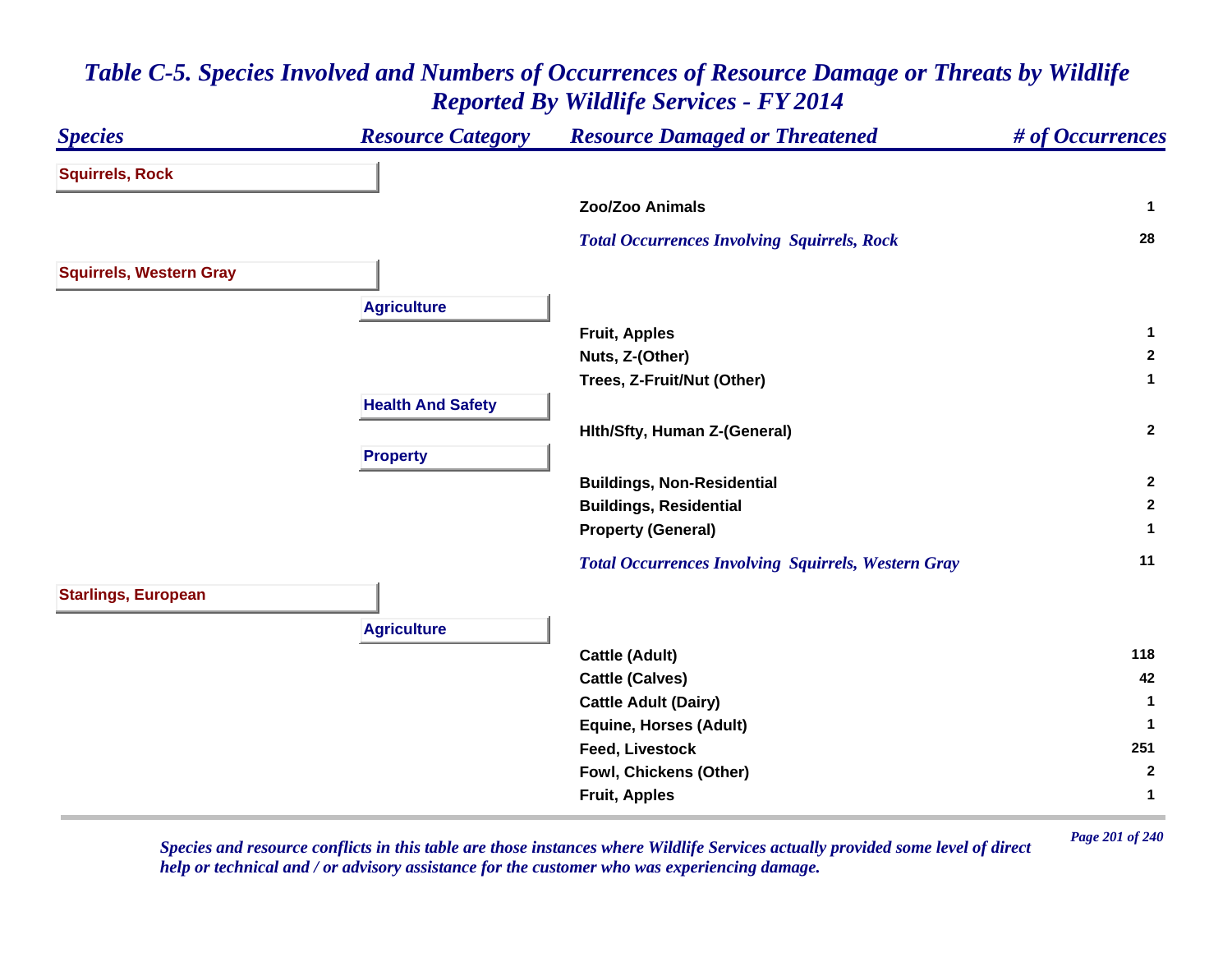| <b>Species</b>             | <b>Resource Category</b> | <b>Resource Damaged or Threatened</b> | # of Occurrences |
|----------------------------|--------------------------|---------------------------------------|------------------|
| <b>Starlings, European</b> |                          |                                       |                  |
|                            |                          | <b>Fruit, Cherries</b>                | 4                |
|                            |                          | Fruit, Grapes/Muscadines              | 10               |
|                            |                          | Grain, Stored (Non-Livestock)         | $\mathbf{1}$     |
|                            |                          | <b>Grains, Corn (Field)</b>           | $\mathbf{2}$     |
|                            |                          | <b>Grains, Corn (Sweet)</b>           | $\mathbf{2}$     |
|                            |                          | Hay (Stack/Bales)                     | $\mathbf{1}$     |
|                            |                          | Sheep (Lambs)                         | $\mathbf{1}$     |
|                            |                          | <b>Silage</b>                         | 3                |
|                            |                          | <b>Sunflowers</b>                     | $\mathbf{1}$     |
|                            |                          | <b>Swine (Adult)</b>                  | $\mathbf{1}$     |
|                            | <b>Health And Safety</b> |                                       |                  |
|                            |                          | <b>Hith/Sfty, Human (Aviation)</b>    | 216              |
|                            |                          | Hith/Sfty, Human Z-(General)          | 94               |
|                            | <b>Natural Resource</b>  |                                       |                  |
|                            |                          | Birds, Terns, Least, California (T/E) | $\mathbf{1}$     |
|                            |                          | Birds, Z-(Other)                      | $\mathbf{1}$     |
|                            | <b>Property</b>          |                                       |                  |
|                            |                          | <b>Aircraft</b>                       | 65               |
|                            |                          | <b>Buildings, Non-Residential</b>     | 115              |
|                            |                          | <b>Buildings, Residential</b>         | 51               |
|                            |                          | <b>Equipment/Machinery (Other)</b>    | 30               |
|                            |                          | Food Items, Human                     | 4                |
|                            |                          | Food Items, Non-Human*                | 10               |
|                            |                          | <b>Landfills</b>                      | 11               |
|                            |                          | <b>Oil Production/Equipment</b>       | $\mathbf{1}$     |

*Page 202 of 240 Species and resource conflicts in this table are those instances where Wildlife Services actually provided some level of direct help or technical and / or advisory assistance for the customer who was experiencing damage.*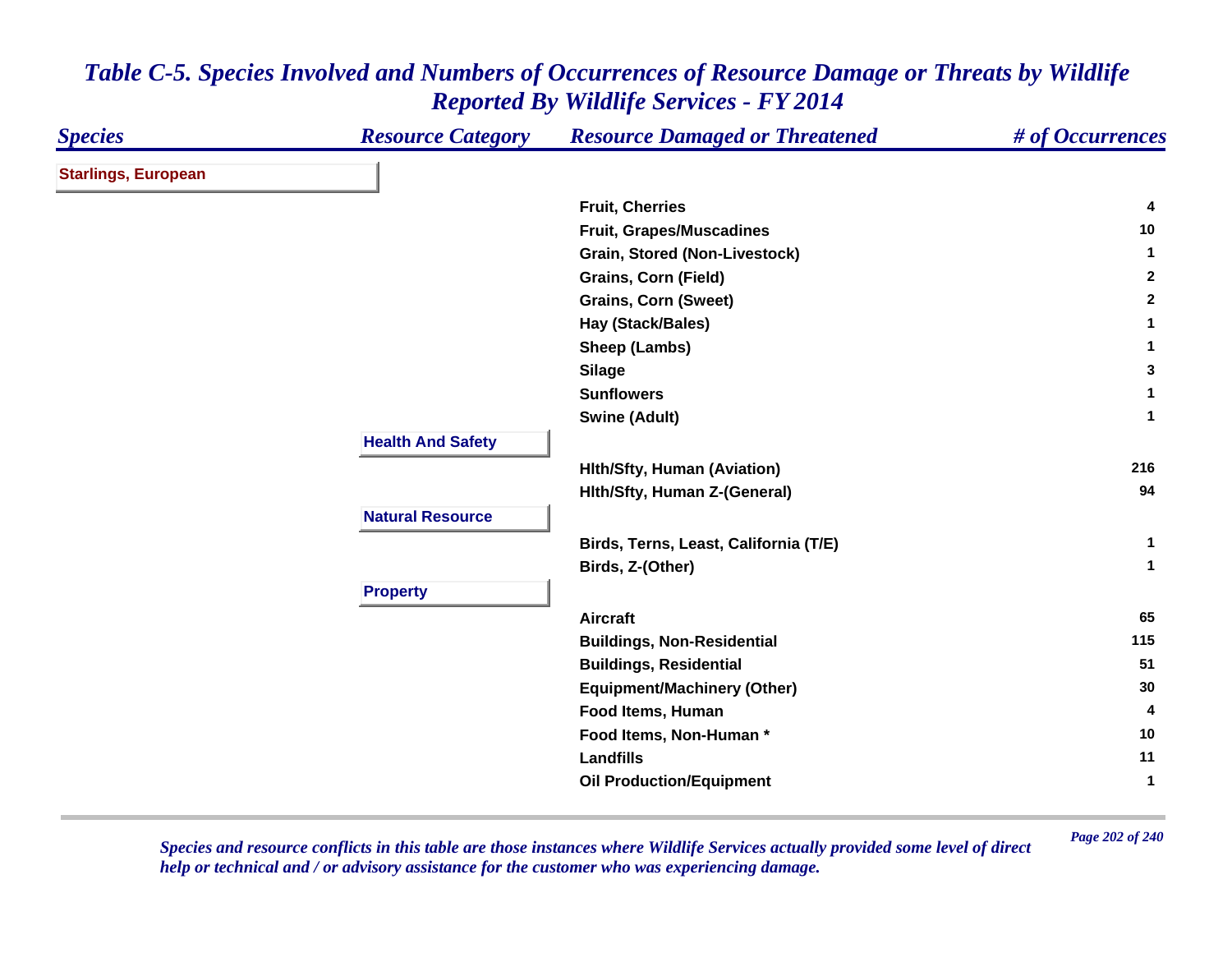#### *Species Resource Category Resource Damaged or Threatened # of Occurrences* **Starlings, European Property (General) <sup>78</sup> Railroads/Trestles 1 Recreational Areas (Other) \*\* <sup>1</sup> Swimming Pools <sup>1</sup> Trees, Standing/Shrubs <sup>4</sup> Turf And/Or Flowers 4 Utilities, Electrical 34 Utilities, Z-(Other) <sup>1</sup> Vehicles, Land 6 Zoo/Zoo Animals 1**  *Total Occurrences Involving Starlings, European* **1,172 Stilts, Black-Necked Health And Safety Hlth/Sfty, Human (Aviation) <sup>1</sup> Property Aircraft 1 Equipment/Machinery (Other) <sup>1</sup>**  *Total Occurrences Involving Stilts, Black-Necked* **<sup>3</sup> Storks, Wood Property Aircraft 1**  *Total Occurrences Involving Storks, Wood* **<sup>1</sup>**

### *Table C-5. Species Involved and Numbers of Occurrences of Resource Damage or Threats by Wildlife Reported By Wildlife Services - FY 2014*

*Page 203 of 240 Species and resource conflicts in this table are those instances where Wildlife Services actually provided some level of direct help or technical and / or advisory assistance for the customer who was experiencing damage.*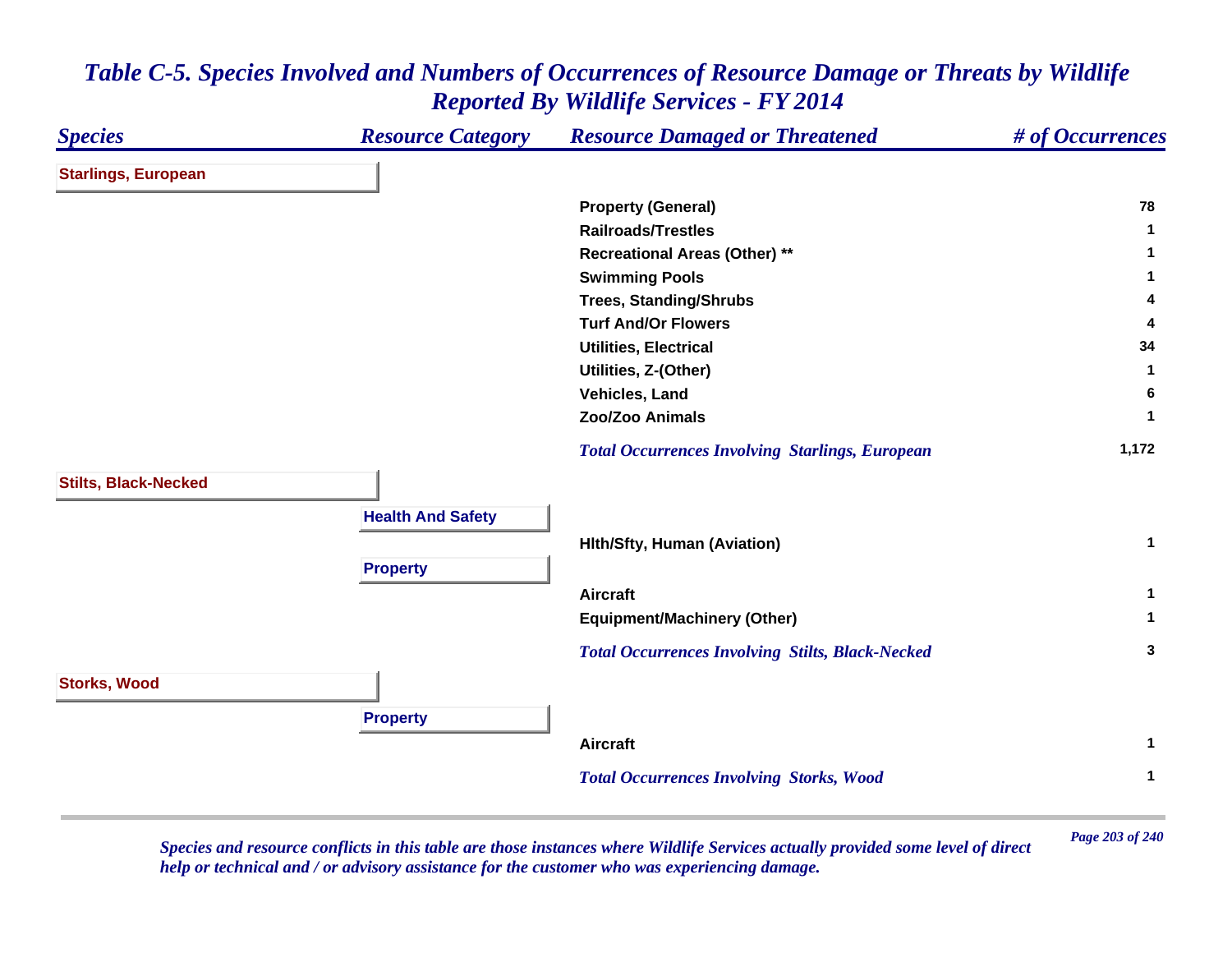#### *Species Resource Category Resource Damaged or Threatened # of Occurrences* **Storks, Wood (T/E) Agriculture Fish, Catfish (Fingerling) <sup>1</sup>**  *Total Occurrences Involving Storks, Wood (T/E)* **<sup>1</sup> Swallows, Bank Health And Safety Hlth/Sfty, Human (Aviation) 7Property Aircraft 10 Buildings, Non-Residential <sup>2</sup> Landfills 1**  *Total Occurrences Involving Swallows, Bank* **<sup>20</sup> Swallows, Barn Agriculture Fowl, Chickens (Other) <sup>1</sup> Health And Safety Hlth/Sfty, Human (Aviation) <sup>79</sup> Hlth/Sfty, Human Z-(General) <sup>25</sup> Property Aircraft 68 Boat Docks/Marinas**

# *Table C-5. Species Involved and Numbers of Occurrences of Resource Damage or Threats by Wildlife Reported By Wildlife Services - FY 2014*

*Page 204 of 240 Species and resource conflicts in this table are those instances where Wildlife Services actually provided some level of direct help or technical and / or advisory assistance for the customer who was experiencing damage.* 

**1**

**Buildings, Non-Residential <sup>33</sup> Buildings, Residential <sup>18</sup>**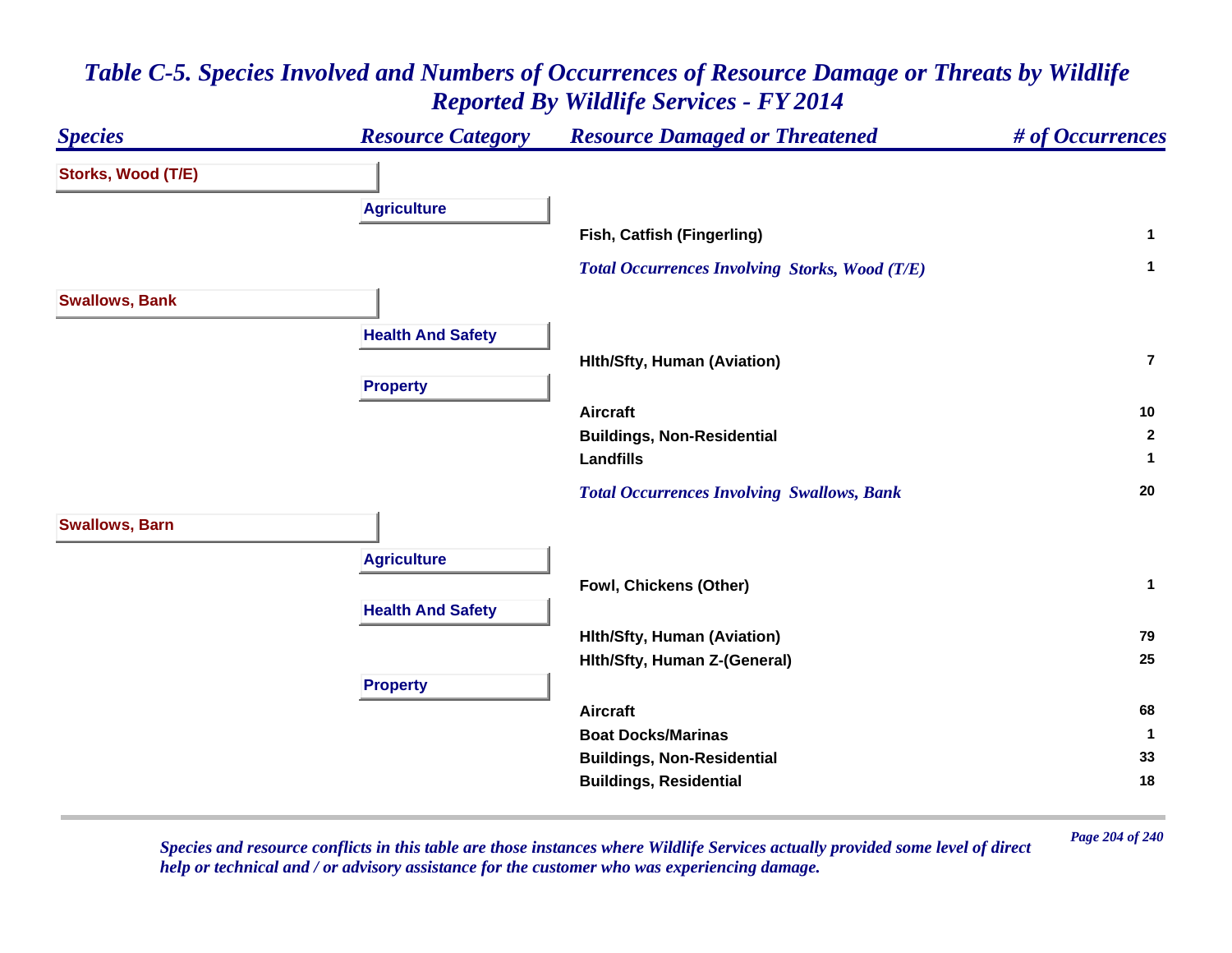#### *Species Resource Category Resource Damaged or Threatened # of Occurrences* **Swallows, Barn Equipment/Machinery (Other) <sup>2</sup> Food Items, Human 2 Property (General) <sup>9</sup> Roads/Bridges 7** *Total Occurrences Involving Swallows, Barn* **<sup>245</sup> Swallows, Cliff Agriculture Fowl, Chickens (Other) <sup>1</sup> Health And Safety Hlth/Sfty, Human (Aviation) <sup>43</sup> Hlth/Sfty, Human Z-(General) <sup>3</sup> Property Aircraft 26 Buildings, Non-Residential <sup>10</sup> Buildings, Residential 7Property (General) <sup>2</sup> Roads/Bridges <sup>9</sup>**  *Total Occurrences Involving Swallows, Cliff* **<sup>101</sup> Swallows, Northern Rough-Winged Health And Safety Hlth/Sfty, Human (Aviation) <sup>6</sup> Property Aircraft8**

# *Table C-5. Species Involved and Numbers of Occurrences of Resource Damage or Threats by Wildlife Reported By Wildlife Services - FY 2014*

*Page 205 of 240 Species and resource conflicts in this table are those instances where Wildlife Services actually provided some level of direct help or technical and / or advisory assistance for the customer who was experiencing damage.*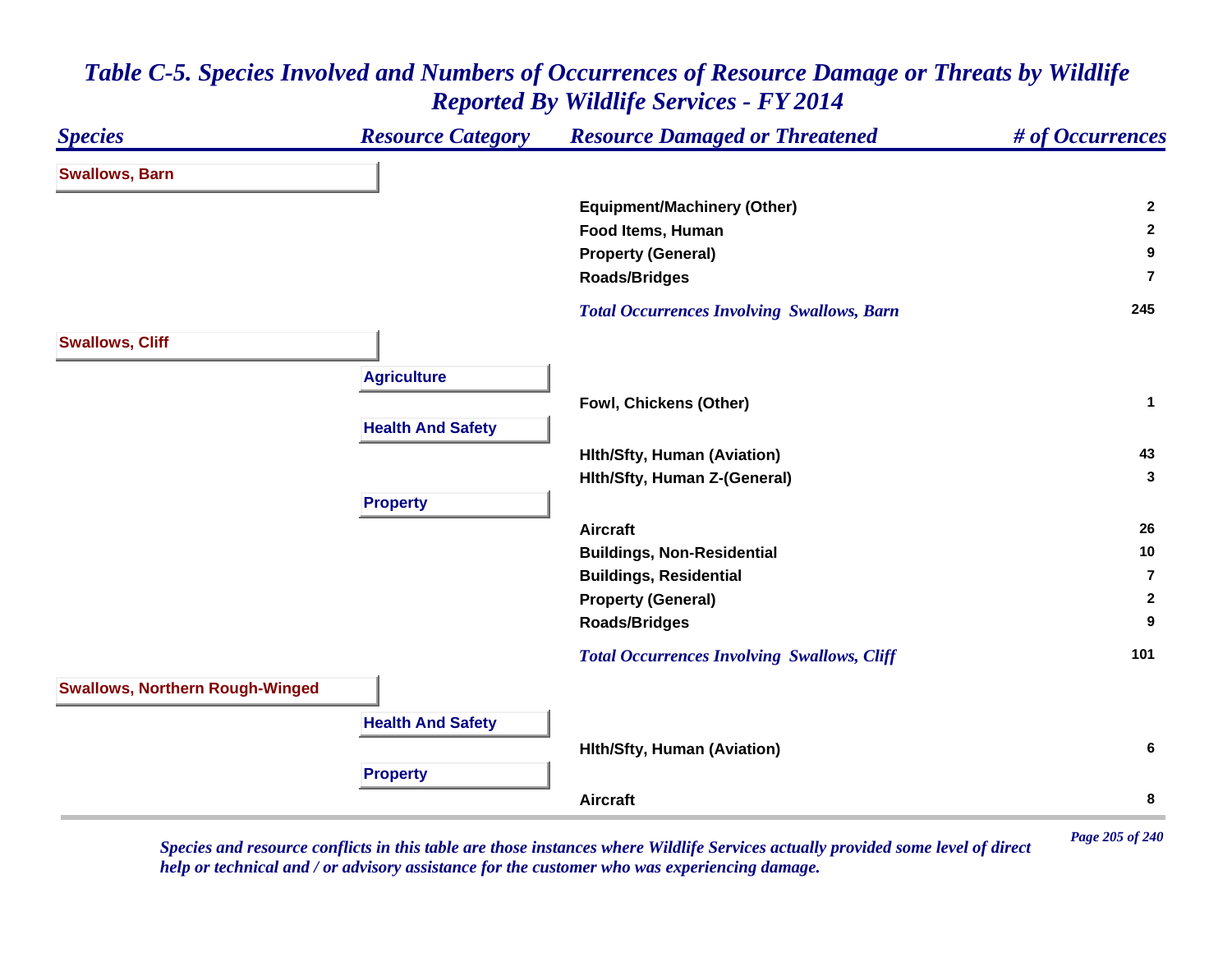# *Species Resource Category Resource Damaged or Threatened # of Occurrences* **Swallows, Northern Rough-Winged Buildings, Non-Residential <sup>2</sup>**  *Total Occurrences Involving Swallows, Northern Rough-Winged* **<sup>16</sup> Swallows, Tree Health And Safety Hlth/Sfty, Human (Aviation) <sup>16</sup> Hlth/Sfty, Human Z-(General) <sup>1</sup> Property Aircraft 24 Buildings, Non-Residential <sup>2</sup> Property (General) <sup>1</sup>**  *Total Occurrences Involving Swallows, Tree* **<sup>44</sup> Swallows, Violet-Green Health And Safety Hlth/Sfty, Human (Aviation) <sup>1</sup> Property Aircraft 1 Property (General) <sup>1</sup>**  *Total Occurrences Involving Swallows, Violet-Green* **<sup>3</sup> Swans, Mute Health And Safety Hlth/Sfty, Human (Aviation) <sup>14</sup>**

### *Table C-5. Species Involved and Numbers of Occurrences of Resource Damage or Threats by Wildlife Reported By Wildlife Services - FY 2014*

*Page 206 of 240 Species and resource conflicts in this table are those instances where Wildlife Services actually provided some level of direct help or technical and / or advisory assistance for the customer who was experiencing damage.*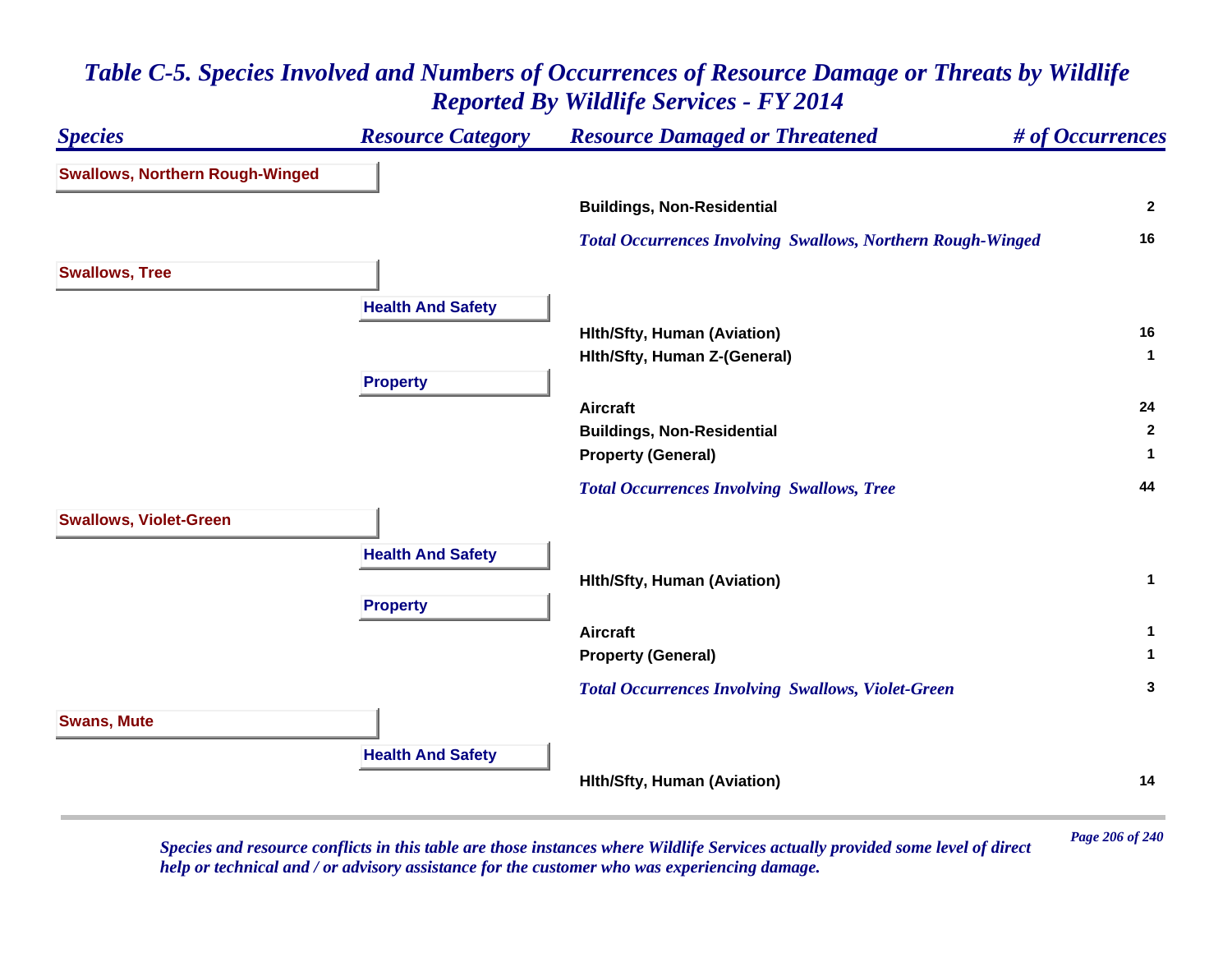| <b>Species</b>          | <b>Resource Category</b> | <b>Resource Damaged or Threatened</b>               | # of Occurrences |
|-------------------------|--------------------------|-----------------------------------------------------|------------------|
| <b>Swans, Mute</b>      |                          |                                                     |                  |
|                         |                          | Hith/Sfty, Human (Other Transportation)             | 4                |
|                         |                          | Hith/Sfty, Human Z-(General)                        | 11               |
|                         | <b>Natural Resource</b>  |                                                     |                  |
|                         |                          | Birds, Swans, Wild (Other)                          | 6.               |
|                         |                          | <b>Birds, Waterfowl (Other)</b>                     | 8                |
|                         |                          | <b>Designated Natural Areas</b>                     |                  |
|                         |                          | Habitat, Wildlife (General)                         |                  |
|                         |                          | Watershed                                           | 1                |
|                         |                          | <b>Wetlands</b>                                     | $\mathbf{2}$     |
|                         | <b>Property</b>          |                                                     |                  |
|                         |                          | <b>Aircraft</b>                                     | 17               |
|                         |                          | <b>Buildings, Non-Residential</b>                   | $\mathbf{2}$     |
|                         |                          | <b>Property (General)</b>                           | 4                |
|                         |                          | <b>Recreational Areas (Other) **</b>                | 1                |
|                         |                          | <b>Total Occurrences Involving Swans, Mute</b>      | 75               |
| <b>Swans, Trumpeter</b> |                          |                                                     |                  |
|                         | <b>Health And Safety</b> |                                                     |                  |
|                         |                          | <b>Hith/Sfty, Human (Aviation)</b>                  | $\mathbf 1$      |
|                         |                          |                                                     |                  |
|                         |                          | <b>Total Occurrences Involving Swans, Trumpeter</b> | $\mathbf 1$      |
| <b>Swans, Tundra</b>    |                          |                                                     |                  |
|                         |                          |                                                     |                  |
|                         | <b>Health And Safety</b> |                                                     |                  |
|                         |                          | Hith/Sfty, Human (Aviation)                         | $\mathbf{2}$     |
|                         |                          |                                                     |                  |

*Page 207 of 240 Species and resource conflicts in this table are those instances where Wildlife Services actually provided some level of direct help or technical and / or advisory assistance for the customer who was experiencing damage.*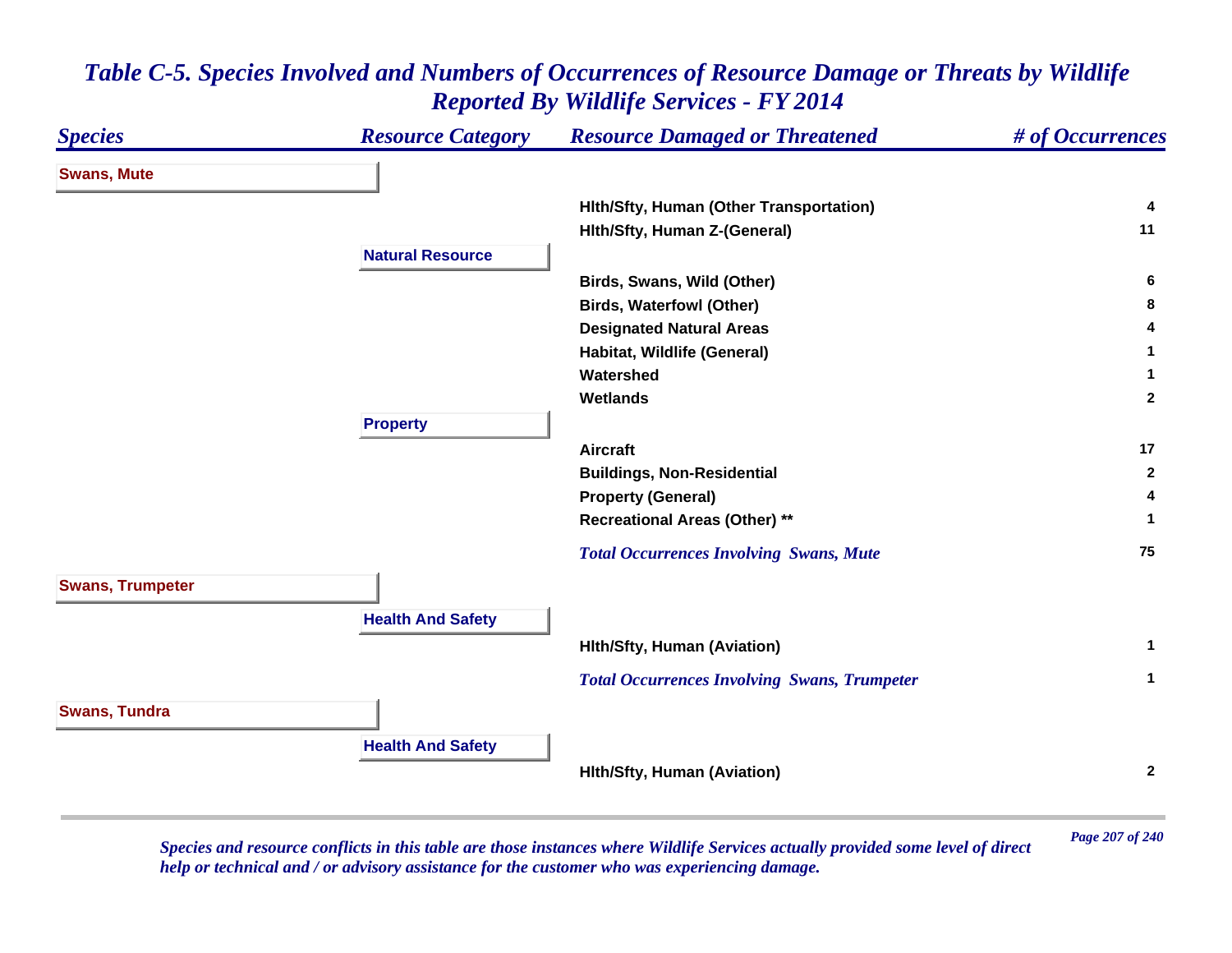#### *Species Resource Category Resource Damaged or Threatened # of Occurrences* **Swans, Tundra**  *Total Occurrences Involving Swans, Tundra* **<sup>2</sup> Swifts (All) Health And Safety Hlth/Sfty, Human (Aviation) <sup>10</sup> Hlth/Sfty, Human Z-(General) <sup>9</sup> Property Aircraft 15 Buildings, Non-Residential <sup>3</sup> Buildings, Residential <sup>6</sup> Property (General) <sup>2</sup>**  *Total Occurrences Involving Swifts (All)* **<sup>45</sup> Swine, Feral Agriculture Beans, Soybeans <sup>160</sup> Beefalo 1 Birds, Pheasant (All) Ag <sup>1</sup> Birds, Quail (All) Ag <sup>6</sup> Birds, Z-Game (Other) <sup>1</sup> Bushes, Blackberry/Raspberry <sup>1</sup> Carrots 8 Cattle (Adult) <sup>60</sup> Cattle (Calves) <sup>218</sup> Clover10**

### *Table C-5. Species Involved and Numbers of Occurrences of Resource Damage or Threats by Wildlife Reported By Wildlife Services - FY 2014*

*Page 208 of 240 Species and resource conflicts in this table are those instances where Wildlife Services actually provided some level of direct help or technical and / or advisory assistance for the customer who was experiencing damage.*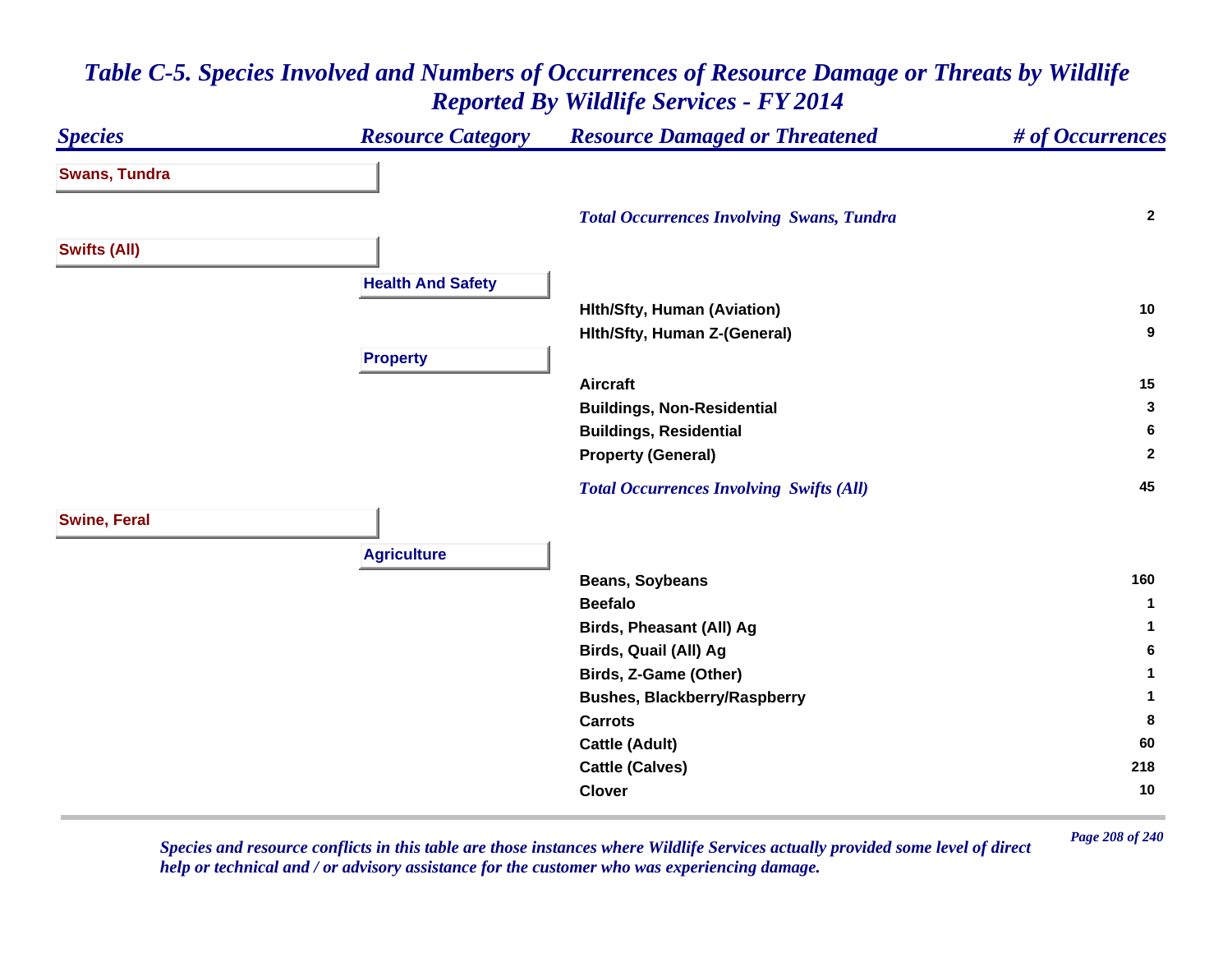| <b>Species</b>      | <b>Resource Category</b> | <b>Resource Damaged or Threatened</b> | # of Occurrences |
|---------------------|--------------------------|---------------------------------------|------------------|
| <b>Swine, Feral</b> |                          |                                       |                  |
|                     |                          | Cotton                                | 11               |
|                     |                          | <b>Earthworms</b>                     | $\mathbf{1}$     |
|                     |                          | <b>Equine, Horses (Adult)</b>         | $\overline{7}$   |
|                     |                          | <b>Equine, Horses (Foals)</b>         | 8                |
|                     |                          | <b>Feed, Livestock</b>                | 61               |
|                     |                          | Fowl, Chickens (Other)                | $\mathbf{2}$     |
|                     |                          | <b>Fruit, Apples</b>                  | $\mathbf{2}$     |
|                     |                          | Fruit, Grapes/Muscadines              | 21               |
|                     |                          | <b>Fruit, Peaches</b>                 | $\mathbf{2}$     |
|                     |                          | Fruit, Z-(Other)                      | 4                |
|                     |                          | <b>Goats, Meat (Adults)</b>           | 3                |
|                     |                          | Goats, Meat (Kids)                    | 15               |
|                     |                          | <b>Goats, Mohair (Adult)</b>          | $\mathbf{2}$     |
|                     |                          | <b>Goats, Mohair (Kids)</b>           | $\overline{2}$   |
|                     |                          | Goats, Z-(Other Kids)                 | 14               |
|                     |                          | <b>Grains, Barley</b>                 | -1               |
|                     |                          | <b>Grains, Corn (Field)</b>           | 373              |
|                     |                          | <b>Grains, Corn (Sweet)</b>           | 9                |
|                     |                          | Grains, Milo                          | 48               |
|                     |                          | <b>Grains, Oats</b>                   | 35               |
|                     |                          | <b>Grains, Rice</b>                   | 19               |
|                     |                          | <b>Grains, Rye</b>                    | $\mathbf{1}$     |
|                     |                          | Grains, Wheat                         | 150              |
|                     |                          | Grains, Z-(Other)                     | 13               |
|                     |                          | Grasses/Sod                           | 35               |
|                     |                          | Hay (Stack/Bales)                     | 38               |

*Page 209 of 240 Species and resource conflicts in this table are those instances where Wildlife Services actually provided some level of direct help or technical and / or advisory assistance for the customer who was experiencing damage.*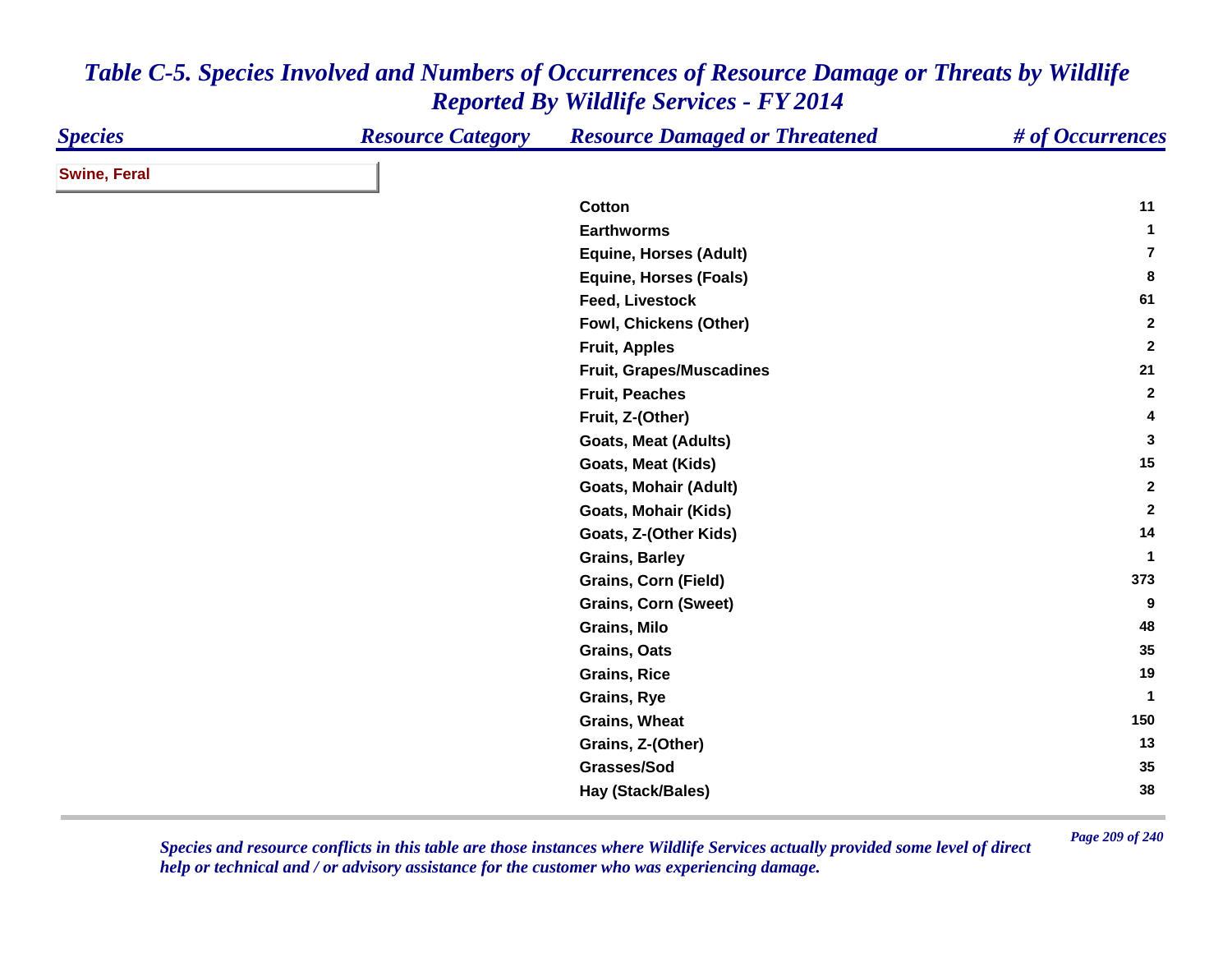| <b>Species</b>      | <b>Resource Category</b> | <b>Resource Damaged or Threatened</b> | # of Occurrences |
|---------------------|--------------------------|---------------------------------------|------------------|
| <b>Swine, Feral</b> |                          |                                       |                  |
|                     |                          | Hayfields, Alfalfa                    | 28               |
|                     |                          | <b>Hayfields, Mixed Species</b>       | 210              |
|                     |                          | Lettuce                               | 3                |
|                     |                          | Mammals, Deer, White-Tailed Ag        | 32               |
|                     |                          | Mammals, Z-Exotic Game (Other)        | 4                |
|                     |                          | <b>Mammals, Z-Native Game (Other)</b> | $\mathbf{2}$     |
|                     |                          | <b>Melons, Watermelons</b>            | $\overline{2}$   |
|                     |                          | Nuts, Almond                          | $\mathbf{1}$     |
|                     |                          | <b>Nuts, Pecans</b>                   | 12               |
|                     |                          | <b>Pasture</b>                        | 880              |
|                     |                          | <b>Peanuts</b>                        | 33               |
|                     |                          | Peas                                  | $\mathbf{1}$     |
|                     |                          | <b>Plants, Grapes/Muscadines</b>      | $\mathbf{2}$     |
|                     |                          | <b>Potatoes</b>                       | 5                |
|                     |                          | <b>Pumpkins</b>                       | 3                |
|                     |                          | <b>Rabbits (Domestic)</b>             | $\mathbf 1$      |
|                     |                          | Rangeland                             | 223              |
|                     |                          | <b>Sheep (Adult)</b>                  | $\overline{2}$   |
|                     |                          | Sheep (Lambs)                         | 20               |
|                     |                          | <b>Silage</b>                         | 3                |
|                     |                          | Sudangrass, Sorghum                   | $\mathbf{1}$     |
|                     |                          | <b>Swine (Adult)</b>                  | 74               |
|                     |                          | <b>Swine (Piglets)</b>                | 32               |
|                     |                          | <b>Tomatoes</b>                       | 4                |
|                     |                          | <b>Trees, Almond</b>                  | $\mathbf{1}$     |
|                     |                          | <b>Trees, Apple</b>                   | $\overline{2}$   |

*Page 210 of 240 Species and resource conflicts in this table are those instances where Wildlife Services actually provided some level of direct help or technical and / or advisory assistance for the customer who was experiencing damage.*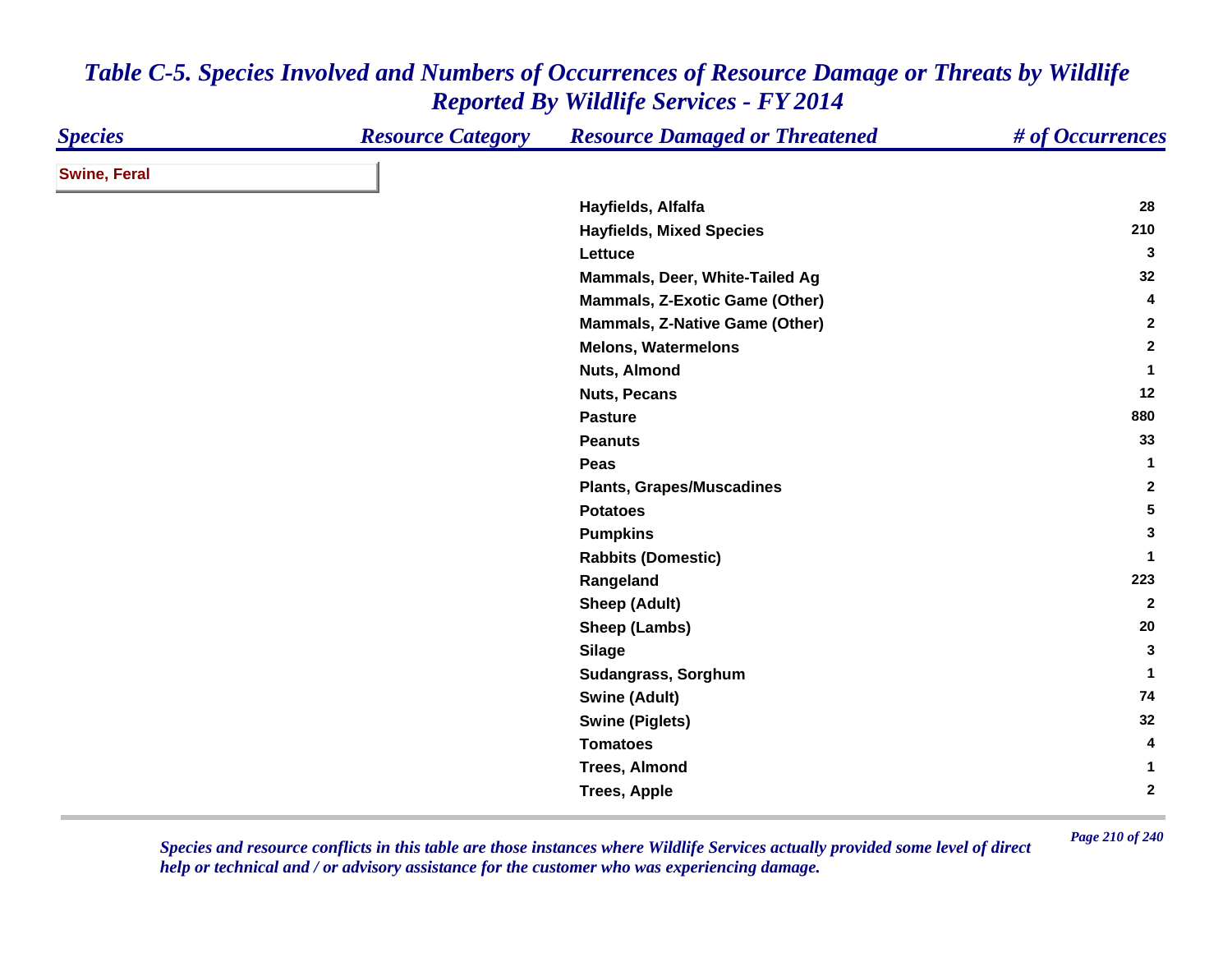| <b>Species</b>      | <b>Resource Category</b> | <b>Resource Damaged or Threatened</b>           | # of Occurrences |
|---------------------|--------------------------|-------------------------------------------------|------------------|
| <b>Swine, Feral</b> |                          |                                                 |                  |
|                     |                          | <b>Trees, Christmas</b>                         | $\mathbf{2}$     |
|                     |                          | <b>Trees, Olive</b>                             | $\mathbf{2}$     |
|                     |                          | <b>Trees, Peach</b>                             | $\mathbf{2}$     |
|                     |                          | <b>Trees, Pecan</b>                             | $\mathbf{2}$     |
|                     |                          | <b>Trees, Seedlings Ag</b>                      | $\mathbf{2}$     |
|                     |                          | <b>Trees, Standing (Mixed)</b>                  | 12               |
|                     |                          | <b>Trees, Standing Hardwood</b>                 | 38               |
|                     |                          | <b>Trees, Standing Softwood</b>                 | 38               |
|                     |                          | Trees, Z-Fruit/Nut (Other)                      | 4                |
|                     | <b>Health And Safety</b> |                                                 |                  |
|                     |                          | <b>Hith/Sfty, Human (Aviation)</b>              | 4                |
|                     |                          | Hith/Sfty, Human Z-(General)                    | 250              |
|                     | <b>Natural Resource</b>  |                                                 |                  |
|                     |                          | Birds, Ducks, Wild (Other)                      | $\mathbf{2}$     |
|                     |                          | <b>Birds, Grouse, Sage</b>                      | 5                |
|                     |                          | <b>Birds, Pheasant (All) Nr</b>                 | 57               |
|                     |                          | <b>Birds, Prairie Chickens, Attwaters (T/E)</b> | 13               |
|                     |                          | <b>Birds, Prairie Chickens, Lesser</b>          | 29               |
|                     |                          | <b>Birds, Quail (All) Nr</b>                    | 118              |
|                     |                          | <b>Birds, Turkey, Wild</b>                      | 125              |
|                     |                          | <b>Birds, Upland Game (Other)</b>               | 4                |
|                     |                          | <b>Designated Natural Areas</b>                 | 53               |
|                     |                          | Habitat, Wildlife (General)                     | 156              |
|                     |                          | Mammals, Deer, White-Tailed Nr                  | 121              |
|                     |                          | Plants, Alabama Canebrake Pitcher (T/E)         | $\mathbf 1$      |
|                     |                          | <b>Reclamation/Restoration Site</b>             | 15               |

*Page 211 of 240 Species and resource conflicts in this table are those instances where Wildlife Services actually provided some level of direct help or technical and / or advisory assistance for the customer who was experiencing damage.*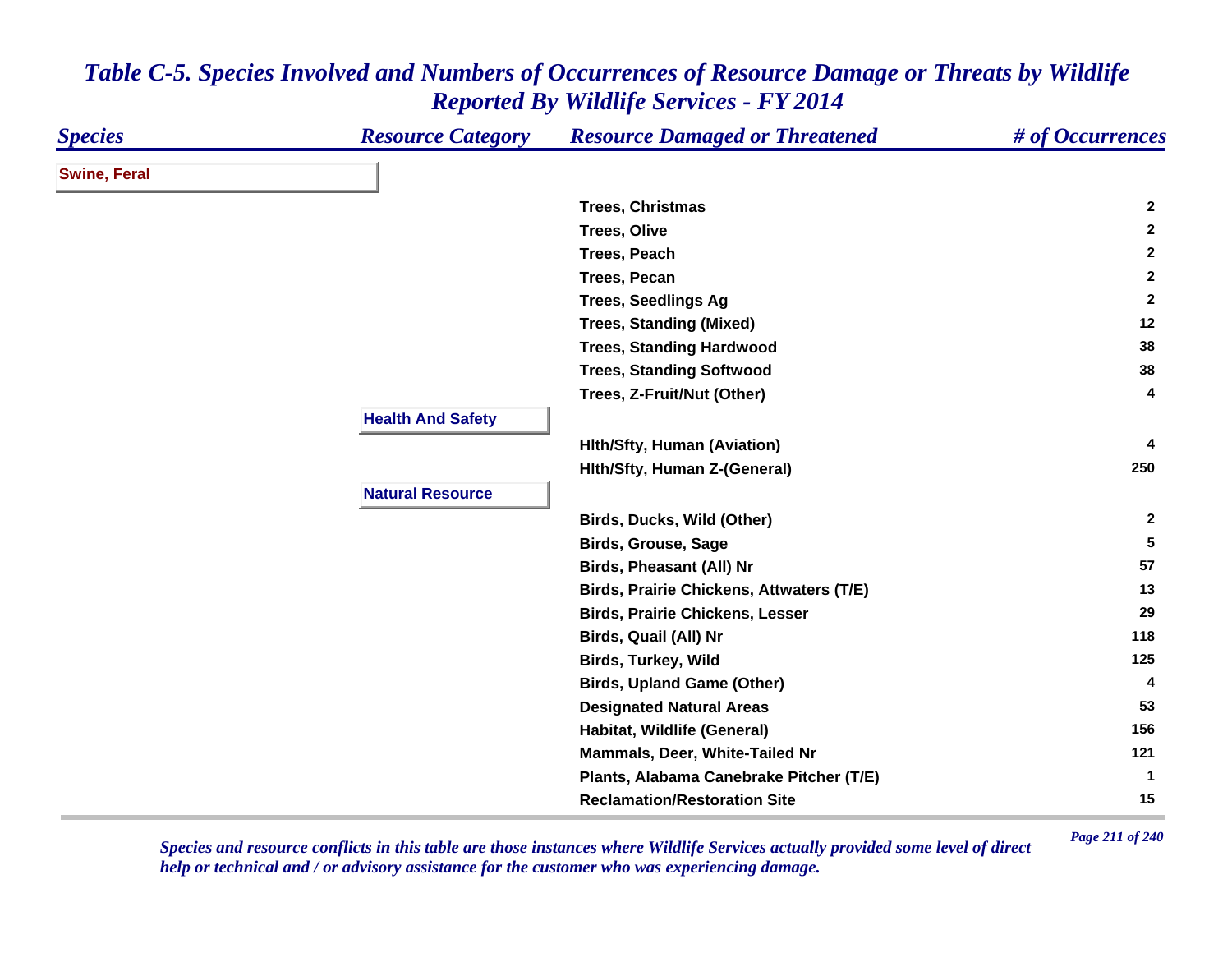| <b>Species</b>      | <b>Resource Category</b> | <b>Resource Damaged or Threatened</b>     | # of Occurrences |
|---------------------|--------------------------|-------------------------------------------|------------------|
| <b>Swine, Feral</b> |                          |                                           |                  |
|                     |                          | Reptiles, Turtles, Kemps Ridley Sea (T/E) | $\mathbf{1}$     |
|                     |                          | Seeds, Reforestation Nr                   | 16               |
|                     |                          | <b>Streams</b>                            | 54               |
|                     |                          | <b>Trees, Seedlings Nr</b>                | 77               |
|                     |                          | <b>Trees, Standing</b>                    | 37               |
|                     |                          | Watershed                                 | 117              |
|                     |                          | <b>Wetlands</b>                           | 103              |
|                     | <b>Property</b>          |                                           |                  |
|                     |                          | <b>Aircraft</b>                           | $\mathbf{2}$     |
|                     |                          | <b>Buildings, Non-Residential</b>         | 4                |
|                     |                          | <b>Cemetery</b>                           | 3                |
|                     |                          | <b>Dikes/Dams/Impoundments</b>            | 187              |
|                     |                          | <b>Fences</b>                             | 62               |
|                     |                          | Food Items, Non-Human*                    | 4                |
|                     |                          | <b>Gardens, Veg./Fruits/Nuts</b>          | 9                |
|                     |                          | <b>Golf Courses</b>                       | 4                |
|                     |                          | <b>Irrigation Ditch/Drainage System</b>   | 12               |
|                     |                          | <b>Irrigation Pipe System</b>             | 15               |
|                     |                          | <b>Irrigation, Drip Line</b>              | $\overline{7}$   |
|                     |                          | <b>Landfills</b>                          | $\mathbf{1}$     |
|                     |                          | <b>Pets (Companion/Hobby Animals)</b>     | 5                |
|                     |                          | <b>Property (General)</b>                 | 820              |
|                     |                          | <b>Recreational Areas (Other) **</b>      | 52               |
|                     |                          | <b>Research Project</b>                   | $\mathbf 1$      |
|                     |                          | <b>Roads/Bridges</b>                      | 22               |
|                     |                          | Soil (I.E. Erosion)                       | 32               |

*Page 212 of 240 Species and resource conflicts in this table are those instances where Wildlife Services actually provided some level of direct help or technical and / or advisory assistance for the customer who was experiencing damage.*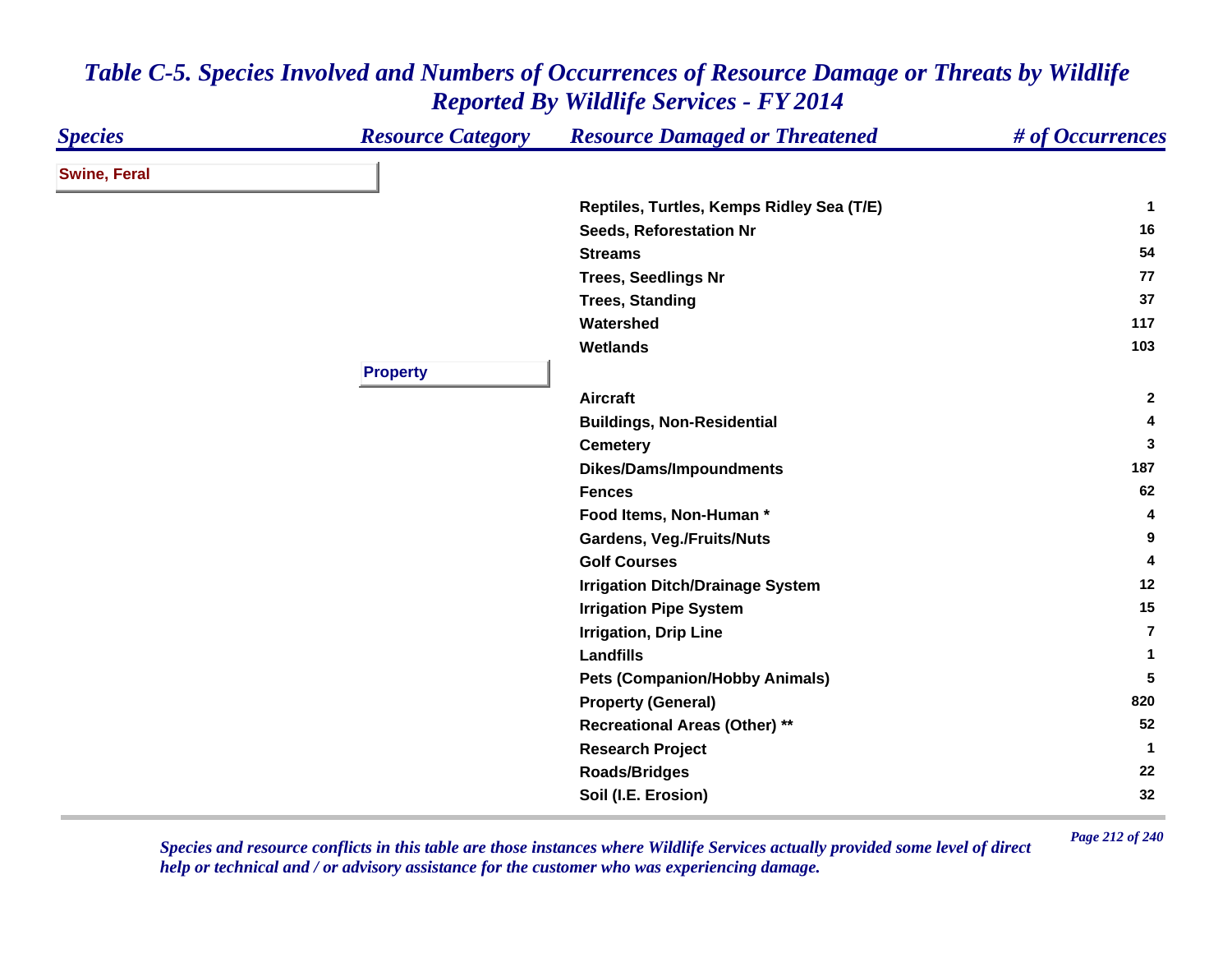### *Species Resource Category Resource Damaged or Threatened # of Occurrences* **Swine, Feral Trees, Standing/Shrubs <sup>6</sup> Turf And/Or Flowers 196 Utilities, Sewerage/Wastewater Treatment <sup>3</sup> Vehicles, Land 2 Z-Landscaping (Other) <sup>104</sup>**  *Total Occurrences Involving Swine, Feral* **5,937 Tanager, Scarlet Health And Safety Hlth/Sfty, Human (Aviation) <sup>2</sup> Property Aircraft 2 Buildings, Non-Residential <sup>2</sup>**  *Total Occurrences Involving Tanager, Scarlet* **<sup>6</sup> Tanagers, Western Health And Safety Hlth/Sfty, Human (Aviation) <sup>1</sup> Property Aircraft 1**  *Total Occurrences Involving Tanagers, Western* **<sup>2</sup> Terns, Black Health And Safety**

### *Table C-5. Species Involved and Numbers of Occurrences of Resource Damage or Threats by Wildlife Reported By Wildlife Services - FY 2014*

*Page 213 of 240 Species and resource conflicts in this table are those instances where Wildlife Services actually provided some level of direct help or technical and / or advisory assistance for the customer who was experiencing damage.*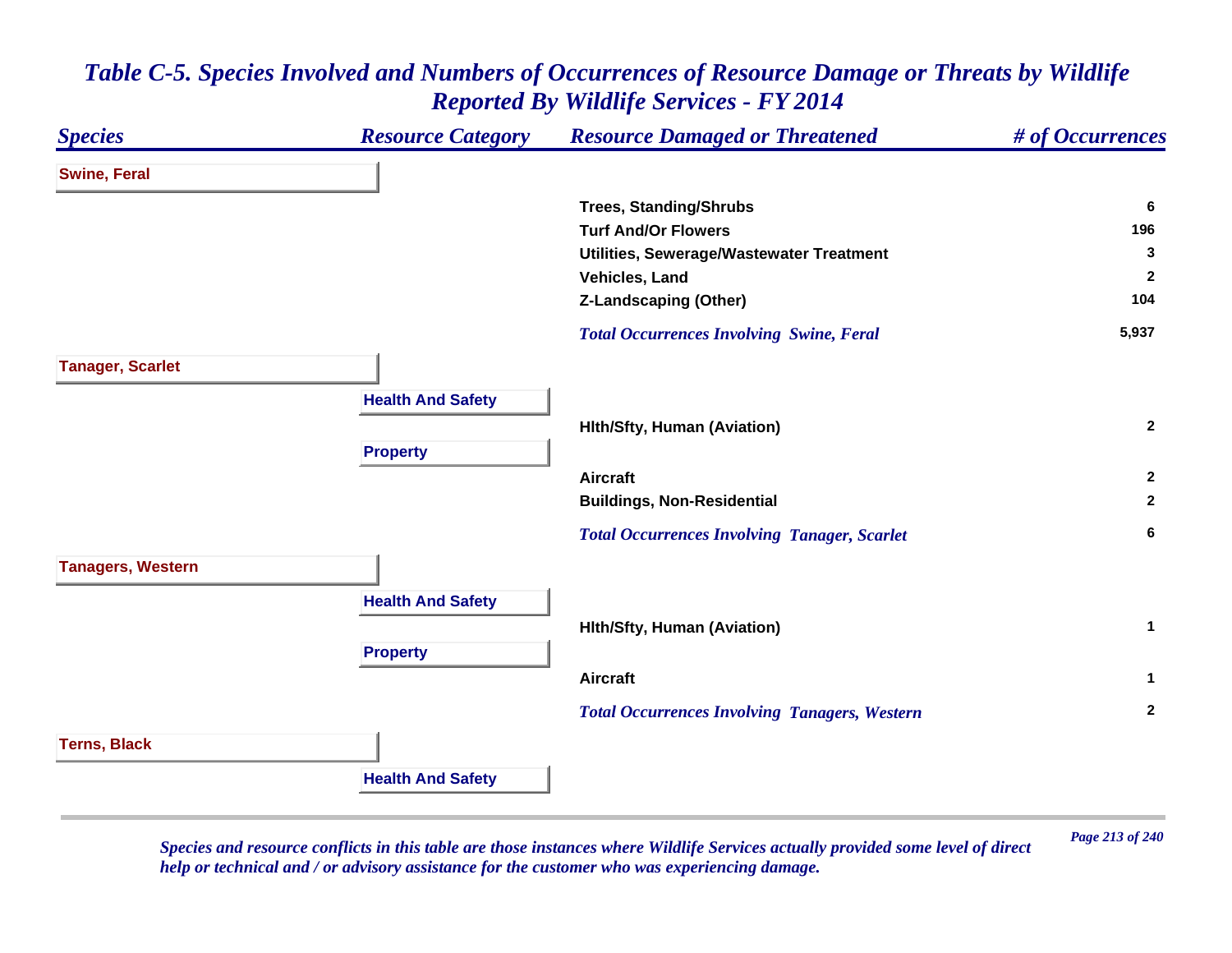### *Species Resource Category Resource Damaged or Threatened # of Occurrences* **Terns, Black Hlth/Sfty, Human (Aviation) <sup>1</sup> Property Aircraft 1**  *Total Occurrences Involving Terns, Black* **<sup>2</sup> Terns, Caspian Agriculture Fish, Baitfish (Other) <sup>1</sup> Fish, Bass, Hybrid Striped <sup>3</sup> Fish, Catfish (Fingerling) <sup>2</sup> Fish, Food Fish (Other) <sup>1</sup> Health And Safety Hlth/Sfty, Human (Aviation) <sup>2</sup> Property Aircraft 2 Vehicles, Land 2**  *Total Occurrences Involving Terns, Caspian* **<sup>13</sup> Terns, Common Health And Safety Hlth/Sfty, Human (Aviation) <sup>5</sup> Hlth/Sfty, Human Z-(General) <sup>1</sup> Property Aircraft6**

# *Table C-5. Species Involved and Numbers of Occurrences of Resource Damage or Threats by Wildlife Reported By Wildlife Services - FY 2014*

*Page 214 of 240 Species and resource conflicts in this table are those instances where Wildlife Services actually provided some level of direct help or technical and / or advisory assistance for the customer who was experiencing damage.*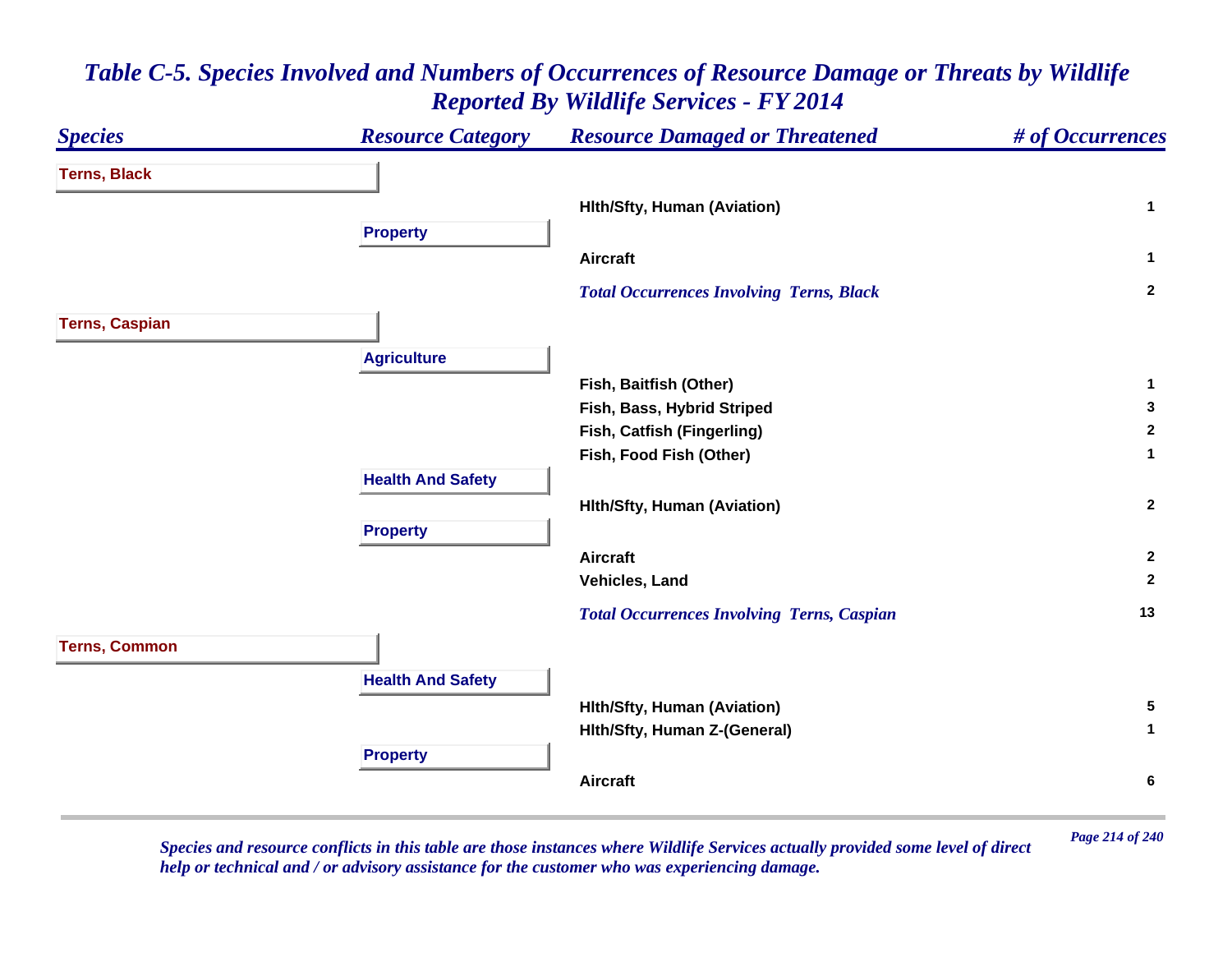# *Species Resource Category Resource Damaged or Threatened # of Occurrences* **Terns, Common**  *Total Occurrences Involving Terns, Common* **<sup>12</sup> Terns, Forster`s Agriculture Fish, Baitfish (Other) <sup>2</sup> Fish, Bass, Hybrid Striped <sup>3</sup> Fish, Catfish (Fingerling) <sup>1</sup> Health And Safety Hlth/Sfty, Human (Aviation) <sup>1</sup> Property Aircraft 1**  *Total Occurrences Involving Terns, Forster`s* **<sup>8</sup> Terns, Least Health And Safety Hlth/Sfty, Human (Aviation) <sup>1</sup> Property Equipment/Machinery (Other) <sup>1</sup>**  *Total Occurrences Involving Terns, Least* **<sup>2</sup> Terns, Royal Health And Safety Hlth/Sfty, Human (Aviation) <sup>1</sup> Hlth/Sfty, Human Z-(General) <sup>1</sup>**

### *Table C-5. Species Involved and Numbers of Occurrences of Resource Damage or Threats by Wildlife Reported By Wildlife Services - FY 2014*

*Page 215 of 240 Species and resource conflicts in this table are those instances where Wildlife Services actually provided some level of direct help or technical and / or advisory assistance for the customer who was experiencing damage.*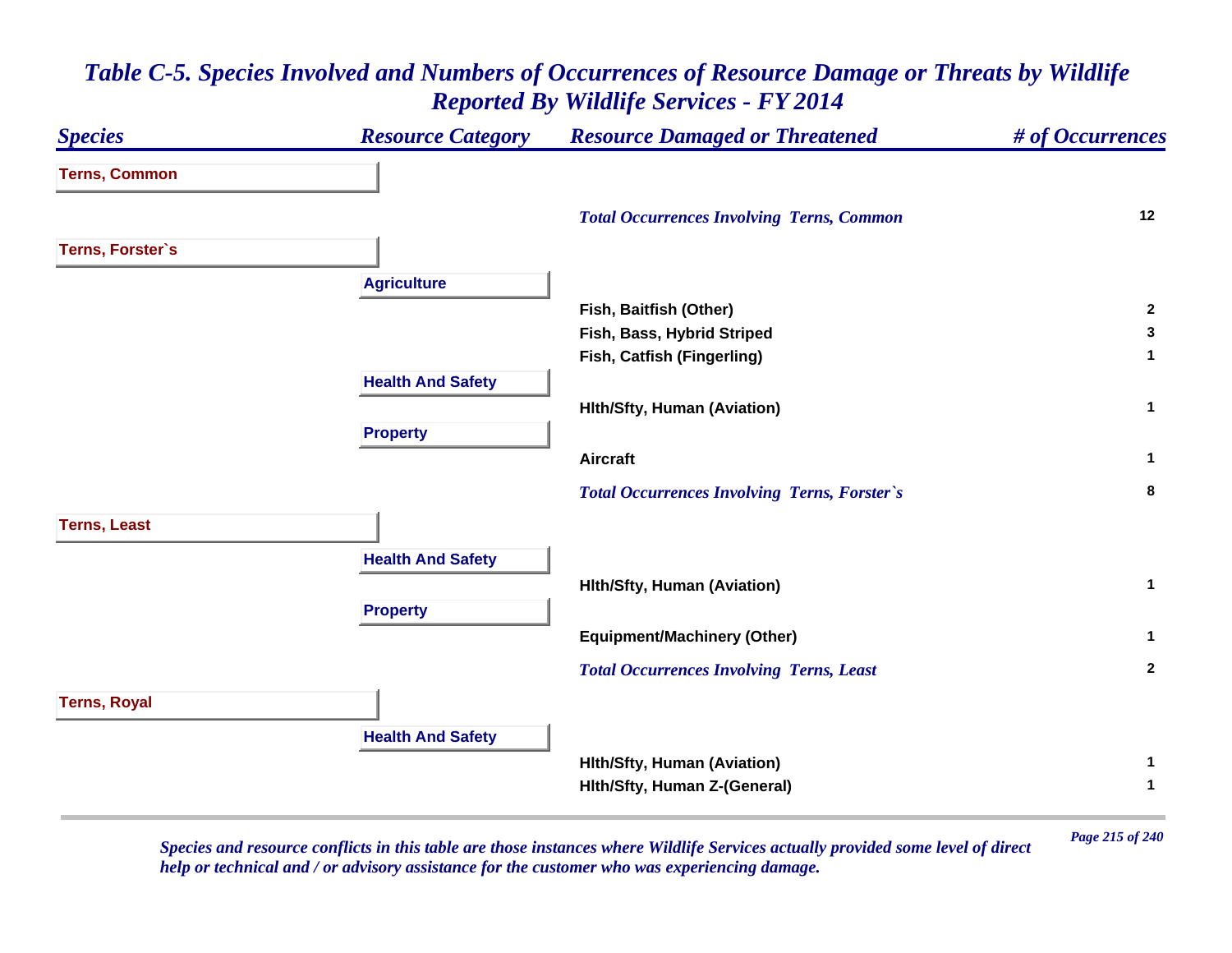#### *Species Resource Category Resource Damaged or Threatened # of Occurrences* **Terns, Royal Property Aircraft 1**  *Total Occurrences Involving Terns, Royal* **<sup>3</sup> Thrashers, Brown Health And Safety Hlth/Sfty, Human (Aviation) <sup>2</sup> Hlth/Sfty, Human Z-(General) <sup>1</sup> Property Aircraft 2 Buildings, Non-Residential <sup>2</sup>**  *Total Occurrences Involving Thrashers, Brown* **7Thrushes, Hermit Health And Safety Hlth/Sfty, Human (Aviation) <sup>2</sup> Hlth/Sfty, Human Z-(General) <sup>1</sup> Property Aircraft 4**  *Total Occurrences Involving Thrushes, Hermit* **7Thrushes, Swainson`s Health And Safety Hlth/Sfty, Human (Aviation) <sup>3</sup>**

# *Table C-5. Species Involved and Numbers of Occurrences of Resource Damage or Threats by Wildlife Reported By Wildlife Services - FY 2014*

*Page 216 of 240 Species and resource conflicts in this table are those instances where Wildlife Services actually provided some level of direct help or technical and / or advisory assistance for the customer who was experiencing damage.*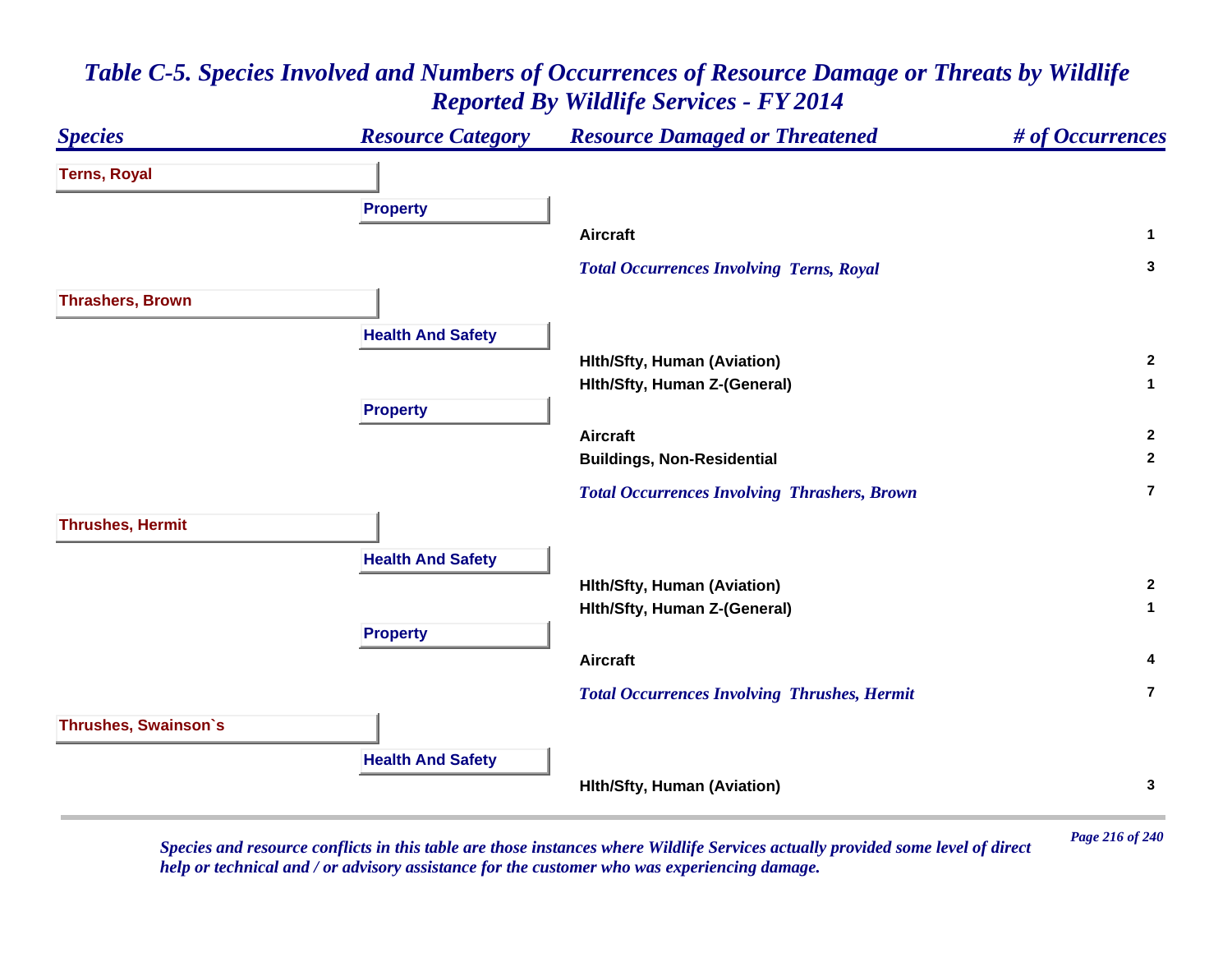

*Page 217 of 240 Species and resource conflicts in this table are those instances where Wildlife Services actually provided some level of direct help or technical and / or advisory assistance for the customer who was experiencing damage.*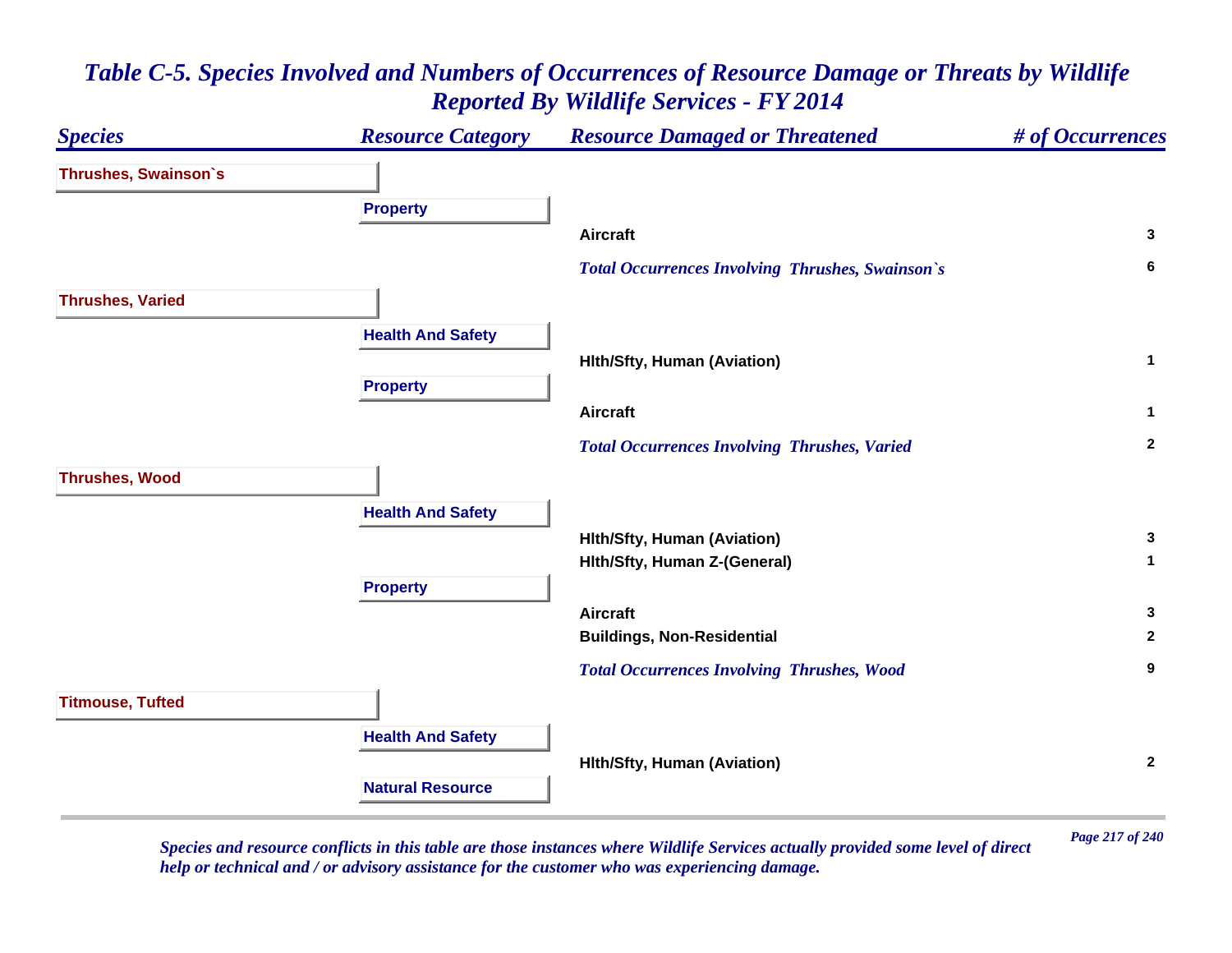#### *Species Resource Category Resource Damaged or Threatened # of Occurrences* **Titmouse, Tufted Birds, Z-(Other) <sup>1</sup> Property Aircraft 2 Buildings, Non-Residential <sup>2</sup> Property (General) <sup>1</sup>**  *Total Occurrences Involving Titmouse, Tufted* **<sup>8</sup> Turkeys, Wild Agriculture Beans, Soybeans <sup>1</sup> Cattle (Adult) <sup>2</sup> Feed, Livestock 14 Fruit, Apples <sup>1</sup> Fruit, Blueberries 2 Fruit, Grapes/Muscadines <sup>1</sup> Ginseng <sup>77</sup> Grains, Corn (Field) <sup>12</sup> Grains, Corn (Sweet) <sup>4</sup> Grains, Oats 1 Grains, Wheat 1 Grains, Z-(Other) <sup>1</sup> Hay (Stack/Bales) <sup>4</sup> Melons, Watermelons 1 Pasture 2 Peas1**

*Table C-5. Species Involved and Numbers of Occurrences of Resource Damage or Threats by Wildlife Reported By Wildlife Services - FY 2014*

*Page 218 of 240 Species and resource conflicts in this table are those instances where Wildlife Services actually provided some level of direct help or technical and / or advisory assistance for the customer who was experiencing damage.*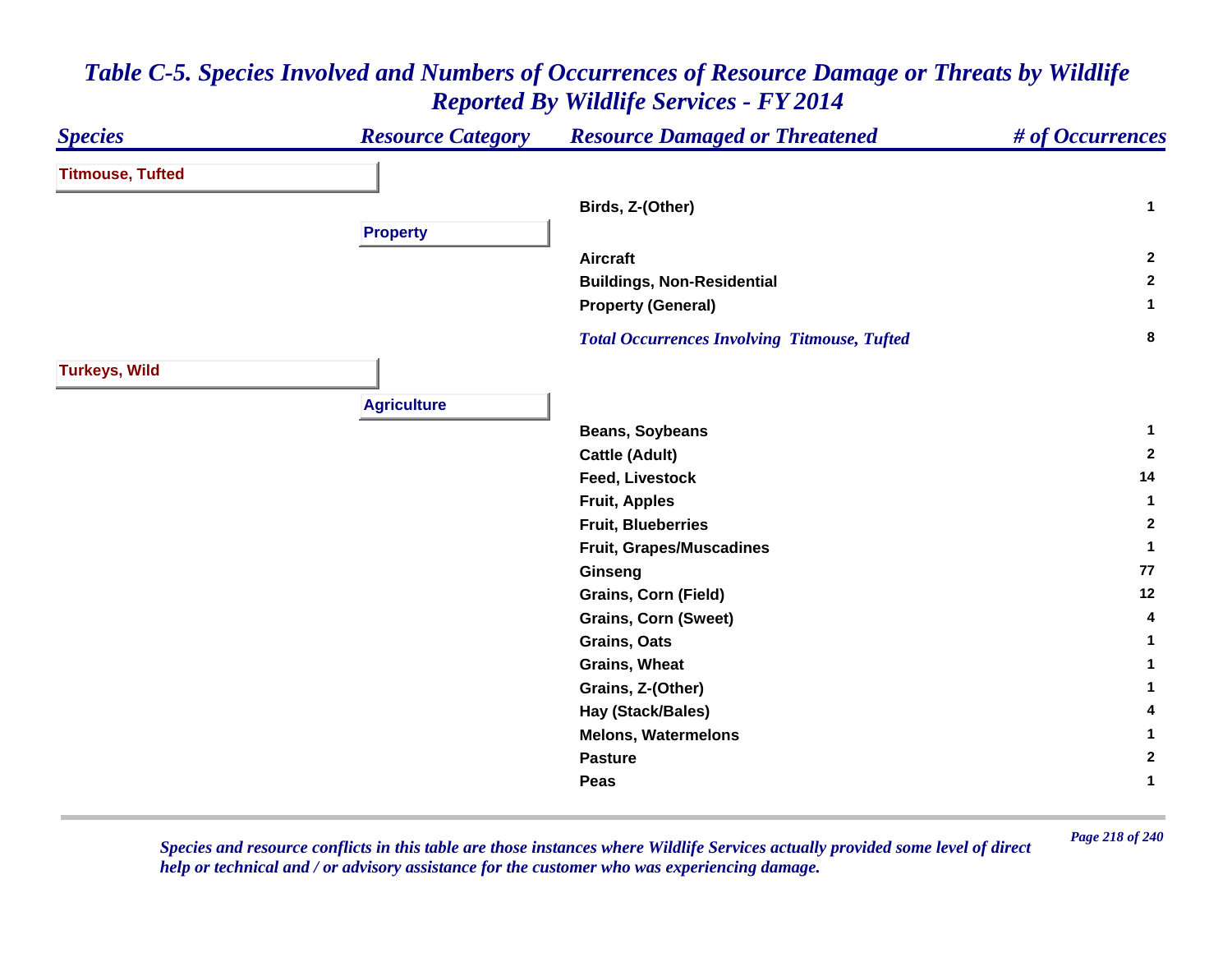| <b>Species</b>       | <b>Resource Category</b> | <b>Resource Damaged or Threatened</b>            | # of Occurrences |
|----------------------|--------------------------|--------------------------------------------------|------------------|
| <b>Turkeys, Wild</b> |                          |                                                  |                  |
|                      |                          | Plants, Commercial Nursery/Greenhouse (All)      | $\mathbf{2}$     |
|                      |                          | <b>Pumpkins</b>                                  | 1                |
|                      |                          | <b>Silage</b>                                    | 11               |
|                      |                          | <b>Strawberries</b>                              | $\mathbf{2}$     |
|                      |                          | <b>Trees, Apple</b>                              | 1                |
|                      | <b>Health And Safety</b> |                                                  |                  |
|                      |                          | <b>Hith/Sfty, Human (Aviation)</b>               | 40               |
|                      |                          | Hith/Sfty, Human (Other Transportation)          | -1               |
|                      |                          | Hith/Sfty, Human Z-(General)                     | 53               |
|                      | <b>Natural Resource</b>  |                                                  |                  |
|                      |                          | <b>Birds, Turkey, Wild</b>                       | 3                |
|                      | <b>Property</b>          |                                                  |                  |
|                      |                          | <b>Aircraft</b>                                  | 19               |
|                      |                          | <b>Buildings, Non-Residential</b>                | 3                |
|                      |                          | <b>Buildings, Residential</b>                    | 5                |
|                      |                          | Food Items, Non-Human *                          | 1                |
|                      |                          | <b>Gardens, Veg./Fruits/Nuts</b>                 | 9                |
|                      |                          | <b>Pets (Companion/Hobby Animals)</b>            | $\mathbf{2}$     |
|                      |                          | <b>Property (General)</b>                        | 20               |
|                      |                          | <b>Recreational Areas (Other) **</b>             | -1               |
|                      |                          | <b>Turf And/Or Flowers</b>                       | 43               |
|                      |                          | Vehicles, Land                                   | 7                |
|                      |                          | Z-Landscaping (Other)                            | 4                |
|                      |                          | <b>Total Occurrences Involving Turkeys, Wild</b> | 353              |

*Page 219 of 240 Species and resource conflicts in this table are those instances where Wildlife Services actually provided some level of direct help or technical and / or advisory assistance for the customer who was experiencing damage.*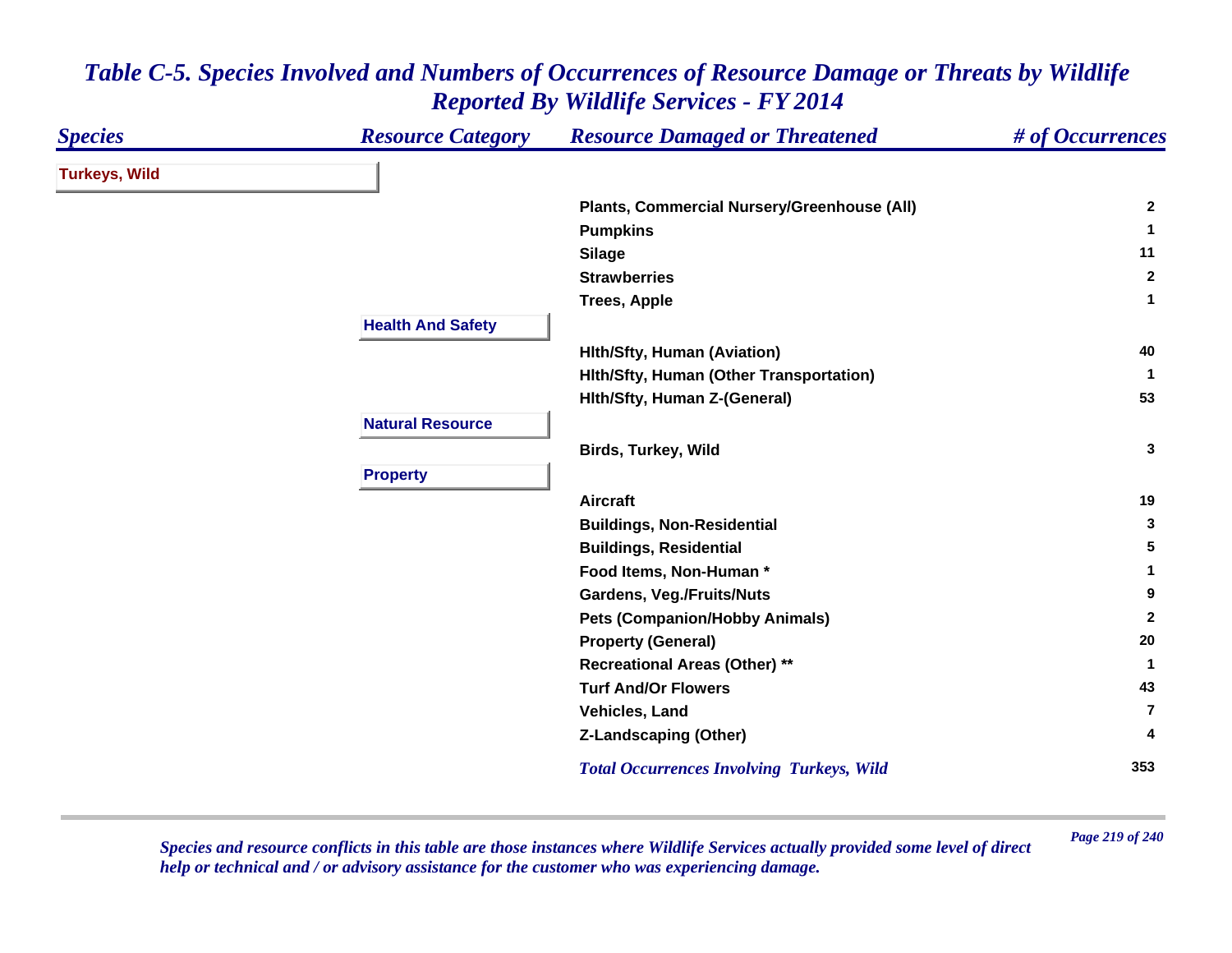### *Species Resource Category Resource Damaged or Threatened # of Occurrences* **Turnstones, Ruddy Health And Safety Hlth/Sfty, Human (Aviation) <sup>41</sup> Natural ResourceBirds, Plovers, Piping (T/E) <sup>1</sup> Property Aircraft 37**  *Total Occurrences Involving Turnstones, Ruddy* **<sup>79</sup> Turtles (Other) Health And Safety Hlth/Sfty, Human (Aviation) 7Hlth/Sfty, Human (Other Transportation) <sup>1</sup> Hlth/Sfty, Human Z-(General) <sup>2</sup> Natural ResourceFish, Z-(Other) <sup>1</sup> Property Aircraft7Gardens, Veg./Fruits/Nuts <sup>1</sup> Z-Landscaping (Other) <sup>1</sup>**  *Total Occurrences Involving Turtles (Other)* **<sup>20</sup> Turtles, Common Snapping Agriculture Fowl, Ducks (Domestic) <sup>2</sup>**

## *Table C-5. Species Involved and Numbers of Occurrences of Resource Damage or Threats by Wildlife Reported By Wildlife Services - FY 2014*

*Page 220 of 240 Species and resource conflicts in this table are those instances where Wildlife Services actually provided some level of direct help or technical and / or advisory assistance for the customer who was experiencing damage.*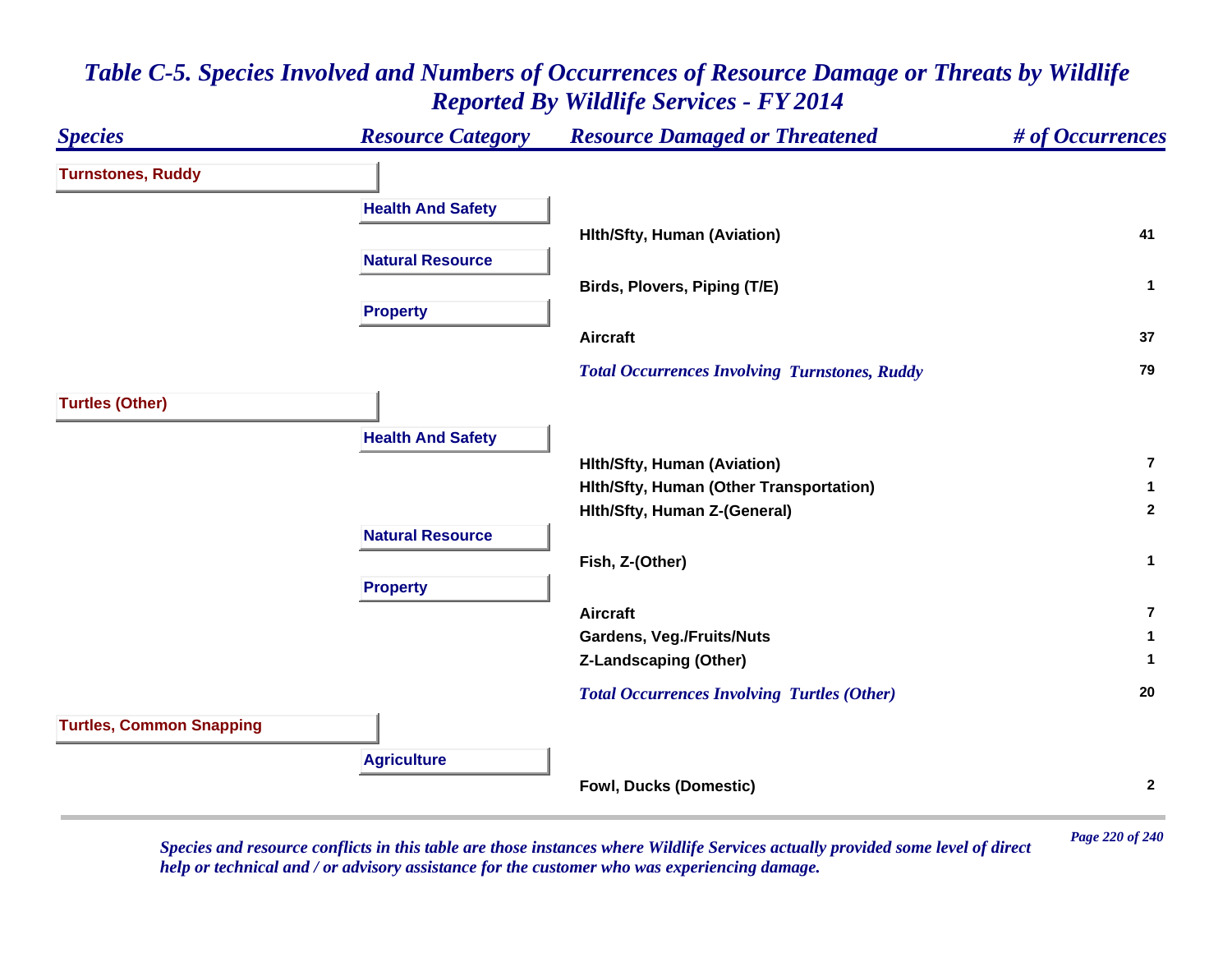| <b>Species</b>                  | <b>Resource Category</b> | <b>Resource Damaged or Threatened</b>                       | # of Occurrences |
|---------------------------------|--------------------------|-------------------------------------------------------------|------------------|
| <b>Turtles, Common Snapping</b> |                          |                                                             |                  |
|                                 |                          | Fowl, Geese (Domestic)                                      | $\mathbf{1}$     |
|                                 | <b>Health And Safety</b> |                                                             |                  |
|                                 |                          | <b>Hith/Sfty, Human (Aviation)</b>                          | $\mathbf{1}$     |
|                                 |                          | Hith/Sfty, Human Z-(General)                                | 25               |
|                                 | <b>Natural Resource</b>  |                                                             |                  |
|                                 |                          | Birds, Geese, Wild (All)                                    | 1                |
|                                 |                          | Fish, Z-(Other)                                             | $\mathbf{1}$     |
|                                 | <b>Property</b>          |                                                             |                  |
|                                 |                          | <b>Aircraft</b>                                             | 1                |
|                                 |                          | <b>Pets (Companion/Hobby Animals)</b>                       | $\mathbf{2}$     |
|                                 |                          | <b>Property (General)</b>                                   | 3                |
|                                 |                          | <b>Swimming Pools</b>                                       | 3                |
|                                 |                          | <b>Z-Landscaping (Other)</b>                                | 1                |
|                                 |                          | Zoo/Zoo Animals                                             | 1.               |
|                                 |                          | <b>Total Occurrences Involving Turtles, Common Snapping</b> | 42               |
| <b>Turtles, Painted</b>         |                          |                                                             |                  |
|                                 | <b>Health And Safety</b> |                                                             |                  |
|                                 |                          | <b>Hith/Sfty, Human (Aviation)</b>                          | $\mathbf{1}$     |
|                                 |                          | Hith/Sfty, Human Z-(General)                                | $\mathbf{1}$     |
|                                 | <b>Natural Resource</b>  |                                                             |                  |
|                                 |                          | Fish, Z-(Other)                                             | $\mathbf{1}$     |
|                                 | <b>Property</b>          |                                                             |                  |
|                                 |                          | <b>Aircraft</b>                                             | 1                |
|                                 |                          | Zoo/Zoo Animals                                             | $\mathbf 1$      |

*Page 221 of 240 Species and resource conflicts in this table are those instances where Wildlife Services actually provided some level of direct help or technical and / or advisory assistance for the customer who was experiencing damage.*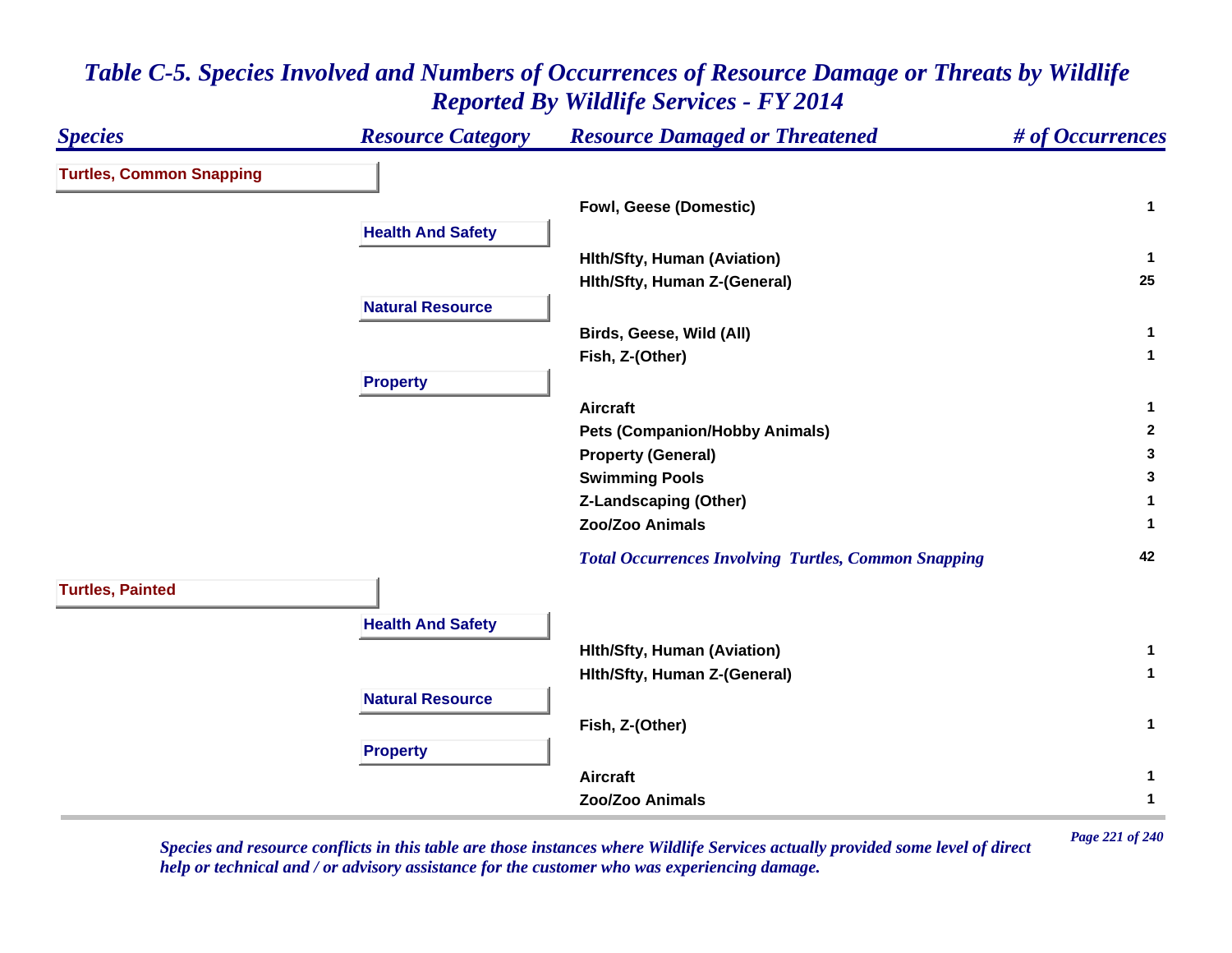# *Species Resource Category Resource Damaged or Threatened # of Occurrences* **Turtles, Painted**  *Total Occurrences Involving Turtles, Painted* **<sup>5</sup> Turtles, Red-Eared Slider Agriculture Fish, Catfish (Fingerling) <sup>1</sup> Health And Safety Hlth/Sfty, Human Z-(General) <sup>1</sup> Natural ResourceFish, Z-(Other) <sup>1</sup> Property Zoo/Zoo Animals 1**  *Total Occurrences Involving Turtles, Red-Eared Slider* **<sup>4</sup> Vireos, Red-Eyed Health And Safety Hlth/Sfty, Human (Aviation) <sup>2</sup> Property Aircraft 2 Buildings, Non-Residential <sup>2</sup>**  *Total Occurrences Involving Vireos, Red-Eyed* **<sup>6</sup> Vireos, Warbling Health And Safety Hlth/Sfty, Human (Aviation) <sup>4</sup>**

# *Table C-5. Species Involved and Numbers of Occurrences of Resource Damage or Threats by Wildlife Reported By Wildlife Services - FY 2014*

*Page 222 of 240 Species and resource conflicts in this table are those instances where Wildlife Services actually provided some level of direct help or technical and / or advisory assistance for the customer who was experiencing damage.*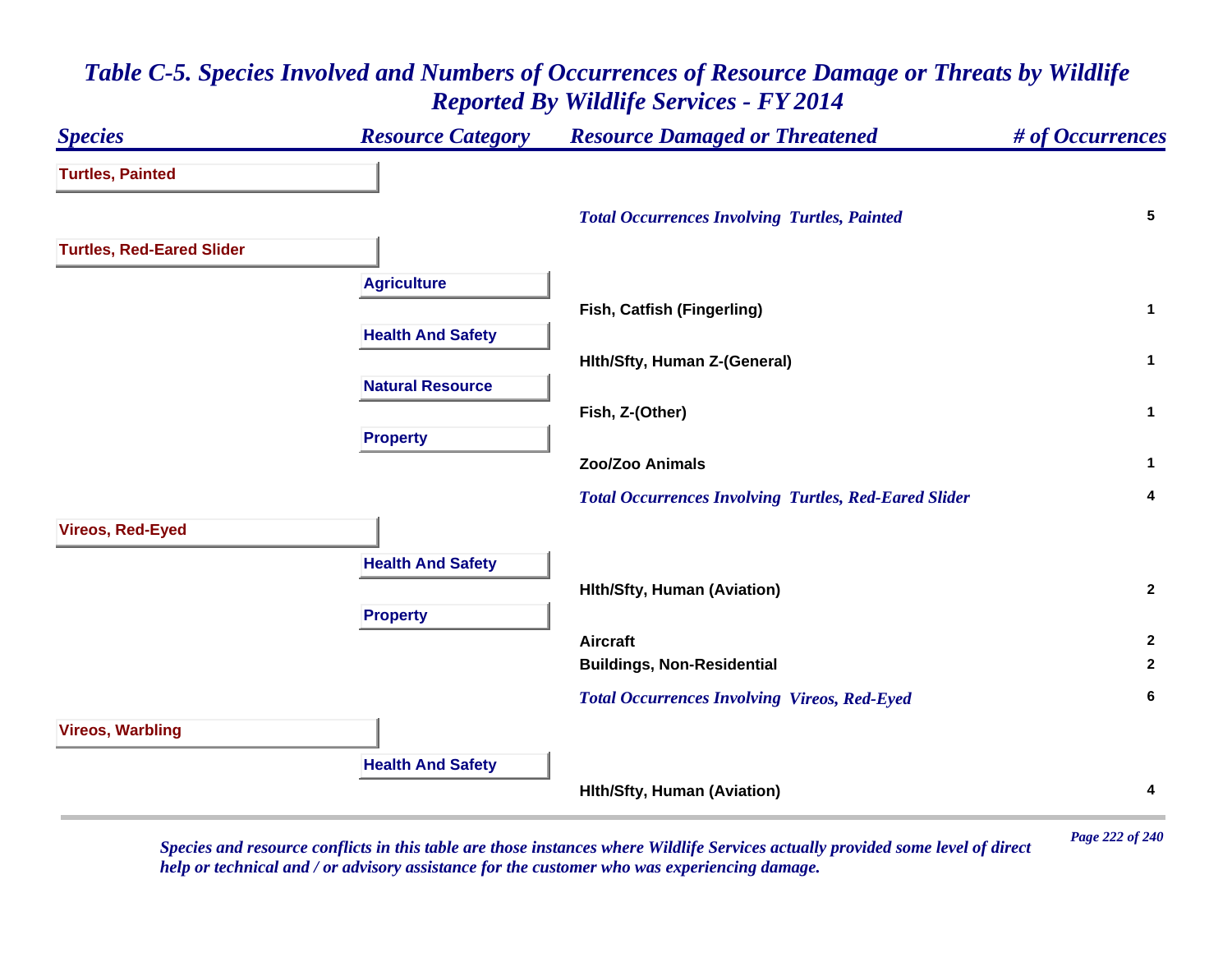#### *Species Resource Category Resource Damaged or Threatened # of Occurrences* **Vireos, Warbling Property Aircraft 4 Buildings, Non-Residential <sup>2</sup>**  *Total Occurrences Involving Vireos, Warbling* **<sup>10</sup> Voles (All) Agriculture Grains, Corn (Field) <sup>4</sup> Grains, Corn (Sweet) <sup>1</sup> Grains, Wheat 2 Hayfields, Alfalfa <sup>4</sup> Rangeland <sup>4</sup> Health And Safety Hlth/Sfty, Human (Aviation) <sup>12</sup> Hlth/Sfty, Human Z-(General) <sup>1</sup> Property Aircraft 11 Airport Runways/Taxiways <sup>2</sup> Buildings, Non-Residential <sup>3</sup> Dikes/Dams/Impoundments <sup>3</sup> Gardens, Veg./Fruits/Nuts <sup>1</sup> Irrigation, Drip Line 1 Property (General) <sup>5</sup> Soil (I.E. Erosion) <sup>1</sup> Trees, Standing/Shrubs <sup>2</sup>**

# *Table C-5. Species Involved and Numbers of Occurrences of Resource Damage or Threats by Wildlife Reported By Wildlife Services - FY 2014*

*Page 223 of 240 Species and resource conflicts in this table are those instances where Wildlife Services actually provided some level of direct help or technical and / or advisory assistance for the customer who was experiencing damage.*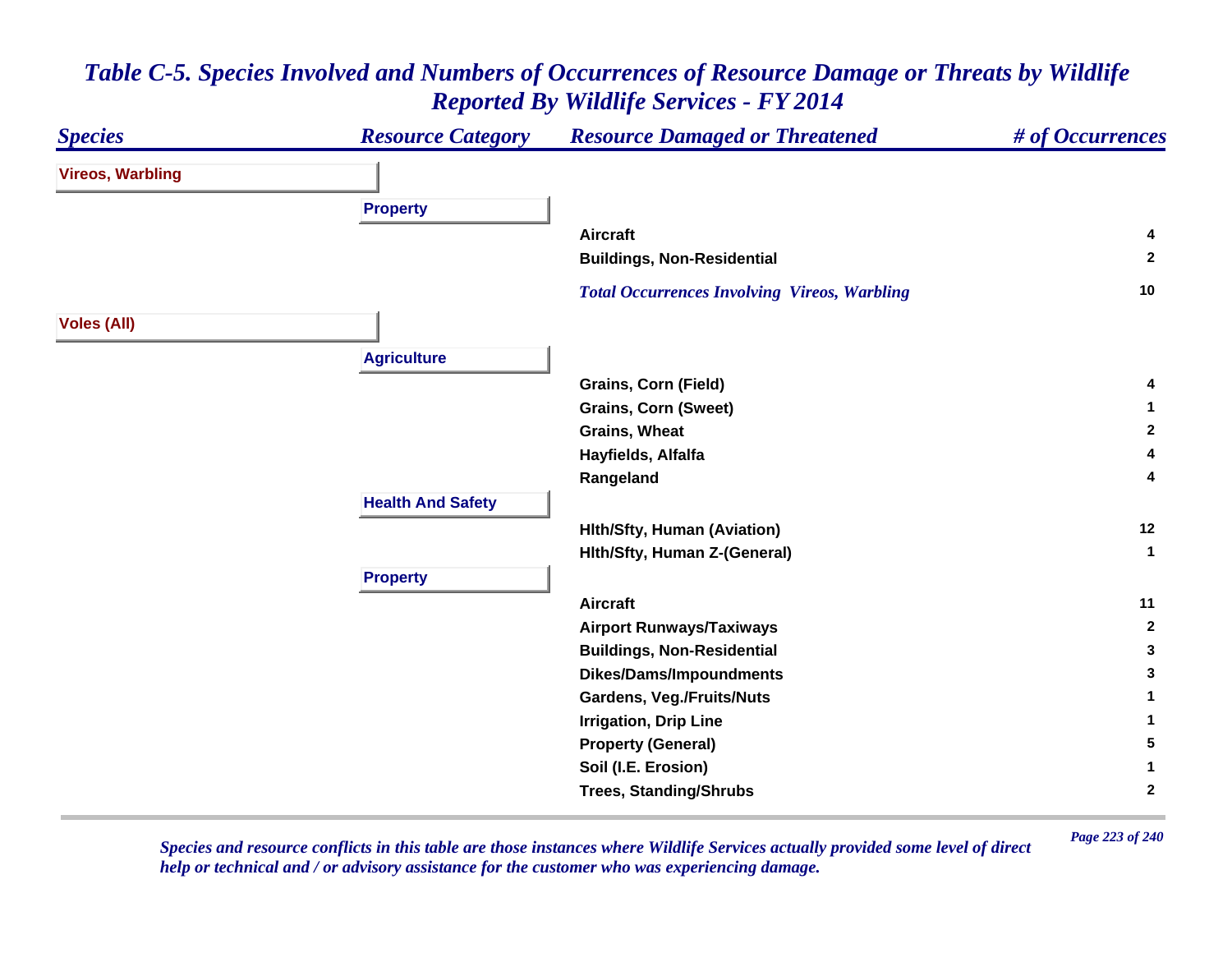#### *Species Resource Category Resource Damaged or Threatened # of Occurrences* **Voles (All) Turf And/Or Flowers 6 Utilities, Electrical 2 Z-Landscaping (Other) <sup>6</sup>**  *Total Occurrences Involving Voles (All)* **<sup>71</sup> Vultures, Black Agriculture Birds, Pheasant (All) Ag <sup>2</sup> Cattle (Adult) <sup>147</sup> Cattle (Calves) <sup>407</sup> Equine, Donkeys/Burros <sup>1</sup> Equine, Horses (Adult) <sup>1</sup> Feed, Livestock 1 Fowl, Chickens (Other) <sup>2</sup> Fowl, Ducks (Domestic) <sup>1</sup> Goats, Meat (Adults) <sup>1</sup> Goats, Meat (Kids) 5 Goats, Mohair (Kids) <sup>1</sup> Goats, Z-(Other Adults) <sup>37</sup> Goats, Z-(Other Kids) <sup>49</sup> Grain, Stored (Non-Livestock) <sup>1</sup> Hay (Stack/Bales) <sup>1</sup> Mammals, Deer, White-Tailed Ag <sup>2</sup> Mammals, Z-Exotic Game (Other) <sup>4</sup> Peafowl, Common 2 Sheep (Adult) <sup>126</sup>**

# *Table C-5. Species Involved and Numbers of Occurrences of Resource Damage or Threats by Wildlife Reported By Wildlife Services - FY 2014*

*Page 224 of 240 Species and resource conflicts in this table are those instances where Wildlife Services actually provided some level of direct help or technical and / or advisory assistance for the customer who was experiencing damage.*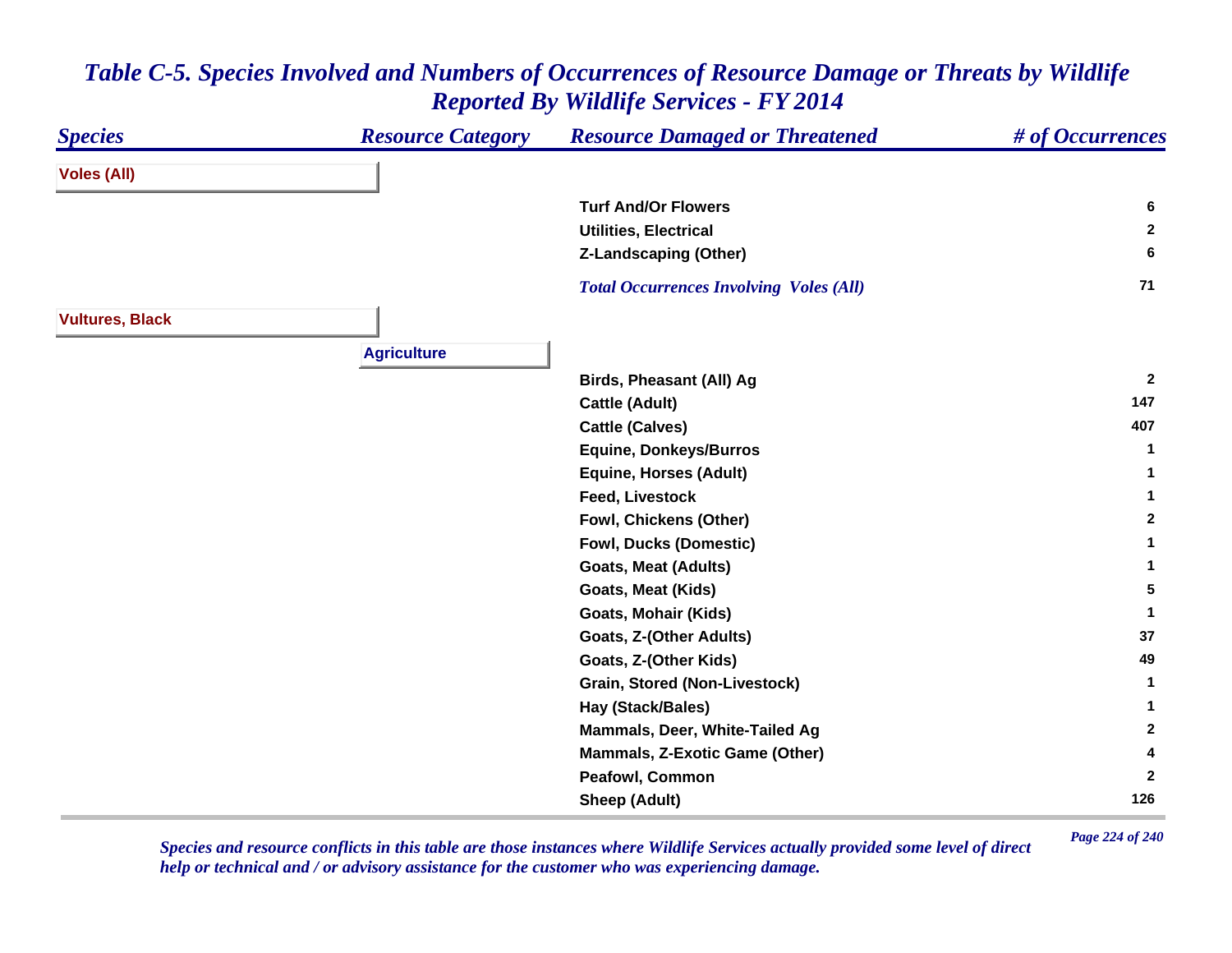| <b>Species</b>         | <b>Resource Category</b> | <b>Resource Damaged or Threatened</b>     | # of Occurrences |
|------------------------|--------------------------|-------------------------------------------|------------------|
| <b>Vultures, Black</b> |                          |                                           |                  |
|                        |                          | Sheep (Lambs)                             | 157              |
|                        |                          | <b>Shellfish, Oysters (Cultured Beds)</b> | -1               |
|                        |                          | <b>Swine (Adult)</b>                      | 3                |
|                        |                          | <b>Swine (Piglets)</b>                    | 7                |
|                        |                          | <b>Trees, Standing (Mixed)</b>            | 1                |
|                        |                          | <b>Trees, Standing Softwood</b>           | $\mathbf{2}$     |
|                        | <b>Health And Safety</b> |                                           |                  |
|                        |                          | <b>Hith/Sfty, Human (Aviation)</b>        | 29               |
|                        |                          | Hith/Sfty, Human Z-(General)              | 186              |
|                        | <b>Natural Resource</b>  |                                           |                  |
|                        |                          | <b>Trees, Standing</b>                    | $\mathbf{1}$     |
|                        |                          | <b>Wetlands</b>                           | $\overline{2}$   |
|                        | <b>Property</b>          |                                           |                  |
|                        |                          | <b>Aircraft</b>                           | 16               |
|                        |                          | <b>Beaches</b>                            | -1               |
|                        |                          | <b>Boat Docks/Marinas</b>                 | 3                |
|                        |                          | <b>Buildings, Non-Residential</b>         | 123              |
|                        |                          | <b>Buildings, Residential</b>             | 302              |
|                        |                          | <b>Cemetery</b>                           | -1               |
|                        |                          | <b>Dikes/Dams/Impoundments</b>            | 2                |
|                        |                          | <b>Equipment/Machinery (Other)</b>        | 20               |
|                        |                          | <b>Fences</b>                             | 1                |
|                        |                          | Food Items, Human                         | 1                |
|                        |                          | Food Items, Non-Human*                    | -1               |
|                        |                          | <b>Landfills</b>                          | 19               |

*Page 225 of 240 Species and resource conflicts in this table are those instances where Wildlife Services actually provided some level of direct help or technical and / or advisory assistance for the customer who was experiencing damage.*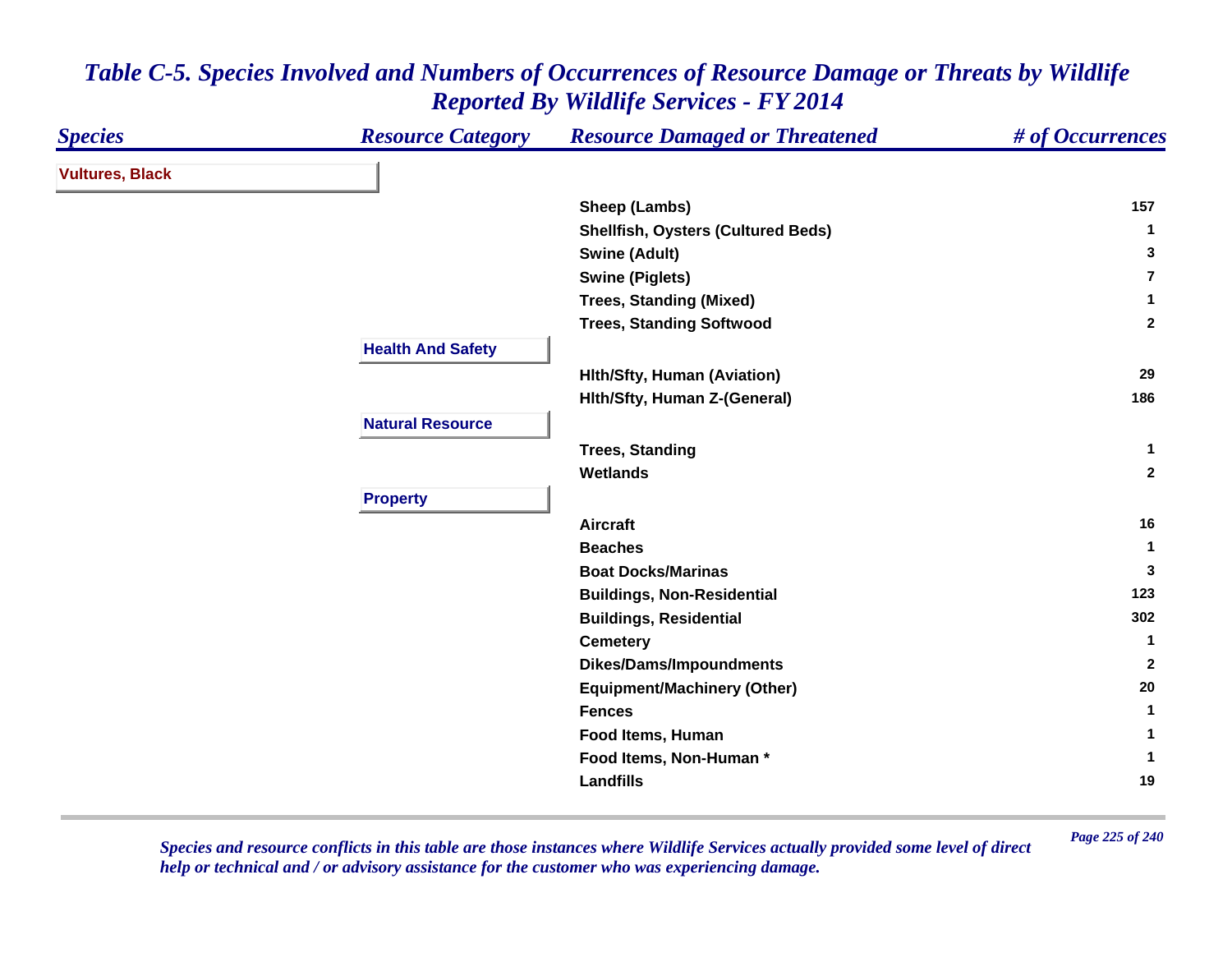| <b>Species</b>          | <b>Resource Category</b> | <b>Resource Damaged or Threatened</b>              | # of Occurrences |
|-------------------------|--------------------------|----------------------------------------------------|------------------|
| <b>Vultures, Black</b>  |                          |                                                    |                  |
|                         |                          | <b>Oil Production/Equipment</b>                    | 4                |
|                         |                          | <b>Pets (Companion/Hobby Animals)</b>              | 11               |
|                         |                          | <b>Property (General)</b>                          | 289              |
|                         |                          | <b>Recreational Areas (Other) **</b>               | 8                |
|                         |                          | <b>Swimming Pools</b>                              | 3                |
|                         |                          | <b>Trees, Standing/Shrubs</b>                      | $\mathbf{2}$     |
|                         |                          | <b>Turf And/Or Flowers</b>                         | 1                |
|                         |                          | <b>Utilities, Electrical</b>                       | 31               |
|                         |                          | Utilities, Sewerage/Wastewater Treatment           | 1                |
|                         |                          | Utilities, Z-(Other)                               | 15               |
|                         |                          | Vehicles, Land                                     | 26               |
|                         |                          | Watercraft                                         | 4                |
|                         |                          | <b>Z-Landscaping (Other)</b>                       |                  |
|                         |                          | <b>Total Occurrences Involving Vultures, Black</b> | 2,066            |
| <b>Vultures, Turkey</b> |                          |                                                    |                  |
|                         | <b>Agriculture</b>       |                                                    |                  |
|                         |                          | Birds, Pheasant (All) Ag                           | -1               |
|                         |                          | <b>Cattle (Adult)</b>                              | 4                |
|                         |                          | <b>Cattle (Calves)</b>                             | 21               |
|                         |                          | Goats, Meat (Kids)                                 | $\mathbf{1}$     |
|                         |                          | Goats, Z-(Other Kids)                              | 1                |
|                         |                          | Mammals, Deer, White-Tailed Ag                     | 1                |
|                         |                          | Sheep (Lambs)                                      | $\mathbf{2}$     |
|                         |                          | <b>Shellfish, Oysters (Cultured Beds)</b>          | 1                |
|                         |                          | <b>Swine (Adult)</b>                               | 4                |

*Page 226 of 240 Species and resource conflicts in this table are those instances where Wildlife Services actually provided some level of direct help or technical and / or advisory assistance for the customer who was experiencing damage.*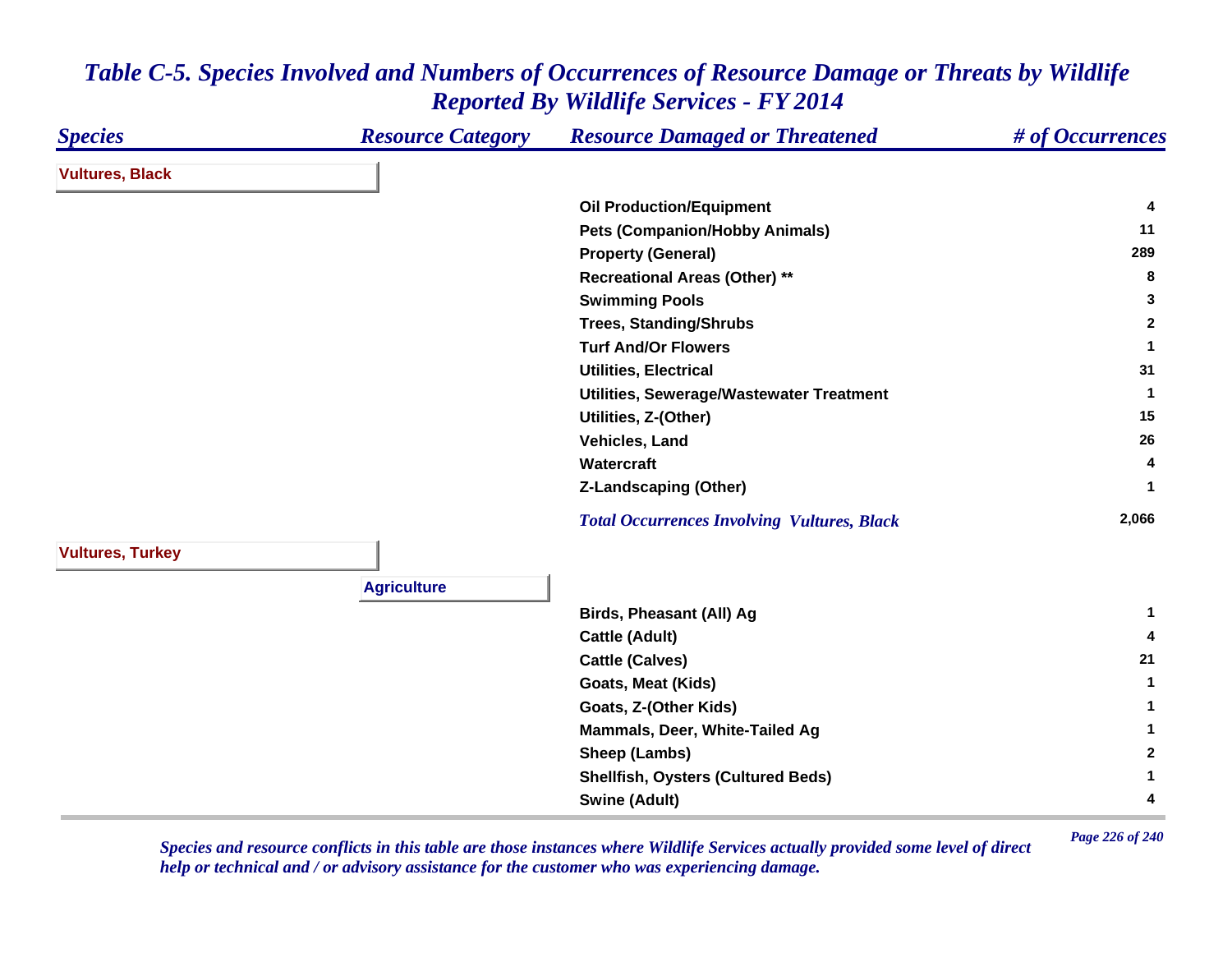| <b>Species</b>          | <b>Resource Category</b> | <b>Resource Damaged or Threatened</b>    | # of Occurrences |
|-------------------------|--------------------------|------------------------------------------|------------------|
| <b>Vultures, Turkey</b> |                          |                                          |                  |
|                         |                          | <b>Trees, Standing (Mixed)</b>           | $\mathbf{2}$     |
|                         |                          | <b>Trees, Standing Softwood</b>          | $\overline{2}$   |
|                         | <b>Health And Safety</b> |                                          |                  |
|                         |                          | <b>Hith/Sfty, Human (Aviation)</b>       | 118              |
|                         |                          | Hith/Sfty, Human Z-(General)             | 134              |
|                         | <b>Natural Resource</b>  |                                          |                  |
|                         |                          | <b>Trees, Standing</b>                   | $\overline{2}$   |
|                         |                          | Watershed                                | $\mathbf{2}$     |
|                         | <b>Property</b>          |                                          |                  |
|                         |                          | <b>Aircraft</b>                          | 53               |
|                         |                          | <b>Boat Docks/Marinas</b>                | 1                |
|                         |                          | <b>Buildings, Non-Residential</b>        | 69               |
|                         |                          | <b>Buildings, Residential</b>            | 153              |
|                         |                          | <b>Dikes/Dams/Impoundments</b>           | -1               |
|                         |                          | <b>Equipment/Machinery (Other)</b>       | 13               |
|                         |                          | <b>Landfills</b>                         | 28               |
|                         |                          | <b>Oil Production/Equipment</b>          | -1               |
|                         |                          | <b>Pets (Companion/Hobby Animals)</b>    | 4                |
|                         |                          | <b>Property (General)</b>                | 216              |
|                         |                          | <b>Recreational Areas (Other) **</b>     | 5                |
|                         |                          | <b>Swimming Pools</b>                    | $\mathbf{2}$     |
|                         |                          | <b>Trees, Standing/Shrubs</b>            | 4                |
|                         |                          | <b>Turf And/Or Flowers</b>               |                  |
|                         |                          | <b>Utilities, Electrical</b>             | 40               |
|                         |                          | Utilities, Sewerage/Wastewater Treatment | $\mathbf{2}$     |

*Page 227 of 240 Species and resource conflicts in this table are those instances where Wildlife Services actually provided some level of direct help or technical and / or advisory assistance for the customer who was experiencing damage.*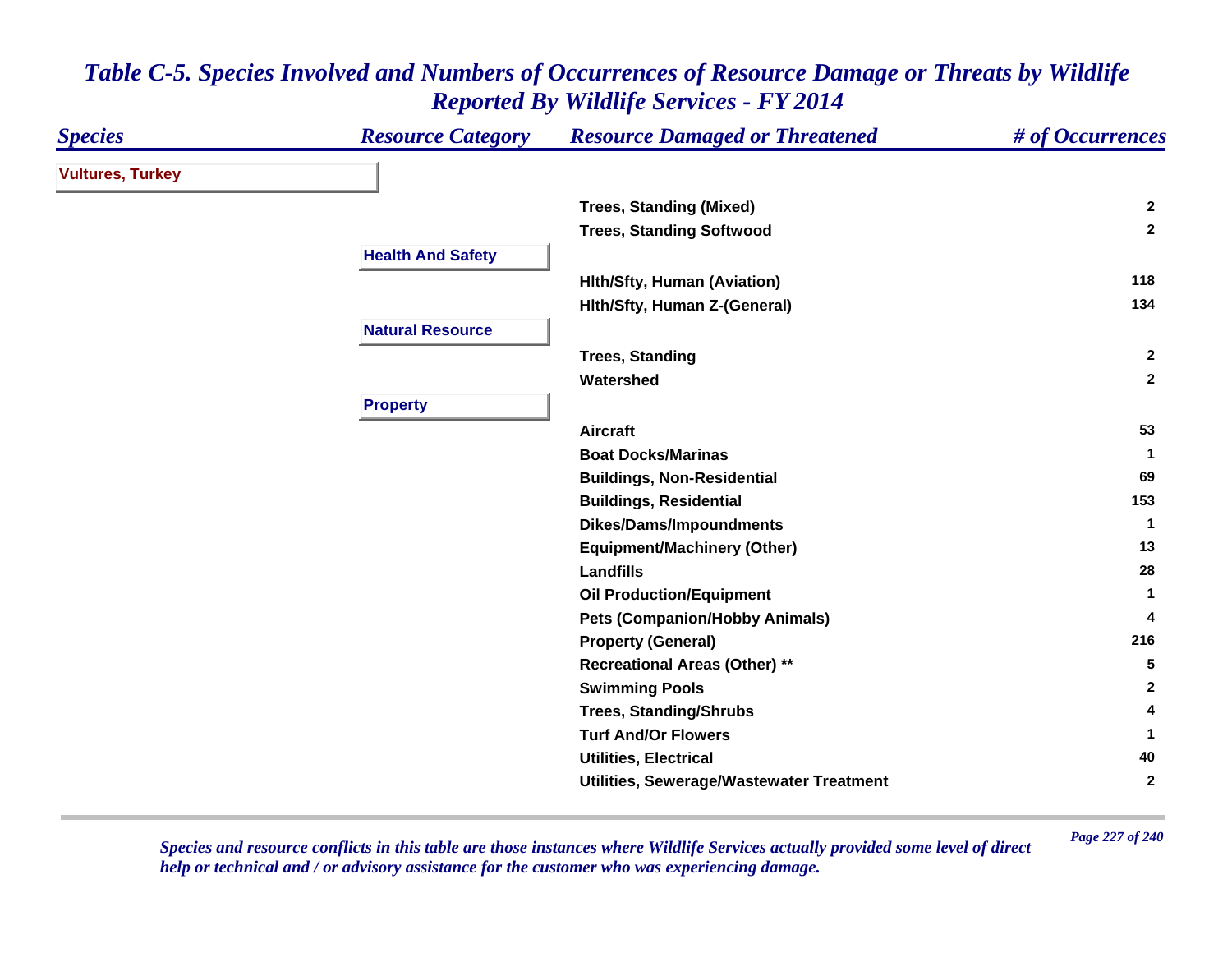

*Page 228 of 240 Species and resource conflicts in this table are those instances where Wildlife Services actually provided some level of direct help or technical and / or advisory assistance for the customer who was experiencing damage.*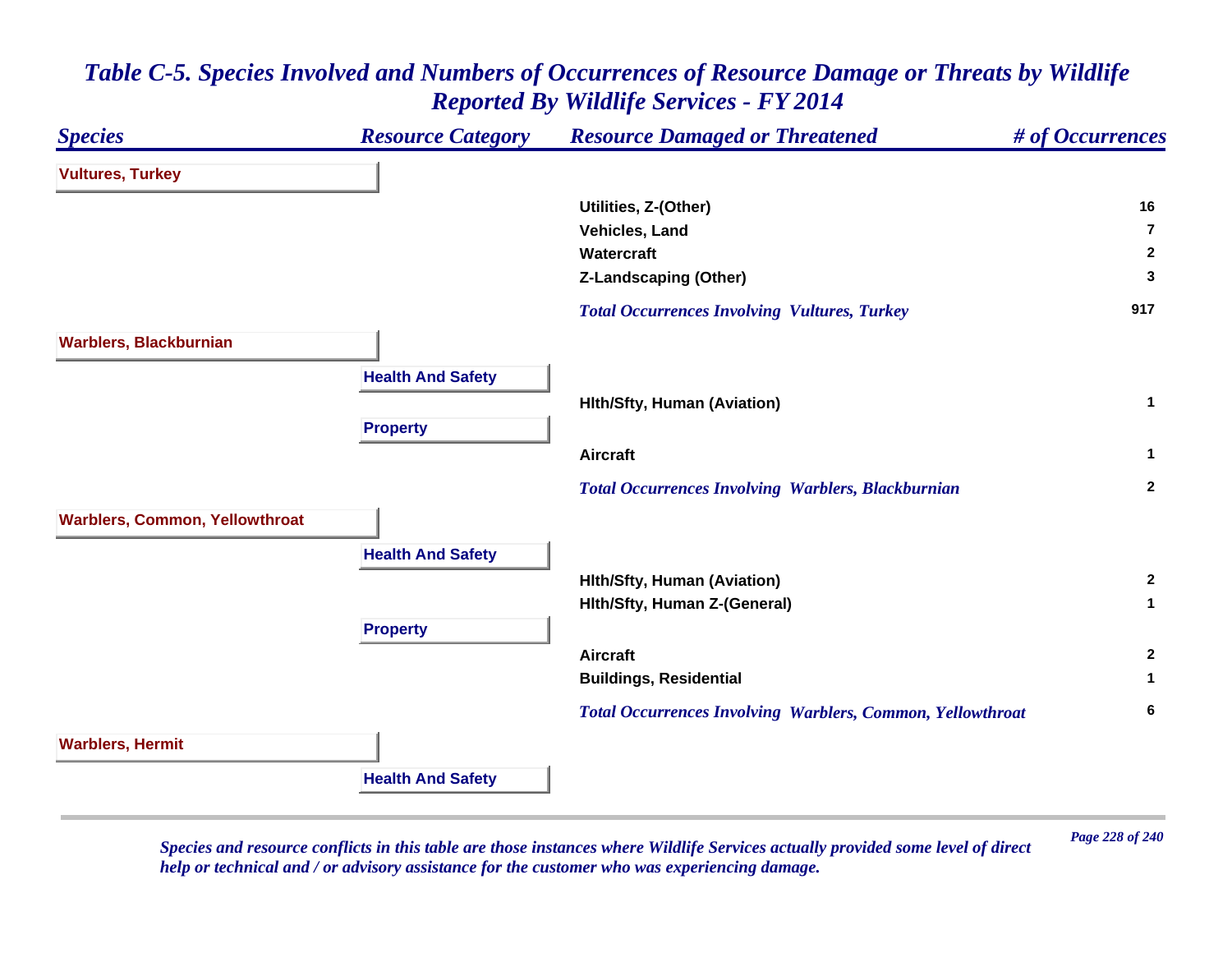### *Species Resource Category Resource Damaged or Threatened # of Occurrences* **Warblers, Hermit Hlth/Sfty, Human (Aviation) <sup>2</sup> Property Aircraft 2**  *Total Occurrences Involving Warblers, Hermit* **<sup>4</sup> Warblers, Nashville Health And Safety Hlth/Sfty, Human (Aviation) <sup>1</sup> Property Aircraft 1**  *Total Occurrences Involving Warblers, Nashville* **<sup>2</sup> Warblers, Orange-Crowned Health And Safety Hlth/Sfty, Human (Aviation) <sup>2</sup> Property Aircraft 2**  *Total Occurrences Involving Warblers, Orange-Crowned* **<sup>4</sup> Warblers, Wilsons Health And Safety Hlth/Sfty, Human (Aviation) <sup>3</sup> Property Aircraft3**

# *Table C-5. Species Involved and Numbers of Occurrences of Resource Damage or Threats by Wildlife Reported By Wildlife Services - FY 2014*

*Page 229 of 240 Species and resource conflicts in this table are those instances where Wildlife Services actually provided some level of direct help or technical and / or advisory assistance for the customer who was experiencing damage.*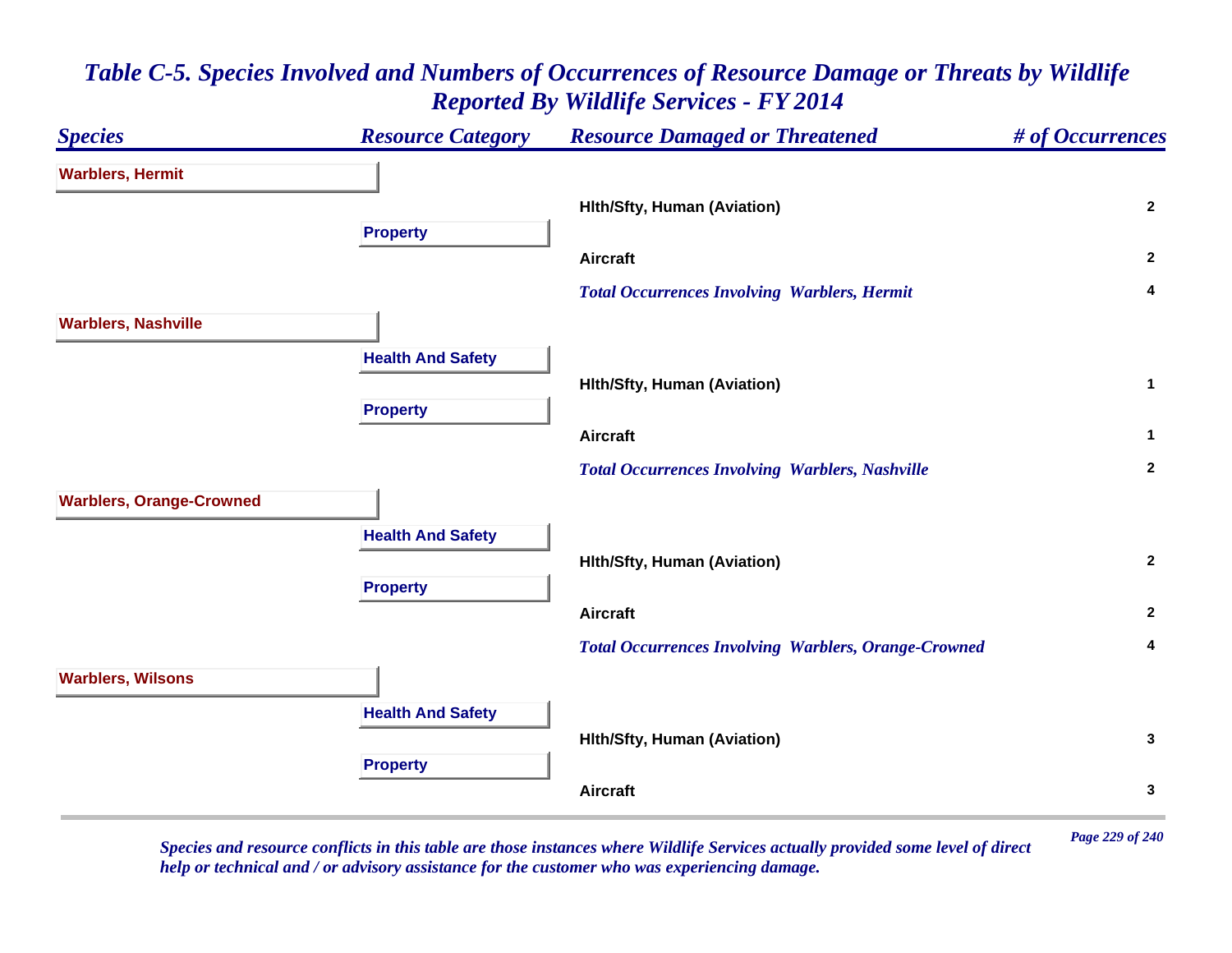### *Species Resource Category Resource Damaged or Threatened # of Occurrences* **Warblers, Wilsons**  *Total Occurrences Involving Warblers, Wilsons* **<sup>6</sup> Warblers, Yellow Health And Safety Hlth/Sfty, Human (Aviation) <sup>1</sup> Property Aircraft 1**  *Total Occurrences Involving Warblers, Yellow* **<sup>2</sup> Warblers, Yellow-Rumped Health And Safety Hlth/Sfty, Human (Aviation) <sup>4</sup> Property Aircraft 5**  *Total Occurrences Involving Warblers, Yellow-Rumped* **<sup>9</sup> Waxwings, Cedar Agriculture Fruit, Blueberries 2 Fruit, Grapes/Muscadines <sup>1</sup> Strawberries 1 Health And Safety Hlth/Sfty, Human (Aviation) 7Hlth/Sfty, Human Z-(General) <sup>5</sup>**

# *Table C-5. Species Involved and Numbers of Occurrences of Resource Damage or Threats by Wildlife Reported By Wildlife Services - FY 2014*

*Page 230 of 240 Species and resource conflicts in this table are those instances where Wildlife Services actually provided some level of direct help or technical and / or advisory assistance for the customer who was experiencing damage.*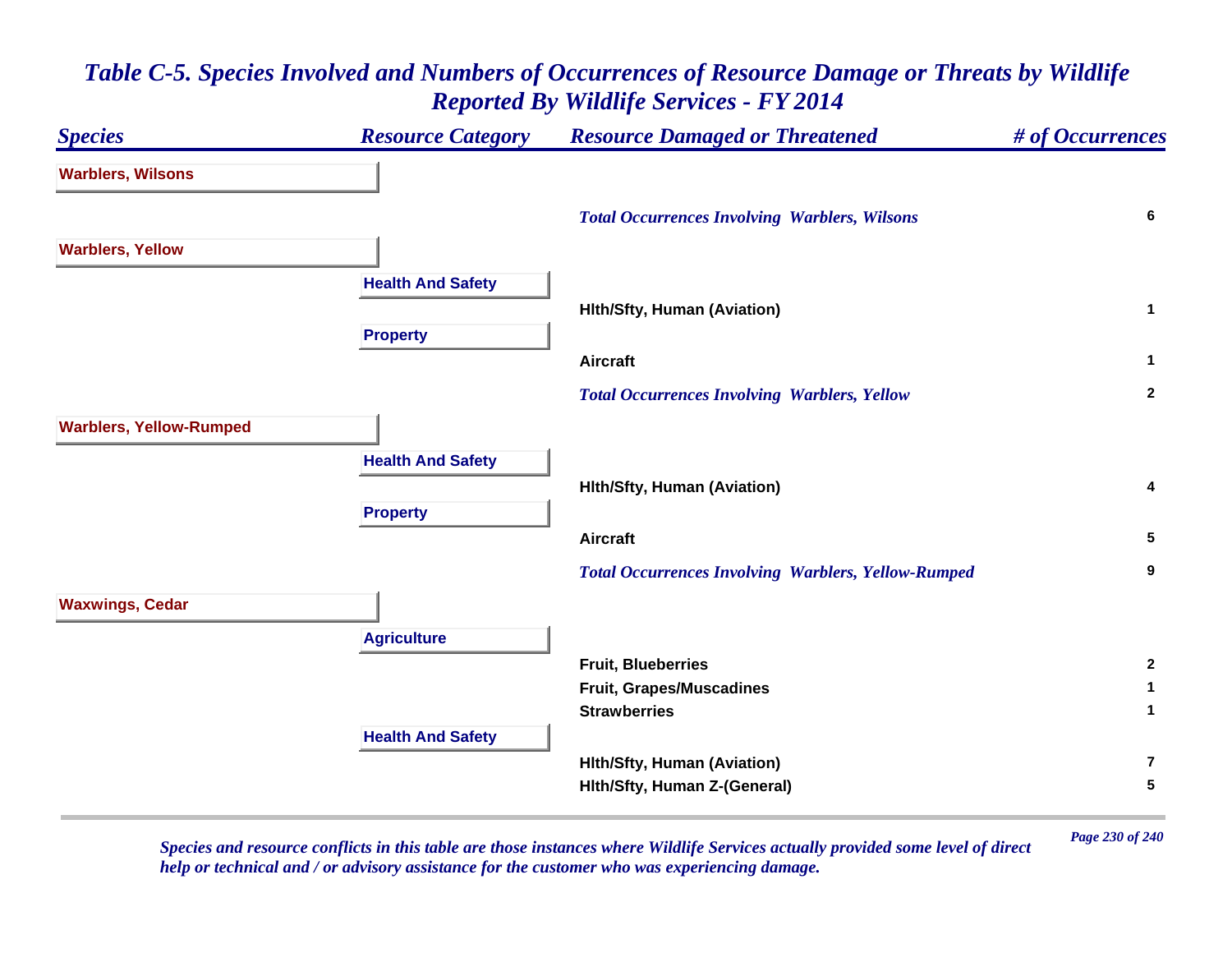### *Species Resource Category Resource Damaged or Threatened # of Occurrences* **Waxwings, Cedar Property Aircraft 10 Buildings, Non-Residential <sup>2</sup>**  *Total Occurrences Involving Waxwings, Cedar* **<sup>28</sup> Weasels (Other) Agriculture Fowl, Chickens (Other) <sup>3</sup> Peafowl, Common 1 Health And Safety Hlth/Sfty, Human (Aviation) <sup>2</sup> Hlth/Sfty, Human Z-(General) <sup>13</sup> Property Aircraft 3 Buildings, Non-Residential <sup>2</sup> Buildings, Residential <sup>1</sup> Pets (Companion/Hobby Animals) <sup>3</sup> Property (General) <sup>1</sup>**  *Total Occurrences Involving Weasels (Other)* **<sup>29</sup> Weasels, Long-Tailed Agriculture Fowl, Chickens (Other) <sup>2</sup> Fowl, Ducks (Domestic) <sup>1</sup> Peafowl, Common 2**

# *Table C-5. Species Involved and Numbers of Occurrences of Resource Damage or Threats by Wildlife Reported By Wildlife Services - FY 2014*

*Page 231 of 240 Species and resource conflicts in this table are those instances where Wildlife Services actually provided some level of direct help or technical and / or advisory assistance for the customer who was experiencing damage.*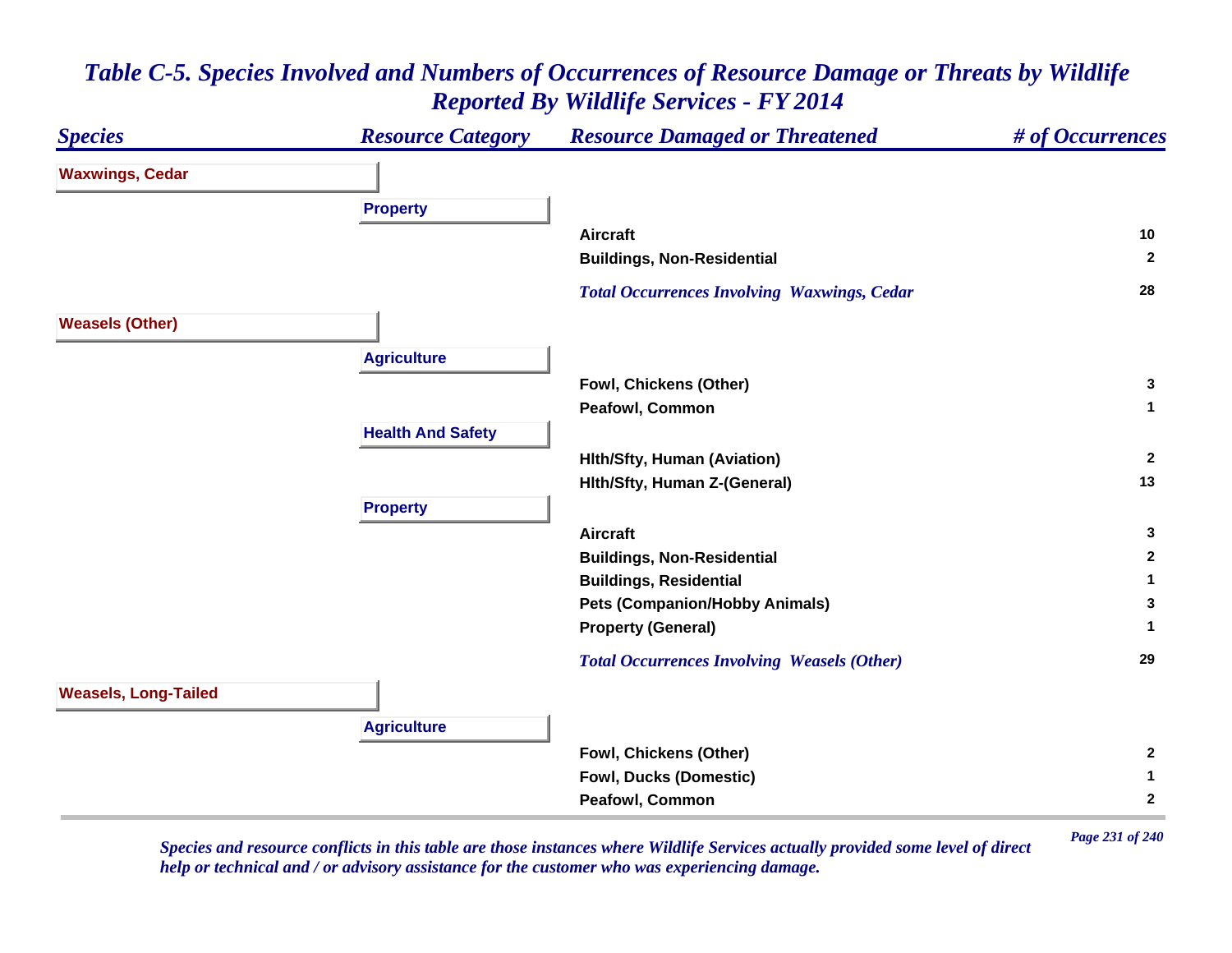

*Page 232 of 240 Species and resource conflicts in this table are those instances where Wildlife Services actually provided some level of direct help or technical and / or advisory assistance for the customer who was experiencing damage.*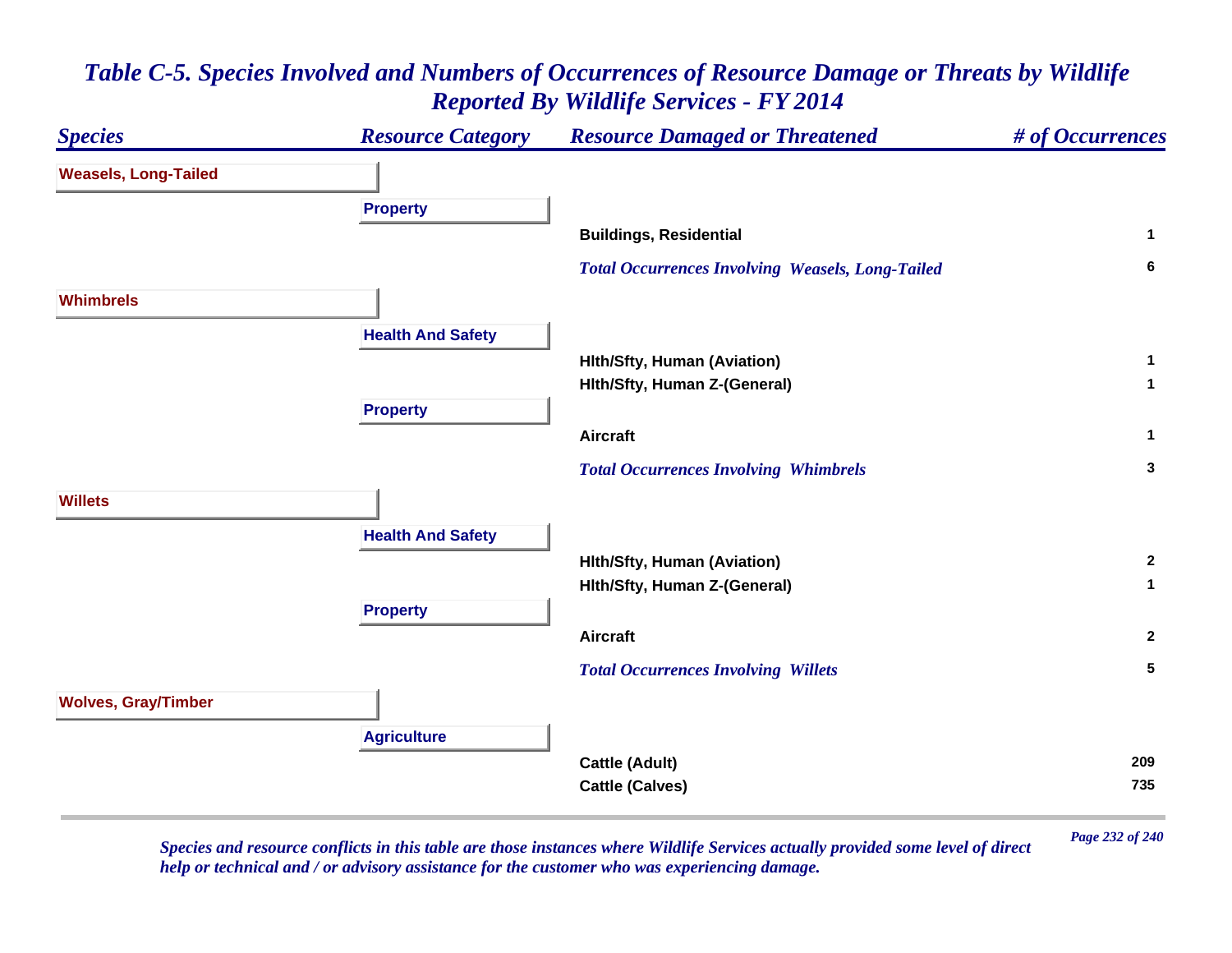| <b>Species</b>             | <b>Resource Category</b> | <b>Resource Damaged or Threatened</b>                  | # of Occurrences |
|----------------------------|--------------------------|--------------------------------------------------------|------------------|
| <b>Wolves, Gray/Timber</b> |                          |                                                        |                  |
|                            |                          | <b>Equine, Donkeys/Burros</b>                          | $\mathbf 1$      |
|                            |                          | <b>Equine, Horses (Adult)</b>                          | 19               |
|                            |                          | <b>Equine, Horses (Foals)</b>                          | 4                |
|                            |                          | Fowl, Chickens (Game)                                  | 1                |
|                            |                          | Fowl, Chickens (Other)                                 | 4                |
|                            |                          | <b>Fowl, Ducks (Domestic)</b>                          | $\mathbf{1}$     |
|                            |                          | Goats, Z-(Other Adults)                                | $\mathbf{2}$     |
|                            |                          | Llamas (All)                                           | $\overline{2}$   |
|                            |                          | Mammals, Bison (Buffalo) Ag                            | 19               |
|                            |                          | Mammals, Deer, White-Tailed Ag                         | 6                |
|                            |                          | <b>Sheep (Adult)</b>                                   | 70               |
|                            |                          | Sheep (Lambs)                                          | 59               |
|                            | <b>Health And Safety</b> |                                                        |                  |
|                            |                          | <b>Hith/Sfty, Human (Aviation)</b>                     | $\mathbf 1$      |
|                            |                          | Hith/Sfty, Human Z-(General)                           | 34               |
|                            | <b>Natural Resource</b>  |                                                        |                  |
|                            |                          |                                                        | 1                |
|                            |                          | Mammals, Bison (Buffalo) Nr                            | $\mathbf{1}$     |
|                            |                          | Mammals, Elk (Wapiti)                                  |                  |
|                            | <b>Property</b>          |                                                        |                  |
|                            |                          | <b>Guard Animals (All)</b>                             | 9                |
|                            |                          | <b>Pets (Companion/Hobby Animals)</b>                  | 65               |
|                            |                          | <b>Property (General)</b>                              | $\mathbf{1}$     |
|                            |                          | <b>Research Project</b>                                | 3                |
|                            |                          | <b>Total Occurrences Involving Wolves, Gray/Timber</b> | 1,247            |

*Page 233 of 240 Species and resource conflicts in this table are those instances where Wildlife Services actually provided some level of direct help or technical and / or advisory assistance for the customer who was experiencing damage.*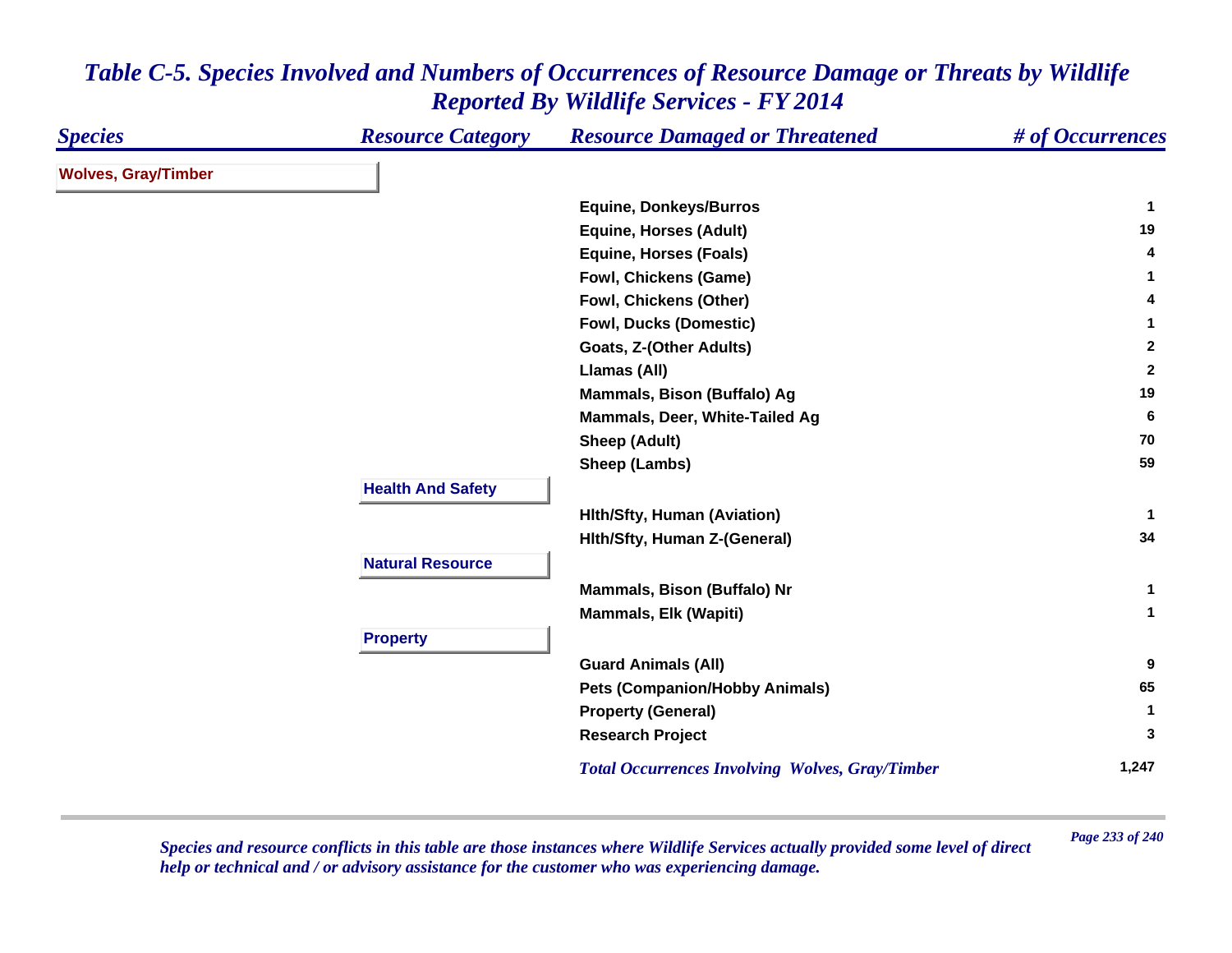

*Page 234 of 240 Species and resource conflicts in this table are those instances where Wildlife Services actually provided some level of direct help or technical and / or advisory assistance for the customer who was experiencing damage.*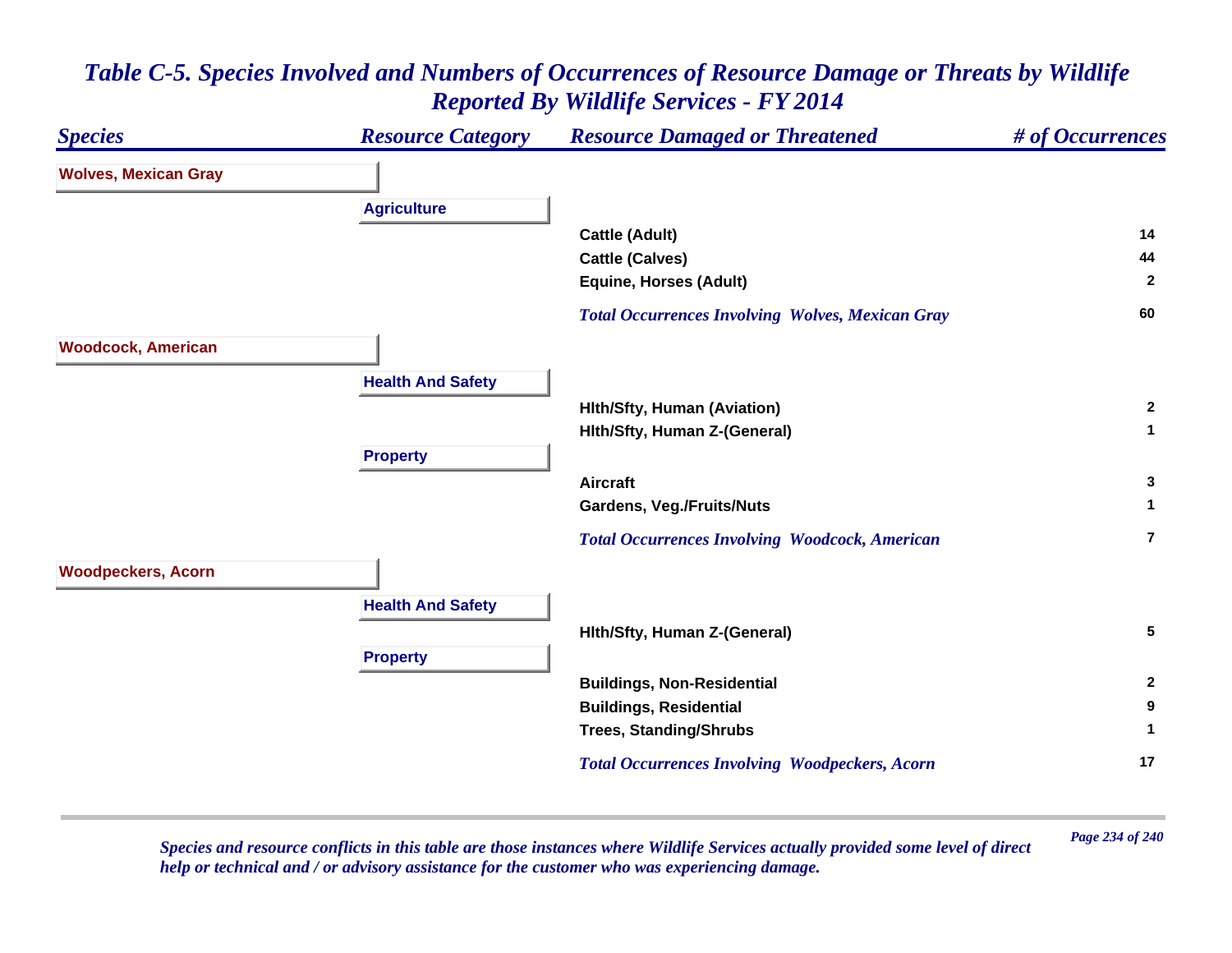#### *Species Resource Category Resource Damaged or Threatened # of Occurrences* **Woodpeckers, Downy Health And Safety Hlth/Sfty, Human (Aviation) <sup>4</sup> Hlth/Sfty, Human Z-(General) <sup>8</sup> Property Aircraft 4 Buildings, Non-Residential <sup>6</sup> Buildings, Residential <sup>207</sup> Property (General) <sup>8</sup>**  *Total Occurrences Involving Woodpeckers, Downy* **<sup>237</sup> Woodpeckers, Gila Property Buildings, Non-Residential <sup>3</sup> Buildings, Residential <sup>9</sup> Property (General) <sup>22</sup>**  *Total Occurrences Involving Woodpeckers, Gila* **<sup>34</sup> Woodpeckers, Hairy Health And Safety Hlth/Sfty, Human (Aviation) <sup>4</sup> Property Aircraft 4 Buildings, Non-Residential <sup>3</sup> Buildings, Residential <sup>144</sup> Fences1**

# *Table C-5. Species Involved and Numbers of Occurrences of Resource Damage or Threats by Wildlife Reported By Wildlife Services - FY 2014*

*Page 235 of 240 Species and resource conflicts in this table are those instances where Wildlife Services actually provided some level of direct help or technical and / or advisory assistance for the customer who was experiencing damage.*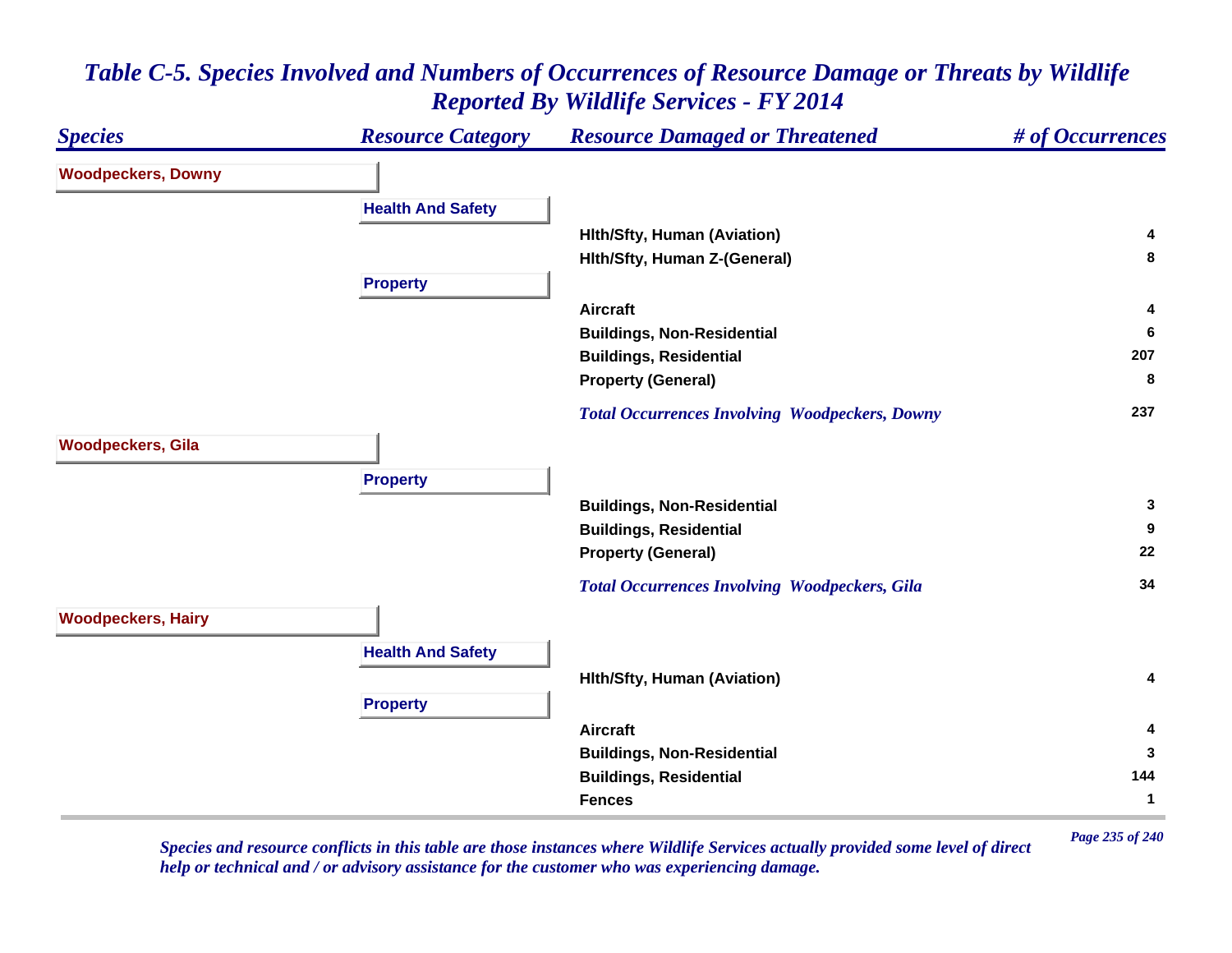| <b>Species</b>                    | <b>Resource Category</b> | <b>Resource Damaged or Threatened</b>                         | # of Occurrences |
|-----------------------------------|--------------------------|---------------------------------------------------------------|------------------|
| <b>Woodpeckers, Hairy</b>         |                          |                                                               |                  |
|                                   |                          | <b>Property (General)</b>                                     | 4                |
|                                   |                          | <b>Total Occurrences Involving Woodpeckers, Hairy</b>         | 160              |
| <b>Woodpeckers, Ladder-Backed</b> |                          |                                                               |                  |
|                                   | <b>Property</b>          |                                                               |                  |
|                                   |                          | <b>Buildings, Residential</b>                                 | $\mathbf{3}$     |
|                                   |                          | <b>Total Occurrences Involving Woodpeckers, Ladder-Backed</b> | 3                |
| <b>Woodpeckers, Pileated</b>      |                          |                                                               |                  |
|                                   | <b>Health And Safety</b> |                                                               |                  |
|                                   |                          | <b>Hith/Sfty, Human (Aviation)</b>                            | $\mathbf{2}$     |
|                                   |                          | Hith/Sfty, Human Z-(General)                                  | $\mathbf{2}$     |
|                                   | <b>Natural Resource</b>  |                                                               |                  |
|                                   |                          | <b>Trees, Standing</b>                                        | $\mathbf{2}$     |
|                                   | <b>Property</b>          |                                                               |                  |
|                                   |                          | <b>Aircraft</b>                                               | $\overline{2}$   |
|                                   |                          | <b>Buildings, Non-Residential</b>                             | $\mathbf 1$      |
|                                   |                          | <b>Buildings, Residential</b>                                 | 25               |
|                                   |                          | <b>Property (General)</b>                                     | 4                |
|                                   |                          | <b>Trees, Standing/Shrubs</b>                                 | 3                |
|                                   |                          | Utilities, Z-(Other)                                          | 1                |
|                                   |                          | Vehicles, Land                                                | 1                |
|                                   |                          | <b>Total Occurrences Involving Woodpeckers, Pileated</b>      | 43               |
| <b>Woodpeckers, Red-Bellied</b>   |                          |                                                               |                  |

*Page 236 of 240 Species and resource conflicts in this table are those instances where Wildlife Services actually provided some level of direct help or technical and / or advisory assistance for the customer who was experiencing damage.*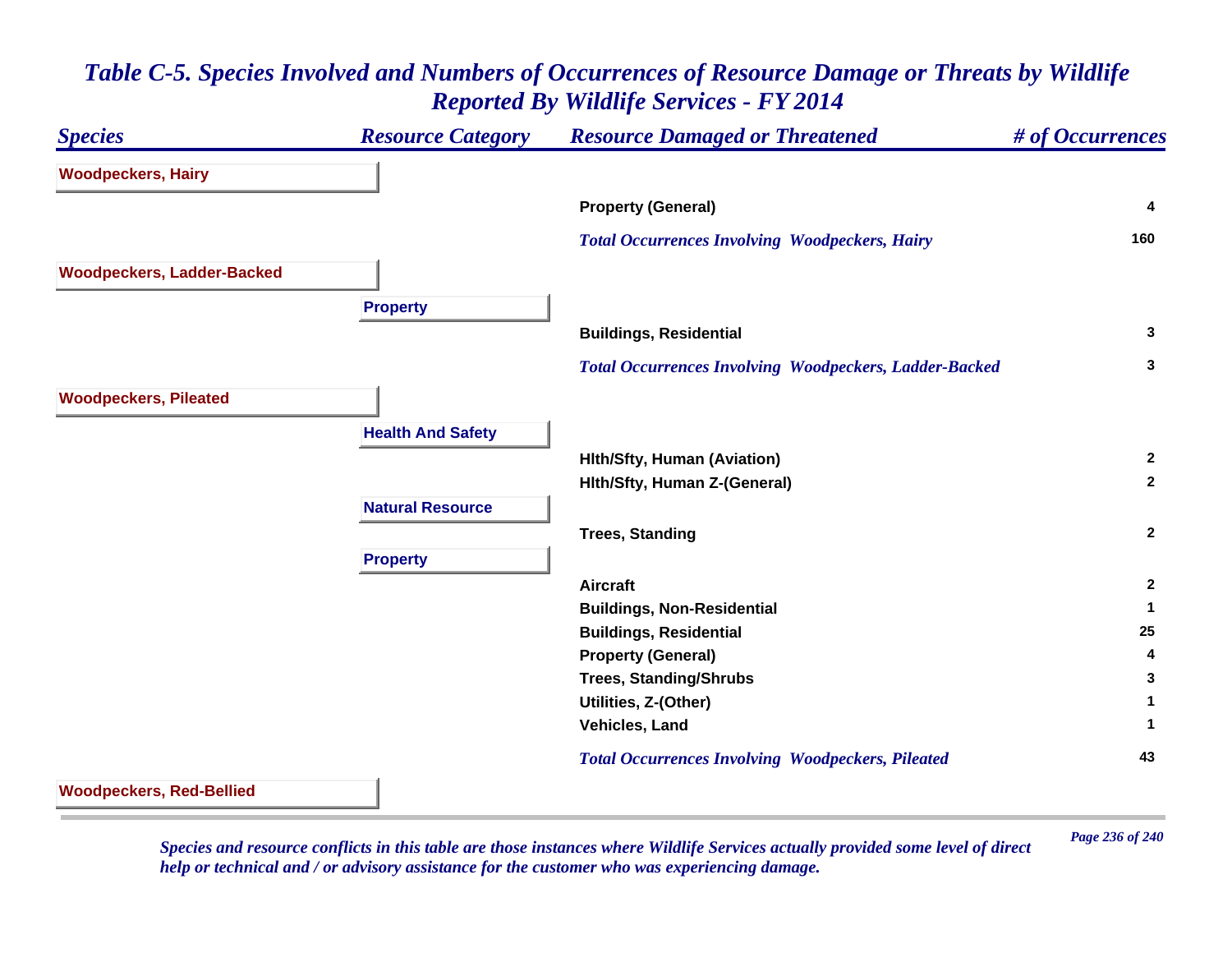# *Species Resource Category Resource Damaged or Threatened # of Occurrences* **Woodpeckers, Red-Bellied Property Buildings, Residential <sup>21</sup> Property (General) <sup>1</sup>**  *Total Occurrences Involving Woodpeckers, Red-Bellied* **<sup>22</sup> Woodpeckers, Red-Headed Agriculture Fowl, Chickens (Other) <sup>1</sup> Fruit, Blackberries/Raspberries <sup>1</sup> Health And Safety Hlth/Sfty, Human (Aviation) <sup>4</sup> Hlth/Sfty, Human Z-(General) <sup>1</sup> Property Aircraft 4 Buildings, Non-Residential <sup>3</sup> Buildings, Residential <sup>11</sup>**  *Total Occurrences Involving Woodpeckers, Red-Headed* **<sup>25</sup> Woodpeckers, Sapsuckers, Red-Naped Property Buildings, Non-Residential <sup>1</sup>**  *Total Occurrences Involving Woodpeckers, Sapsuckers, Red-Naped* **<sup>1</sup> Woodpeckers, Sapsuckers, Yellow-Bellied**

## *Table C-5. Species Involved and Numbers of Occurrences of Resource Damage or Threats by Wildlife Reported By Wildlife Services - FY 2014*

*Page 237 of 240 Species and resource conflicts in this table are those instances where Wildlife Services actually provided some level of direct help or technical and / or advisory assistance for the customer who was experiencing damage.*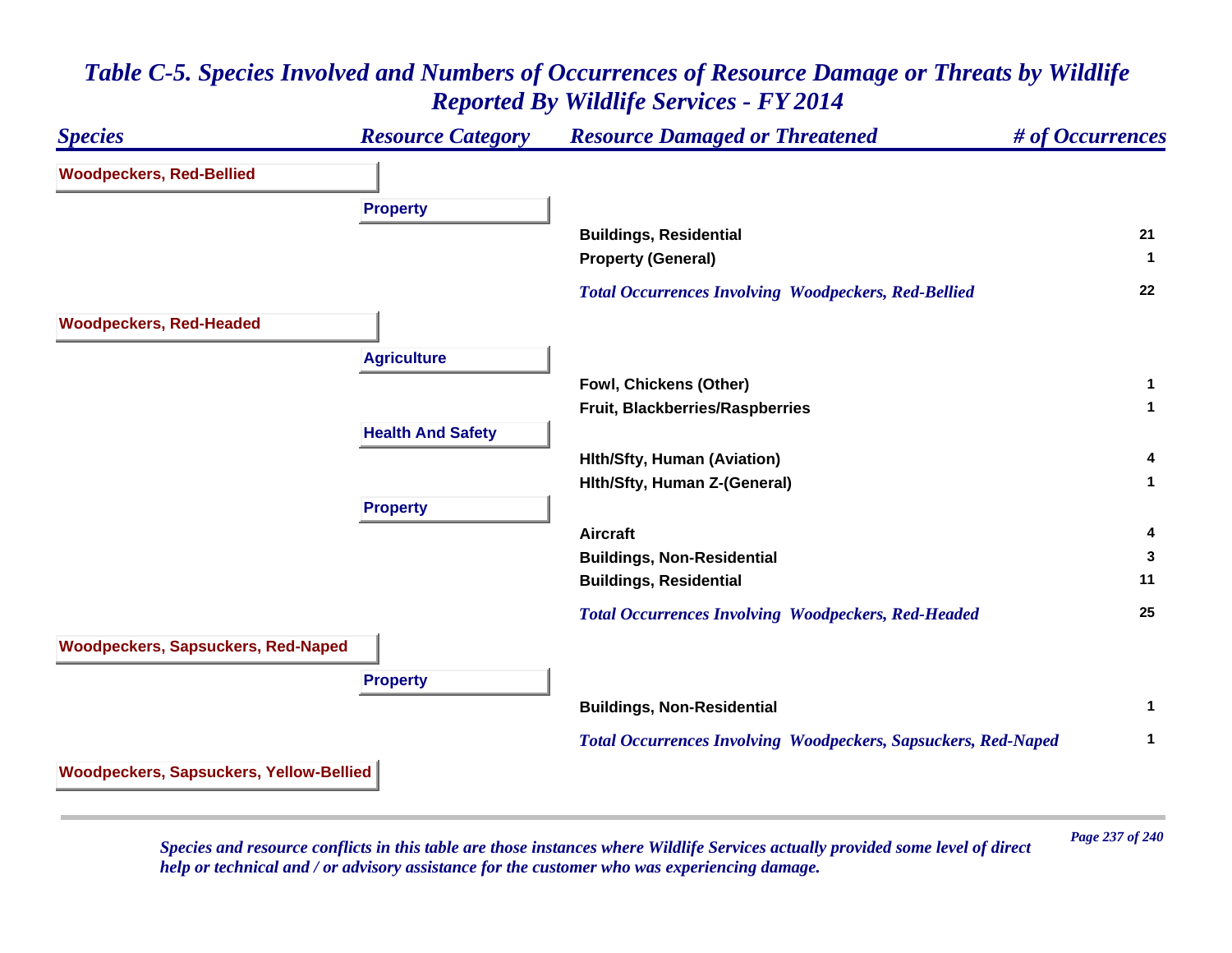### *Species Resource Category Resource Damaged or Threatened # of Occurrences* **Woodpeckers, Sapsuckers, Yellow-Bellied Health And Safety Hlth/Sfty, Human (Aviation) <sup>2</sup> Hlth/Sfty, Human Z-(General) <sup>1</sup> Natural ResourceTrees, Standing <sup>1</sup> Property Aircraft 2 Buildings, Residential <sup>1</sup>**  *Total Occurrences Involving Woodpeckers, Sapsuckers, Yellow-Bellied* **7Woodrats, Bushy-Tailed Health And Safety Hlth/Sfty, Human Z-(General) <sup>1</sup> Property Buildings, Non-Residential <sup>1</sup> Buildings, Residential <sup>2</sup>**  *Total Occurrences Involving Woodrats, Bushy-Tailed* **<sup>4</sup> Woodrats, Eastern Health And Safety Hlth/Sfty, Human Z-(General) <sup>1</sup> Property Buildings, Non-Residential <sup>3</sup>**  *Total Occurrences Involving Woodrats, Eastern* **<sup>4</sup>**

# *Table C-5. Species Involved and Numbers of Occurrences of Resource Damage or Threats by Wildlife Reported By Wildlife Services - FY 2014*

*Page 238 of 240 Species and resource conflicts in this table are those instances where Wildlife Services actually provided some level of direct help or technical and / or advisory assistance for the customer who was experiencing damage.*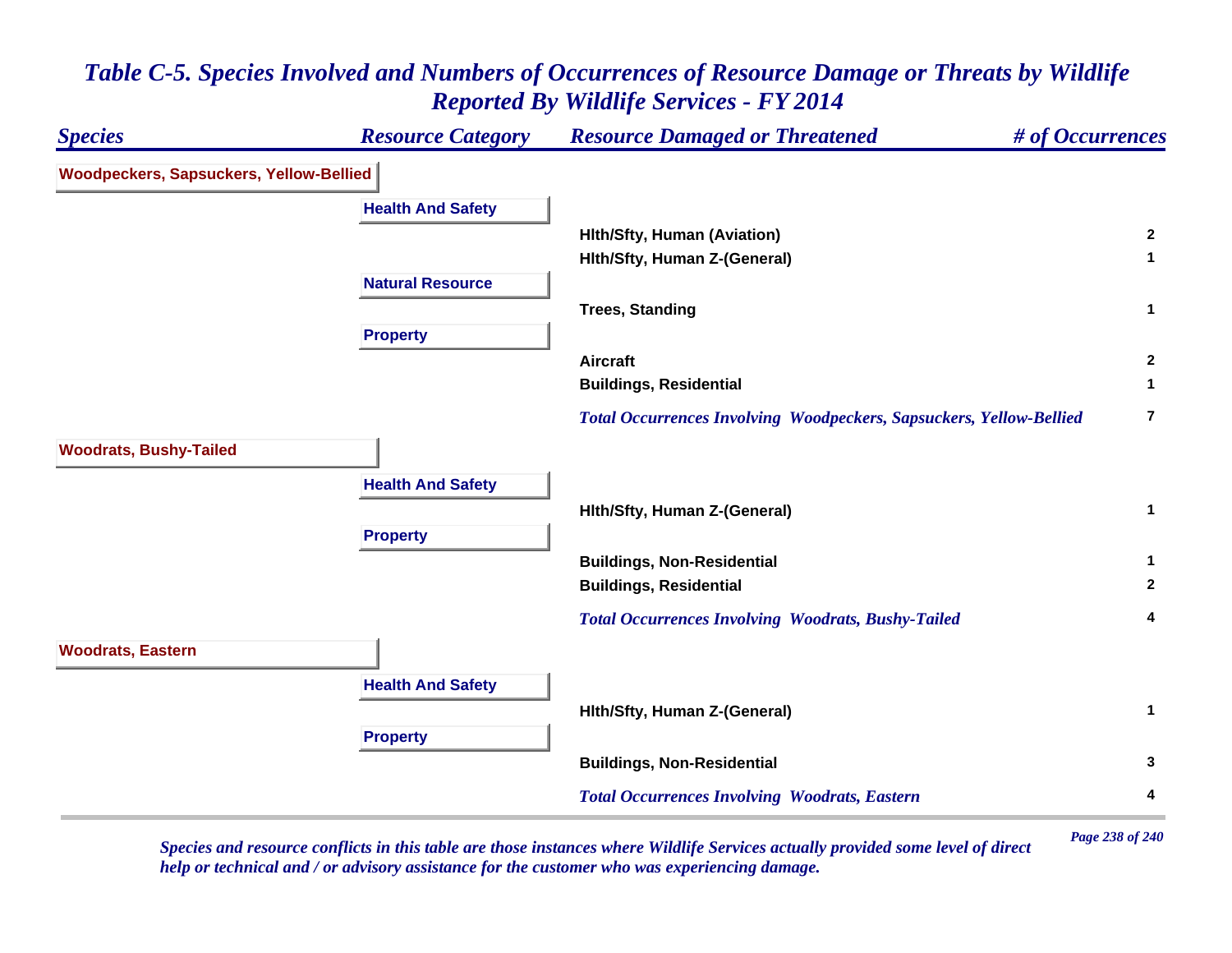

*Page 239 of 240 Species and resource conflicts in this table are those instances where Wildlife Services actually provided some level of direct help or technical and / or advisory assistance for the customer who was experiencing damage.*